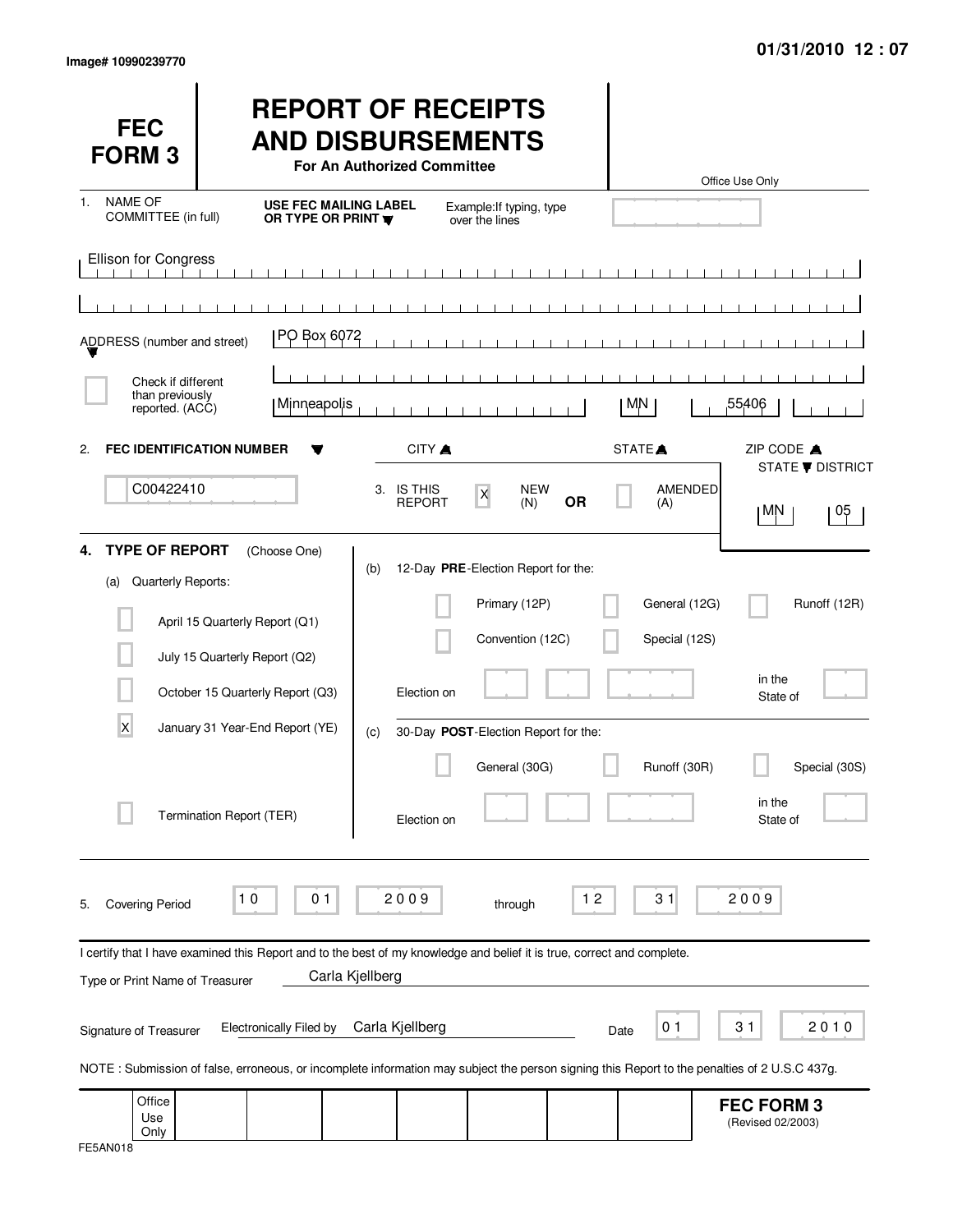| Image# 10990239771 |                                                                                  | <b>SUMMARY PAGE</b>                                                                                                                                                                                                                                                                                                                                                                               |                                                                                                                                    |
|--------------------|----------------------------------------------------------------------------------|---------------------------------------------------------------------------------------------------------------------------------------------------------------------------------------------------------------------------------------------------------------------------------------------------------------------------------------------------------------------------------------------------|------------------------------------------------------------------------------------------------------------------------------------|
|                    | FEC Form 3 (Revised 02/2003)                                                     |                                                                                                                                                                                                                                                                                                                                                                                                   | 2/108                                                                                                                              |
|                    |                                                                                  |                                                                                                                                                                                                                                                                                                                                                                                                   |                                                                                                                                    |
|                    |                                                                                  |                                                                                                                                                                                                                                                                                                                                                                                                   |                                                                                                                                    |
|                    | From:                                                                            | М<br>D D<br>2009<br>M ī<br>0 <sub>1</sub><br>To:                                                                                                                                                                                                                                                                                                                                                  | $\begin{array}{c}\nY \ Y \ Y \ 2009\n\end{array}$<br>$\begin{smallmatrix}0&0\&3\1\end{smallmatrix}$<br>М<br>'M<br>$\overline{1}$ 2 |
|                    |                                                                                  | <b>COLUMN A</b><br><b>This Period</b>                                                                                                                                                                                                                                                                                                                                                             | <b>COLUMN B</b><br><b>Election Cycle-to-Date</b>                                                                                   |
|                    |                                                                                  |                                                                                                                                                                                                                                                                                                                                                                                                   |                                                                                                                                    |
| (a)                | <b>Total Contributions</b><br>(other than loans) (from Line 11(e))               | 130769.74                                                                                                                                                                                                                                                                                                                                                                                         | 510137.24                                                                                                                          |
| (b)                | <b>Total Contribution Refunds</b>                                                | 0.00                                                                                                                                                                                                                                                                                                                                                                                              | 100.00                                                                                                                             |
| (c)                | Net Contributions (other than loans)<br>(subtract Line $6(b)$ from Line $6(a)$ ) | 130769.74                                                                                                                                                                                                                                                                                                                                                                                         | 510037.24                                                                                                                          |
|                    |                                                                                  |                                                                                                                                                                                                                                                                                                                                                                                                   |                                                                                                                                    |
| (a)                | <b>Total Operating Expenditures</b>                                              | 123485.92                                                                                                                                                                                                                                                                                                                                                                                         | 549630.41                                                                                                                          |
| (b)                | <b>Total Offsets to Operating</b><br>Expenditures (from Line 14)                 | 0.00                                                                                                                                                                                                                                                                                                                                                                                              | 7541.52                                                                                                                            |
| (c)                | Net Operating Expenditures<br>(subtract Line 7(b) from Line 7(a))                | 123485.92                                                                                                                                                                                                                                                                                                                                                                                         | 542088.89                                                                                                                          |
|                    |                                                                                  | 141718.78                                                                                                                                                                                                                                                                                                                                                                                         |                                                                                                                                    |
|                    |                                                                                  | 0.00                                                                                                                                                                                                                                                                                                                                                                                              |                                                                                                                                    |
|                    | Schedule C and/or Schedule D)                                                    | 0.00                                                                                                                                                                                                                                                                                                                                                                                              |                                                                                                                                    |
|                    |                                                                                  | Write or Type Committee Name<br>Ellison for Congress<br>Report Covering the Period:<br>Net Contributions (other than loans)<br>Net Operating Expenditures<br>Cash on Hand at Close of<br>Reporting Period (from Line 27)<br>Debts and Obligations Owed TO<br>the Committee (Itemize all on<br>Schedule C and/or Schedule D)<br>10. Debts and Obligations Owed BY<br>the Committee (Itemize all on | of Receipts and Disbursements<br>10                                                                                                |

Federal Election Commission 999 E Street, NW Washington, DC 20463 Toll Free 800-424-9530 Local 202-694-1100

FE5AN018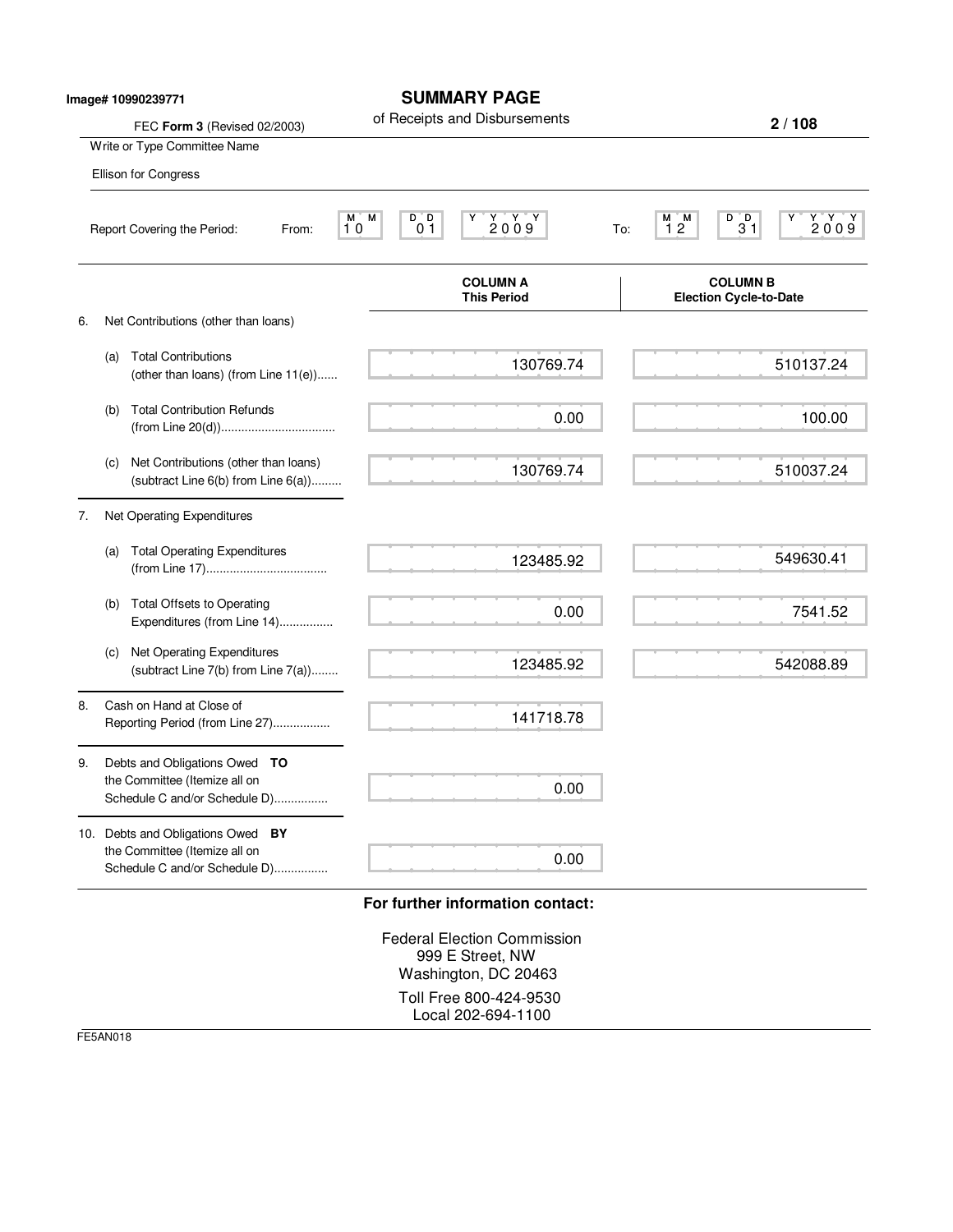| Image# 10990239772<br>FEC Form 3 (Revised 12/2003) |                                                                                                    | <b>DETAILED SUMMARY PAGE</b><br>of Receipts                                                                          | 3/108                                                     |
|----------------------------------------------------|----------------------------------------------------------------------------------------------------|----------------------------------------------------------------------------------------------------------------------|-----------------------------------------------------------|
|                                                    | Write or Type Committee Name<br>Ellison for Congress                                               |                                                                                                                      |                                                           |
|                                                    | Report Covering the Period:<br>From:                                                               | M<br>D D<br>$\begin{array}{c}\n\gamma & \gamma & \gamma \\ 2 & 0 & 0 & 9\n\end{array}$<br>M)<br>0 <sub>1</sub><br>10 | $D^{\bullet}D$<br>Y Y Y<br>M M<br>2009<br>31<br>12<br>To: |
|                                                    | <b>I. RECEIPTS</b>                                                                                 | <b>COLUMN A</b><br><b>Total This Period</b>                                                                          | <b>COLUMN B</b><br><b>Election Cycle-to-Date</b>          |
|                                                    | 11. CONTRIBUTIONS (other than loans) FROM:                                                         |                                                                                                                      |                                                           |
| (a)                                                | Individuals/Persons Other Than<br><b>Political Committees</b><br>Itemized (use Schedule A)<br>(i)  | 74170.00                                                                                                             | 281785.00                                                 |
|                                                    |                                                                                                    | 31105.51                                                                                                             | 90341.42                                                  |
|                                                    | (iii) TOTAL of contributions<br>from individuals                                                   | 105275.51                                                                                                            | 372126.42                                                 |
| (b)                                                | Political Party Committees                                                                         | 0.00                                                                                                                 | 0.00                                                      |
| (c)                                                | <b>Other Political Committees</b>                                                                  | 25494.23                                                                                                             | 138010.82                                                 |
| (d)                                                |                                                                                                    | 0.00                                                                                                                 | 0.00                                                      |
| (e)                                                | TOTAL CONTRIBUTIONS<br>(other than loans)<br>(add Lines $11(a)(iii)$ , (b), (c), and (d))          | 130769.74                                                                                                            | 510137.24                                                 |
|                                                    | 12. TRANSFERS FROM OTHER<br>AUTHORIZED COMMITTEES                                                  | 0.00                                                                                                                 | 0.00                                                      |
| 13. LOANS                                          |                                                                                                    |                                                                                                                      |                                                           |
| (a)                                                | Made or Guaranteed by the                                                                          | 0.00                                                                                                                 | 0.00                                                      |
|                                                    |                                                                                                    | 0.00                                                                                                                 | 0.00                                                      |
| (b)                                                | (c) TOTAL LOANS                                                                                    | 0.00                                                                                                                 | 0.00                                                      |
|                                                    | 14. OFFSETS TO OPERATING                                                                           |                                                                                                                      |                                                           |
|                                                    | <b>EXPENDITURES</b><br>(Refunds, Rebates, etc.)                                                    | 0.00                                                                                                                 | 7541.52                                                   |
|                                                    | 15. OTHER RECEIPTS                                                                                 | 0.00                                                                                                                 | 0.00                                                      |
|                                                    | 16. TOTAL RECEIPTS (add Lines<br>11(e), 12, 13(c), 14, and 15)<br>(Carry Total to Line 24, page 4) | 130769.74                                                                                                            | 517678.76                                                 |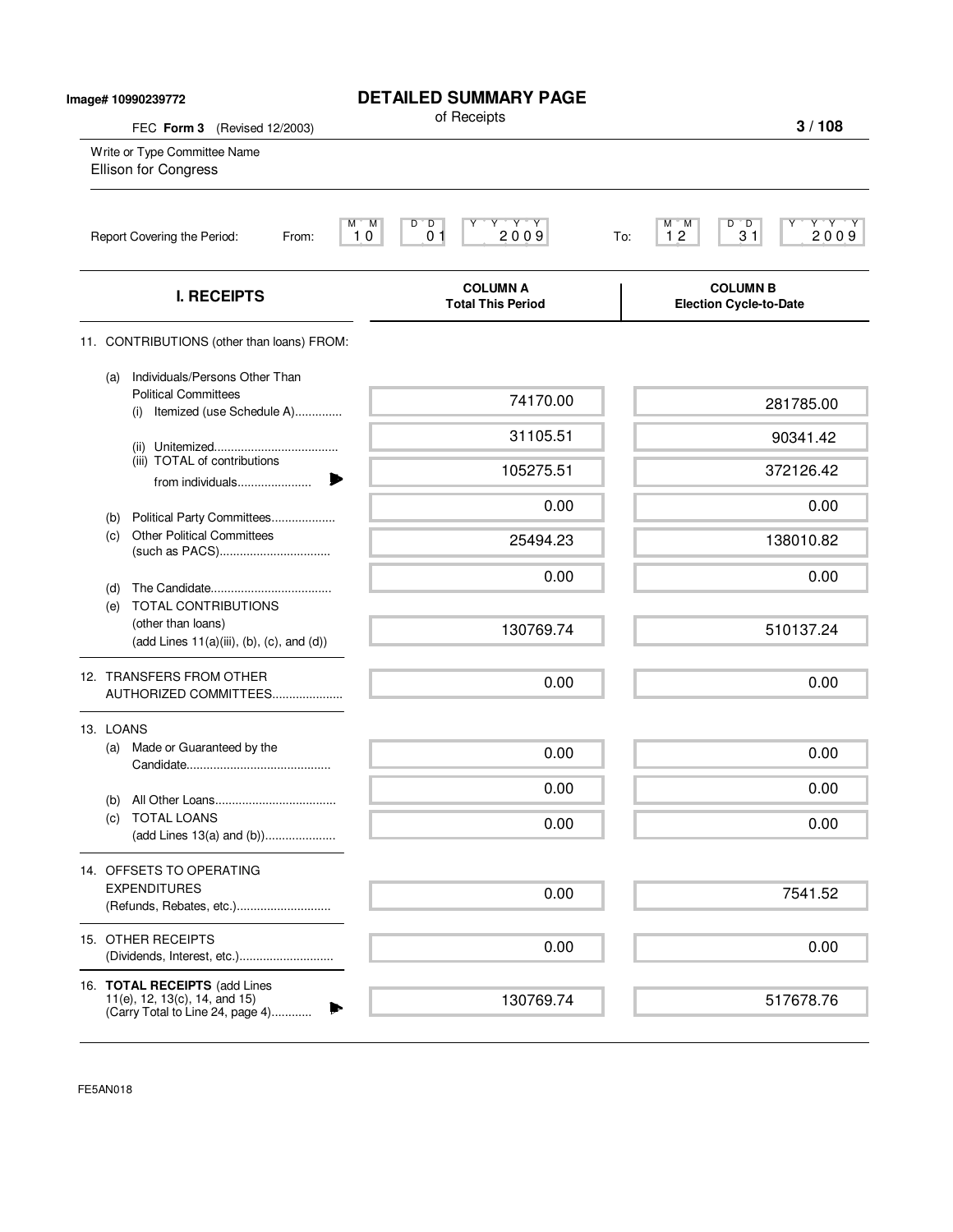FEC **Form 3** (Revised 02/2003)

## **DETAILED SUMMARY PAGE**

of Disbursements

**4 / 108**

| <b>II. DISBURSEMENTS</b>                                                                          | <b>COLUMN A</b><br><b>Total This Period</b> | <b>COLUMN B</b><br><b>Election Cycle-to-Date</b> |
|---------------------------------------------------------------------------------------------------|---------------------------------------------|--------------------------------------------------|
| 17. OPERATING EXPENDITURES                                                                        | 123485.92                                   | 549630.41                                        |
| 18. TRANSFERS TO OTHER<br>AUTHORIZED COMMITTEES                                                   | 0.00                                        | 0.00                                             |
| 19. LOAN REPAYMENTS:<br>(a) Of Loans Made or Guaranteed<br>by the Candidate                       | 0.00                                        | 0.00                                             |
| (b)<br><b>TOTAL LOAN REPAYMENTS</b><br>(C)                                                        | 0.00<br>0.00                                | 0.00<br>0.00                                     |
| 20. REFUNDS OF CONTRIBUTIONS TO:<br>Individuals/Persons Other<br>(a)<br>Than Political Committees | 0.00                                        | 100.00                                           |
| Political Party Committees<br>(b)<br><b>Other Political Committees</b><br>(c)                     | 0.00<br>0.00                                | 0.00<br>0.00                                     |
| TOTAL CONTRIBUTION REFUNDS<br>(d)<br>(add Lines 20(a), (b), and $(c)$ )                           | 0.00                                        | 100.00                                           |
|                                                                                                   | 1500.00                                     | 26210.00                                         |
| 22. TOTAL DISBURSEMENTS<br>(add Lines 17, 18, 19(c), 20(d), and 21)<br>▷                          | 124985.92                                   | 575940.41                                        |

## **III. CASH SUMMARY**

|                                               | 135934.96 |
|-----------------------------------------------|-----------|
|                                               | 130769.74 |
|                                               | 266704.70 |
|                                               | 124985.92 |
| 27. CASH ON HAND AT CLOSE OF REPORTING PERIOD | 141718.78 |

FE5AN018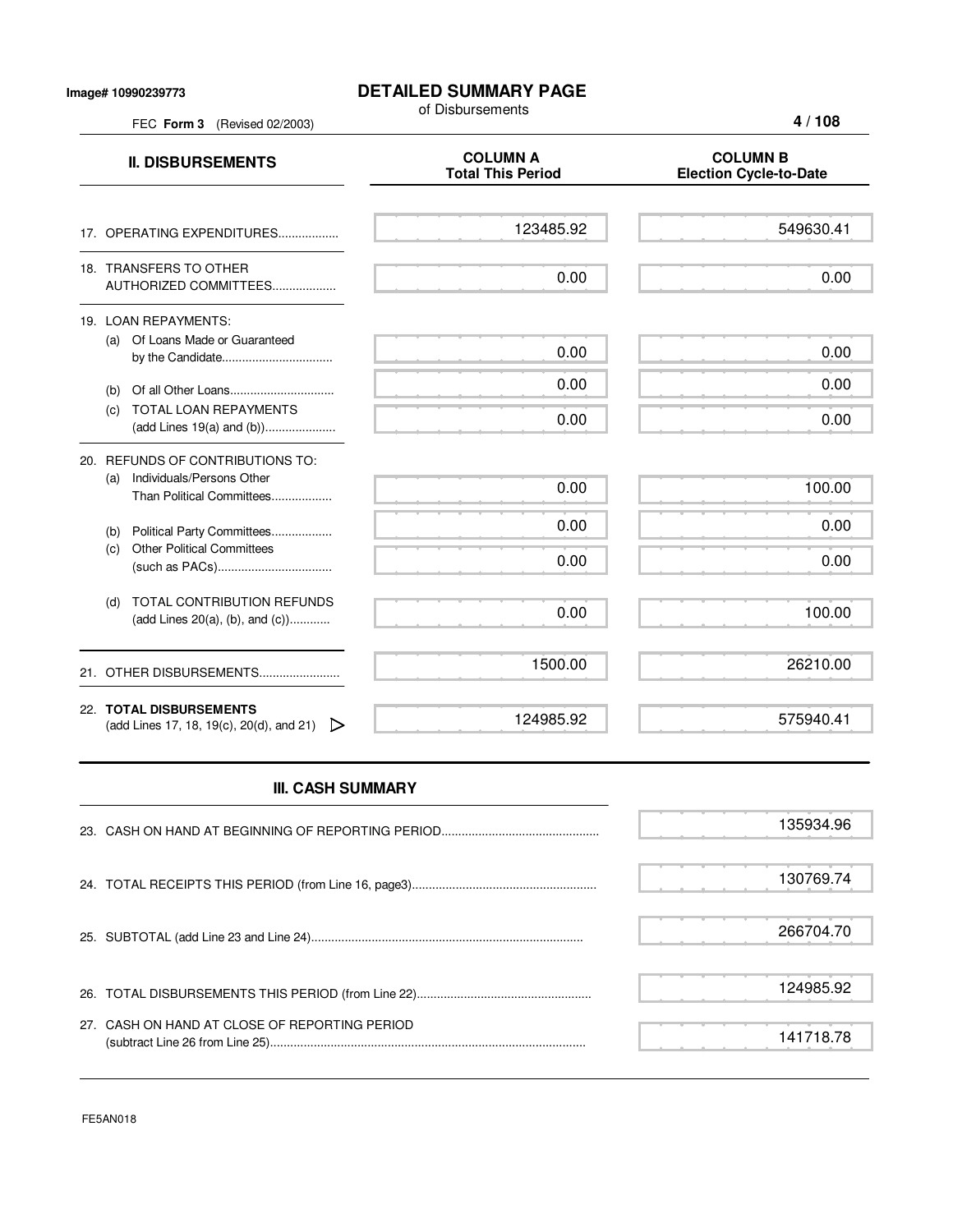|    | <b>SCHEDULE A (FEC Form 3)</b><br><b>ITEMIZED RECEIPTS</b>                                                               | Use separate schedule(s)<br>for each category of the<br>Detailed Summary Page<br>Any information copied from such Reports and Statements may not be sold or used by any person for the purpose of soliciting contributions | FOR LINE NUMBER:<br>PAGE 5/108<br>(check only one)<br>X<br>11a<br>11 <sub>b</sub><br>11c<br>11d<br>12<br>13a<br>13 <sub>b</sub><br>14<br>15 |
|----|--------------------------------------------------------------------------------------------------------------------------|----------------------------------------------------------------------------------------------------------------------------------------------------------------------------------------------------------------------------|---------------------------------------------------------------------------------------------------------------------------------------------|
|    | NAME OF COMMITTEE (In Full)<br><b>Ellison for Congress</b>                                                               | or for commercial purposes, other than using the name and address of any political committee to solicit contributions from such committee.                                                                                 |                                                                                                                                             |
| А. | Full Name (Last, First, Middle Initial)<br>Jameel Aalim-Johnson<br>Mailing Address 8501 Chervil Road                     |                                                                                                                                                                                                                            | Date of Receipt<br>$\overline{D}$<br>$Y - Y - Y$<br>$M$ $M$ /<br>$\overline{D}$<br>Y                                                        |
|    | City<br>Lanham                                                                                                           | State<br>Zip Code<br><b>MD</b><br>20706                                                                                                                                                                                    | 12<br>2009<br>11<br>Transaction ID: C4655016<br>Amount of Each Receipt this Period                                                          |
|    | FEC ID number of contributing<br>federal political committee.                                                            | C                                                                                                                                                                                                                          | 500.00                                                                                                                                      |
|    | Name of Employer<br>NASDAQ OMX<br>2010<br>Receipt For:<br>$X$ Primary<br>General<br>Other (specify) $\blacktriangledown$ | Occupation<br><b>Government Relations</b><br>Election Cycle-to-Date<br>v<br>500.00                                                                                                                                         |                                                                                                                                             |
| В. | Full Name (Last, First, Middle Initial)<br>Ahmed Abdelwahed<br><b>Mailing Address</b><br>5623 W 107th St<br>Unit 3A      |                                                                                                                                                                                                                            | Date of Receipt<br>D<br>$Y \vdash Y \vdash Y$<br>$M$ $M$ /<br>$\overline{D}$<br>15<br>12<br>2009                                            |
|    | City<br>Chicago Ridge<br>FEC ID number of contributing                                                                   | Zip Code<br>State<br>Ш<br>60415<br>C                                                                                                                                                                                       | Transaction ID: C4669564<br>Amount of Each Receipt this Period<br>250.00                                                                    |
|    | federal political committee.<br>Name of Employer<br><b>Islamic Relief</b><br>Receipt For:<br>2010                        | Occupation<br><b>Operations Manager</b><br>Election Cycle-to-Date ▼                                                                                                                                                        |                                                                                                                                             |
|    | $X$ Primary<br>General<br>Other (specify) $\blacktriangledown$                                                           | 250.00                                                                                                                                                                                                                     |                                                                                                                                             |
| C. | Full Name (Last, First, Middle Initial)<br>Ahmad Agha<br><b>Mailing Address</b><br>1603 Woodland Ln                      |                                                                                                                                                                                                                            | Date of Receipt<br>$M$ M<br>$D$ $D$ $/$<br>$\sqrt{ }$<br>$Y$ <sup>U</sup><br>$Y + Y + Y$                                                    |
|    | City<br><b>Bolingbrook</b>                                                                                               | Zip Code<br>State<br>Ш<br>60490                                                                                                                                                                                            | 2009<br>12<br>14<br>Transaction ID: C4669218<br>Amount of Each Receipt this Period                                                          |
|    | FEC ID number of contributing<br>federal political committee.                                                            | C                                                                                                                                                                                                                          | 1000.00                                                                                                                                     |
|    | Name of Employer<br>Self-employed                                                                                        | Occupation<br>Physician                                                                                                                                                                                                    |                                                                                                                                             |
|    | Receipt For:<br>2010<br>$X$ Primary<br>General<br>Other (specify) $\blacktriangledown$                                   | Election Cycle-to-Date<br>v<br>1000.00                                                                                                                                                                                     |                                                                                                                                             |
|    |                                                                                                                          | ▶                                                                                                                                                                                                                          | 1750.00                                                                                                                                     |
|    |                                                                                                                          |                                                                                                                                                                                                                            |                                                                                                                                             |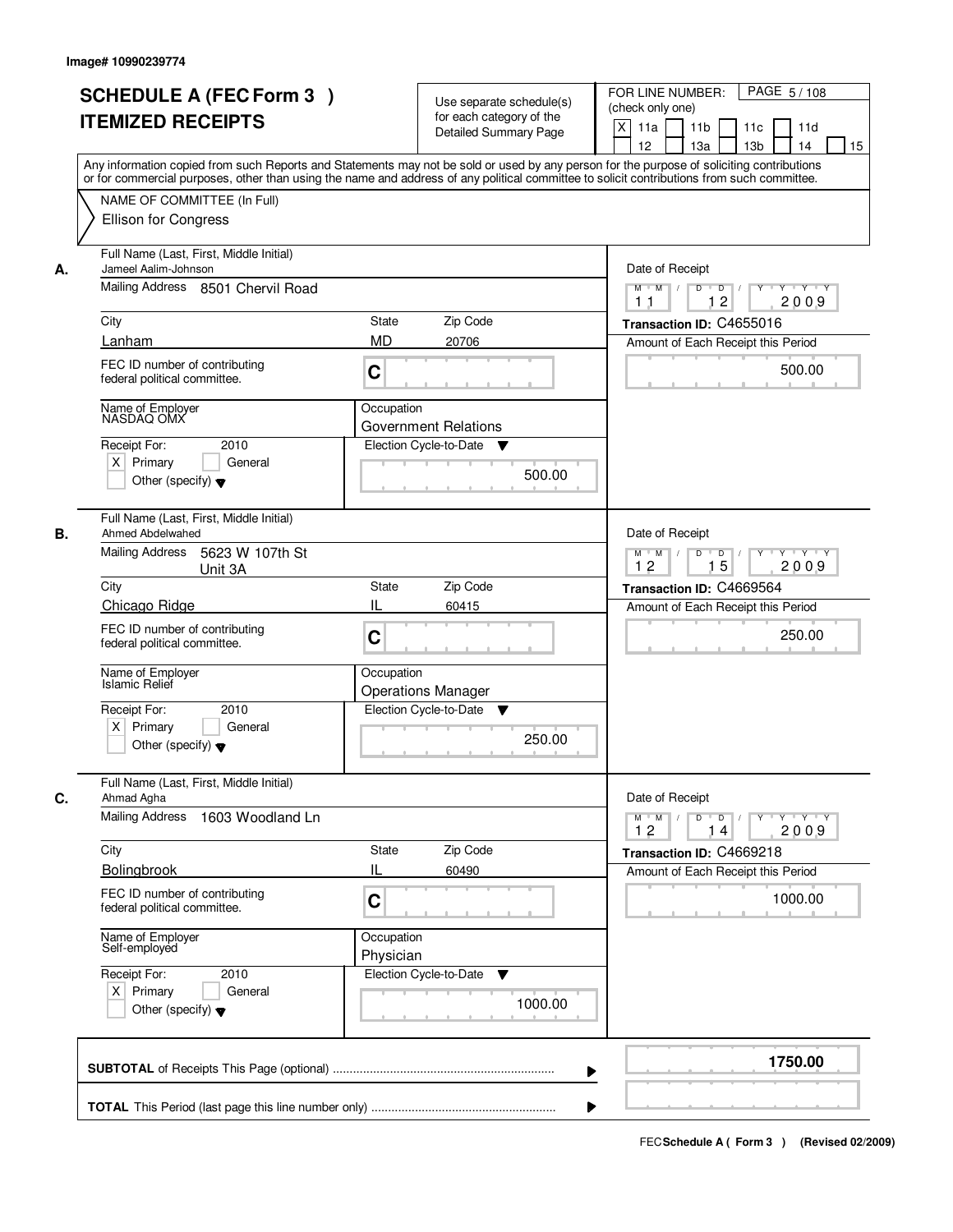|    | <b>SCHEDULE A (FEC Form 3)</b><br><b>ITEMIZED RECEIPTS</b><br>Any information copied from such Reports and Statements may not be sold or used by any person for the purpose of soliciting contributions<br>or for commercial purposes, other than using the name and address of any political committee to solicit contributions from such committee. |                                     | Use separate schedule(s)<br>for each category of the<br><b>Detailed Summary Page</b> | PAGE 6/108<br>FOR LINE NUMBER:<br>(check only one)<br>X<br>11 <sub>b</sub><br>11a<br>11 <sub>c</sub><br>11d<br>13 <sub>b</sub><br>12<br>13a<br>14<br>15 |
|----|-------------------------------------------------------------------------------------------------------------------------------------------------------------------------------------------------------------------------------------------------------------------------------------------------------------------------------------------------------|-------------------------------------|--------------------------------------------------------------------------------------|---------------------------------------------------------------------------------------------------------------------------------------------------------|
|    | NAME OF COMMITTEE (In Full)<br><b>Ellison for Congress</b>                                                                                                                                                                                                                                                                                            |                                     |                                                                                      |                                                                                                                                                         |
| А. | Full Name (Last, First, Middle Initial)<br>Faiz Ahmed<br>Mailing Address 4540 Fender Road                                                                                                                                                                                                                                                             |                                     |                                                                                      | Date of Receipt<br>$M$ $M$ /<br>$D$ $D$ $I$<br>Y 'Y 'Y<br>$Y$ <sup>U</sup><br>17<br>2009<br>10                                                          |
|    | City                                                                                                                                                                                                                                                                                                                                                  | <b>State</b>                        | Zip Code                                                                             | Transaction ID: C4619581                                                                                                                                |
|    | Lisle                                                                                                                                                                                                                                                                                                                                                 | Ш                                   | 60532                                                                                | Amount of Each Receipt this Period                                                                                                                      |
|    | FEC ID number of contributing<br>federal political committee.                                                                                                                                                                                                                                                                                         | C                                   |                                                                                      | 25.00                                                                                                                                                   |
|    | Name of Employer<br>Tymetrix, Inc.                                                                                                                                                                                                                                                                                                                    | Occupation<br><b>Vice President</b> |                                                                                      |                                                                                                                                                         |
|    | 2010<br>Receipt For:<br>$X$ Primary<br>General<br>Other (specify) $\blacktriangledown$                                                                                                                                                                                                                                                                | Election Cycle-to-Date              | ▼<br>350.00                                                                          |                                                                                                                                                         |
| В. | Full Name (Last, First, Middle Initial)<br>Faiz Ahmed                                                                                                                                                                                                                                                                                                 |                                     |                                                                                      | Date of Receipt                                                                                                                                         |
|    | Mailing Address 4540 Fender Road                                                                                                                                                                                                                                                                                                                      |                                     |                                                                                      | $Y \vdash Y \vdash Y$<br>$M$ $M$ /<br>D<br>$\Box$<br>17<br>2009<br>11                                                                                   |
|    | City                                                                                                                                                                                                                                                                                                                                                  | <b>State</b>                        | Zip Code                                                                             | Transaction ID: C4661153                                                                                                                                |
|    | Lisle                                                                                                                                                                                                                                                                                                                                                 | IL                                  | 60532                                                                                | Amount of Each Receipt this Period                                                                                                                      |
|    | FEC ID number of contributing<br>federal political committee.                                                                                                                                                                                                                                                                                         | C                                   |                                                                                      | 25.00                                                                                                                                                   |
|    | Name of Employer<br>Tymetrix, Inc.                                                                                                                                                                                                                                                                                                                    | Occupation<br><b>Vice President</b> |                                                                                      |                                                                                                                                                         |
|    | Receipt For:<br>2010<br>$X$ Primary<br>General<br>Other (specify) $\blacktriangledown$                                                                                                                                                                                                                                                                | Election Cycle-to-Date              | ▼<br>350.00                                                                          |                                                                                                                                                         |
| C. | Full Name (Last, First, Middle Initial)<br>Faiz Ahmed                                                                                                                                                                                                                                                                                                 |                                     |                                                                                      | Date of Receipt                                                                                                                                         |
|    | Mailing Address<br>4540 Fender Road                                                                                                                                                                                                                                                                                                                   |                                     |                                                                                      | $M$ $M$ $M$<br>$D$ $D$ $I$<br>Y<br>Y Y Y Y<br>12<br>17<br>2009                                                                                          |
|    | City                                                                                                                                                                                                                                                                                                                                                  | <b>State</b>                        | Zip Code                                                                             | Transaction ID: C4670401                                                                                                                                |
|    | Lisle<br>FEC ID number of contributing<br>federal political committee.                                                                                                                                                                                                                                                                                | IL<br>$\mathbf C$                   | 60532                                                                                | Amount of Each Receipt this Period<br>25.00                                                                                                             |
|    | Name of Employer<br>Tymetrix, Inc.                                                                                                                                                                                                                                                                                                                    | Occupation<br><b>Vice President</b> |                                                                                      |                                                                                                                                                         |
|    | Receipt For:<br>2010<br>$X$ Primary<br>General<br>Other (specify) $\blacktriangledown$                                                                                                                                                                                                                                                                | Election Cycle-to-Date              | v<br>350.00                                                                          |                                                                                                                                                         |
|    |                                                                                                                                                                                                                                                                                                                                                       |                                     |                                                                                      | 75.00                                                                                                                                                   |
|    |                                                                                                                                                                                                                                                                                                                                                       |                                     |                                                                                      |                                                                                                                                                         |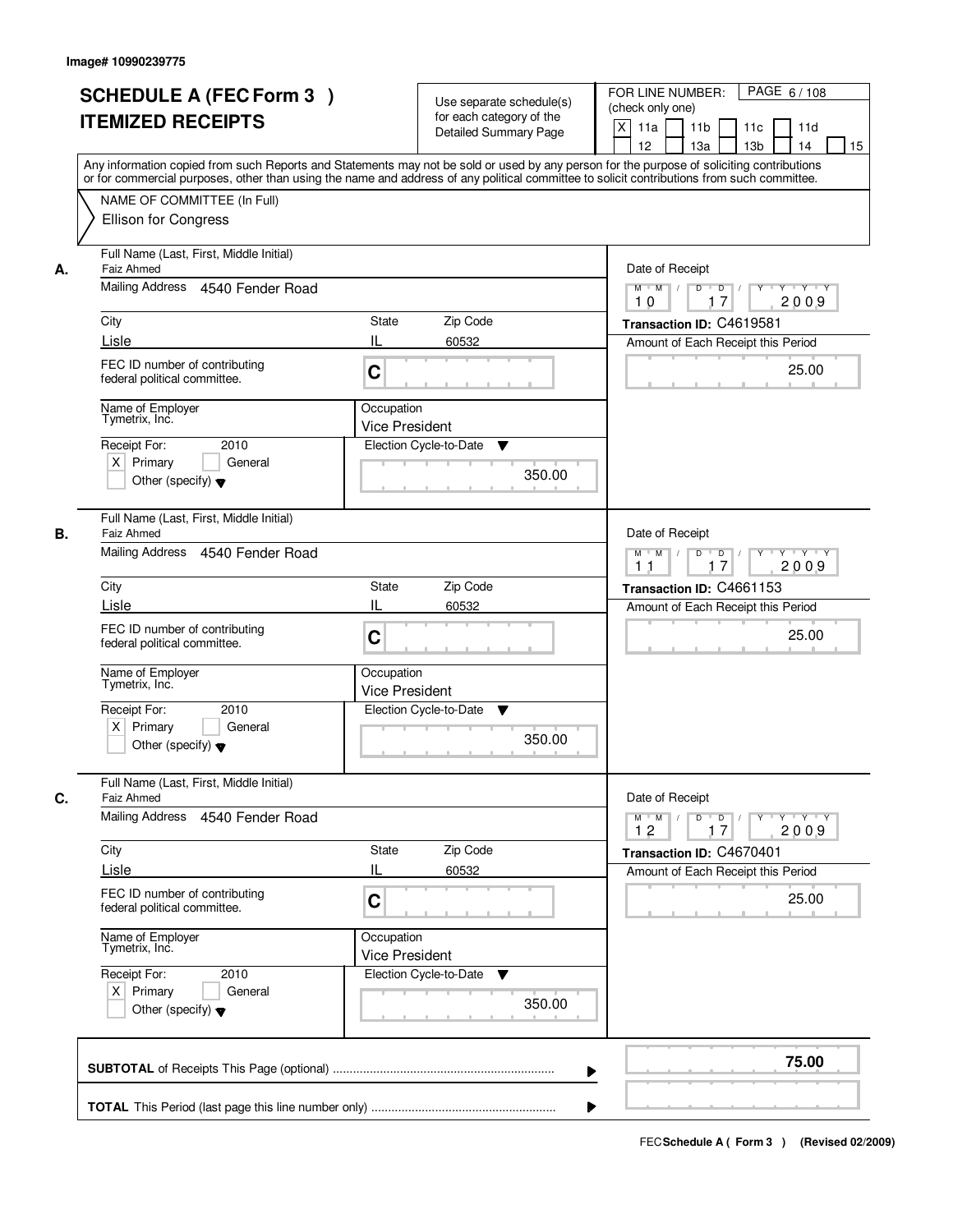| <b>SCHEDULE A (FEC Form 3)</b><br><b>ITEMIZED RECEIPTS</b>                                                                                        | Use separate schedule(s)<br>for each category of the<br><b>Detailed Summary Page</b><br>Any information copied from such Reports and Statements may not be sold or used by any person for the purpose of soliciting contributions | PAGE 7/108<br>FOR LINE NUMBER:<br>(check only one)<br>X<br>11 <sub>b</sub><br>11a<br>11 <sub>c</sub><br>11d<br>12<br>13 <sub>b</sub><br>14<br>13a<br>15 |
|---------------------------------------------------------------------------------------------------------------------------------------------------|-----------------------------------------------------------------------------------------------------------------------------------------------------------------------------------------------------------------------------------|---------------------------------------------------------------------------------------------------------------------------------------------------------|
| NAME OF COMMITTEE (In Full)<br><b>Ellison for Congress</b>                                                                                        | or for commercial purposes, other than using the name and address of any political committee to solicit contributions from such committee.                                                                                        |                                                                                                                                                         |
| Full Name (Last, First, Middle Initial)<br>Fiaz Ahmed<br>А.<br>Mailing Address<br>40 Olympic Drive                                                |                                                                                                                                                                                                                                   | Date of Receipt<br>$D$ $D$ $1$<br>Y<br>$Y - Y - Y - Y$<br>$M$ $M$ /<br>2009<br>12<br>18                                                                 |
| City                                                                                                                                              | <b>State</b><br>Zip Code                                                                                                                                                                                                          | Transaction ID: C4670903                                                                                                                                |
| South Barrington                                                                                                                                  | IL<br>60010                                                                                                                                                                                                                       | Amount of Each Receipt this Period                                                                                                                      |
| FEC ID number of contributing<br>federal political committee.                                                                                     | C                                                                                                                                                                                                                                 | 500.00                                                                                                                                                  |
| Name of Employer<br>Northwest Suburban Anesth-<br>eslay<br>Receipt For:<br>2010<br>$X$ Primary<br>General<br>Other (specify) $\blacktriangledown$ | Occupation<br>Physician<br>Election Cycle-to-Date<br>▼<br>500.00                                                                                                                                                                  |                                                                                                                                                         |
| Full Name (Last, First, Middle Initial)<br>Rais Ahmed<br>В.<br>Mailing Address<br>13790 S 180th Ave                                               |                                                                                                                                                                                                                                   | Date of Receipt<br>$M$ $M$ /<br>D<br>$\overline{D}$ /<br>Y<br>$Y + Y + Y$                                                                               |
|                                                                                                                                                   |                                                                                                                                                                                                                                   | 0 <sub>2</sub><br>2009<br>10                                                                                                                            |
| City                                                                                                                                              | Zip Code<br>State<br><b>AZ</b>                                                                                                                                                                                                    | Transaction ID: C4614009                                                                                                                                |
| Goodyear<br>FEC ID number of contributing<br>federal political committee.                                                                         | 85338<br>C                                                                                                                                                                                                                        | Amount of Each Receipt this Period<br>$-100.00$                                                                                                         |
| Name of Employer<br>PepsiCo                                                                                                                       | Occupation<br>Management                                                                                                                                                                                                          |                                                                                                                                                         |
| Receipt For:<br>2010<br>$X$ Primary<br>General<br>Other (specify) $\blacktriangledown$                                                            | Election Cycle-to-Date<br>v<br>110.00                                                                                                                                                                                             |                                                                                                                                                         |
| Full Name (Last, First, Middle Initial)<br>C.<br>Rais Ahmed                                                                                       |                                                                                                                                                                                                                                   | Date of Receipt                                                                                                                                         |
| Mailing Address<br>13790 S 180th Ave                                                                                                              |                                                                                                                                                                                                                                   | $M$ $M$ $/$<br>$D$ $D$ $I$<br>$\gamma$ $\gamma$ $\gamma$ $\gamma$ $\gamma$ $\gamma$<br>2009<br>19<br>11                                                 |
| City                                                                                                                                              | Zip Code<br>State                                                                                                                                                                                                                 | Transaction ID: C4660463                                                                                                                                |
| Goodyear<br>FEC ID number of contributing<br>federal political committee.                                                                         | AZ<br>85338<br>C                                                                                                                                                                                                                  | Amount of Each Receipt this Period<br>110.00                                                                                                            |
| Name of Employer<br>PepsiCo                                                                                                                       | Occupation<br>Management                                                                                                                                                                                                          |                                                                                                                                                         |
| Receipt For:<br>2010<br>$X$ Primary<br>General<br>Other (specify) $\blacktriangledown$                                                            | Election Cycle-to-Date ▼<br>110.00                                                                                                                                                                                                |                                                                                                                                                         |
|                                                                                                                                                   |                                                                                                                                                                                                                                   | 510.00                                                                                                                                                  |
|                                                                                                                                                   |                                                                                                                                                                                                                                   |                                                                                                                                                         |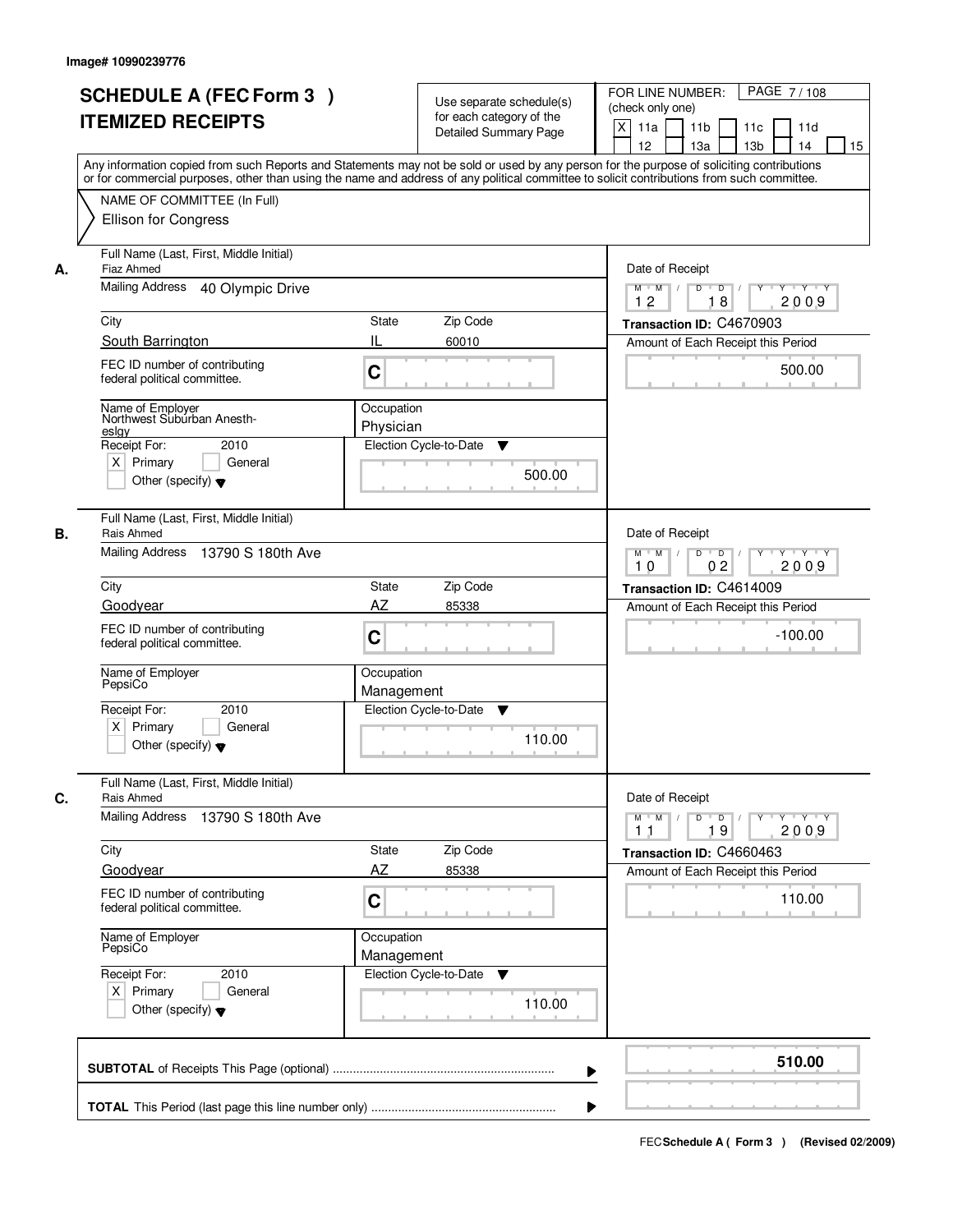| <b>SCHEDULE A (FEC Form 3)</b><br><b>ITEMIZED RECEIPTS</b>                                                  | Use separate schedule(s)<br>for each category of the<br><b>Detailed Summary Page</b><br>Any information copied from such Reports and Statements may not be sold or used by any person for the purpose of soliciting contributions | PAGE 8/108<br>FOR LINE NUMBER:<br>(check only one)<br>X<br>11 <sub>b</sub><br>11a<br>11 <sub>c</sub><br>11d<br>13 <sub>b</sub><br>12<br>13a<br>14<br>15 |
|-------------------------------------------------------------------------------------------------------------|-----------------------------------------------------------------------------------------------------------------------------------------------------------------------------------------------------------------------------------|---------------------------------------------------------------------------------------------------------------------------------------------------------|
| NAME OF COMMITTEE (In Full)<br><b>Ellison for Congress</b>                                                  | or for commercial purposes, other than using the name and address of any political committee to solicit contributions from such committee.                                                                                        |                                                                                                                                                         |
| Full Name (Last, First, Middle Initial)<br>Naveed Akhtar<br>А.<br><b>Mailing Address</b><br>18 Kingsbury Ct |                                                                                                                                                                                                                                   | Date of Receipt<br>$D$ $D$ $1$<br>Y Y Y Y<br>$M$ $M$ $/$<br>$Y$ <sup><math>\top</math></sup><br>12<br>2009<br>14                                        |
| City                                                                                                        | State<br>Zip Code                                                                                                                                                                                                                 | Transaction ID: C4668438                                                                                                                                |
| Oak Brook                                                                                                   | Ш<br>60523                                                                                                                                                                                                                        | Amount of Each Receipt this Period                                                                                                                      |
| FEC ID number of contributing<br>federal political committee.                                               | C                                                                                                                                                                                                                                 | 1000.00                                                                                                                                                 |
| Name of Employer<br>Self-Employed                                                                           | Occupation<br>Physician                                                                                                                                                                                                           |                                                                                                                                                         |
| 2010<br>Receipt For:<br>$X$ Primary<br>General<br>Other (specify) $\blacktriangledown$                      | Election Cycle-to-Date<br>▼<br>1000.00                                                                                                                                                                                            |                                                                                                                                                         |
| Full Name (Last, First, Middle Initial)<br>Mohammad Al-Khudari<br>В.<br>Mailing Address 4700 W 95th St      |                                                                                                                                                                                                                                   | Date of Receipt<br>$Y \vdash Y \vdash Y$<br>$M$ $M$<br>$\overline{D}$<br>D<br>12<br>2009<br>14                                                          |
| City                                                                                                        | Zip Code<br><b>State</b>                                                                                                                                                                                                          | Transaction ID: C4669210                                                                                                                                |
| Oak Lawn                                                                                                    | IL<br>60453                                                                                                                                                                                                                       | Amount of Each Receipt this Period                                                                                                                      |
| FEC ID number of contributing<br>federal political committee.                                               | C                                                                                                                                                                                                                                 | 500.00                                                                                                                                                  |
| Name of Employer<br>Family Eye Physicians                                                                   | Occupation<br>Physician                                                                                                                                                                                                           |                                                                                                                                                         |
| Receipt For:<br>2010<br>$X$ Primary<br>General<br>Other (specify) $\blacktriangledown$                      | Election Cycle-to-Date<br>v<br>500.00                                                                                                                                                                                             |                                                                                                                                                         |
| Full Name (Last, First, Middle Initial)<br>C.<br>Naji Almontaser                                            |                                                                                                                                                                                                                                   | Date of Receipt                                                                                                                                         |
| Mailing Address<br>719 Westminster Rd                                                                       |                                                                                                                                                                                                                                   | $M = M$<br>$D$ $D$ $I$<br>Y<br>Y Y Y Y<br>12<br>21<br>2009                                                                                              |
| City                                                                                                        | Zip Code<br><b>State</b>                                                                                                                                                                                                          | Transaction ID: C4671464                                                                                                                                |
| Brooklyn<br>FEC ID number of contributing<br>federal political committee.                                   | <b>NY</b><br>11230<br>C                                                                                                                                                                                                           | Amount of Each Receipt this Period<br>300.00                                                                                                            |
| Name of Employer<br>Hilton Hotels                                                                           | Occupation<br><b>Information Requested</b>                                                                                                                                                                                        |                                                                                                                                                         |
| Receipt For:<br>2010<br>$X$ Primary<br>General<br>Other (specify) $\blacktriangledown$                      | Election Cycle-to-Date ▼<br>550.00                                                                                                                                                                                                |                                                                                                                                                         |
|                                                                                                             |                                                                                                                                                                                                                                   |                                                                                                                                                         |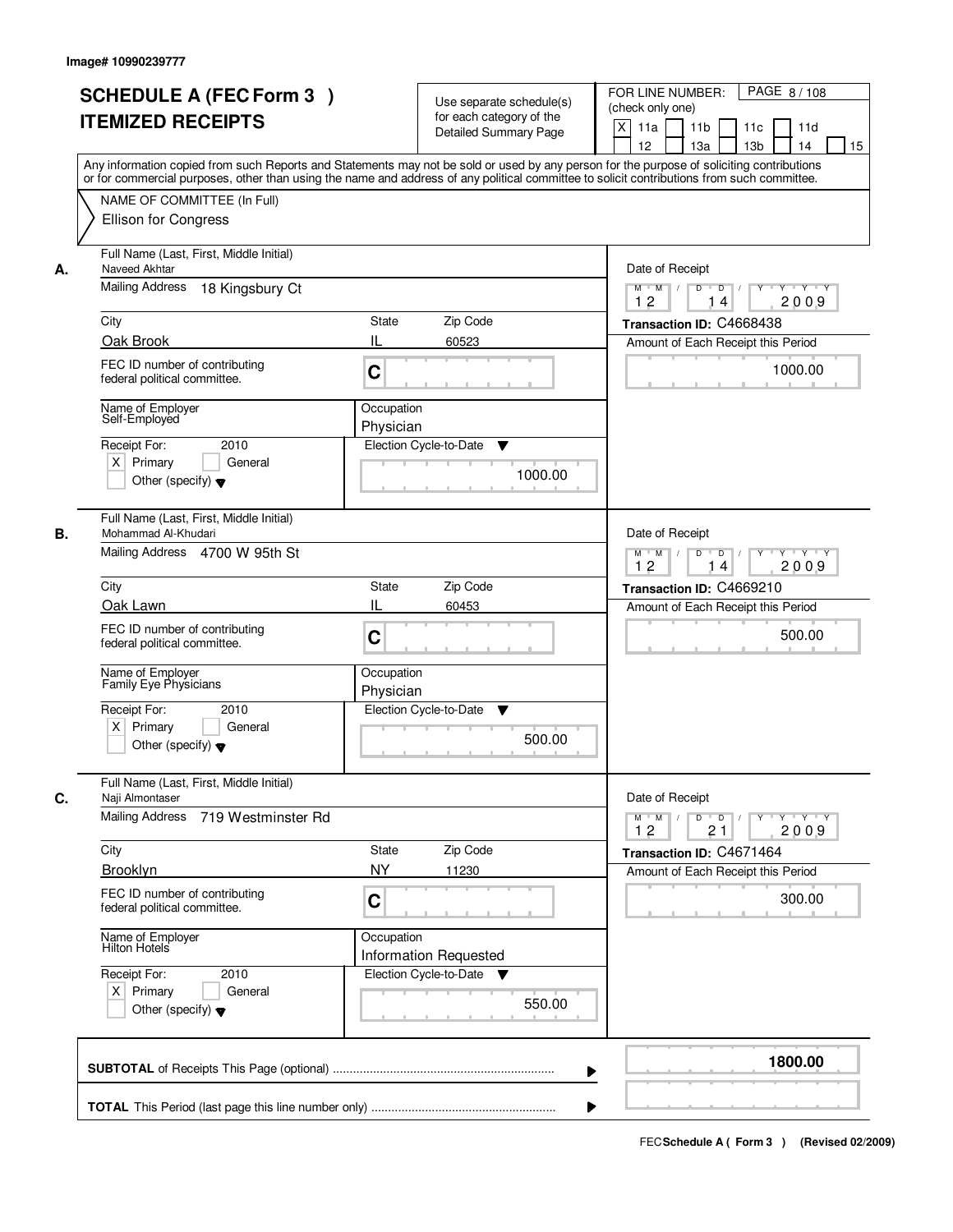|    | <b>SCHEDULE A (FEC Form 3)</b><br><b>ITEMIZED RECEIPTS</b>                                               | Use separate schedule(s)<br>for each category of the<br><b>Detailed Summary Page</b><br>Any information copied from such Reports and Statements may not be sold or used by any person for the purpose of soliciting contributions | PAGE 9/108<br>FOR LINE NUMBER:<br>(check only one)<br>X<br>11 <sub>b</sub><br>11a<br>11 <sub>c</sub><br>11d<br>12<br>13 <sub>b</sub><br>14<br>13a<br>15 |
|----|----------------------------------------------------------------------------------------------------------|-----------------------------------------------------------------------------------------------------------------------------------------------------------------------------------------------------------------------------------|---------------------------------------------------------------------------------------------------------------------------------------------------------|
|    | NAME OF COMMITTEE (In Full)<br><b>Ellison for Congress</b>                                               | or for commercial purposes, other than using the name and address of any political committee to solicit contributions from such committee.                                                                                        |                                                                                                                                                         |
| А. | Full Name (Last, First, Middle Initial)<br>Mahmoud N Alshafei<br>Mailing Address 7 Cotting Ct            |                                                                                                                                                                                                                                   | Date of Receipt<br>$M$ $M$<br>$D$ $D$ $1$<br>Y<br>$Y - Y - Y - Y$<br>15<br>2009<br>10                                                                   |
|    | City                                                                                                     | <b>State</b><br>Zip Code                                                                                                                                                                                                          | Transaction ID: C4618319                                                                                                                                |
|    | Irmo                                                                                                     | SC<br>29063                                                                                                                                                                                                                       | Amount of Each Receipt this Period                                                                                                                      |
|    | FEC ID number of contributing<br>federal political committee.                                            | C                                                                                                                                                                                                                                 | 50.00                                                                                                                                                   |
|    | Name of Employer<br>D&A USED CARS INC                                                                    | Occupation<br><b>PRESIDENT</b>                                                                                                                                                                                                    |                                                                                                                                                         |
|    | Receipt For:<br>2010<br>$X$ Primary<br>General<br>Other (specify) $\blacktriangledown$                   | Election Cycle-to-Date<br>▼<br>550.00                                                                                                                                                                                             |                                                                                                                                                         |
| В. | Full Name (Last, First, Middle Initial)<br>Mohamad Riad Alzein<br>Mailing Address 12634 W Anand Brook Dr | Date of Receipt<br>$M$ $M$ /<br>D<br>$\overline{D}$<br>$Y + Y + Y$<br>12<br>2009<br>14                                                                                                                                            |                                                                                                                                                         |
|    | City                                                                                                     | Zip Code<br>State                                                                                                                                                                                                                 | Transaction ID: C4668278                                                                                                                                |
|    | <b>Orland Park</b>                                                                                       | IL<br>60467-1129                                                                                                                                                                                                                  | Amount of Each Receipt this Period                                                                                                                      |
|    | FEC ID number of contributing<br>federal political committee.                                            | C                                                                                                                                                                                                                                 | 500.00                                                                                                                                                  |
|    | Name of Employer<br>Sinai Medical Center<br>Receipt For:<br>2010<br>$X$ Primary<br>General               | Occupation<br>Physician<br>Election Cycle-to-Date<br>▼<br>500.00                                                                                                                                                                  |                                                                                                                                                         |
|    | Other (specify) $\blacktriangledown$                                                                     |                                                                                                                                                                                                                                   |                                                                                                                                                         |
| C. | Full Name (Last, First, Middle Initial)<br>Abdul R.C. Amine                                              |                                                                                                                                                                                                                                   | Date of Receipt                                                                                                                                         |
|    | <b>Mailing Address</b><br>6518 Fox Ln                                                                    |                                                                                                                                                                                                                                   | $M$ $M$ $M$<br>$D$ $D$ $l$<br><u> EYELYELYEK</u><br>2009<br>12<br>14                                                                                    |
|    | City<br>Palos Heights                                                                                    | State<br>Zip Code<br>Ш                                                                                                                                                                                                            | Transaction ID: C4668026                                                                                                                                |
|    | FEC ID number of contributing<br>federal political committee.                                            | 60463-2277<br>C                                                                                                                                                                                                                   | Amount of Each Receipt this Period<br>500.00                                                                                                            |
|    | Name of Employer<br>Self-Employed                                                                        | Occupation<br>Physician                                                                                                                                                                                                           |                                                                                                                                                         |
|    | Receipt For:<br>2010<br>$X$ Primary<br>General<br>Other (specify) $\blacktriangledown$                   | Election Cycle-to-Date<br>▼<br>650.00                                                                                                                                                                                             |                                                                                                                                                         |
|    |                                                                                                          |                                                                                                                                                                                                                                   | 1050.00                                                                                                                                                 |
|    |                                                                                                          |                                                                                                                                                                                                                                   |                                                                                                                                                         |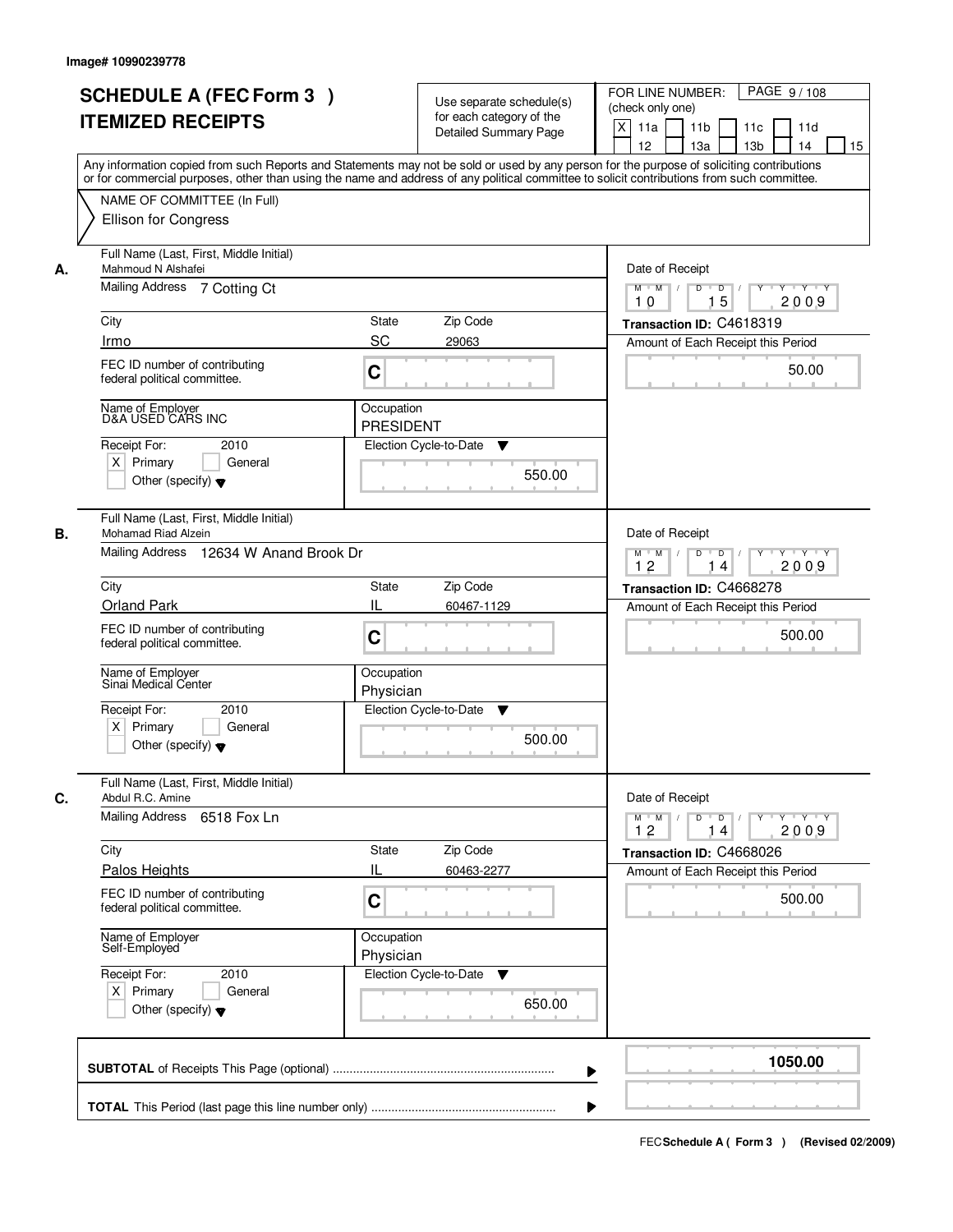|    | <b>SCHEDULE A (FEC Form 3)</b><br><b>ITEMIZED RECEIPTS</b><br>Any information copied from such Reports and Statements may not be sold or used by any person for the purpose of soliciting contributions  |                           | Use separate schedule(s)<br>for each category of the<br><b>Detailed Summary Page</b> | PAGE 10/108<br>FOR LINE NUMBER:<br>(check only one)<br>X<br>11 <sub>b</sub><br>11a<br>11c<br>11d<br>12<br>13 <sub>b</sub><br>14<br>13a<br>15                             |
|----|----------------------------------------------------------------------------------------------------------------------------------------------------------------------------------------------------------|---------------------------|--------------------------------------------------------------------------------------|--------------------------------------------------------------------------------------------------------------------------------------------------------------------------|
|    | or for commercial purposes, other than using the name and address of any political committee to solicit contributions from such committee.<br>NAME OF COMMITTEE (In Full)<br><b>Ellison for Congress</b> |                           |                                                                                      |                                                                                                                                                                          |
| А. | Full Name (Last, First, Middle Initial)<br>David Andreas<br>Mailing Address 4501 Strawberry Lane                                                                                                         |                           |                                                                                      | Date of Receipt<br>$D$ $D$ $1$<br>Y<br>$Y - Y - Y - Y$<br>$M$ $M$ /                                                                                                      |
|    |                                                                                                                                                                                                          |                           |                                                                                      | 2009<br>30<br>10                                                                                                                                                         |
|    | City<br>Golden Valley                                                                                                                                                                                    | <b>State</b><br><b>MN</b> | Zip Code<br>55416-3370                                                               | Transaction ID: C4630769                                                                                                                                                 |
|    | FEC ID number of contributing<br>federal political committee.                                                                                                                                            | C                         |                                                                                      | Amount of Each Receipt this Period<br>500.00                                                                                                                             |
|    | Name of Employer<br>N/A                                                                                                                                                                                  | Occupation<br>Retired     |                                                                                      |                                                                                                                                                                          |
|    | 2010<br>Receipt For:<br>$X$ Primary<br>General<br>Other (specify) $\blacktriangledown$                                                                                                                   | Election Cycle-to-Date    | ▼<br>1000.00                                                                         |                                                                                                                                                                          |
| В. | Full Name (Last, First, Middle Initial)<br>Muhammad Anwar, MD<br>Mailing Address 727 Sundown Dr                                                                                                          |                           |                                                                                      | Date of Receipt<br>$M$ $M$ /<br>D<br>$\overline{D}$ /<br>Y<br>Y Y Y Y<br>12<br>16<br>2009                                                                                |
|    | City                                                                                                                                                                                                     | State                     | Zip Code                                                                             | Transaction ID: C4669887                                                                                                                                                 |
|    | Norman                                                                                                                                                                                                   | OK                        | 73069                                                                                | Amount of Each Receipt this Period                                                                                                                                       |
|    | FEC ID number of contributing<br>federal political committee.                                                                                                                                            | C                         |                                                                                      | 500.00                                                                                                                                                                   |
|    | Name of Employer<br>Self-Employed                                                                                                                                                                        | Occupation<br>Physician   |                                                                                      |                                                                                                                                                                          |
|    | Receipt For:<br>2010<br>$X$ Primary<br>General<br>Other (specify) $\blacktriangledown$                                                                                                                   | Election Cycle-to-Date    | ▼<br>500.00                                                                          |                                                                                                                                                                          |
| C. | Full Name (Last, First, Middle Initial)<br>Leighton Arcenas                                                                                                                                              |                           |                                                                                      | Date of Receipt                                                                                                                                                          |
|    | Mailing Address<br>2815 lowa St.                                                                                                                                                                         |                           |                                                                                      | $D$ $D$ $/$<br>$M$ $M$<br>$\begin{array}{cccccccccc} &\mathsf{Y} &\mathsf{I} &\mathsf{Y} &\mathsf{I} &\mathsf{Y} &\mathsf{I} &\mathsf{Y}\end{array}$<br>2009<br>17<br>11 |
|    | City                                                                                                                                                                                                     | State                     | Zip Code                                                                             | Transaction ID: C4656663                                                                                                                                                 |
|    | Davenport                                                                                                                                                                                                | IA                        | 52803                                                                                | Amount of Each Receipt this Period                                                                                                                                       |
|    | FEC ID number of contributing<br>federal political committee.                                                                                                                                            | C                         |                                                                                      | 1840.00                                                                                                                                                                  |
|    | Name of Employer<br>CogentHealthCare                                                                                                                                                                     | Occupation<br>Physician   |                                                                                      |                                                                                                                                                                          |
|    | Receipt For:<br>2010<br>$X$ Primary<br>General<br>Other (specify) $\blacktriangledown$                                                                                                                   |                           | Election Cycle-to-Date<br>v<br>1850.52                                               |                                                                                                                                                                          |
|    |                                                                                                                                                                                                          |                           |                                                                                      | 2840.00                                                                                                                                                                  |
|    |                                                                                                                                                                                                          |                           |                                                                                      |                                                                                                                                                                          |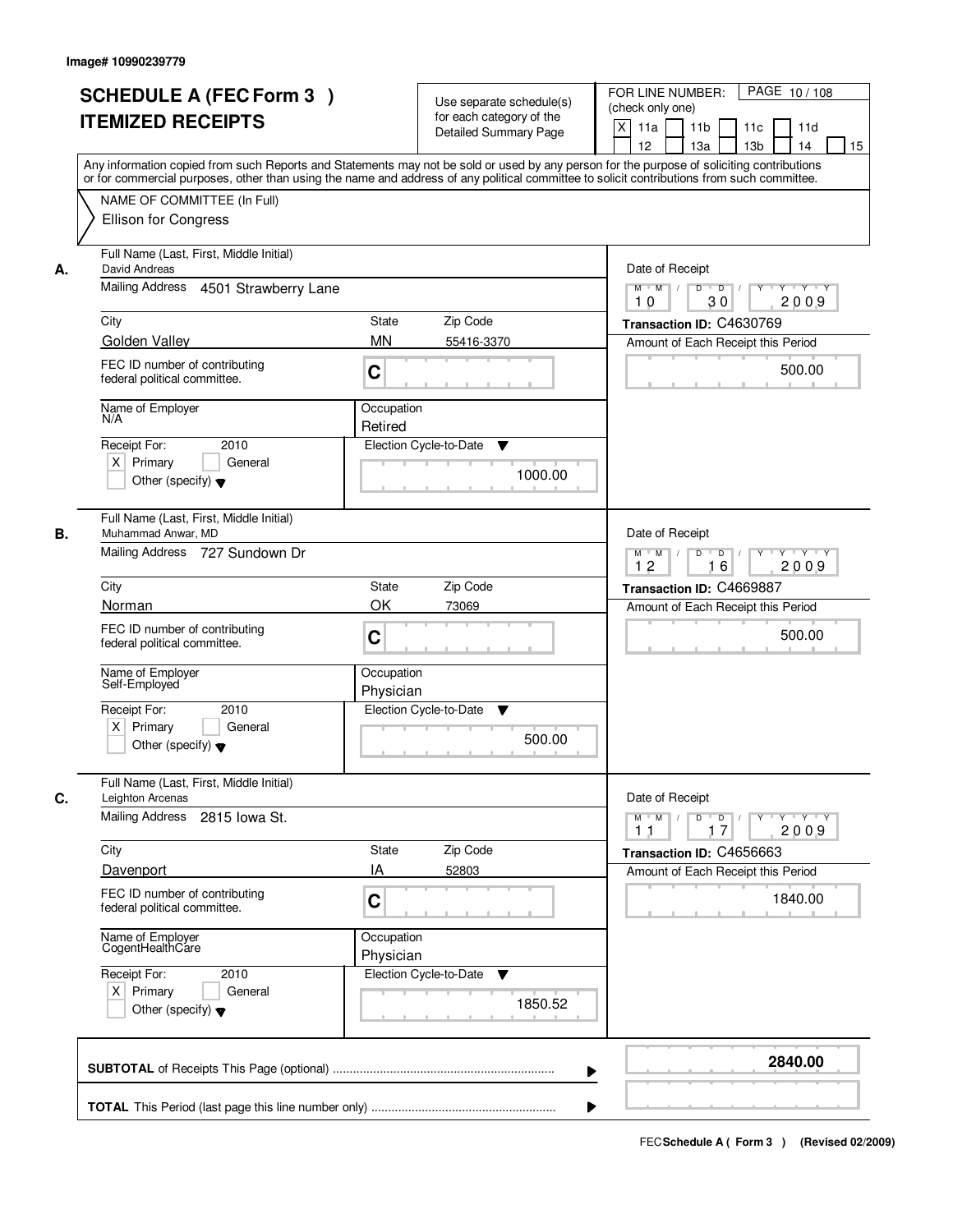| <b>SCHEDULE A (FEC Form 3)</b><br><b>ITEMIZED RECEIPTS</b>                                                                                                                                                                                                                                                                                           | Use separate schedule(s)<br>for each category of the<br><b>Detailed Summary Page</b>                                                                                                                                                                                                    | PAGE 11/108<br>FOR LINE NUMBER:<br>(check only one)<br>X<br>11a<br>11 <sub>b</sub><br>11c<br>11d<br>12<br>13a<br>13 <sub>b</sub><br>14<br>15                                   |
|------------------------------------------------------------------------------------------------------------------------------------------------------------------------------------------------------------------------------------------------------------------------------------------------------------------------------------------------------|-----------------------------------------------------------------------------------------------------------------------------------------------------------------------------------------------------------------------------------------------------------------------------------------|--------------------------------------------------------------------------------------------------------------------------------------------------------------------------------|
| NAME OF COMMITTEE (In Full)<br>Ellison for Congress                                                                                                                                                                                                                                                                                                  | Any information copied from such Reports and Statements may not be sold or used by any person for the purpose of soliciting contributions<br>or for commercial purposes, other than using the name and address of any political committee to solicit contributions from such committee. |                                                                                                                                                                                |
| Full Name (Last, First, Middle Initial)<br>Jawad Arshad<br>А.<br>Mailing Address<br>6786 Rossmore Court<br>City<br><b>West Bloomfield</b><br>FEC ID number of contributing<br>federal political committee.<br>Name of Employer<br>Henry Ford Health System<br>Receipt For:<br>2010<br>$X$ Primary<br>General<br>Other (specify) $\blacktriangledown$ | State<br>Zip Code<br>MI<br>48322<br>C<br>Occupation<br>Physician<br>Election Cycle-to-Date<br>v<br>250.00                                                                                                                                                                               | Date of Receipt<br>$Y - Y - Y$<br>$M$ $M$ /<br>D<br>$\overline{D}$<br>2009<br>12<br>21<br>Transaction ID: C4671052<br>Amount of Each Receipt this Period<br>250.00             |
| Full Name (Last, First, Middle Initial)<br>В.<br>Jamal M Barzinji<br>Mailing Address 11919 Safa Ct<br>City<br>Herndon<br>FEC ID number of contributing<br>federal political committee.<br>Name of Employer<br><b>SAAR Foundation</b><br>Receipt For:<br>2010<br>$X$ Primary<br>General<br>Other (specify) $\blacktriangledown$                       | Zip Code<br>State<br>VA<br>20170<br>C<br>Occupation<br>Owner<br>Election Cycle-to-Date<br>v<br>450.00                                                                                                                                                                                   | Date of Receipt<br>$D$ $D$ $/$<br>$M$ $M$ /<br>Y<br>$Y + Y + Y$<br>12<br>07<br>2009<br>Transaction ID: C4665344<br>Amount of Each Receipt this Period<br>250.00                |
| Full Name (Last, First, Middle Initial)<br>C.<br><b>Timothy Baylor</b><br>Mailing Address<br>2305 Riverpointe Cir<br>City<br>Minneapolis<br>FEC ID number of contributing<br>federal political committee.<br>Name of Employer<br>Self-Employed<br>Receipt For:<br>2010<br>$X$ Primary<br>General<br>Other (specify) $\blacktriangledown$             | Zip Code<br>State<br><b>MN</b><br>55411-4279<br>C<br>Occupation<br>Developer<br>Election Cycle-to-Date<br>v<br>300.00                                                                                                                                                                   | Date of Receipt<br>$M$ $M$<br>$D$ $D$ $l$<br><b>Y - Y - Y</b><br>$\top$ /<br>Y<br>2009<br>10<br>29<br>Transaction ID: C4630594<br>Amount of Each Receipt this Period<br>300.00 |
|                                                                                                                                                                                                                                                                                                                                                      | ▶                                                                                                                                                                                                                                                                                       | 800.00                                                                                                                                                                         |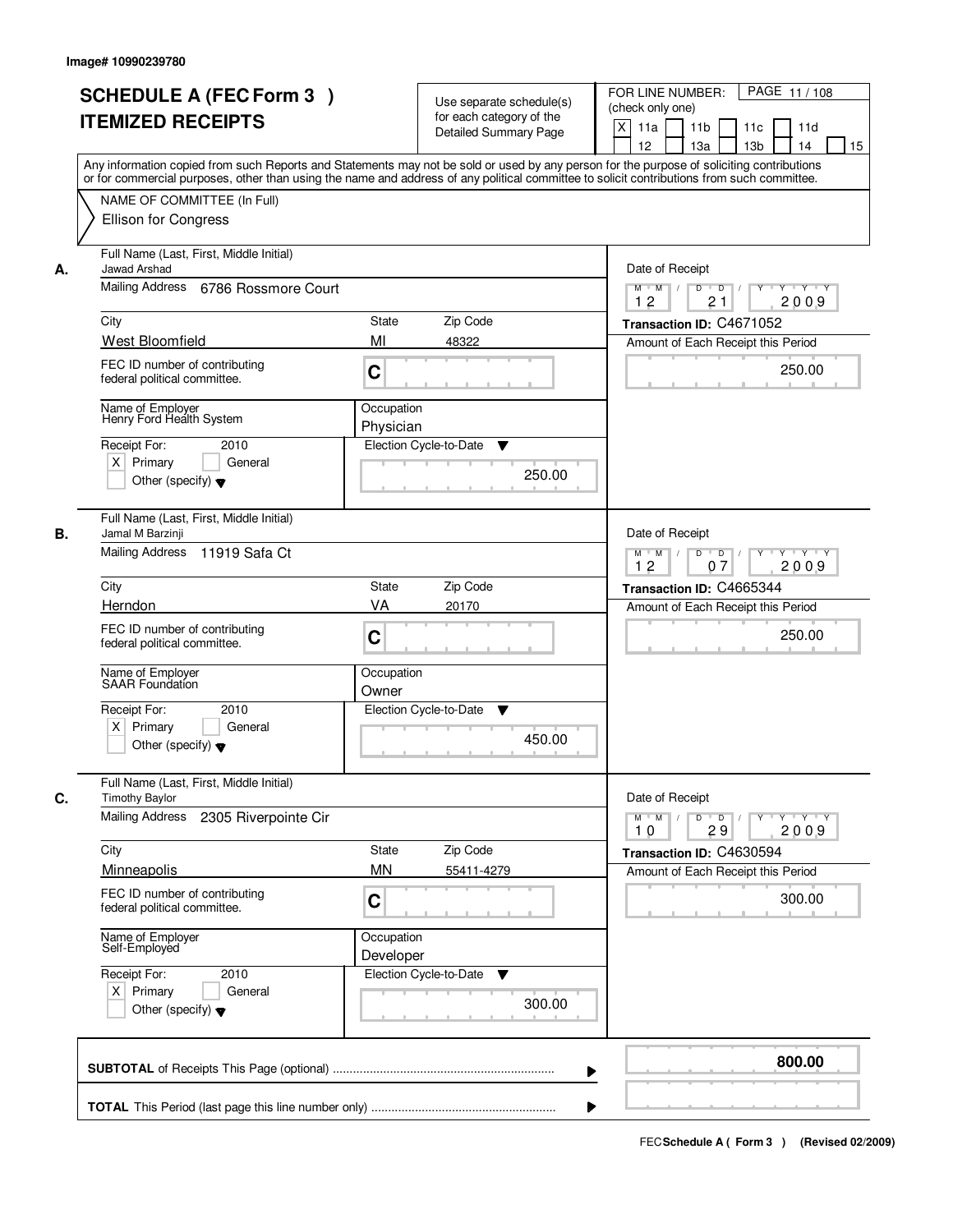|                                                                  | <b>SCHEDULE A (FEC Form 3)</b><br><b>ITEMIZED RECEIPTS</b>                      |                                                                  | Use separate schedule(s)<br>for each category of the<br><b>Detailed Summary Page</b> | PAGE 12/108<br>FOR LINE NUMBER:<br>(check only one)<br>X<br>11 <sub>b</sub><br>11a<br>11c<br>11d<br>12<br>13 <sub>b</sub><br>14<br>13a<br>15<br>Any information copied from such Reports and Statements may not be sold or used by any person for the purpose of soliciting contributions |
|------------------------------------------------------------------|---------------------------------------------------------------------------------|------------------------------------------------------------------|--------------------------------------------------------------------------------------|-------------------------------------------------------------------------------------------------------------------------------------------------------------------------------------------------------------------------------------------------------------------------------------------|
|                                                                  | NAME OF COMMITTEE (In Full)<br>Ellison for Congress                             |                                                                  |                                                                                      | or for commercial purposes, other than using the name and address of any political committee to solicit contributions from such committee.                                                                                                                                                |
| Barbara Bencini<br>А.<br>Mailing Address                         | Full Name (Last, First, Middle Initial)<br>2608 Cromwell Ct.                    |                                                                  |                                                                                      | Date of Receipt<br>$D$ $D$<br>$Y - Y - Y - Y$<br>$M$ $M$ /<br>Y                                                                                                                                                                                                                           |
| City<br>Minneapolis                                              |                                                                                 | <b>State</b><br><b>MN</b>                                        | Zip Code<br>55410                                                                    | 2009<br>12<br>29<br>Transaction ID: C4672791<br>Amount of Each Receipt this Period                                                                                                                                                                                                        |
|                                                                  | FEC ID number of contributing<br>federal political committee.                   | C                                                                |                                                                                      | 500.00                                                                                                                                                                                                                                                                                    |
| Name of Employer<br>Merrill Lynch<br>Receipt For:<br>$X$ Primary | 2010<br>General<br>Other (specify) $\blacktriangledown$                         | Occupation<br><b>Financial Advisor</b><br>Election Cycle-to-Date | ▼<br>500.00                                                                          |                                                                                                                                                                                                                                                                                           |
| В.<br><b>Bruce Berger</b>                                        | Full Name (Last, First, Middle Initial)<br>Mailing Address PO Box 482           |                                                                  |                                                                                      | Date of Receipt<br>$M$ $M$ /<br>D<br>$\overline{D}$ /<br>Y<br>Y Y Y Y<br>19<br>2009<br>11                                                                                                                                                                                                 |
| City<br>Aspen                                                    |                                                                                 | State<br>CO                                                      | Zip Code                                                                             | Transaction ID: C4660465                                                                                                                                                                                                                                                                  |
|                                                                  | FEC ID number of contributing<br>federal political committee.                   | C                                                                | 81612                                                                                | Amount of Each Receipt this Period<br>1000.00                                                                                                                                                                                                                                             |
| Name of Employer<br>Self-Employed<br>Receipt For:<br>Primary     | 2010<br>X General                                                               | Occupation<br>Writer<br>Election Cycle-to-Date                   | ▼<br>3400.00                                                                         |                                                                                                                                                                                                                                                                                           |
|                                                                  | Other (specify) $\blacktriangledown$<br>Full Name (Last, First, Middle Initial) |                                                                  |                                                                                      |                                                                                                                                                                                                                                                                                           |
| C.<br><b>Bruce Berger</b><br>Mailing Address                     | PO Box 482                                                                      |                                                                  |                                                                                      | Date of Receipt<br>$D$ $D$ $/$<br>$M$ $M$ $/$<br><b>EYELYELYELY</b><br>2009<br>19<br>11                                                                                                                                                                                                   |
| City<br>Aspen                                                    |                                                                                 | State<br>CO                                                      | Zip Code<br>81612                                                                    | Transaction ID: C4660464<br>Amount of Each Receipt this Period                                                                                                                                                                                                                            |
|                                                                  | FEC ID number of contributing<br>federal political committee.                   | C                                                                |                                                                                      | 1400.00                                                                                                                                                                                                                                                                                   |
| Name of Employer<br>Self-Employed                                |                                                                                 | Occupation<br>Writer                                             |                                                                                      |                                                                                                                                                                                                                                                                                           |
| Receipt For:<br>$X$ Primary                                      | 2010<br>General<br>Other (specify) $\blacktriangledown$                         | Election Cycle-to-Date                                           | ▼<br>3400.00                                                                         |                                                                                                                                                                                                                                                                                           |
|                                                                  |                                                                                 |                                                                  |                                                                                      | 2900.00                                                                                                                                                                                                                                                                                   |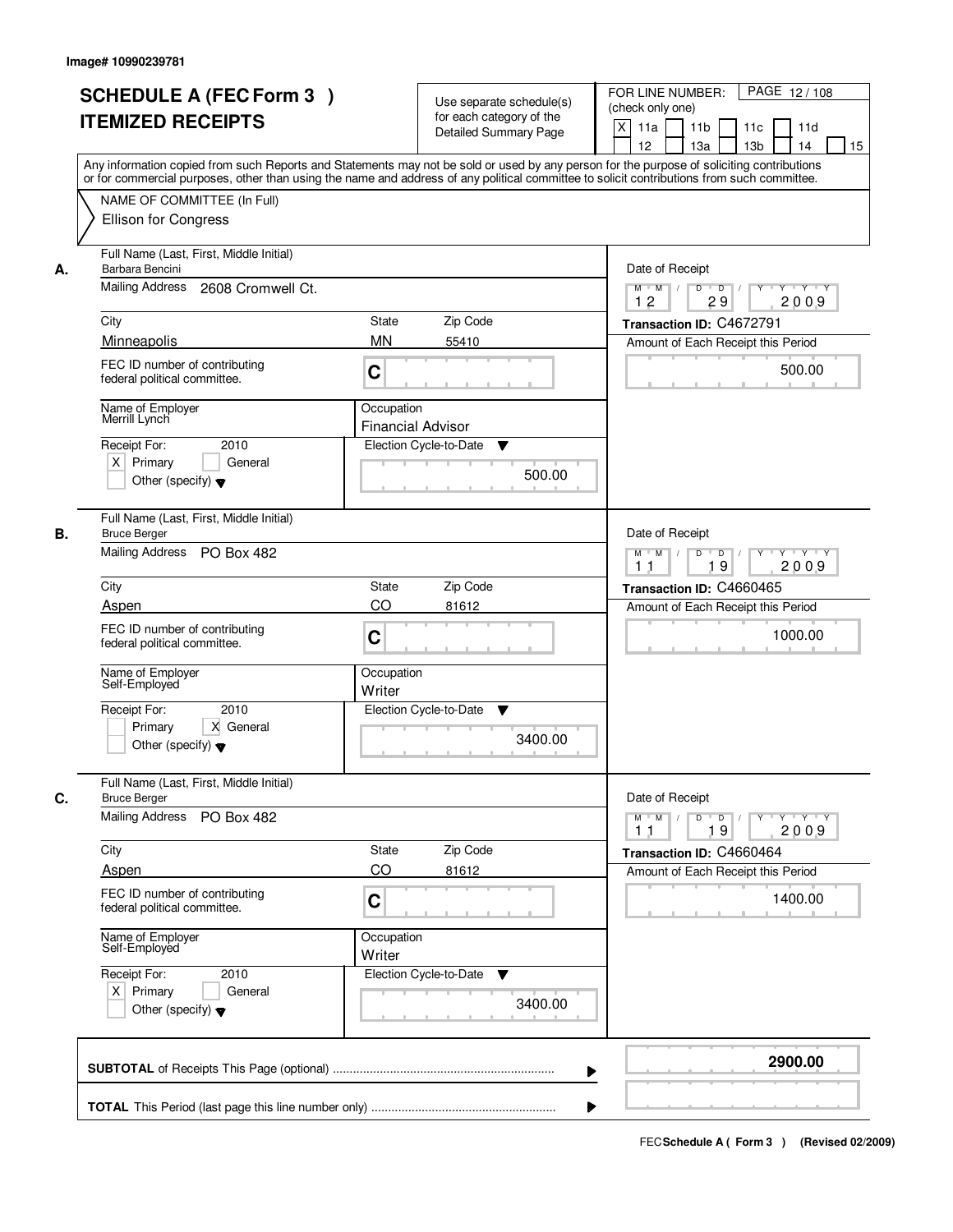|    | <b>SCHEDULE A (FEC Form 3)</b><br><b>ITEMIZED RECEIPTS</b><br>Any information copied from such Reports and Statements may not be sold or used by any person for the purpose of soliciting contributions | Use separate schedule(s)<br>for each category of the<br><b>Detailed Summary Page</b> | PAGE 13/108<br>FOR LINE NUMBER:<br>(check only one)<br>X<br>11 <sub>b</sub><br>11a<br>11c<br>11d<br>12<br>13 <sub>b</sub><br>14<br>13a<br>15 |
|----|---------------------------------------------------------------------------------------------------------------------------------------------------------------------------------------------------------|--------------------------------------------------------------------------------------|----------------------------------------------------------------------------------------------------------------------------------------------|
|    | or for commercial purposes, other than using the name and address of any political committee to solicit contributions from such committee.<br>NAME OF COMMITTEE (In Full)<br>Ellison for Congress       |                                                                                      |                                                                                                                                              |
| А. | Full Name (Last, First, Middle Initial)<br>Kjell Bergh<br>Mailing Address 5428 Lyndale Ave S                                                                                                            |                                                                                      | Date of Receipt<br>$D$ $D$ $I$<br>Y<br>$Y - Y - Y - Y$<br>$M$ $M$ /<br>2009<br>03<br>1 <sub>1</sub>                                          |
|    | City                                                                                                                                                                                                    | <b>State</b><br>Zip Code                                                             | Transaction ID: C4651230                                                                                                                     |
|    | Minneapolis                                                                                                                                                                                             | <b>MN</b><br>55419                                                                   | Amount of Each Receipt this Period                                                                                                           |
|    | FEC ID number of contributing<br>federal political committee.                                                                                                                                           | C                                                                                    | 1000.00                                                                                                                                      |
|    | Name of Employer<br>Borton Volvo & Borton Ove-<br>rseas                                                                                                                                                 | Occupation<br><b>Businessman</b>                                                     |                                                                                                                                              |
|    | Receipt For:<br>2010<br>$X$ Primary<br>General<br>Other (specify) $\blacktriangledown$                                                                                                                  | Election Cycle-to-Date<br>▼<br>1000.00                                               |                                                                                                                                              |
| В. | Full Name (Last, First, Middle Initial)<br>Shayna Berkowitz<br>Mailing Address 4028 Elliot Ave S                                                                                                        |                                                                                      | Date of Receipt<br>$M$ $M$ /<br>D<br>$\overline{D}$<br>$Y + Y + Y$<br>12<br>31<br>2009                                                       |
|    | City                                                                                                                                                                                                    | Zip Code<br>State                                                                    | Transaction ID: C4673931                                                                                                                     |
|    | Minneapolis                                                                                                                                                                                             | <b>MN</b><br>55407                                                                   | Amount of Each Receipt this Period                                                                                                           |
|    | FEC ID number of contributing<br>federal political committee.                                                                                                                                           | C                                                                                    | 2400.00                                                                                                                                      |
|    | Name of Employer<br>Self Employed<br>Receipt For:<br>2010                                                                                                                                               | Occupation<br><b>Business Owner</b><br>Election Cycle-to-Date<br>▼                   |                                                                                                                                              |
|    | $X$ Primary<br>General<br>Other (specify) $\blacktriangledown$                                                                                                                                          | 2400.00                                                                              |                                                                                                                                              |
| C. | Full Name (Last, First, Middle Initial)<br>Cora M Biernat                                                                                                                                               |                                                                                      | Date of Receipt                                                                                                                              |
|    | <b>Mailing Address</b><br>3839 Hart Blvd<br>Apt #313                                                                                                                                                    |                                                                                      | $D$ $D$ $/$<br>$M$ $M$ $/$<br>$\mathsf{Y} \dashv \neg \mathsf{Y} \dashv \neg \mathsf{Y}$<br>$Y^+$<br>2009<br>09<br>11                        |
|    | City                                                                                                                                                                                                    | Zip Code<br>State                                                                    | Transaction ID: C4653679                                                                                                                     |
|    | Columbia Heights                                                                                                                                                                                        | <b>MN</b><br>55421                                                                   | Amount of Each Receipt this Period                                                                                                           |
|    | FEC ID number of contributing<br>federal political committee.                                                                                                                                           | C                                                                                    | 20.00                                                                                                                                        |
|    | Name of Employer<br>N/A                                                                                                                                                                                 | Occupation<br>Retired                                                                |                                                                                                                                              |
|    | Receipt For:<br>2010<br>$X$ Primary<br>General<br>Other (specify) $\blacktriangledown$                                                                                                                  | Election Cycle-to-Date ▼<br>390.00                                                   |                                                                                                                                              |
|    |                                                                                                                                                                                                         |                                                                                      | 3420.00                                                                                                                                      |
|    |                                                                                                                                                                                                         |                                                                                      |                                                                                                                                              |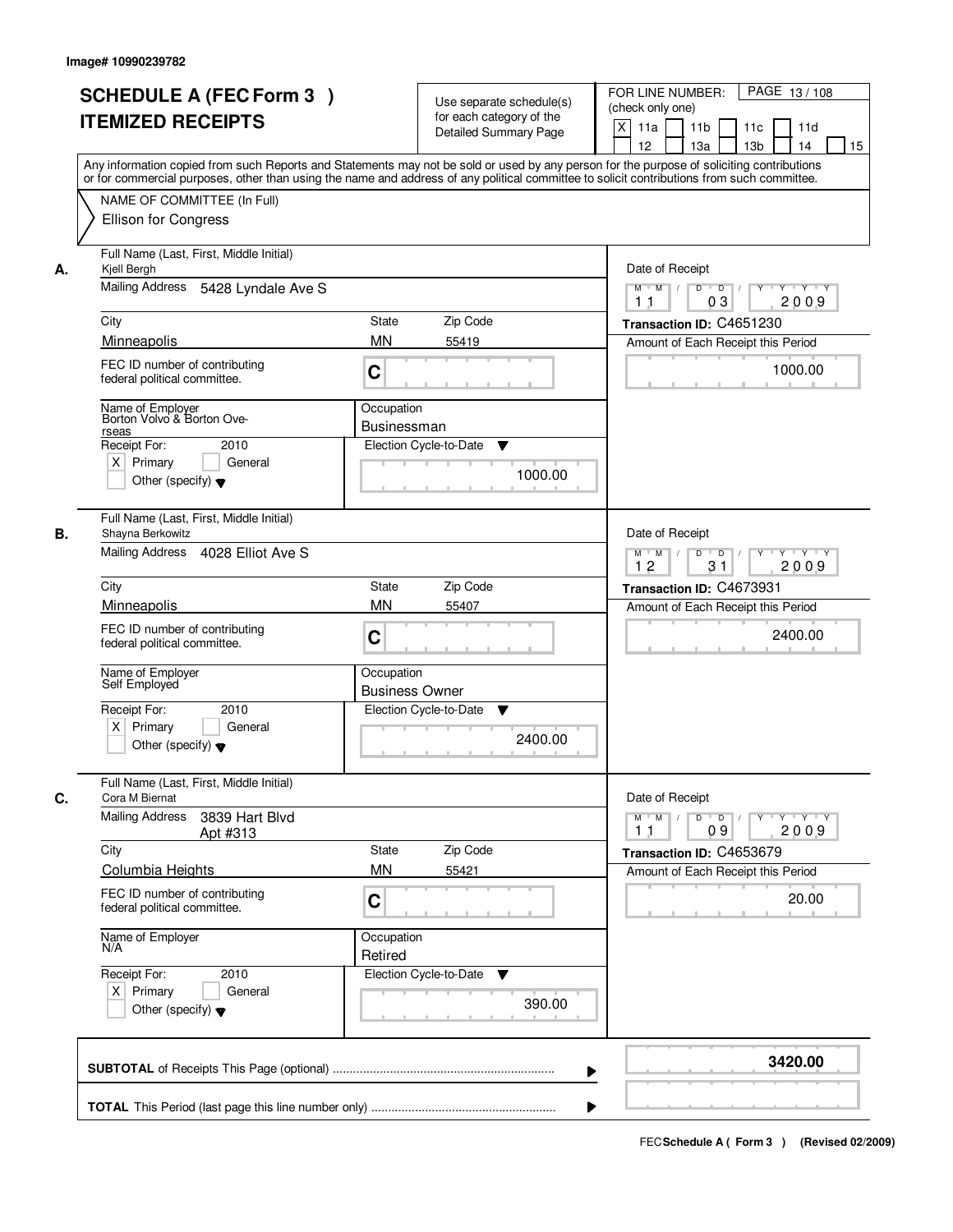|      | <b>SCHEDULE A (FEC Form 3)</b><br><b>ITEMIZED RECEIPTS</b>     | Use separate schedule(s)<br>for each category of the<br><b>Detailed Summary Page</b> | PAGE 14/108<br>FOR LINE NUMBER:<br>(check only one)<br>X<br>11a<br>11 <sub>b</sub><br>11c<br>11d                                                                                                                                                                                                                                    |
|------|----------------------------------------------------------------|--------------------------------------------------------------------------------------|-------------------------------------------------------------------------------------------------------------------------------------------------------------------------------------------------------------------------------------------------------------------------------------------------------------------------------------|
|      |                                                                |                                                                                      | 12<br>13a<br>13 <sub>b</sub><br>14<br>15<br>Any information copied from such Reports and Statements may not be sold or used by any person for the purpose of soliciting contributions<br>or for commercial purposes, other than using the name and address of any political committee to solicit contributions from such committee. |
|      | NAME OF COMMITTEE (In Full)<br><b>Ellison for Congress</b>     |                                                                                      |                                                                                                                                                                                                                                                                                                                                     |
| А.   | Full Name (Last, First, Middle Initial)<br>Cora M Biernat      |                                                                                      | Date of Receipt                                                                                                                                                                                                                                                                                                                     |
|      | Mailing Address<br>3839 Hart Blvd<br>Apt #313                  |                                                                                      | $\overline{D}$<br>Y Y Y Y<br>$M$ $M$<br>D<br>2009<br>17<br>11                                                                                                                                                                                                                                                                       |
| City |                                                                | Zip Code<br>State                                                                    | Transaction ID: C4656667                                                                                                                                                                                                                                                                                                            |
|      | Columbia Heights                                               | <b>MN</b><br>55421                                                                   | Amount of Each Receipt this Period                                                                                                                                                                                                                                                                                                  |
|      | FEC ID number of contributing<br>federal political committee.  | C                                                                                    | 50.00                                                                                                                                                                                                                                                                                                                               |
| N/A  | Name of Employer                                               | Occupation<br>Retired                                                                |                                                                                                                                                                                                                                                                                                                                     |
|      | 2010<br>Receipt For:                                           | Election Cycle-to-Date<br>▼                                                          |                                                                                                                                                                                                                                                                                                                                     |
|      | $X$ Primary<br>General<br>Other (specify) $\blacktriangledown$ | 390.00                                                                               |                                                                                                                                                                                                                                                                                                                                     |
| В.   | Full Name (Last, First, Middle Initial)<br>Cora M Biernat      |                                                                                      | Date of Receipt                                                                                                                                                                                                                                                                                                                     |
|      | <b>Mailing Address</b><br>3839 Hart Blvd<br>Apt #313           |                                                                                      | $D$ $D$ $/$<br>Y 'Y 'Y<br>$M$ $M$ /<br>$Y$ <sup>-1</sup><br>12<br>16<br>2009                                                                                                                                                                                                                                                        |
| City |                                                                | <b>State</b><br>Zip Code                                                             | Transaction ID: C4669904                                                                                                                                                                                                                                                                                                            |
|      | Columbia Heights                                               | <b>MN</b><br>55421                                                                   | Amount of Each Receipt this Period                                                                                                                                                                                                                                                                                                  |
|      | FEC ID number of contributing<br>federal political committee.  | C                                                                                    | 50.00                                                                                                                                                                                                                                                                                                                               |
| N/A  | Name of Employer                                               | Occupation<br>Retired                                                                |                                                                                                                                                                                                                                                                                                                                     |
|      | Receipt For:<br>2010                                           | Election Cycle-to-Date<br>▼                                                          |                                                                                                                                                                                                                                                                                                                                     |
|      | $X$ Primary<br>General<br>Other (specify) $\blacktriangledown$ | 390.00                                                                               |                                                                                                                                                                                                                                                                                                                                     |
| C.   | Full Name (Last, First, Middle Initial)<br>Cora M Biernat      |                                                                                      | Date of Receipt                                                                                                                                                                                                                                                                                                                     |
|      | <b>Mailing Address</b><br>3839 Hart Blvd<br>Apt #313           |                                                                                      | $M$ $M$<br>$D$ $D$ $/$<br>$Y - Y - Y$<br>$\frac{1}{2}$<br>$Y$ <sup>-1</sup><br>12<br>2009<br>16                                                                                                                                                                                                                                     |
| City | <b>Columbia Heights</b>                                        | State<br>Zip Code<br><b>MN</b><br>55421                                              | Transaction ID: C4670156<br>Amount of Each Receipt this Period                                                                                                                                                                                                                                                                      |
|      | FEC ID number of contributing<br>federal political committee.  | C                                                                                    | 50.00                                                                                                                                                                                                                                                                                                                               |
| N/A  | Name of Employer                                               | Occupation<br>Retired                                                                |                                                                                                                                                                                                                                                                                                                                     |
|      | Receipt For:<br>2010                                           | Election Cycle-to-Date<br>v                                                          |                                                                                                                                                                                                                                                                                                                                     |
|      | $X$ Primary<br>General<br>Other (specify) $\blacktriangledown$ | 390.00                                                                               |                                                                                                                                                                                                                                                                                                                                     |
|      |                                                                |                                                                                      | 150.00<br>▶                                                                                                                                                                                                                                                                                                                         |
|      |                                                                |                                                                                      |                                                                                                                                                                                                                                                                                                                                     |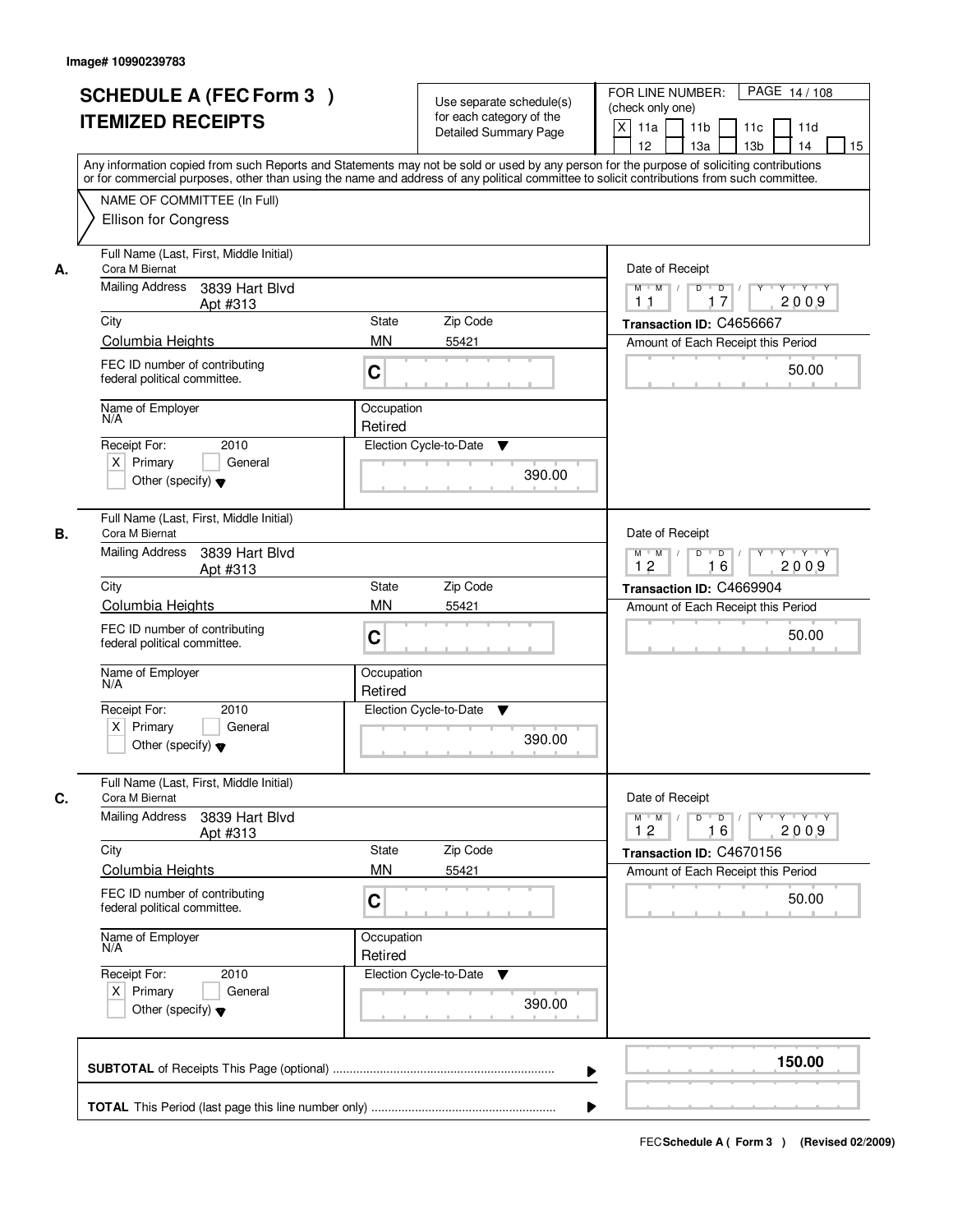|    | <b>SCHEDULE A (FEC Form 3)</b><br><b>ITEMIZED RECEIPTS</b>                                                                                                                                                                                                                              | Use separate schedule(s)<br>for each category of the | PAGE 15/108<br>FOR LINE NUMBER:<br>(check only one)                                   |
|----|-----------------------------------------------------------------------------------------------------------------------------------------------------------------------------------------------------------------------------------------------------------------------------------------|------------------------------------------------------|---------------------------------------------------------------------------------------|
|    |                                                                                                                                                                                                                                                                                         | <b>Detailed Summary Page</b>                         | X<br>11a<br>11 <sub>b</sub><br>11c<br>11d<br>12<br>13a<br>13 <sub>b</sub><br>14<br>15 |
|    | Any information copied from such Reports and Statements may not be sold or used by any person for the purpose of soliciting contributions<br>or for commercial purposes, other than using the name and address of any political committee to solicit contributions from such committee. |                                                      |                                                                                       |
|    | NAME OF COMMITTEE (In Full)<br>Ellison for Congress                                                                                                                                                                                                                                     |                                                      |                                                                                       |
| А. | Full Name (Last, First, Middle Initial)<br><b>Timothy Bromelkamp</b>                                                                                                                                                                                                                    |                                                      | Date of Receipt                                                                       |
|    | Mailing Address 3333 Helen St                                                                                                                                                                                                                                                           |                                                      | $Y - Y - Y$<br>$M$ $M$ /<br>D<br>$\overline{D}$<br>2009<br>12<br>14                   |
|    | City                                                                                                                                                                                                                                                                                    | State<br>Zip Code                                    | Transaction ID: C4669089                                                              |
|    | Alexandria                                                                                                                                                                                                                                                                              | VA<br>22305-2627                                     | Amount of Each Receipt this Period                                                    |
|    | FEC ID number of contributing<br>federal political committee.                                                                                                                                                                                                                           | C                                                    | 500.00                                                                                |
|    | Name of Employer<br>Bromelkamp Government Rel-<br>ations                                                                                                                                                                                                                                | Occupation<br>President                              |                                                                                       |
|    | 2010<br>Receipt For:                                                                                                                                                                                                                                                                    | Election Cycle-to-Date<br>▼                          |                                                                                       |
|    | $X$ Primary<br>General<br>Other (specify) $\blacktriangledown$                                                                                                                                                                                                                          | 500.00                                               |                                                                                       |
| В. | Full Name (Last, First, Middle Initial)<br>Linda Burkett                                                                                                                                                                                                                                |                                                      | Date of Receipt                                                                       |
|    | Mailing Address 3136 Fremont Ave S                                                                                                                                                                                                                                                      |                                                      | $D$ $D$ $1$<br>$M$ $M$ /<br>Y<br>$Y + Y + Y$<br>17<br>2009<br>10                      |
|    | City                                                                                                                                                                                                                                                                                    | Zip Code<br>State                                    | Transaction ID: C4619580                                                              |
|    | Minneapolis                                                                                                                                                                                                                                                                             | <b>MN</b><br>55408                                   | Amount of Each Receipt this Period                                                    |
|    | FEC ID number of contributing<br>federal political committee.                                                                                                                                                                                                                           | C                                                    | 25.00                                                                                 |
|    | Name of Employer<br>NA                                                                                                                                                                                                                                                                  | Occupation<br>Retired                                |                                                                                       |
|    | Receipt For:<br>2010                                                                                                                                                                                                                                                                    | Election Cycle-to-Date<br>v                          |                                                                                       |
|    | $X$ Primary<br>General<br>Other (specify) $\blacktriangledown$                                                                                                                                                                                                                          | 525.00                                               |                                                                                       |
| C. | Full Name (Last, First, Middle Initial)<br>Linda Burkett                                                                                                                                                                                                                                |                                                      | Date of Receipt                                                                       |
|    | Mailing Address 3136 Fremont Ave S                                                                                                                                                                                                                                                      |                                                      | $M$ $M$<br>$Y \rightarrow Y \rightarrow Y$<br>$Y$ <sup>-1</sup><br>2009<br>11<br>17   |
|    | City                                                                                                                                                                                                                                                                                    | Zip Code<br>State                                    | Transaction ID: C4661155                                                              |
|    | Minneapolis                                                                                                                                                                                                                                                                             | <b>MN</b><br>55408                                   | Amount of Each Receipt this Period                                                    |
|    | FEC ID number of contributing<br>federal political committee.                                                                                                                                                                                                                           | C                                                    | 25.00                                                                                 |
|    | Name of Employer<br>NA                                                                                                                                                                                                                                                                  | Occupation<br>Retired                                |                                                                                       |
|    | Receipt For:<br>2010                                                                                                                                                                                                                                                                    | Election Cycle-to-Date<br>v                          |                                                                                       |
|    | $X$ Primary<br>General<br>Other (specify) $\blacktriangledown$                                                                                                                                                                                                                          | 525.00                                               |                                                                                       |
|    |                                                                                                                                                                                                                                                                                         |                                                      | 550.00<br>▶                                                                           |
|    |                                                                                                                                                                                                                                                                                         |                                                      |                                                                                       |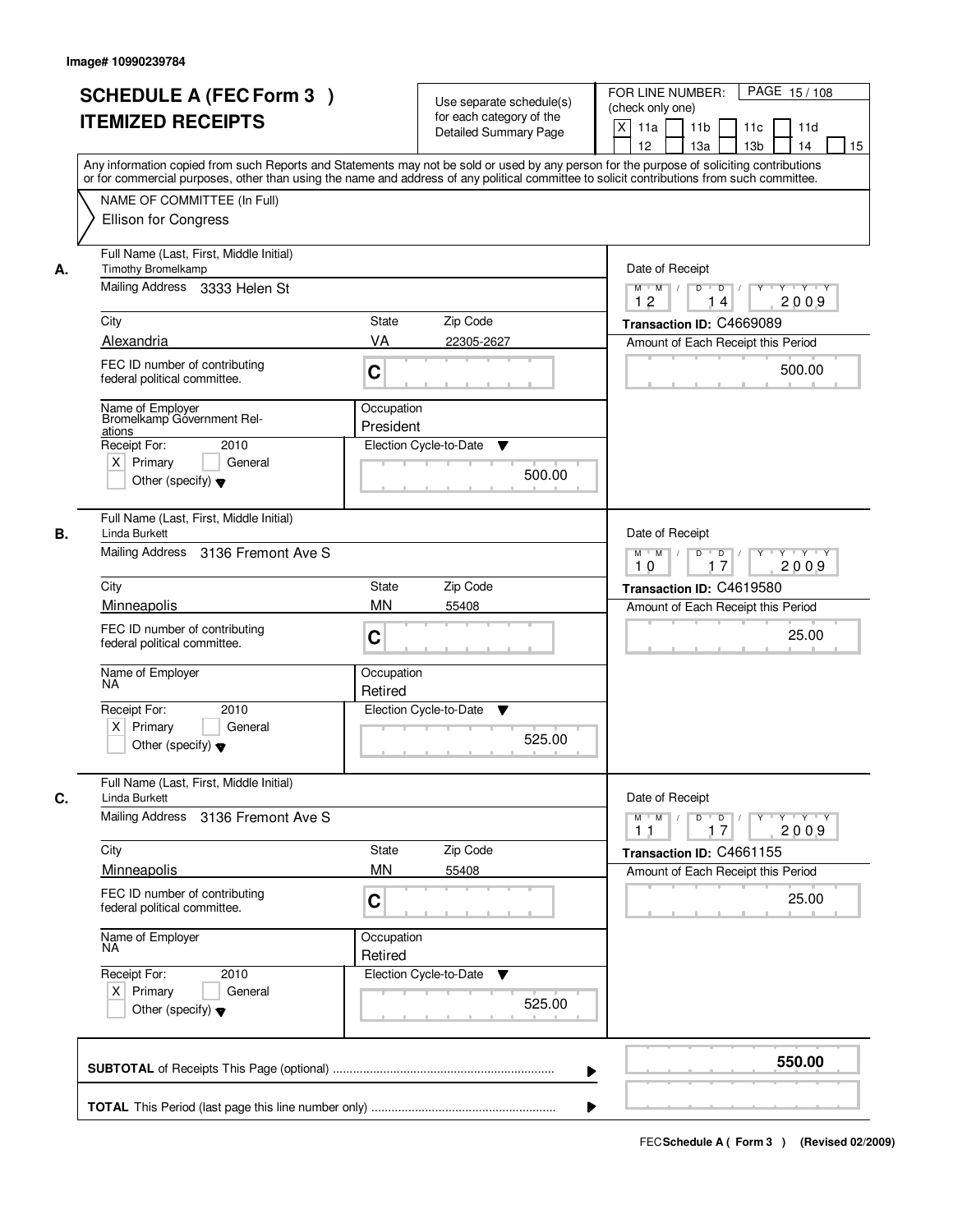|    | <b>SCHEDULE A (FEC Form 3)</b><br><b>ITEMIZED RECEIPTS</b><br>Any information copied from such Reports and Statements may not be sold or used by any person for the purpose of soliciting contributions<br>or for commercial purposes, other than using the name and address of any political committee to solicit contributions from such committee. |                           | Use separate schedule(s)<br>for each category of the<br><b>Detailed Summary Page</b> | PAGE 16/108<br>FOR LINE NUMBER:<br>(check only one)<br>X<br>11a<br>11 <sub>b</sub><br>11c<br>11d<br>12<br>13a<br>13 <sub>b</sub><br>14<br>15 |
|----|-------------------------------------------------------------------------------------------------------------------------------------------------------------------------------------------------------------------------------------------------------------------------------------------------------------------------------------------------------|---------------------------|--------------------------------------------------------------------------------------|----------------------------------------------------------------------------------------------------------------------------------------------|
|    | NAME OF COMMITTEE (In Full)<br><b>Ellison for Congress</b>                                                                                                                                                                                                                                                                                            |                           |                                                                                      |                                                                                                                                              |
| А. | Full Name (Last, First, Middle Initial)<br><b>Linda Burkett</b><br>Mailing Address 3136 Fremont Ave S                                                                                                                                                                                                                                                 |                           |                                                                                      | Date of Receipt<br>$M$ $M$<br>$D$ $D$ $/$<br>$\overline{Y}$<br>$Y + Y + Y$                                                                   |
|    | City                                                                                                                                                                                                                                                                                                                                                  | State                     | Zip Code                                                                             | 12<br>17<br>2009<br>Transaction ID: C4670403                                                                                                 |
|    | Minneapolis                                                                                                                                                                                                                                                                                                                                           | <b>MN</b><br>55408        |                                                                                      | Amount of Each Receipt this Period                                                                                                           |
|    | FEC ID number of contributing<br>federal political committee.                                                                                                                                                                                                                                                                                         | C                         |                                                                                      | 25.00                                                                                                                                        |
|    | Name of Employer<br>ΝA                                                                                                                                                                                                                                                                                                                                | Occupation<br>Retired     |                                                                                      |                                                                                                                                              |
|    | 2010<br>Receipt For:<br>$X$ Primary<br>General<br>Other (specify) $\blacktriangledown$                                                                                                                                                                                                                                                                | Election Cycle-to-Date    | ▼<br>525.00                                                                          |                                                                                                                                              |
| В. | Full Name (Last, First, Middle Initial)<br>Rehan N Chaudhri<br>Mailing Address 82 Roundabend Rd                                                                                                                                                                                                                                                       |                           |                                                                                      | Date of Receipt<br>Y Y Y Y<br>$M$ $M$ /<br>D<br>$\overline{D}$<br>Y<br>12<br>2009<br>11                                                      |
|    | City                                                                                                                                                                                                                                                                                                                                                  | State                     | Zip Code                                                                             | Transaction ID: C4667637                                                                                                                     |
|    | Tarrytown                                                                                                                                                                                                                                                                                                                                             | <b>NY</b><br>10591        |                                                                                      | Amount of Each Receipt this Period                                                                                                           |
|    | FEC ID number of contributing<br>federal political committee.                                                                                                                                                                                                                                                                                         | C                         |                                                                                      | 500.00                                                                                                                                       |
|    | Name of Employer<br>Altrinsic                                                                                                                                                                                                                                                                                                                         | Occupation<br>Investments |                                                                                      |                                                                                                                                              |
|    | Receipt For:<br>2010<br>$X$ Primary<br>General<br>Other (specify) $\blacktriangledown$                                                                                                                                                                                                                                                                | Election Cycle-to-Date    | v<br>1000.00                                                                         |                                                                                                                                              |
| C. | Full Name (Last, First, Middle Initial)<br>mehboob K. chaudhry                                                                                                                                                                                                                                                                                        |                           |                                                                                      | Date of Receipt                                                                                                                              |
|    | Mailing Address 311 shalimar ct.                                                                                                                                                                                                                                                                                                                      |                           |                                                                                      | $D$ $D$ $/$<br>$M$ $M$ $/$<br>$Y$ <sup><math>\top</math></sup><br>Y Y Y Y<br>12<br>03<br>2009                                                |
|    | City                                                                                                                                                                                                                                                                                                                                                  | State                     | Zip Code                                                                             | Transaction ID: C4664098                                                                                                                     |
|    | monroeville<br>FEC ID number of contributing<br>federal political committee.                                                                                                                                                                                                                                                                          | PA<br>15146<br>C          |                                                                                      | Amount of Each Receipt this Period<br>200.00                                                                                                 |
|    | Name of Employer<br>Self-Employed                                                                                                                                                                                                                                                                                                                     | Occupation<br>physcian    |                                                                                      |                                                                                                                                              |
|    | Receipt For:<br>2010<br>$X$ Primary<br>General<br>Other (specify) $\blacktriangledown$                                                                                                                                                                                                                                                                | Election Cycle-to-Date    | v<br>300.00                                                                          |                                                                                                                                              |
|    |                                                                                                                                                                                                                                                                                                                                                       |                           | ▶                                                                                    | 725.00                                                                                                                                       |
|    |                                                                                                                                                                                                                                                                                                                                                       |                           |                                                                                      |                                                                                                                                              |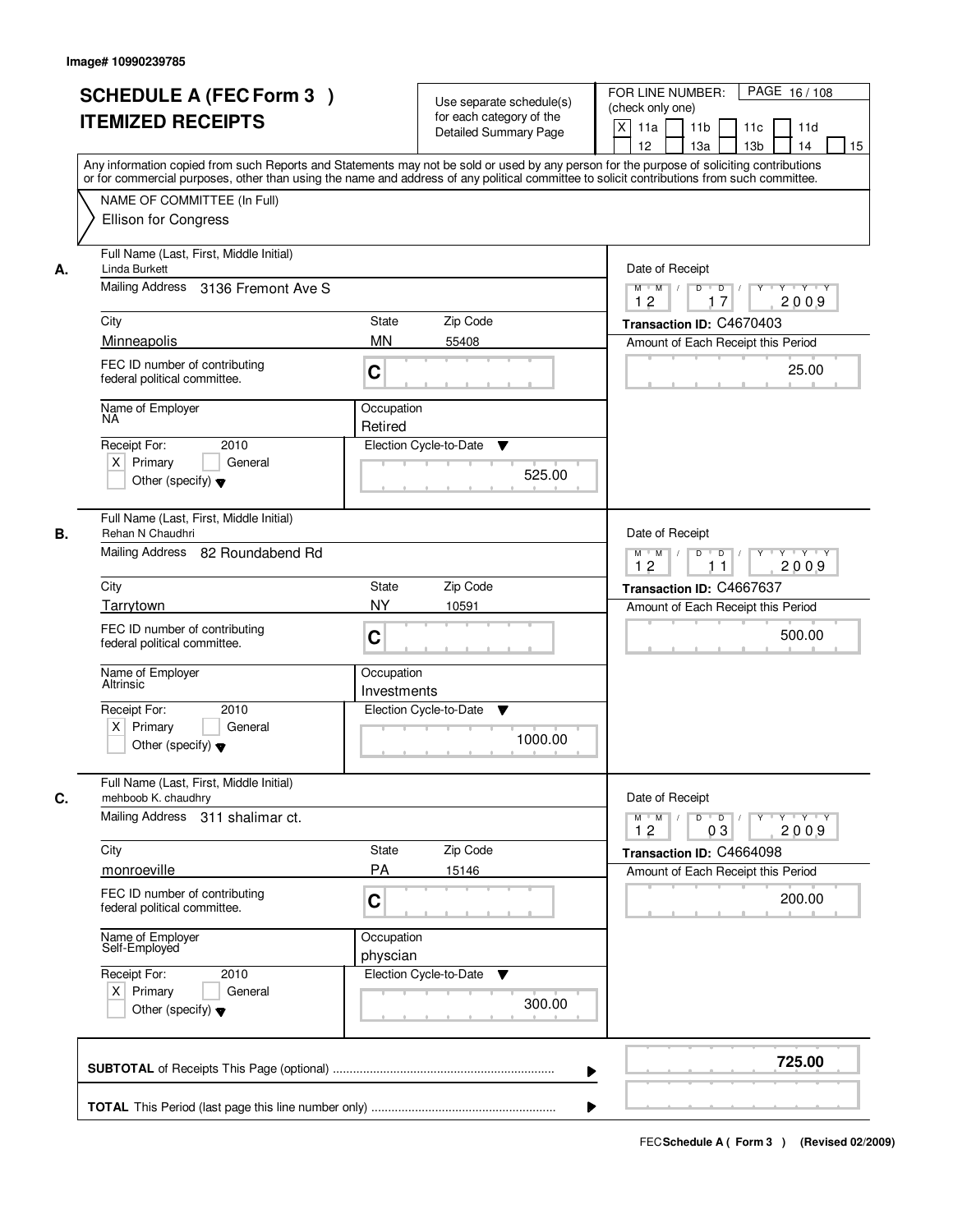| <b>SCHEDULE A (FEC Form 3)</b><br><b>ITEMIZED RECEIPTS</b>                                                      | Use separate schedule(s)<br>for each category of the<br><b>Detailed Summary Page</b><br>Any information copied from such Reports and Statements may not be sold or used by any person for the purpose of soliciting contributions | PAGE 17/108<br>FOR LINE NUMBER:<br>(check only one)<br>X<br>11 <sub>b</sub><br>11a<br>11 <sub>c</sub><br>11d<br>12<br>13 <sub>b</sub><br>14<br>13a<br>15 |
|-----------------------------------------------------------------------------------------------------------------|-----------------------------------------------------------------------------------------------------------------------------------------------------------------------------------------------------------------------------------|----------------------------------------------------------------------------------------------------------------------------------------------------------|
| NAME OF COMMITTEE (In Full)<br><b>Ellison for Congress</b>                                                      | or for commercial purposes, other than using the name and address of any political committee to solicit contributions from such committee.                                                                                        |                                                                                                                                                          |
| Full Name (Last, First, Middle Initial)<br>Mohammad A Cheema<br>А.<br>Mailing Address 10140 N Vintage Ct        |                                                                                                                                                                                                                                   | Date of Receipt<br>$M$ $M$<br>$D$ $D$ $I$<br>Y Y Y Y<br>Y<br>2009                                                                                        |
| City                                                                                                            | <b>State</b><br>Zip Code                                                                                                                                                                                                          | 18<br>11<br>Transaction ID: C4656909                                                                                                                     |
| Meguon                                                                                                          | WI<br>53092                                                                                                                                                                                                                       | Amount of Each Receipt this Period                                                                                                                       |
| FEC ID number of contributing<br>federal political committee.                                                   | C                                                                                                                                                                                                                                 | 250.00                                                                                                                                                   |
| Name of Employer<br>N/A                                                                                         | Occupation<br>Retired                                                                                                                                                                                                             |                                                                                                                                                          |
| 2010<br>Receipt For:<br>$X$ Primary<br>General<br>Other (specify) $\blacktriangledown$                          | Election Cycle-to-Date<br>▼<br>750.00                                                                                                                                                                                             |                                                                                                                                                          |
| Full Name (Last, First, Middle Initial)<br>John Elihue Codwell, II<br>В.<br>Mailing Address 5105 San Jacinto St |                                                                                                                                                                                                                                   | Date of Receipt<br>$M$ $M$ /<br>D<br>$\overline{D}$<br>$Y \vdash Y \vdash Y$<br>12<br>2009<br>11                                                         |
| City                                                                                                            | Zip Code<br><b>State</b>                                                                                                                                                                                                          | Transaction ID: C4667680                                                                                                                                 |
| Houston                                                                                                         | <b>TX</b><br>77004                                                                                                                                                                                                                | Amount of Each Receipt this Period                                                                                                                       |
| FEC ID number of contributing<br>federal political committee.                                                   | C                                                                                                                                                                                                                                 | 25.00                                                                                                                                                    |
| Name of Employer<br>Self-Employed                                                                               | Occupation<br>Physician/Surgeon                                                                                                                                                                                                   |                                                                                                                                                          |
| Receipt For:<br>2010<br>$X$ Primary<br>General<br>Other (specify) $\blacktriangledown$                          | Election Cycle-to-Date<br>▼<br>225.00                                                                                                                                                                                             |                                                                                                                                                          |
| Full Name (Last, First, Middle Initial)<br>C.<br>R. Michael Conley                                              |                                                                                                                                                                                                                                   | Date of Receipt                                                                                                                                          |
| <b>Mailing Address</b><br>2910 Holly Ln N                                                                       |                                                                                                                                                                                                                                   | $M^{\prime}$ M $\rightarrow$ M<br>$D$ $D$ $I$<br>Y 'Y 'Y 'Y<br>2009<br>10<br>31                                                                          |
| City                                                                                                            | Zip Code<br><b>State</b>                                                                                                                                                                                                          | Transaction ID: C4651117                                                                                                                                 |
| Plymouth<br>FEC ID number of contributing<br>federal political committee.                                       | <b>MN</b><br>55447<br>C                                                                                                                                                                                                           | Amount of Each Receipt this Period<br>500.00                                                                                                             |
| Name of Employer<br>Information Requested                                                                       | Occupation<br><b>Information Requested</b>                                                                                                                                                                                        |                                                                                                                                                          |
| Receipt For:<br>2010<br>$X$ Primary<br>General<br>Other (specify) $\blacktriangledown$                          | Election Cycle-to-Date ▼<br>500.00                                                                                                                                                                                                |                                                                                                                                                          |
|                                                                                                                 |                                                                                                                                                                                                                                   | 775.00                                                                                                                                                   |
|                                                                                                                 |                                                                                                                                                                                                                                   |                                                                                                                                                          |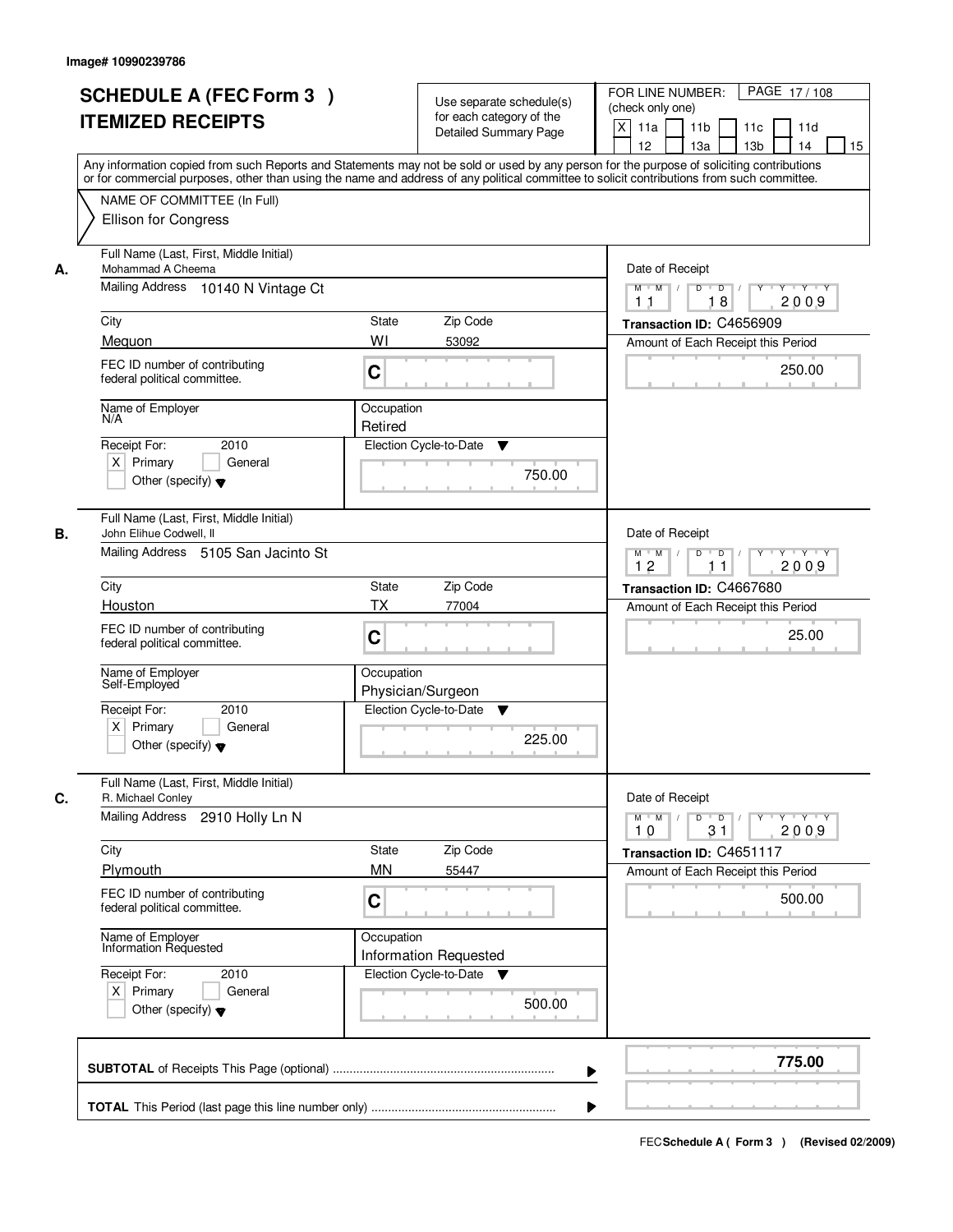|    | <b>SCHEDULE A (FEC Form 3)</b><br><b>ITEMIZED RECEIPTS</b>                                               | Use separate schedule(s)<br>for each category of the<br><b>Detailed Summary Page</b><br>Any information copied from such Reports and Statements may not be sold or used by any person for the purpose of soliciting contributions | PAGE 18/108<br>FOR LINE NUMBER:<br>(check only one)<br>X<br>11 <sub>b</sub><br>11a<br>11 <sub>c</sub><br>11d<br>12<br>13 <sub>b</sub><br>14<br>13a<br>15 |
|----|----------------------------------------------------------------------------------------------------------|-----------------------------------------------------------------------------------------------------------------------------------------------------------------------------------------------------------------------------------|----------------------------------------------------------------------------------------------------------------------------------------------------------|
|    | NAME OF COMMITTEE (In Full)<br><b>Ellison for Congress</b>                                               | or for commercial purposes, other than using the name and address of any political committee to solicit contributions from such committee.                                                                                        |                                                                                                                                                          |
| А. | Full Name (Last, First, Middle Initial)<br><b>Richard Copeland</b><br>Mailing Address 4610 Milvio Avenue |                                                                                                                                                                                                                                   | Date of Receipt<br>$M$ $M$<br>$D$ $D$ $1$<br>Y Y Y Y<br>Y                                                                                                |
|    |                                                                                                          |                                                                                                                                                                                                                                   | 2009<br>01<br>10                                                                                                                                         |
|    | City<br>Las Vegas                                                                                        | <b>State</b><br>Zip Code<br><b>NV</b><br>89141                                                                                                                                                                                    | Transaction ID: C4595929                                                                                                                                 |
|    | FEC ID number of contributing<br>federal political committee.                                            | C                                                                                                                                                                                                                                 | Amount of Each Receipt this Period<br>100.00                                                                                                             |
|    | Name of Employer<br>Thor Construction                                                                    | Occupation<br>Chairman                                                                                                                                                                                                            |                                                                                                                                                          |
|    | 2010<br>Receipt For:<br>$X$ Primary<br>General<br>Other (specify) $\blacktriangledown$                   | Election Cycle-to-Date<br>▼<br>1350.00                                                                                                                                                                                            |                                                                                                                                                          |
| В. | Full Name (Last, First, Middle Initial)<br><b>Richard Copeland</b><br>Mailing Address 4610 Milvio Avenue |                                                                                                                                                                                                                                   | Date of Receipt<br>$M$ $M$ /<br>D<br>$\overline{D}$ /<br>$Y + Y + Y$                                                                                     |
|    |                                                                                                          |                                                                                                                                                                                                                                   | 06<br>2009<br>11                                                                                                                                         |
|    | City                                                                                                     | Zip Code<br><b>State</b>                                                                                                                                                                                                          | Transaction ID: C4653372                                                                                                                                 |
|    | Las Vegas<br>FEC ID number of contributing<br>federal political committee.                               | <b>NV</b><br>89141<br>C                                                                                                                                                                                                           | Amount of Each Receipt this Period<br>500.00                                                                                                             |
|    | Name of Employer<br>Thor Construction                                                                    | Occupation<br>Chairman                                                                                                                                                                                                            |                                                                                                                                                          |
|    | Receipt For:<br>2010<br>$X$ Primary<br>General<br>Other (specify) $\blacktriangledown$                   | Election Cycle-to-Date<br>▼<br>1350.00                                                                                                                                                                                            |                                                                                                                                                          |
| C. | Full Name (Last, First, Middle Initial)<br>Martin J Costello                                             |                                                                                                                                                                                                                                   | Date of Receipt                                                                                                                                          |
|    | Mailing Address<br>3701 S 48th Ave                                                                       |                                                                                                                                                                                                                                   | $M$ $M$ <sup><math>\prime</math></sup><br>$D$ $D$ $/$<br>Y 'Y 'Y 'Y<br>2009<br>12<br>09                                                                  |
|    | City                                                                                                     | Zip Code<br><b>State</b>                                                                                                                                                                                                          | Transaction ID: C4666979                                                                                                                                 |
|    | Minneapolis<br>FEC ID number of contributing<br>federal political committee.                             | <b>MN</b><br>55406<br>C                                                                                                                                                                                                           | Amount of Each Receipt this Period<br>500.00                                                                                                             |
|    | Name of Employer<br>Huges and Costello                                                                   | Occupation<br>Attorney                                                                                                                                                                                                            |                                                                                                                                                          |
|    | Receipt For:<br>2010<br>$X$ Primary<br>General<br>Other (specify) $\blacktriangledown$                   | Election Cycle-to-Date<br>v<br>500.00                                                                                                                                                                                             |                                                                                                                                                          |
|    |                                                                                                          |                                                                                                                                                                                                                                   | 1100.00                                                                                                                                                  |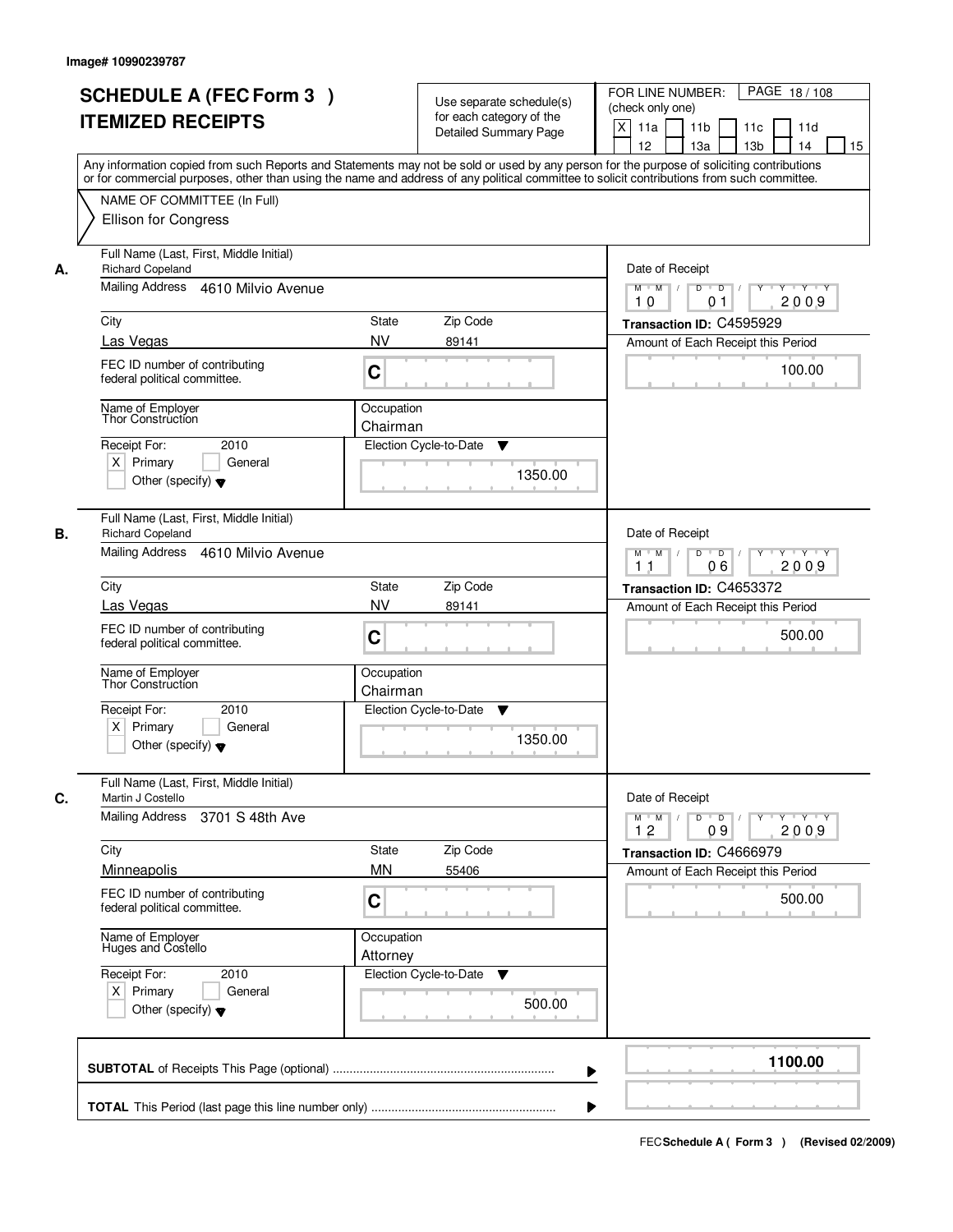| <b>SCHEDULE A (FEC Form 3)</b> |                                                                | Use separate schedule(s)<br>for each category of the | FOR LINE NUMBER:<br>PAGE 19/108<br>(check only one)                                                                                                                                                                                                                                     |
|--------------------------------|----------------------------------------------------------------|------------------------------------------------------|-----------------------------------------------------------------------------------------------------------------------------------------------------------------------------------------------------------------------------------------------------------------------------------------|
|                                | <b>ITEMIZED RECEIPTS</b>                                       | <b>Detailed Summary Page</b>                         | $\times$<br>11a<br>11 <sub>b</sub><br>11c<br>11d<br>12<br>13a<br>13 <sub>b</sub><br>14<br>15                                                                                                                                                                                            |
|                                |                                                                |                                                      | Any information copied from such Reports and Statements may not be sold or used by any person for the purpose of soliciting contributions<br>or for commercial purposes, other than using the name and address of any political committee to solicit contributions from such committee. |
|                                | NAME OF COMMITTEE (In Full)                                    |                                                      |                                                                                                                                                                                                                                                                                         |
|                                | <b>Ellison for Congress</b>                                    |                                                      |                                                                                                                                                                                                                                                                                         |
| А.                             | Full Name (Last, First, Middle Initial)<br>Sage Fuller Cowles  |                                                      | Date of Receipt                                                                                                                                                                                                                                                                         |
|                                | Mailing Address<br>155 5th Ave S<br><b>Suite 1000</b>          |                                                      | $\overline{D}$<br>$Y - Y - Y$<br>$M$ $M$ /<br>D<br>Y<br>2009<br>09<br>11                                                                                                                                                                                                                |
|                                | City                                                           | Zip Code<br><b>State</b>                             | Transaction ID: C4653677                                                                                                                                                                                                                                                                |
|                                | Minneapolis                                                    | <b>MN</b><br>55401-2550                              | Amount of Each Receipt this Period                                                                                                                                                                                                                                                      |
|                                | FEC ID number of contributing<br>federal political committee.  | $\mathbf C$                                          | 500.00                                                                                                                                                                                                                                                                                  |
|                                | Name of Employer<br>N/A                                        | Occupation                                           |                                                                                                                                                                                                                                                                                         |
|                                |                                                                | Retired                                              |                                                                                                                                                                                                                                                                                         |
|                                | 2010<br>Receipt For:<br>$X$ Primary<br>General                 | Election Cycle-to-Date<br>▼                          |                                                                                                                                                                                                                                                                                         |
|                                | Other (specify) $\blacktriangledown$                           |                                                      | 500.00                                                                                                                                                                                                                                                                                  |
| В.                             | Full Name (Last, First, Middle Initial)<br>Jeff Dean           |                                                      | Date of Receipt                                                                                                                                                                                                                                                                         |
|                                | <b>Mailing Address</b><br>3048 Lake Shore Drive<br>#B          |                                                      | D<br>$M$ $M$ /<br>$\overline{D}$<br>$Y + Y + Y$<br>Y<br>2009<br>10<br>0 <sub>1</sub>                                                                                                                                                                                                    |
|                                | City                                                           | Zip Code<br><b>State</b>                             | Transaction ID: C4595982                                                                                                                                                                                                                                                                |
|                                | Minneapolis                                                    | <b>MN</b><br>55416                                   | Amount of Each Receipt this Period                                                                                                                                                                                                                                                      |
|                                | FEC ID number of contributing<br>federal political committee.  | C                                                    | 250.00                                                                                                                                                                                                                                                                                  |
|                                | Name of Employer<br>Jeffrey Dean Law Office                    | Occupation<br>Attorney                               |                                                                                                                                                                                                                                                                                         |
|                                | Receipt For:<br>2010                                           | Election Cycle-to-Date<br>▼                          |                                                                                                                                                                                                                                                                                         |
|                                | $X$ Primary<br>General<br>Other (specify) $\blacktriangledown$ |                                                      | 250.00                                                                                                                                                                                                                                                                                  |
| C.                             | Full Name (Last, First, Middle Initial)<br>Clyde K El-Amin     |                                                      | Date of Receipt                                                                                                                                                                                                                                                                         |
|                                | Mailing Address<br>4527 S Drexel Blvd<br>Unit 2-West           |                                                      | $M = M$<br>$D$ $D$ $/$<br>$Y - Y - Y$<br>$Y$ <sup>U</sup><br>2009<br>12<br>14                                                                                                                                                                                                           |
|                                | City<br>Chicago                                                | State<br>Zip Code<br>IL                              | Transaction ID: C4668242                                                                                                                                                                                                                                                                |
|                                |                                                                | 60653                                                | Amount of Each Receipt this Period                                                                                                                                                                                                                                                      |
|                                | FEC ID number of contributing<br>federal political committee.  | C                                                    | 500.00                                                                                                                                                                                                                                                                                  |
|                                | Name of Employer<br>Olive-Harvey College                       | Occupation<br>President                              |                                                                                                                                                                                                                                                                                         |
|                                | Receipt For:<br>2010                                           | Election Cycle-to-Date<br>v                          |                                                                                                                                                                                                                                                                                         |
|                                | $X$ Primary<br>General<br>Other (specify) $\blacktriangledown$ |                                                      | 500.00                                                                                                                                                                                                                                                                                  |
|                                |                                                                |                                                      | 1250.00                                                                                                                                                                                                                                                                                 |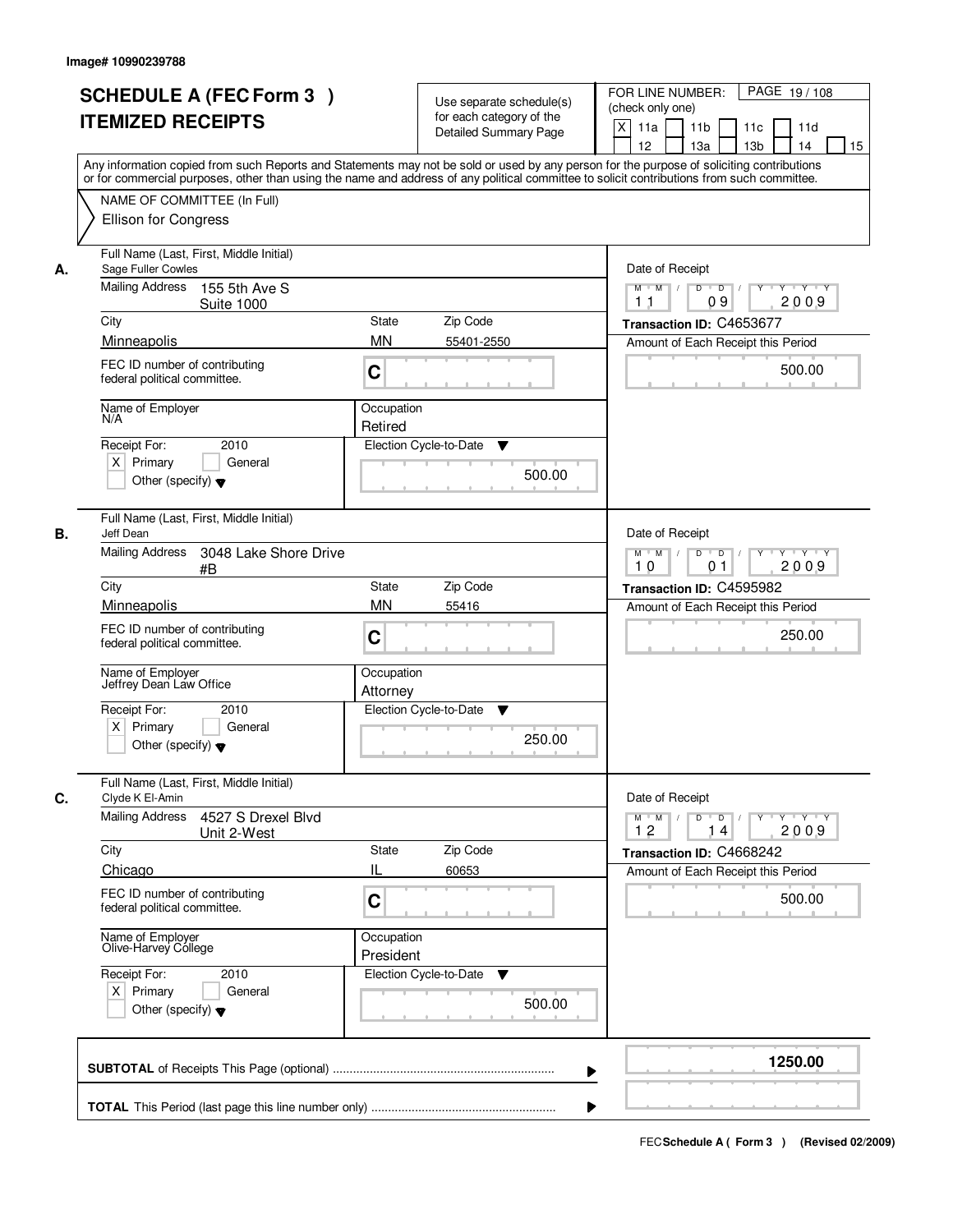|    | <b>SCHEDULE A (FEC Form 3)</b><br><b>ITEMIZED RECEIPTS</b><br>Any information copied from such Reports and Statements may not be sold or used by any person for the purpose of soliciting contributions<br>or for commercial purposes, other than using the name and address of any political committee to solicit contributions from such committee. |                         | Use separate schedule(s)<br>for each category of the<br><b>Detailed Summary Page</b> | PAGE 20 / 108<br>FOR LINE NUMBER:<br>(check only one)<br>X<br>11a<br>11 <sub>b</sub><br>11c<br>11d<br>12<br>13 <sub>b</sub><br>13a<br>14<br>15 |
|----|-------------------------------------------------------------------------------------------------------------------------------------------------------------------------------------------------------------------------------------------------------------------------------------------------------------------------------------------------------|-------------------------|--------------------------------------------------------------------------------------|------------------------------------------------------------------------------------------------------------------------------------------------|
|    | NAME OF COMMITTEE (In Full)<br><b>Ellison for Congress</b>                                                                                                                                                                                                                                                                                            |                         |                                                                                      |                                                                                                                                                |
| А. | Full Name (Last, First, Middle Initial)<br><b>Alamin Elamin</b><br>Mailing Address<br>72 Camelot Ridge Dr.                                                                                                                                                                                                                                            |                         |                                                                                      | Date of Receipt<br>$M$ $M$<br>$D$ $D$ $I$<br>$Y^+$<br>Y 'Y 'Y<br>17<br>2009<br>11                                                              |
|    | City                                                                                                                                                                                                                                                                                                                                                  | State                   | Zip Code                                                                             | Transaction ID: C4656643                                                                                                                       |
|    | <b>Brandon</b>                                                                                                                                                                                                                                                                                                                                        | FL                      | 33511                                                                                | Amount of Each Receipt this Period                                                                                                             |
|    | FEC ID number of contributing<br>federal political committee.                                                                                                                                                                                                                                                                                         | C                       |                                                                                      | 250.00                                                                                                                                         |
|    | Name of Employer<br>University of Florida                                                                                                                                                                                                                                                                                                             | Occupation<br>Physician |                                                                                      |                                                                                                                                                |
|    | 2010<br>Receipt For:<br>$X$ Primary<br>General<br>Other (specify) $\bullet$                                                                                                                                                                                                                                                                           |                         | Election Cycle-to-Date<br>▼<br>500.00                                                |                                                                                                                                                |
| В. | Full Name (Last, First, Middle Initial)<br>Alamin Elamin<br>Mailing Address 72 Camelot Ridge Dr.                                                                                                                                                                                                                                                      |                         |                                                                                      | Date of Receipt<br>$Y \vdash Y \vdash Y$<br>$M$ M<br>D<br>$\overline{\phantom{0}}$<br>12<br>17<br>2009                                         |
|    | City                                                                                                                                                                                                                                                                                                                                                  | <b>State</b>            | Zip Code                                                                             | Transaction ID: C4670400                                                                                                                       |
|    | <b>Brandon</b>                                                                                                                                                                                                                                                                                                                                        | FL                      | 33511                                                                                | Amount of Each Receipt this Period                                                                                                             |
|    | FEC ID number of contributing<br>federal political committee.                                                                                                                                                                                                                                                                                         | C                       |                                                                                      | 250.00                                                                                                                                         |
|    | Name of Employer<br>University of Florida                                                                                                                                                                                                                                                                                                             | Occupation<br>Physician |                                                                                      |                                                                                                                                                |
|    | Receipt For:<br>2010<br>$X$ Primary<br>General<br>Other (specify) $\blacktriangledown$                                                                                                                                                                                                                                                                |                         | Election Cycle-to-Date<br>v<br>500.00                                                |                                                                                                                                                |
| C. | Full Name (Last, First, Middle Initial)<br>Hasan M Elkhatib                                                                                                                                                                                                                                                                                           |                         |                                                                                      | Date of Receipt                                                                                                                                |
|    | Mailing Address<br>119 Rue Jardin                                                                                                                                                                                                                                                                                                                     |                         |                                                                                      | $D$ $D$ $l$<br>$M$ $M$ $/$<br>$Y + Y + Y$<br>Y "<br>12<br>2009<br>14                                                                           |
|    | City<br>Barrington                                                                                                                                                                                                                                                                                                                                    | State<br>IL             | Zip Code<br>60010                                                                    | Transaction ID: C4668252<br>Amount of Each Receipt this Period                                                                                 |
|    | FEC ID number of contributing<br>federal political committee.                                                                                                                                                                                                                                                                                         | C                       |                                                                                      | 300.00                                                                                                                                         |
|    | Name of Employer<br>Dena Brands USA Ltd                                                                                                                                                                                                                                                                                                               | Occupation<br>President |                                                                                      |                                                                                                                                                |
|    | Receipt For:<br>2010<br>$X$ Primary<br>General<br>Other (specify) $\blacktriangledown$                                                                                                                                                                                                                                                                |                         | Election Cycle-to-Date<br>v<br>300.00                                                |                                                                                                                                                |
|    |                                                                                                                                                                                                                                                                                                                                                       |                         | ▶                                                                                    | 800.00                                                                                                                                         |
|    |                                                                                                                                                                                                                                                                                                                                                       |                         |                                                                                      |                                                                                                                                                |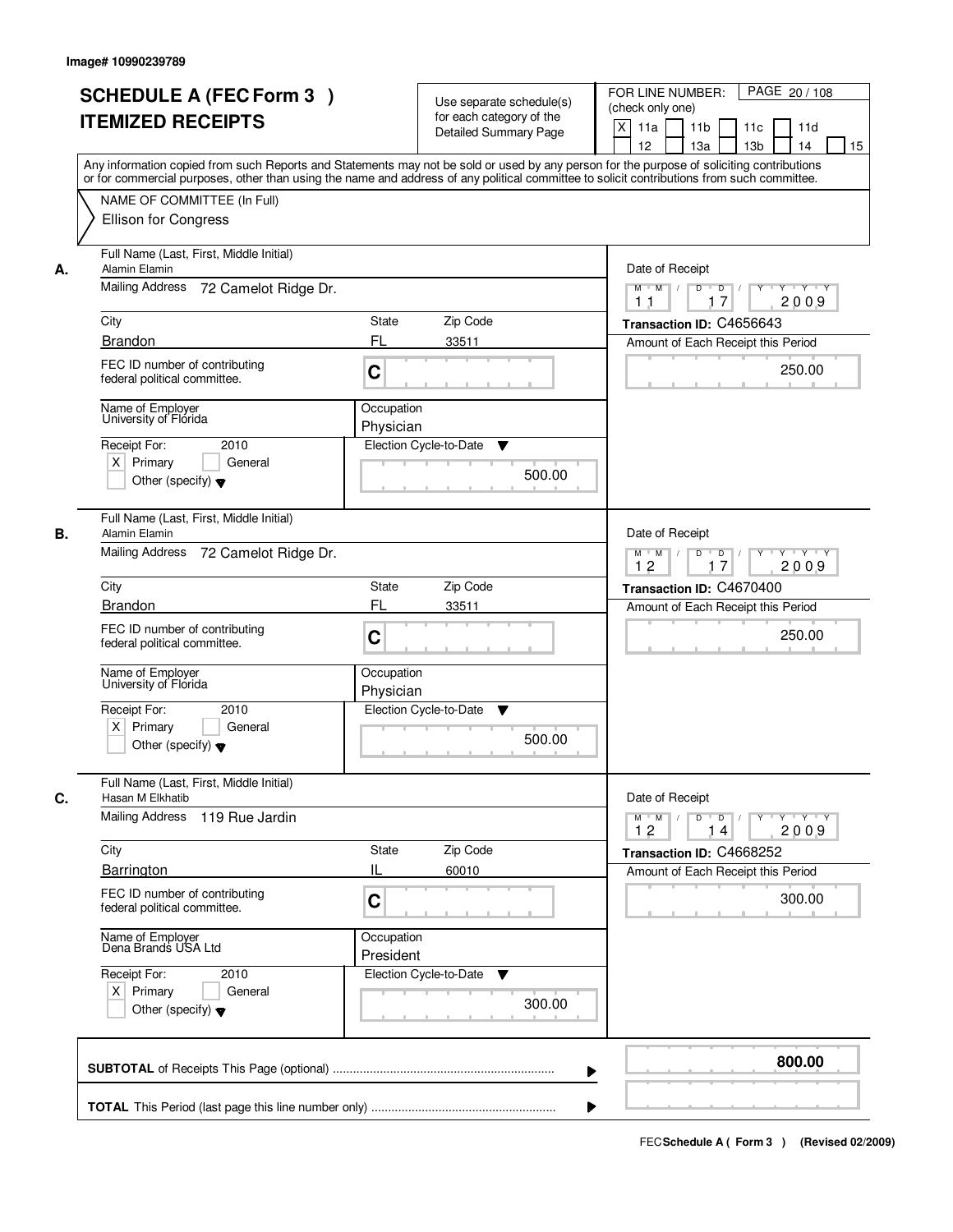| <b>SCHEDULE A (FEC Form 3)</b><br><b>ITEMIZED RECEIPTS</b>                                                                                       | Use separate schedule(s)<br>for each category of the<br><b>Detailed Summary Page</b><br>Any information copied from such Reports and Statements may not be sold or used by any person for the purpose of soliciting contributions | PAGE 21 / 108<br>FOR LINE NUMBER:<br>(check only one)<br>X<br>11 <sub>b</sub><br>11a<br>11 <sub>c</sub><br>11d<br>12<br>13 <sub>b</sub><br>14<br>13a<br>15                   |
|--------------------------------------------------------------------------------------------------------------------------------------------------|-----------------------------------------------------------------------------------------------------------------------------------------------------------------------------------------------------------------------------------|------------------------------------------------------------------------------------------------------------------------------------------------------------------------------|
| NAME OF COMMITTEE (In Full)<br>Ellison for Congress                                                                                              | or for commercial purposes, other than using the name and address of any political committee to solicit contributions from such committee.                                                                                        |                                                                                                                                                                              |
| Full Name (Last, First, Middle Initial)<br>Pear M Enam<br>А.<br>Mailing Address 11237 Eastwood Dr                                                |                                                                                                                                                                                                                                   | Date of Receipt<br>$D$ $D$ $I$<br>Y<br>$Y - Y - Y - Y$<br>$M$ $M$ /                                                                                                          |
| City                                                                                                                                             | <b>State</b><br>Zip Code                                                                                                                                                                                                          | 2009<br>12<br>04<br>Transaction ID: C4664395                                                                                                                                 |
| Hagerstown                                                                                                                                       | <b>MD</b><br>21742                                                                                                                                                                                                                | Amount of Each Receipt this Period                                                                                                                                           |
| FEC ID number of contributing<br>federal political committee.                                                                                    | C                                                                                                                                                                                                                                 | 250.00                                                                                                                                                                       |
| Name of Employer<br>Information Requested                                                                                                        | Occupation<br>Physician                                                                                                                                                                                                           |                                                                                                                                                                              |
| Receipt For:<br>2010<br>$X$ Primary<br>General<br>Other (specify) $\blacktriangledown$                                                           | Election Cycle-to-Date<br>▼<br>250.00                                                                                                                                                                                             |                                                                                                                                                                              |
| Full Name (Last, First, Middle Initial)<br>Matthew Entenza<br>В.<br>Mailing Address                                                              |                                                                                                                                                                                                                                   | Date of Receipt                                                                                                                                                              |
| 1647 Portland Ave                                                                                                                                |                                                                                                                                                                                                                                   | $M$ $M$ /<br>D<br>$\overline{D}$ /<br>Y Y Y Y<br>22<br>2009<br>10                                                                                                            |
| City                                                                                                                                             | Zip Code<br>State                                                                                                                                                                                                                 | Transaction ID: C4621878                                                                                                                                                     |
| Saint Paul                                                                                                                                       | <b>MN</b><br>55104-6838                                                                                                                                                                                                           | Amount of Each Receipt this Period                                                                                                                                           |
| FEC ID number of contributing<br>federal political committee.                                                                                    | C                                                                                                                                                                                                                                 | 1000.00                                                                                                                                                                      |
| Name of Employer<br>Self-Employed                                                                                                                | Occupation<br>Attorney                                                                                                                                                                                                            |                                                                                                                                                                              |
| Receipt For:<br>2010<br>$X$ Primary<br>General<br>Other (specify) $\blacktriangledown$                                                           | Election Cycle-to-Date<br>▼<br>1000.00                                                                                                                                                                                            |                                                                                                                                                                              |
| Full Name (Last, First, Middle Initial)<br>C.<br>Peter Erlinder                                                                                  |                                                                                                                                                                                                                                   | Date of Receipt                                                                                                                                                              |
| <b>Mailing Address</b><br>566 Marshall Ave                                                                                                       |                                                                                                                                                                                                                                   | $D$ $D$ $/$<br>$M$ $M$ $/$<br>$\begin{array}{cccccccccc} &\mathsf{Y} &\mathsf{I} &\mathsf{Y} &\mathsf{I} &\mathsf{Y} &\mathsf{I} &\mathsf{Y}\end{array}$<br>2009<br>11<br>17 |
| City                                                                                                                                             | Zip Code<br>State                                                                                                                                                                                                                 | Transaction ID: C4656661                                                                                                                                                     |
| <b>Saint Paul</b><br>FEC ID number of contributing<br>federal political committee.                                                               | <b>MN</b><br>55102-1723<br>C                                                                                                                                                                                                      | Amount of Each Receipt this Period<br>500.00                                                                                                                                 |
| Name of Employer<br>William Mitchell College<br>of Law<br>Receipt For:<br>2010<br>$X$ Primary<br>General<br>Other (specify) $\blacktriangledown$ | Occupation<br>Professor<br>Election Cycle-to-Date<br>▼<br>500.00                                                                                                                                                                  |                                                                                                                                                                              |
|                                                                                                                                                  |                                                                                                                                                                                                                                   | 1750.00                                                                                                                                                                      |
|                                                                                                                                                  |                                                                                                                                                                                                                                   |                                                                                                                                                                              |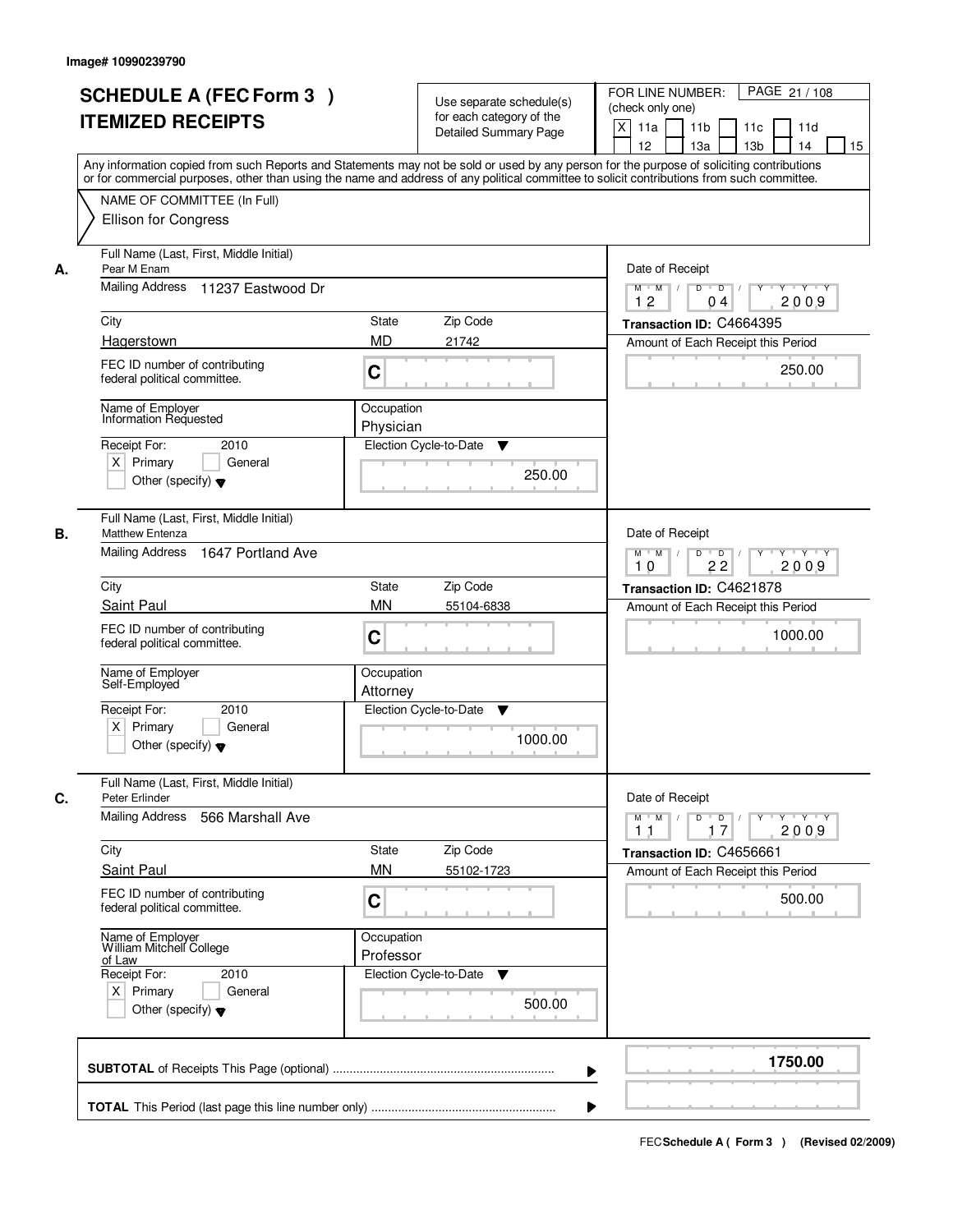|    | <b>SCHEDULE A (FEC Form 3)</b><br><b>ITEMIZED RECEIPTS</b><br>Any information copied from such Reports and Statements may not be sold or used by any person for the purpose of soliciting contributions | Use separate schedule(s)<br>for each category of the<br><b>Detailed Summary Page</b> | PAGE 22 / 108<br>FOR LINE NUMBER:<br>(check only one)<br>X<br>11 <sub>b</sub><br>11a<br>11c<br>11d<br>12<br>13 <sub>b</sub><br>14<br>13a<br>15 |
|----|---------------------------------------------------------------------------------------------------------------------------------------------------------------------------------------------------------|--------------------------------------------------------------------------------------|------------------------------------------------------------------------------------------------------------------------------------------------|
|    | or for commercial purposes, other than using the name and address of any political committee to solicit contributions from such committee.<br>NAME OF COMMITTEE (In Full)<br>Ellison for Congress       |                                                                                      |                                                                                                                                                |
| А. | Full Name (Last, First, Middle Initial)<br><b>Edward Farmer</b><br>Mailing Address 147 Cecil St SE<br>City                                                                                              | <b>State</b><br>Zip Code                                                             | Date of Receipt<br>$D$ $D$<br>Y<br>$Y - Y - Y - Y$<br>$M$ $M$ /<br>2009<br>12<br>21<br>Transaction ID: C4671196                                |
|    | Minneapolis                                                                                                                                                                                             | <b>MN</b>                                                                            |                                                                                                                                                |
|    | FEC ID number of contributing<br>federal political committee.                                                                                                                                           | 55414-3610<br>C                                                                      | Amount of Each Receipt this Period<br>500.00                                                                                                   |
|    | Name of Employer<br>University of Minnesota<br>Receipt For:<br>2010<br>$X$ Primary<br>General<br>Other (specify) $\blacktriangledown$                                                                   | Occupation<br>Professor<br>Election Cycle-to-Date<br>▼<br>500.00                     |                                                                                                                                                |
| В. | Full Name (Last, First, Middle Initial)<br>George P Flannery<br>Mailing Address 1910 Knox Ave S                                                                                                         |                                                                                      | Date of Receipt<br>$M$ $M$ /<br>D<br>$\overline{D}$<br>Y<br>Y Y Y Y<br>12<br>07<br>2009                                                        |
|    | City                                                                                                                                                                                                    | Zip Code<br>State                                                                    | Transaction ID: C4665358                                                                                                                       |
|    | Minneapolis                                                                                                                                                                                             | <b>MN</b><br>55403                                                                   | Amount of Each Receipt this Period                                                                                                             |
|    | FEC ID number of contributing<br>federal political committee.                                                                                                                                           | C                                                                                    | 500.00                                                                                                                                         |
|    | Name of Employer<br>N/A                                                                                                                                                                                 | Occupation<br>Retired                                                                |                                                                                                                                                |
|    | Receipt For:<br>2010<br>$X$ Primary<br>General<br>Other (specify) $\blacktriangledown$                                                                                                                  | Election Cycle-to-Date<br>▼<br>1000.00                                               |                                                                                                                                                |
| C. | Full Name (Last, First, Middle Initial)<br>Fond Du Lac Band of Lake Superior Chippewa<br>Mailing Address<br>1720 Big Lake Road                                                                          |                                                                                      | Date of Receipt<br>$D$ $D$ $/$<br>$M$ $M$<br>$Y^+$<br>$Y + Y + Y$<br>2009<br>12<br>0 <sub>2</sub>                                              |
|    | City                                                                                                                                                                                                    | State<br>Zip Code                                                                    | Transaction ID: C4663129                                                                                                                       |
|    | Cloquet                                                                                                                                                                                                 | <b>MN</b><br>55720                                                                   | Amount of Each Receipt this Period                                                                                                             |
|    | FEC ID number of contributing<br>federal political committee.                                                                                                                                           | C                                                                                    | 2400.00                                                                                                                                        |
|    | Name of Employer                                                                                                                                                                                        | Occupation                                                                           |                                                                                                                                                |
|    | Receipt For:<br>2010<br>$X$ Primary<br>General<br>Other (specify) $\blacktriangledown$                                                                                                                  | Election Cycle-to-Date<br>v<br>2400.00                                               |                                                                                                                                                |
|    |                                                                                                                                                                                                         |                                                                                      | 3400.00                                                                                                                                        |
|    |                                                                                                                                                                                                         |                                                                                      |                                                                                                                                                |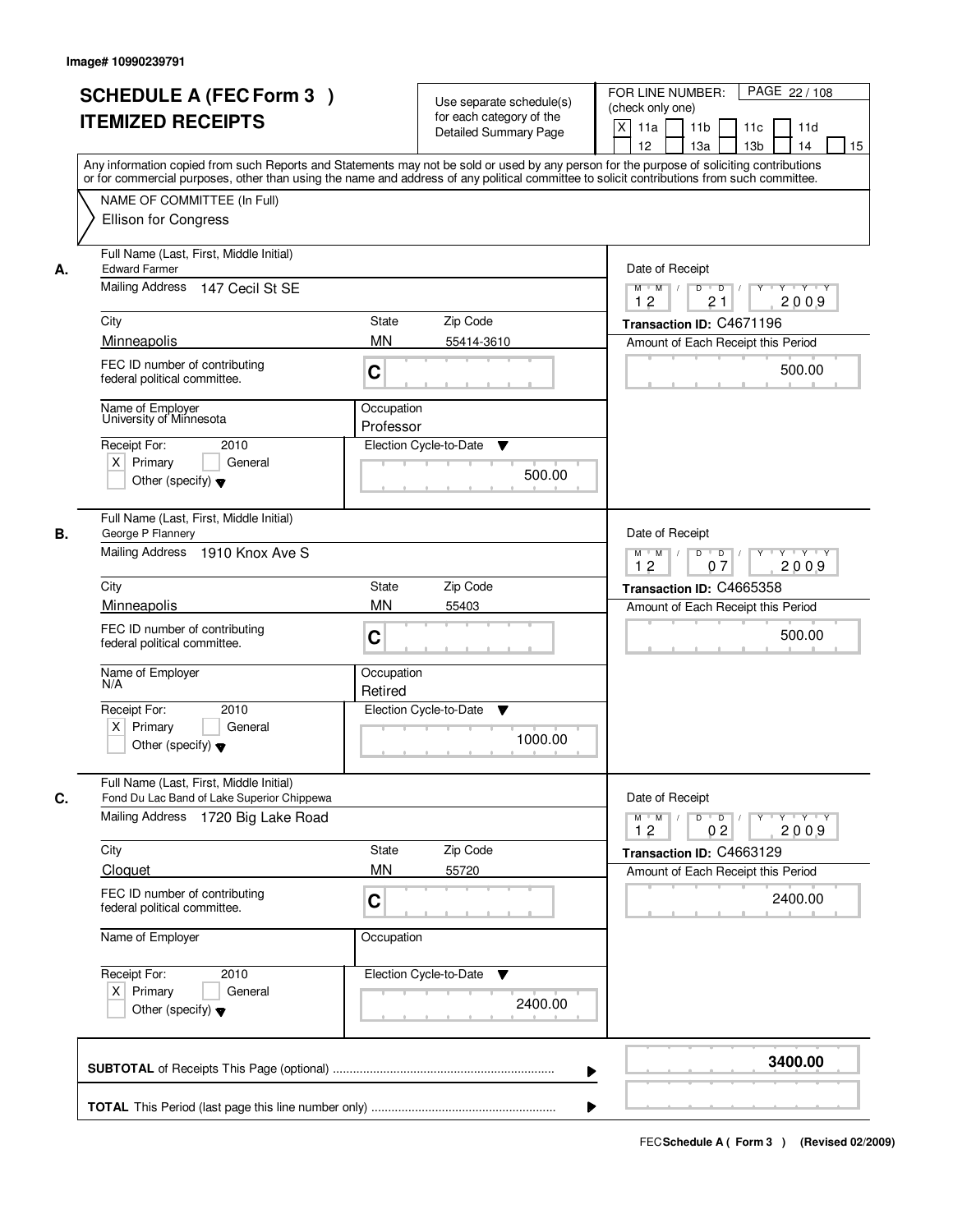|    | <b>SCHEDULE A (FEC Form 3)</b><br><b>ITEMIZED RECEIPTS</b><br>Any information copied from such Reports and Statements may not be sold or used by any person for the purpose of soliciting contributions  |                       | Use separate schedule(s)<br>for each category of the<br><b>Detailed Summary Page</b>           | PAGE 23 / 108<br>FOR LINE NUMBER:<br>(check only one)<br>X<br>11a<br>11 <sub>b</sub><br>11c<br>11d<br>12<br>13 <sub>b</sub><br>13a<br>14<br>15 |
|----|----------------------------------------------------------------------------------------------------------------------------------------------------------------------------------------------------------|-----------------------|------------------------------------------------------------------------------------------------|------------------------------------------------------------------------------------------------------------------------------------------------|
|    | or for commercial purposes, other than using the name and address of any political committee to solicit contributions from such committee.<br>NAME OF COMMITTEE (In Full)<br><b>Ellison for Congress</b> |                       |                                                                                                |                                                                                                                                                |
| А. | Full Name (Last, First, Middle Initial)<br><b>Arthur Gardner</b><br>Mailing Address 713 Elizabeth Lane<br>City                                                                                           | State                 | Zip Code                                                                                       | Date of Receipt<br>$M$ $M$<br>$D$ $D$ $1$<br>$Y$ <sup>U</sup><br>Y 'Y 'Y<br>24<br>2009<br>11<br>Transaction ID: C4661771                       |
|    | Minneapolis                                                                                                                                                                                              | <b>MN</b>             | 55411                                                                                          | Amount of Each Receipt this Period                                                                                                             |
|    | FEC ID number of contributing<br>federal political committee.                                                                                                                                            | C                     |                                                                                                | 200.00                                                                                                                                         |
|    | Name of Employer<br>Kraus-Anderson Constructi-<br>on Company<br>2010<br>Receipt For:<br>$X$ Primary<br>General<br>Other (specify) $\bullet$                                                              | Occupation            | Director of Community Relations<br>Election Cycle-to-Date<br>$\overline{\mathbf{v}}$<br>350.00 |                                                                                                                                                |
| В. | Full Name (Last, First, Middle Initial)<br>Raymond Gooderl<br>Mailing Address 127 Christenson Ct NE                                                                                                      |                       |                                                                                                | Date of Receipt<br>$M$ $M$ /<br>$Y \vdash Y \vdash Y$<br>D<br>$\Box$<br>Y<br>10<br>07<br>2009                                                  |
|    | City                                                                                                                                                                                                     | <b>State</b>          | Zip Code                                                                                       | Transaction ID: C4614638                                                                                                                       |
|    | Fridley                                                                                                                                                                                                  | <b>MN</b>             | 55432-4958                                                                                     | Amount of Each Receipt this Period                                                                                                             |
|    | FEC ID number of contributing<br>federal political committee.                                                                                                                                            | C                     |                                                                                                | 50.00                                                                                                                                          |
|    | Name of Employer<br>N/A                                                                                                                                                                                  | Occupation<br>Retired |                                                                                                |                                                                                                                                                |
|    | Receipt For:<br>2010<br>$X$ Primary<br>General<br>Other (specify) $\blacktriangledown$                                                                                                                   |                       | Election Cycle-to-Date<br>v<br>250.00                                                          |                                                                                                                                                |
| C. | Full Name (Last, First, Middle Initial)<br><b>Raymond Gooderl</b>                                                                                                                                        |                       |                                                                                                | Date of Receipt                                                                                                                                |
|    | <b>Mailing Address</b><br>127 Christenson Ct NE                                                                                                                                                          |                       |                                                                                                | $M$ $M$<br>$D$ $D$ $l$<br>$Y^+$<br>$Y + Y + Y$<br>2009<br>11<br>17                                                                             |
|    | City                                                                                                                                                                                                     | State                 | Zip Code                                                                                       | Transaction ID: C4656613                                                                                                                       |
|    | Fridley<br>FEC ID number of contributing<br>federal political committee.                                                                                                                                 | <b>MN</b><br>C        | 55432-4958                                                                                     | Amount of Each Receipt this Period<br>100.00                                                                                                   |
|    | Name of Employer<br>N/A                                                                                                                                                                                  | Occupation<br>Retired |                                                                                                |                                                                                                                                                |
|    | Receipt For:<br>2010<br>$X$ Primary<br>General<br>Other (specify) $\blacktriangledown$                                                                                                                   |                       | Election Cycle-to-Date<br>v<br>250.00                                                          |                                                                                                                                                |
|    |                                                                                                                                                                                                          |                       |                                                                                                | 350.00<br>▶                                                                                                                                    |
|    |                                                                                                                                                                                                          |                       |                                                                                                |                                                                                                                                                |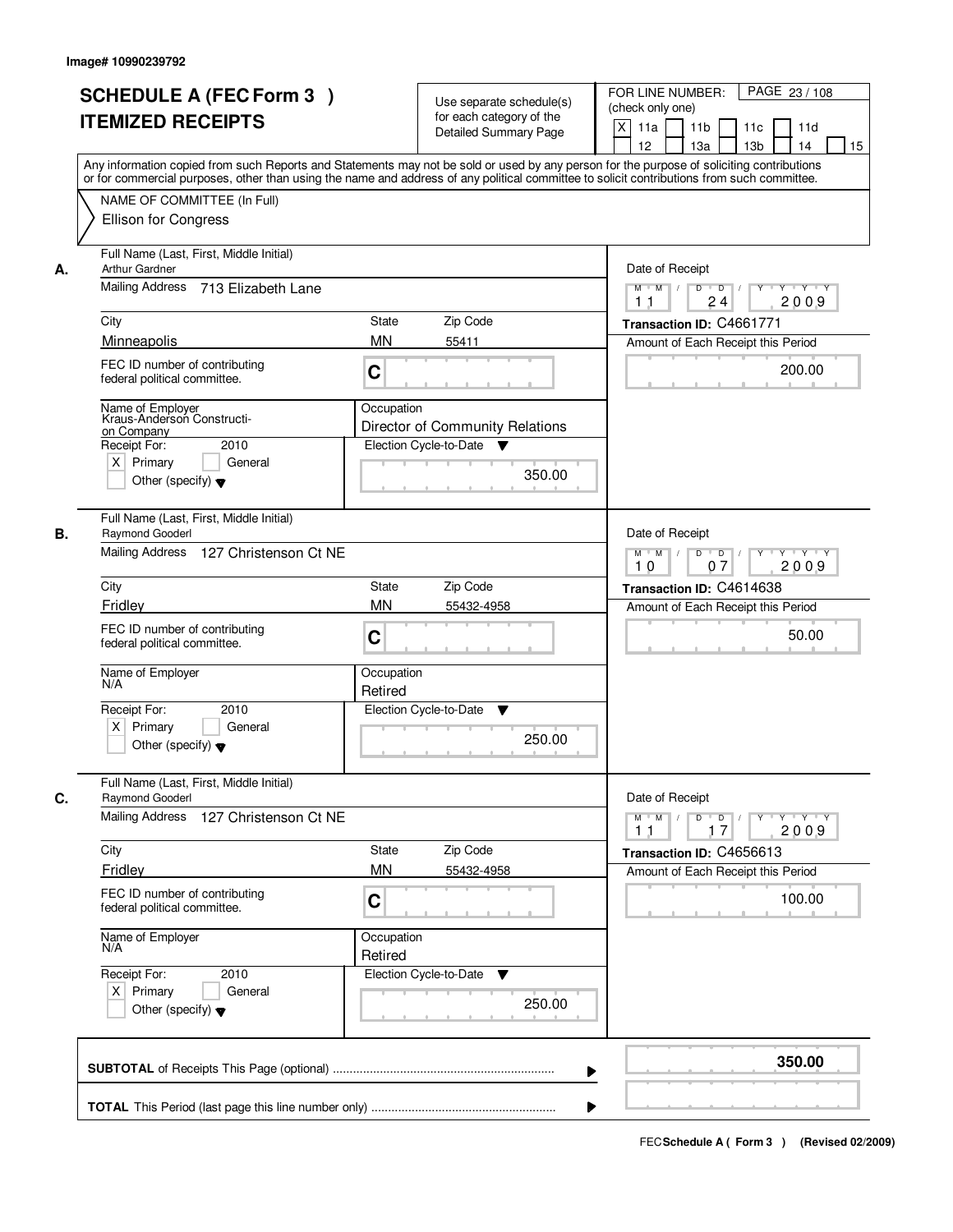| <b>SCHEDULE A (FEC Form 3)</b><br><b>ITEMIZED RECEIPTS</b>                                                        | Use separate schedule(s)<br>for each category of the<br><b>Detailed Summary Page</b><br>Any information copied from such Reports and Statements may not be sold or used by any person for the purpose of soliciting contributions | PAGE 24 / 108<br>FOR LINE NUMBER:<br>(check only one)<br>X<br>11 <sub>b</sub><br>11a<br>11c<br>11d<br>12<br>13 <sub>b</sub><br>14<br>13a<br>15 |
|-------------------------------------------------------------------------------------------------------------------|-----------------------------------------------------------------------------------------------------------------------------------------------------------------------------------------------------------------------------------|------------------------------------------------------------------------------------------------------------------------------------------------|
| NAME OF COMMITTEE (In Full)<br>Ellison for Congress                                                               | or for commercial purposes, other than using the name and address of any political committee to solicit contributions from such committee.                                                                                        |                                                                                                                                                |
| Full Name (Last, First, Middle Initial)<br>Patricia Gordon<br>А.<br>Mailing Address 64 Franklin Street            |                                                                                                                                                                                                                                   | Date of Receipt<br>$D$ $D$ $I$<br>Y<br>$Y + Y + Y$<br>$M$ $M$ /                                                                                |
| City<br><b>Brookline</b>                                                                                          | <b>State</b><br>Zip Code<br>MA<br>02445                                                                                                                                                                                           | 2009<br>05<br>1 <sub>1</sub><br>Transaction ID: C4652370<br>Amount of Each Receipt this Period                                                 |
| FEC ID number of contributing<br>federal political committee.                                                     | C                                                                                                                                                                                                                                 | 50.00                                                                                                                                          |
| Name of Employer<br>N/A<br>2010<br>Receipt For:<br>$X$ Primary<br>General<br>Other (specify) $\blacktriangledown$ | Occupation<br>Retired<br>Election Cycle-to-Date<br>▼<br>285.00                                                                                                                                                                    |                                                                                                                                                |
| Full Name (Last, First, Middle Initial)<br>Patricia Gordon<br>В.<br>Mailing Address 64 Franklin Street            |                                                                                                                                                                                                                                   | Date of Receipt<br>$M$ $M$ /<br>D<br>$\overline{\phantom{0}}$ D<br>Y<br>Y Y Y Y<br>12<br>21<br>2009                                            |
| City<br><b>Brookline</b>                                                                                          | Zip Code<br>State<br>MA<br>02445                                                                                                                                                                                                  | Transaction ID: C4671261                                                                                                                       |
| FEC ID number of contributing<br>federal political committee.                                                     | C                                                                                                                                                                                                                                 | Amount of Each Receipt this Period<br>100.00                                                                                                   |
| Name of Employer<br>N/A<br>Receipt For:<br>2010                                                                   | Occupation<br>Retired<br>Election Cycle-to-Date<br>v                                                                                                                                                                              |                                                                                                                                                |
| $X$ Primary<br>General<br>Other (specify) $\blacktriangledown$                                                    | 285.00                                                                                                                                                                                                                            |                                                                                                                                                |
| Full Name (Last, First, Middle Initial)<br>C.<br>Anees Hafeez                                                     |                                                                                                                                                                                                                                   | Date of Receipt                                                                                                                                |
| Mailing Address 42275 Chatterton Ct.                                                                              |                                                                                                                                                                                                                                   | $M$ $M$<br>$D$ $D$ $l$<br>Y Y Y Y Y<br>12<br>2009<br>14                                                                                        |
| City<br>Northville                                                                                                | Zip Code<br>State<br>MI<br>48168                                                                                                                                                                                                  | Transaction ID: C4669142<br>Amount of Each Receipt this Period                                                                                 |
| FEC ID number of contributing<br>federal political committee.                                                     | C                                                                                                                                                                                                                                 | 250.00                                                                                                                                         |
| Name of Employer<br>Information Requested                                                                         | Occupation<br><b>Information Requested</b>                                                                                                                                                                                        |                                                                                                                                                |
| Receipt For:<br>2010<br>$X$ Primary<br>General<br>Other (specify) $\blacktriangledown$                            | Election Cycle-to-Date ▼<br>250.00                                                                                                                                                                                                |                                                                                                                                                |
|                                                                                                                   |                                                                                                                                                                                                                                   | 400.00                                                                                                                                         |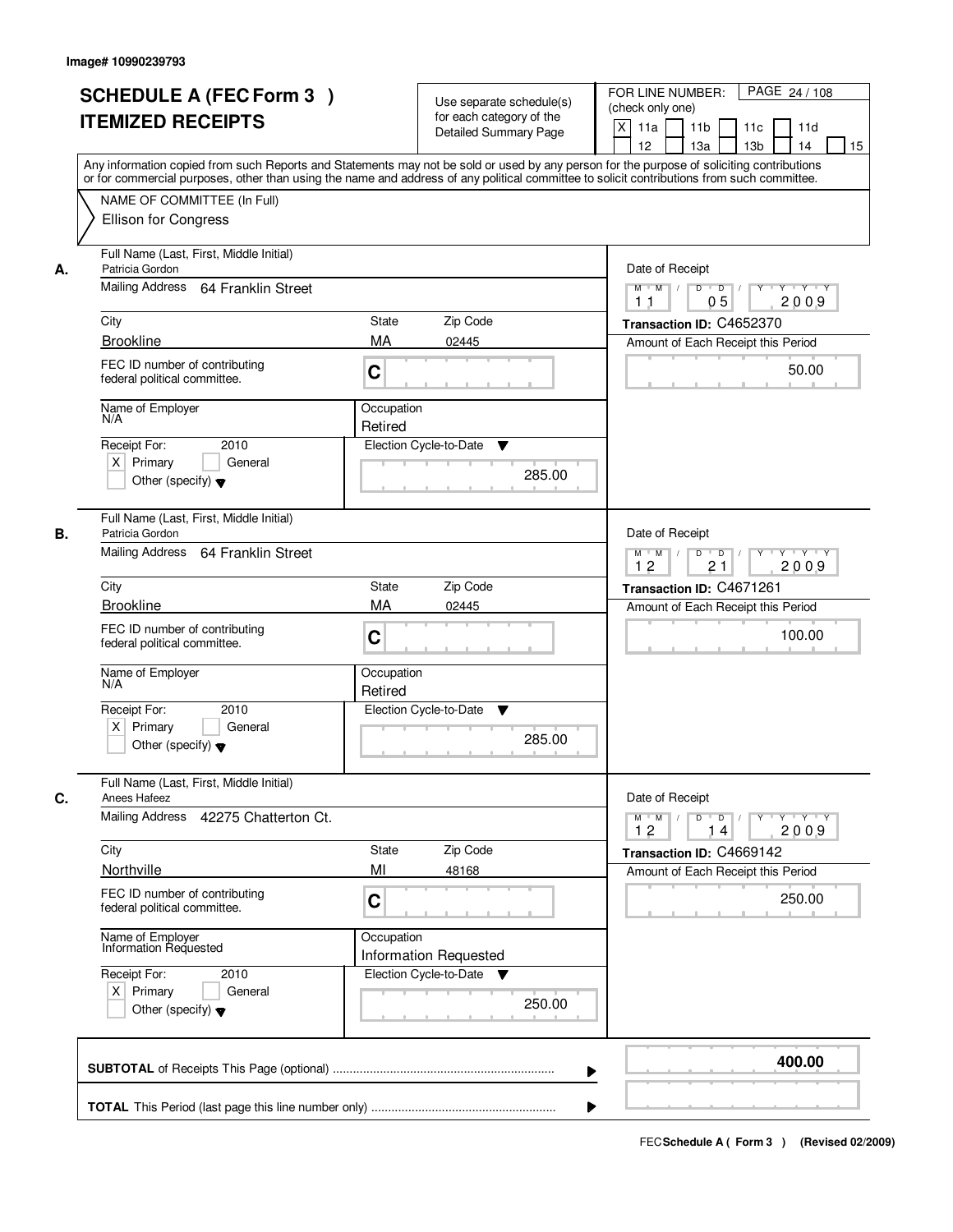|    | <b>SCHEDULE A (FEC Form 3)</b><br><b>ITEMIZED RECEIPTS</b><br>Any information copied from such Reports and Statements may not be sold or used by any person for the purpose of soliciting contributions  |                          | Use separate schedule(s)<br>for each category of the<br><b>Detailed Summary Page</b> | PAGE 25/108<br>FOR LINE NUMBER:<br>(check only one)<br>X<br>11a<br>11 <sub>b</sub><br>11 <sub>c</sub><br>11d<br>12<br>13 <sub>b</sub><br>13a<br>14<br>15 |
|----|----------------------------------------------------------------------------------------------------------------------------------------------------------------------------------------------------------|--------------------------|--------------------------------------------------------------------------------------|----------------------------------------------------------------------------------------------------------------------------------------------------------|
|    | or for commercial purposes, other than using the name and address of any political committee to solicit contributions from such committee.<br>NAME OF COMMITTEE (In Full)<br><b>Ellison for Congress</b> |                          |                                                                                      |                                                                                                                                                          |
| А. | Full Name (Last, First, Middle Initial)<br>Yusuf A. Hai<br>Mailing Address 364 Belvedere Ct N                                                                                                            |                          |                                                                                      | Date of Receipt<br>$M$ $M$ $/$<br>$D$ $D$ $1$<br>Y 'Y 'Y<br>$Y$ <sup><math>\top</math></sup><br>09<br>2009<br>10                                         |
|    | City                                                                                                                                                                                                     | <b>State</b>             | Zip Code                                                                             | Transaction ID: C4615419                                                                                                                                 |
|    | Canton                                                                                                                                                                                                   | MI                       | 48188                                                                                | Amount of Each Receipt this Period                                                                                                                       |
|    | FEC ID number of contributing<br>federal political committee.                                                                                                                                            | C                        |                                                                                      | 100.00                                                                                                                                                   |
|    | Name of Employer<br>CIG Corp.                                                                                                                                                                            | Occupation<br>Consultant |                                                                                      |                                                                                                                                                          |
|    | 2010<br>Receipt For:<br>$X$ Primary<br>General<br>Other (specify) $\blacktriangledown$                                                                                                                   |                          | Election Cycle-to-Date<br>▼<br>1000.00                                               |                                                                                                                                                          |
| В. | Full Name (Last, First, Middle Initial)<br>Yusuf A. Hai                                                                                                                                                  |                          |                                                                                      | Date of Receipt                                                                                                                                          |
|    | Mailing Address<br>364 Belvedere Ct N                                                                                                                                                                    |                          |                                                                                      | $Y \vdash Y \vdash Y$<br>$M$ $M$ /<br>D<br>$\overline{D}$<br>Y<br>1 <sub>1</sub><br>09<br>2009                                                           |
|    | City                                                                                                                                                                                                     | <b>State</b>             | Zip Code                                                                             | Transaction ID: C4653672                                                                                                                                 |
|    | Canton                                                                                                                                                                                                   | MI                       | 48188                                                                                | Amount of Each Receipt this Period                                                                                                                       |
|    | FEC ID number of contributing<br>federal political committee.                                                                                                                                            | C                        |                                                                                      | 100.00                                                                                                                                                   |
|    | Name of Employer<br>CIG Corp.                                                                                                                                                                            | Occupation<br>Consultant |                                                                                      |                                                                                                                                                          |
|    | Receipt For:<br>2010<br>$X$ Primary<br>General<br>Other (specify) $\blacktriangledown$                                                                                                                   |                          | Election Cycle-to-Date<br>▼<br>1000.00                                               |                                                                                                                                                          |
| C. | Full Name (Last, First, Middle Initial)<br>Allen Hamood                                                                                                                                                  |                          |                                                                                      | Date of Receipt                                                                                                                                          |
|    | <b>Mailing Address</b><br>5710 Golfview Dr                                                                                                                                                               |                          |                                                                                      | $M$ $M$<br>$D$ $D$ $/$<br>Y "<br>Y Y Y Y<br>18<br>2009<br>11                                                                                             |
|    | City                                                                                                                                                                                                     | <b>State</b>             | Zip Code                                                                             | Transaction ID: C4656912                                                                                                                                 |
|    | Dearborn Heights                                                                                                                                                                                         | MI                       | 48127                                                                                | Amount of Each Receipt this Period                                                                                                                       |
|    | FEC ID number of contributing<br>federal political committee.                                                                                                                                            | C                        |                                                                                      | 100.00                                                                                                                                                   |
|    | Name of Employer<br>American Bakery Products,<br>Inc.                                                                                                                                                    | Occupation<br>Owner      |                                                                                      |                                                                                                                                                          |
|    | Receipt For:<br>2010<br>$X$ Primary<br>General<br>Other (specify) $\blacktriangledown$                                                                                                                   |                          | Election Cycle-to-Date<br>v<br>300.00                                                |                                                                                                                                                          |
|    |                                                                                                                                                                                                          |                          |                                                                                      | 300.00                                                                                                                                                   |
|    |                                                                                                                                                                                                          |                          |                                                                                      |                                                                                                                                                          |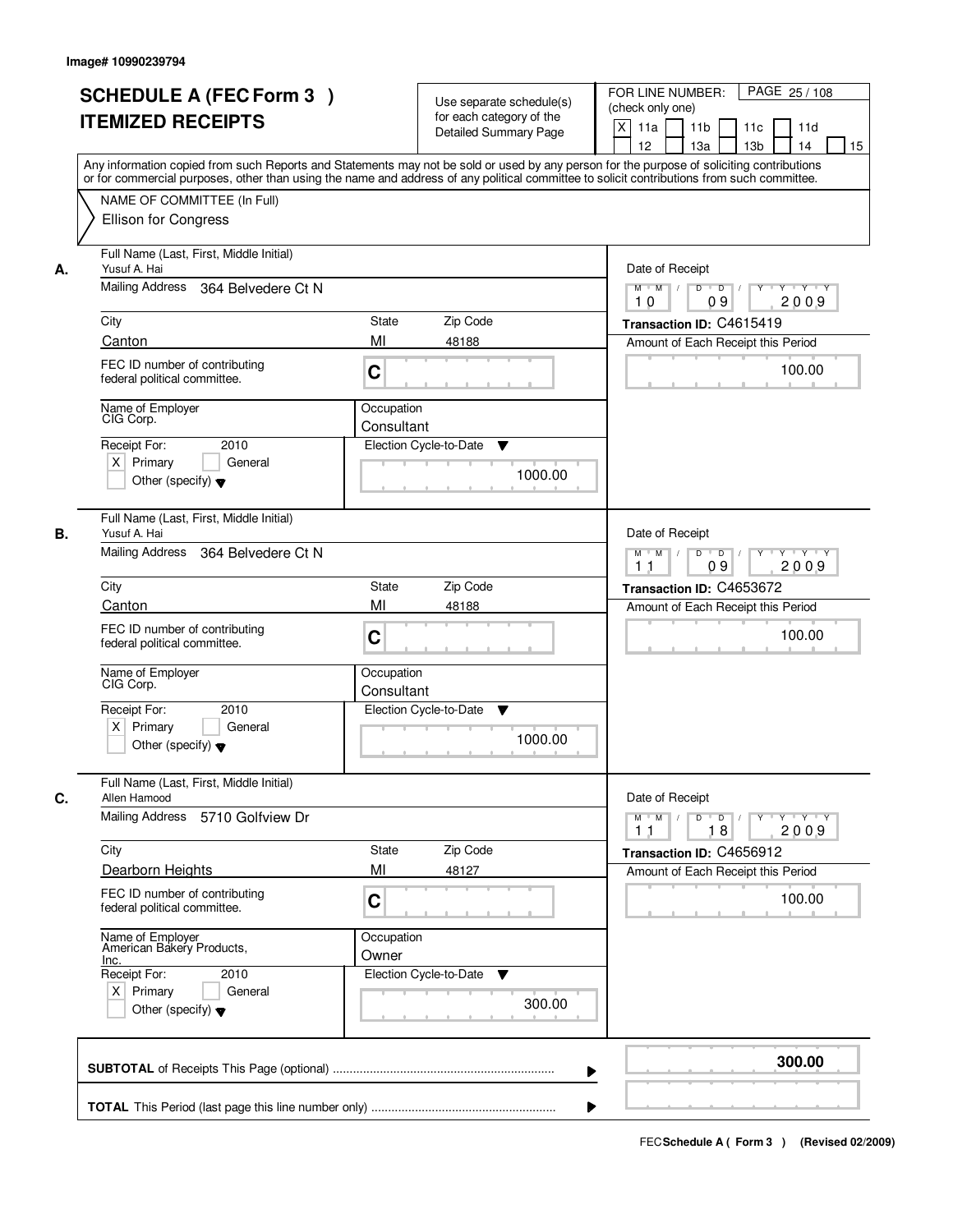|    | <b>SCHEDULE A (FEC Form 3)</b><br><b>ITEMIZED RECEIPTS</b>                                                                                                                                                                                                                              | Use separate schedule(s)<br>for each category of the             | PAGE 26/108<br>FOR LINE NUMBER:<br>(check only one)                                                |
|----|-----------------------------------------------------------------------------------------------------------------------------------------------------------------------------------------------------------------------------------------------------------------------------------------|------------------------------------------------------------------|----------------------------------------------------------------------------------------------------|
|    |                                                                                                                                                                                                                                                                                         | <b>Detailed Summary Page</b>                                     | X<br>11a<br>11 <sub>b</sub><br>11c<br>11d<br>12<br>13a<br>13 <sub>b</sub><br>14<br>15              |
|    | Any information copied from such Reports and Statements may not be sold or used by any person for the purpose of soliciting contributions<br>or for commercial purposes, other than using the name and address of any political committee to solicit contributions from such committee. |                                                                  |                                                                                                    |
|    | NAME OF COMMITTEE (In Full)<br>Ellison for Congress                                                                                                                                                                                                                                     |                                                                  |                                                                                                    |
| А. | Full Name (Last, First, Middle Initial)<br>Allen Hamood                                                                                                                                                                                                                                 |                                                                  | Date of Receipt                                                                                    |
|    | Mailing Address 5710 Golfview Dr                                                                                                                                                                                                                                                        | Y Y Y Y<br>$M$ $M$ /<br>D<br>$\overline{D}$<br>2009<br>12<br>11  |                                                                                                    |
|    | City                                                                                                                                                                                                                                                                                    | Zip Code<br>State                                                | Transaction ID: C4667658                                                                           |
|    | Dearborn Heights                                                                                                                                                                                                                                                                        | MI<br>48127                                                      | Amount of Each Receipt this Period                                                                 |
|    | FEC ID number of contributing<br>federal political committee.                                                                                                                                                                                                                           | C                                                                | 150.00                                                                                             |
|    | Name of Employer<br>American Bakery Products,<br>Inc.                                                                                                                                                                                                                                   | Occupation<br>Owner                                              |                                                                                                    |
|    | Receipt For:<br>2010                                                                                                                                                                                                                                                                    | Election Cycle-to-Date<br>▼                                      |                                                                                                    |
|    | $X$ Primary<br>General<br>Other (specify) $\blacktriangledown$                                                                                                                                                                                                                          | 300.00                                                           |                                                                                                    |
| В. | Full Name (Last, First, Middle Initial)<br>Rehana Haniff                                                                                                                                                                                                                                |                                                                  | Date of Receipt                                                                                    |
|    | Mailing Address 6220 Penfield Ln                                                                                                                                                                                                                                                        | $D$ $D$ $1$<br>$M$ $M$ /<br>Y<br>$Y + Y + Y$<br>23<br>2009<br>11 |                                                                                                    |
|    | City                                                                                                                                                                                                                                                                                    | Zip Code<br>State                                                | Transaction ID: C4661207                                                                           |
|    | Solon                                                                                                                                                                                                                                                                                   | OH<br>44139                                                      | Amount of Each Receipt this Period                                                                 |
|    | FEC ID number of contributing<br>federal political committee.                                                                                                                                                                                                                           | C                                                                | 100.00                                                                                             |
|    | Name of Employer<br>N/A                                                                                                                                                                                                                                                                 | Occupation<br>Homemaker                                          |                                                                                                    |
|    | Receipt For:<br>2010                                                                                                                                                                                                                                                                    | Election Cycle-to-Date<br>v                                      |                                                                                                    |
|    | $X$ Primary<br>General<br>Other (specify) $\blacktriangledown$                                                                                                                                                                                                                          | 450.00                                                           |                                                                                                    |
| C. | Full Name (Last, First, Middle Initial)<br><b>Richard Harrison</b>                                                                                                                                                                                                                      |                                                                  | Date of Receipt                                                                                    |
|    | Mailing Address<br>2600 Natchez Ave S                                                                                                                                                                                                                                                   |                                                                  | $M$ $M$<br>$D$ $D$ $I$<br>$Y \rightarrow Y \rightarrow Y$<br>$Y$ <sup>-1</sup><br>2009<br>10<br>13 |
|    | City                                                                                                                                                                                                                                                                                    | Zip Code<br>State                                                | Transaction ID: C4616616                                                                           |
|    | Minneapolis                                                                                                                                                                                                                                                                             | <b>MN</b><br>55416                                               | Amount of Each Receipt this Period                                                                 |
|    | FEC ID number of contributing<br>federal political committee.                                                                                                                                                                                                                           | C                                                                | 250.00                                                                                             |
|    | Name of Employer<br>Information Requested                                                                                                                                                                                                                                               | Occupation<br><b>Information Requested</b>                       |                                                                                                    |
|    | Receipt For:<br>2010                                                                                                                                                                                                                                                                    | Election Cycle-to-Date ▼                                         |                                                                                                    |
|    | $X$ Primary<br>General<br>Other (specify) $\blacktriangledown$                                                                                                                                                                                                                          | 250.00                                                           |                                                                                                    |
|    |                                                                                                                                                                                                                                                                                         |                                                                  | 500.00                                                                                             |
|    |                                                                                                                                                                                                                                                                                         |                                                                  | ▶                                                                                                  |
|    |                                                                                                                                                                                                                                                                                         |                                                                  |                                                                                                    |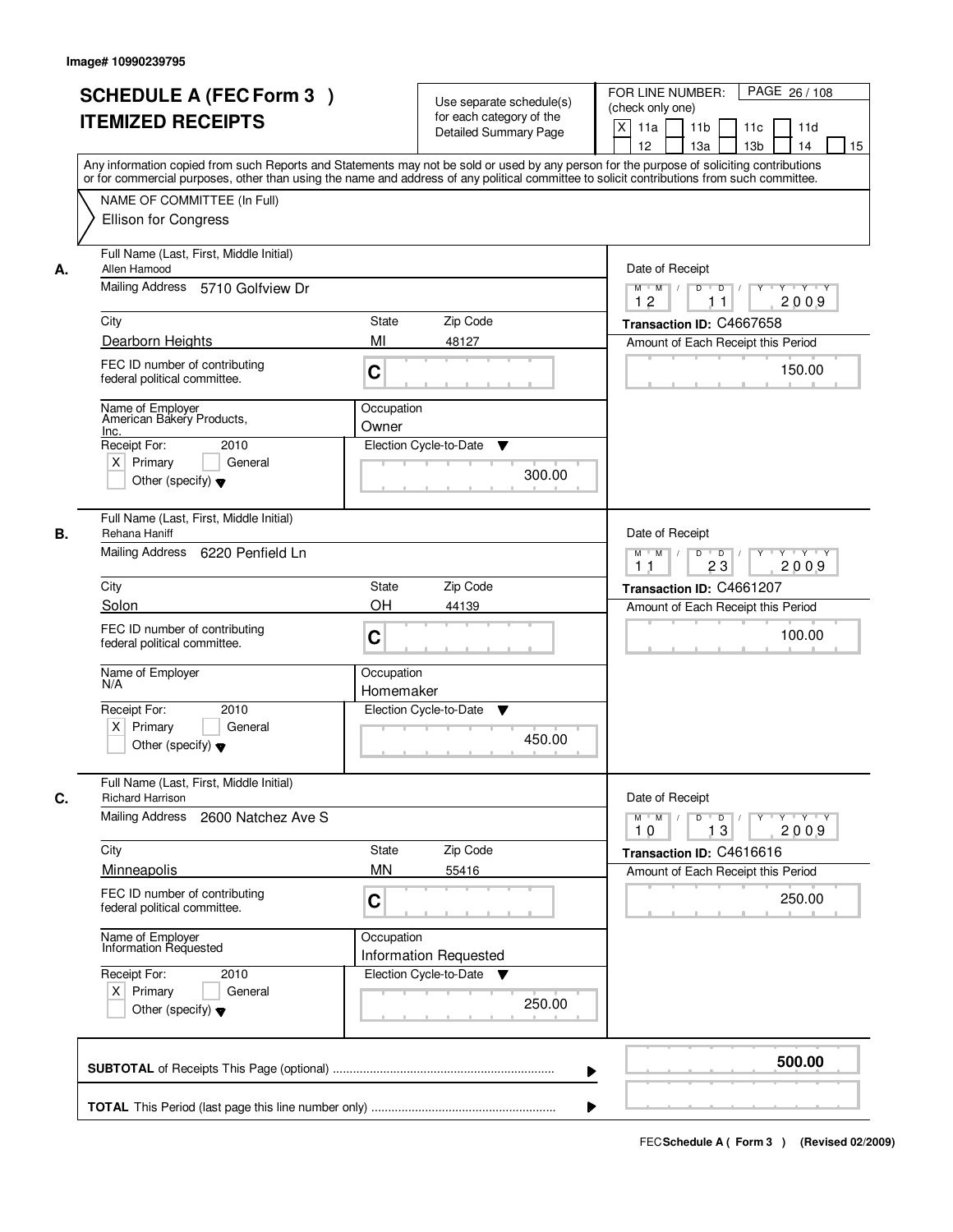|    | <b>SCHEDULE A (FEC Form 3)</b><br><b>ITEMIZED RECEIPTS</b><br>Any information copied from such Reports and Statements may not be sold or used by any person for the purpose of soliciting contributions  |                                | Use separate schedule(s)<br>for each category of the<br><b>Detailed Summary Page</b> | FOR LINE NUMBER:<br>(check only one)<br>X<br>11a<br>12 | PAGE 27/108<br>11 <sub>b</sub><br>11 <sub>c</sub><br>11d<br>13 <sub>b</sub><br>14<br>13a<br>15 |
|----|----------------------------------------------------------------------------------------------------------------------------------------------------------------------------------------------------------|--------------------------------|--------------------------------------------------------------------------------------|--------------------------------------------------------|------------------------------------------------------------------------------------------------|
|    | or for commercial purposes, other than using the name and address of any political committee to solicit contributions from such committee.<br>NAME OF COMMITTEE (In Full)<br><b>Ellison for Congress</b> |                                |                                                                                      |                                                        |                                                                                                |
| А. | Full Name (Last, First, Middle Initial)<br>Diane Hofstede<br>Mailing Address 610 Ramsey St NE                                                                                                            |                                |                                                                                      | Date of Receipt<br>$M$ $M$ /                           | $D$ $D$<br>$Y - Y - Y$<br>Y                                                                    |
|    |                                                                                                                                                                                                          |                                |                                                                                      | 11                                                     | 2009<br>24                                                                                     |
|    | City                                                                                                                                                                                                     | <b>State</b>                   | Zip Code                                                                             |                                                        | Transaction ID: C4661411                                                                       |
|    | Minneapolis                                                                                                                                                                                              | <b>MN</b>                      | 55413-1825                                                                           |                                                        | Amount of Each Receipt this Period                                                             |
|    | FEC ID number of contributing<br>federal political committee.                                                                                                                                            | C                              |                                                                                      |                                                        | 500.00                                                                                         |
|    | Name of Employer<br>City of Minneapolis                                                                                                                                                                  | Occupation                     | <b>City Council Member</b>                                                           |                                                        |                                                                                                |
|    | 2010<br>Receipt For:<br>$X$ Primary<br>General<br>Other (specify) $\blacktriangledown$                                                                                                                   |                                | Election Cycle-to-Date<br>v<br>1350.00                                               |                                                        |                                                                                                |
| В. | Full Name (Last, First, Middle Initial)<br>Masud Imran                                                                                                                                                   |                                |                                                                                      | Date of Receipt                                        |                                                                                                |
|    | Mailing Address 3719 Heron Ridge Dr                                                                                                                                                                      |                                |                                                                                      | $M$ $M$ /<br>12                                        | D<br>$\Box$<br>$Y + Y + Y$<br>16<br>2009                                                       |
|    | City                                                                                                                                                                                                     | <b>State</b>                   | Zip Code                                                                             |                                                        | Transaction ID: C4669907                                                                       |
|    | <b>Rochester Hills</b>                                                                                                                                                                                   | MI                             | 48309-4522                                                                           |                                                        | Amount of Each Receipt this Period                                                             |
|    | FEC ID number of contributing<br>federal political committee.                                                                                                                                            | C                              |                                                                                      |                                                        | 1000.00                                                                                        |
|    | Name of Employer<br>Henry Ford Hospital                                                                                                                                                                  | Occupation<br>Anesthesiologist |                                                                                      |                                                        |                                                                                                |
|    | Receipt For:<br>2010<br>$X$ Primary<br>General<br>Other (specify) $\blacktriangledown$                                                                                                                   |                                | Election Cycle-to-Date<br>▼<br>1000.00                                               |                                                        |                                                                                                |
| C. | Full Name (Last, First, Middle Initial)<br>Allen Isaacman                                                                                                                                                |                                |                                                                                      | Date of Receipt                                        |                                                                                                |
|    | <b>Mailing Address</b><br>1106 Sheridan Ave N                                                                                                                                                            |                                |                                                                                      | $M^{\prime}$ M $\rightarrow$<br>10                     | $D$ $D$ $I$<br>Y 'Y 'Y 'Y<br>2009<br>31                                                        |
|    | City                                                                                                                                                                                                     | <b>State</b>                   | Zip Code                                                                             |                                                        | Transaction ID: C4651113                                                                       |
|    | Minneapolis                                                                                                                                                                                              | <b>MN</b>                      | 55411                                                                                |                                                        | Amount of Each Receipt this Period                                                             |
|    | FEC ID number of contributing<br>federal political committee.                                                                                                                                            | C                              |                                                                                      |                                                        | 1000.00                                                                                        |
|    | Name of Employer<br>University of Minnesota                                                                                                                                                              | Occupation<br>Professor        |                                                                                      |                                                        |                                                                                                |
|    | Receipt For:<br>2010<br>$X$ Primary<br>General<br>Other (specify) $\blacktriangledown$                                                                                                                   |                                | Election Cycle-to-Date<br>▼<br>1000.00                                               |                                                        |                                                                                                |
|    |                                                                                                                                                                                                          |                                |                                                                                      |                                                        | 2500.00                                                                                        |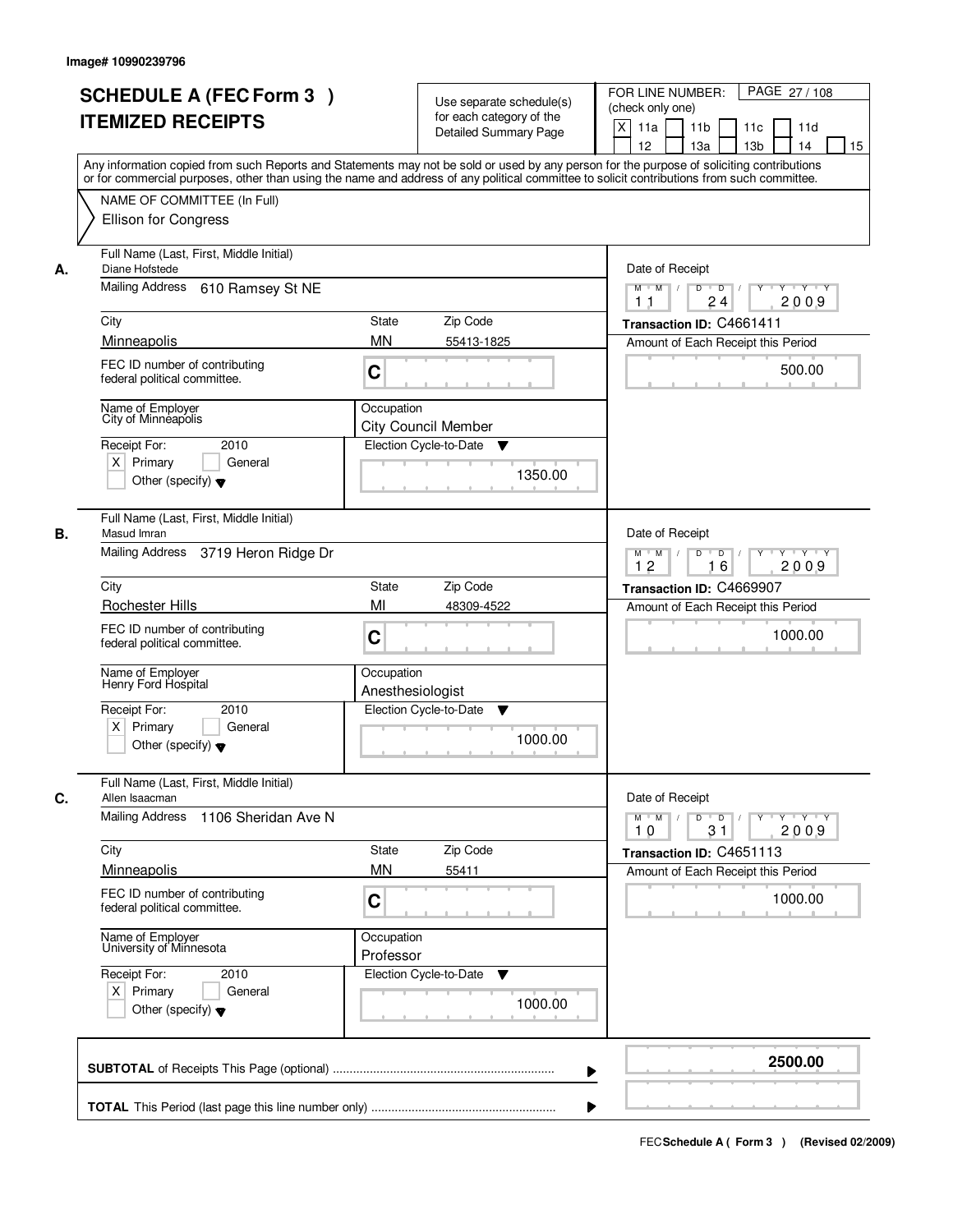|    | <b>SCHEDULE A (FEC Form 3)</b><br><b>ITEMIZED RECEIPTS</b>                                      | Use separate schedule(s)<br>for each category of the<br><b>Detailed Summary Page</b><br>Any information copied from such Reports and Statements may not be sold or used by any person for the purpose of soliciting contributions | PAGE 28 / 108<br>FOR LINE NUMBER:<br>(check only one)<br>X<br>11 <sub>b</sub><br>11a<br>11 <sub>c</sub><br>11d<br>12<br>13 <sub>b</sub><br>14<br>13a<br>15 |
|----|-------------------------------------------------------------------------------------------------|-----------------------------------------------------------------------------------------------------------------------------------------------------------------------------------------------------------------------------------|------------------------------------------------------------------------------------------------------------------------------------------------------------|
|    | NAME OF COMMITTEE (In Full)<br><b>Ellison for Congress</b>                                      | or for commercial purposes, other than using the name and address of any political committee to solicit contributions from such committee.                                                                                        |                                                                                                                                                            |
| А. | Full Name (Last, First, Middle Initial)<br>Frank F Islam<br>Mailing Address 11808 Centurion Way |                                                                                                                                                                                                                                   | Date of Receipt<br>$M$ $M$ /<br>$D$ $D$<br>Y Y Y Y<br>Y                                                                                                    |
|    |                                                                                                 | 2009<br>17<br>12                                                                                                                                                                                                                  |                                                                                                                                                            |
|    | City<br>Potomac                                                                                 | <b>State</b><br>Zip Code<br><b>MD</b><br>20854-6419                                                                                                                                                                               | Transaction ID: C4670449                                                                                                                                   |
|    | FEC ID number of contributing<br>federal political committee.                                   | C                                                                                                                                                                                                                                 | Amount of Each Receipt this Period<br>1000.00                                                                                                              |
|    | Name of Employer<br>FI Investment Group                                                         | Occupation<br>CEO & Chairman                                                                                                                                                                                                      |                                                                                                                                                            |
|    | Receipt For:<br>2010<br>$X$ Primary<br>General<br>Other (specify) $\blacktriangledown$          | Election Cycle-to-Date<br>▼<br>1500.00                                                                                                                                                                                            |                                                                                                                                                            |
| В. | Full Name (Last, First, Middle Initial)<br>Nabeel Jabri                                         |                                                                                                                                                                                                                                   | Date of Receipt                                                                                                                                            |
|    | Mailing Address<br>6688 Joliet Rd                                                               |                                                                                                                                                                                                                                   | $M$ $M$ /<br>D<br>$\overline{D}$<br>$Y \vdash Y \vdash Y$<br>12<br>2009<br>14                                                                              |
|    | City                                                                                            | Zip Code<br>State                                                                                                                                                                                                                 | Transaction ID: C4669217                                                                                                                                   |
|    | Indian Head Park                                                                                | IL<br>60525                                                                                                                                                                                                                       | Amount of Each Receipt this Period                                                                                                                         |
|    | FEC ID number of contributing<br>federal political committee.                                   | C                                                                                                                                                                                                                                 | 500.00                                                                                                                                                     |
|    | Name of Employer<br>Joliet Doctors Clinic                                                       | Occupation<br>Physician                                                                                                                                                                                                           |                                                                                                                                                            |
|    | Receipt For:<br>2010<br>$X$ Primary<br>General<br>Other (specify) $\blacktriangledown$          | Election Cycle-to-Date<br>▼<br>500.00                                                                                                                                                                                             |                                                                                                                                                            |
| C. | Full Name (Last, First, Middle Initial)<br>Fahd Jajeh                                           |                                                                                                                                                                                                                                   | Date of Receipt                                                                                                                                            |
|    | <b>Mailing Address</b><br>1331 W Whitmore Ct                                                    |                                                                                                                                                                                                                                   | $M$ $M$ $/$<br>$D$ $D$ $I$<br>Y 'Y 'Y 'Y<br>2009<br>1 <sub>1</sub><br>18                                                                                   |
|    | City                                                                                            | Zip Code<br><b>State</b>                                                                                                                                                                                                          | Transaction ID: C4656910                                                                                                                                   |
|    | <b>Lake Forest</b>                                                                              | Ш<br>60045                                                                                                                                                                                                                        | Amount of Each Receipt this Period                                                                                                                         |
|    | FEC ID number of contributing<br>federal political committee.                                   | C                                                                                                                                                                                                                                 | 100.00                                                                                                                                                     |
|    | Name of Employer<br>Information Requested                                                       | Occupation<br><b>Information Requested</b>                                                                                                                                                                                        |                                                                                                                                                            |
|    | Receipt For:<br>2010<br>$X$ Primary<br>General<br>Other (specify) $\blacktriangledown$          | Election Cycle-to-Date ▼<br>300.00                                                                                                                                                                                                |                                                                                                                                                            |
|    |                                                                                                 |                                                                                                                                                                                                                                   | 1600.00                                                                                                                                                    |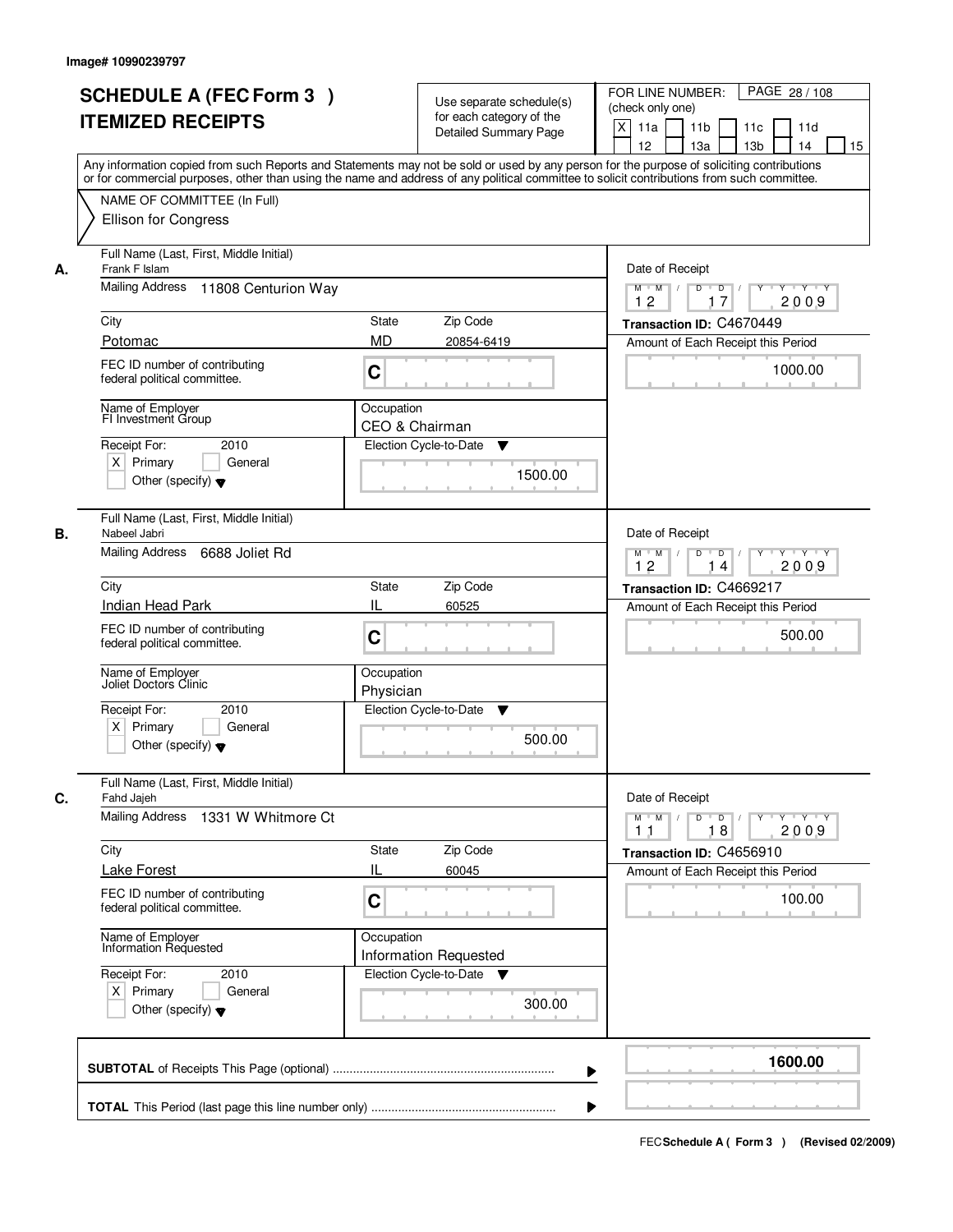|    | <b>SCHEDULE A (FEC Form 3)</b><br><b>ITEMIZED RECEIPTS</b>                                      | Use separate schedule(s)<br>for each category of the<br><b>Detailed Summary Page</b><br>Any information copied from such Reports and Statements may not be sold or used by any person for the purpose of soliciting contributions | PAGE 29 / 108<br>FOR LINE NUMBER:<br>(check only one)<br>X<br>11 <sub>b</sub><br>11a<br>11 <sub>c</sub><br>11d<br>12<br>13 <sub>b</sub><br>14<br>13a<br>15 |
|----|-------------------------------------------------------------------------------------------------|-----------------------------------------------------------------------------------------------------------------------------------------------------------------------------------------------------------------------------------|------------------------------------------------------------------------------------------------------------------------------------------------------------|
|    | NAME OF COMMITTEE (In Full)<br><b>Ellison for Congress</b>                                      | or for commercial purposes, other than using the name and address of any political committee to solicit contributions from such committee.                                                                                        |                                                                                                                                                            |
| А. | Full Name (Last, First, Middle Initial)<br>Hind Jarrah, PHD<br>Mailing Address 2707 Lakeside Dr |                                                                                                                                                                                                                                   | Date of Receipt<br>$D$ $D$<br>Y Y Y Y<br>$M$ $M$ /<br>Y                                                                                                    |
|    |                                                                                                 |                                                                                                                                                                                                                                   | 12<br>2009<br>01                                                                                                                                           |
|    | City<br>McKinney                                                                                | <b>State</b><br>Zip Code<br><b>TX</b><br>75070                                                                                                                                                                                    | Transaction ID: C4662732                                                                                                                                   |
|    | FEC ID number of contributing<br>federal political committee.                                   | C                                                                                                                                                                                                                                 | Amount of Each Receipt this Period<br>500.00                                                                                                               |
|    | Name of Employer<br>Self-Employed                                                               | Occupation<br>Archiologist                                                                                                                                                                                                        |                                                                                                                                                            |
|    | 2010<br>Receipt For:<br>$X$ Primary<br>General<br>Other (specify) $\blacktriangledown$          | Election Cycle-to-Date<br>▼<br>500.00                                                                                                                                                                                             |                                                                                                                                                            |
| В. | Full Name (Last, First, Middle Initial)<br>Elham J Jbara<br>Mailing Address 9109 S 54th Ave     |                                                                                                                                                                                                                                   | Date of Receipt<br>$M$ $M$ /<br>D<br>$\overline{D}$<br>$Y \vdash Y \vdash Y$                                                                               |
|    | City                                                                                            | Zip Code<br><b>State</b>                                                                                                                                                                                                          | 12<br>2009<br>14<br>Transaction ID: C4668239                                                                                                               |
|    | Oak Lawn                                                                                        | IL<br>60453                                                                                                                                                                                                                       | Amount of Each Receipt this Period                                                                                                                         |
|    | FEC ID number of contributing<br>federal political committee.                                   | C                                                                                                                                                                                                                                 | 250.00                                                                                                                                                     |
|    | Name of Employer<br>Illinois Coalition for Im-<br>migrant & Ref                                 | Occupation<br>Program Director                                                                                                                                                                                                    |                                                                                                                                                            |
|    | Receipt For:<br>2010<br>$X$ Primary<br>General<br>Other (specify) $\blacktriangledown$          | Election Cycle-to-Date<br>▼<br>250.00                                                                                                                                                                                             |                                                                                                                                                            |
| C. | Full Name (Last, First, Middle Initial)<br>Thomas Kayser                                        |                                                                                                                                                                                                                                   | Date of Receipt                                                                                                                                            |
|    | <b>Mailing Address</b><br>2800 LaSalle Plaza<br>800 LaSalle Ave                                 |                                                                                                                                                                                                                                   | $M$ $M$ <sup><math>\prime</math></sup><br>$D$ $D$ $/$<br>Y 'Y 'Y 'Y<br>2009<br>12<br>28                                                                    |
|    | City                                                                                            | Zip Code<br><b>State</b>                                                                                                                                                                                                          | Transaction ID: C4672258                                                                                                                                   |
|    | Minneapolis<br>FEC ID number of contributing<br>federal political committee.                    | <b>MN</b><br>55402<br>C                                                                                                                                                                                                           | Amount of Each Receipt this Period<br>1000.00                                                                                                              |
|    | Name of Employer<br>Robins Kaplan Miller Cire-<br>si                                            | Occupation<br>Attorney                                                                                                                                                                                                            |                                                                                                                                                            |
|    | Receipt For:<br>2010<br>$X$ Primary<br>General<br>Other (specify) $\blacktriangledown$          | Election Cycle-to-Date<br>v<br>1000.00                                                                                                                                                                                            |                                                                                                                                                            |
|    |                                                                                                 |                                                                                                                                                                                                                                   | 1750.00                                                                                                                                                    |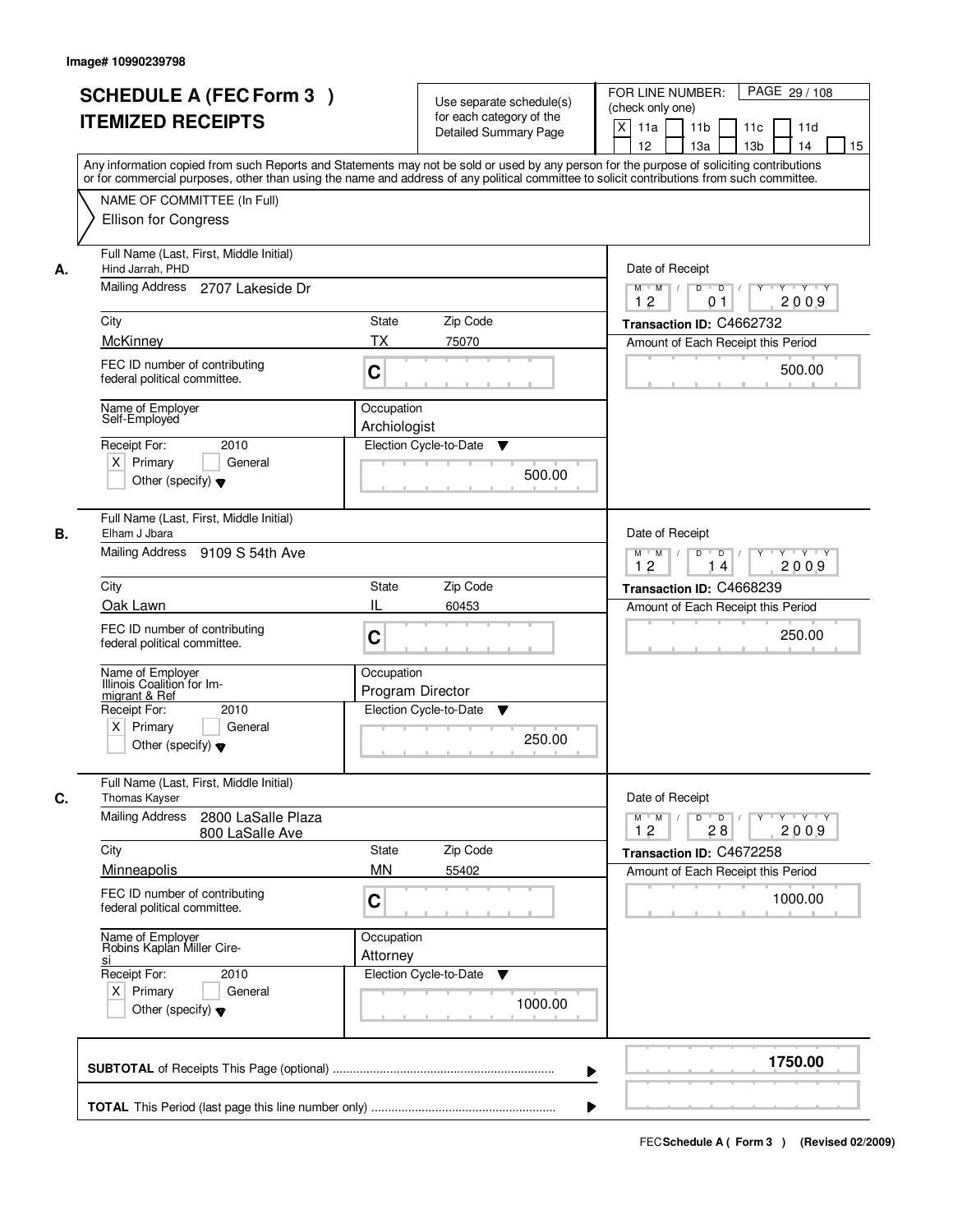|    | <b>SCHEDULE A (FEC Form 3)</b><br><b>ITEMIZED RECEIPTS</b>                                                                          | Use separate schedule(s)<br>for each category of the<br><b>Detailed Summary Page</b> | PAGE 30 / 108<br>FOR LINE NUMBER:<br>(check only one)<br>X<br>11 <sub>b</sub><br>11a<br>11 <sub>c</sub><br>11d<br>12<br>13 <sub>b</sub><br>14<br>13a<br>15<br>Any information copied from such Reports and Statements may not be sold or used by any person for the purpose of soliciting contributions |
|----|-------------------------------------------------------------------------------------------------------------------------------------|--------------------------------------------------------------------------------------|---------------------------------------------------------------------------------------------------------------------------------------------------------------------------------------------------------------------------------------------------------------------------------------------------------|
|    | NAME OF COMMITTEE (In Full)<br><b>Ellison for Congress</b>                                                                          |                                                                                      | or for commercial purposes, other than using the name and address of any political committee to solicit contributions from such committee.                                                                                                                                                              |
| А. | Full Name (Last, First, Middle Initial)<br>Fazal M Khan<br>Mailing Address 11090 - 18 Mile Rd                                       |                                                                                      | Date of Receipt<br>$M$ $M$ /<br>$D$ $D$<br>Y Y Y Y<br>Y<br>2009<br>12<br>16                                                                                                                                                                                                                             |
|    | City                                                                                                                                | <b>State</b><br>Zip Code                                                             | Transaction ID: C4670082                                                                                                                                                                                                                                                                                |
|    | <b>Sterling Hts</b>                                                                                                                 | MI<br>48313                                                                          | Amount of Each Receipt this Period                                                                                                                                                                                                                                                                      |
|    | FEC ID number of contributing<br>federal political committee.                                                                       | C                                                                                    | 100.00                                                                                                                                                                                                                                                                                                  |
|    | Name of Employer<br>General Dynamics                                                                                                | Occupation<br>Engineer                                                               |                                                                                                                                                                                                                                                                                                         |
|    | Receipt For:<br>2010<br>$X$ Primary<br>General<br>Other (specify) $\blacktriangledown$                                              | Election Cycle-to-Date<br>▼<br>350.00                                                |                                                                                                                                                                                                                                                                                                         |
| В. | Full Name (Last, First, Middle Initial)<br>Mohammed Jamil Ahmed Khan<br>Mailing Address 1660 W. Long Lake Rd.                       | Date of Receipt<br>$M$ $M$ /<br>D<br>$\overline{D}$ /<br>$Y + Y + Y$                 |                                                                                                                                                                                                                                                                                                         |
|    | City                                                                                                                                |                                                                                      | 23<br>2009<br>11                                                                                                                                                                                                                                                                                        |
|    | <b>Bloomfield Hills</b>                                                                                                             | Zip Code<br><b>State</b><br>MI<br>48302                                              | Transaction ID: C4661197                                                                                                                                                                                                                                                                                |
|    | FEC ID number of contributing<br>federal political committee.                                                                       | C                                                                                    | Amount of Each Receipt this Period<br>100.00                                                                                                                                                                                                                                                            |
|    | Name of Employer<br>Information Requested<br>Receipt For:<br>2010<br>$X$ Primary<br>General<br>Other (specify) $\blacktriangledown$ | Occupation<br>Information Requested<br>Election Cycle-to-Date<br>v<br>250.00         |                                                                                                                                                                                                                                                                                                         |
|    | Full Name (Last, First, Middle Initial)                                                                                             |                                                                                      |                                                                                                                                                                                                                                                                                                         |
| C. | Muhammad Arshad Khan<br>Mailing Address 75 Teaneck Rd                                                                               |                                                                                      | Date of Receipt<br>$M = M$<br>$D$ $D$ $I$<br>$\begin{array}{c cccccc} \mid \mathsf{Y} & \mathsf{Y} & \mathsf{Y} & \mathsf{Y} & \mathsf{Y} & \mathsf{Y} \end{array}$<br>2009<br>12<br>16                                                                                                                 |
|    | City                                                                                                                                | Zip Code<br><b>State</b>                                                             | Transaction ID: C4669900                                                                                                                                                                                                                                                                                |
|    | <b>Teaneck</b>                                                                                                                      | <b>NJ</b><br>07666                                                                   | Amount of Each Receipt this Period                                                                                                                                                                                                                                                                      |
|    | FEC ID number of contributing<br>federal political committee.                                                                       | C                                                                                    | 500.00                                                                                                                                                                                                                                                                                                  |
|    | Name of Employer<br>Self Employed                                                                                                   | Occupation<br><b>Business Owner</b>                                                  |                                                                                                                                                                                                                                                                                                         |
|    | Receipt For:<br>2010<br>$X$ Primary<br>General<br>Other (specify) $\blacktriangledown$                                              | Election Cycle-to-Date<br>▼<br>500.00                                                |                                                                                                                                                                                                                                                                                                         |
|    |                                                                                                                                     |                                                                                      | 700.00                                                                                                                                                                                                                                                                                                  |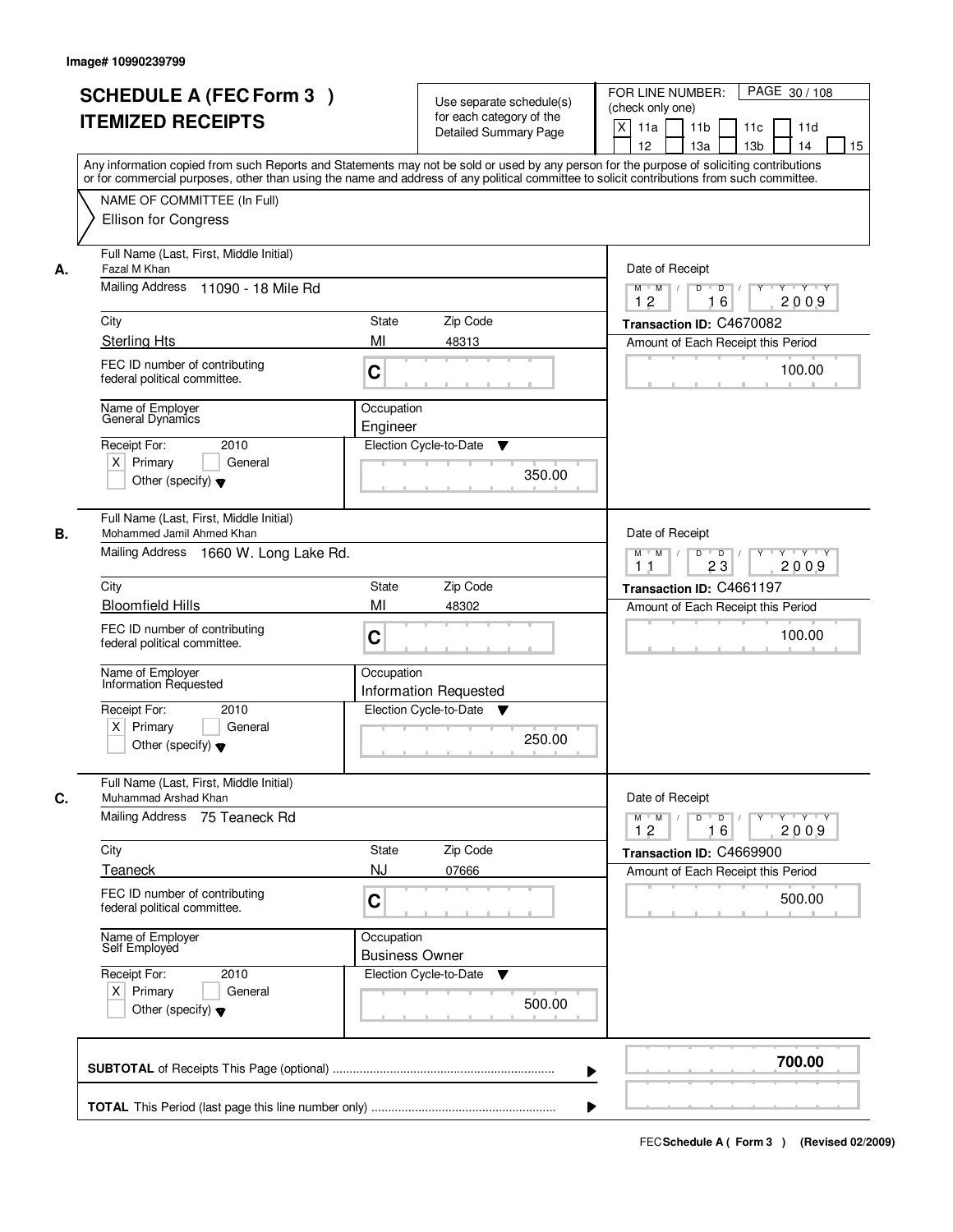|    | <b>SCHEDULE A (FEC Form 3)</b><br><b>ITEMIZED RECEIPTS</b>                                                                        | Use separate schedule(s)<br>for each category of the<br><b>Detailed Summary Page</b>                                                                                                                                                                                                    | PAGE 31 / 108<br>FOR LINE NUMBER:<br>(check only one)<br>X<br>11a<br>11 <sub>b</sub><br>11c<br>11d<br>12<br>13a<br>13 <sub>b</sub><br>14<br>15 |
|----|-----------------------------------------------------------------------------------------------------------------------------------|-----------------------------------------------------------------------------------------------------------------------------------------------------------------------------------------------------------------------------------------------------------------------------------------|------------------------------------------------------------------------------------------------------------------------------------------------|
|    | NAME OF COMMITTEE (In Full)<br>Ellison for Congress                                                                               | Any information copied from such Reports and Statements may not be sold or used by any person for the purpose of soliciting contributions<br>or for commercial purposes, other than using the name and address of any political committee to solicit contributions from such committee. |                                                                                                                                                |
| А. | Full Name (Last, First, Middle Initial)<br>Sultan Feroze Khan<br>Mailing Address 26 S Centre St                                   |                                                                                                                                                                                                                                                                                         | Date of Receipt<br>$\overline{D}$<br>$Y - Y - Y$<br>$M$ $M$ /<br>D<br>2009<br>12<br>28                                                         |
|    | City<br>Pottsville                                                                                                                | State<br>Zip Code<br><b>PA</b><br>17901-3001                                                                                                                                                                                                                                            | Transaction ID: C4672491<br>Amount of Each Receipt this Period                                                                                 |
|    | FEC ID number of contributing<br>federal political committee.                                                                     | C                                                                                                                                                                                                                                                                                       | 250.00                                                                                                                                         |
|    | Name of Employer<br>Pottsville Hospital<br>2010<br>Receipt For:<br>$X$ Primary<br>General<br>Other (specify) $\blacktriangledown$ | Occupation<br>Physician<br>Election Cycle-to-Date<br>v<br>250.00                                                                                                                                                                                                                        |                                                                                                                                                |
| В. | Full Name (Last, First, Middle Initial)<br>Esmail Koushanpour<br>Mailing Address 231 Ambria Dr                                    |                                                                                                                                                                                                                                                                                         | Date of Receipt<br>$D$ $D$ $1$<br>$M$ $M$ /<br>Y<br>$Y + Y + Y$<br>12<br>28<br>2009                                                            |
|    | City<br>Mundelein                                                                                                                 | Zip Code<br>State<br>Ш<br>60060                                                                                                                                                                                                                                                         | Transaction ID: C4672351                                                                                                                       |
|    | FEC ID number of contributing<br>federal political committee.                                                                     | C                                                                                                                                                                                                                                                                                       | Amount of Each Receipt this Period<br>250.00                                                                                                   |
|    | Name of Employer<br>Islamic Cultural Center                                                                                       | Occupation<br><b>Executive Director</b>                                                                                                                                                                                                                                                 |                                                                                                                                                |
|    | Receipt For:<br>2010<br>$X$ Primary<br>General<br>Other (specify) $\blacktriangledown$                                            | Election Cycle-to-Date<br>▼<br>750.00                                                                                                                                                                                                                                                   |                                                                                                                                                |
| C. | Full Name (Last, First, Middle Initial)<br>LaJune Thomas Lange<br>Mailing Address 1800 Humboldt Ave S                             |                                                                                                                                                                                                                                                                                         | Date of Receipt<br>$M$ $M$<br>$D$ $D$ $/$<br>$Y - Y - Y$<br>$Y^+$                                                                              |
|    | City                                                                                                                              | Zip Code<br>State                                                                                                                                                                                                                                                                       | 2009<br>11<br>01<br>Transaction ID: C4651129                                                                                                   |
|    | Minneapolis                                                                                                                       | <b>MN</b><br>55403-2813                                                                                                                                                                                                                                                                 | Amount of Each Receipt this Period                                                                                                             |
|    | FEC ID number of contributing<br>federal political committee.                                                                     | C                                                                                                                                                                                                                                                                                       | 300.00                                                                                                                                         |
|    | Name of Employer<br>Self-Employed                                                                                                 | Occupation<br>Attorney                                                                                                                                                                                                                                                                  |                                                                                                                                                |
|    | Receipt For:<br>2010<br>$X$ Primary<br>General<br>Other (specify) $\blacktriangledown$                                            | Election Cycle-to-Date<br>v<br>300.00                                                                                                                                                                                                                                                   |                                                                                                                                                |
|    |                                                                                                                                   |                                                                                                                                                                                                                                                                                         | 800.00<br>▶                                                                                                                                    |
|    |                                                                                                                                   |                                                                                                                                                                                                                                                                                         |                                                                                                                                                |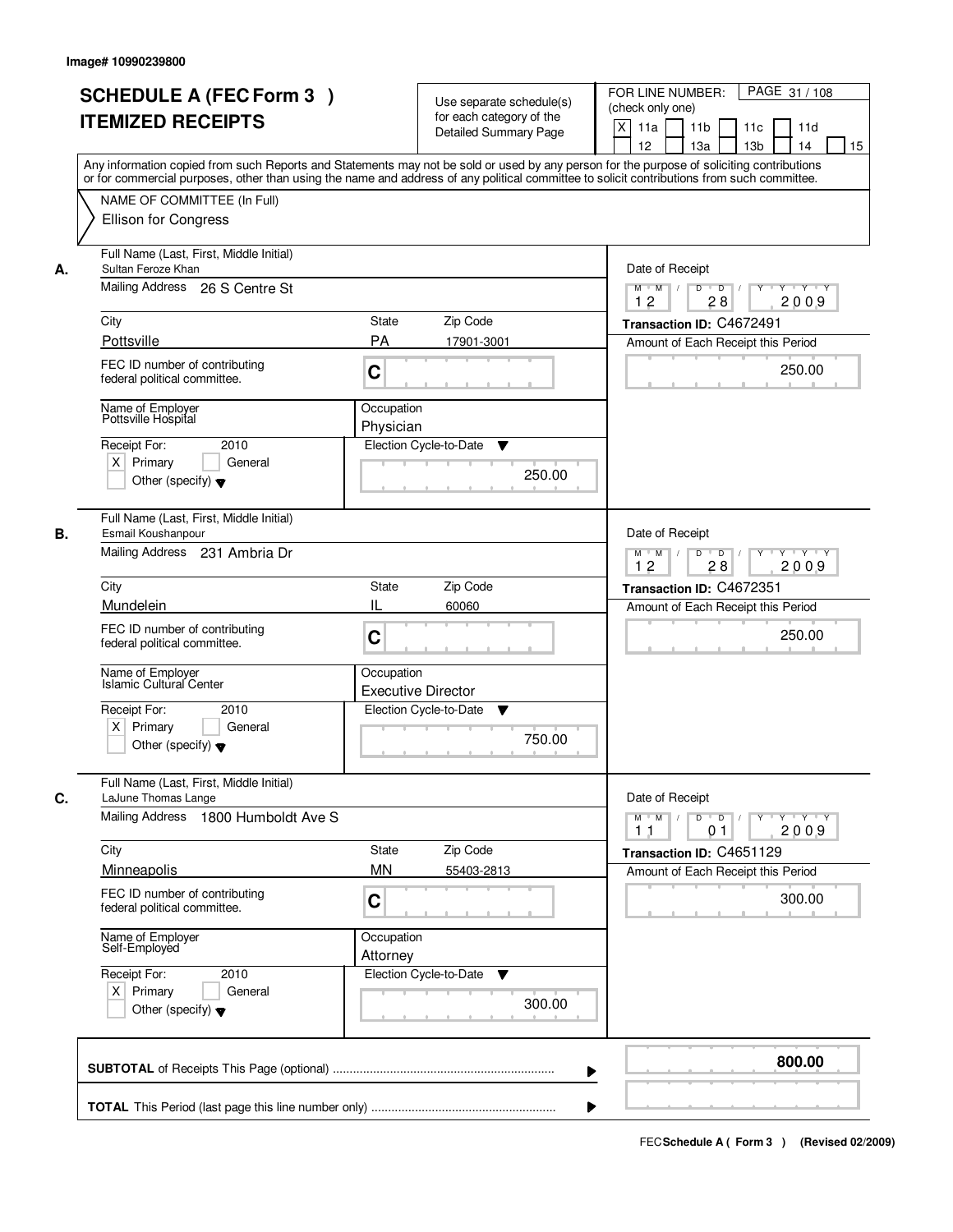|    | <b>SCHEDULE A (FEC Form 3)</b>                                                                                                                                                                                                                                                          | Use separate schedule(s)                        | PAGE 32/108<br>FOR LINE NUMBER:<br>(check only one)                                             |
|----|-----------------------------------------------------------------------------------------------------------------------------------------------------------------------------------------------------------------------------------------------------------------------------------------|-------------------------------------------------|-------------------------------------------------------------------------------------------------|
|    | <b>ITEMIZED RECEIPTS</b>                                                                                                                                                                                                                                                                | for each category of the                        | $\times$                                                                                        |
|    |                                                                                                                                                                                                                                                                                         | <b>Detailed Summary Page</b>                    | 11a<br>11 <sub>b</sub><br>11c<br>11d<br>12<br>13a<br>13 <sub>b</sub><br>14<br>15                |
|    |                                                                                                                                                                                                                                                                                         |                                                 |                                                                                                 |
|    | Any information copied from such Reports and Statements may not be sold or used by any person for the purpose of soliciting contributions<br>or for commercial purposes, other than using the name and address of any political committee to solicit contributions from such committee. |                                                 |                                                                                                 |
|    | NAME OF COMMITTEE (In Full)                                                                                                                                                                                                                                                             |                                                 |                                                                                                 |
|    | <b>Ellison for Congress</b>                                                                                                                                                                                                                                                             |                                                 |                                                                                                 |
|    |                                                                                                                                                                                                                                                                                         |                                                 |                                                                                                 |
|    | Full Name (Last, First, Middle Initial)                                                                                                                                                                                                                                                 |                                                 |                                                                                                 |
| А. | Abedelhalim Lawabni                                                                                                                                                                                                                                                                     | Date of Receipt                                 |                                                                                                 |
|    | Mailing Address 16251 Royal Rd                                                                                                                                                                                                                                                          |                                                 | $Y - Y - Y$<br>$M$ $M$ /<br>D<br>$\overline{D}$                                                 |
|    |                                                                                                                                                                                                                                                                                         |                                                 | 2009<br>31<br>10                                                                                |
|    | City                                                                                                                                                                                                                                                                                    | Zip Code<br><b>State</b>                        | Transaction ID: C4651109                                                                        |
|    | Ramsey                                                                                                                                                                                                                                                                                  | <b>MN</b><br>55303                              | Amount of Each Receipt this Period                                                              |
|    | FEC ID number of contributing                                                                                                                                                                                                                                                           |                                                 | 1000.00                                                                                         |
|    | federal political committee.                                                                                                                                                                                                                                                            | C                                               |                                                                                                 |
|    | Name of Employer                                                                                                                                                                                                                                                                        |                                                 |                                                                                                 |
|    | Self Employed                                                                                                                                                                                                                                                                           | Occupation<br><b>Information Requested</b>      |                                                                                                 |
|    | 2010<br>Receipt For:                                                                                                                                                                                                                                                                    | Election Cycle-to-Date<br>v                     |                                                                                                 |
|    | $X$ Primary<br>General                                                                                                                                                                                                                                                                  |                                                 |                                                                                                 |
|    | Other (specify) $\blacktriangledown$                                                                                                                                                                                                                                                    | 1000.00                                         |                                                                                                 |
|    |                                                                                                                                                                                                                                                                                         |                                                 |                                                                                                 |
|    | Full Name (Last, First, Middle Initial)                                                                                                                                                                                                                                                 |                                                 |                                                                                                 |
| В. | Hope C Lawabni                                                                                                                                                                                                                                                                          |                                                 | Date of Receipt                                                                                 |
|    | <b>Mailing Address</b><br>16251 Royal Rd                                                                                                                                                                                                                                                | $M$ $M$ /<br>D<br>$\overline{D}$<br>$Y + Y + Y$ |                                                                                                 |
|    |                                                                                                                                                                                                                                                                                         |                                                 | 31<br>2009<br>10                                                                                |
|    | City                                                                                                                                                                                                                                                                                    | Zip Code<br><b>State</b>                        | Transaction ID: C4651110                                                                        |
|    | Ramsey                                                                                                                                                                                                                                                                                  | <b>MN</b><br>55303                              | Amount of Each Receipt this Period                                                              |
|    | FEC ID number of contributing                                                                                                                                                                                                                                                           |                                                 | 1000.00                                                                                         |
|    | federal political committee.                                                                                                                                                                                                                                                            | C                                               |                                                                                                 |
|    |                                                                                                                                                                                                                                                                                         | Occupation                                      |                                                                                                 |
|    | Name of Employer<br>Information Requested                                                                                                                                                                                                                                               | <b>Information Requested</b>                    |                                                                                                 |
|    | Receipt For:<br>2010                                                                                                                                                                                                                                                                    | Election Cycle-to-Date<br>▼                     |                                                                                                 |
|    | $X$ Primary<br>General                                                                                                                                                                                                                                                                  |                                                 |                                                                                                 |
|    | Other (specify) $\blacktriangledown$                                                                                                                                                                                                                                                    | 1000.00                                         |                                                                                                 |
|    |                                                                                                                                                                                                                                                                                         |                                                 |                                                                                                 |
|    | Full Name (Last, First, Middle Initial)                                                                                                                                                                                                                                                 |                                                 |                                                                                                 |
| C. | Leech Lake Band Of Ojibwe                                                                                                                                                                                                                                                               |                                                 | Date of Receipt                                                                                 |
|    | Mailing Address 6530 US Hwy 2 NW                                                                                                                                                                                                                                                        |                                                 | $M = M$<br>$D$ $D$ $I$<br>$\mathsf{Y} \dashv \mathsf{Y} \dashv \mathsf{Y}$<br>$Y$ <sup>-1</sup> |
|    |                                                                                                                                                                                                                                                                                         |                                                 | 2009<br>12<br>0 <sub>2</sub>                                                                    |
|    | City                                                                                                                                                                                                                                                                                    | Zip Code<br>State                               | Transaction ID: C4663154                                                                        |
|    | Cass Lake                                                                                                                                                                                                                                                                               | <b>MN</b><br>56633                              | Amount of Each Receipt this Period                                                              |
|    | FEC ID number of contributing                                                                                                                                                                                                                                                           | C                                               | 1000.00                                                                                         |
|    | federal political committee.                                                                                                                                                                                                                                                            |                                                 |                                                                                                 |
|    | Name of Employer                                                                                                                                                                                                                                                                        | Occupation                                      |                                                                                                 |
|    |                                                                                                                                                                                                                                                                                         |                                                 |                                                                                                 |
|    | Receipt For:<br>2010                                                                                                                                                                                                                                                                    | Election Cycle-to-Date<br>v                     |                                                                                                 |
|    | $X$ Primary<br>General                                                                                                                                                                                                                                                                  |                                                 |                                                                                                 |
|    | Other (specify) $\blacktriangledown$                                                                                                                                                                                                                                                    | 1000.00                                         |                                                                                                 |
|    |                                                                                                                                                                                                                                                                                         |                                                 |                                                                                                 |
|    |                                                                                                                                                                                                                                                                                         |                                                 |                                                                                                 |
|    |                                                                                                                                                                                                                                                                                         |                                                 | 3000.00                                                                                         |
|    |                                                                                                                                                                                                                                                                                         |                                                 |                                                                                                 |
|    |                                                                                                                                                                                                                                                                                         |                                                 |                                                                                                 |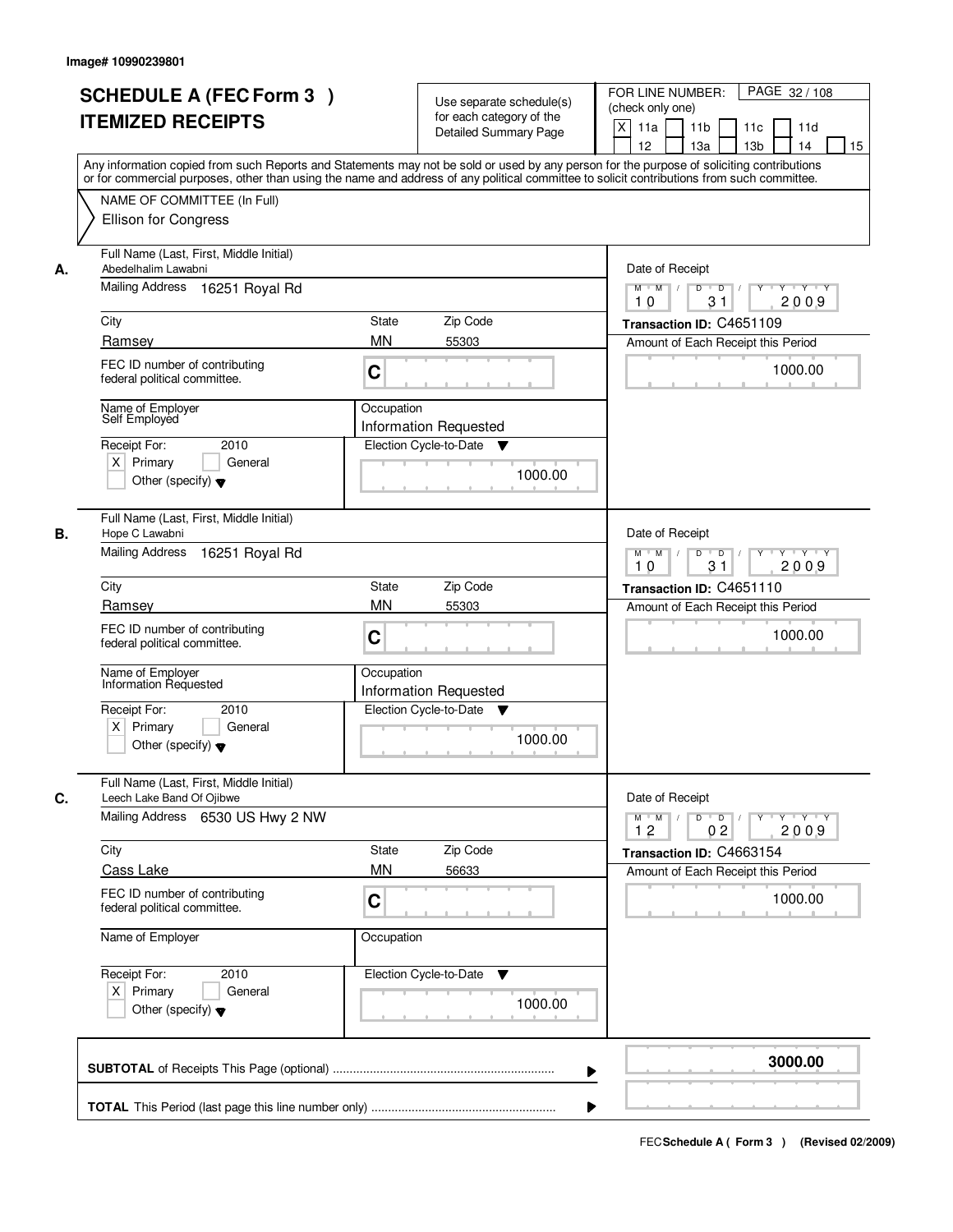|    | <b>SCHEDULE A (FEC Form 3)</b><br><b>ITEMIZED RECEIPTS</b>                                                                           | Use separate schedule(s)<br>for each category of the<br><b>Detailed Summary Page</b><br>Any information copied from such Reports and Statements may not be sold or used by any person for the purpose of soliciting contributions | PAGE 33/108<br>FOR LINE NUMBER:<br>(check only one)<br>X<br>11 <sub>b</sub><br>11a<br>11 <sub>c</sub><br>11d<br>12<br>13 <sub>b</sub><br>14<br>13a<br>15 |
|----|--------------------------------------------------------------------------------------------------------------------------------------|-----------------------------------------------------------------------------------------------------------------------------------------------------------------------------------------------------------------------------------|----------------------------------------------------------------------------------------------------------------------------------------------------------|
|    | NAME OF COMMITTEE (In Full)<br>Ellison for Congress                                                                                  | or for commercial purposes, other than using the name and address of any political committee to solicit contributions from such committee.                                                                                        |                                                                                                                                                          |
| А. | Full Name (Last, First, Middle Initial)<br><b>Stuart Levy</b><br>Mailing Address 1108 Foley Ave<br>City                              | <b>State</b><br>Zip Code                                                                                                                                                                                                          | Date of Receipt<br>$\overline{D}$<br>$Y - Y - Y - Y$<br>$M$ $M$ /<br>D<br>Y<br>12<br>31<br>2009<br>Transaction ID: C4674075                              |
|    | Champaign                                                                                                                            | IL<br>61820                                                                                                                                                                                                                       | Amount of Each Receipt this Period                                                                                                                       |
|    | FEC ID number of contributing<br>federal political committee.                                                                        | C                                                                                                                                                                                                                                 | 125.00                                                                                                                                                   |
|    | Name of Employer<br>University of Illinois<br>2010<br>Receipt For:<br>$X$ Primary<br>General<br>Other (specify) $\blacktriangledown$ | Occupation<br>Computer Programmer<br>Election Cycle-to-Date<br>v<br>287.00                                                                                                                                                        |                                                                                                                                                          |
| В. | Full Name (Last, First, Middle Initial)<br>Steven R Lewis, Jr.<br>Mailing Address<br>300 Wall Street                                 |                                                                                                                                                                                                                                   | Date of Receipt<br>$M$ $M$ /<br>D<br>$\overline{\phantom{0}}$ D<br>$Y + Y + Y$<br>20<br>2009<br>10                                                       |
|    | #705<br>City                                                                                                                         | Zip Code<br>State                                                                                                                                                                                                                 | Transaction ID: C4620577                                                                                                                                 |
|    | Saint Paul                                                                                                                           | <b>MN</b><br>55101                                                                                                                                                                                                                | Amount of Each Receipt this Period                                                                                                                       |
|    | FEC ID number of contributing<br>federal political committee.                                                                        | C                                                                                                                                                                                                                                 | 2000.00                                                                                                                                                  |
|    | Name of Employer<br>Self-Employed                                                                                                    | Occupation<br>Information Requested                                                                                                                                                                                               |                                                                                                                                                          |
|    | 2010<br>Receipt For:<br>$X$ Primary<br>General<br>Other (specify) $\blacktriangledown$                                               | Election Cycle-to-Date<br>▼<br>2000.00                                                                                                                                                                                            |                                                                                                                                                          |
| C. | Full Name (Last, First, Middle Initial)<br>Nohad Loabneh                                                                             |                                                                                                                                                                                                                                   | Date of Receipt                                                                                                                                          |
|    | <b>Mailing Address</b><br>16190 Royal Rd                                                                                             |                                                                                                                                                                                                                                   | $M$ $M$<br>$D$ $D$ $l$<br>y y y y y<br>2009<br>10<br>31                                                                                                  |
|    | City                                                                                                                                 | Zip Code<br>State                                                                                                                                                                                                                 | Transaction ID: C4651107                                                                                                                                 |
|    | Ramsey                                                                                                                               | <b>MN</b><br>55303                                                                                                                                                                                                                | Amount of Each Receipt this Period                                                                                                                       |
|    | FEC ID number of contributing<br>federal political committee.                                                                        | C                                                                                                                                                                                                                                 | 1000.00                                                                                                                                                  |
|    | Name of Employer<br>Self Employed                                                                                                    | Occupation<br><b>Business Owner</b>                                                                                                                                                                                               |                                                                                                                                                          |
|    | Receipt For:<br>2010<br>$X$ Primary<br>General<br>Other (specify) $\blacktriangledown$                                               | Election Cycle-to-Date<br>▼<br>1250.00                                                                                                                                                                                            |                                                                                                                                                          |
|    |                                                                                                                                      |                                                                                                                                                                                                                                   | 3125.00                                                                                                                                                  |
|    |                                                                                                                                      |                                                                                                                                                                                                                                   |                                                                                                                                                          |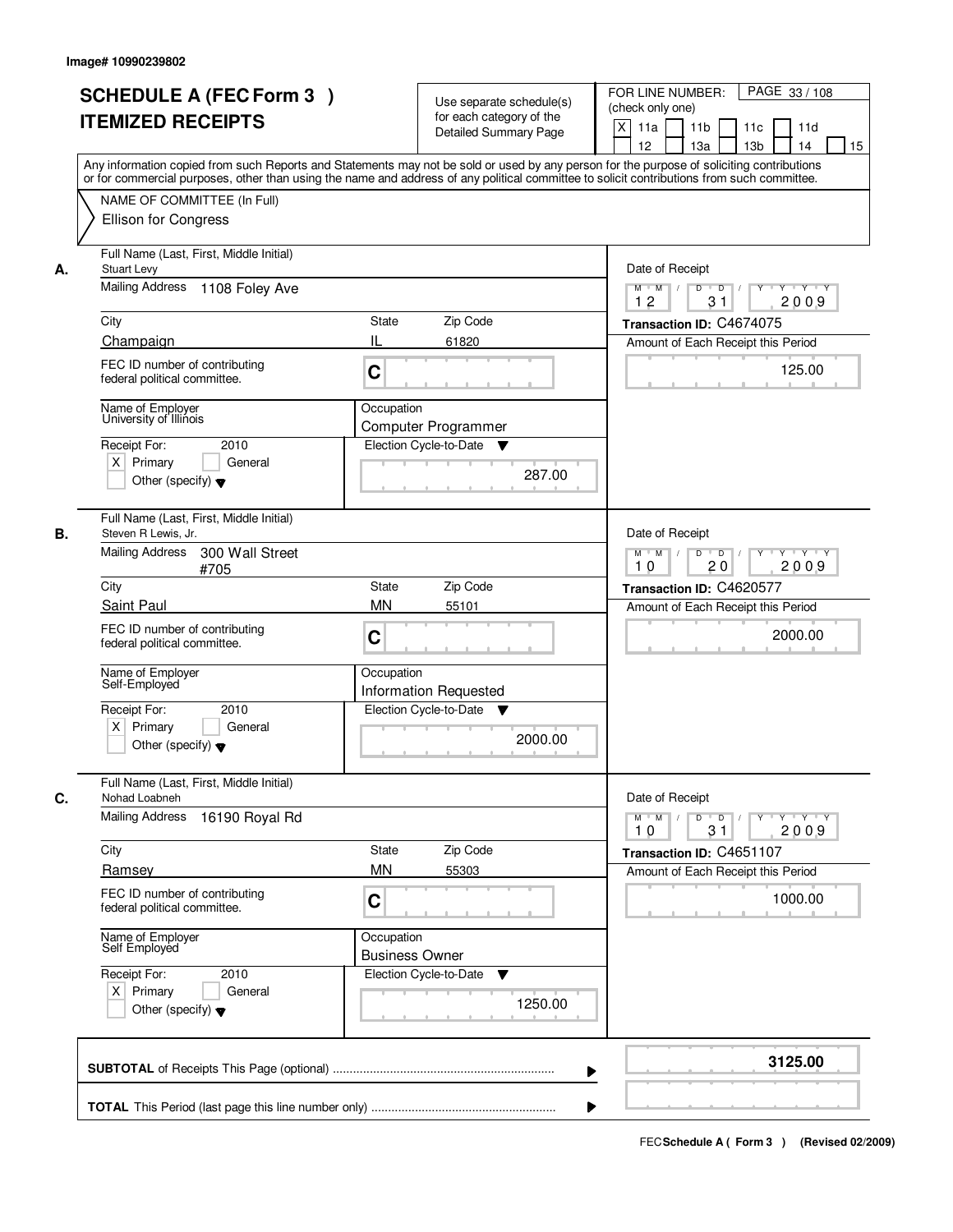|    | <b>SCHEDULE A (FEC Form 3)</b><br><b>ITEMIZED RECEIPTS</b>                                 | Use separate schedule(s)<br>for each category of the<br><b>Detailed Summary Page</b><br>Any information copied from such Reports and Statements may not be sold or used by any person for the purpose of soliciting contributions | PAGE 34 / 108<br>FOR LINE NUMBER:<br>(check only one)<br>X<br>11 <sub>b</sub><br>11a<br>11c<br>11d<br>12<br>13 <sub>b</sub><br>14<br>13a<br>15 |
|----|--------------------------------------------------------------------------------------------|-----------------------------------------------------------------------------------------------------------------------------------------------------------------------------------------------------------------------------------|------------------------------------------------------------------------------------------------------------------------------------------------|
|    | NAME OF COMMITTEE (In Full)<br>Ellison for Congress                                        | or for commercial purposes, other than using the name and address of any political committee to solicit contributions from such committee.                                                                                        |                                                                                                                                                |
| А. | Full Name (Last, First, Middle Initial)<br>Nohad Loabneh<br>Mailing Address 16190 Royal Rd |                                                                                                                                                                                                                                   | Date of Receipt<br>$D$ $D$<br>Y<br>$Y - Y - Y - Y$<br>$M$ $M$ /                                                                                |
|    | City                                                                                       | <b>State</b><br>Zip Code                                                                                                                                                                                                          | 2009<br>24<br>1 <sub>1</sub><br>Transaction ID: C4661408                                                                                       |
|    | Ramsey                                                                                     | <b>MN</b><br>55303                                                                                                                                                                                                                | Amount of Each Receipt this Period                                                                                                             |
|    | FEC ID number of contributing<br>federal political committee.                              | C                                                                                                                                                                                                                                 | 250.00                                                                                                                                         |
|    | Name of Employer<br>Self Employed                                                          | Occupation<br><b>Business Owner</b>                                                                                                                                                                                               |                                                                                                                                                |
|    | 2010<br>Receipt For:<br>$X$ Primary<br>General<br>Other (specify) $\blacktriangledown$     | Election Cycle-to-Date<br>▼<br>1250.00                                                                                                                                                                                            |                                                                                                                                                |
| В. | Full Name (Last, First, Middle Initial)<br>Suzan Loabneh                                   |                                                                                                                                                                                                                                   | Date of Receipt                                                                                                                                |
|    | <b>Mailing Address</b><br>16190 Royal Rd                                                   | $M$ $M$ /<br>D<br>$\overline{\phantom{0}}$ D<br>Y<br>$Y + Y + Y$<br>10<br>31<br>2009                                                                                                                                              |                                                                                                                                                |
|    | City                                                                                       | Zip Code<br>State                                                                                                                                                                                                                 | Transaction ID: C4651108                                                                                                                       |
|    | Anoka                                                                                      | <b>MN</b><br>55303                                                                                                                                                                                                                | Amount of Each Receipt this Period                                                                                                             |
|    | FEC ID number of contributing<br>federal political committee.                              | C                                                                                                                                                                                                                                 | 1000.00                                                                                                                                        |
|    | Name of Employer<br>N/A                                                                    | Occupation<br>Homemaker                                                                                                                                                                                                           |                                                                                                                                                |
|    | Receipt For:<br>2010<br>$X$ Primary<br>General<br>Other (specify) $\blacktriangledown$     | Election Cycle-to-Date<br>▼<br>1250.00                                                                                                                                                                                            |                                                                                                                                                |
| C. | Full Name (Last, First, Middle Initial)<br>Suzan Loabneh                                   |                                                                                                                                                                                                                                   | Date of Receipt                                                                                                                                |
|    | <b>Mailing Address</b><br>16190 Royal Rd                                                   |                                                                                                                                                                                                                                   | $M$ $M$<br>$D$ $D$ $/$<br>$Y^+$<br>$Y + Y + Y$<br>2009<br>24<br>11                                                                             |
|    | City                                                                                       | Zip Code<br>State                                                                                                                                                                                                                 | Transaction ID: C4661407                                                                                                                       |
|    | Anoka<br>FEC ID number of contributing<br>federal political committee.                     | <b>MN</b><br>55303<br>C                                                                                                                                                                                                           | Amount of Each Receipt this Period<br>250.00                                                                                                   |
|    | Name of Employer<br>N/A                                                                    | Occupation<br>Homemaker                                                                                                                                                                                                           |                                                                                                                                                |
|    | Receipt For:<br>2010<br>$X$ Primary<br>General<br>Other (specify) $\blacktriangledown$     | Election Cycle-to-Date<br>v<br>1250.00                                                                                                                                                                                            |                                                                                                                                                |
|    |                                                                                            |                                                                                                                                                                                                                                   | 1500.00                                                                                                                                        |
|    |                                                                                            |                                                                                                                                                                                                                                   |                                                                                                                                                |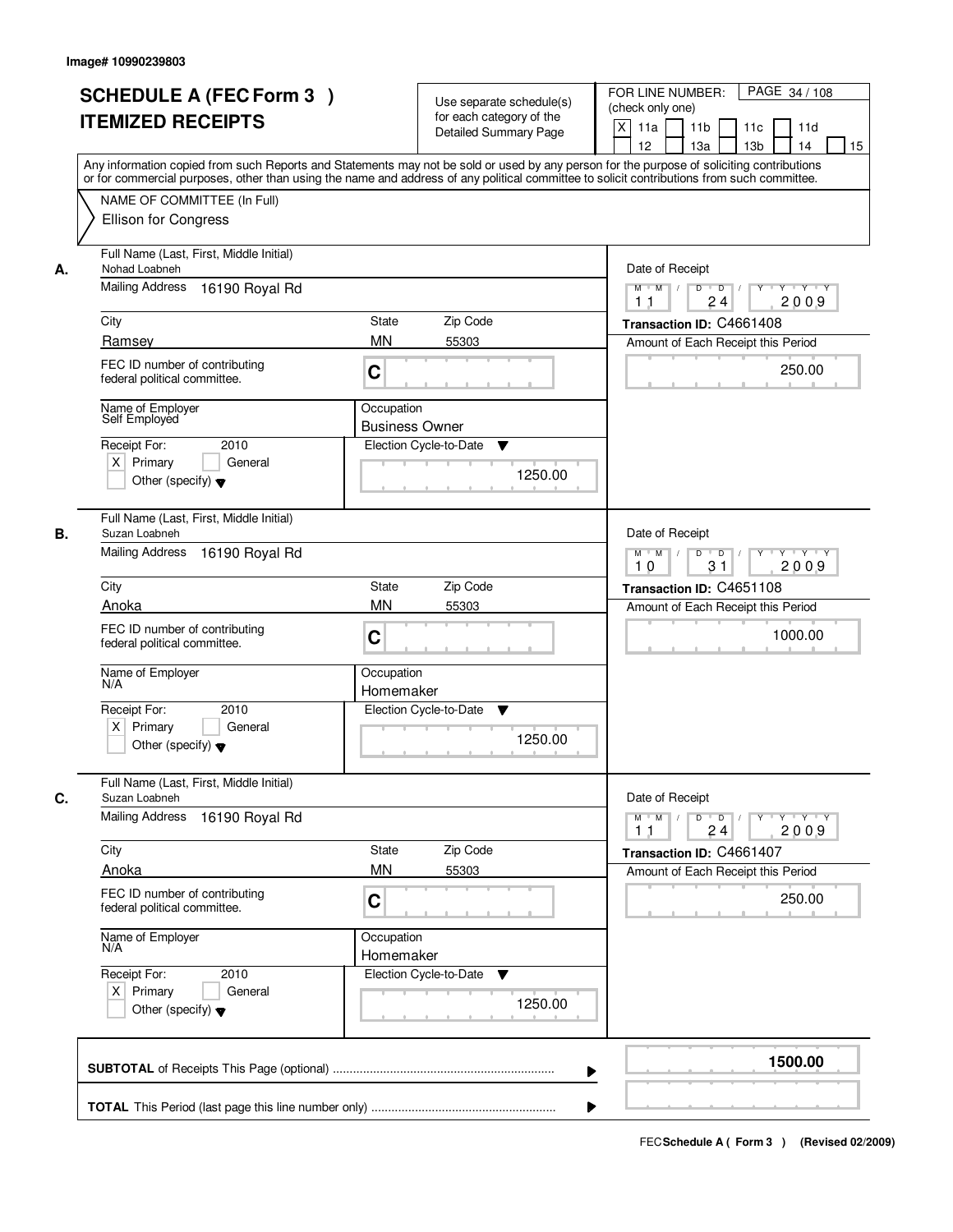|    | <b>SCHEDULE A (FEC Form 3)</b><br><b>ITEMIZED RECEIPTS</b><br>Any information copied from such Reports and Statements may not be sold or used by any person for the purpose of soliciting contributions |                        | Use separate schedule(s)<br>for each category of the<br><b>Detailed Summary Page</b> | PAGE 35/108<br>FOR LINE NUMBER:<br>(check only one)<br>X<br>11 <sub>b</sub><br>11a<br>11 <sub>c</sub><br>11d<br>12<br>13 <sub>b</sub><br>14<br>13a<br>15 |
|----|---------------------------------------------------------------------------------------------------------------------------------------------------------------------------------------------------------|------------------------|--------------------------------------------------------------------------------------|----------------------------------------------------------------------------------------------------------------------------------------------------------|
|    | or for commercial purposes, other than using the name and address of any political committee to solicit contributions from such committee.<br>NAME OF COMMITTEE (In Full)<br>Ellison for Congress       |                        |                                                                                      |                                                                                                                                                          |
| А. | Full Name (Last, First, Middle Initial)<br>Martha F Lofstrom<br>Mailing Address<br>3841 Joppa Ave S                                                                                                     |                        |                                                                                      | Date of Receipt<br>$D$ $D$ $I$<br>Y<br>$Y - Y - Y - Y$<br>$M$ $M$ /<br>2009<br>12<br>16                                                                  |
|    | City                                                                                                                                                                                                    | State                  | Zip Code                                                                             | Transaction ID: C4669941                                                                                                                                 |
|    | St Louis Park                                                                                                                                                                                           | <b>MN</b>              | 55416                                                                                | Amount of Each Receipt this Period                                                                                                                       |
|    | FEC ID number of contributing<br>federal political committee.                                                                                                                                           | C                      |                                                                                      | 1000.00                                                                                                                                                  |
|    | Name of Employer<br>United Health Group                                                                                                                                                                 | Occupation             |                                                                                      |                                                                                                                                                          |
|    | Receipt For:<br>2010<br>$X$ Primary<br>General<br>Other (specify) $\blacktriangledown$                                                                                                                  |                        | <b>Reporting Specialist</b><br>Election Cycle-to-Date<br>▼<br>2000.00                |                                                                                                                                                          |
| В. | Full Name (Last, First, Middle Initial)<br>Paul Lukas                                                                                                                                                   |                        |                                                                                      | Date of Receipt                                                                                                                                          |
|    | Mailing Address<br>4600 IDS Center<br>80 South Eighth Street                                                                                                                                            |                        |                                                                                      | $M$ $M$ /<br>D<br>$\overline{D}$ /<br>$Y + Y + Y$<br>12<br>2009<br>28                                                                                    |
|    | City                                                                                                                                                                                                    | State                  | Zip Code                                                                             | Transaction ID: C4672543                                                                                                                                 |
|    | Minneapolis<br>FEC ID number of contributing<br>federal political committee.                                                                                                                            | <b>MN</b><br>C         | 55402                                                                                | Amount of Each Receipt this Period<br>250.00                                                                                                             |
|    | Name of Employer<br>Nichols, Kaster & Anderso-<br>n. PL                                                                                                                                                 | Occupation<br>Attorney |                                                                                      |                                                                                                                                                          |
|    | Receipt For:<br>2010<br>$X$ Primary<br>General<br>Other (specify) $\blacktriangledown$                                                                                                                  |                        | Election Cycle-to-Date<br>▼<br>250.00                                                |                                                                                                                                                          |
| C. | Full Name (Last, First, Middle Initial)<br><b>William Manning</b>                                                                                                                                       |                        |                                                                                      | Date of Receipt                                                                                                                                          |
|    | Mailing Address<br>463 Mount Curve Blvd                                                                                                                                                                 |                        |                                                                                      | $M$ $M$<br>$D$ $D$ $l$<br><u> EYELYELYEK</u><br>10<br>2009<br>14                                                                                         |
|    | City                                                                                                                                                                                                    | State                  | Zip Code                                                                             | Transaction ID: C4617817                                                                                                                                 |
|    | <b>Saint Paul</b><br>FEC ID number of contributing                                                                                                                                                      | <b>MN</b>              | 55105                                                                                | Amount of Each Receipt this Period                                                                                                                       |
|    | federal political committee.                                                                                                                                                                            | C                      |                                                                                      | 1000.00                                                                                                                                                  |
|    | Name of Employer<br>Robins, Kaplan, Miller &<br>Ciresi<br>Receipt For:<br>2010<br>$X$ Primary<br>General                                                                                                | Occupation<br>Attorney | Election Cycle-to-Date<br>v                                                          |                                                                                                                                                          |
|    | Other (specify) $\blacktriangledown$                                                                                                                                                                    |                        | 1000.00                                                                              |                                                                                                                                                          |
|    |                                                                                                                                                                                                         |                        |                                                                                      | 2250.00                                                                                                                                                  |
|    |                                                                                                                                                                                                         |                        |                                                                                      |                                                                                                                                                          |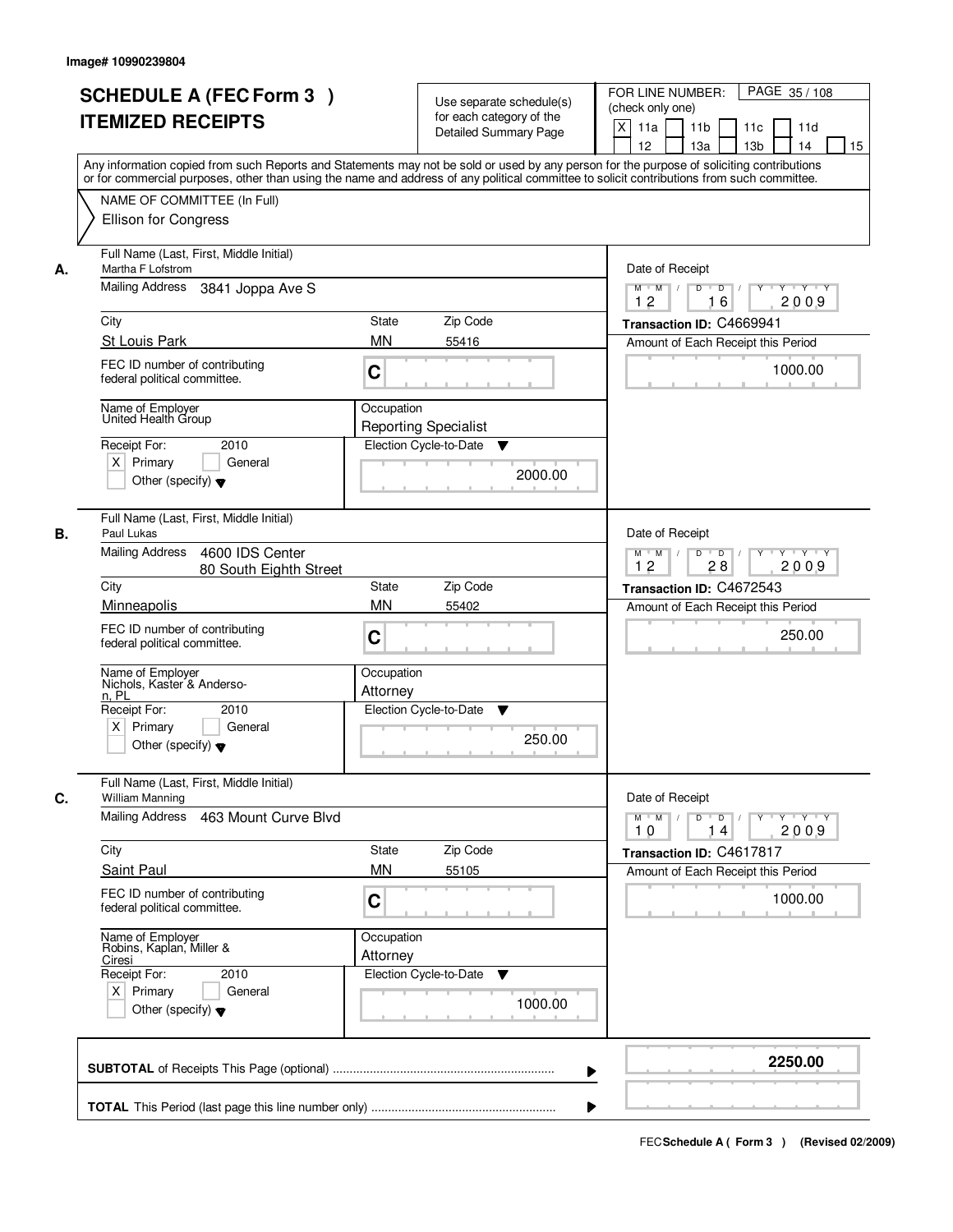|    | <b>SCHEDULE A (FEC Form 3)</b>                                                                                                                                                                                                                                                          |                    | Use separate schedule(s)     | FOR LINE NUMBER:<br>PAGE 36/108<br>(check only one)                           |  |
|----|-----------------------------------------------------------------------------------------------------------------------------------------------------------------------------------------------------------------------------------------------------------------------------------------|--------------------|------------------------------|-------------------------------------------------------------------------------|--|
|    | <b>ITEMIZED RECEIPTS</b>                                                                                                                                                                                                                                                                |                    | for each category of the     | X<br>11a<br>11 <sub>b</sub><br>11c<br>11d                                     |  |
|    |                                                                                                                                                                                                                                                                                         |                    | <b>Detailed Summary Page</b> | 12<br>13a<br>13 <sub>b</sub><br>14<br>15                                      |  |
|    |                                                                                                                                                                                                                                                                                         |                    |                              |                                                                               |  |
|    | Any information copied from such Reports and Statements may not be sold or used by any person for the purpose of soliciting contributions<br>or for commercial purposes, other than using the name and address of any political committee to solicit contributions from such committee. |                    |                              |                                                                               |  |
|    | NAME OF COMMITTEE (In Full)                                                                                                                                                                                                                                                             |                    |                              |                                                                               |  |
|    | Ellison for Congress                                                                                                                                                                                                                                                                    |                    |                              |                                                                               |  |
|    |                                                                                                                                                                                                                                                                                         |                    |                              |                                                                               |  |
|    | Full Name (Last, First, Middle Initial)                                                                                                                                                                                                                                                 |                    |                              |                                                                               |  |
| А. | Steven Mayer                                                                                                                                                                                                                                                                            |                    |                              | Date of Receipt                                                               |  |
|    | Mailing Address<br>45 University Ave SE                                                                                                                                                                                                                                                 |                    |                              | $Y - Y - Y - Y$<br>$M$ $M$ /<br>D<br>$\overline{D}$                           |  |
|    | #706                                                                                                                                                                                                                                                                                    |                    |                              | 2009<br>17<br>11                                                              |  |
|    | City                                                                                                                                                                                                                                                                                    | State              | Zip Code                     | Transaction ID: C4656657                                                      |  |
|    | Minneapolis                                                                                                                                                                                                                                                                             | <b>MN</b><br>55414 |                              | Amount of Each Receipt this Period                                            |  |
|    | FEC ID number of contributing                                                                                                                                                                                                                                                           |                    |                              | 150.00                                                                        |  |
|    | C<br>federal political committee.                                                                                                                                                                                                                                                       |                    |                              |                                                                               |  |
|    |                                                                                                                                                                                                                                                                                         |                    |                              |                                                                               |  |
|    | Occupation<br>Name of Employer<br>Effective Communities LLC<br>Consultant<br>Receipt For:<br>2010<br>Election Cycle-to-Date<br>$X$ Primary<br>General                                                                                                                                   |                    |                              |                                                                               |  |
|    |                                                                                                                                                                                                                                                                                         |                    | ▼                            |                                                                               |  |
|    |                                                                                                                                                                                                                                                                                         |                    |                              |                                                                               |  |
|    | Other (specify) $\blacktriangledown$                                                                                                                                                                                                                                                    |                    | 225.00                       |                                                                               |  |
|    |                                                                                                                                                                                                                                                                                         |                    |                              |                                                                               |  |
|    | Full Name (Last, First, Middle Initial)                                                                                                                                                                                                                                                 |                    |                              |                                                                               |  |
| В. | Leonid Merman<br><b>Mailing Address</b><br>646 Woodland Way<br>City<br>Zip Code<br>State                                                                                                                                                                                                |                    |                              | Date of Receipt                                                               |  |
|    |                                                                                                                                                                                                                                                                                         |                    |                              | D<br>$\overline{D}$ $\overline{I}$<br>$M$ $M$ /<br>Y<br>$Y + Y + Y$           |  |
|    |                                                                                                                                                                                                                                                                                         |                    |                              | 2009<br>1 <sub>1</sub><br>24                                                  |  |
|    |                                                                                                                                                                                                                                                                                         |                    |                              | Transaction ID: C4661426                                                      |  |
|    | Eagan                                                                                                                                                                                                                                                                                   | <b>MN</b>          | 55123                        | Amount of Each Receipt this Period                                            |  |
|    | FEC ID number of contributing                                                                                                                                                                                                                                                           |                    |                              |                                                                               |  |
|    | C<br>federal political committee.                                                                                                                                                                                                                                                       |                    |                              | 500.00                                                                        |  |
|    |                                                                                                                                                                                                                                                                                         |                    |                              |                                                                               |  |
|    | Name of Employer<br>Mortenson Construction                                                                                                                                                                                                                                              | Occupation         |                              |                                                                               |  |
|    |                                                                                                                                                                                                                                                                                         | IT                 |                              |                                                                               |  |
|    | Receipt For:<br>2010<br>$X$ Primary<br>General                                                                                                                                                                                                                                          |                    | Election Cycle-to-Date<br>v  |                                                                               |  |
|    | Other (specify) $\blacktriangledown$                                                                                                                                                                                                                                                    |                    | 600.00                       |                                                                               |  |
|    |                                                                                                                                                                                                                                                                                         |                    |                              |                                                                               |  |
|    |                                                                                                                                                                                                                                                                                         |                    |                              |                                                                               |  |
| C. | Full Name (Last, First, Middle Initial)<br>Yelena Merman                                                                                                                                                                                                                                |                    |                              | Date of Receipt                                                               |  |
|    | Mailing Address<br>646 Woodland Way                                                                                                                                                                                                                                                     |                    |                              | $M$ $M$<br>$D$ $D$ $/$<br>$Y - Y - Y - Y$<br>$Y$ <sup><math>\top</math></sup> |  |
|    |                                                                                                                                                                                                                                                                                         |                    |                              | 2009<br>10<br>31                                                              |  |
|    | Zip Code<br>City<br>State                                                                                                                                                                                                                                                               |                    |                              | Transaction ID: C4651128                                                      |  |
|    | Eagan                                                                                                                                                                                                                                                                                   | <b>MN</b>          | 55123                        | Amount of Each Receipt this Period                                            |  |
|    | FEC ID number of contributing                                                                                                                                                                                                                                                           |                    |                              |                                                                               |  |
|    | federal political committee.                                                                                                                                                                                                                                                            | C                  |                              | 2000.00                                                                       |  |
|    |                                                                                                                                                                                                                                                                                         |                    |                              |                                                                               |  |
|    | Name of Employer<br>Information Requested<br>Occupation<br>Receipt For:<br>2010<br>$X$ Primary<br>General                                                                                                                                                                               |                    |                              |                                                                               |  |
|    |                                                                                                                                                                                                                                                                                         |                    | <b>Information Requested</b> |                                                                               |  |
|    |                                                                                                                                                                                                                                                                                         |                    | Election Cycle-to-Date ▼     |                                                                               |  |
|    |                                                                                                                                                                                                                                                                                         |                    | 2000.00                      |                                                                               |  |
|    | Other (specify) $\blacktriangledown$                                                                                                                                                                                                                                                    |                    |                              |                                                                               |  |
|    |                                                                                                                                                                                                                                                                                         |                    |                              |                                                                               |  |
|    |                                                                                                                                                                                                                                                                                         |                    |                              | 2650.00                                                                       |  |
|    |                                                                                                                                                                                                                                                                                         | ▶                  |                              |                                                                               |  |
|    |                                                                                                                                                                                                                                                                                         |                    |                              |                                                                               |  |
|    |                                                                                                                                                                                                                                                                                         |                    |                              |                                                                               |  |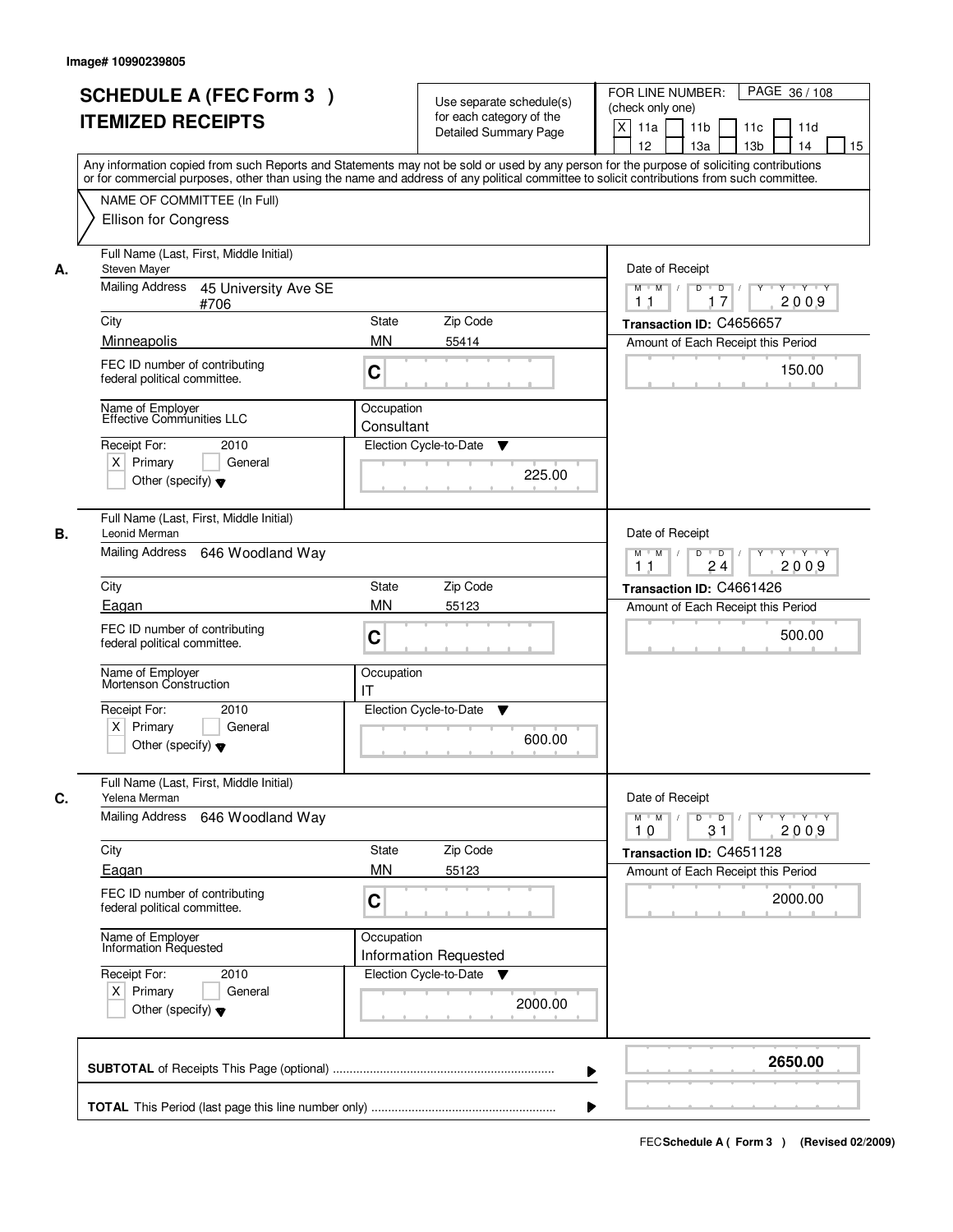|    | <b>SCHEDULE A (FEC Form 3)</b><br><b>ITEMIZED RECEIPTS</b>                                           | Use separate schedule(s)<br>for each category of the<br><b>Detailed Summary Page</b><br>Any information copied from such Reports and Statements may not be sold or used by any person for the purpose of soliciting contributions | PAGE 37/108<br>FOR LINE NUMBER:<br>(check only one)<br>X<br>11 <sub>b</sub><br>11a<br>11 <sub>c</sub><br>11d<br>12<br>13 <sub>b</sub><br>14<br>13a<br>15 |
|----|------------------------------------------------------------------------------------------------------|-----------------------------------------------------------------------------------------------------------------------------------------------------------------------------------------------------------------------------------|----------------------------------------------------------------------------------------------------------------------------------------------------------|
|    | NAME OF COMMITTEE (In Full)<br><b>Ellison for Congress</b>                                           | or for commercial purposes, other than using the name and address of any political committee to solicit contributions from such committee.                                                                                        |                                                                                                                                                          |
| А. | Full Name (Last, First, Middle Initial)<br>Mustafa Milbis<br>Mailing Address 6481 Napa Ave           |                                                                                                                                                                                                                                   | Date of Receipt<br>$D$ $D$<br>Y Y Y Y<br>$M$ $M$ /<br>Y                                                                                                  |
|    |                                                                                                      |                                                                                                                                                                                                                                   | 2009<br>12<br>28                                                                                                                                         |
|    | City                                                                                                 | <b>State</b><br>Zip Code                                                                                                                                                                                                          | Transaction ID: C4672354                                                                                                                                 |
|    | Rancho Cucamonga<br>FEC ID number of contributing<br>federal political committee.                    | CA<br>91701<br>C                                                                                                                                                                                                                  | Amount of Each Receipt this Period<br>100.00                                                                                                             |
|    | Name of Employer<br>Glen Avon Food<br>2010<br>Receipt For:                                           | Occupation<br>General Manager<br>Election Cycle-to-Date<br>▼                                                                                                                                                                      |                                                                                                                                                          |
|    | X General<br>Primary<br>Other (specify) $\blacktriangledown$                                         | 2500.00                                                                                                                                                                                                                           |                                                                                                                                                          |
| В. | Full Name (Last, First, Middle Initial)<br>Mustafa Milbis<br><b>Mailing Address</b><br>6481 Napa Ave |                                                                                                                                                                                                                                   | Date of Receipt<br>$M$ $M$ /<br>D<br>$\overline{D}$<br>$Y + Y + Y$                                                                                       |
|    |                                                                                                      |                                                                                                                                                                                                                                   | 12<br>28<br>2009                                                                                                                                         |
|    | City                                                                                                 | Zip Code<br>State                                                                                                                                                                                                                 | Transaction ID: C4672353                                                                                                                                 |
|    | Rancho Cucamonga<br>FEC ID number of contributing<br>federal political committee.                    | CA<br>91701<br>C                                                                                                                                                                                                                  | Amount of Each Receipt this Period<br>900.00                                                                                                             |
|    | Name of Employer<br>Glen Avon Food                                                                   | Occupation<br>General Manager                                                                                                                                                                                                     |                                                                                                                                                          |
|    | Receipt For:<br>2010<br>$X$ Primary<br>General<br>Other (specify) $\blacktriangledown$               | Election Cycle-to-Date<br>▼<br>2500.00                                                                                                                                                                                            |                                                                                                                                                          |
| C. | Full Name (Last, First, Middle Initial)<br>Mille Lacs Band of Ojibwe                                 |                                                                                                                                                                                                                                   | Date of Receipt                                                                                                                                          |
|    | Mailing Address 43408 Oodena Dr                                                                      |                                                                                                                                                                                                                                   | $M = M$<br>$D$ $D$ $I$<br>Y 'Y 'Y 'Y<br>2009<br>12<br>0 <sub>2</sub>                                                                                     |
|    | City                                                                                                 | Zip Code<br>State                                                                                                                                                                                                                 | Transaction ID: C4663138                                                                                                                                 |
|    | Onamia<br>FEC ID number of contributing<br>federal political committee.                              | <b>MN</b><br>56359-2236<br>C                                                                                                                                                                                                      | Amount of Each Receipt this Period<br>1000.00                                                                                                            |
|    | Name of Employer                                                                                     | Occupation                                                                                                                                                                                                                        |                                                                                                                                                          |
|    | Receipt For:<br>2010<br>Primary<br>X General<br>Other (specify) $\blacktriangledown$                 | Election Cycle-to-Date<br>v<br>3400.00                                                                                                                                                                                            |                                                                                                                                                          |
|    |                                                                                                      |                                                                                                                                                                                                                                   | 2000.00                                                                                                                                                  |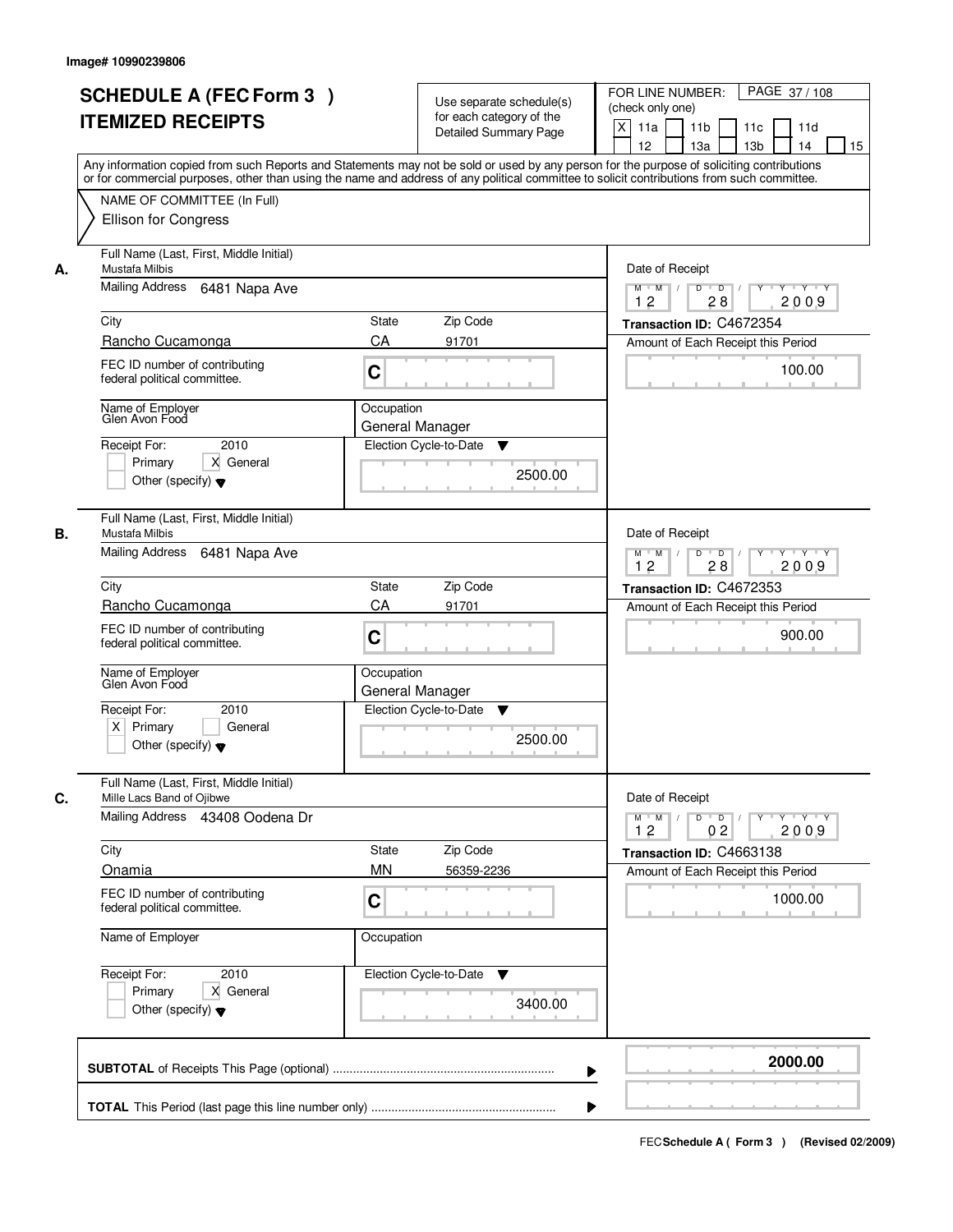| <b>SCHEDULE A (FEC Form 3)</b><br><b>ITEMIZED RECEIPTS</b>                                                    | Use separate schedule(s)<br>for each category of the<br><b>Detailed Summary Page</b><br>Any information copied from such Reports and Statements may not be sold or used by any person for the purpose of soliciting contributions | PAGE 38 / 108<br>FOR LINE NUMBER:<br>(check only one)<br>$\boldsymbol{\mathsf{X}}$<br>11a<br>11 <sub>b</sub><br>11c<br>11d<br>12<br>13 <sub>b</sub><br>14<br>13a<br>15 |
|---------------------------------------------------------------------------------------------------------------|-----------------------------------------------------------------------------------------------------------------------------------------------------------------------------------------------------------------------------------|------------------------------------------------------------------------------------------------------------------------------------------------------------------------|
| NAME OF COMMITTEE (In Full)<br><b>Ellison for Congress</b>                                                    | or for commercial purposes, other than using the name and address of any political committee to solicit contributions from such committee.                                                                                        |                                                                                                                                                                        |
| Full Name (Last, First, Middle Initial)<br>Mille Lacs Band of Ojibwe<br>А.<br>Mailing Address 43408 Oodena Dr |                                                                                                                                                                                                                                   | Date of Receipt<br>$D$ $D$ $I$<br>Y<br>$Y + Y + Y$<br>$M$ $M$ /                                                                                                        |
| City<br>Onamia                                                                                                | <b>State</b><br>Zip Code<br><b>MN</b><br>56359-2236                                                                                                                                                                               | 2009<br>12<br>02<br>Transaction ID: C4663135<br>Amount of Each Receipt this Period                                                                                     |
| FEC ID number of contributing<br>federal political committee.                                                 | C                                                                                                                                                                                                                                 | 1400.00                                                                                                                                                                |
| Name of Employer                                                                                              | Occupation                                                                                                                                                                                                                        |                                                                                                                                                                        |
| Receipt For:<br>2010<br>$X$ Primary<br>General<br>Other (specify) $\blacktriangledown$                        | Election Cycle-to-Date<br>▼<br>3400.00                                                                                                                                                                                            |                                                                                                                                                                        |
| Full Name (Last, First, Middle Initial)<br>В.<br>Atefeh Naeemi<br>Mailing Address 2247 Marissa Way            |                                                                                                                                                                                                                                   | Date of Receipt<br>$M$ $M$ /<br>D<br>$\overline{D}$<br>Y<br>Y Y Y Y<br>12<br>03<br>2009                                                                                |
| City                                                                                                          | Zip Code<br>State                                                                                                                                                                                                                 | Transaction ID: C4664107                                                                                                                                               |
| Shelby Twp<br>FEC ID number of contributing<br>federal political committee.                                   | MI<br>48316<br>C                                                                                                                                                                                                                  | Amount of Each Receipt this Period<br>200.00                                                                                                                           |
| Name of Employer<br>N/A                                                                                       | Occupation<br>Homemaker                                                                                                                                                                                                           |                                                                                                                                                                        |
| Receipt For:<br>2010<br>$X$ Primary<br>General<br>Other (specify) $\blacktriangledown$                        | Election Cycle-to-Date<br>v<br>300.00                                                                                                                                                                                             |                                                                                                                                                                        |
| Full Name (Last, First, Middle Initial)<br>C.<br>James Nelson                                                 |                                                                                                                                                                                                                                   | Date of Receipt                                                                                                                                                        |
| Mailing Address 4721 Elliot Ave                                                                               |                                                                                                                                                                                                                                   | $M$ $M$ /<br>$D$ $D$ $l$<br><b>TY TEY TEY TEY</b><br>2009<br>12<br>16                                                                                                  |
| City<br>Minneapolis                                                                                           | State<br>Zip Code<br><b>MN</b><br>55407-3516                                                                                                                                                                                      | Transaction ID: C4669910<br>Amount of Each Receipt this Period                                                                                                         |
| FEC ID number of contributing<br>federal political committee.                                                 | C                                                                                                                                                                                                                                 | 1000.00                                                                                                                                                                |
| Name of Employer<br>Change Inc.                                                                               | Occupation<br>Therapist                                                                                                                                                                                                           |                                                                                                                                                                        |
| Receipt For:<br>2010<br>$X$ Primary<br>General<br>Other (specify) $\blacktriangledown$                        | Election Cycle-to-Date<br>v<br>1000.00                                                                                                                                                                                            |                                                                                                                                                                        |
|                                                                                                               |                                                                                                                                                                                                                                   | 2600.00                                                                                                                                                                |
|                                                                                                               |                                                                                                                                                                                                                                   |                                                                                                                                                                        |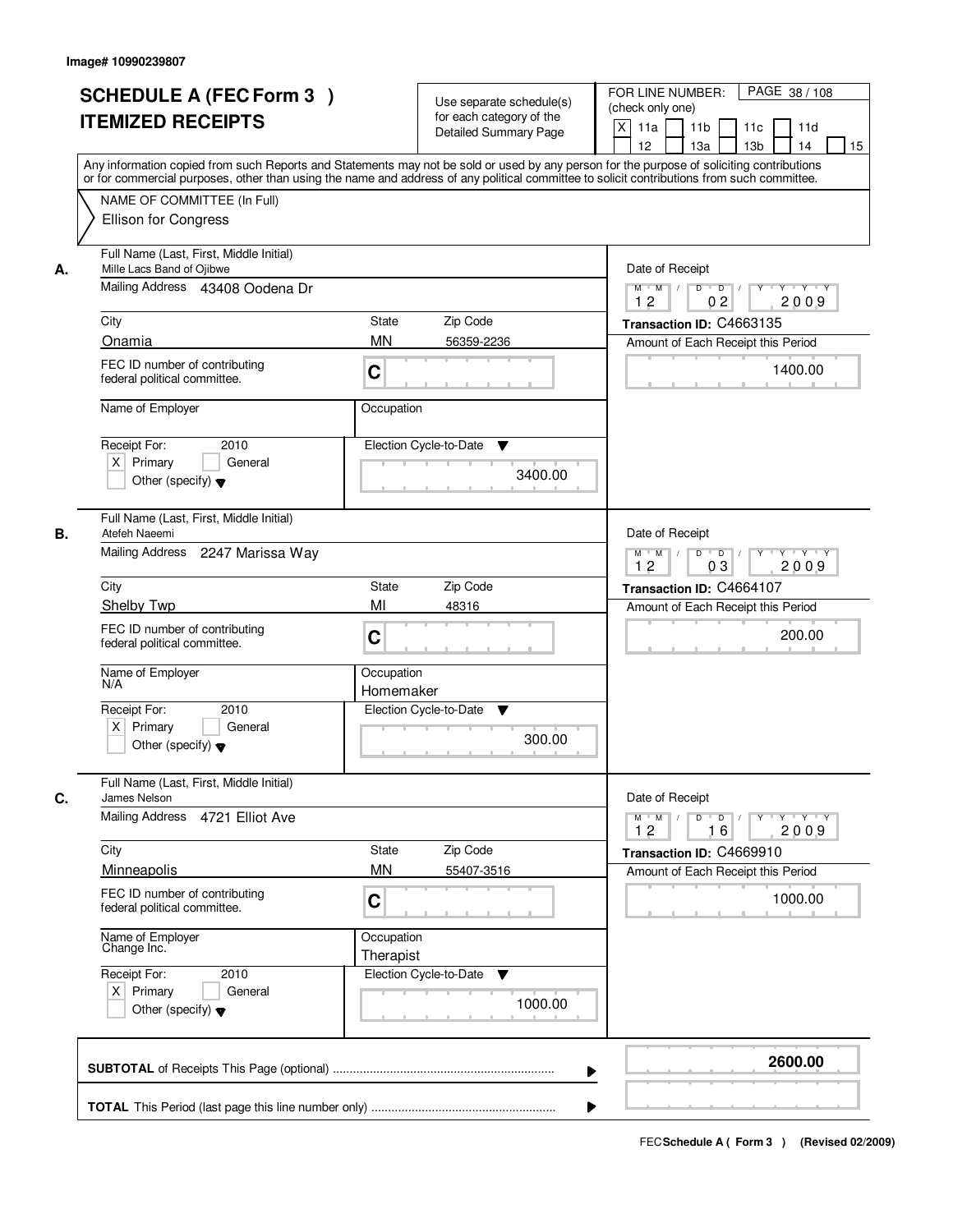|    | <b>SCHEDULE A (FEC Form 3)</b><br><b>ITEMIZED RECEIPTS</b><br>Any information copied from such Reports and Statements may not be sold or used by any person for the purpose of soliciting contributions  |                           | Use separate schedule(s)<br>for each category of the<br><b>Detailed Summary Page</b> | PAGE 39 / 108<br>FOR LINE NUMBER:<br>(check only one)<br>$\boldsymbol{\mathsf{X}}$<br>11a<br>11 <sub>b</sub><br>11c<br>11d<br>12<br>13 <sub>b</sub><br>13a<br>14<br>15 |
|----|----------------------------------------------------------------------------------------------------------------------------------------------------------------------------------------------------------|---------------------------|--------------------------------------------------------------------------------------|------------------------------------------------------------------------------------------------------------------------------------------------------------------------|
|    | or for commercial purposes, other than using the name and address of any political committee to solicit contributions from such committee.<br>NAME OF COMMITTEE (In Full)<br><b>Ellison for Congress</b> |                           |                                                                                      |                                                                                                                                                                        |
| А. | Full Name (Last, First, Middle Initial)<br>Kim Nelson<br>Mailing Address<br>14405 8th Ave N                                                                                                              |                           |                                                                                      | Date of Receipt<br>$M$ $M$<br>$D$ $D$ $/$<br>$\overline{Y}$<br>Y Y Y Y<br>12<br>18<br>2009                                                                             |
|    | City                                                                                                                                                                                                     | State                     | Zip Code                                                                             | Transaction ID: C4670760                                                                                                                                               |
|    | Plymouth                                                                                                                                                                                                 | <b>MN</b>                 | 55447                                                                                | Amount of Each Receipt this Period                                                                                                                                     |
|    | FEC ID number of contributing<br>federal political committee.                                                                                                                                            | C                         |                                                                                      | 300.00                                                                                                                                                                 |
|    | Name of Employer<br>General Mills                                                                                                                                                                        | Occupation<br>Marketing   |                                                                                      |                                                                                                                                                                        |
|    | 2010<br>Receipt For:<br>$X$ Primary<br>General<br>Other (specify) $\blacktriangledown$                                                                                                                   |                           | Election Cycle-to-Date<br>▼<br>300.00                                                |                                                                                                                                                                        |
| В. | Full Name (Last, First, Middle Initial)<br><b>Donald Nichols</b><br>Mailing Address 13 Scotch Pine Court                                                                                                 |                           |                                                                                      | Date of Receipt<br>$Y \vdash Y \vdash Y$<br>$M$ M<br>D<br>$\overline{\phantom{0}}$ D<br>Y                                                                              |
|    |                                                                                                                                                                                                          |                           |                                                                                      | 12<br>28<br>2009                                                                                                                                                       |
|    | City<br>North Oaks                                                                                                                                                                                       | <b>State</b><br><b>MN</b> | Zip Code<br>55127                                                                    | Transaction ID: C4672511<br>Amount of Each Receipt this Period                                                                                                         |
|    | FEC ID number of contributing<br>federal political committee.                                                                                                                                            | C                         |                                                                                      | 250.00                                                                                                                                                                 |
|    | Name of Employer<br>Nichols, Kaster & Anderso-<br>n, PLLP                                                                                                                                                | Occupation<br>Lawyer      |                                                                                      |                                                                                                                                                                        |
|    | Receipt For:<br>2010<br>$X$ Primary<br>General<br>Other (specify) $\blacktriangledown$                                                                                                                   |                           | Election Cycle-to-Date<br>v<br>250.00                                                |                                                                                                                                                                        |
| C. | Full Name (Last, First, Middle Initial)<br>Ravi E Norman                                                                                                                                                 |                           |                                                                                      | Date of Receipt                                                                                                                                                        |
|    | Mailing Address<br>3404 Robinwood Terrace                                                                                                                                                                |                           |                                                                                      | $D$ $D$ $I$<br>$M$ $M$ /<br>$Y + Y + Y$<br>$Y$ <sup><math>\top</math></sup><br>2009<br>11<br>24                                                                        |
|    | City                                                                                                                                                                                                     | State                     | Zip Code                                                                             | Transaction ID: C4661392                                                                                                                                               |
|    | Minnetonka<br>FEC ID number of contributing<br>federal political committee.                                                                                                                              | <b>MN</b><br>C            | 55305                                                                                | Amount of Each Receipt this Period<br>500.00                                                                                                                           |
|    | Name of Employer<br>Thor Construction                                                                                                                                                                    | Occupation<br>CEO         |                                                                                      |                                                                                                                                                                        |
|    | Receipt For:<br>2010<br>$X$ Primary<br>General<br>Other (specify) $\blacktriangledown$                                                                                                                   |                           | Election Cycle-to-Date<br>v<br>1000.00                                               |                                                                                                                                                                        |
|    |                                                                                                                                                                                                          |                           | ▶                                                                                    | 1050.00                                                                                                                                                                |
|    |                                                                                                                                                                                                          |                           |                                                                                      |                                                                                                                                                                        |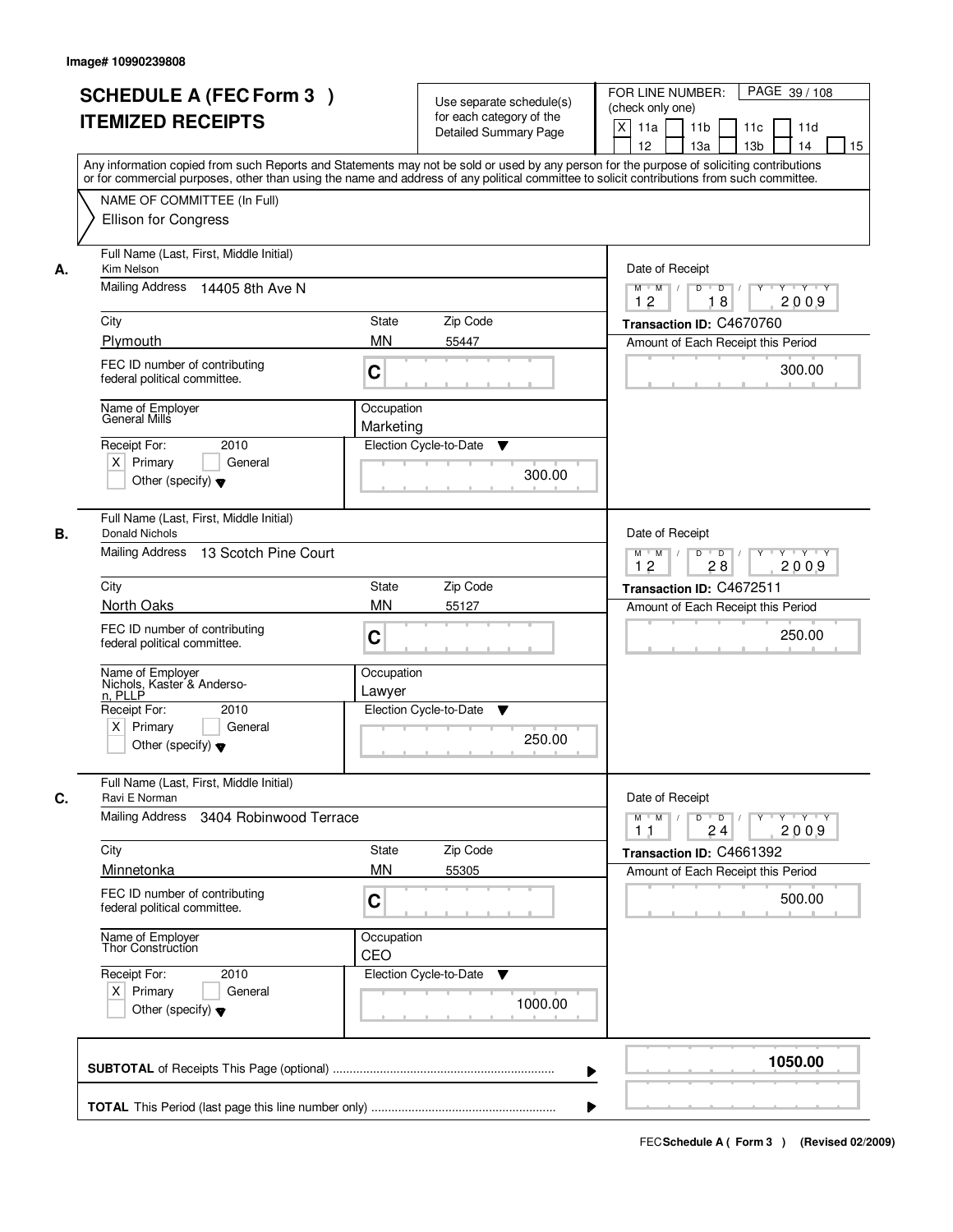|    | <b>SCHEDULE A (FEC Form 3)</b><br><b>ITEMIZED RECEIPTS</b>     | Use separate schedule(s)<br>for each category of the<br><b>Detailed Summary Page</b>                                                                                                                                                                                                    | PAGE 40/108<br>FOR LINE NUMBER:<br>(check only one)<br>X<br>11a<br>11 <sub>b</sub><br>11d<br>11c |
|----|----------------------------------------------------------------|-----------------------------------------------------------------------------------------------------------------------------------------------------------------------------------------------------------------------------------------------------------------------------------------|--------------------------------------------------------------------------------------------------|
|    | NAME OF COMMITTEE (In Full)                                    | Any information copied from such Reports and Statements may not be sold or used by any person for the purpose of soliciting contributions<br>or for commercial purposes, other than using the name and address of any political committee to solicit contributions from such committee. | 12<br>13a<br>13 <sub>b</sub><br>14<br>15                                                         |
|    | <b>Ellison for Congress</b>                                    |                                                                                                                                                                                                                                                                                         |                                                                                                  |
| А. | Full Name (Last, First, Middle Initial)<br><b>Fred Nosrati</b> |                                                                                                                                                                                                                                                                                         | Date of Receipt                                                                                  |
|    | <b>Mailing Address</b><br>1510 11th Street<br><b>Ste 201</b>   |                                                                                                                                                                                                                                                                                         | $M$ $M$ /<br>D<br>$\overline{D}$<br>$T+Y+Y$<br>Y<br>2009<br>23<br>1 <sub>1</sub>                 |
|    | City                                                           | <b>State</b><br>Zip Code                                                                                                                                                                                                                                                                | Transaction ID: C4661209                                                                         |
|    | Santa Monica<br>FEC ID number of contributing                  | CA<br>90401<br>C                                                                                                                                                                                                                                                                        | Amount of Each Receipt this Period<br>50.00                                                      |
|    | federal political committee.                                   |                                                                                                                                                                                                                                                                                         |                                                                                                  |
|    | Name of Employer<br>Self-Employed                              | Occupation<br><b>Real Estate Developer</b>                                                                                                                                                                                                                                              |                                                                                                  |
|    | Receipt For:<br>2010                                           | Election Cycle-to-Date<br>v                                                                                                                                                                                                                                                             |                                                                                                  |
|    | $X$ Primary<br>General<br>Other (specify) $\blacktriangledown$ | 350.00                                                                                                                                                                                                                                                                                  |                                                                                                  |
|    | Full Name (Last, First, Middle Initial)<br>Dean Obeidallah     |                                                                                                                                                                                                                                                                                         | Date of Receipt                                                                                  |
|    | <b>Mailing Address</b><br>338 E. 70th Street<br>Apt 3A         |                                                                                                                                                                                                                                                                                         | $M$ $M$ /<br>D<br>$T$ $Y$ $T$ $Y$<br>D<br>12<br>19<br>2009                                       |
|    | City                                                           | Zip Code<br><b>State</b>                                                                                                                                                                                                                                                                | Transaction ID: C4670960                                                                         |
|    | <b>NY</b>                                                      | <b>NY</b><br>10021                                                                                                                                                                                                                                                                      | Amount of Each Receipt this Period                                                               |
|    | FEC ID number of contributing<br>federal political committee.  | C                                                                                                                                                                                                                                                                                       | 250.00                                                                                           |
|    | Name of Employer<br>Dean of Comedy Production-<br>s, Inc.      | Occupation<br>Comedian/Producer                                                                                                                                                                                                                                                         |                                                                                                  |
|    | Receipt For:<br>2010                                           | Election Cycle-to-Date<br>v                                                                                                                                                                                                                                                             |                                                                                                  |
|    | $X$ Primary<br>General<br>Other (specify) $\blacktriangledown$ | 250.00                                                                                                                                                                                                                                                                                  |                                                                                                  |
|    | Full Name (Last, First, Middle Initial)<br>Sawim Osman         |                                                                                                                                                                                                                                                                                         | Date of Receipt                                                                                  |
|    | Mailing Address<br>8361 Dolfor Cv                              |                                                                                                                                                                                                                                                                                         | $Y - Y - Y - Y$<br>$M$ M<br>$D$ $D$ $/$<br>Y<br>2009<br>12<br>14                                 |
|    | City                                                           | Zip Code<br>State                                                                                                                                                                                                                                                                       | Transaction ID: C4669173                                                                         |
|    | <b>Burr Ridge</b>                                              | Ш<br>60527                                                                                                                                                                                                                                                                              | Amount of Each Receipt this Period                                                               |
|    | FEC ID number of contributing<br>federal political committee.  | C                                                                                                                                                                                                                                                                                       | 500.00                                                                                           |
|    | Name of Employer<br>N/A                                        | Occupation<br>Homemaker                                                                                                                                                                                                                                                                 |                                                                                                  |
|    | Receipt For:<br>2010                                           | Election Cycle-to-Date<br>▼                                                                                                                                                                                                                                                             |                                                                                                  |
|    | $X$ Primary<br>General<br>Other (specify) $\blacktriangledown$ | 500.00                                                                                                                                                                                                                                                                                  |                                                                                                  |
|    |                                                                |                                                                                                                                                                                                                                                                                         | 800.00                                                                                           |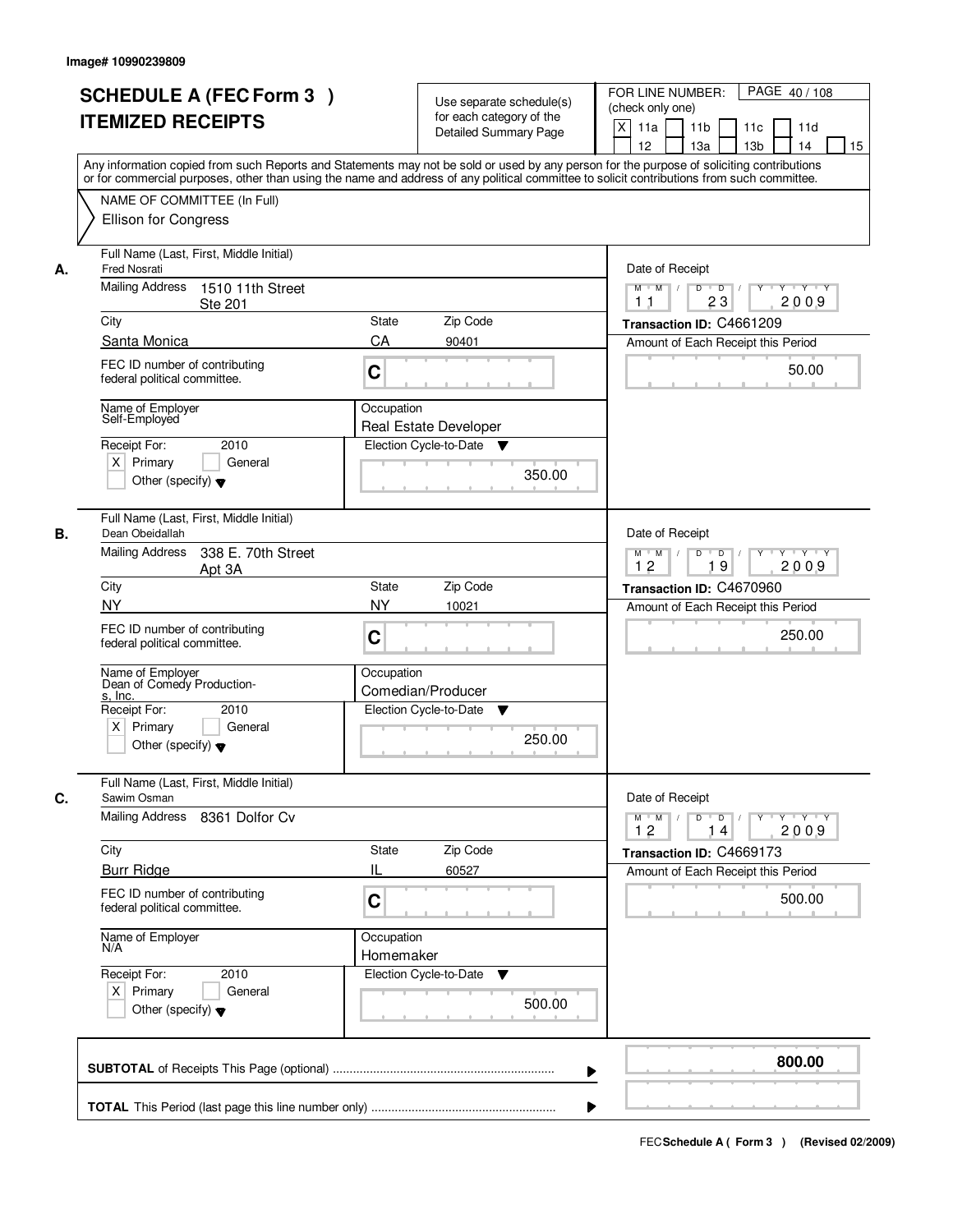| <b>SCHEDULE A (FEC Form 3)</b><br><b>ITEMIZED RECEIPTS</b>                                                                                       | Use separate schedule(s)<br>for each category of the<br><b>Detailed Summary Page</b><br>Any information copied from such Reports and Statements may not be sold or used by any person for the purpose of soliciting contributions | PAGE 41 / 108<br>FOR LINE NUMBER:<br>(check only one)<br>$\boldsymbol{\mathsf{X}}$<br>11 <sub>b</sub><br>11a<br>11 <sub>c</sub><br>11d<br>12<br>13 <sub>b</sub><br>14<br>13a<br>15 |
|--------------------------------------------------------------------------------------------------------------------------------------------------|-----------------------------------------------------------------------------------------------------------------------------------------------------------------------------------------------------------------------------------|------------------------------------------------------------------------------------------------------------------------------------------------------------------------------------|
| NAME OF COMMITTEE (In Full)<br><b>Ellison for Congress</b>                                                                                       | or for commercial purposes, other than using the name and address of any political committee to solicit contributions from such committee.                                                                                        |                                                                                                                                                                                    |
| Full Name (Last, First, Middle Initial)<br>Tasneem A Osmani<br>А.<br>Mailing Address 6848 Didrikson Ln                                           |                                                                                                                                                                                                                                   | Date of Receipt<br>$\overline{D}$ /<br>Y<br>$Y - Y - Y - Y$<br>$M$ $M$ /<br>D<br>2009<br>12<br>14                                                                                  |
| City                                                                                                                                             | <b>State</b><br>Zip Code                                                                                                                                                                                                          | Transaction ID: C4669223                                                                                                                                                           |
| Woodridge                                                                                                                                        | IL<br>60517                                                                                                                                                                                                                       | Amount of Each Receipt this Period                                                                                                                                                 |
| FEC ID number of contributing<br>federal political committee.                                                                                    | C                                                                                                                                                                                                                                 | 500.00                                                                                                                                                                             |
| Name of Employer<br>Northern Trust Company                                                                                                       | Occupation<br>Staff                                                                                                                                                                                                               |                                                                                                                                                                                    |
| Receipt For:<br>2010<br>$X$ Primary<br>General<br>Other (specify) $\blacktriangledown$                                                           | Election Cycle-to-Date<br>▼<br>500.00                                                                                                                                                                                             |                                                                                                                                                                                    |
| Full Name (Last, First, Middle Initial)<br>Mohamed L Othman<br>В.<br>Mailing Address 1634 Heatherwood Dr                                         |                                                                                                                                                                                                                                   | Date of Receipt<br>$M$ $M$ /<br>D<br>$\overline{D}$<br>$Y + Y + Y$                                                                                                                 |
| City                                                                                                                                             | Zip Code<br>State                                                                                                                                                                                                                 | 12<br>21<br>2009<br>Transaction ID: C4671446                                                                                                                                       |
| Trov                                                                                                                                             | MI<br>48098-2687                                                                                                                                                                                                                  | Amount of Each Receipt this Period                                                                                                                                                 |
| FEC ID number of contributing<br>federal political committee.                                                                                    | C                                                                                                                                                                                                                                 | 500.00                                                                                                                                                                             |
| Name of Employer<br>Information Requested                                                                                                        | Occupation<br>Information Requested                                                                                                                                                                                               |                                                                                                                                                                                    |
| Receipt For:<br>2010<br>$X$ Primary<br>General<br>Other (specify) $\blacktriangledown$                                                           | Election Cycle-to-Date<br>▼<br>500.00                                                                                                                                                                                             |                                                                                                                                                                                    |
| Full Name (Last, First, Middle Initial)<br>C.<br>Kathleen Flynn Peterson                                                                         |                                                                                                                                                                                                                                   | Date of Receipt                                                                                                                                                                    |
| Mailing Address<br>110 Bank St SE Apt 1801                                                                                                       |                                                                                                                                                                                                                                   | $M$ $M$<br>$D$ $D$ $/$<br>$Y$ <sup>U</sup><br>$Y + Y + Y$<br>2009<br>12<br>28                                                                                                      |
| City                                                                                                                                             | Zip Code<br>State                                                                                                                                                                                                                 | Transaction ID: C4672255                                                                                                                                                           |
| Minneapolis<br>FEC ID number of contributing<br>federal political committee.                                                                     | <b>MN</b><br>55414-3900<br>C                                                                                                                                                                                                      | Amount of Each Receipt this Period<br>1000.00                                                                                                                                      |
| Name of Employer<br>Robins, Kaplan, Miller &<br>Ciresi<br>Receipt For:<br>2010<br>$X$ Primary<br>General<br>Other (specify) $\blacktriangledown$ | Occupation<br>Attorney<br>Election Cycle-to-Date<br>v<br>1000.00                                                                                                                                                                  |                                                                                                                                                                                    |
|                                                                                                                                                  |                                                                                                                                                                                                                                   | 2000.00                                                                                                                                                                            |
|                                                                                                                                                  |                                                                                                                                                                                                                                   |                                                                                                                                                                                    |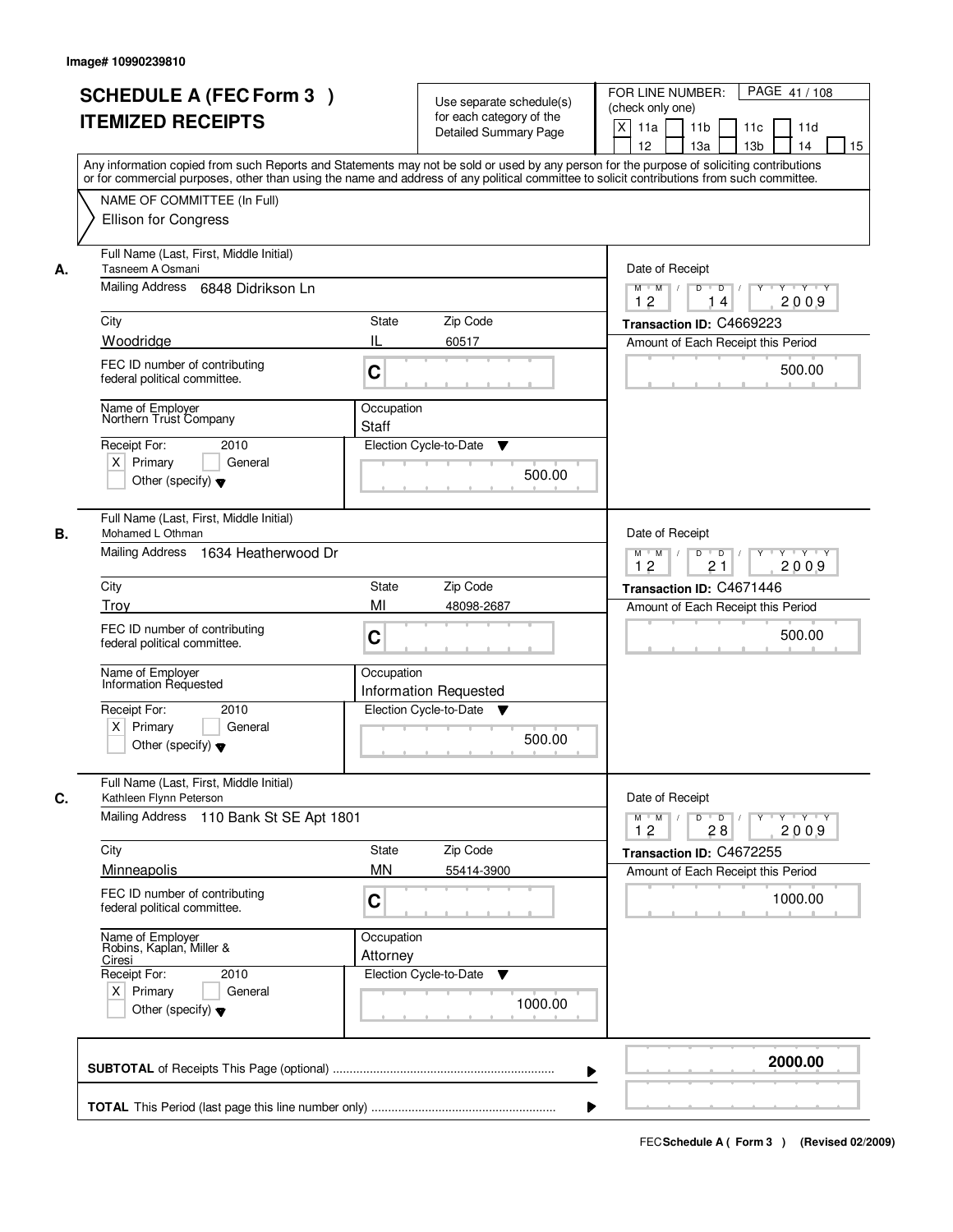| <b>SCHEDULE A (FEC Form 3)</b>                                 | Use separate schedule(s)                                                                                                                                                                                                                                                                | FOR LINE NUMBER:<br>PAGE 42/108<br>(check only one)                                            |
|----------------------------------------------------------------|-----------------------------------------------------------------------------------------------------------------------------------------------------------------------------------------------------------------------------------------------------------------------------------------|------------------------------------------------------------------------------------------------|
| <b>ITEMIZED RECEIPTS</b>                                       | for each category of the                                                                                                                                                                                                                                                                |                                                                                                |
|                                                                | <b>Detailed Summary Page</b>                                                                                                                                                                                                                                                            | $\times$<br>11a<br>11 <sub>b</sub><br>11c<br>11d<br>12<br>14                                   |
|                                                                |                                                                                                                                                                                                                                                                                         | 13a<br>13 <sub>b</sub><br>15                                                                   |
|                                                                | Any information copied from such Reports and Statements may not be sold or used by any person for the purpose of soliciting contributions<br>or for commercial purposes, other than using the name and address of any political committee to solicit contributions from such committee. |                                                                                                |
| NAME OF COMMITTEE (In Full)                                    |                                                                                                                                                                                                                                                                                         |                                                                                                |
| <b>Ellison for Congress</b>                                    |                                                                                                                                                                                                                                                                                         |                                                                                                |
|                                                                |                                                                                                                                                                                                                                                                                         |                                                                                                |
| Full Name (Last, First, Middle Initial)                        |                                                                                                                                                                                                                                                                                         |                                                                                                |
| Paul H Ravich<br>А.                                            |                                                                                                                                                                                                                                                                                         | Date of Receipt                                                                                |
| Mailing Address<br>80 S 8th Street                             |                                                                                                                                                                                                                                                                                         | $M$ $M$ /<br>$Y - Y - Y$<br>D<br>$\overline{D}$<br>Y<br>2009<br>31<br>10                       |
| Ste 4545<br>City                                               | Zip Code<br><b>State</b>                                                                                                                                                                                                                                                                |                                                                                                |
| Minneapolis                                                    | <b>MN</b>                                                                                                                                                                                                                                                                               | Transaction ID: C4651118                                                                       |
|                                                                | 55402                                                                                                                                                                                                                                                                                   | Amount of Each Receipt this Period                                                             |
| FEC ID number of contributing<br>federal political committee.  | $\mathbf C$                                                                                                                                                                                                                                                                             | 500.00                                                                                         |
|                                                                |                                                                                                                                                                                                                                                                                         |                                                                                                |
| Name of Employer                                               | Occupation                                                                                                                                                                                                                                                                              |                                                                                                |
| Ravich Meyer                                                   | Attorney                                                                                                                                                                                                                                                                                |                                                                                                |
| 2010<br>Receipt For:                                           | Election Cycle-to-Date<br>▼                                                                                                                                                                                                                                                             |                                                                                                |
| $X$ Primary<br>General                                         | 500.00                                                                                                                                                                                                                                                                                  |                                                                                                |
| Other (specify) $\blacktriangledown$                           |                                                                                                                                                                                                                                                                                         |                                                                                                |
|                                                                |                                                                                                                                                                                                                                                                                         |                                                                                                |
| Full Name (Last, First, Middle Initial)                        |                                                                                                                                                                                                                                                                                         |                                                                                                |
| В.<br>Safa M. Rifka, MD                                        |                                                                                                                                                                                                                                                                                         | Date of Receipt                                                                                |
| Mailing Address<br>3049 Normanstone Terr NW                    |                                                                                                                                                                                                                                                                                         | $M$ $M$ /<br>D<br>$\overline{D}$<br>$Y + Y + Y$<br>12<br>07<br>2009                            |
| City                                                           | Zip Code<br><b>State</b>                                                                                                                                                                                                                                                                | Transaction ID: C4665362                                                                       |
| Washington                                                     | DC<br>20008-2731                                                                                                                                                                                                                                                                        | Amount of Each Receipt this Period                                                             |
|                                                                |                                                                                                                                                                                                                                                                                         |                                                                                                |
| FEC ID number of contributing<br>federal political committee.  | C                                                                                                                                                                                                                                                                                       | 500.00                                                                                         |
|                                                                |                                                                                                                                                                                                                                                                                         |                                                                                                |
| Name of Employer<br>Self-Employed                              | Occupation                                                                                                                                                                                                                                                                              |                                                                                                |
|                                                                | Physician                                                                                                                                                                                                                                                                               |                                                                                                |
| Receipt For:<br>2010                                           | Election Cycle-to-Date<br>▼                                                                                                                                                                                                                                                             |                                                                                                |
| $X$ Primary<br>General<br>Other (specify) $\blacktriangledown$ | 500.00                                                                                                                                                                                                                                                                                  |                                                                                                |
|                                                                |                                                                                                                                                                                                                                                                                         |                                                                                                |
| Full Name (Last, First, Middle Initial)                        |                                                                                                                                                                                                                                                                                         |                                                                                                |
| C.<br>Melanie Rixmann                                          |                                                                                                                                                                                                                                                                                         | Date of Receipt                                                                                |
| <b>Mailing Address</b><br>181 River Ridge S                    |                                                                                                                                                                                                                                                                                         | $M$ $M$<br>$D$ $D$ $l$<br>$\mathsf{Y} \dashv \mathsf{Y} \dashv \mathsf{Y}$<br>$Y$ <sup>U</sup> |
|                                                                |                                                                                                                                                                                                                                                                                         | 2009<br>24<br>11                                                                               |
| City                                                           | Zip Code<br>State                                                                                                                                                                                                                                                                       | Transaction ID: C4661391                                                                       |
| Burnsville                                                     | <b>MN</b><br>55337                                                                                                                                                                                                                                                                      | Amount of Each Receipt this Period                                                             |
| FEC ID number of contributing                                  | C                                                                                                                                                                                                                                                                                       | 2400.00                                                                                        |
| federal political committee.                                   |                                                                                                                                                                                                                                                                                         |                                                                                                |
| Name of Employer                                               | Occupation                                                                                                                                                                                                                                                                              |                                                                                                |
| N/A                                                            | Homemaker                                                                                                                                                                                                                                                                               |                                                                                                |
| Receipt For:<br>2010                                           | Election Cycle-to-Date<br>v                                                                                                                                                                                                                                                             |                                                                                                |
| Primary<br>X General                                           |                                                                                                                                                                                                                                                                                         |                                                                                                |
| Other (specify) $\blacktriangledown$                           | 4800.00                                                                                                                                                                                                                                                                                 |                                                                                                |
|                                                                |                                                                                                                                                                                                                                                                                         |                                                                                                |
|                                                                |                                                                                                                                                                                                                                                                                         |                                                                                                |
|                                                                |                                                                                                                                                                                                                                                                                         | 3400.00                                                                                        |
|                                                                |                                                                                                                                                                                                                                                                                         |                                                                                                |
|                                                                |                                                                                                                                                                                                                                                                                         |                                                                                                |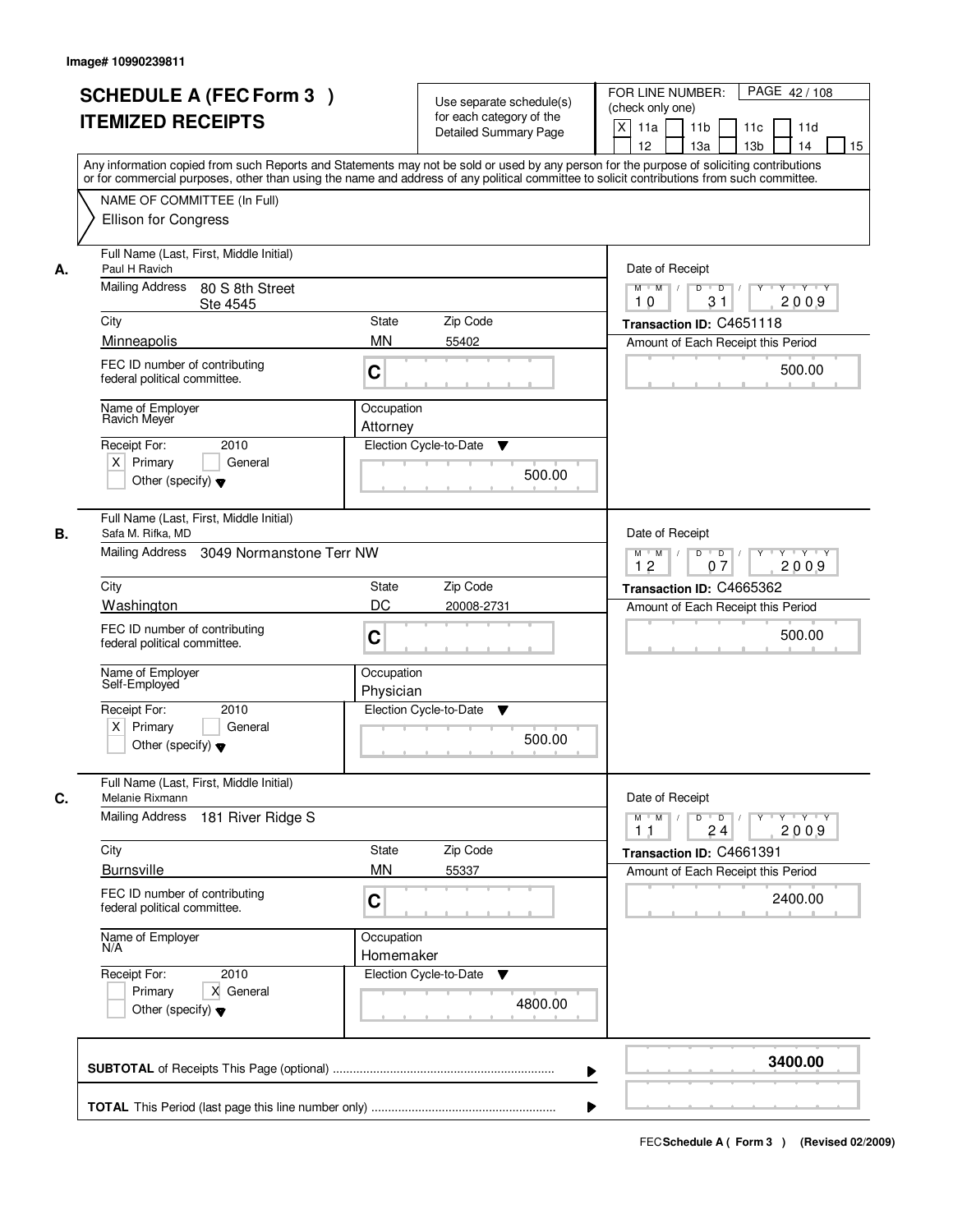| <b>State</b><br>Zip Code<br><b>MN</b><br>55337<br>C<br>Occupation<br>Homemaker<br>Election Cycle-to-Date<br>▼<br>4800.00<br>Zip Code<br>State<br>DC<br>20036-5308<br>C | or for commercial purposes, other than using the name and address of any political committee to solicit contributions from such committee.<br>Date of Receipt<br>$D$ $D$ $/$<br>Y<br>$Y - Y - Y - Y$<br>$M$ $M$ /<br>2009<br>24<br>1 <sub>1</sub><br>Transaction ID: C4661390<br>Amount of Each Receipt this Period<br>2400.00<br>Date of Receipt<br>$M$ $M$ /<br>D<br>$\overline{D}$<br>Y<br>Y Y Y Y<br>2009<br>11<br>10<br>Transaction ID: C4654285<br>Amount of Each Receipt this Period<br>500.00 |
|------------------------------------------------------------------------------------------------------------------------------------------------------------------------|-------------------------------------------------------------------------------------------------------------------------------------------------------------------------------------------------------------------------------------------------------------------------------------------------------------------------------------------------------------------------------------------------------------------------------------------------------------------------------------------------------|
|                                                                                                                                                                        |                                                                                                                                                                                                                                                                                                                                                                                                                                                                                                       |
|                                                                                                                                                                        |                                                                                                                                                                                                                                                                                                                                                                                                                                                                                                       |
|                                                                                                                                                                        |                                                                                                                                                                                                                                                                                                                                                                                                                                                                                                       |
|                                                                                                                                                                        |                                                                                                                                                                                                                                                                                                                                                                                                                                                                                                       |
|                                                                                                                                                                        |                                                                                                                                                                                                                                                                                                                                                                                                                                                                                                       |
|                                                                                                                                                                        |                                                                                                                                                                                                                                                                                                                                                                                                                                                                                                       |
|                                                                                                                                                                        |                                                                                                                                                                                                                                                                                                                                                                                                                                                                                                       |
|                                                                                                                                                                        |                                                                                                                                                                                                                                                                                                                                                                                                                                                                                                       |
|                                                                                                                                                                        |                                                                                                                                                                                                                                                                                                                                                                                                                                                                                                       |
|                                                                                                                                                                        |                                                                                                                                                                                                                                                                                                                                                                                                                                                                                                       |
|                                                                                                                                                                        |                                                                                                                                                                                                                                                                                                                                                                                                                                                                                                       |
|                                                                                                                                                                        |                                                                                                                                                                                                                                                                                                                                                                                                                                                                                                       |
| Occupation<br>Attorney                                                                                                                                                 |                                                                                                                                                                                                                                                                                                                                                                                                                                                                                                       |
| Election Cycle-to-Date<br>▼<br>500.00                                                                                                                                  |                                                                                                                                                                                                                                                                                                                                                                                                                                                                                                       |
|                                                                                                                                                                        | Date of Receipt                                                                                                                                                                                                                                                                                                                                                                                                                                                                                       |
|                                                                                                                                                                        | $M$ $M$<br>$D$ $D$ $l$<br><u> EYELYELYEK</u><br>2009<br>12<br>14                                                                                                                                                                                                                                                                                                                                                                                                                                      |
| Zip Code<br>State                                                                                                                                                      | Transaction ID: C4669219                                                                                                                                                                                                                                                                                                                                                                                                                                                                              |
|                                                                                                                                                                        | Amount of Each Receipt this Period<br>1000.00                                                                                                                                                                                                                                                                                                                                                                                                                                                         |
|                                                                                                                                                                        |                                                                                                                                                                                                                                                                                                                                                                                                                                                                                                       |
| v<br>1000.00                                                                                                                                                           |                                                                                                                                                                                                                                                                                                                                                                                                                                                                                                       |
|                                                                                                                                                                        | 3900.00                                                                                                                                                                                                                                                                                                                                                                                                                                                                                               |
|                                                                                                                                                                        | Ш<br>60490<br>C<br>Occupation<br>Homemaker<br>Election Cycle-to-Date                                                                                                                                                                                                                                                                                                                                                                                                                                  |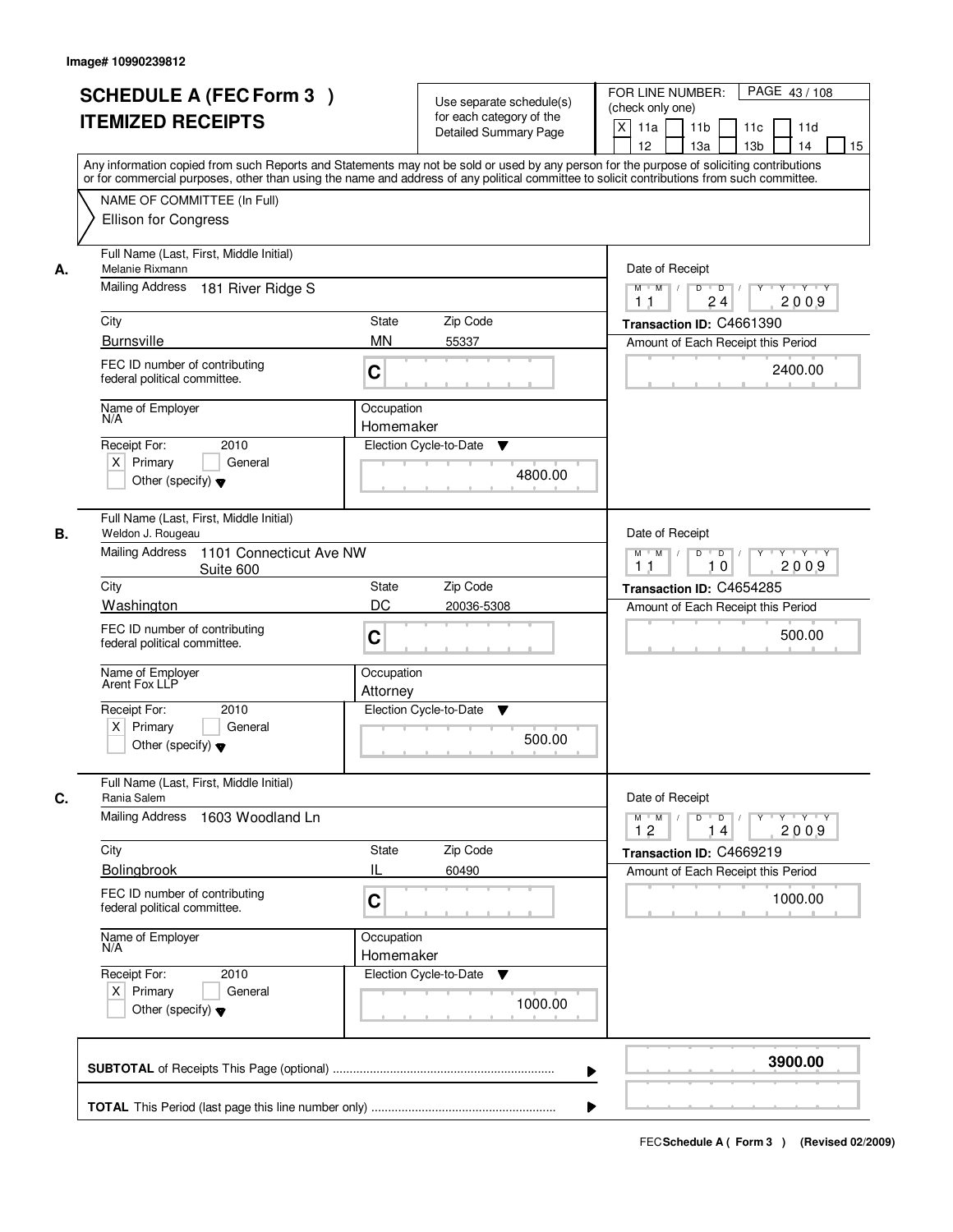|    | <b>SCHEDULE A (FEC Form 3)</b>                                                                                                             |                                                      | PAGE 44 / 108<br>FOR LINE NUMBER:                                                              |
|----|--------------------------------------------------------------------------------------------------------------------------------------------|------------------------------------------------------|------------------------------------------------------------------------------------------------|
|    | <b>ITEMIZED RECEIPTS</b>                                                                                                                   | Use separate schedule(s)<br>for each category of the | (check only one)                                                                               |
|    |                                                                                                                                            | <b>Detailed Summary Page</b>                         | $\times$<br>11a<br>11 <sub>b</sub><br>11c<br>11d                                               |
|    | Any information copied from such Reports and Statements may not be sold or used by any person for the purpose of soliciting contributions  |                                                      | 12<br>13a<br>13 <sub>b</sub><br>14<br>15                                                       |
|    | or for commercial purposes, other than using the name and address of any political committee to solicit contributions from such committee. |                                                      |                                                                                                |
|    | NAME OF COMMITTEE (In Full)                                                                                                                |                                                      |                                                                                                |
|    | <b>Ellison for Congress</b>                                                                                                                |                                                      |                                                                                                |
| А. | Full Name (Last, First, Middle Initial)<br>Dilara Alim Sayeed                                                                              |                                                      | Date of Receipt                                                                                |
|    | Mailing Address 23W365 Pelham Ct                                                                                                           |                                                      | $Y - Y - Y$<br>$M$ $M$ /<br>D<br>$\overline{D}$<br>Y                                           |
|    |                                                                                                                                            |                                                      | 2009<br>12<br>14                                                                               |
|    | City<br>Naperville                                                                                                                         | Zip Code<br><b>State</b><br>IL<br>60540              | Transaction ID: C4669176                                                                       |
|    |                                                                                                                                            |                                                      | Amount of Each Receipt this Period                                                             |
|    | FEC ID number of contributing<br>federal political committee.                                                                              | C                                                    | 500.00                                                                                         |
|    | Name of Employer<br>Village of Naperville                                                                                                  | Occupation                                           |                                                                                                |
|    |                                                                                                                                            | Teacher                                              |                                                                                                |
|    | 2010<br>Receipt For:<br>$X$ Primary<br>General                                                                                             | Election Cycle-to-Date<br>▼                          |                                                                                                |
|    | Other (specify) $\blacktriangledown$                                                                                                       | 500.00                                               |                                                                                                |
|    | Full Name (Last, First, Middle Initial)                                                                                                    |                                                      |                                                                                                |
| В. | <b>Yousuf Sayeed</b>                                                                                                                       |                                                      | Date of Receipt                                                                                |
|    | Mailing Address<br>23w365 Pelham Court                                                                                                     |                                                      | $M$ $M$ /<br>D<br>$\overline{D}$<br>$Y + Y + Y$<br>12<br>2009<br>14                            |
|    | City                                                                                                                                       | Zip Code<br><b>State</b>                             | Transaction ID: C4669174                                                                       |
|    | Naperville                                                                                                                                 | Ш<br>60540                                           | Amount of Each Receipt this Period                                                             |
|    | FEC ID number of contributing<br>federal political committee.                                                                              | C                                                    | 500.00                                                                                         |
|    | Name of Employer<br>Information Requested                                                                                                  | Occupation<br><b>Information Requested</b>           |                                                                                                |
|    | Receipt For:<br>2010                                                                                                                       | Election Cycle-to-Date<br>v                          |                                                                                                |
|    | $X$ Primary<br>General                                                                                                                     |                                                      |                                                                                                |
|    | Other (specify) $\blacktriangledown$                                                                                                       | 500.00                                               |                                                                                                |
| C. | Full Name (Last, First, Middle Initial)<br>Shakopee Mdewankanton Sioux Community                                                           |                                                      | Date of Receipt                                                                                |
|    | Mailing Address 2330 Sioux Trl NW                                                                                                          |                                                      | $M = M$<br>$D$ $D$ $I$<br>$\mathsf{Y} \dashv \mathsf{Y} \dashv \mathsf{Y}$<br>$Y$ <sup>U</sup> |
|    |                                                                                                                                            |                                                      | 2009<br>12<br>04                                                                               |
|    | City<br><b>Prior Lake</b>                                                                                                                  | Zip Code<br>State<br><b>MN</b>                       | Transaction ID: C4664396                                                                       |
|    |                                                                                                                                            | 55372-9077                                           | Amount of Each Receipt this Period                                                             |
|    | FEC ID number of contributing<br>federal political committee.                                                                              | C                                                    | 2400.00                                                                                        |
|    | Name of Employer                                                                                                                           | Occupation                                           |                                                                                                |
|    | Receipt For:<br>2010                                                                                                                       | Election Cycle-to-Date<br>v                          |                                                                                                |
|    | $X$ Primary<br>General                                                                                                                     | 2400.00                                              |                                                                                                |
|    | Other (specify) $\blacktriangledown$                                                                                                       |                                                      |                                                                                                |
|    |                                                                                                                                            |                                                      | 3400.00                                                                                        |
|    |                                                                                                                                            |                                                      |                                                                                                |
|    |                                                                                                                                            |                                                      |                                                                                                |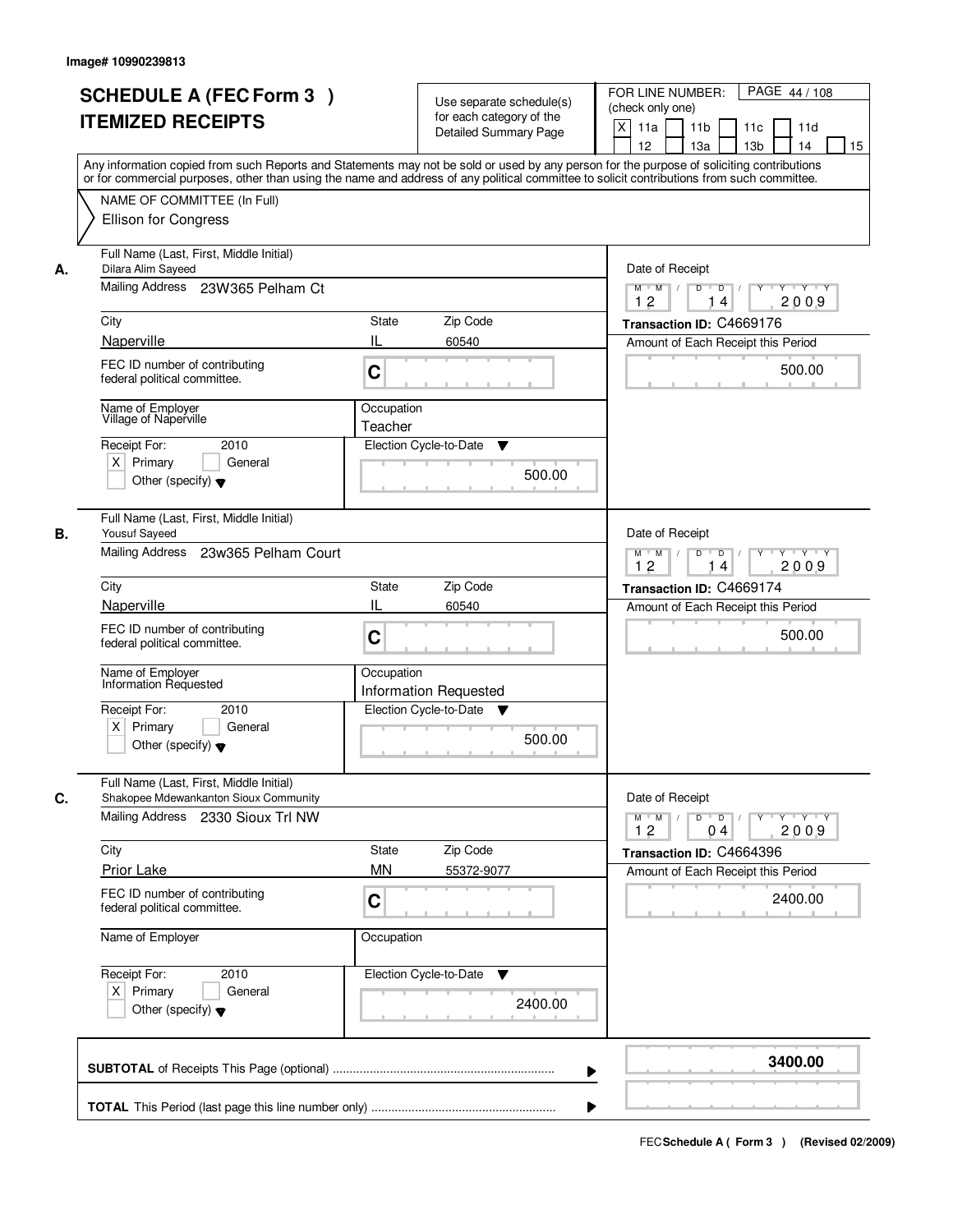|    | <b>SCHEDULE A (FEC Form 3)</b>                                                                                                                                                                                                                                                          |                                             | Use separate schedule(s)     | PAGE 45/108<br>FOR LINE NUMBER:                                                               |
|----|-----------------------------------------------------------------------------------------------------------------------------------------------------------------------------------------------------------------------------------------------------------------------------------------|---------------------------------------------|------------------------------|-----------------------------------------------------------------------------------------------|
|    | <b>ITEMIZED RECEIPTS</b>                                                                                                                                                                                                                                                                |                                             | for each category of the     | (check only one)<br>$\boldsymbol{\mathsf{X}}$<br>11a<br>11 <sub>b</sub>                       |
|    |                                                                                                                                                                                                                                                                                         |                                             | <b>Detailed Summary Page</b> | 11c<br>11d<br>12<br>13a<br>13 <sub>b</sub><br>14<br>15                                        |
|    | Any information copied from such Reports and Statements may not be sold or used by any person for the purpose of soliciting contributions<br>or for commercial purposes, other than using the name and address of any political committee to solicit contributions from such committee. |                                             |                              |                                                                                               |
|    | NAME OF COMMITTEE (In Full)                                                                                                                                                                                                                                                             |                                             |                              |                                                                                               |
|    | <b>Ellison for Congress</b>                                                                                                                                                                                                                                                             |                                             |                              |                                                                                               |
| А. | Full Name (Last, First, Middle Initial)<br>Mahmood A Siddiqui                                                                                                                                                                                                                           |                                             |                              | Date of Receipt                                                                               |
|    | Mailing Address 2697 Briarwood Lane                                                                                                                                                                                                                                                     |                                             |                              | $Y - Y - Y$<br>$M$ $M$ /<br>D<br>$\overline{D}$<br>2009<br>12<br>14                           |
|    | City                                                                                                                                                                                                                                                                                    | <b>State</b><br>Zip Code                    |                              | Transaction ID: C4669449                                                                      |
|    | Glenview                                                                                                                                                                                                                                                                                | IL<br>60025                                 |                              | Amount of Each Receipt this Period                                                            |
|    | FEC ID number of contributing<br>federal political committee.                                                                                                                                                                                                                           | C                                           |                              | 1000.00                                                                                       |
|    | Name of Employer<br>Tyler Technology, Inc.                                                                                                                                                                                                                                              | Occupation<br>President, Education Division |                              |                                                                                               |
|    | Receipt For:<br>2010                                                                                                                                                                                                                                                                    | Election Cycle-to-Date                      | v                            |                                                                                               |
|    | $X$ Primary<br>General                                                                                                                                                                                                                                                                  |                                             |                              |                                                                                               |
|    | Other (specify) $\blacktriangledown$                                                                                                                                                                                                                                                    |                                             | 1000.00                      |                                                                                               |
| В. | Full Name (Last, First, Middle Initial)<br>Elaine F Smith                                                                                                                                                                                                                               |                                             |                              | Date of Receipt                                                                               |
|    | Mailing Address<br>3305 31st Ave NE                                                                                                                                                                                                                                                     |                                             |                              | $D$ $D$ $1$<br>$M$ $M$ /<br>Y<br>$Y + Y + Y$<br>15<br>2009<br>10                              |
|    | City                                                                                                                                                                                                                                                                                    | Zip Code<br>State                           |                              | Transaction ID: C4618345                                                                      |
|    | Minneapolis                                                                                                                                                                                                                                                                             | <b>MN</b><br>55418-2520                     |                              | Amount of Each Receipt this Period                                                            |
|    | FEC ID number of contributing<br>federal political committee.                                                                                                                                                                                                                           | C                                           |                              | 200.00                                                                                        |
|    | Name of Employer<br>N/A                                                                                                                                                                                                                                                                 | Occupation<br>Retired                       |                              |                                                                                               |
|    | Receipt For:<br>2010                                                                                                                                                                                                                                                                    | Election Cycle-to-Date                      | v                            |                                                                                               |
|    | $X$ Primary<br>General<br>Other (specify) $\blacktriangledown$                                                                                                                                                                                                                          |                                             | 400.00                       |                                                                                               |
| C. | Full Name (Last, First, Middle Initial)<br>Kim Stark                                                                                                                                                                                                                                    |                                             |                              | Date of Receipt                                                                               |
|    | Mailing Address 17038 Patricia Lane                                                                                                                                                                                                                                                     |                                             |                              | $M$ $M$<br>$D$ $D$ $l$<br>$Y - Y - Y$<br>$Y$ <sup><math>\top</math></sup><br>2009<br>24<br>11 |
|    | City                                                                                                                                                                                                                                                                                    | Zip Code<br>State                           |                              | Transaction ID: C4661420                                                                      |
|    | Minnetonka                                                                                                                                                                                                                                                                              | <b>MN</b><br>55345                          |                              | Amount of Each Receipt this Period                                                            |
|    | FEC ID number of contributing<br>federal political committee.                                                                                                                                                                                                                           | C                                           |                              | 500.00                                                                                        |
|    | Name of Employer<br>Remax                                                                                                                                                                                                                                                               | Occupation<br>Realtor                       |                              |                                                                                               |
|    | Receipt For:<br>2010                                                                                                                                                                                                                                                                    | Election Cycle-to-Date                      | v                            |                                                                                               |
|    | $X$ Primary<br>General                                                                                                                                                                                                                                                                  |                                             | 500.00                       |                                                                                               |
|    | Other (specify) $\blacktriangledown$                                                                                                                                                                                                                                                    |                                             |                              |                                                                                               |
|    |                                                                                                                                                                                                                                                                                         |                                             | ▶                            | 1700.00                                                                                       |
|    |                                                                                                                                                                                                                                                                                         |                                             |                              |                                                                                               |
|    |                                                                                                                                                                                                                                                                                         |                                             |                              |                                                                                               |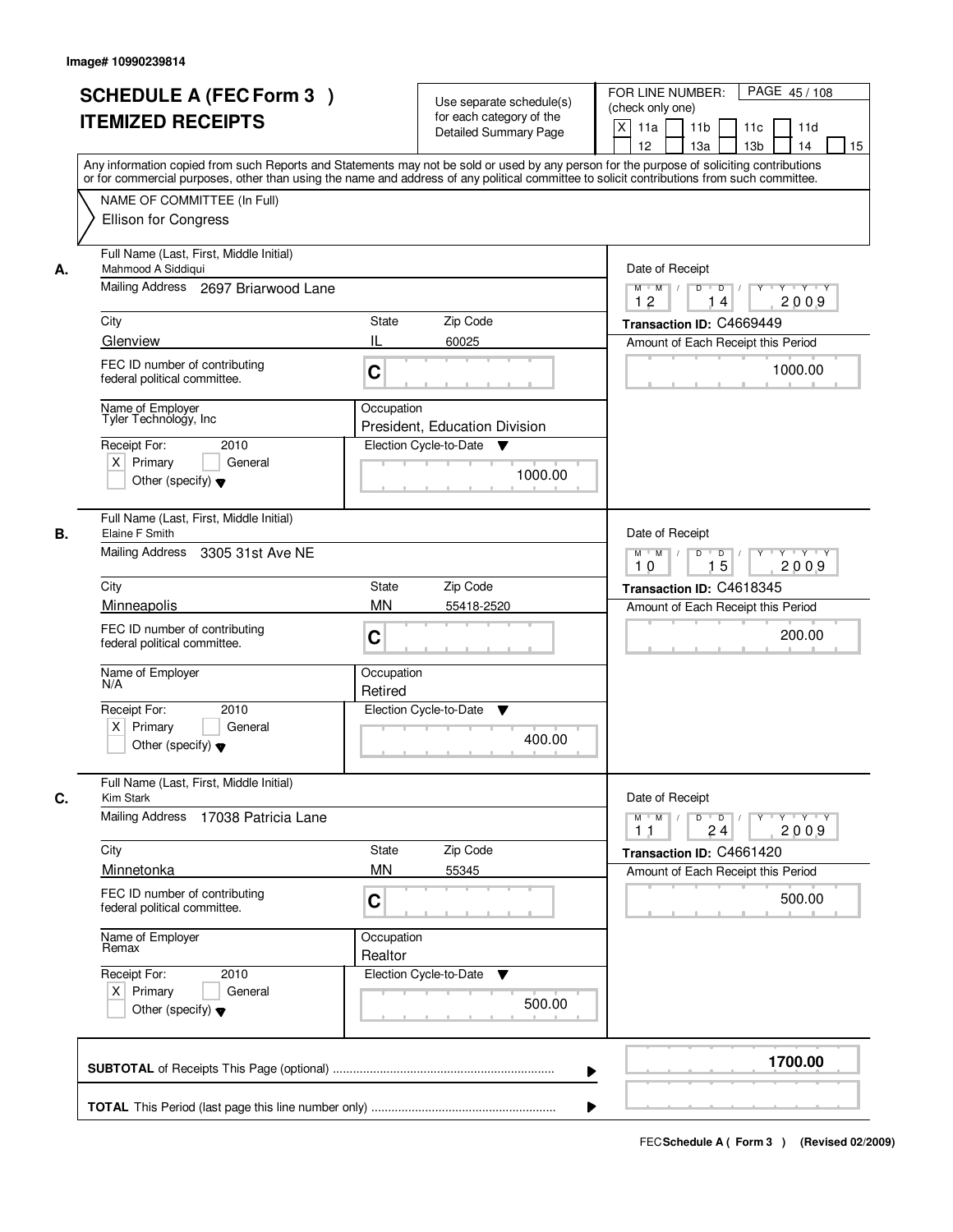| <b>SCHEDULE A (FEC Form 3)</b><br><b>ITEMIZED RECEIPTS</b>                                                | Use separate schedule(s)<br>for each category of the<br><b>Detailed Summary Page</b><br>Any information copied from such Reports and Statements may not be sold or used by any person for the purpose of soliciting contributions | PAGE 46/108<br>FOR LINE NUMBER:<br>(check only one)<br>X<br>11 <sub>b</sub><br>11a<br>11 <sub>c</sub><br>11d<br>12<br>13 <sub>b</sub><br>14<br>13a<br>15 |
|-----------------------------------------------------------------------------------------------------------|-----------------------------------------------------------------------------------------------------------------------------------------------------------------------------------------------------------------------------------|----------------------------------------------------------------------------------------------------------------------------------------------------------|
| NAME OF COMMITTEE (In Full)<br><b>Ellison for Congress</b>                                                | or for commercial purposes, other than using the name and address of any political committee to solicit contributions from such committee.                                                                                        |                                                                                                                                                          |
| Full Name (Last, First, Middle Initial)<br>Mary Streitz<br>А.<br>Mailing Address 132 W. Rustic Lodge Ave. |                                                                                                                                                                                                                                   | Date of Receipt<br>$D$ $D$<br>Y<br>Y TY Y Y<br>$M$ $M$ /<br>24<br>2009<br>1 <sub>1</sub>                                                                 |
| City                                                                                                      | <b>State</b><br>Zip Code                                                                                                                                                                                                          | Transaction ID: C4661417                                                                                                                                 |
| Minneapolis                                                                                               | <b>MN</b><br>55419-5541                                                                                                                                                                                                           | Amount of Each Receipt this Period                                                                                                                       |
| FEC ID number of contributing<br>federal political committee.                                             | C                                                                                                                                                                                                                                 | 250.00                                                                                                                                                   |
| Name of Employer<br>Dorsey & Whitney LLP                                                                  | Occupation<br>Lawyer                                                                                                                                                                                                              |                                                                                                                                                          |
| Receipt For:<br>2010<br>$X$ Primary<br>General<br>Other (specify) $\blacktriangledown$                    | Election Cycle-to-Date<br>▼<br>250.00                                                                                                                                                                                             |                                                                                                                                                          |
| Full Name (Last, First, Middle Initial)<br>Beverly F. Swan<br>В.                                          |                                                                                                                                                                                                                                   | Date of Receipt                                                                                                                                          |
| <b>Mailing Address</b><br>3625 Gettysburg Ave<br>No. 82                                                   |                                                                                                                                                                                                                                   | $M$ $M$ /<br>D<br>$\overline{D}$<br>$Y + Y + Y$<br>12<br>2009<br>11                                                                                      |
| City<br>St. Louis Park                                                                                    | Zip Code<br>State<br><b>MN</b><br>55426                                                                                                                                                                                           | Transaction ID: C4667619<br>Amount of Each Receipt this Period                                                                                           |
| FEC ID number of contributing<br>federal political committee.                                             | C                                                                                                                                                                                                                                 | 200.00                                                                                                                                                   |
| Name of Employer<br>Information Requested                                                                 | Occupation<br>Information Requested                                                                                                                                                                                               |                                                                                                                                                          |
| Receipt For:<br>2010<br>$X$ Primary<br>General<br>Other (specify) $\blacktriangledown$                    | Election Cycle-to-Date<br>▼<br>300.00                                                                                                                                                                                             |                                                                                                                                                          |
| Full Name (Last, First, Middle Initial)<br>C.<br>Yasmine Syed                                             |                                                                                                                                                                                                                                   | Date of Receipt                                                                                                                                          |
| Mailing Address<br>6130 Maben Wood Ln                                                                     |                                                                                                                                                                                                                                   | $M$ $M$<br>$D$ $D$ $/$<br>$Y$ <sup>U</sup><br>Y 'Y 'Y<br>2009<br>12<br>21                                                                                |
| City<br>Canton                                                                                            | Zip Code<br>State<br>MI<br>48187                                                                                                                                                                                                  | Transaction ID: C4671197<br>Amount of Each Receipt this Period                                                                                           |
| FEC ID number of contributing<br>federal political committee.                                             | C                                                                                                                                                                                                                                 | 250.00                                                                                                                                                   |
| Name of Employer<br>Michigan Medical Group,<br><b>PC</b>                                                  | Occupation<br>Physician                                                                                                                                                                                                           |                                                                                                                                                          |
| Receipt For:<br>2010<br>$X$ Primary<br>General<br>Other (specify) $\blacktriangledown$                    | Election Cycle-to-Date<br>v<br>500.00                                                                                                                                                                                             |                                                                                                                                                          |
|                                                                                                           |                                                                                                                                                                                                                                   | 700.00                                                                                                                                                   |
|                                                                                                           |                                                                                                                                                                                                                                   |                                                                                                                                                          |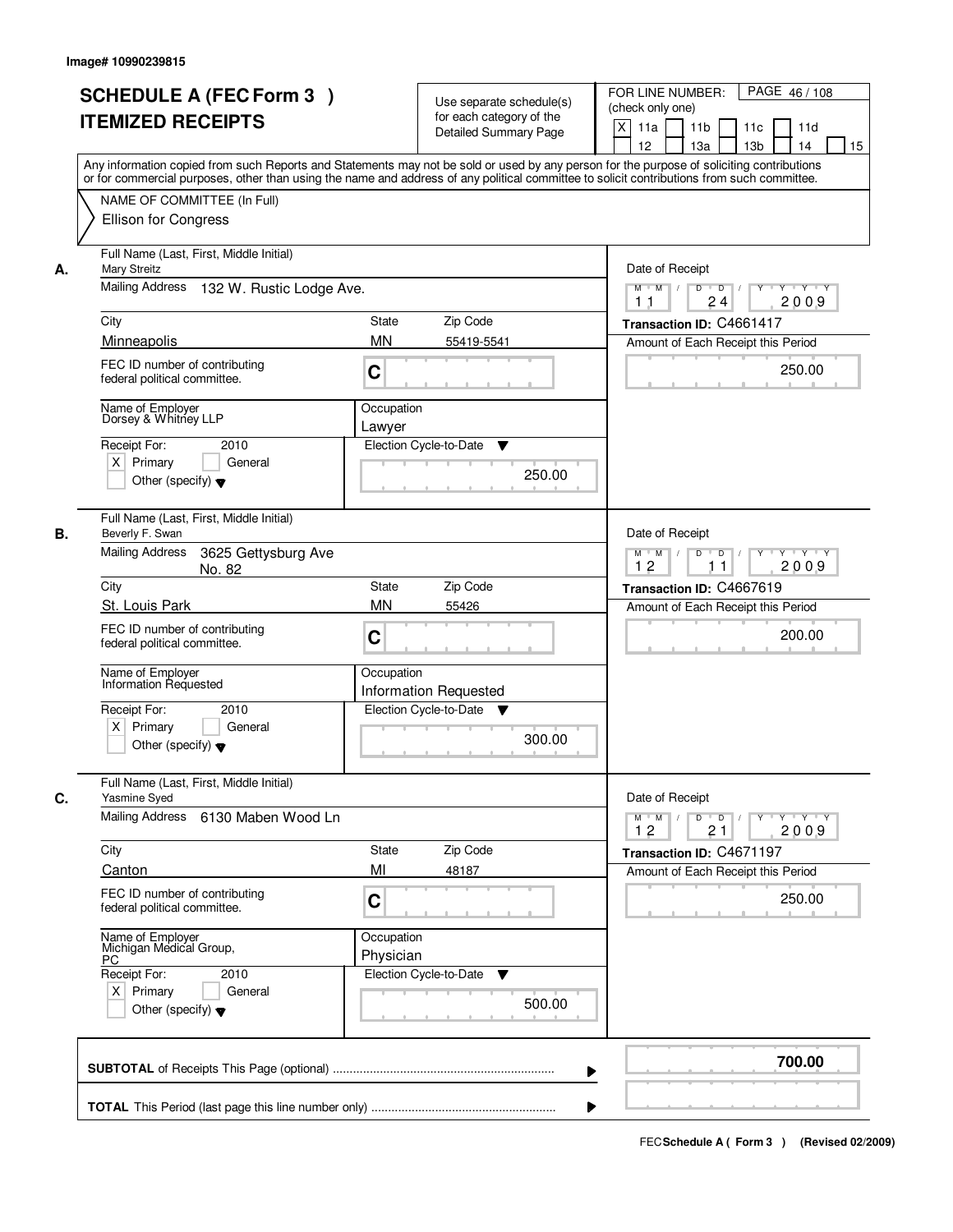| <b>SCHEDULE A (FEC Form 3)</b><br><b>ITEMIZED RECEIPTS</b>           | Use separate schedule(s)<br>for each category of the<br><b>Detailed Summary Page</b>                                                                                                                                                                                                    | FOR LINE NUMBER:<br>PAGE 47/108<br>(check only one)<br>$\boldsymbol{\mathsf{X}}$<br>11a<br>11 <sub>b</sub><br>11c<br>11d |
|----------------------------------------------------------------------|-----------------------------------------------------------------------------------------------------------------------------------------------------------------------------------------------------------------------------------------------------------------------------------------|--------------------------------------------------------------------------------------------------------------------------|
|                                                                      | Any information copied from such Reports and Statements may not be sold or used by any person for the purpose of soliciting contributions<br>or for commercial purposes, other than using the name and address of any political committee to solicit contributions from such committee. | 12<br>13a<br>13 <sub>b</sub><br>14<br>15                                                                                 |
| NAME OF COMMITTEE (In Full)<br><b>Ellison for Congress</b>           |                                                                                                                                                                                                                                                                                         |                                                                                                                          |
| Full Name (Last, First, Middle Initial)<br>Ahmad Tawwab<br>А.        |                                                                                                                                                                                                                                                                                         | Date of Receipt                                                                                                          |
| Mailing Address<br>2306 Little Aston Way                             |                                                                                                                                                                                                                                                                                         | $\overline{D}$<br>$Y - Y - Y$<br>$M$ $M$ /<br>D<br>Y<br>2009<br>12<br>08                                                 |
| City                                                                 | <b>State</b><br>Zip Code                                                                                                                                                                                                                                                                | Transaction ID: C4666777                                                                                                 |
| Stockton                                                             | CA<br>95206                                                                                                                                                                                                                                                                             | Amount of Each Receipt this Period                                                                                       |
| FEC ID number of contributing<br>federal political committee.        | C                                                                                                                                                                                                                                                                                       | 250.00                                                                                                                   |
| Name of Employer<br>N/A                                              | Occupation<br>Retired                                                                                                                                                                                                                                                                   |                                                                                                                          |
| 2010<br>Receipt For:                                                 | Election Cycle-to-Date<br>▼                                                                                                                                                                                                                                                             |                                                                                                                          |
| $X$ Primary<br>General<br>Other (specify) $\blacktriangledown$       | 275.00                                                                                                                                                                                                                                                                                  |                                                                                                                          |
| Full Name (Last, First, Middle Initial)<br>В.<br>Mary M Tjosvold     |                                                                                                                                                                                                                                                                                         | Date of Receipt                                                                                                          |
| Mailing Address<br>11800 Xeon Blvd NW                                |                                                                                                                                                                                                                                                                                         | D<br>$M$ $M$ /<br>$\overline{D}$<br>Y<br>$Y + Y + Y$<br>22<br>2009<br>10                                                 |
| City                                                                 | Zip Code<br>State                                                                                                                                                                                                                                                                       | Transaction ID: C4621880                                                                                                 |
| Minneapolis                                                          | <b>MN</b><br>55448                                                                                                                                                                                                                                                                      | Amount of Each Receipt this Period                                                                                       |
| FEC ID number of contributing<br>federal political committee.        | C                                                                                                                                                                                                                                                                                       | 100.00                                                                                                                   |
| Name of Employer<br>Mary T Inc.                                      | Occupation<br><b>Business Owner</b>                                                                                                                                                                                                                                                     |                                                                                                                          |
| Receipt For:<br>2010                                                 | Election Cycle-to-Date<br>V                                                                                                                                                                                                                                                             |                                                                                                                          |
| $X$ Primary<br>General<br>Other (specify) $\blacktriangledown$       | 350.00                                                                                                                                                                                                                                                                                  |                                                                                                                          |
| Full Name (Last, First, Middle Initial)<br>C.<br><b>Reed Tuckson</b> |                                                                                                                                                                                                                                                                                         | Date of Receipt                                                                                                          |
| Mailing Address<br>3501 Zenith Ave S                                 |                                                                                                                                                                                                                                                                                         | $D$ $D$ $I$<br>$M$ $M$<br>$Y \rightarrow Y \rightarrow Y$<br>$Y$ <sup>-1</sup><br>2009<br>11<br>18                       |
| City                                                                 | Zip Code<br>State                                                                                                                                                                                                                                                                       | Transaction ID: C4656917                                                                                                 |
| Minneapolis                                                          | <b>MN</b><br>55416                                                                                                                                                                                                                                                                      | Amount of Each Receipt this Period                                                                                       |
| FEC ID number of contributing<br>federal political committee.        | C                                                                                                                                                                                                                                                                                       | 500.00                                                                                                                   |
| Name of Employer<br>United Health Group                              | Occupation<br>Physician                                                                                                                                                                                                                                                                 |                                                                                                                          |
| Receipt For:<br>2010                                                 | Election Cycle-to-Date<br>v                                                                                                                                                                                                                                                             |                                                                                                                          |
| $X$ Primary<br>General<br>Other (specify) $\blacktriangledown$       | 500.00                                                                                                                                                                                                                                                                                  |                                                                                                                          |
|                                                                      | ▶                                                                                                                                                                                                                                                                                       | 850.00                                                                                                                   |
|                                                                      |                                                                                                                                                                                                                                                                                         |                                                                                                                          |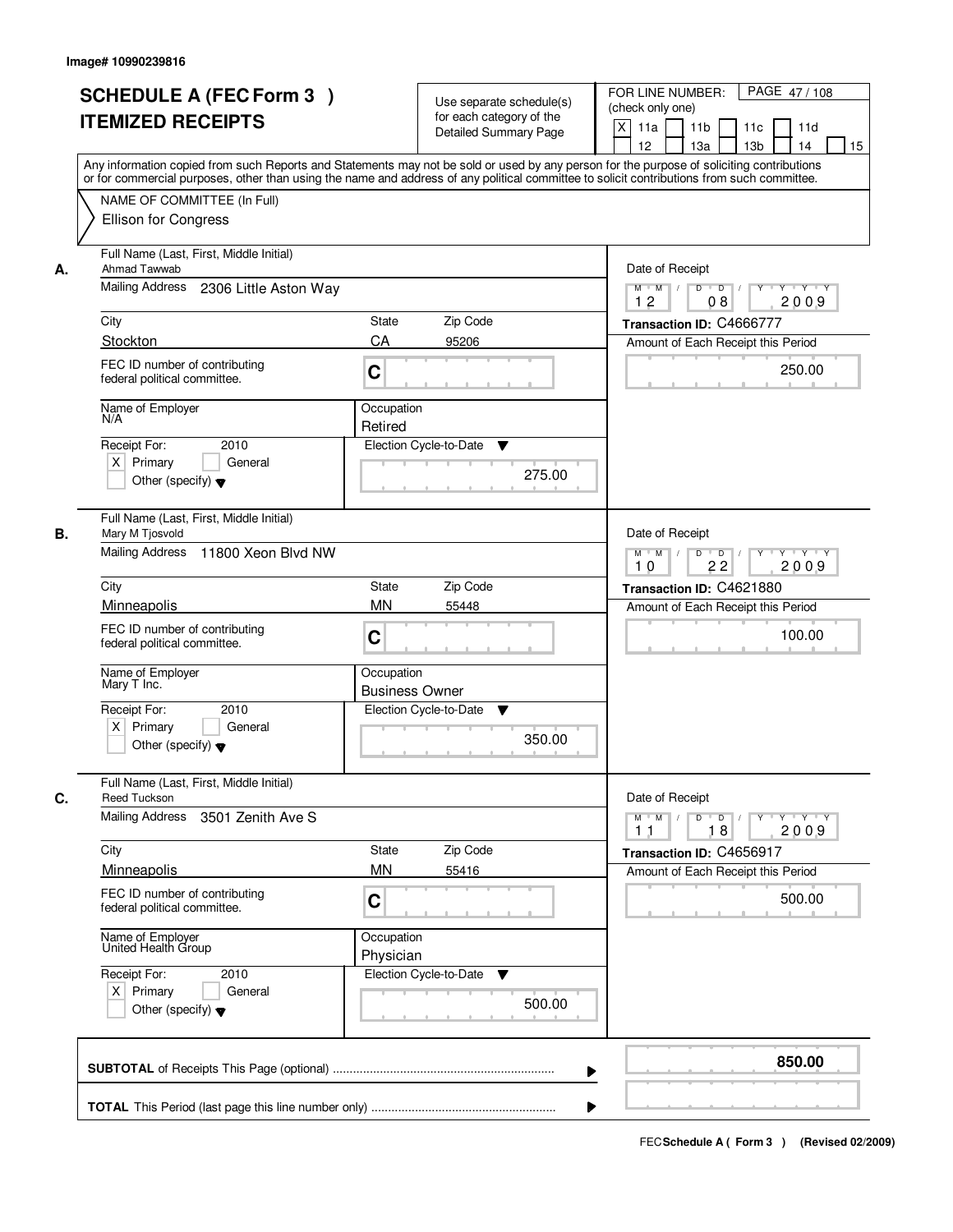|    | <b>SCHEDULE A (FEC Form 3)</b><br><b>ITEMIZED RECEIPTS</b>                                                    | Use separate schedule(s)<br>for each category of the<br><b>Detailed Summary Page</b><br>Any information copied from such Reports and Statements may not be sold or used by any person for the purpose of soliciting contributions | FOR LINE NUMBER:<br>PAGE 48/108<br>(check only one)<br>$\boldsymbol{\mathsf{X}}$<br>11a<br>11 <sub>b</sub><br>11c<br>11d<br>12<br>13a<br>13 <sub>b</sub><br>14<br>15 |
|----|---------------------------------------------------------------------------------------------------------------|-----------------------------------------------------------------------------------------------------------------------------------------------------------------------------------------------------------------------------------|----------------------------------------------------------------------------------------------------------------------------------------------------------------------|
|    | NAME OF COMMITTEE (In Full)<br><b>Ellison for Congress</b>                                                    | or for commercial purposes, other than using the name and address of any political committee to solicit contributions from such committee.                                                                                        |                                                                                                                                                                      |
| А. | Full Name (Last, First, Middle Initial)<br><b>Upper Sioux Community</b><br>Mailing Address PO Box 147         |                                                                                                                                                                                                                                   | Date of Receipt<br>$\overline{D}$<br>Y Y Y Y<br>$M$ $M$ /<br>D<br>Y<br>2009<br>12<br>0 <sub>2</sub>                                                                  |
|    | City<br><b>Granite Falls</b>                                                                                  | Zip Code<br>State<br><b>MN</b><br>56241                                                                                                                                                                                           | Transaction ID: C4663145<br>Amount of Each Receipt this Period                                                                                                       |
|    | FEC ID number of contributing<br>federal political committee.                                                 | C                                                                                                                                                                                                                                 | 500.00                                                                                                                                                               |
|    | Name of Employer                                                                                              | Occupation                                                                                                                                                                                                                        |                                                                                                                                                                      |
|    | Receipt For:<br>2010<br>$X$ Primary<br>General<br>Other (specify) $\blacktriangledown$                        | Election Cycle-to-Date<br>▼<br>500.00                                                                                                                                                                                             |                                                                                                                                                                      |
| В. | Full Name (Last, First, Middle Initial)<br>White Earth Band Of Chippewa Indians<br>Mailing Address PO Box 418 |                                                                                                                                                                                                                                   | Date of Receipt<br>$D$ $D$ $1$<br>$M$ $M$ /<br>Y<br>$Y + Y + Y$<br>2009<br>1 <sub>1</sub><br>24                                                                      |
|    | City                                                                                                          | Zip Code<br>State                                                                                                                                                                                                                 | Transaction ID: C4661437                                                                                                                                             |
|    | <b>White Earth</b><br>FEC ID number of contributing<br>federal political committee.                           | <b>MN</b><br>56591-0418<br>C                                                                                                                                                                                                      | Amount of Each Receipt this Period<br>500.00                                                                                                                         |
|    | Name of Employer                                                                                              | Occupation                                                                                                                                                                                                                        |                                                                                                                                                                      |
|    | Receipt For:<br>2010<br>$X$ Primary<br>General<br>Other (specify) $\blacktriangledown$                        | Election Cycle-to-Date<br>v<br>500.00                                                                                                                                                                                             |                                                                                                                                                                      |
| C. | Full Name (Last, First, Middle Initial)<br><b>Phyllis Wiener</b>                                              |                                                                                                                                                                                                                                   | Date of Receipt                                                                                                                                                      |
|    | Mailing Address<br>4028 Elliot Ave S                                                                          |                                                                                                                                                                                                                                   | $M^+$ M<br>$D$ $D$ $l$<br>$Y - Y - Y - Y$<br>$\frac{1}{2}$<br>$Y$ <sup><math>\top</math></sup><br>12<br>2009<br>31                                                   |
|    | City                                                                                                          | Zip Code<br>State                                                                                                                                                                                                                 | Transaction ID: C4673933                                                                                                                                             |
|    | Minneapolis<br>FEC ID number of contributing<br>federal political committee.                                  | <b>MN</b><br>55407<br>C                                                                                                                                                                                                           | Amount of Each Receipt this Period<br>2400.00                                                                                                                        |
|    | Name of Employer<br>Planned Parenthood MN                                                                     | Occupation<br><b>Nurse Practitioner</b>                                                                                                                                                                                           |                                                                                                                                                                      |
|    | Receipt For:<br>2010<br>$X$ Primary<br>General<br>Other (specify) $\blacktriangledown$                        | Election Cycle-to-Date<br>v<br>2400.00                                                                                                                                                                                            |                                                                                                                                                                      |
|    |                                                                                                               | ▶                                                                                                                                                                                                                                 | 3400.00                                                                                                                                                              |
|    |                                                                                                               |                                                                                                                                                                                                                                   |                                                                                                                                                                      |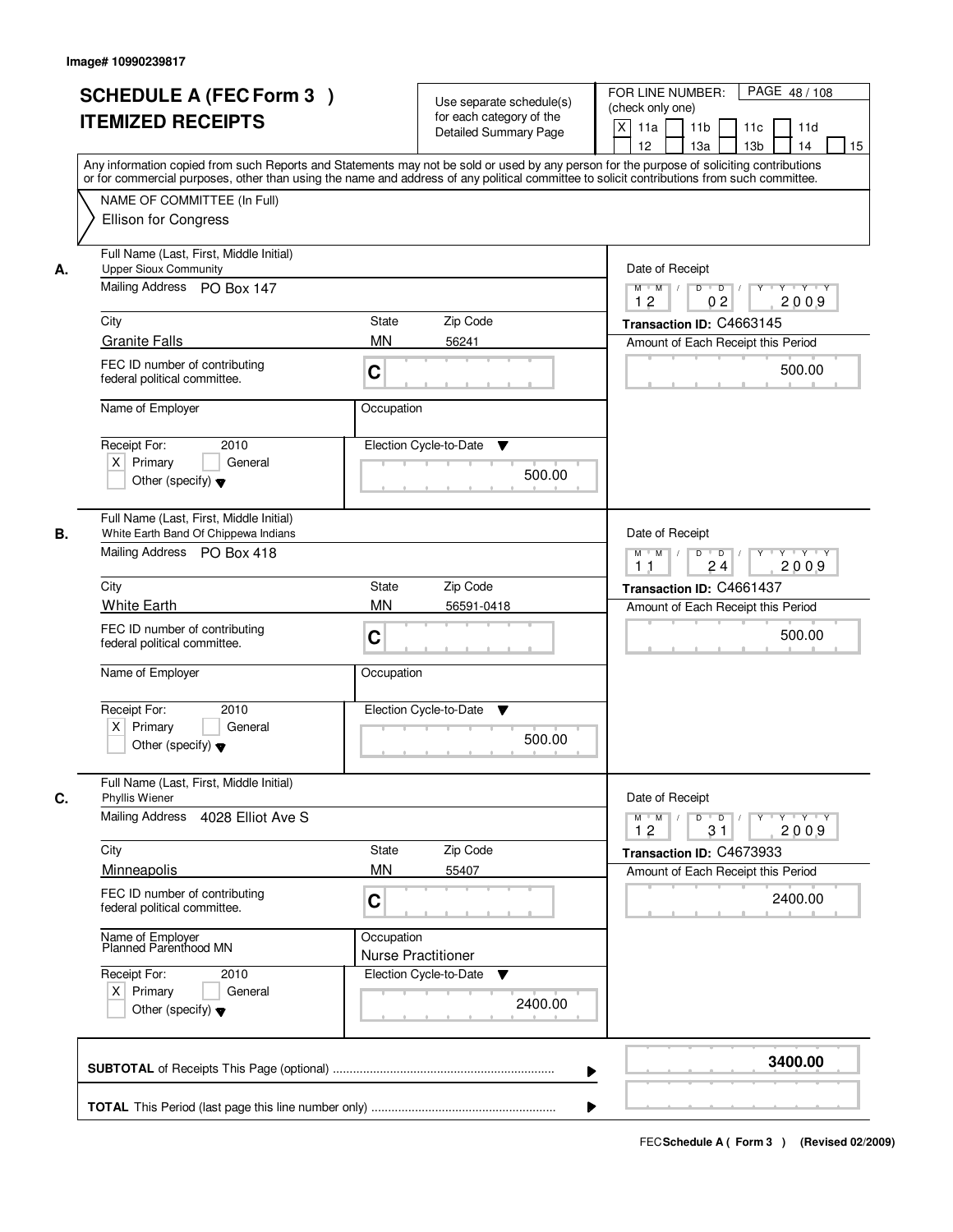|    | <b>SCHEDULE A (FEC Form 3)</b>                                                                                                                                                                                                                                                          |                                                                   | Use separate schedule(s)     | FOR LINE NUMBER:<br>PAGE 49/108                                                                  |
|----|-----------------------------------------------------------------------------------------------------------------------------------------------------------------------------------------------------------------------------------------------------------------------------------------|-------------------------------------------------------------------|------------------------------|--------------------------------------------------------------------------------------------------|
|    | <b>ITEMIZED RECEIPTS</b>                                                                                                                                                                                                                                                                |                                                                   | for each category of the     | (check only one)                                                                                 |
|    |                                                                                                                                                                                                                                                                                         |                                                                   | <b>Detailed Summary Page</b> | $\boldsymbol{\mathsf{X}}$<br>11a<br>11 <sub>b</sub><br>11c<br>11d                                |
|    |                                                                                                                                                                                                                                                                                         |                                                                   |                              | 12<br>13a<br>13 <sub>b</sub><br>14<br>15                                                         |
|    | Any information copied from such Reports and Statements may not be sold or used by any person for the purpose of soliciting contributions<br>or for commercial purposes, other than using the name and address of any political committee to solicit contributions from such committee. |                                                                   |                              |                                                                                                  |
|    |                                                                                                                                                                                                                                                                                         |                                                                   |                              |                                                                                                  |
|    | NAME OF COMMITTEE (In Full)                                                                                                                                                                                                                                                             |                                                                   |                              |                                                                                                  |
|    | <b>Ellison for Congress</b>                                                                                                                                                                                                                                                             |                                                                   |                              |                                                                                                  |
|    | Full Name (Last, First, Middle Initial)                                                                                                                                                                                                                                                 |                                                                   |                              |                                                                                                  |
| А. | John Williams                                                                                                                                                                                                                                                                           |                                                                   |                              | Date of Receipt                                                                                  |
|    | Mailing Address 2222 Victory Memorial Dr.                                                                                                                                                                                                                                               | $\overline{D}$<br>$Y - Y - Y - Y$<br>$M$ $M$ /<br>D<br>15<br>2009 |                              |                                                                                                  |
|    |                                                                                                                                                                                                                                                                                         |                                                                   |                              | 12                                                                                               |
|    | City                                                                                                                                                                                                                                                                                    | Zip Code<br>State                                                 |                              | Transaction ID: C4669696                                                                         |
|    | Minneapolis                                                                                                                                                                                                                                                                             | <b>MN</b><br>55412                                                |                              | Amount of Each Receipt this Period                                                               |
|    | FEC ID number of contributing                                                                                                                                                                                                                                                           | C                                                                 |                              | 300.00                                                                                           |
|    | federal political committee.                                                                                                                                                                                                                                                            |                                                                   |                              |                                                                                                  |
|    | Name of Employer<br>Willdell, LLC                                                                                                                                                                                                                                                       | Occupation                                                        |                              |                                                                                                  |
|    |                                                                                                                                                                                                                                                                                         | Dentist                                                           |                              |                                                                                                  |
|    | 2010<br>Receipt For:                                                                                                                                                                                                                                                                    | Election Cycle-to-Date                                            | ▼                            |                                                                                                  |
|    | $X$ Primary<br>General                                                                                                                                                                                                                                                                  |                                                                   | 300.00                       |                                                                                                  |
|    | Other (specify) $\blacktriangledown$                                                                                                                                                                                                                                                    |                                                                   |                              |                                                                                                  |
|    |                                                                                                                                                                                                                                                                                         |                                                                   |                              |                                                                                                  |
| В. | Full Name (Last, First, Middle Initial)<br>Sarah R. Winton                                                                                                                                                                                                                              |                                                                   |                              | Date of Receipt                                                                                  |
|    | <b>Mailing Address</b><br>700 S 2nd St                                                                                                                                                                                                                                                  |                                                                   |                              | D<br>$\overline{D}$ $\overline{I}$<br>$M$ $M$ /<br>Y<br>$Y + Y + Y$                              |
|    | Apt. 100                                                                                                                                                                                                                                                                                |                                                                   |                              | 12<br>28<br>2009                                                                                 |
|    | City                                                                                                                                                                                                                                                                                    | Zip Code<br>State                                                 |                              | Transaction ID: C4672489                                                                         |
|    | Minneapolis                                                                                                                                                                                                                                                                             | <b>MN</b><br>55401                                                |                              | Amount of Each Receipt this Period                                                               |
|    | FEC ID number of contributing                                                                                                                                                                                                                                                           |                                                                   |                              |                                                                                                  |
|    | federal political committee.                                                                                                                                                                                                                                                            | C                                                                 |                              | 250.00                                                                                           |
|    | Name of Employer                                                                                                                                                                                                                                                                        | Occupation                                                        |                              |                                                                                                  |
|    | N/A                                                                                                                                                                                                                                                                                     | None                                                              |                              |                                                                                                  |
|    | Receipt For:<br>2010                                                                                                                                                                                                                                                                    | Election Cycle-to-Date                                            | v                            |                                                                                                  |
|    | $X$ Primary<br>General                                                                                                                                                                                                                                                                  |                                                                   |                              |                                                                                                  |
|    | Other (specify) $\blacktriangledown$                                                                                                                                                                                                                                                    |                                                                   | 250.00                       |                                                                                                  |
|    |                                                                                                                                                                                                                                                                                         |                                                                   |                              |                                                                                                  |
|    | Full Name (Last, First, Middle Initial)                                                                                                                                                                                                                                                 |                                                                   |                              |                                                                                                  |
| C. | Nasser Zakieh                                                                                                                                                                                                                                                                           |                                                                   |                              | Date of Receipt                                                                                  |
|    | Mailing Address<br>5823 S Garfield Ave                                                                                                                                                                                                                                                  |                                                                   |                              | $M^+$ M<br>$D$ $D$ $/$<br>$Y - Y - Y - Y$<br>$\sqrt{ }$<br>$Y$ <sup>-1</sup><br>2009<br>12<br>14 |
|    | City                                                                                                                                                                                                                                                                                    | Zip Code<br>State                                                 |                              | Transaction ID: C4669039                                                                         |
|    | Hinsdale                                                                                                                                                                                                                                                                                | IL<br>60521                                                       |                              | Amount of Each Receipt this Period                                                               |
|    | FEC ID number of contributing                                                                                                                                                                                                                                                           |                                                                   |                              |                                                                                                  |
|    | federal political committee.                                                                                                                                                                                                                                                            | C                                                                 |                              | 500.00                                                                                           |
|    |                                                                                                                                                                                                                                                                                         |                                                                   |                              |                                                                                                  |
|    | Name of Employer<br>Pulmonary Consultants                                                                                                                                                                                                                                               | Occupation                                                        |                              |                                                                                                  |
|    | Receipt For:<br>2010                                                                                                                                                                                                                                                                    | Senior Vice President<br>Election Cycle-to-Date                   |                              |                                                                                                  |
|    | $X$ Primary<br>General                                                                                                                                                                                                                                                                  |                                                                   | v                            |                                                                                                  |
|    | Other (specify) $\blacktriangledown$                                                                                                                                                                                                                                                    |                                                                   | 500.00                       |                                                                                                  |
|    |                                                                                                                                                                                                                                                                                         |                                                                   |                              |                                                                                                  |
|    |                                                                                                                                                                                                                                                                                         |                                                                   |                              |                                                                                                  |
|    |                                                                                                                                                                                                                                                                                         |                                                                   | ▶                            | 1050.00                                                                                          |
|    |                                                                                                                                                                                                                                                                                         |                                                                   |                              |                                                                                                  |
|    |                                                                                                                                                                                                                                                                                         |                                                                   |                              |                                                                                                  |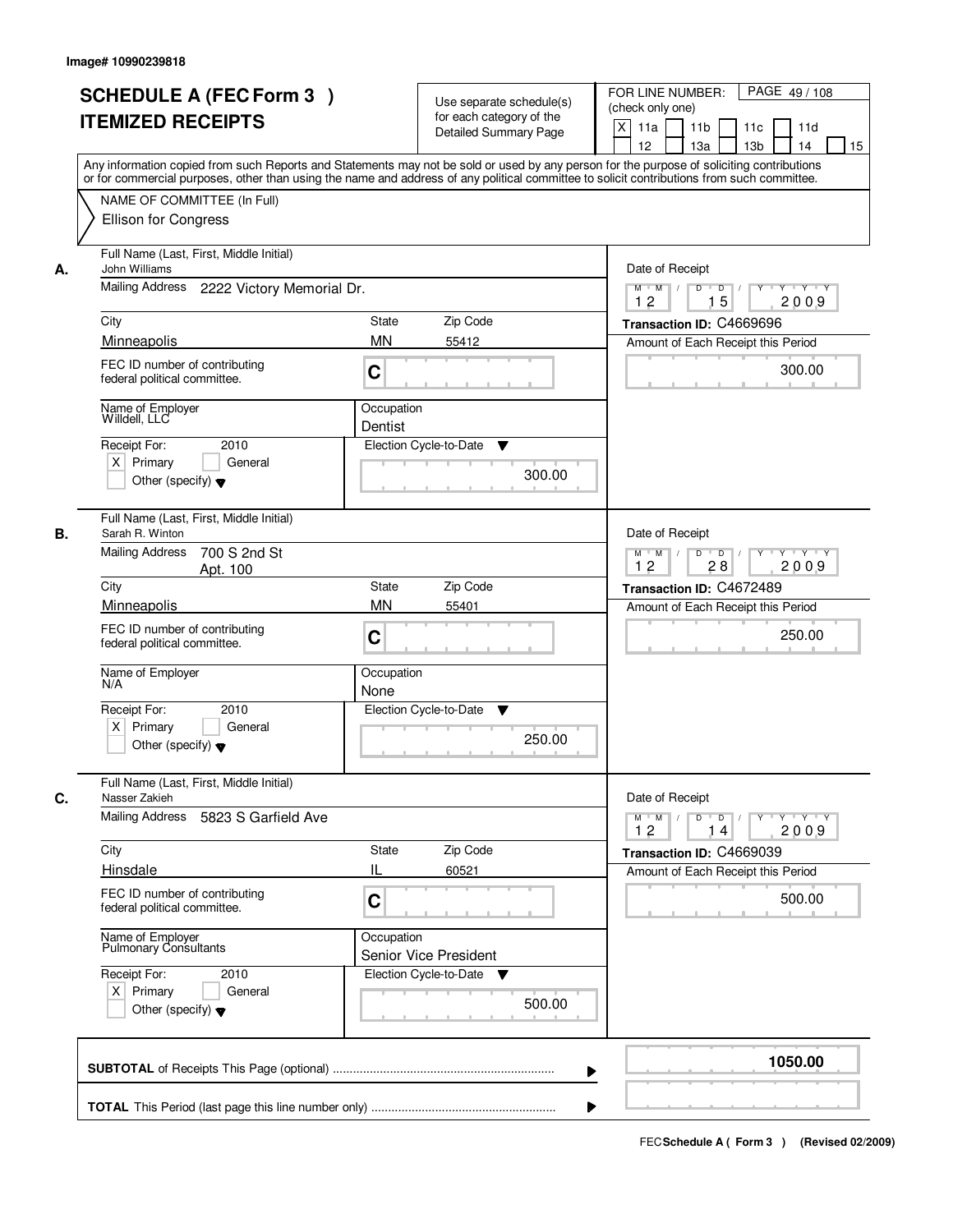|    | <b>SCHEDULE A (FEC Form 3)</b><br><b>ITEMIZED RECEIPTS</b>                                                                                                                                                                                                                              |            | Use separate schedule(s)<br>for each category of the<br><b>Detailed Summary Page</b> | PAGE 50/108<br>FOR LINE NUMBER:<br>(check only one)<br>X<br>11 <sub>b</sub><br>11d<br>11a<br>11c<br>12<br>13a<br>13 <sub>b</sub><br>15<br>14 |
|----|-----------------------------------------------------------------------------------------------------------------------------------------------------------------------------------------------------------------------------------------------------------------------------------------|------------|--------------------------------------------------------------------------------------|----------------------------------------------------------------------------------------------------------------------------------------------|
|    | Any information copied from such Reports and Statements may not be sold or used by any person for the purpose of soliciting contributions<br>or for commercial purposes, other than using the name and address of any political committee to solicit contributions from such committee. |            |                                                                                      |                                                                                                                                              |
|    | NAME OF COMMITTEE (In Full)                                                                                                                                                                                                                                                             |            |                                                                                      |                                                                                                                                              |
|    | <b>Ellison for Congress</b>                                                                                                                                                                                                                                                             |            |                                                                                      |                                                                                                                                              |
| А. | Full Name (Last, First, Middle Initial)<br>Safaa Zarzour                                                                                                                                                                                                                                |            |                                                                                      | Date of Receipt                                                                                                                              |
|    | Mailing Address 9154 Southfiled Dr.                                                                                                                                                                                                                                                     |            |                                                                                      | $M$ $M$<br>$Y$ $Y$<br>D<br>D<br>12<br>2009<br>4                                                                                              |
|    | City                                                                                                                                                                                                                                                                                    | State      | Zip Code                                                                             | Transaction ID: C4668973                                                                                                                     |
|    | <b>Bridgeview</b>                                                                                                                                                                                                                                                                       | IL         | 60455                                                                                | Amount of Each Receipt this Period                                                                                                           |
|    | FEC ID number of contributing<br>federal political committee.                                                                                                                                                                                                                           | C          |                                                                                      | 250.00                                                                                                                                       |
|    | Name of Employer                                                                                                                                                                                                                                                                        | Occupation |                                                                                      |                                                                                                                                              |
|    | Self-Employed                                                                                                                                                                                                                                                                           | Attorney   |                                                                                      |                                                                                                                                              |
|    | Receipt For:<br>2010                                                                                                                                                                                                                                                                    |            | Election Cycle-to-Date ▼                                                             |                                                                                                                                              |
|    | $\times$<br>Primary<br>General<br>Other (specify) $\blacktriangledown$                                                                                                                                                                                                                  |            | 250.00                                                                               |                                                                                                                                              |

|  | 250.00   |
|--|----------|
|  | 74170.00 |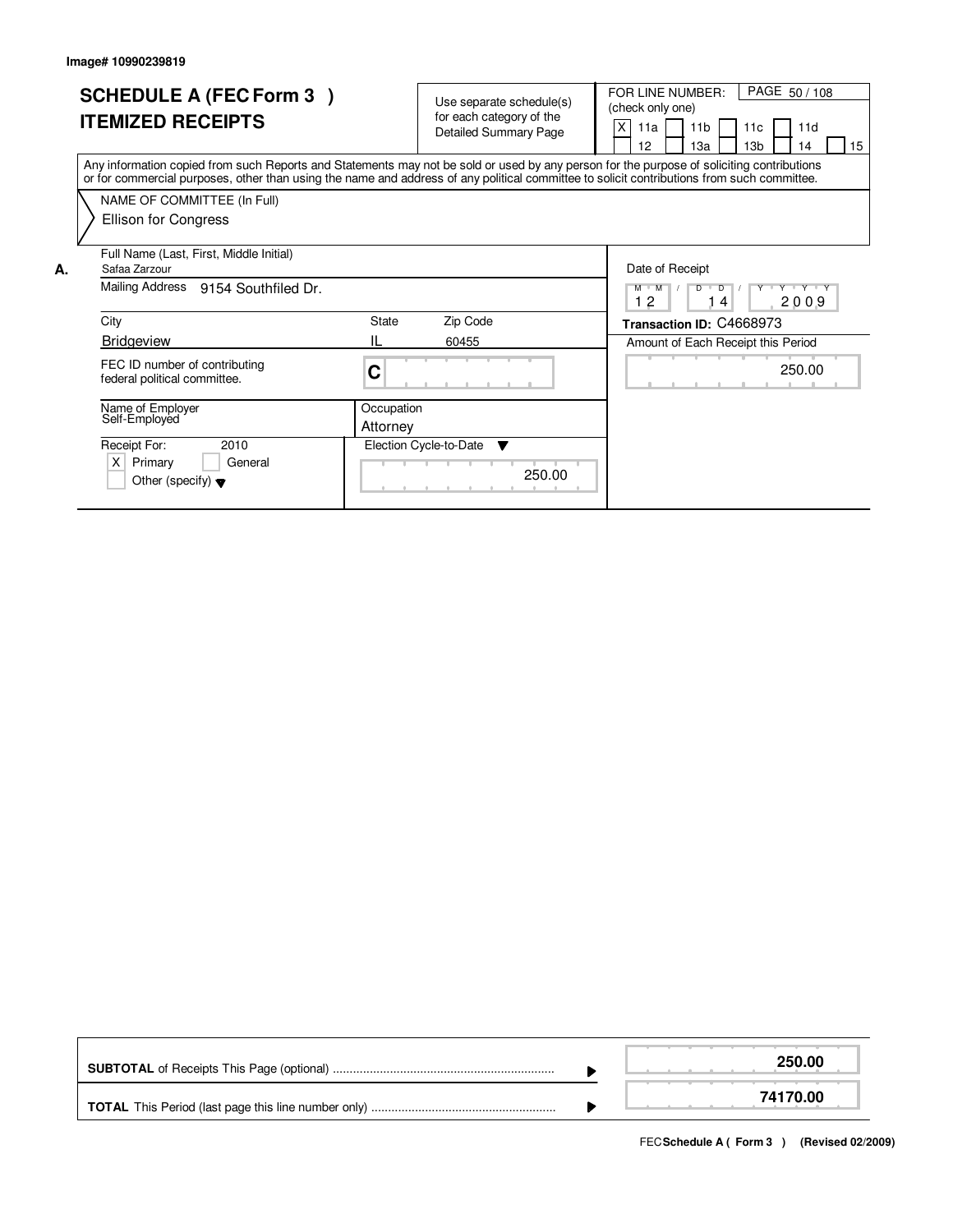|    | <b>SCHEDULE A (FEC Form 3)</b><br><b>ITEMIZED RECEIPTS</b>                                                                                                                                                                                                                                                                                            |                                                                                    | Use separate schedule(s)<br>for each category of the<br><b>Detailed Summary Page</b> | PAGE 51 / 108<br>FOR LINE NUMBER:<br>(check only one)<br>11 <sub>b</sub><br>11a<br>-XI<br>11c<br>11d<br>13 <sub>b</sub><br>12<br>13a<br>14<br>15 |
|----|-------------------------------------------------------------------------------------------------------------------------------------------------------------------------------------------------------------------------------------------------------------------------------------------------------------------------------------------------------|------------------------------------------------------------------------------------|--------------------------------------------------------------------------------------|--------------------------------------------------------------------------------------------------------------------------------------------------|
|    | Any information copied from such Reports and Statements may not be sold or used by any person for the purpose of soliciting contributions<br>or for commercial purposes, other than using the name and address of any political committee to solicit contributions from such committee.<br>NAME OF COMMITTEE (In Full)<br><b>Ellison for Congress</b> |                                                                                    |                                                                                      |                                                                                                                                                  |
| А. | Full Name (Last, First, Middle Initial)<br>AMERICAN FEDERATION OF STATE, COUNTY AND MUNICIPAL<br>Mailing Address 1625 L STREET, N.W.<br>City                                                                                                                                                                                                          | State                                                                              | Zip Code                                                                             | Date of Receipt<br>$M$ $M$<br>$D$ $D$ $/$<br>$Y^+$<br>Y Y Y Y<br>12<br>22<br>2009<br>Transaction ID: C4671604                                    |
|    | <b>WASHINGTON</b>                                                                                                                                                                                                                                                                                                                                     | DC                                                                                 | 20036                                                                                | Amount of Each Receipt this Period                                                                                                               |
|    | FEC ID number of contributing<br>federal political committee.                                                                                                                                                                                                                                                                                         | C<br>C70000120                                                                     |                                                                                      | 1000.00                                                                                                                                          |
|    | Name of Employer                                                                                                                                                                                                                                                                                                                                      | Occupation                                                                         |                                                                                      |                                                                                                                                                  |
|    | 2010<br>Receipt For:<br>$X$ Primary<br>General<br>Other (specify) $\blacktriangledown$                                                                                                                                                                                                                                                                | Election Cycle-to-Date                                                             | ▼<br>2000.00                                                                         |                                                                                                                                                  |
| В. | Full Name (Last, First, Middle Initial)<br>AMERICAN FEDERATION OF TEACHERS                                                                                                                                                                                                                                                                            |                                                                                    |                                                                                      | Date of Receipt                                                                                                                                  |
|    | Mailing Address 555 NEW JERSEY AVE., NW                                                                                                                                                                                                                                                                                                               | Y<br>$Y \vdash Y \vdash Y$<br>$M$ $M$ /<br>D<br>$\overline{D}$<br>12<br>16<br>2009 |                                                                                      |                                                                                                                                                  |
|    | City                                                                                                                                                                                                                                                                                                                                                  | <b>State</b>                                                                       | Zip Code                                                                             | Transaction ID: C4669884                                                                                                                         |
|    | <b>WASHINGTON</b>                                                                                                                                                                                                                                                                                                                                     | DC                                                                                 | 20001                                                                                | Amount of Each Receipt this Period                                                                                                               |
|    | FEC ID number of contributing<br>federal political committee.                                                                                                                                                                                                                                                                                         | С<br>C70002472                                                                     |                                                                                      | 2500.00                                                                                                                                          |
|    | Name of Employer                                                                                                                                                                                                                                                                                                                                      | Occupation                                                                         |                                                                                      |                                                                                                                                                  |
|    | Receipt For:<br>2010<br>$X$ Primary<br>General<br>Other (specify) $\blacktriangledown$                                                                                                                                                                                                                                                                | Election Cycle-to-Date                                                             | v<br>2500.00                                                                         |                                                                                                                                                  |
| C. | Full Name (Last, First, Middle Initial)<br>AMERICAN INSTITUTE OF CERTIFIED PUBLIC ACCOUNTANTS<br><b>Mailing Address</b><br>Palladian 1<br>220 Leigh Farm Rd                                                                                                                                                                                           |                                                                                    |                                                                                      | Date of Receipt<br>$D$ $D$ $l$<br>$M$ $M$ /<br>$Y + Y + Y$<br>Y "<br>2009<br>11<br>04                                                            |
|    | City                                                                                                                                                                                                                                                                                                                                                  | State                                                                              | Zip Code                                                                             | Transaction ID: C4677218                                                                                                                         |
|    | Durham                                                                                                                                                                                                                                                                                                                                                | <b>NC</b>                                                                          | 27707                                                                                | Amount of Each Receipt this Period                                                                                                               |
|    | FEC ID number of contributing<br>federal political committee.                                                                                                                                                                                                                                                                                         | C<br>C00077321                                                                     |                                                                                      | 397.22                                                                                                                                           |
|    | Name of Employer                                                                                                                                                                                                                                                                                                                                      | Occupation                                                                         |                                                                                      |                                                                                                                                                  |
|    | Receipt For:<br>2010<br>$X$ Primary<br>General<br>Other (specify) $\blacktriangledown$                                                                                                                                                                                                                                                                | Election Cycle-to-Date                                                             | v<br>1897.22                                                                         | * In-Kind: Food, Room Rent<br>& Parking for Event                                                                                                |
|    |                                                                                                                                                                                                                                                                                                                                                       |                                                                                    | ▶                                                                                    | 3897.22                                                                                                                                          |
|    |                                                                                                                                                                                                                                                                                                                                                       |                                                                                    |                                                                                      |                                                                                                                                                  |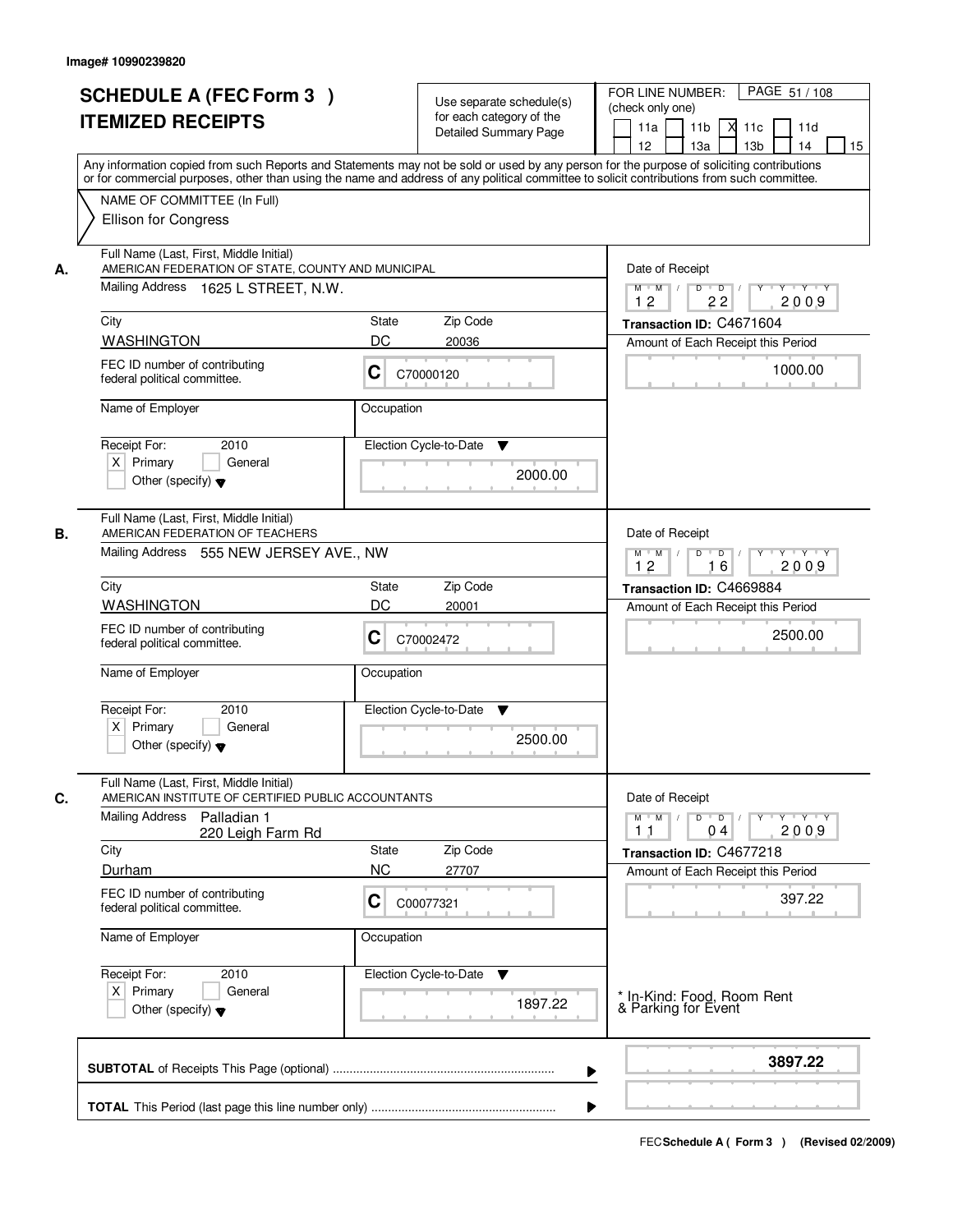|    | <b>SCHEDULE A (FEC Form 3)</b>                                                                                                             |                                          | Use separate schedule(s)     | PAGE 52 / 108<br>FOR LINE NUMBER:                                                       |
|----|--------------------------------------------------------------------------------------------------------------------------------------------|------------------------------------------|------------------------------|-----------------------------------------------------------------------------------------|
|    | <b>ITEMIZED RECEIPTS</b>                                                                                                                   |                                          | for each category of the     | (check only one)                                                                        |
|    |                                                                                                                                            |                                          | <b>Detailed Summary Page</b> | 11 <sub>b</sub><br>11a<br>$X$ 11 $c$<br>11d                                             |
|    |                                                                                                                                            | 12<br>13a<br>13 <sub>b</sub><br>14<br>15 |                              |                                                                                         |
|    | Any information copied from such Reports and Statements may not be sold or used by any person for the purpose of soliciting contributions  |                                          |                              |                                                                                         |
|    | or for commercial purposes, other than using the name and address of any political committee to solicit contributions from such committee. |                                          |                              |                                                                                         |
|    | NAME OF COMMITTEE (In Full)                                                                                                                |                                          |                              |                                                                                         |
|    | <b>Ellison for Congress</b>                                                                                                                |                                          |                              |                                                                                         |
|    |                                                                                                                                            |                                          |                              |                                                                                         |
|    | Full Name (Last, First, Middle Initial)                                                                                                    |                                          |                              |                                                                                         |
| А. | AMERICAN INSTITUTE OF CERTIFIED PUBLIC ACCOUNTANTS                                                                                         |                                          |                              | Date of Receipt                                                                         |
|    | Mailing Address<br>Palladian 1                                                                                                             |                                          |                              | $Y - Y - Y$<br>$M$ $M$ /<br>D<br>$\overline{D}$                                         |
|    | 220 Leigh Farm Rd                                                                                                                          |                                          |                              | 2009<br>12<br>21                                                                        |
|    | City                                                                                                                                       | State                                    | Zip Code                     | Transaction ID: C4671471                                                                |
|    | Durham                                                                                                                                     | <b>NC</b>                                | 27707                        | Amount of Each Receipt this Period                                                      |
|    | FEC ID number of contributing                                                                                                              |                                          |                              |                                                                                         |
|    | federal political committee.                                                                                                               | С                                        | C00077321                    | 1500.00                                                                                 |
|    |                                                                                                                                            |                                          |                              |                                                                                         |
|    | Name of Employer                                                                                                                           | Occupation                               |                              |                                                                                         |
|    |                                                                                                                                            |                                          |                              |                                                                                         |
|    | 2010<br>Receipt For:                                                                                                                       |                                          | Election Cycle-to-Date<br>▼  |                                                                                         |
|    | $X$ Primary<br>General                                                                                                                     |                                          |                              |                                                                                         |
|    | Other (specify) $\blacktriangledown$                                                                                                       | 1897.22                                  |                              |                                                                                         |
|    |                                                                                                                                            |                                          |                              |                                                                                         |
|    | Full Name (Last, First, Middle Initial)                                                                                                    |                                          |                              |                                                                                         |
| В. | AMERICAN PHYSICAL THERAPY ASSOCIATION PHYSICAL THERAPY POLITICAL ACTION COMMITTEDE (P Diffaeceipt                                          |                                          |                              |                                                                                         |
|    | Mailing Address 1111 North Fairfax Street                                                                                                  |                                          |                              | $D$ $D$ $1$<br>$M$ $M$ /<br>$Y + Y + Y$                                                 |
|    |                                                                                                                                            |                                          |                              | 30<br>2009<br>10                                                                        |
|    | City                                                                                                                                       | State                                    | Zip Code                     | Transaction ID: C4651605                                                                |
|    | Alexandria                                                                                                                                 | VA                                       | 22314                        | Amount of Each Receipt this Period                                                      |
|    |                                                                                                                                            |                                          |                              |                                                                                         |
|    | FEC ID number of contributing<br>federal political committee.                                                                              | С                                        | C00012880                    | 1000.00                                                                                 |
|    |                                                                                                                                            |                                          |                              |                                                                                         |
|    | Name of Employer                                                                                                                           | Occupation                               |                              |                                                                                         |
|    |                                                                                                                                            |                                          |                              |                                                                                         |
|    | Receipt For:<br>2010                                                                                                                       |                                          | Election Cycle-to-Date<br>v  |                                                                                         |
|    | $X$ Primary<br>General                                                                                                                     |                                          |                              |                                                                                         |
|    | Other (specify) $\blacktriangledown$                                                                                                       |                                          | 1000.00                      |                                                                                         |
|    |                                                                                                                                            |                                          |                              |                                                                                         |
|    | Full Name (Last, First, Middle Initial)                                                                                                    |                                          |                              |                                                                                         |
| C. | COMCAST CORP. POLITICAL ACTION COMMITTEE                                                                                                   |                                          |                              | Date of Receipt                                                                         |
|    | Mailing Address<br>1500 Market Street                                                                                                      |                                          |                              | $M^+$ M<br>$D$ $D$ $/$<br>$Y - Y - Y$<br>$\sqrt{ }$<br>$Y$ <sup><math>\top</math></sup> |
|    | 35th Floor                                                                                                                                 |                                          |                              | 12<br>2009<br>21                                                                        |
|    | City                                                                                                                                       | State                                    | Zip Code                     | Transaction ID: C4671467                                                                |
|    | Philadelphia                                                                                                                               | PA                                       | 19102                        | Amount of Each Receipt this Period                                                      |
|    | FEC ID number of contributing                                                                                                              |                                          |                              |                                                                                         |
|    | federal political committee.                                                                                                               | C                                        | C00248716                    | 1000.00                                                                                 |
|    |                                                                                                                                            |                                          |                              |                                                                                         |
|    | Name of Employer                                                                                                                           | Occupation                               |                              |                                                                                         |
|    |                                                                                                                                            |                                          |                              |                                                                                         |
|    | Receipt For:<br>2010                                                                                                                       |                                          | Election Cycle-to-Date<br>v  |                                                                                         |
|    | $X$ Primary<br>General                                                                                                                     |                                          |                              |                                                                                         |
|    | Other (specify) $\blacktriangledown$                                                                                                       |                                          | 1000.00                      |                                                                                         |
|    |                                                                                                                                            |                                          |                              |                                                                                         |
|    |                                                                                                                                            |                                          |                              |                                                                                         |
|    |                                                                                                                                            |                                          |                              | 3500.00                                                                                 |
|    |                                                                                                                                            |                                          | ▶                            |                                                                                         |
|    |                                                                                                                                            |                                          |                              |                                                                                         |
|    |                                                                                                                                            |                                          |                              |                                                                                         |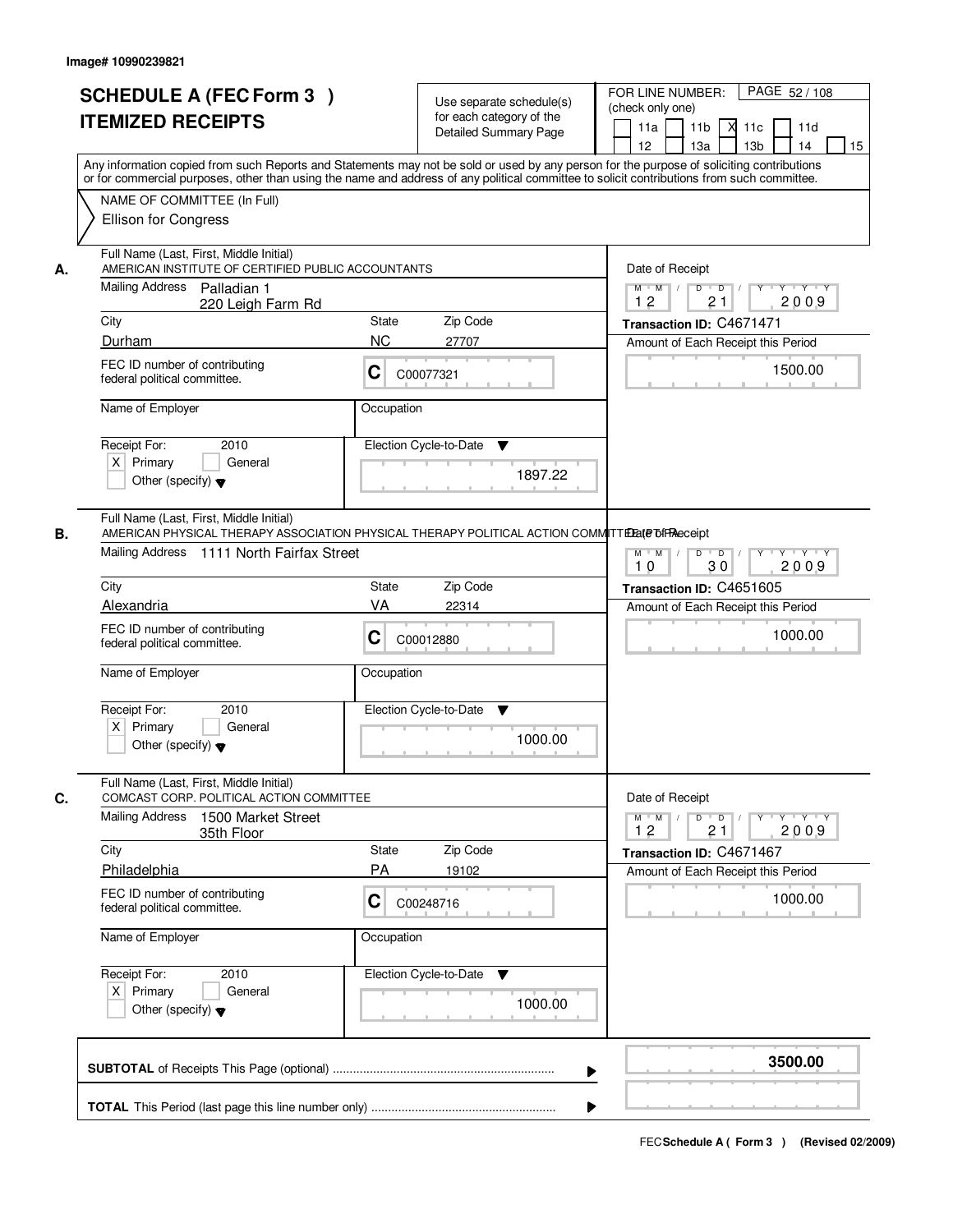| <b>SCHEDULE A (FEC Form 3)</b><br><b>ITEMIZED RECEIPTS</b>                                                     | Use separate schedule(s)<br>for each category of the<br><b>Detailed Summary Page</b><br>Any information copied from such Reports and Statements may not be sold or used by any person for the purpose of soliciting contributions | PAGE 53/108<br>FOR LINE NUMBER:<br>(check only one)<br>11 <sub>b</sub><br>11a<br><b>X</b><br>11c<br>11d<br>13 <sub>b</sub><br>14<br>12<br>13a<br>15 |
|----------------------------------------------------------------------------------------------------------------|-----------------------------------------------------------------------------------------------------------------------------------------------------------------------------------------------------------------------------------|-----------------------------------------------------------------------------------------------------------------------------------------------------|
| NAME OF COMMITTEE (In Full)<br><b>Ellison for Congress</b>                                                     | or for commercial purposes, other than using the name and address of any political committee to solicit contributions from such committee.                                                                                        |                                                                                                                                                     |
| Full Name (Last, First, Middle Initial)<br>DORSEY NATIONAL FUND<br>А.<br>Mailing Address 50 South Sixth Street |                                                                                                                                                                                                                                   | Date of Receipt<br>$D$ $D$ $I$<br>Y<br>$Y + Y + Y$<br>$M$ $M$<br>2009<br>24<br>1 <sub>1</sub>                                                       |
| City                                                                                                           | <b>State</b><br>Zip Code                                                                                                                                                                                                          | Transaction ID: C4661433                                                                                                                            |
| Minneapolis                                                                                                    | <b>MN</b><br>55402                                                                                                                                                                                                                | Amount of Each Receipt this Period                                                                                                                  |
| FEC ID number of contributing<br>federal political committee.                                                  | C<br>C00018945                                                                                                                                                                                                                    | 1000.00                                                                                                                                             |
| Name of Employer                                                                                               | Occupation                                                                                                                                                                                                                        |                                                                                                                                                     |
| Receipt For:<br>2010<br>$X$ Primary<br>General<br>Other (specify) $\blacktriangledown$                         | Election Cycle-to-Date<br>▼<br>1000.00                                                                                                                                                                                            |                                                                                                                                                     |
| Full Name (Last, First, Middle Initial)<br>DYKEMA GOSSETT FEDERAL PAC<br>В.                                    |                                                                                                                                                                                                                                   | Date of Receipt                                                                                                                                     |
| Mailing Address<br>201 Townsend Street<br>Suite 900                                                            | $M$ $M$ /<br>D<br>$\overline{D}$<br>$Y$ <sup><math>\top</math></sup><br>Y Y Y Y<br>10<br>30<br>2009                                                                                                                               |                                                                                                                                                     |
| City                                                                                                           | Zip Code<br>State                                                                                                                                                                                                                 | Transaction ID: C4651606                                                                                                                            |
| Lansing<br>FEC ID number of contributing<br>federal political committee.                                       | MI<br>48933<br>С<br>C00342113                                                                                                                                                                                                     | Amount of Each Receipt this Period<br>1000.00                                                                                                       |
| Name of Employer                                                                                               | Occupation                                                                                                                                                                                                                        |                                                                                                                                                     |
| Receipt For:<br>2010<br>$X$ Primary<br>General<br>Other (specify) $\blacktriangledown$                         | Election Cycle-to-Date<br>v<br>1000.00                                                                                                                                                                                            |                                                                                                                                                     |
| Full Name (Last, First, Middle Initial)<br>C.<br>Faegre & Benson LLP Political Committee Fund                  |                                                                                                                                                                                                                                   | Date of Receipt                                                                                                                                     |
| <b>Mailing Address</b><br>2200 WELLS FARGO CENTER<br>90 SOUTH SEVENTH STR                                      |                                                                                                                                                                                                                                   | $M$ $M$<br>$D$ $D$ $/$<br>$Y^+$<br>$Y + Y + Y$<br>2009<br>24<br>11                                                                                  |
| City<br><b>MINNEAPOLIS</b>                                                                                     | Zip Code<br>State<br><b>MN</b><br>55402                                                                                                                                                                                           | Transaction ID: C4661429<br>Amount of Each Receipt this Period                                                                                      |
| FEC ID number of contributing<br>federal political committee.                                                  | C<br>C00215491                                                                                                                                                                                                                    | 500.00                                                                                                                                              |
| Name of Employer                                                                                               | Occupation                                                                                                                                                                                                                        |                                                                                                                                                     |
| Receipt For:<br>2010<br>$X$ Primary<br>General<br>Other (specify) $\blacktriangledown$                         | Election Cycle-to-Date ▼<br>500.00                                                                                                                                                                                                |                                                                                                                                                     |
|                                                                                                                |                                                                                                                                                                                                                                   | 2500.00                                                                                                                                             |
|                                                                                                                |                                                                                                                                                                                                                                   |                                                                                                                                                     |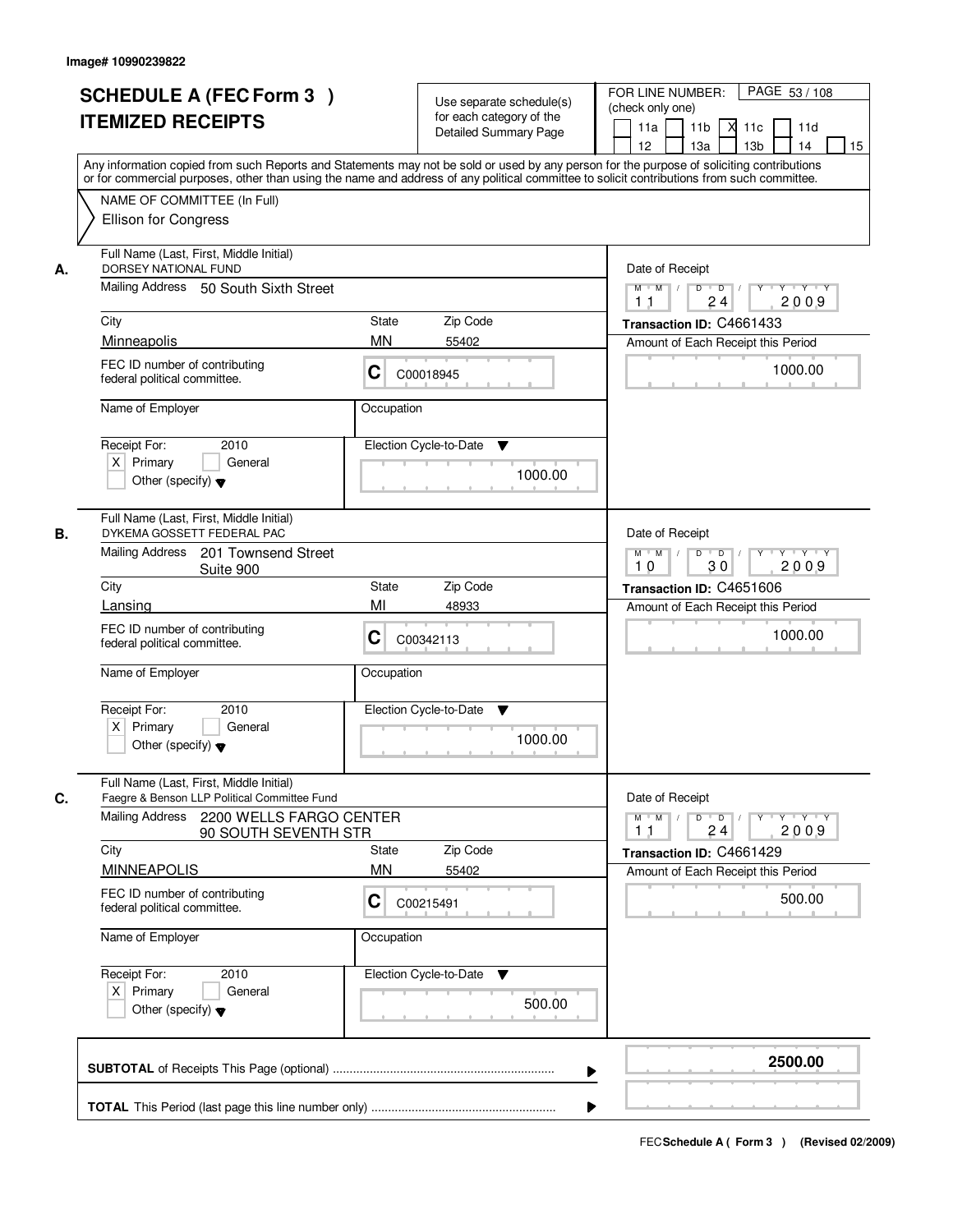|    | <b>SCHEDULE A (FEC Form 3)</b><br><b>ITEMIZED RECEIPTS</b><br>Any information copied from such Reports and Statements may not be sold or used by any person for the purpose of soliciting contributions<br>or for commercial purposes, other than using the name and address of any political committee to solicit contributions from such committee. |                  | Use separate schedule(s)<br>for each category of the<br><b>Detailed Summary Page</b> | PAGE 54 / 108<br>FOR LINE NUMBER:<br>(check only one)<br>11 <sub>b</sub><br>11a<br><b>X</b><br>11c<br>11d<br>13a<br>13 <sub>b</sub><br>12<br>14<br>15 |
|----|-------------------------------------------------------------------------------------------------------------------------------------------------------------------------------------------------------------------------------------------------------------------------------------------------------------------------------------------------------|------------------|--------------------------------------------------------------------------------------|-------------------------------------------------------------------------------------------------------------------------------------------------------|
|    | NAME OF COMMITTEE (In Full)<br><b>Ellison for Congress</b>                                                                                                                                                                                                                                                                                            |                  |                                                                                      |                                                                                                                                                       |
| А. | Full Name (Last, First, Middle Initial)<br>GENERAL ELECTRIC COMPANY POLITICAL ACTION COMMITTE<br>Mailing Address 1299 Pennsylvania Ave NW                                                                                                                                                                                                             |                  |                                                                                      | Date of Receipt<br>$M$ $M$ /<br>$D$ $D$ $/$<br>$\overline{Y}$<br>Y Y Y Y                                                                              |
|    | Suite 900W                                                                                                                                                                                                                                                                                                                                            | 2009<br>10<br>26 |                                                                                      |                                                                                                                                                       |
|    | City<br>Washington                                                                                                                                                                                                                                                                                                                                    | State<br>DC      | Zip Code                                                                             | Transaction ID: C4629160                                                                                                                              |
|    | FEC ID number of contributing<br>federal political committee.                                                                                                                                                                                                                                                                                         | C                | 20004<br>C00024869                                                                   | Amount of Each Receipt this Period<br>1000.00                                                                                                         |
|    | Name of Employer                                                                                                                                                                                                                                                                                                                                      | Occupation       |                                                                                      |                                                                                                                                                       |
|    | 2010<br>Receipt For:<br>$X$ Primary<br>General<br>Other (specify) $\blacktriangledown$                                                                                                                                                                                                                                                                |                  | Election Cycle-to-Date<br>▼<br>2000.00                                               |                                                                                                                                                       |
| В. | Full Name (Last, First, Middle Initial)<br>HUMAN RIGHTS CAMPAIGN PAC<br>Mailing Address 1640 Rhode Island Avenue NW                                                                                                                                                                                                                                   |                  |                                                                                      | Date of Receipt<br>$M$ $M$ /<br>Y<br>$Y \vdash Y \vdash Y$<br>D<br>$\overline{D}$ /<br>30<br>2009<br>10                                               |
|    | City                                                                                                                                                                                                                                                                                                                                                  | State            | Zip Code                                                                             | Transaction ID: C4651610                                                                                                                              |
|    | Washington                                                                                                                                                                                                                                                                                                                                            | DC               | 20036                                                                                | Amount of Each Receipt this Period                                                                                                                    |
|    | FEC ID number of contributing<br>federal political committee.                                                                                                                                                                                                                                                                                         | C                | C00235853                                                                            | 1000.00                                                                                                                                               |
|    | Name of Employer                                                                                                                                                                                                                                                                                                                                      | Occupation       |                                                                                      |                                                                                                                                                       |
|    | Receipt For:<br>2010<br>$X$ Primary<br>General<br>Other (specify) $\blacktriangledown$                                                                                                                                                                                                                                                                |                  | Election Cycle-to-Date<br>v<br>1000.00                                               |                                                                                                                                                       |
| C. | Full Name (Last, First, Middle Initial)<br>INDEPENDENT COMMUNITY BANKERS OF AMERICA POLITICAL ACTION COMMITTEE                                                                                                                                                                                                                                        |                  |                                                                                      | Date of Receipt                                                                                                                                       |
|    | <b>Mailing Address</b><br>1615 L. St., NW<br>Ste. 900                                                                                                                                                                                                                                                                                                 |                  |                                                                                      | $D$ $D$ $/$<br>$M$ $M$ $/$<br>Y "<br>Y "Y "Y<br>12<br>2009<br>04                                                                                      |
|    | City<br><b>Washington</b>                                                                                                                                                                                                                                                                                                                             | State<br>DC      | Zip Code<br>20036                                                                    | Transaction ID: C4664394<br>Amount of Each Receipt this Period                                                                                        |
|    | FEC ID number of contributing<br>federal political committee.                                                                                                                                                                                                                                                                                         | C                | C00032698                                                                            | 1000.00                                                                                                                                               |
|    | Name of Employer                                                                                                                                                                                                                                                                                                                                      | Occupation       |                                                                                      |                                                                                                                                                       |
|    | Receipt For:<br>2010<br>$X$ Primary<br>General<br>Other (specify) $\blacktriangledown$                                                                                                                                                                                                                                                                |                  | Election Cycle-to-Date<br>v<br>2000.00                                               |                                                                                                                                                       |
|    |                                                                                                                                                                                                                                                                                                                                                       |                  | ▶                                                                                    | 3000.00                                                                                                                                               |
|    |                                                                                                                                                                                                                                                                                                                                                       |                  |                                                                                      |                                                                                                                                                       |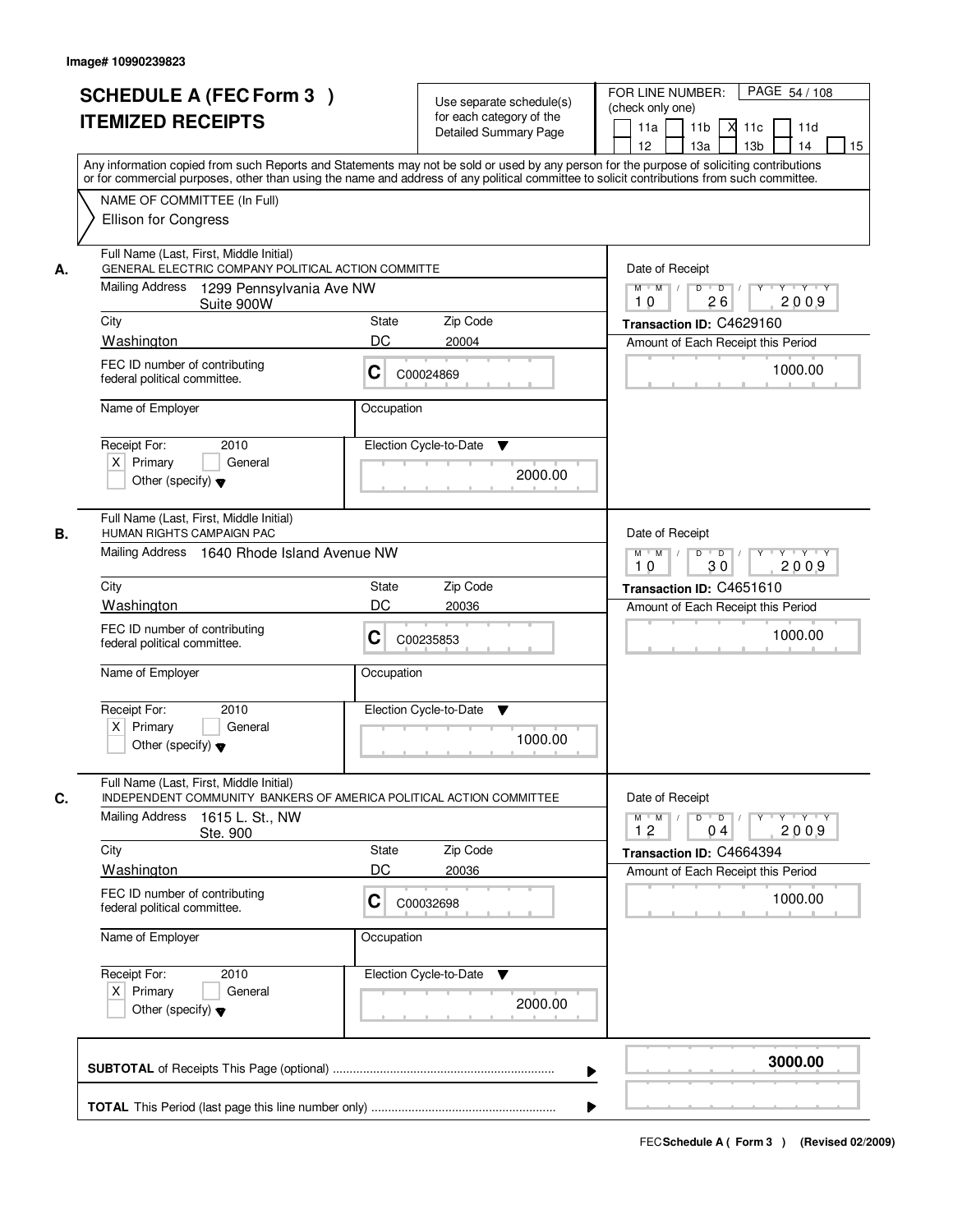|    | <b>SCHEDULE A (FEC Form 3)</b><br><b>ITEMIZED RECEIPTS</b><br>Any information copied from such Reports and Statements may not be sold or used by any person for the purpose of soliciting contributions<br>or for commercial purposes, other than using the name and address of any political committee to solicit contributions from such committee. |            | Use separate schedule(s)<br>for each category of the<br><b>Detailed Summary Page</b> | PAGE 55/108<br>FOR LINE NUMBER:<br>(check only one)<br>11 <sub>b</sub><br>11d<br>11a<br><b>X</b><br>11c<br>13a<br>13 <sub>b</sub><br>12<br>14<br>15 |
|----|-------------------------------------------------------------------------------------------------------------------------------------------------------------------------------------------------------------------------------------------------------------------------------------------------------------------------------------------------------|------------|--------------------------------------------------------------------------------------|-----------------------------------------------------------------------------------------------------------------------------------------------------|
|    | NAME OF COMMITTEE (In Full)<br><b>Ellison for Congress</b>                                                                                                                                                                                                                                                                                            |            |                                                                                      |                                                                                                                                                     |
| А. | Full Name (Last, First, Middle Initial)<br>INTERNATIONAL ASSOCIATION OF FIREFIGHTERS INTEREST<br>Mailing Address 1750 New York Ave NW<br>City                                                                                                                                                                                                         | State      | Zip Code                                                                             | Date of Receipt<br>$M$ $M$<br>$D$ $D$ $/$<br>$\overline{Y}$<br>$Y + Y + Y$<br>12<br>21<br>2009                                                      |
|    | Washington                                                                                                                                                                                                                                                                                                                                            | DC         | 20006                                                                                | Transaction ID: C4671470<br>Amount of Each Receipt this Period                                                                                      |
|    | FEC ID number of contributing<br>federal political committee.                                                                                                                                                                                                                                                                                         | C          | C00029447                                                                            | 1000.00                                                                                                                                             |
|    | Name of Employer                                                                                                                                                                                                                                                                                                                                      | Occupation |                                                                                      |                                                                                                                                                     |
|    | Receipt For:<br>2010<br>$X$ Primary<br>General<br>Other (specify) $\blacktriangledown$                                                                                                                                                                                                                                                                |            | Election Cycle-to-Date<br>▼<br>1000.00                                               |                                                                                                                                                     |
| В. | Full Name (Last, First, Middle Initial)<br>INTERNATIONAL UNION OF PAINTERS AND ALLIED TRADES                                                                                                                                                                                                                                                          |            |                                                                                      | Date of Receipt                                                                                                                                     |
|    | Mailing Address 1750 New York Avenue NW                                                                                                                                                                                                                                                                                                               |            |                                                                                      | $M$ $M$ /<br>Y<br>$Y \vdash Y \vdash Y$<br>D<br>$\overline{\phantom{0}}$ D<br>10<br>09<br>2009                                                      |
|    | City                                                                                                                                                                                                                                                                                                                                                  | State      | Zip Code                                                                             | Transaction ID: C4615662                                                                                                                            |
|    | Washington<br>FEC ID number of contributing<br>federal political committee.                                                                                                                                                                                                                                                                           | DC<br>C    | 20006<br>C00000885                                                                   | Amount of Each Receipt this Period<br>2500.00                                                                                                       |
|    | Name of Employer                                                                                                                                                                                                                                                                                                                                      | Occupation |                                                                                      |                                                                                                                                                     |
|    | Receipt For:<br>2010<br>$X$ Primary<br>General<br>Other (specify) $\blacktriangledown$                                                                                                                                                                                                                                                                |            | Election Cycle-to-Date<br>v<br>2500.00                                               |                                                                                                                                                     |
| C. | Full Name (Last, First, Middle Initial)<br><b>JSTREETPAC</b>                                                                                                                                                                                                                                                                                          |            |                                                                                      | Date of Receipt                                                                                                                                     |
|    | <b>Mailing Address</b><br>PO Box 33106                                                                                                                                                                                                                                                                                                                |            |                                                                                      | $D$ $D$ $/$<br>$M$ $M$ /<br>$Y + Y + Y$<br>$Y$ <sup><math>\top</math></sup><br>2009<br>12<br>28                                                     |
|    | City                                                                                                                                                                                                                                                                                                                                                  | State      | Zip Code                                                                             | Transaction ID: C4672415                                                                                                                            |
|    | Washington<br>FEC ID number of contributing<br>federal political committee.                                                                                                                                                                                                                                                                           | DC<br>C    | 20033<br>C00441949                                                                   | Amount of Each Receipt this Period<br>97.01                                                                                                         |
|    | Name of Employer                                                                                                                                                                                                                                                                                                                                      | Occupation |                                                                                      |                                                                                                                                                     |
|    | Receipt For:<br>2010<br>$X$ Primary<br>General<br>Other (specify) $\blacktriangledown$                                                                                                                                                                                                                                                                |            | Election Cycle-to-Date ▼<br>97.01                                                    |                                                                                                                                                     |
|    |                                                                                                                                                                                                                                                                                                                                                       |            | ▶                                                                                    | 3597.01                                                                                                                                             |
|    |                                                                                                                                                                                                                                                                                                                                                       |            |                                                                                      |                                                                                                                                                     |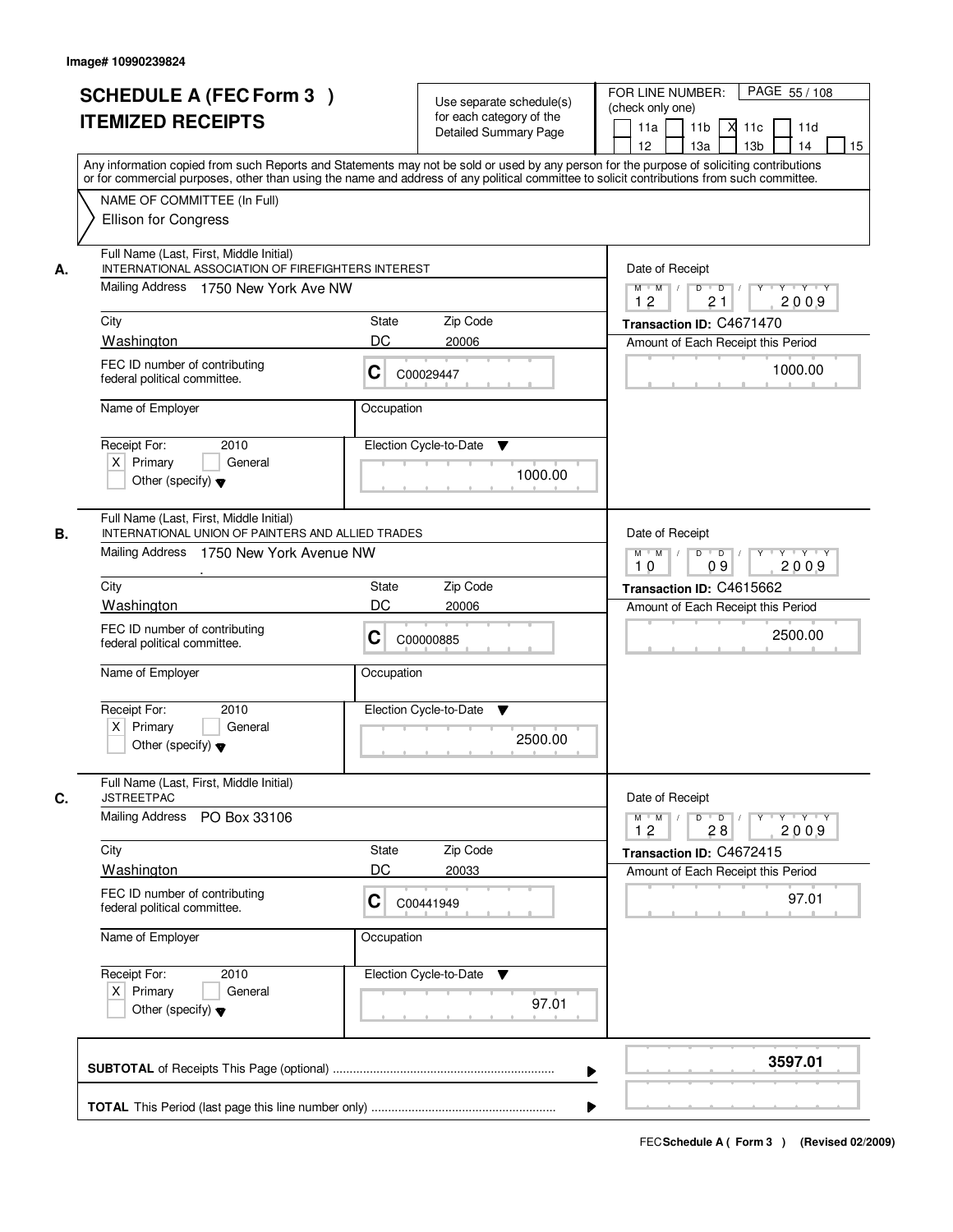|    | <b>SCHEDULE A (FEC Form 3)</b><br><b>ITEMIZED RECEIPTS</b><br>Any information copied from such Reports and Statements may not be sold or used by any person for the purpose of soliciting contributions<br>or for commercial purposes, other than using the name and address of any political committee to solicit contributions from such committee. |              | Use separate schedule(s)<br>for each category of the<br><b>Detailed Summary Page</b> | PAGE 56 / 108<br>FOR LINE NUMBER:<br>(check only one)<br>11 <sub>b</sub><br>11d<br>11a<br><b>X</b><br>11c<br>13 <sub>b</sub><br>12<br>13a<br>14<br>15 |
|----|-------------------------------------------------------------------------------------------------------------------------------------------------------------------------------------------------------------------------------------------------------------------------------------------------------------------------------------------------------|--------------|--------------------------------------------------------------------------------------|-------------------------------------------------------------------------------------------------------------------------------------------------------|
|    | NAME OF COMMITTEE (In Full)<br><b>Ellison for Congress</b>                                                                                                                                                                                                                                                                                            |              |                                                                                      |                                                                                                                                                       |
| А. | Full Name (Last, First, Middle Initial)<br>KPMG PARTNERS/PRINCIPALS & EMPLOYEES PAC<br>Mailing Address PO Box 18254                                                                                                                                                                                                                                   |              |                                                                                      | Date of Receipt<br>$M$ $M$ /<br>$D$ $D$ $/$<br>$\overline{Y}$<br>Y Y Y Y<br>24<br>2009<br>11                                                          |
|    | City                                                                                                                                                                                                                                                                                                                                                  | State        | Zip Code                                                                             | Transaction ID: C4661777                                                                                                                              |
|    | Washington                                                                                                                                                                                                                                                                                                                                            | DC           | 20036                                                                                | Amount of Each Receipt this Period                                                                                                                    |
|    | FEC ID number of contributing<br>federal political committee.                                                                                                                                                                                                                                                                                         | C            | C00280222                                                                            | 1500.00                                                                                                                                               |
|    | Name of Employer                                                                                                                                                                                                                                                                                                                                      | Occupation   |                                                                                      |                                                                                                                                                       |
|    | Receipt For:<br>2010<br>$X$ Primary<br>General<br>Other (specify) $\blacktriangledown$                                                                                                                                                                                                                                                                |              | Election Cycle-to-Date<br>▼<br>1500.00                                               |                                                                                                                                                       |
| В. | Full Name (Last, First, Middle Initial)<br>LOCKRIDGE GRINDAL NAUEN POLITICAL FUND                                                                                                                                                                                                                                                                     |              |                                                                                      | Date of Receipt                                                                                                                                       |
|    | Mailing Address 100 WASHINGTON AVE SO SUITE 2200                                                                                                                                                                                                                                                                                                      |              |                                                                                      | $M$ $M$ /<br>Y<br>Y Y Y Y<br>D<br>$\overline{D}$ /<br>10<br>30<br>2009                                                                                |
|    | City                                                                                                                                                                                                                                                                                                                                                  | <b>State</b> | Zip Code                                                                             | Transaction ID: C4651607                                                                                                                              |
|    | <b>MINNEAPOLIS</b>                                                                                                                                                                                                                                                                                                                                    | <b>MN</b>    | 55401                                                                                | Amount of Each Receipt this Period                                                                                                                    |
|    | FEC ID number of contributing<br>federal political committee.                                                                                                                                                                                                                                                                                         | C            | C00167916                                                                            | 983.41                                                                                                                                                |
|    | Name of Employer                                                                                                                                                                                                                                                                                                                                      | Occupation   |                                                                                      |                                                                                                                                                       |
|    | Receipt For:<br>2010<br>$X$ Primary<br>General<br>Other (specify) $\blacktriangledown$                                                                                                                                                                                                                                                                |              | Election Cycle-to-Date<br>v<br>5016.59                                               |                                                                                                                                                       |
| C. | Full Name (Last, First, Middle Initial)<br>LOCKRIDGE GRINDAL NAUEN POLITICAL FUND                                                                                                                                                                                                                                                                     |              |                                                                                      | Date of Receipt                                                                                                                                       |
|    | Mailing Address 100 WASHINGTON AVE SO SUITE 2200                                                                                                                                                                                                                                                                                                      |              |                                                                                      | $M$ $M$<br>$D$ $D$ $/$<br>Y "<br>Y Y Y Y<br>2009<br>10<br>30                                                                                          |
|    | City                                                                                                                                                                                                                                                                                                                                                  | State        | Zip Code                                                                             | Transaction ID: C4651608                                                                                                                              |
|    | <b>MINNEAPOLIS</b><br>FEC ID number of contributing                                                                                                                                                                                                                                                                                                   | <b>MN</b>    | 55401                                                                                | Amount of Each Receipt this Period                                                                                                                    |
|    | federal political committee.                                                                                                                                                                                                                                                                                                                          | C            | C00167916                                                                            | 16.59                                                                                                                                                 |
|    | Name of Employer                                                                                                                                                                                                                                                                                                                                      | Occupation   |                                                                                      |                                                                                                                                                       |
|    | Receipt For:<br>2010                                                                                                                                                                                                                                                                                                                                  |              | Election Cycle-to-Date<br>v                                                          |                                                                                                                                                       |
|    | Primary<br>X General<br>Other (specify) $\blacktriangledown$                                                                                                                                                                                                                                                                                          |              | 5016.59                                                                              |                                                                                                                                                       |
|    |                                                                                                                                                                                                                                                                                                                                                       |              | ▶                                                                                    | 2500.00                                                                                                                                               |
|    |                                                                                                                                                                                                                                                                                                                                                       |              |                                                                                      |                                                                                                                                                       |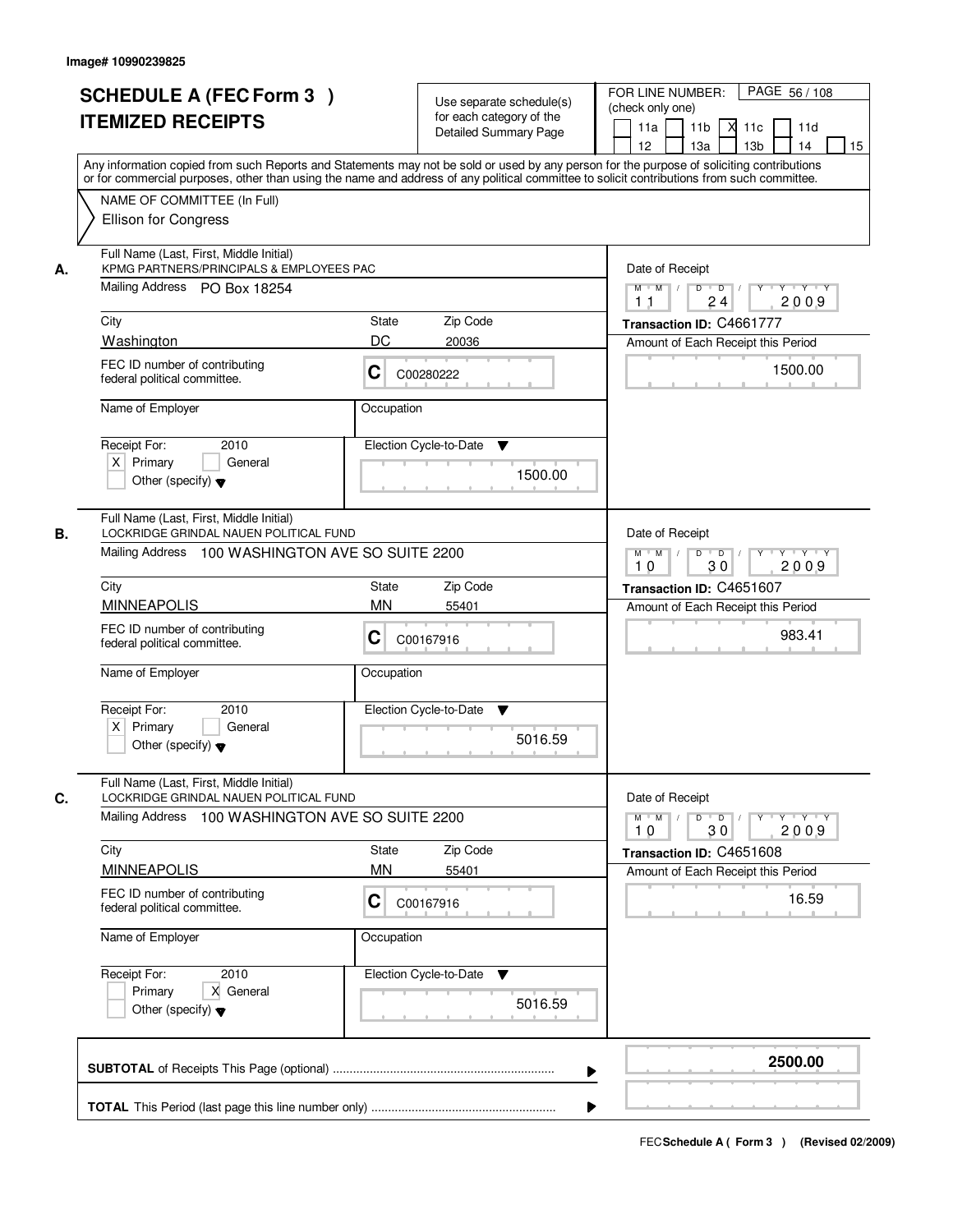|    | <b>SCHEDULE A (FEC Form 3)</b><br><b>ITEMIZED RECEIPTS</b>                                                                                 | Use separate schedule(s)<br>for each category of the<br><b>Detailed Summary Page</b><br>Any information copied from such Reports and Statements may not be sold or used by any person for the purpose of soliciting contributions | PAGE 57/108<br>FOR LINE NUMBER:<br>(check only one)<br>11 <sub>b</sub><br>11a<br>-XI<br>11c<br>11d<br>13 <sub>b</sub><br>14<br>12<br>13a<br>15 |
|----|--------------------------------------------------------------------------------------------------------------------------------------------|-----------------------------------------------------------------------------------------------------------------------------------------------------------------------------------------------------------------------------------|------------------------------------------------------------------------------------------------------------------------------------------------|
|    | NAME OF COMMITTEE (In Full)<br>Ellison for Congress                                                                                        | or for commercial purposes, other than using the name and address of any political committee to solicit contributions from such committee.                                                                                        |                                                                                                                                                |
| А. | Full Name (Last, First, Middle Initial)<br>MEDTRONIC INC. MEDICAL TECHNOLOGY FUND<br>Mailing Address 1420 New York Avenue NW Suite 600     |                                                                                                                                                                                                                                   | Date of Receipt<br>$D$ $D$ $1$<br>$Y$ <sup>U</sup><br>$Y + Y + Y$<br>$M$ $M$ /<br>2009<br>30<br>10                                             |
|    | City                                                                                                                                       | Zip Code<br>State                                                                                                                                                                                                                 | Transaction ID: C4651609                                                                                                                       |
|    | Washington                                                                                                                                 | DC<br>20005                                                                                                                                                                                                                       | Amount of Each Receipt this Period                                                                                                             |
|    | FEC ID number of contributing<br>federal political committee.                                                                              | C<br>C00311878                                                                                                                                                                                                                    | 1000.00                                                                                                                                        |
|    | Name of Employer                                                                                                                           | Occupation                                                                                                                                                                                                                        |                                                                                                                                                |
|    | 2010<br>Receipt For:<br>$X$ Primary<br>General<br>Other (specify) $\blacktriangledown$                                                     | Election Cycle-to-Date<br>▼<br>1000.00                                                                                                                                                                                            |                                                                                                                                                |
| В. | Full Name (Last, First, Middle Initial)<br>NATIONAL COMMITTEE TO PRESERVE SOCIAL SECURITY & MEDICARE PAC<br>Mailing Address<br>10 G St. NE |                                                                                                                                                                                                                                   | Date of Receipt<br>$M$ $M$ /<br>D<br>$\overline{\phantom{0}}$<br>$Y + Y + Y$                                                                   |
|    | Suite 600                                                                                                                                  |                                                                                                                                                                                                                                   | 12<br>2009<br>14                                                                                                                               |
|    | City                                                                                                                                       | Zip Code<br>State                                                                                                                                                                                                                 | Transaction ID: C4669078                                                                                                                       |
|    | Washington                                                                                                                                 | DC<br>20002                                                                                                                                                                                                                       | Amount of Each Receipt this Period                                                                                                             |
|    | FEC ID number of contributing<br>federal political committee.                                                                              | C<br>C00172296                                                                                                                                                                                                                    | 1000.00                                                                                                                                        |
|    | Name of Employer                                                                                                                           | Occupation                                                                                                                                                                                                                        |                                                                                                                                                |
|    | Receipt For:<br>2010<br>$X$ Primary<br>General<br>Other (specify) $\blacktriangledown$                                                     | Election Cycle-to-Date<br>Y<br>1000.00                                                                                                                                                                                            |                                                                                                                                                |
| C. | Full Name (Last, First, Middle Initial)<br>NEW YORK LIFE INSURANCE COMPANY POLITICAL ACTION COMMITTEE                                      |                                                                                                                                                                                                                                   | Date of Receipt                                                                                                                                |
|    | <b>Mailing Address</b><br>51 Madison Ave.<br>Room 1109                                                                                     |                                                                                                                                                                                                                                   | $D$ $D$ $/$<br>$M$ $M$ $/$<br>2009<br>11<br>10                                                                                                 |
|    | City                                                                                                                                       | Zip Code<br><b>State</b>                                                                                                                                                                                                          | Transaction ID: C4654281                                                                                                                       |
|    | New York                                                                                                                                   | <b>NY</b><br>10010                                                                                                                                                                                                                | Amount of Each Receipt this Period                                                                                                             |
|    | FEC ID number of contributing<br>federal political committee.                                                                              | C<br>C00158881                                                                                                                                                                                                                    | 1500.00                                                                                                                                        |
|    | Name of Employer                                                                                                                           | Occupation                                                                                                                                                                                                                        |                                                                                                                                                |
|    | Receipt For:<br>2010<br>$X$ Primary<br>General<br>Other (specify) $\blacktriangledown$                                                     | Election Cycle-to-Date ▼<br>2500.00                                                                                                                                                                                               |                                                                                                                                                |
|    |                                                                                                                                            |                                                                                                                                                                                                                                   | 3500.00                                                                                                                                        |
|    |                                                                                                                                            |                                                                                                                                                                                                                                   |                                                                                                                                                |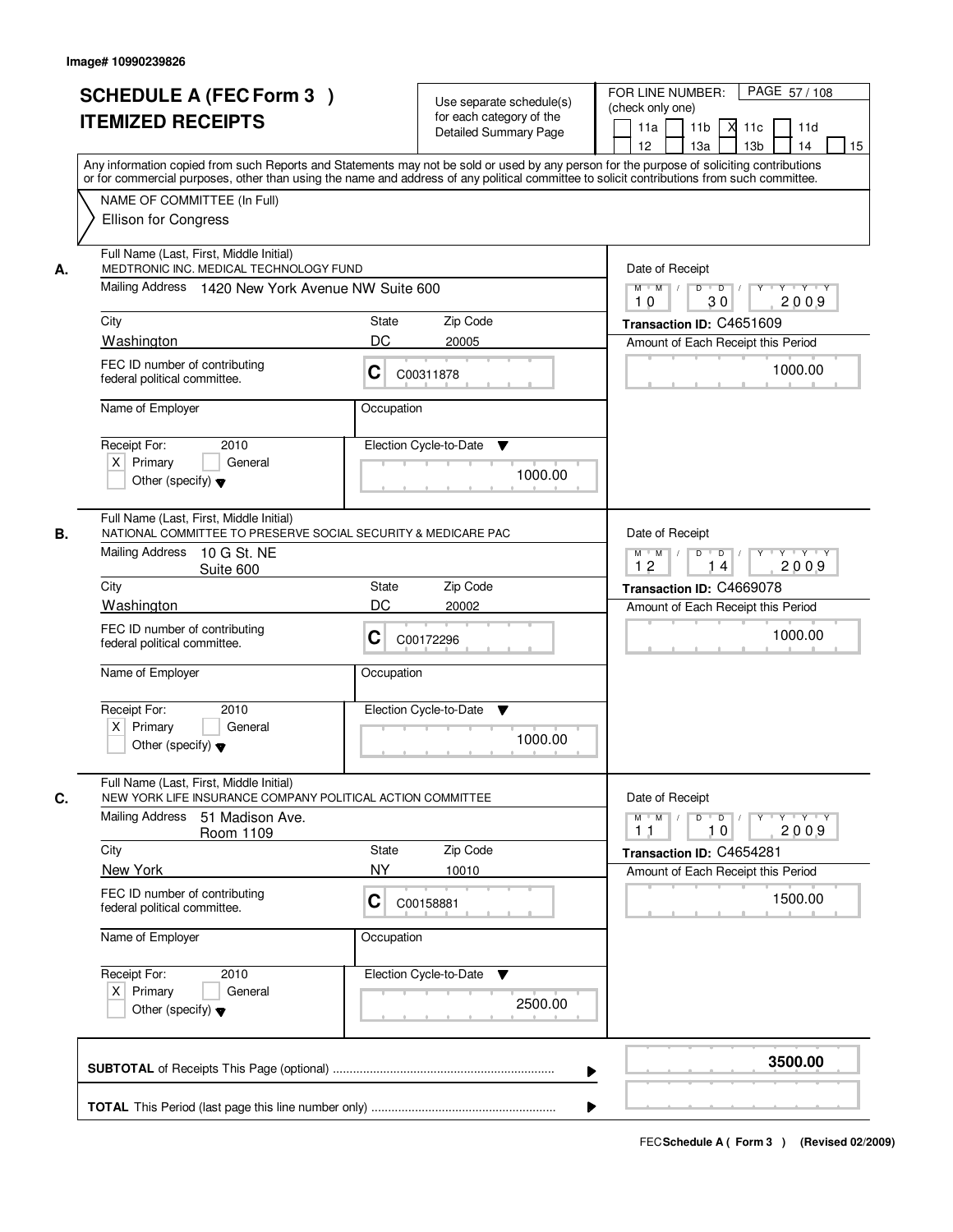|    | <b>SCHEDULE A (FEC Form 3)</b><br><b>ITEMIZED RECEIPTS</b><br>Any information copied from such Reports and Statements may not be sold or used by any person for the purpose of soliciting contributions<br>or for commercial purposes, other than using the name and address of any political committee to solicit contributions from such committee. |            | Use separate schedule(s)<br>for each category of the<br><b>Detailed Summary Page</b> | PAGE 58 / 108<br>FOR LINE NUMBER:<br>(check only one)<br>11 <sub>b</sub><br>11d<br>11a<br><b>X</b><br>11c<br>13a<br>13 <sub>b</sub><br>12<br>14<br>15 |
|----|-------------------------------------------------------------------------------------------------------------------------------------------------------------------------------------------------------------------------------------------------------------------------------------------------------------------------------------------------------|------------|--------------------------------------------------------------------------------------|-------------------------------------------------------------------------------------------------------------------------------------------------------|
|    | NAME OF COMMITTEE (In Full)<br><b>Ellison for Congress</b>                                                                                                                                                                                                                                                                                            |            |                                                                                      |                                                                                                                                                       |
| А. | Full Name (Last, First, Middle Initial)<br>PRICEWATERHOUSECOOPERS POLITICAL ACTION COMMITTEE<br>Mailing Address<br>1301 K Street NW                                                                                                                                                                                                                   |            |                                                                                      | Date of Receipt<br>$M$ $M$<br>$D$ $D$ $1$<br>$\overline{Y}$<br>Y Y Y Y<br>12<br>0 <sub>2</sub><br>2009                                                |
|    | Suite 800W<br>City                                                                                                                                                                                                                                                                                                                                    | State      | Zip Code                                                                             | Transaction ID: C4663186                                                                                                                              |
|    | Washington                                                                                                                                                                                                                                                                                                                                            | DC         | 20005                                                                                | Amount of Each Receipt this Period                                                                                                                    |
|    | FEC ID number of contributing<br>federal political committee.                                                                                                                                                                                                                                                                                         | C          | C00107235                                                                            | 1500.00                                                                                                                                               |
|    | Name of Employer                                                                                                                                                                                                                                                                                                                                      | Occupation |                                                                                      |                                                                                                                                                       |
|    | Receipt For:<br>2010<br>$X$ Primary<br>General<br>Other (specify) $\blacktriangledown$                                                                                                                                                                                                                                                                |            | Election Cycle-to-Date<br>▼<br>1500.00                                               |                                                                                                                                                       |
| В. | Full Name (Last, First, Middle Initial)<br>SECURITIES INDUSTRY AND FINANCIAL MARKETS ASSOC.                                                                                                                                                                                                                                                           |            |                                                                                      | Date of Receipt                                                                                                                                       |
|    | Mailing Address 1101 New York Ave NW<br><b>Ste 800</b>                                                                                                                                                                                                                                                                                                |            |                                                                                      | Y Y Y Y<br>$M$ M<br>D<br>$\overline{D}$<br>Y<br>12<br>21<br>2009                                                                                      |
|    | City                                                                                                                                                                                                                                                                                                                                                  | State      | Zip Code                                                                             | Transaction ID: C4671473                                                                                                                              |
|    | Washington<br>FEC ID number of contributing<br>federal political committee.                                                                                                                                                                                                                                                                           | DC<br>С    | 20005-4279<br>C00431312                                                              | Amount of Each Receipt this Period<br>1000.00                                                                                                         |
|    | Name of Employer                                                                                                                                                                                                                                                                                                                                      | Occupation |                                                                                      |                                                                                                                                                       |
|    | Receipt For:<br>2010<br>$X$ Primary<br>General<br>Other (specify) $\blacktriangledown$                                                                                                                                                                                                                                                                |            | Election Cycle-to-Date<br>v<br>1000.00                                               |                                                                                                                                                       |
| C. | Full Name (Last, First, Middle Initial)<br>UNITED PARCEL SERVICE INC. POLITICAL ACTION COMMITTEE<br>Mailing Address 55 Glenlake Parkway N.E.                                                                                                                                                                                                          |            |                                                                                      | Date of Receipt<br>$D$ $D$ $I$<br>$M$ $M$ /<br>$Y^+$<br>Y "Y "Y<br>12<br>2009<br>16                                                                   |
|    | City                                                                                                                                                                                                                                                                                                                                                  | State      | Zip Code                                                                             | Transaction ID: C4669969                                                                                                                              |
|    | Atlanta                                                                                                                                                                                                                                                                                                                                               | GA         | 30328                                                                                | Amount of Each Receipt this Period                                                                                                                    |
|    | FEC ID number of contributing<br>federal political committee.                                                                                                                                                                                                                                                                                         | C          | C00064766                                                                            | 500.00                                                                                                                                                |
|    | Name of Employer                                                                                                                                                                                                                                                                                                                                      | Occupation |                                                                                      |                                                                                                                                                       |
|    | Receipt For:<br>2010<br>$X$ Primary<br>General<br>Other (specify) $\blacktriangledown$                                                                                                                                                                                                                                                                |            | Election Cycle-to-Date<br>500.00                                                     |                                                                                                                                                       |
|    |                                                                                                                                                                                                                                                                                                                                                       |            | ▶                                                                                    | 3000.00                                                                                                                                               |
|    |                                                                                                                                                                                                                                                                                                                                                       |            |                                                                                      | 25494.23                                                                                                                                              |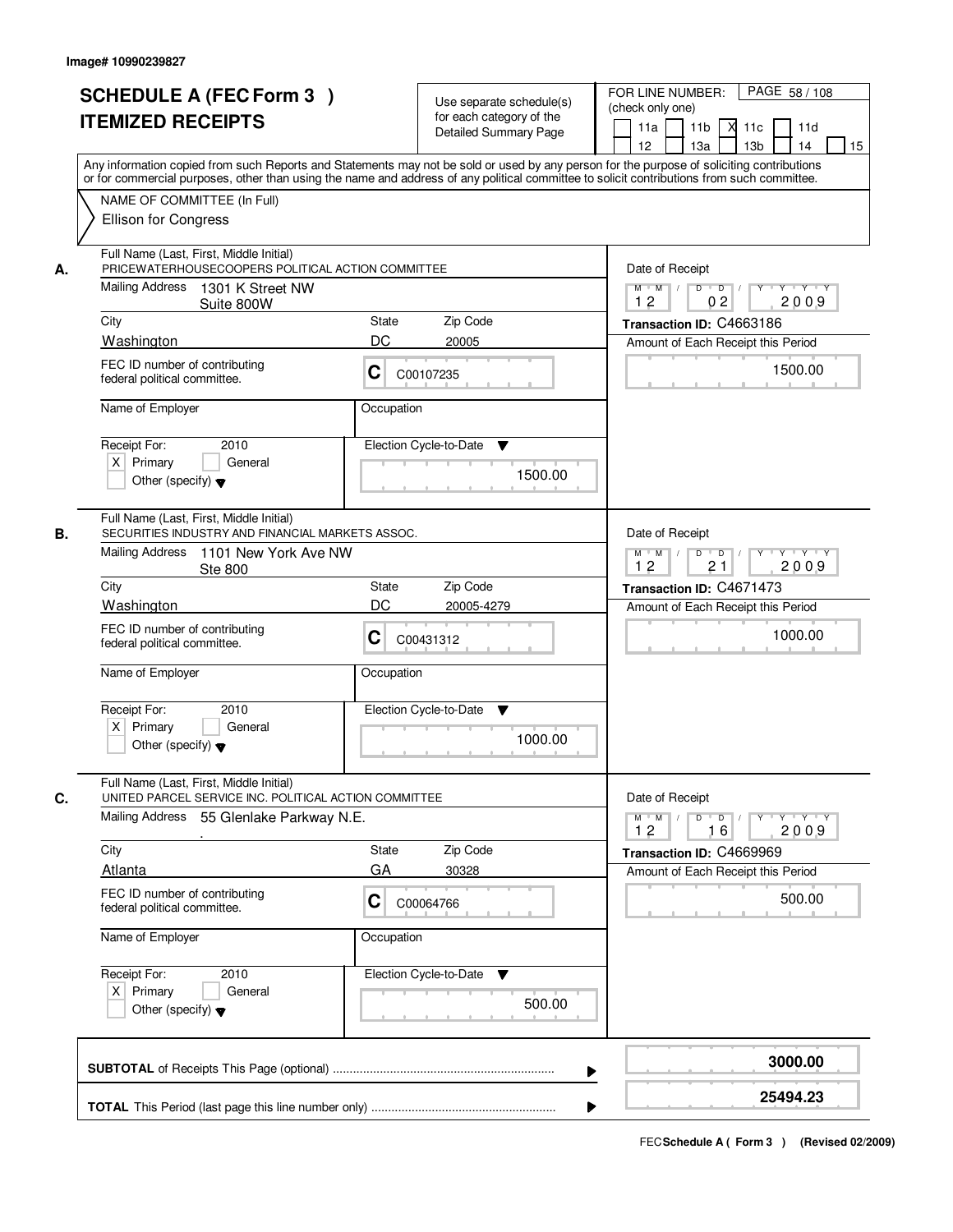| <b>SCHEDULE B (FEC Form 3)</b>                                                                                                                                                                                                                                                         | Use separate schedule(s)                                                                    | FOR LINE NUMBER:                                               |                                                 | PAGE 59 / 108                                    |
|----------------------------------------------------------------------------------------------------------------------------------------------------------------------------------------------------------------------------------------------------------------------------------------|---------------------------------------------------------------------------------------------|----------------------------------------------------------------|-------------------------------------------------|--------------------------------------------------|
| <b>ITEMIZED DISBURSEMENTS</b>                                                                                                                                                                                                                                                          | for each category of the<br><b>Detailed Summary Page</b>                                    | (check only one)<br>x                                          | 17<br>18<br>20a<br>20 <sub>b</sub>              | 19 <sub>b</sub><br>19a<br>20c<br>21              |
| Any Information copied from such Reports and Statements may not be sold or used by any person for the purpose of soliciting contributions<br>or for commercial purposes, other than using the name and address of any political committee to solicit contributions from such committee |                                                                                             |                                                                |                                                 |                                                  |
| NAME OF COMMITTEE (In Full)                                                                                                                                                                                                                                                            |                                                                                             |                                                                |                                                 |                                                  |
| Ellison for Congress                                                                                                                                                                                                                                                                   |                                                                                             |                                                                |                                                 |                                                  |
| Full Name (Last, First, Middle Initial)<br>Acorn Mini Storage                                                                                                                                                                                                                          |                                                                                             |                                                                | Transaction ID: D245050<br>Date of Disbursement |                                                  |
| <b>Mailing Address</b><br>4652 Lyndale Ave N                                                                                                                                                                                                                                           |                                                                                             |                                                                | M<br>M<br>D<br>10<br>01                         | D<br>2009                                        |
| City<br>Minneapolis                                                                                                                                                                                                                                                                    |                                                                                             |                                                                | Amount of Each Disbursement this Period         |                                                  |
| Purpose of Disbursement<br>Storage Rent                                                                                                                                                                                                                                                |                                                                                             |                                                                | 180.00                                          |                                                  |
| Candidate Name                                                                                                                                                                                                                                                                         |                                                                                             | Category/<br>Type                                              |                                                 |                                                  |
| Office Sought:<br>House<br>Senate<br>President<br>District:<br>State:                                                                                                                                                                                                                  | Disbursement For:<br>2010<br>$X$ Primary<br>General<br>Other (specify) $\blacktriangledown$ |                                                                |                                                 |                                                  |
| Full Name (Last, First, Middle Initial)                                                                                                                                                                                                                                                |                                                                                             |                                                                |                                                 |                                                  |
| Acorn Mini Storage                                                                                                                                                                                                                                                                     |                                                                                             | Transaction ID: D245051<br>Date of Disbursement<br>M<br>M<br>D |                                                 |                                                  |
| <b>Mailing Address</b><br>4652 Lyndale Ave N                                                                                                                                                                                                                                           |                                                                                             | $2\frac{D}{7}$<br>10                                           | 2009                                            |                                                  |
| City<br>Minneapolis                                                                                                                                                                                                                                                                    | Zip Code<br>State<br><b>MN</b><br>55412-1441                                                |                                                                |                                                 | Amount of Each Disbursement this Period          |
| Purpose of Disbursement<br>Storage Rent                                                                                                                                                                                                                                                |                                                                                             |                                                                | 180.00                                          |                                                  |
| <b>Candidate Name</b>                                                                                                                                                                                                                                                                  | Category/<br>Type                                                                           |                                                                |                                                 |                                                  |
| Office Sought:<br>House<br>Senate<br>President<br>District:<br>State:                                                                                                                                                                                                                  | Disbursement For:<br>2010<br>$X$ Primary<br>General<br>Other (specify) $\blacktriangledown$ |                                                                |                                                 |                                                  |
| Full Name (Last, First, Middle Initial)<br>Acorn Mini Storage                                                                                                                                                                                                                          |                                                                                             |                                                                | Transaction ID: D249594<br>Date of Disbursement |                                                  |
| <b>Mailing Address</b><br>4652 Lyndale Ave N                                                                                                                                                                                                                                           |                                                                                             |                                                                | $1^{M}2$<br>M<br>D                              | $\overline{0}$ <sup>D</sup> <sub>4</sub><br>2009 |
| City<br>Minneapolis                                                                                                                                                                                                                                                                    | Zip Code<br>State<br><b>MN</b><br>55412-1441                                                |                                                                |                                                 | Amount of Each Disbursement this Period          |
| Purpose of Disbursement<br>Storage Rent                                                                                                                                                                                                                                                |                                                                                             |                                                                | 180.00                                          |                                                  |
| <b>Candidate Name</b>                                                                                                                                                                                                                                                                  |                                                                                             | Category/<br>Type                                              |                                                 |                                                  |
| Office Sought:<br>House<br>Senate<br>President<br>District:<br>State:                                                                                                                                                                                                                  | Disbursement For:<br>2010<br>$X$ Primary<br>General<br>Other (specify) $\blacktriangledown$ |                                                                |                                                 |                                                  |
|                                                                                                                                                                                                                                                                                        |                                                                                             | ▶                                                              |                                                 | 540.00                                           |
|                                                                                                                                                                                                                                                                                        |                                                                                             | ▶                                                              |                                                 |                                                  |
| <b>FE5AN018</b>                                                                                                                                                                                                                                                                        |                                                                                             |                                                                |                                                 | FEC Schedule B ( Form 3 ) (Revised 02/2009)      |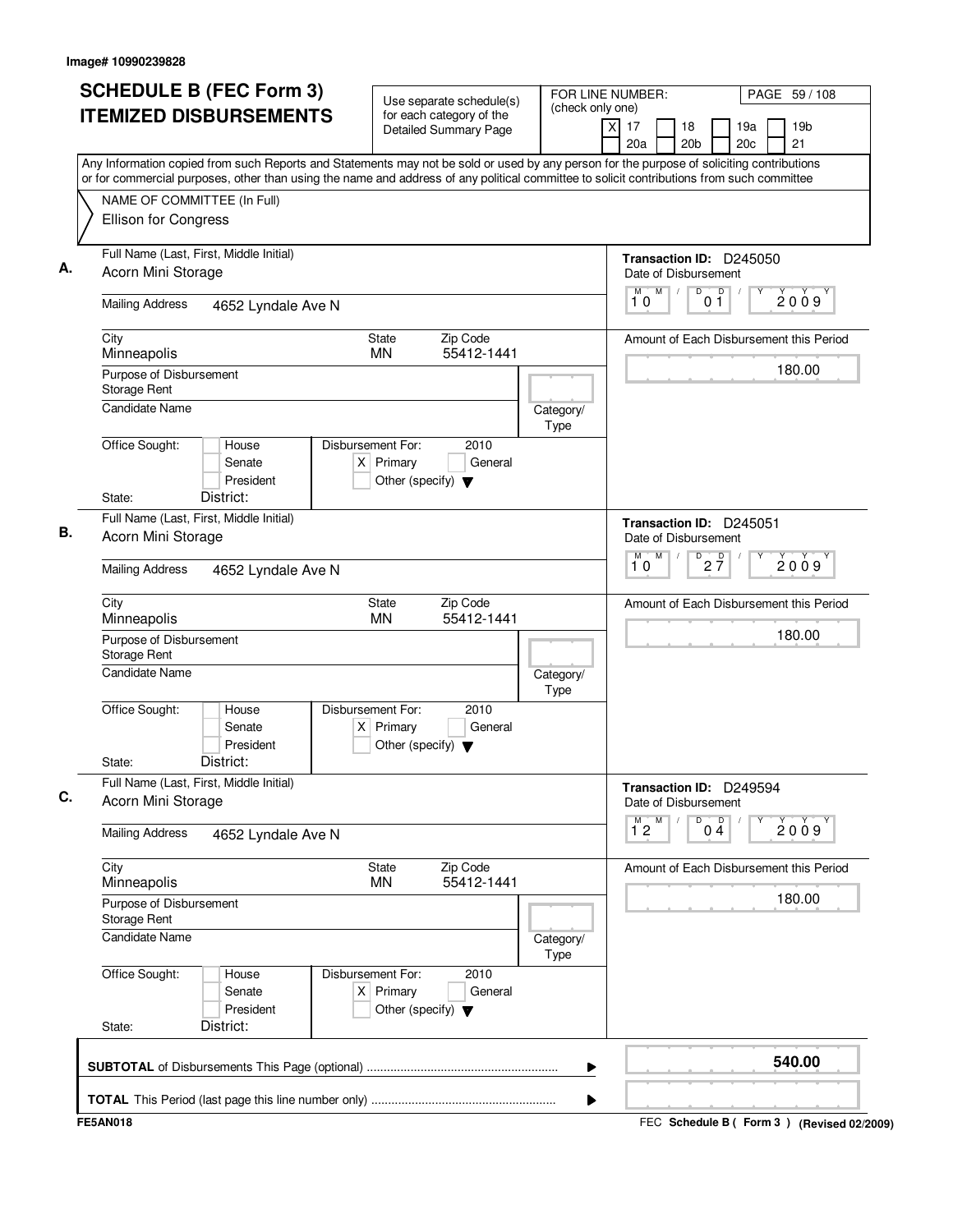| <b>SCHEDULE B (FEC Form 3)</b><br><b>ITEMIZED DISBURSEMENTS</b>                                                                                                                                                                                                                        | Use separate schedule(s)<br>for each category of the<br><b>Detailed Summary Page</b>        | FOR LINE NUMBER:<br>(check only one) | PAGE 60 / 108<br>19 <sub>b</sub><br>$\times$<br>17<br>18<br>19a<br>21<br>20a<br>20 <sub>b</sub><br>20c |
|----------------------------------------------------------------------------------------------------------------------------------------------------------------------------------------------------------------------------------------------------------------------------------------|---------------------------------------------------------------------------------------------|--------------------------------------|--------------------------------------------------------------------------------------------------------|
| Any Information copied from such Reports and Statements may not be sold or used by any person for the purpose of soliciting contributions<br>or for commercial purposes, other than using the name and address of any political committee to solicit contributions from such committee |                                                                                             |                                      |                                                                                                        |
| NAME OF COMMITTEE (In Full)<br>Ellison for Congress                                                                                                                                                                                                                                    |                                                                                             |                                      |                                                                                                        |
| Full Name (Last, First, Middle Initial)<br>Acorn Mini Storage                                                                                                                                                                                                                          |                                                                                             |                                      | Transaction ID: D251838<br>Date of Disbursement                                                        |
| <b>Mailing Address</b><br>4652 Lyndale Ave N                                                                                                                                                                                                                                           |                                                                                             |                                      | M<br>$\mathsf D$<br>$\overline{D}$<br>M<br>$\sqrt{2}$<br>2009<br>3 Ĭ<br>12                             |
| City<br>Minneapolis                                                                                                                                                                                                                                                                    | Zip Code<br>State<br><b>MN</b><br>55412-1441                                                |                                      | Amount of Each Disbursement this Period                                                                |
| Purpose of Disbursement<br><b>Void Lost Check</b>                                                                                                                                                                                                                                      |                                                                                             |                                      | $-180.00$                                                                                              |
| Candidate Name                                                                                                                                                                                                                                                                         |                                                                                             | Category/<br>Type                    |                                                                                                        |
| Office Sought:<br>House<br>Senate<br>President                                                                                                                                                                                                                                         | Disbursement For:<br>2010<br>$X$ Primary<br>General<br>Other (specify) $\blacktriangledown$ |                                      |                                                                                                        |
| District:<br>State:<br>Full Name (Last, First, Middle Initial)                                                                                                                                                                                                                         |                                                                                             |                                      | Transaction ID: D251839                                                                                |
| <b>ActBlue Technical Services</b>                                                                                                                                                                                                                                                      |                                                                                             |                                      | Date of Disbursement<br>M<br>M<br>D<br>$3^{\circ}$                                                     |
| <b>Mailing Address</b><br>P.O. Box 382110                                                                                                                                                                                                                                              |                                                                                             |                                      | 2009<br>10                                                                                             |
| City<br>Cambridge                                                                                                                                                                                                                                                                      | Zip Code<br>State<br>MA<br>02238                                                            |                                      | Amount of Each Disbursement this Period                                                                |
| Purpose of Disbursement<br><b>Credit Card Fees</b>                                                                                                                                                                                                                                     |                                                                                             |                                      | 4.01                                                                                                   |
| <b>Candidate Name</b>                                                                                                                                                                                                                                                                  |                                                                                             | Category/<br>Type                    |                                                                                                        |
| Office Sought:<br>House<br>Senate<br>President<br>District:<br>State:                                                                                                                                                                                                                  | Disbursement For:<br>2010<br>$X$ Primary<br>General<br>Other (specify) $\blacktriangledown$ |                                      |                                                                                                        |
| Full Name (Last, First, Middle Initial)<br><b>ActBlue Technical Services</b>                                                                                                                                                                                                           |                                                                                             |                                      | Transaction ID: D251840<br>Date of Disbursement                                                        |
| <b>Mailing Address</b><br>P.O. Box 382110                                                                                                                                                                                                                                              |                                                                                             |                                      | M<br>D<br>$30^{\circ}$<br>M<br>2009<br>11                                                              |
| City<br>Cambridge                                                                                                                                                                                                                                                                      | Zip Code<br>State<br>02238<br>МA                                                            |                                      | Amount of Each Disbursement this Period                                                                |
| Purpose of Disbursement<br><b>Credit Card Fees</b>                                                                                                                                                                                                                                     |                                                                                             |                                      | 6.20                                                                                                   |
| Candidate Name                                                                                                                                                                                                                                                                         |                                                                                             | Category/<br>Type                    |                                                                                                        |
| Office Sought:<br>House<br>Senate<br>President                                                                                                                                                                                                                                         | Disbursement For:<br>2010<br>$X$ Primary<br>General<br>Other (specify) $\blacktriangledown$ |                                      |                                                                                                        |
| District:<br>State:                                                                                                                                                                                                                                                                    |                                                                                             |                                      |                                                                                                        |
|                                                                                                                                                                                                                                                                                        |                                                                                             | ▶                                    | $-169.79$                                                                                              |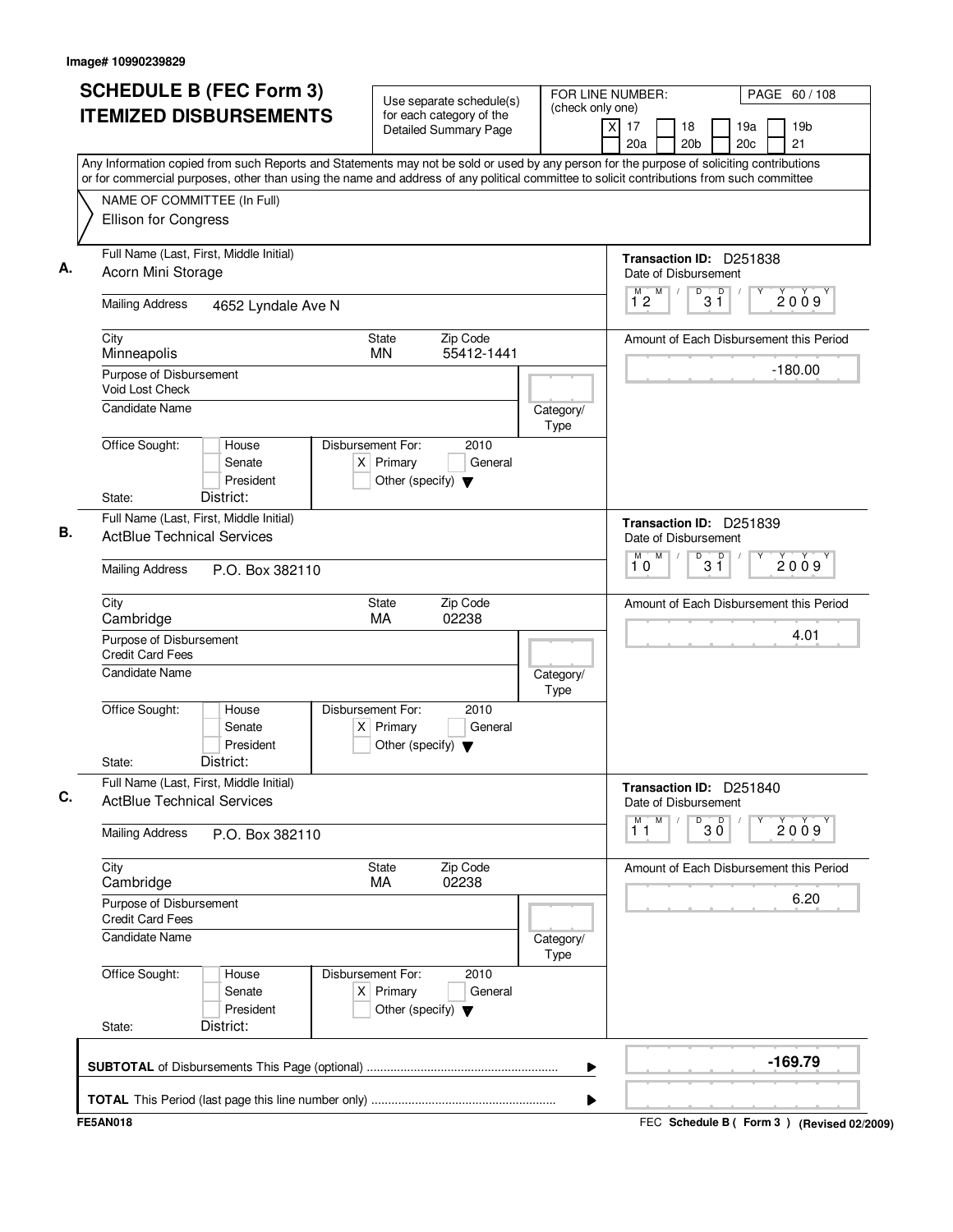| <b>SCHEDULE B (FEC Form 3)</b>                                                                                                                                                                                                                                                         | Use separate schedule(s)                                                                    | FOR LINE NUMBER:<br>(check only one) |                                                           |                     |            | PAGE 61 / 108                                     |
|----------------------------------------------------------------------------------------------------------------------------------------------------------------------------------------------------------------------------------------------------------------------------------------|---------------------------------------------------------------------------------------------|--------------------------------------|-----------------------------------------------------------|---------------------|------------|---------------------------------------------------|
| <b>ITEMIZED DISBURSEMENTS</b>                                                                                                                                                                                                                                                          | for each category of the<br><b>Detailed Summary Page</b>                                    | x                                    | 17<br>18<br>20a                                           | 20 <sub>b</sub>     | 19a<br>20c | 19 <sub>b</sub><br>21                             |
| Any Information copied from such Reports and Statements may not be sold or used by any person for the purpose of soliciting contributions<br>or for commercial purposes, other than using the name and address of any political committee to solicit contributions from such committee |                                                                                             |                                      |                                                           |                     |            |                                                   |
| NAME OF COMMITTEE (In Full)                                                                                                                                                                                                                                                            |                                                                                             |                                      |                                                           |                     |            |                                                   |
| Ellison for Congress                                                                                                                                                                                                                                                                   |                                                                                             |                                      |                                                           |                     |            |                                                   |
| Full Name (Last, First, Middle Initial)<br><b>ActBlue Technical Services</b>                                                                                                                                                                                                           |                                                                                             |                                      | Transaction ID: D251841<br>Date of Disbursement           |                     |            |                                                   |
| <b>Mailing Address</b><br>P.O. Box 382110                                                                                                                                                                                                                                              |                                                                                             |                                      | M<br>M<br>12                                              | D<br>D<br>3 Ĭ       |            | 2009                                              |
| City<br>Cambridge                                                                                                                                                                                                                                                                      | Zip Code<br>State<br>MA<br>02238                                                            |                                      |                                                           |                     |            | Amount of Each Disbursement this Period           |
| Purpose of Disbursement<br><b>Credit Card Fees</b>                                                                                                                                                                                                                                     |                                                                                             |                                      |                                                           |                     |            | 1.98                                              |
| Candidate Name                                                                                                                                                                                                                                                                         |                                                                                             | Category/<br>Type                    |                                                           |                     |            |                                                   |
| Office Sought:<br>House<br>Senate<br>President<br>State:<br>District:                                                                                                                                                                                                                  | Disbursement For:<br>2010<br>$X$ Primary<br>General<br>Other (specify) $\blacktriangledown$ |                                      |                                                           |                     |            |                                                   |
| Full Name (Last, First, Middle Initial)                                                                                                                                                                                                                                                |                                                                                             |                                      |                                                           |                     |            |                                                   |
| AMERICAN INSTITUTE OF CERTIFIED PUBLIC ACCOUNTANTS                                                                                                                                                                                                                                     |                                                                                             |                                      | Transaction ID: D250608<br>Date of Disbursement<br>M<br>M | D                   |            |                                                   |
| <b>Mailing Address</b><br>Palladian 1<br>220 Leigh Farm Rd                                                                                                                                                                                                                             |                                                                                             |                                      | 11                                                        | $0\frac{D}{4}$      |            | 2009                                              |
| City<br>Durham                                                                                                                                                                                                                                                                         | Zip Code<br>State<br><b>NC</b><br>27707                                                     |                                      |                                                           |                     |            | Amount of Each Disbursement this Period<br>397.22 |
| Purpose of Disbursement<br>Food, Room Rent & Parking for Event<br><b>Candidate Name</b>                                                                                                                                                                                                |                                                                                             |                                      |                                                           |                     |            |                                                   |
| AMERICAN INSTITUTE OF CERTIFIED PUBLIC ACCOUNTANTS                                                                                                                                                                                                                                     |                                                                                             | Category/<br>Type                    |                                                           |                     |            |                                                   |
| Office Sought:<br>House<br>Senate<br>President<br>District:<br>State:                                                                                                                                                                                                                  | 2010<br>Disbursement For:<br>$X$ Primary<br>General<br>Other (specify) $\blacktriangledown$ |                                      | * In-Kind Received                                        |                     |            |                                                   |
| Full Name (Last, First, Middle Initial)<br><b>American Airlines</b>                                                                                                                                                                                                                    |                                                                                             |                                      | Transaction ID: D249582<br>Date of Disbursement           |                     |            |                                                   |
| <b>Mailing Address</b><br>PO Box 619612 MD 2400                                                                                                                                                                                                                                        |                                                                                             |                                      | M<br>$\overline{1}^M$ 2                                   | 0 <sup>0</sup><br>D |            | 2009                                              |
| City<br><b>DFW Airport</b>                                                                                                                                                                                                                                                             | Zip Code<br>State<br>75261<br><b>TX</b>                                                     |                                      |                                                           |                     |            | Amount of Each Disbursement this Period           |
| Purpose of Disbursement<br>Travel                                                                                                                                                                                                                                                      |                                                                                             |                                      |                                                           |                     |            | 219.20                                            |
| <b>Candidate Name</b>                                                                                                                                                                                                                                                                  |                                                                                             | Category/<br>Type                    |                                                           |                     |            |                                                   |
| Office Sought:<br>House<br>Senate<br>President<br>District:<br>State:                                                                                                                                                                                                                  | Disbursement For:<br>2010<br>$X$ Primary<br>General<br>Other (specify) $\blacktriangledown$ |                                      |                                                           |                     |            |                                                   |
|                                                                                                                                                                                                                                                                                        |                                                                                             | ▶                                    |                                                           |                     |            | 618.40                                            |
|                                                                                                                                                                                                                                                                                        |                                                                                             | ▶                                    |                                                           |                     |            |                                                   |
| <b>FE5AN018</b>                                                                                                                                                                                                                                                                        |                                                                                             |                                      |                                                           |                     |            | FEC Schedule B ( Form 3 ) (Revised 02/2009)       |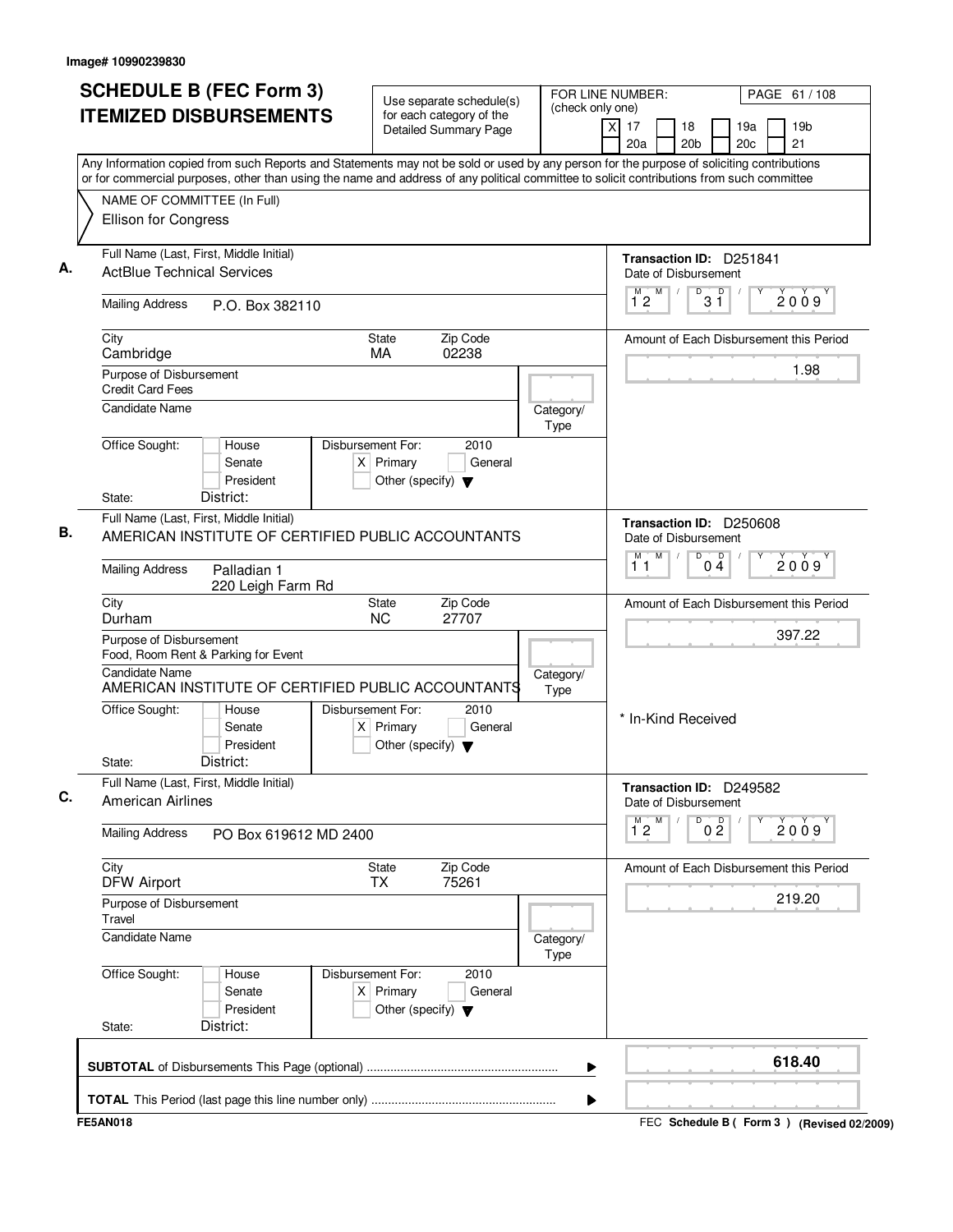| <b>SCHEDULE B (FEC Form 3)</b>                                                                                                            | Use separate schedule(s)                                                                    | FOR LINE NUMBER:<br>PAGE 62 / 108                                                                                                         |
|-------------------------------------------------------------------------------------------------------------------------------------------|---------------------------------------------------------------------------------------------|-------------------------------------------------------------------------------------------------------------------------------------------|
| <b>ITEMIZED DISBURSEMENTS</b>                                                                                                             | for each category of the<br><b>Detailed Summary Page</b>                                    | (check only one)<br>19 <sub>b</sub><br>$\times$<br>17<br>18<br>19a<br>20a<br>20 <sub>b</sub><br>20c<br>21                                 |
| or for commercial purposes, other than using the name and address of any political committee to solicit contributions from such committee |                                                                                             | Any Information copied from such Reports and Statements may not be sold or used by any person for the purpose of soliciting contributions |
| NAME OF COMMITTEE (In Full)<br>Ellison for Congress                                                                                       |                                                                                             |                                                                                                                                           |
| Full Name (Last, First, Middle Initial)<br><b>American Airlines</b>                                                                       |                                                                                             | Transaction ID: D249583<br>Date of Disbursement                                                                                           |
| <b>Mailing Address</b><br>PO Box 619612 MD 2400                                                                                           |                                                                                             | D<br>$0\frac{D}{2}$<br>M<br>М<br>2009<br>12                                                                                               |
| City<br><b>DFW Airport</b>                                                                                                                | Zip Code<br><b>State</b><br>75261<br><b>TX</b>                                              | Amount of Each Disbursement this Period<br>219.20                                                                                         |
| Purpose of Disbursement<br>Travel<br><b>Candidate Name</b>                                                                                |                                                                                             | Category/                                                                                                                                 |
| Office Sought:<br>House<br>Senate<br>President<br>District:<br>State:                                                                     | Disbursement For:<br>2010<br>$X$ Primary<br>General<br>Other (specify) $\blacktriangledown$ | Type                                                                                                                                      |
| Full Name (Last, First, Middle Initial)<br>American Bank of St. Paul                                                                      |                                                                                             | Transaction ID: D249592<br>Date of Disbursement<br>D<br>M<br>$0\stackrel{D}{4}$<br>2009                                                   |
| <b>Mailing Address</b><br>1578 University Avenue West                                                                                     |                                                                                             | 12                                                                                                                                        |
| City<br>Saint Paul                                                                                                                        | Zip Code<br><b>State</b><br><b>MN</b><br>55104                                              | Amount of Each Disbursement this Period                                                                                                   |
| Purpose of Disbursement<br>Rent<br><b>Candidate Name</b>                                                                                  |                                                                                             | 841.94<br>Category/                                                                                                                       |
| Office Sought:<br>House<br>Senate<br>President<br>District:<br>State:                                                                     | Disbursement For:<br>2010<br>$X$ Primary<br>General<br>Other (specify) $\blacktriangledown$ | Type                                                                                                                                      |
| Full Name (Last, First, Middle Initial)<br>American Bank of St. Paul                                                                      |                                                                                             | Transaction ID: D245055<br>Date of Disbursement                                                                                           |
| <b>Mailing Address</b><br>1578 University Avenue West                                                                                     |                                                                                             | $\overline{1}^M$ 0<br>M<br>D<br>0 <sup>0</sup><br>2009                                                                                    |
| City<br>Saint Paul                                                                                                                        | <b>State</b><br>Zip Code<br>55104<br><b>MN</b>                                              | Amount of Each Disbursement this Period<br>900.00                                                                                         |
| Purpose of Disbursement<br>Rent<br><b>Candidate Name</b>                                                                                  |                                                                                             | Category/<br>Type                                                                                                                         |
| Office Sought:<br>House<br>Senate<br>President<br>District:<br>State:                                                                     | Disbursement For:<br>2010<br>$X$ Primary<br>General<br>Other (specify) $\blacktriangledown$ |                                                                                                                                           |
|                                                                                                                                           |                                                                                             | 1961.14<br>▶                                                                                                                              |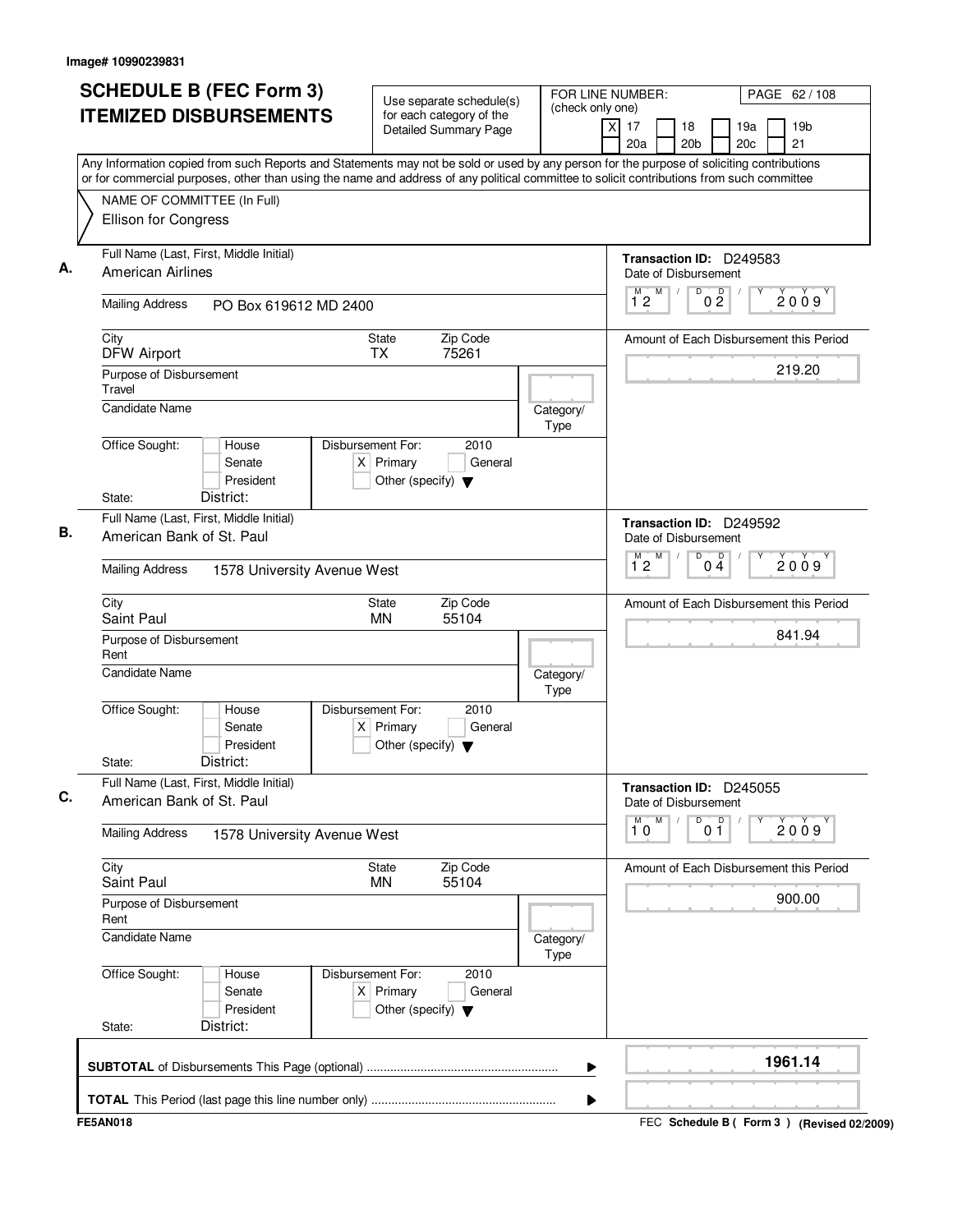| Any Information copied from such Reports and Statements may not be sold or used by any person for the purpose of soliciting contributions<br>or for commercial purposes, other than using the name and address of any political committee to solicit contributions from such committee<br>NAME OF COMMITTEE (In Full)<br>Ellison for Congress<br>Full Name (Last, First, Middle Initial)<br>American Bank of St. Paul<br>Date of Disbursement<br>M<br>D<br>$2\frac{D}{7}$<br>10<br><b>Mailing Address</b><br>1578 University Avenue West<br>Zip Code<br>City<br><b>State</b><br>Saint Paul<br>55104<br><b>MN</b><br>Purpose of Disbursement<br>Rent<br>Candidate Name<br>Category/<br>Type<br>Office Sought:<br>Disbursement For:<br>2010<br>House<br>$X$ Primary<br>Senate<br>General<br>President<br>Other (specify) $\blacktriangledown$<br>District:<br>State:<br>Full Name (Last, First, Middle Initial)<br><b>American Express</b><br>Date of Disbursement<br>M<br>$\overline{D}$<br>M<br>0 <sup>0</sup><br>10<br><b>Mailing Address</b><br>PO Box 53852<br><b>State</b><br>Zip Code<br>City<br>Phoenix<br>AZ<br>85072-3582<br>Purpose of Disbursement<br><b>Credit Card Fees</b><br><b>Candidate Name</b><br>Category/<br>Type<br>Office Sought:<br>Disbursement For:<br>2010<br>House<br>Senate<br>$X$ Primary<br>General<br>President<br>Other (specify) $\blacktriangledown$<br>District:<br>State:<br>Full Name (Last, First, Middle Initial)<br><b>American Express</b><br>Date of Disbursement<br>M<br>M<br>D<br>05<br>10<br><b>Mailing Address</b><br>PO Box 53852<br>City<br><b>State</b><br>Zip Code<br>85072-3582<br>Phoenix<br>AZ<br>Purpose of Disbursement<br><b>Credit Card Fees</b><br>Candidate Name<br>Category/<br>Type<br>Office Sought:<br>Disbursement For:<br>2010<br>House<br>$X$ Primary<br>Senate<br>General<br>President<br>Other (specify) $\blacktriangledown$ | PAGE 63/108<br>19 <sub>b</sub><br>21 | $\times$<br>17<br>18<br>19a<br>20c<br>20a<br>20 <sub>b</sub> | FOR LINE NUMBER:<br>(check only one) | Use separate schedule(s)<br>for each category of the<br><b>Detailed Summary Page</b> | <b>SCHEDULE B (FEC Form 3)</b><br><b>ITEMIZED DISBURSEMENTS</b> |        |
|---------------------------------------------------------------------------------------------------------------------------------------------------------------------------------------------------------------------------------------------------------------------------------------------------------------------------------------------------------------------------------------------------------------------------------------------------------------------------------------------------------------------------------------------------------------------------------------------------------------------------------------------------------------------------------------------------------------------------------------------------------------------------------------------------------------------------------------------------------------------------------------------------------------------------------------------------------------------------------------------------------------------------------------------------------------------------------------------------------------------------------------------------------------------------------------------------------------------------------------------------------------------------------------------------------------------------------------------------------------------------------------------------------------------------------------------------------------------------------------------------------------------------------------------------------------------------------------------------------------------------------------------------------------------------------------------------------------------------------------------------------------------------------------------------------------------------------------------------------------------------------------------------|--------------------------------------|--------------------------------------------------------------|--------------------------------------|--------------------------------------------------------------------------------------|-----------------------------------------------------------------|--------|
|                                                                                                                                                                                                                                                                                                                                                                                                                                                                                                                                                                                                                                                                                                                                                                                                                                                                                                                                                                                                                                                                                                                                                                                                                                                                                                                                                                                                                                                                                                                                                                                                                                                                                                                                                                                                                                                                                                   |                                      |                                                              |                                      |                                                                                      |                                                                 |        |
|                                                                                                                                                                                                                                                                                                                                                                                                                                                                                                                                                                                                                                                                                                                                                                                                                                                                                                                                                                                                                                                                                                                                                                                                                                                                                                                                                                                                                                                                                                                                                                                                                                                                                                                                                                                                                                                                                                   |                                      |                                                              |                                      |                                                                                      |                                                                 |        |
|                                                                                                                                                                                                                                                                                                                                                                                                                                                                                                                                                                                                                                                                                                                                                                                                                                                                                                                                                                                                                                                                                                                                                                                                                                                                                                                                                                                                                                                                                                                                                                                                                                                                                                                                                                                                                                                                                                   |                                      |                                                              |                                      |                                                                                      |                                                                 |        |
|                                                                                                                                                                                                                                                                                                                                                                                                                                                                                                                                                                                                                                                                                                                                                                                                                                                                                                                                                                                                                                                                                                                                                                                                                                                                                                                                                                                                                                                                                                                                                                                                                                                                                                                                                                                                                                                                                                   |                                      | Transaction ID: D245056                                      |                                      |                                                                                      |                                                                 |        |
|                                                                                                                                                                                                                                                                                                                                                                                                                                                                                                                                                                                                                                                                                                                                                                                                                                                                                                                                                                                                                                                                                                                                                                                                                                                                                                                                                                                                                                                                                                                                                                                                                                                                                                                                                                                                                                                                                                   | 2009                                 |                                                              |                                      |                                                                                      |                                                                 |        |
|                                                                                                                                                                                                                                                                                                                                                                                                                                                                                                                                                                                                                                                                                                                                                                                                                                                                                                                                                                                                                                                                                                                                                                                                                                                                                                                                                                                                                                                                                                                                                                                                                                                                                                                                                                                                                                                                                                   |                                      | Amount of Each Disbursement this Period                      |                                      |                                                                                      |                                                                 |        |
|                                                                                                                                                                                                                                                                                                                                                                                                                                                                                                                                                                                                                                                                                                                                                                                                                                                                                                                                                                                                                                                                                                                                                                                                                                                                                                                                                                                                                                                                                                                                                                                                                                                                                                                                                                                                                                                                                                   | 900.00                               |                                                              |                                      |                                                                                      |                                                                 |        |
|                                                                                                                                                                                                                                                                                                                                                                                                                                                                                                                                                                                                                                                                                                                                                                                                                                                                                                                                                                                                                                                                                                                                                                                                                                                                                                                                                                                                                                                                                                                                                                                                                                                                                                                                                                                                                                                                                                   |                                      |                                                              |                                      |                                                                                      |                                                                 |        |
|                                                                                                                                                                                                                                                                                                                                                                                                                                                                                                                                                                                                                                                                                                                                                                                                                                                                                                                                                                                                                                                                                                                                                                                                                                                                                                                                                                                                                                                                                                                                                                                                                                                                                                                                                                                                                                                                                                   |                                      |                                                              |                                      |                                                                                      |                                                                 |        |
|                                                                                                                                                                                                                                                                                                                                                                                                                                                                                                                                                                                                                                                                                                                                                                                                                                                                                                                                                                                                                                                                                                                                                                                                                                                                                                                                                                                                                                                                                                                                                                                                                                                                                                                                                                                                                                                                                                   |                                      |                                                              |                                      |                                                                                      |                                                                 |        |
|                                                                                                                                                                                                                                                                                                                                                                                                                                                                                                                                                                                                                                                                                                                                                                                                                                                                                                                                                                                                                                                                                                                                                                                                                                                                                                                                                                                                                                                                                                                                                                                                                                                                                                                                                                                                                                                                                                   |                                      | Transaction ID: D245057                                      |                                      |                                                                                      |                                                                 |        |
|                                                                                                                                                                                                                                                                                                                                                                                                                                                                                                                                                                                                                                                                                                                                                                                                                                                                                                                                                                                                                                                                                                                                                                                                                                                                                                                                                                                                                                                                                                                                                                                                                                                                                                                                                                                                                                                                                                   | 2009                                 |                                                              |                                      |                                                                                      |                                                                 |        |
|                                                                                                                                                                                                                                                                                                                                                                                                                                                                                                                                                                                                                                                                                                                                                                                                                                                                                                                                                                                                                                                                                                                                                                                                                                                                                                                                                                                                                                                                                                                                                                                                                                                                                                                                                                                                                                                                                                   |                                      | Amount of Each Disbursement this Period                      |                                      |                                                                                      |                                                                 |        |
|                                                                                                                                                                                                                                                                                                                                                                                                                                                                                                                                                                                                                                                                                                                                                                                                                                                                                                                                                                                                                                                                                                                                                                                                                                                                                                                                                                                                                                                                                                                                                                                                                                                                                                                                                                                                                                                                                                   | 4.95                                 |                                                              |                                      |                                                                                      |                                                                 |        |
|                                                                                                                                                                                                                                                                                                                                                                                                                                                                                                                                                                                                                                                                                                                                                                                                                                                                                                                                                                                                                                                                                                                                                                                                                                                                                                                                                                                                                                                                                                                                                                                                                                                                                                                                                                                                                                                                                                   |                                      |                                                              |                                      |                                                                                      |                                                                 |        |
|                                                                                                                                                                                                                                                                                                                                                                                                                                                                                                                                                                                                                                                                                                                                                                                                                                                                                                                                                                                                                                                                                                                                                                                                                                                                                                                                                                                                                                                                                                                                                                                                                                                                                                                                                                                                                                                                                                   |                                      |                                                              |                                      |                                                                                      |                                                                 |        |
|                                                                                                                                                                                                                                                                                                                                                                                                                                                                                                                                                                                                                                                                                                                                                                                                                                                                                                                                                                                                                                                                                                                                                                                                                                                                                                                                                                                                                                                                                                                                                                                                                                                                                                                                                                                                                                                                                                   |                                      |                                                              |                                      |                                                                                      |                                                                 |        |
|                                                                                                                                                                                                                                                                                                                                                                                                                                                                                                                                                                                                                                                                                                                                                                                                                                                                                                                                                                                                                                                                                                                                                                                                                                                                                                                                                                                                                                                                                                                                                                                                                                                                                                                                                                                                                                                                                                   |                                      | Transaction ID: D245058                                      |                                      |                                                                                      |                                                                 |        |
|                                                                                                                                                                                                                                                                                                                                                                                                                                                                                                                                                                                                                                                                                                                                                                                                                                                                                                                                                                                                                                                                                                                                                                                                                                                                                                                                                                                                                                                                                                                                                                                                                                                                                                                                                                                                                                                                                                   | 2009                                 |                                                              |                                      |                                                                                      |                                                                 |        |
|                                                                                                                                                                                                                                                                                                                                                                                                                                                                                                                                                                                                                                                                                                                                                                                                                                                                                                                                                                                                                                                                                                                                                                                                                                                                                                                                                                                                                                                                                                                                                                                                                                                                                                                                                                                                                                                                                                   |                                      | Amount of Each Disbursement this Period                      |                                      |                                                                                      |                                                                 |        |
|                                                                                                                                                                                                                                                                                                                                                                                                                                                                                                                                                                                                                                                                                                                                                                                                                                                                                                                                                                                                                                                                                                                                                                                                                                                                                                                                                                                                                                                                                                                                                                                                                                                                                                                                                                                                                                                                                                   | 99.78                                |                                                              |                                      |                                                                                      |                                                                 |        |
|                                                                                                                                                                                                                                                                                                                                                                                                                                                                                                                                                                                                                                                                                                                                                                                                                                                                                                                                                                                                                                                                                                                                                                                                                                                                                                                                                                                                                                                                                                                                                                                                                                                                                                                                                                                                                                                                                                   |                                      |                                                              |                                      |                                                                                      |                                                                 |        |
|                                                                                                                                                                                                                                                                                                                                                                                                                                                                                                                                                                                                                                                                                                                                                                                                                                                                                                                                                                                                                                                                                                                                                                                                                                                                                                                                                                                                                                                                                                                                                                                                                                                                                                                                                                                                                                                                                                   |                                      |                                                              |                                      |                                                                                      |                                                                 |        |
|                                                                                                                                                                                                                                                                                                                                                                                                                                                                                                                                                                                                                                                                                                                                                                                                                                                                                                                                                                                                                                                                                                                                                                                                                                                                                                                                                                                                                                                                                                                                                                                                                                                                                                                                                                                                                                                                                                   |                                      |                                                              |                                      |                                                                                      | District:                                                       | State: |
|                                                                                                                                                                                                                                                                                                                                                                                                                                                                                                                                                                                                                                                                                                                                                                                                                                                                                                                                                                                                                                                                                                                                                                                                                                                                                                                                                                                                                                                                                                                                                                                                                                                                                                                                                                                                                                                                                                   | 1004.73                              |                                                              |                                      |                                                                                      |                                                                 |        |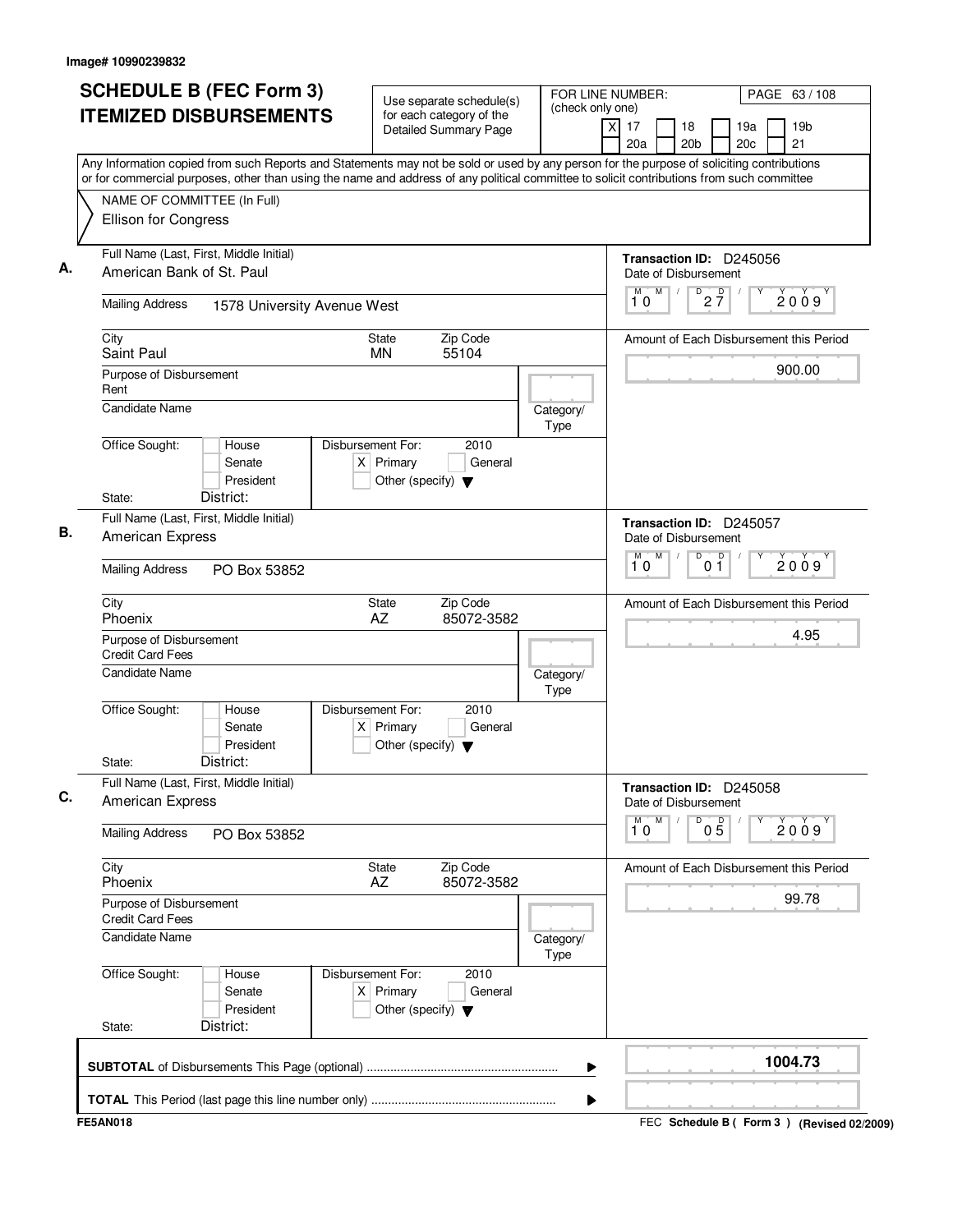| Any Information copied from such Reports and Statements may not be sold or used by any person for the purpose of soliciting contributions<br>or for commercial purposes, other than using the name and address of any political committee to solicit contributions from such committee<br>NAME OF COMMITTEE (In Full)<br>Ellison for Congress<br>Full Name (Last, First, Middle Initial)<br>Transaction ID: D249580<br><b>American Express</b><br>Date of Disbursement<br>M<br>D<br>D<br>M<br>$\sqrt{2}$<br>2009<br>12<br>01<br><b>Mailing Address</b><br>PO Box 53852<br>State<br>Zip Code<br>City<br>AZ<br>85072-3582<br>Phoenix<br>4.95<br>Purpose of Disbursement<br><b>Credit Card Fees</b><br>Candidate Name<br>Category/<br>Type<br>Office Sought:<br>Disbursement For:<br>2010<br>House<br>$X$ Primary<br>General<br>Senate<br>President<br>Other (specify) $\blacktriangledown$<br>District:<br>State:<br>Full Name (Last, First, Middle Initial)<br>Transaction ID: D249581<br>American Express<br>Date of Disbursement<br>D<br>$M$ $M$<br>0 <sup>0</sup><br>2009<br>$1^{\degree}2$<br><b>Mailing Address</b><br>PO Box 53852<br>Zip Code<br>City<br>State<br>Phoenix<br>AZ<br>85072-3582<br>32.19<br>Purpose of Disbursement<br><b>Credit Card Fees</b><br><b>Candidate Name</b><br>Category/<br>Type<br>Office Sought:<br>Disbursement For:<br>2010<br>House<br>Senate<br>$X$ Primary<br>General<br>President<br>Other (specify) $\blacktriangledown$<br>District:<br>State:<br>Full Name (Last, First, Middle Initial)<br>Transaction ID: D247310<br><b>American Express</b><br>Date of Disbursement<br>M<br>D<br>M<br>0 <sup>0</sup><br>2009<br>11<br><b>Mailing Address</b><br>PO Box 53852<br>City<br><b>State</b><br>Zip Code<br>Phoenix<br>AZ<br>85072-3582<br>4.95<br>Purpose of Disbursement<br><b>Credit Card Fees</b><br>Candidate Name<br>Category/<br>Type<br>Office Sought:<br>Disbursement For:<br>House<br>2010<br>$X$ Primary<br>Senate<br>General<br>President<br>Other (specify) $\blacktriangledown$<br>District:<br>State:<br>42.09 | <b>SCHEDULE B (FEC Form 3)</b><br><b>ITEMIZED DISBURSEMENTS</b> | Use separate schedule(s)<br>for each category of the<br><b>Detailed Summary Page</b> | FOR LINE NUMBER:<br>(check only one) | PAGE 64 / 108<br>19 <sub>b</sub><br>$\times$<br>17<br>18<br>19a<br>20 <sub>b</sub><br>21<br>20a<br>20c |
|---------------------------------------------------------------------------------------------------------------------------------------------------------------------------------------------------------------------------------------------------------------------------------------------------------------------------------------------------------------------------------------------------------------------------------------------------------------------------------------------------------------------------------------------------------------------------------------------------------------------------------------------------------------------------------------------------------------------------------------------------------------------------------------------------------------------------------------------------------------------------------------------------------------------------------------------------------------------------------------------------------------------------------------------------------------------------------------------------------------------------------------------------------------------------------------------------------------------------------------------------------------------------------------------------------------------------------------------------------------------------------------------------------------------------------------------------------------------------------------------------------------------------------------------------------------------------------------------------------------------------------------------------------------------------------------------------------------------------------------------------------------------------------------------------------------------------------------------------------------------------------------------------------------------------------------------------------------------------------------------------------------------------------------------------------------------|-----------------------------------------------------------------|--------------------------------------------------------------------------------------|--------------------------------------|--------------------------------------------------------------------------------------------------------|
|                                                                                                                                                                                                                                                                                                                                                                                                                                                                                                                                                                                                                                                                                                                                                                                                                                                                                                                                                                                                                                                                                                                                                                                                                                                                                                                                                                                                                                                                                                                                                                                                                                                                                                                                                                                                                                                                                                                                                                                                                                                                     |                                                                 |                                                                                      |                                      |                                                                                                        |
|                                                                                                                                                                                                                                                                                                                                                                                                                                                                                                                                                                                                                                                                                                                                                                                                                                                                                                                                                                                                                                                                                                                                                                                                                                                                                                                                                                                                                                                                                                                                                                                                                                                                                                                                                                                                                                                                                                                                                                                                                                                                     |                                                                 |                                                                                      |                                      |                                                                                                        |
|                                                                                                                                                                                                                                                                                                                                                                                                                                                                                                                                                                                                                                                                                                                                                                                                                                                                                                                                                                                                                                                                                                                                                                                                                                                                                                                                                                                                                                                                                                                                                                                                                                                                                                                                                                                                                                                                                                                                                                                                                                                                     |                                                                 |                                                                                      |                                      |                                                                                                        |
|                                                                                                                                                                                                                                                                                                                                                                                                                                                                                                                                                                                                                                                                                                                                                                                                                                                                                                                                                                                                                                                                                                                                                                                                                                                                                                                                                                                                                                                                                                                                                                                                                                                                                                                                                                                                                                                                                                                                                                                                                                                                     |                                                                 |                                                                                      |                                      |                                                                                                        |
|                                                                                                                                                                                                                                                                                                                                                                                                                                                                                                                                                                                                                                                                                                                                                                                                                                                                                                                                                                                                                                                                                                                                                                                                                                                                                                                                                                                                                                                                                                                                                                                                                                                                                                                                                                                                                                                                                                                                                                                                                                                                     |                                                                 |                                                                                      |                                      | Amount of Each Disbursement this Period                                                                |
|                                                                                                                                                                                                                                                                                                                                                                                                                                                                                                                                                                                                                                                                                                                                                                                                                                                                                                                                                                                                                                                                                                                                                                                                                                                                                                                                                                                                                                                                                                                                                                                                                                                                                                                                                                                                                                                                                                                                                                                                                                                                     |                                                                 |                                                                                      |                                      |                                                                                                        |
|                                                                                                                                                                                                                                                                                                                                                                                                                                                                                                                                                                                                                                                                                                                                                                                                                                                                                                                                                                                                                                                                                                                                                                                                                                                                                                                                                                                                                                                                                                                                                                                                                                                                                                                                                                                                                                                                                                                                                                                                                                                                     |                                                                 |                                                                                      |                                      |                                                                                                        |
|                                                                                                                                                                                                                                                                                                                                                                                                                                                                                                                                                                                                                                                                                                                                                                                                                                                                                                                                                                                                                                                                                                                                                                                                                                                                                                                                                                                                                                                                                                                                                                                                                                                                                                                                                                                                                                                                                                                                                                                                                                                                     |                                                                 |                                                                                      |                                      |                                                                                                        |
|                                                                                                                                                                                                                                                                                                                                                                                                                                                                                                                                                                                                                                                                                                                                                                                                                                                                                                                                                                                                                                                                                                                                                                                                                                                                                                                                                                                                                                                                                                                                                                                                                                                                                                                                                                                                                                                                                                                                                                                                                                                                     |                                                                 |                                                                                      |                                      |                                                                                                        |
|                                                                                                                                                                                                                                                                                                                                                                                                                                                                                                                                                                                                                                                                                                                                                                                                                                                                                                                                                                                                                                                                                                                                                                                                                                                                                                                                                                                                                                                                                                                                                                                                                                                                                                                                                                                                                                                                                                                                                                                                                                                                     |                                                                 |                                                                                      |                                      |                                                                                                        |
|                                                                                                                                                                                                                                                                                                                                                                                                                                                                                                                                                                                                                                                                                                                                                                                                                                                                                                                                                                                                                                                                                                                                                                                                                                                                                                                                                                                                                                                                                                                                                                                                                                                                                                                                                                                                                                                                                                                                                                                                                                                                     |                                                                 |                                                                                      |                                      |                                                                                                        |
|                                                                                                                                                                                                                                                                                                                                                                                                                                                                                                                                                                                                                                                                                                                                                                                                                                                                                                                                                                                                                                                                                                                                                                                                                                                                                                                                                                                                                                                                                                                                                                                                                                                                                                                                                                                                                                                                                                                                                                                                                                                                     |                                                                 |                                                                                      |                                      | Amount of Each Disbursement this Period                                                                |
|                                                                                                                                                                                                                                                                                                                                                                                                                                                                                                                                                                                                                                                                                                                                                                                                                                                                                                                                                                                                                                                                                                                                                                                                                                                                                                                                                                                                                                                                                                                                                                                                                                                                                                                                                                                                                                                                                                                                                                                                                                                                     |                                                                 |                                                                                      |                                      |                                                                                                        |
|                                                                                                                                                                                                                                                                                                                                                                                                                                                                                                                                                                                                                                                                                                                                                                                                                                                                                                                                                                                                                                                                                                                                                                                                                                                                                                                                                                                                                                                                                                                                                                                                                                                                                                                                                                                                                                                                                                                                                                                                                                                                     |                                                                 |                                                                                      |                                      |                                                                                                        |
|                                                                                                                                                                                                                                                                                                                                                                                                                                                                                                                                                                                                                                                                                                                                                                                                                                                                                                                                                                                                                                                                                                                                                                                                                                                                                                                                                                                                                                                                                                                                                                                                                                                                                                                                                                                                                                                                                                                                                                                                                                                                     |                                                                 |                                                                                      |                                      |                                                                                                        |
|                                                                                                                                                                                                                                                                                                                                                                                                                                                                                                                                                                                                                                                                                                                                                                                                                                                                                                                                                                                                                                                                                                                                                                                                                                                                                                                                                                                                                                                                                                                                                                                                                                                                                                                                                                                                                                                                                                                                                                                                                                                                     |                                                                 |                                                                                      |                                      |                                                                                                        |
|                                                                                                                                                                                                                                                                                                                                                                                                                                                                                                                                                                                                                                                                                                                                                                                                                                                                                                                                                                                                                                                                                                                                                                                                                                                                                                                                                                                                                                                                                                                                                                                                                                                                                                                                                                                                                                                                                                                                                                                                                                                                     |                                                                 |                                                                                      |                                      |                                                                                                        |
|                                                                                                                                                                                                                                                                                                                                                                                                                                                                                                                                                                                                                                                                                                                                                                                                                                                                                                                                                                                                                                                                                                                                                                                                                                                                                                                                                                                                                                                                                                                                                                                                                                                                                                                                                                                                                                                                                                                                                                                                                                                                     |                                                                 |                                                                                      |                                      |                                                                                                        |
|                                                                                                                                                                                                                                                                                                                                                                                                                                                                                                                                                                                                                                                                                                                                                                                                                                                                                                                                                                                                                                                                                                                                                                                                                                                                                                                                                                                                                                                                                                                                                                                                                                                                                                                                                                                                                                                                                                                                                                                                                                                                     |                                                                 |                                                                                      |                                      | Amount of Each Disbursement this Period                                                                |
|                                                                                                                                                                                                                                                                                                                                                                                                                                                                                                                                                                                                                                                                                                                                                                                                                                                                                                                                                                                                                                                                                                                                                                                                                                                                                                                                                                                                                                                                                                                                                                                                                                                                                                                                                                                                                                                                                                                                                                                                                                                                     |                                                                 |                                                                                      |                                      |                                                                                                        |
|                                                                                                                                                                                                                                                                                                                                                                                                                                                                                                                                                                                                                                                                                                                                                                                                                                                                                                                                                                                                                                                                                                                                                                                                                                                                                                                                                                                                                                                                                                                                                                                                                                                                                                                                                                                                                                                                                                                                                                                                                                                                     |                                                                 |                                                                                      |                                      |                                                                                                        |
|                                                                                                                                                                                                                                                                                                                                                                                                                                                                                                                                                                                                                                                                                                                                                                                                                                                                                                                                                                                                                                                                                                                                                                                                                                                                                                                                                                                                                                                                                                                                                                                                                                                                                                                                                                                                                                                                                                                                                                                                                                                                     |                                                                 |                                                                                      |                                      |                                                                                                        |
|                                                                                                                                                                                                                                                                                                                                                                                                                                                                                                                                                                                                                                                                                                                                                                                                                                                                                                                                                                                                                                                                                                                                                                                                                                                                                                                                                                                                                                                                                                                                                                                                                                                                                                                                                                                                                                                                                                                                                                                                                                                                     |                                                                 |                                                                                      |                                      |                                                                                                        |
|                                                                                                                                                                                                                                                                                                                                                                                                                                                                                                                                                                                                                                                                                                                                                                                                                                                                                                                                                                                                                                                                                                                                                                                                                                                                                                                                                                                                                                                                                                                                                                                                                                                                                                                                                                                                                                                                                                                                                                                                                                                                     |                                                                 |                                                                                      |                                      |                                                                                                        |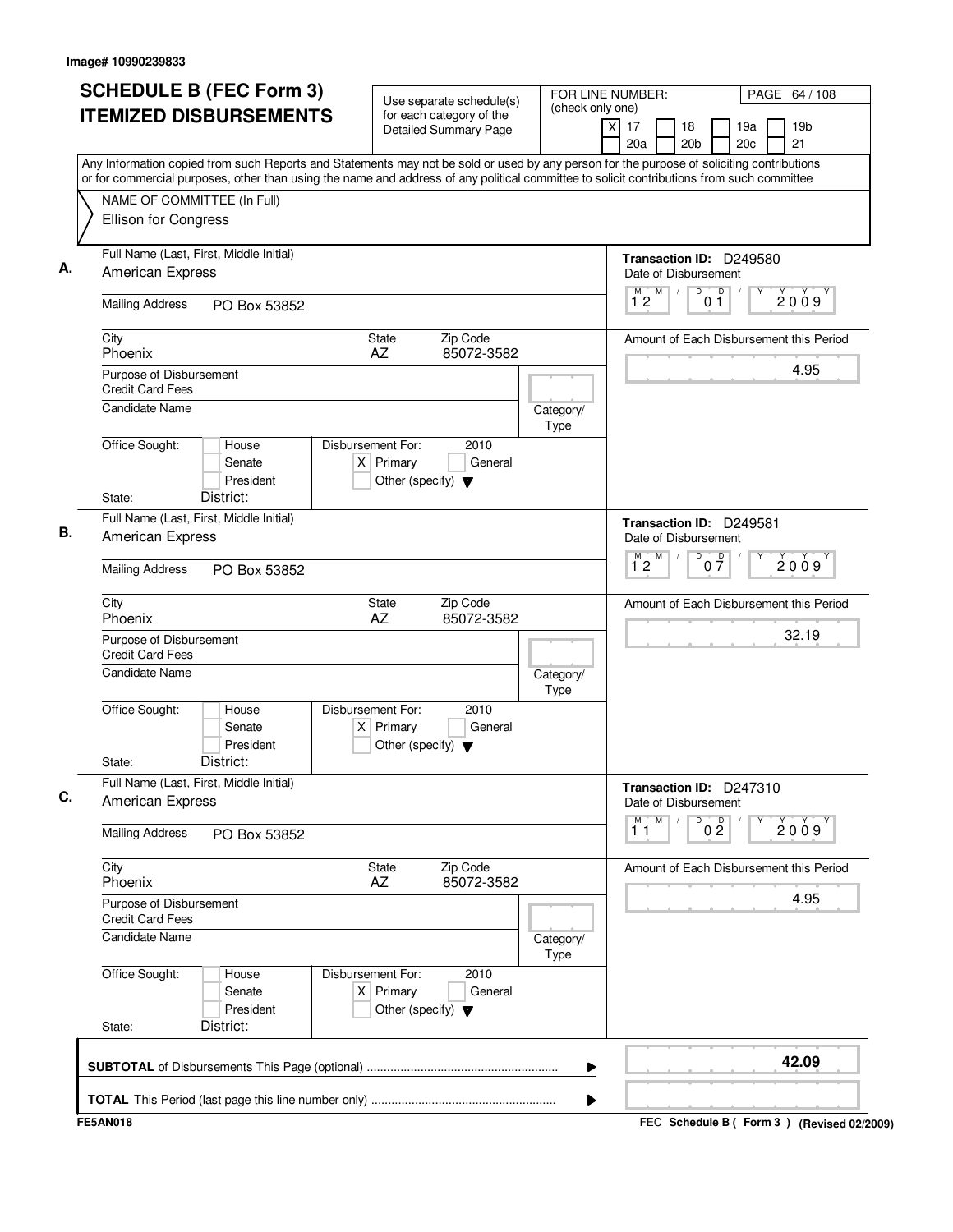| <b>SCHEDULE B (FEC Form 3)</b>                                                                                                                                                                                                                                                         | Use separate schedule(s)                                                                    | FOR LINE NUMBER:<br>(check only one) | PAGE 65/108                                                               |
|----------------------------------------------------------------------------------------------------------------------------------------------------------------------------------------------------------------------------------------------------------------------------------------|---------------------------------------------------------------------------------------------|--------------------------------------|---------------------------------------------------------------------------|
| <b>ITEMIZED DISBURSEMENTS</b>                                                                                                                                                                                                                                                          | for each category of the<br><b>Detailed Summary Page</b>                                    | Χ                                    | 19 <sub>b</sub><br>17<br>18<br>19a<br>20a<br>20 <sub>b</sub><br>20c<br>21 |
| Any Information copied from such Reports and Statements may not be sold or used by any person for the purpose of soliciting contributions<br>or for commercial purposes, other than using the name and address of any political committee to solicit contributions from such committee |                                                                                             |                                      |                                                                           |
| NAME OF COMMITTEE (In Full)                                                                                                                                                                                                                                                            |                                                                                             |                                      |                                                                           |
| Ellison for Congress                                                                                                                                                                                                                                                                   |                                                                                             |                                      |                                                                           |
| Full Name (Last, First, Middle Initial)<br>American Express                                                                                                                                                                                                                            |                                                                                             |                                      | Transaction ID: D247311<br>Date of Disbursement                           |
| <b>Mailing Address</b><br>PO Box 53852                                                                                                                                                                                                                                                 |                                                                                             |                                      | M<br>$\mathsf D$<br>$0\overline{5}$<br>$\sqrt{2}$<br>M<br>2009<br>11      |
| City<br>Phoenix                                                                                                                                                                                                                                                                        | Zip Code<br>State<br>AZ<br>85072-3582                                                       |                                      | Amount of Each Disbursement this Period                                   |
| Purpose of Disbursement<br><b>Credit Card Fees</b>                                                                                                                                                                                                                                     |                                                                                             |                                      | 78.81                                                                     |
| Candidate Name                                                                                                                                                                                                                                                                         |                                                                                             | Category/<br>Type                    |                                                                           |
| Office Sought:<br>House<br>Senate<br>President                                                                                                                                                                                                                                         | Disbursement For:<br>2010<br>$X$ Primary<br>General<br>Other (specify) $\blacktriangledown$ |                                      |                                                                           |
| District:<br>State:                                                                                                                                                                                                                                                                    |                                                                                             |                                      |                                                                           |
| Full Name (Last, First, Middle Initial)<br>Authorize.net                                                                                                                                                                                                                               |                                                                                             |                                      | Transaction ID: D247316<br>Date of Disbursement                           |
| <b>Mailing Address</b><br>915 S 500 E<br><b>Ste 200</b>                                                                                                                                                                                                                                |                                                                                             |                                      | M<br>D<br>$0\overline{3}$<br>М<br>2009<br>11                              |
| City<br>American Fork                                                                                                                                                                                                                                                                  | Zip Code<br>State<br>UT<br>84003-3373                                                       |                                      | Amount of Each Disbursement this Period                                   |
| Purpose of Disbursement<br><b>Credit Card Fees</b>                                                                                                                                                                                                                                     |                                                                                             |                                      | 20.00                                                                     |
| <b>Candidate Name</b>                                                                                                                                                                                                                                                                  |                                                                                             | Category/<br>Type                    |                                                                           |
| Office Sought:<br>House<br>Senate<br>President                                                                                                                                                                                                                                         | Disbursement For:<br>2010<br>$X$ Primary<br>General<br>Other (specify) $\blacktriangledown$ |                                      |                                                                           |
| District:<br>State:<br>Full Name (Last, First, Middle Initial)                                                                                                                                                                                                                         |                                                                                             |                                      |                                                                           |
| Authorize.net                                                                                                                                                                                                                                                                          |                                                                                             |                                      | Transaction ID: D249584<br>Date of Disbursement<br>M<br>D                 |
| <b>Mailing Address</b><br>915 S 500 E<br><b>Ste 200</b>                                                                                                                                                                                                                                |                                                                                             |                                      | 0 <sup>0</sup><br>$\overline{1}^M$ 2<br>2009                              |
| City<br>American Fork                                                                                                                                                                                                                                                                  | State<br>Zip Code<br>UT<br>84003-3373                                                       |                                      | Amount of Each Disbursement this Period                                   |
| Purpose of Disbursement<br><b>Credit Card Fees</b>                                                                                                                                                                                                                                     |                                                                                             |                                      | 20.00                                                                     |
| Candidate Name                                                                                                                                                                                                                                                                         |                                                                                             | Category/<br>Type                    |                                                                           |
| Office Sought:<br>House<br>Senate<br>President                                                                                                                                                                                                                                         | Disbursement For:<br>2010<br>$X$ Primary<br>General<br>Other (specify) $\blacktriangledown$ |                                      |                                                                           |
| District:<br>State:                                                                                                                                                                                                                                                                    |                                                                                             |                                      |                                                                           |
|                                                                                                                                                                                                                                                                                        |                                                                                             | ▶                                    | 118.81                                                                    |
|                                                                                                                                                                                                                                                                                        |                                                                                             |                                      |                                                                           |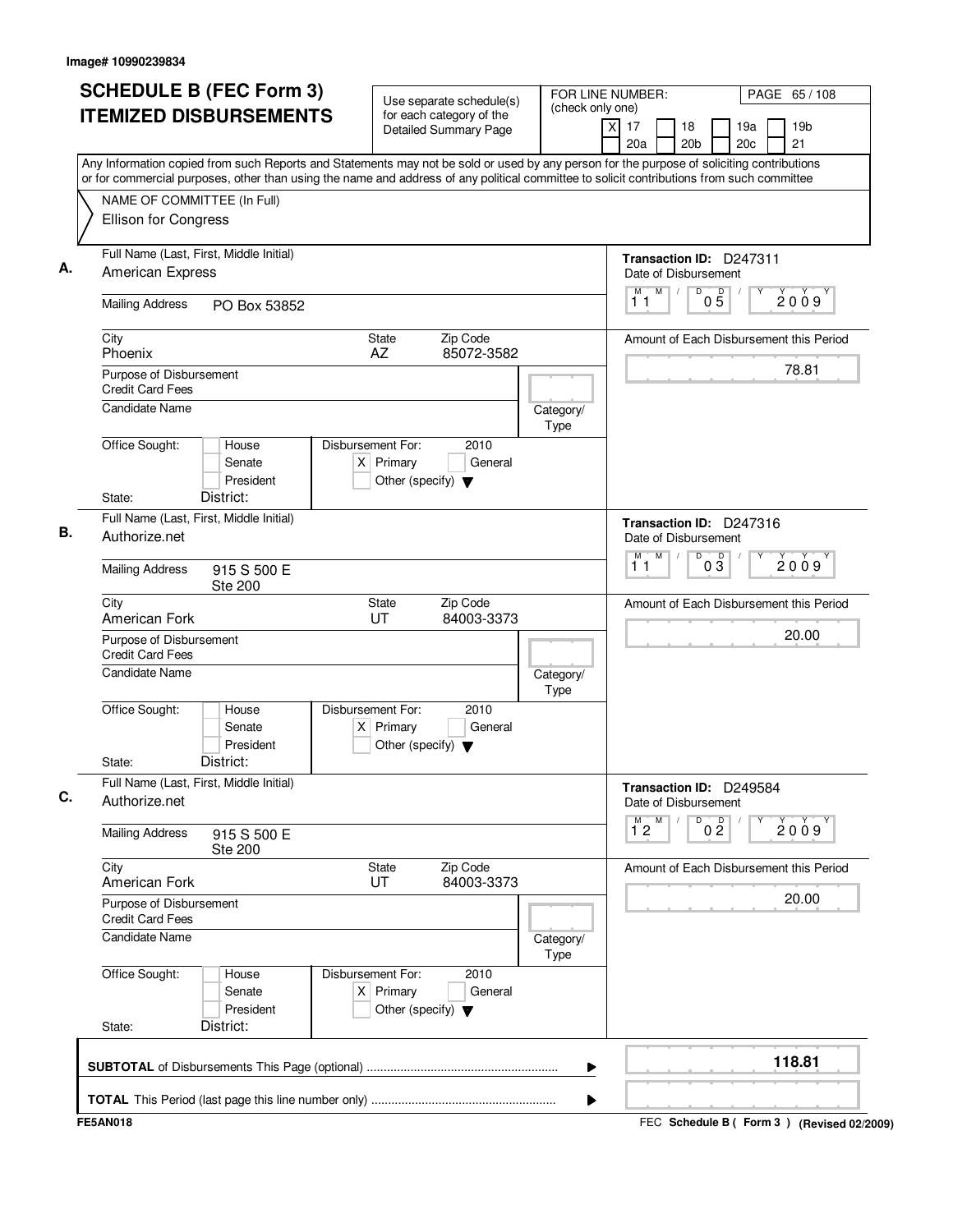| <b>ITEMIZED DISBURSEMENTS</b>                                                                                                                                                                                                                                                          | for each category of the                                                                    | (check only one)  |                                                                                       |
|----------------------------------------------------------------------------------------------------------------------------------------------------------------------------------------------------------------------------------------------------------------------------------------|---------------------------------------------------------------------------------------------|-------------------|---------------------------------------------------------------------------------------|
|                                                                                                                                                                                                                                                                                        | <b>Detailed Summary Page</b>                                                                | $\times$          | 17<br>18<br>19a<br>19 <sub>b</sub><br>20 <sub>b</sub><br>20 <sub>c</sub><br>21<br>20a |
| Any Information copied from such Reports and Statements may not be sold or used by any person for the purpose of soliciting contributions<br>or for commercial purposes, other than using the name and address of any political committee to solicit contributions from such committee |                                                                                             |                   |                                                                                       |
| NAME OF COMMITTEE (In Full)<br>Ellison for Congress                                                                                                                                                                                                                                    |                                                                                             |                   |                                                                                       |
| Full Name (Last, First, Middle Initial)<br>Authorize.net                                                                                                                                                                                                                               |                                                                                             |                   | Transaction ID: D245065<br>Date of Disbursement                                       |
| <b>Mailing Address</b><br>915 S 500 E<br><b>Ste 200</b>                                                                                                                                                                                                                                |                                                                                             |                   | M<br>D<br>0 <sup>D</sup><br>M<br>$\prime$<br>2009<br>10                               |
| City<br>American Fork                                                                                                                                                                                                                                                                  | Zip Code<br>State<br>UT<br>84003-3373                                                       |                   | Amount of Each Disbursement this Period                                               |
| Purpose of Disbursement<br><b>Credit Card Fees</b>                                                                                                                                                                                                                                     |                                                                                             |                   | 20.00                                                                                 |
| <b>Candidate Name</b>                                                                                                                                                                                                                                                                  |                                                                                             | Category/<br>Type |                                                                                       |
| Office Sought:<br>House<br>Senate<br>President<br>District:<br>State:                                                                                                                                                                                                                  | Disbursement For:<br>2010<br>$X$ Primary<br>General<br>Other (specify) $\blacktriangledown$ |                   |                                                                                       |
| Full Name (Last, First, Middle Initial)<br>Anna G. Bregier                                                                                                                                                                                                                             |                                                                                             |                   | Transaction ID: D247317<br>Date of Disbursement                                       |
| <b>Mailing Address</b><br>400 Selby Ave, #322                                                                                                                                                                                                                                          |                                                                                             |                   | M<br>М<br>D<br>05<br>2009<br>11                                                       |
| City<br>Saint Paul                                                                                                                                                                                                                                                                     | Zip Code<br>State<br><b>MN</b><br>55102                                                     |                   | Amount of Each Disbursement this Period                                               |
| Purpose of Disbursement<br>Mileage                                                                                                                                                                                                                                                     |                                                                                             |                   | 129.20                                                                                |
| Candidate Name                                                                                                                                                                                                                                                                         |                                                                                             | Category/<br>Type |                                                                                       |
| Office Sought:<br>House<br>Senate<br>President<br>District:<br>State:                                                                                                                                                                                                                  | Disbursement For:<br>2010<br>General<br>$X$ Primary<br>Other (specify) $\blacktriangledown$ |                   |                                                                                       |
| Full Name (Last, First, Middle Initial)<br>Anna G. Bregier                                                                                                                                                                                                                             |                                                                                             |                   | Transaction ID: D247318<br>Date of Disbursement                                       |
| <b>Mailing Address</b><br>400 Selby Ave, #322                                                                                                                                                                                                                                          |                                                                                             |                   | M<br>M<br>2 <sup>0</sup><br>D<br>2009<br>11                                           |
| City<br>Saint Paul                                                                                                                                                                                                                                                                     | Zip Code<br>State<br>55102<br>MN.                                                           |                   | Amount of Each Disbursement this Period                                               |
| Purpose of Disbursement<br>Mileage                                                                                                                                                                                                                                                     |                                                                                             |                   | 33.77                                                                                 |
| <b>Candidate Name</b>                                                                                                                                                                                                                                                                  |                                                                                             | Category/<br>Type |                                                                                       |
| Office Sought:<br>House<br>Senate<br>President<br>District:<br>State:                                                                                                                                                                                                                  | Disbursement For:<br>2010<br>$X$ Primary<br>General<br>Other (specify) $\blacktriangledown$ |                   |                                                                                       |
|                                                                                                                                                                                                                                                                                        |                                                                                             | ▶                 | 182.97                                                                                |
|                                                                                                                                                                                                                                                                                        |                                                                                             | ▶                 |                                                                                       |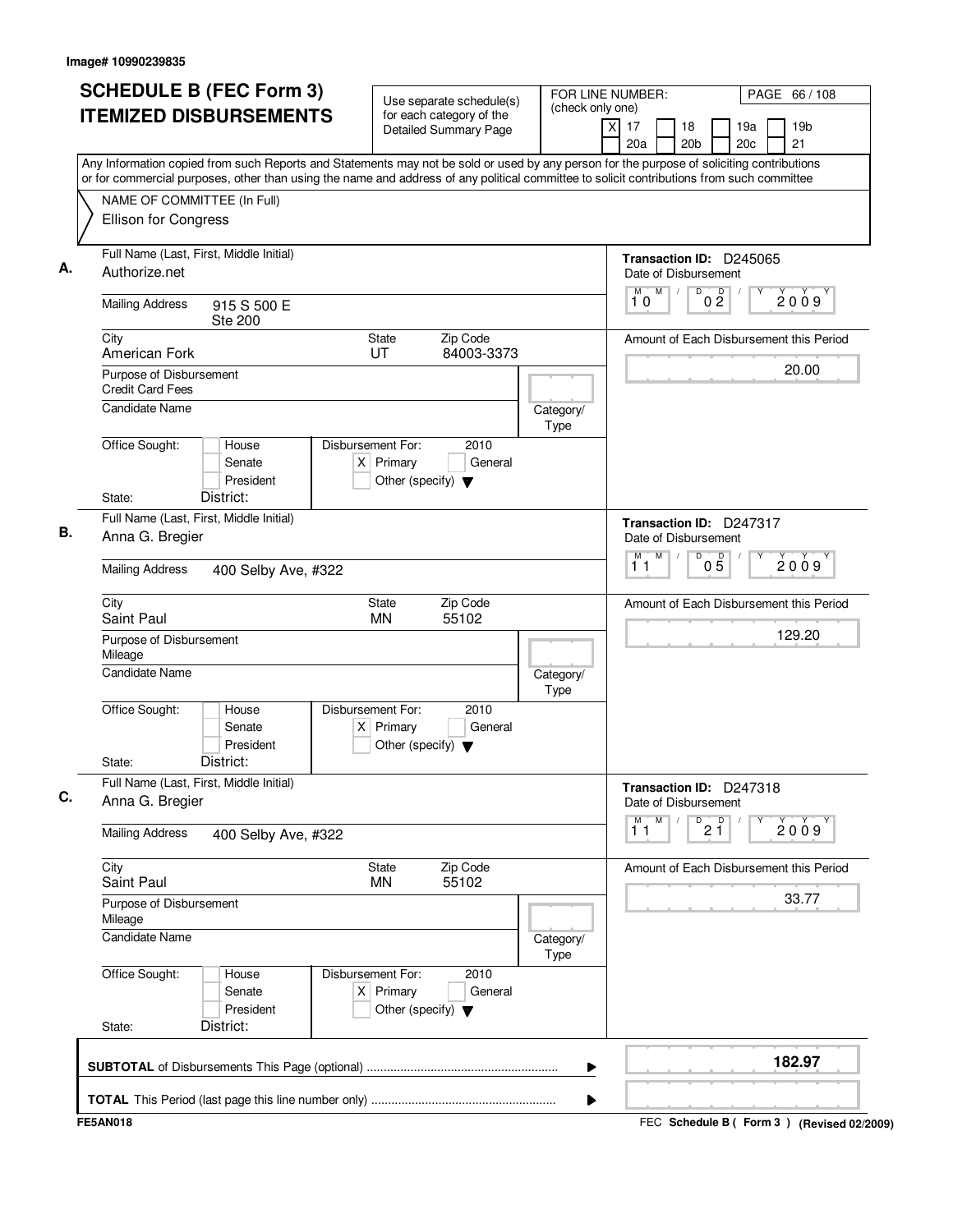| <b>Detailed Summary Page</b><br>20a<br>20 <sub>b</sub><br>Any Information copied from such Reports and Statements may not be sold or used by any person for the purpose of soliciting contributions<br>or for commercial purposes, other than using the name and address of any political committee to solicit contributions from such committee<br>NAME OF COMMITTEE (In Full)<br>Ellison for Congress<br>Full Name (Last, First, Middle Initial)<br>Transaction ID: D247328<br><b>Capital Accounting Services</b><br>Date of Disbursement<br>M<br>$\mathsf D$<br>$\mathsf D$<br>M<br>$\sqrt{2}$<br>$0\overline{9}$<br>11<br><b>Mailing Address</b><br>4190 Vinewood Lane, Ste 111-554<br>Zip Code<br>City<br><b>State</b><br>Amount of Each Disbursement this Period<br>Plymouth<br><b>MN</b><br>55442<br>Purpose of Disbursement<br><b>Accounting Services</b><br><b>Candidate Name</b><br>Category/<br>Type<br>Office Sought:<br>Disbursement For:<br>2010<br>House<br>$X$ Primary<br>General<br>Senate<br>President<br>Other (specify) $\blacktriangledown$<br>District:<br>State:<br>Full Name (Last, First, Middle Initial)<br>Transaction ID: D249593<br><b>Capital Accounting Services</b><br>Date of Disbursement<br>M<br>D<br>$0\overset{D}{4}$<br>M<br>$1^{\circ}2$<br><b>Mailing Address</b><br>4190 Vinewood Lane, Ste 111-554<br>City<br><b>State</b><br>Zip Code<br>Amount of Each Disbursement this Period<br>Plymouth<br><b>MN</b><br>55442<br>Purpose of Disbursement<br><b>Accounting Services</b><br><b>Candidate Name</b><br>Category/<br>Type<br>Office Sought:<br>Disbursement For:<br>2010<br>House<br>Senate<br>$X$ Primary<br>General<br>President<br>Other (specify) $\blacktriangledown$<br>District:<br>State:<br>Full Name (Last, First, Middle Initial)<br>Transaction ID: D249596<br><b>Capital Accounting Services</b><br>Date of Disbursement<br>$\overline{16}$<br>$\overline{1}^M$ 2<br>M<br>D<br><b>Mailing Address</b><br>4190 Vinewood Lane, Ste 111-554<br>City<br>Zip Code<br><b>State</b><br>Amount of Each Disbursement this Period<br>Plymouth<br>MN<br>55442<br>Purpose of Disbursement<br><b>Accounting Services</b><br><b>Candidate Name</b><br>Category/<br>Type<br>Office Sought:<br>Disbursement For:<br>2010<br>House<br>$X$ Primary<br>Senate<br>General | PAGE 67/108<br>19a<br>19 <sub>b</sub> |
|---------------------------------------------------------------------------------------------------------------------------------------------------------------------------------------------------------------------------------------------------------------------------------------------------------------------------------------------------------------------------------------------------------------------------------------------------------------------------------------------------------------------------------------------------------------------------------------------------------------------------------------------------------------------------------------------------------------------------------------------------------------------------------------------------------------------------------------------------------------------------------------------------------------------------------------------------------------------------------------------------------------------------------------------------------------------------------------------------------------------------------------------------------------------------------------------------------------------------------------------------------------------------------------------------------------------------------------------------------------------------------------------------------------------------------------------------------------------------------------------------------------------------------------------------------------------------------------------------------------------------------------------------------------------------------------------------------------------------------------------------------------------------------------------------------------------------------------------------------------------------------------------------------------------------------------------------------------------------------------------------------------------------------------------------------------------------------------------------------------------------------------------------------------------------------------------------------------------------------------------------------------------------------------------------------------|---------------------------------------|
|                                                                                                                                                                                                                                                                                                                                                                                                                                                                                                                                                                                                                                                                                                                                                                                                                                                                                                                                                                                                                                                                                                                                                                                                                                                                                                                                                                                                                                                                                                                                                                                                                                                                                                                                                                                                                                                                                                                                                                                                                                                                                                                                                                                                                                                                                                               | 20c<br>21                             |
|                                                                                                                                                                                                                                                                                                                                                                                                                                                                                                                                                                                                                                                                                                                                                                                                                                                                                                                                                                                                                                                                                                                                                                                                                                                                                                                                                                                                                                                                                                                                                                                                                                                                                                                                                                                                                                                                                                                                                                                                                                                                                                                                                                                                                                                                                                               |                                       |
|                                                                                                                                                                                                                                                                                                                                                                                                                                                                                                                                                                                                                                                                                                                                                                                                                                                                                                                                                                                                                                                                                                                                                                                                                                                                                                                                                                                                                                                                                                                                                                                                                                                                                                                                                                                                                                                                                                                                                                                                                                                                                                                                                                                                                                                                                                               |                                       |
|                                                                                                                                                                                                                                                                                                                                                                                                                                                                                                                                                                                                                                                                                                                                                                                                                                                                                                                                                                                                                                                                                                                                                                                                                                                                                                                                                                                                                                                                                                                                                                                                                                                                                                                                                                                                                                                                                                                                                                                                                                                                                                                                                                                                                                                                                                               |                                       |
|                                                                                                                                                                                                                                                                                                                                                                                                                                                                                                                                                                                                                                                                                                                                                                                                                                                                                                                                                                                                                                                                                                                                                                                                                                                                                                                                                                                                                                                                                                                                                                                                                                                                                                                                                                                                                                                                                                                                                                                                                                                                                                                                                                                                                                                                                                               |                                       |
|                                                                                                                                                                                                                                                                                                                                                                                                                                                                                                                                                                                                                                                                                                                                                                                                                                                                                                                                                                                                                                                                                                                                                                                                                                                                                                                                                                                                                                                                                                                                                                                                                                                                                                                                                                                                                                                                                                                                                                                                                                                                                                                                                                                                                                                                                                               |                                       |
|                                                                                                                                                                                                                                                                                                                                                                                                                                                                                                                                                                                                                                                                                                                                                                                                                                                                                                                                                                                                                                                                                                                                                                                                                                                                                                                                                                                                                                                                                                                                                                                                                                                                                                                                                                                                                                                                                                                                                                                                                                                                                                                                                                                                                                                                                                               | 2009                                  |
|                                                                                                                                                                                                                                                                                                                                                                                                                                                                                                                                                                                                                                                                                                                                                                                                                                                                                                                                                                                                                                                                                                                                                                                                                                                                                                                                                                                                                                                                                                                                                                                                                                                                                                                                                                                                                                                                                                                                                                                                                                                                                                                                                                                                                                                                                                               |                                       |
|                                                                                                                                                                                                                                                                                                                                                                                                                                                                                                                                                                                                                                                                                                                                                                                                                                                                                                                                                                                                                                                                                                                                                                                                                                                                                                                                                                                                                                                                                                                                                                                                                                                                                                                                                                                                                                                                                                                                                                                                                                                                                                                                                                                                                                                                                                               | 925.00                                |
|                                                                                                                                                                                                                                                                                                                                                                                                                                                                                                                                                                                                                                                                                                                                                                                                                                                                                                                                                                                                                                                                                                                                                                                                                                                                                                                                                                                                                                                                                                                                                                                                                                                                                                                                                                                                                                                                                                                                                                                                                                                                                                                                                                                                                                                                                                               |                                       |
|                                                                                                                                                                                                                                                                                                                                                                                                                                                                                                                                                                                                                                                                                                                                                                                                                                                                                                                                                                                                                                                                                                                                                                                                                                                                                                                                                                                                                                                                                                                                                                                                                                                                                                                                                                                                                                                                                                                                                                                                                                                                                                                                                                                                                                                                                                               |                                       |
|                                                                                                                                                                                                                                                                                                                                                                                                                                                                                                                                                                                                                                                                                                                                                                                                                                                                                                                                                                                                                                                                                                                                                                                                                                                                                                                                                                                                                                                                                                                                                                                                                                                                                                                                                                                                                                                                                                                                                                                                                                                                                                                                                                                                                                                                                                               |                                       |
|                                                                                                                                                                                                                                                                                                                                                                                                                                                                                                                                                                                                                                                                                                                                                                                                                                                                                                                                                                                                                                                                                                                                                                                                                                                                                                                                                                                                                                                                                                                                                                                                                                                                                                                                                                                                                                                                                                                                                                                                                                                                                                                                                                                                                                                                                                               |                                       |
|                                                                                                                                                                                                                                                                                                                                                                                                                                                                                                                                                                                                                                                                                                                                                                                                                                                                                                                                                                                                                                                                                                                                                                                                                                                                                                                                                                                                                                                                                                                                                                                                                                                                                                                                                                                                                                                                                                                                                                                                                                                                                                                                                                                                                                                                                                               | 2009                                  |
|                                                                                                                                                                                                                                                                                                                                                                                                                                                                                                                                                                                                                                                                                                                                                                                                                                                                                                                                                                                                                                                                                                                                                                                                                                                                                                                                                                                                                                                                                                                                                                                                                                                                                                                                                                                                                                                                                                                                                                                                                                                                                                                                                                                                                                                                                                               |                                       |
|                                                                                                                                                                                                                                                                                                                                                                                                                                                                                                                                                                                                                                                                                                                                                                                                                                                                                                                                                                                                                                                                                                                                                                                                                                                                                                                                                                                                                                                                                                                                                                                                                                                                                                                                                                                                                                                                                                                                                                                                                                                                                                                                                                                                                                                                                                               | 500.00                                |
|                                                                                                                                                                                                                                                                                                                                                                                                                                                                                                                                                                                                                                                                                                                                                                                                                                                                                                                                                                                                                                                                                                                                                                                                                                                                                                                                                                                                                                                                                                                                                                                                                                                                                                                                                                                                                                                                                                                                                                                                                                                                                                                                                                                                                                                                                                               |                                       |
|                                                                                                                                                                                                                                                                                                                                                                                                                                                                                                                                                                                                                                                                                                                                                                                                                                                                                                                                                                                                                                                                                                                                                                                                                                                                                                                                                                                                                                                                                                                                                                                                                                                                                                                                                                                                                                                                                                                                                                                                                                                                                                                                                                                                                                                                                                               |                                       |
|                                                                                                                                                                                                                                                                                                                                                                                                                                                                                                                                                                                                                                                                                                                                                                                                                                                                                                                                                                                                                                                                                                                                                                                                                                                                                                                                                                                                                                                                                                                                                                                                                                                                                                                                                                                                                                                                                                                                                                                                                                                                                                                                                                                                                                                                                                               |                                       |
|                                                                                                                                                                                                                                                                                                                                                                                                                                                                                                                                                                                                                                                                                                                                                                                                                                                                                                                                                                                                                                                                                                                                                                                                                                                                                                                                                                                                                                                                                                                                                                                                                                                                                                                                                                                                                                                                                                                                                                                                                                                                                                                                                                                                                                                                                                               |                                       |
|                                                                                                                                                                                                                                                                                                                                                                                                                                                                                                                                                                                                                                                                                                                                                                                                                                                                                                                                                                                                                                                                                                                                                                                                                                                                                                                                                                                                                                                                                                                                                                                                                                                                                                                                                                                                                                                                                                                                                                                                                                                                                                                                                                                                                                                                                                               | 2009                                  |
|                                                                                                                                                                                                                                                                                                                                                                                                                                                                                                                                                                                                                                                                                                                                                                                                                                                                                                                                                                                                                                                                                                                                                                                                                                                                                                                                                                                                                                                                                                                                                                                                                                                                                                                                                                                                                                                                                                                                                                                                                                                                                                                                                                                                                                                                                                               |                                       |
|                                                                                                                                                                                                                                                                                                                                                                                                                                                                                                                                                                                                                                                                                                                                                                                                                                                                                                                                                                                                                                                                                                                                                                                                                                                                                                                                                                                                                                                                                                                                                                                                                                                                                                                                                                                                                                                                                                                                                                                                                                                                                                                                                                                                                                                                                                               | 1500.00                               |
|                                                                                                                                                                                                                                                                                                                                                                                                                                                                                                                                                                                                                                                                                                                                                                                                                                                                                                                                                                                                                                                                                                                                                                                                                                                                                                                                                                                                                                                                                                                                                                                                                                                                                                                                                                                                                                                                                                                                                                                                                                                                                                                                                                                                                                                                                                               |                                       |
| President<br>Other (specify) $\blacktriangledown$                                                                                                                                                                                                                                                                                                                                                                                                                                                                                                                                                                                                                                                                                                                                                                                                                                                                                                                                                                                                                                                                                                                                                                                                                                                                                                                                                                                                                                                                                                                                                                                                                                                                                                                                                                                                                                                                                                                                                                                                                                                                                                                                                                                                                                                             |                                       |
| District:<br>State:                                                                                                                                                                                                                                                                                                                                                                                                                                                                                                                                                                                                                                                                                                                                                                                                                                                                                                                                                                                                                                                                                                                                                                                                                                                                                                                                                                                                                                                                                                                                                                                                                                                                                                                                                                                                                                                                                                                                                                                                                                                                                                                                                                                                                                                                                           |                                       |
| ▶                                                                                                                                                                                                                                                                                                                                                                                                                                                                                                                                                                                                                                                                                                                                                                                                                                                                                                                                                                                                                                                                                                                                                                                                                                                                                                                                                                                                                                                                                                                                                                                                                                                                                                                                                                                                                                                                                                                                                                                                                                                                                                                                                                                                                                                                                                             | 2925.00                               |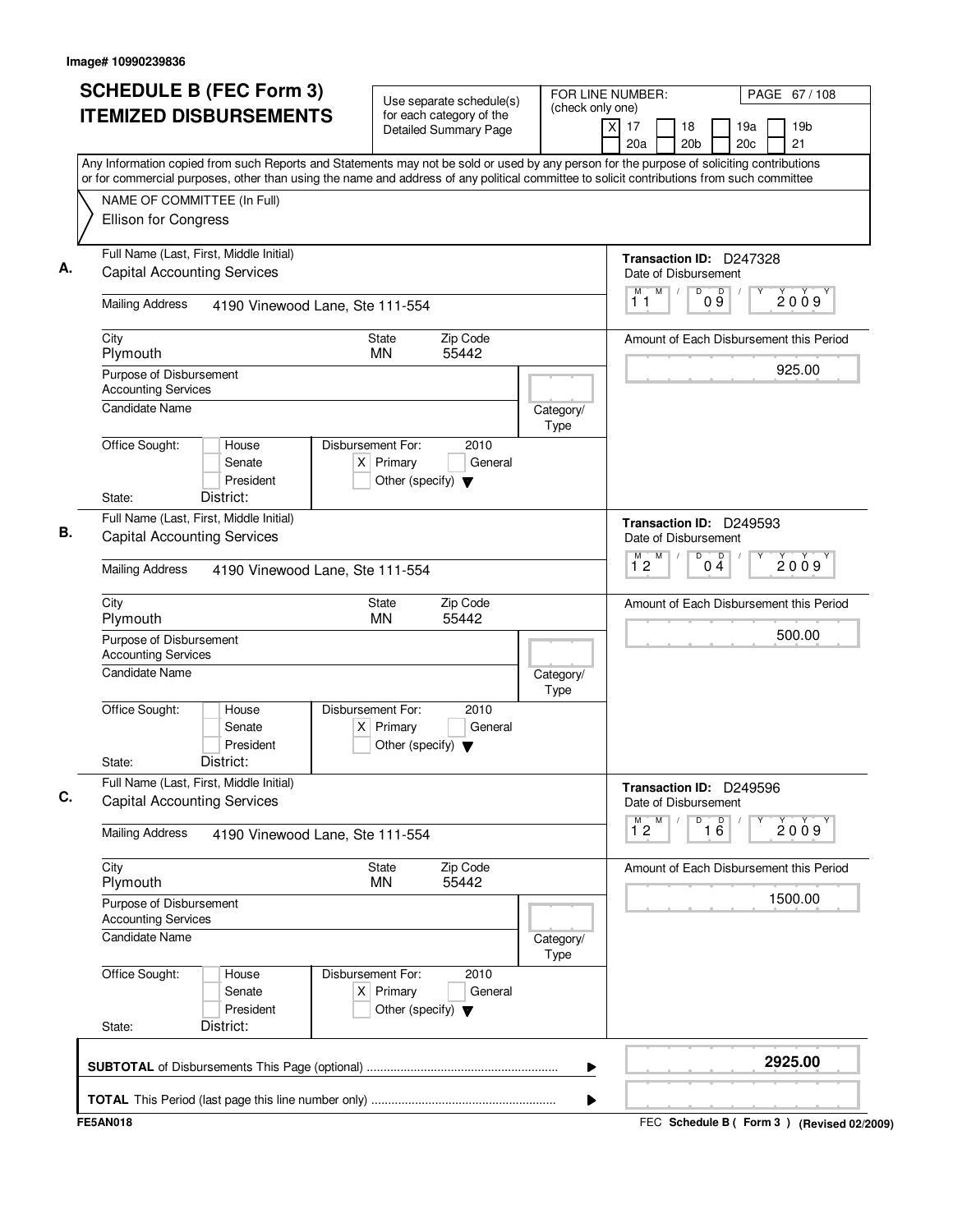| <b>SCHEDULE B (FEC Form 3)</b>                                                                                                                                                                                                                                                         | Use separate schedule(s)                                                                    | FOR LINE NUMBER:                            |                                                                | PAGE 68 / 108                                   |
|----------------------------------------------------------------------------------------------------------------------------------------------------------------------------------------------------------------------------------------------------------------------------------------|---------------------------------------------------------------------------------------------|---------------------------------------------|----------------------------------------------------------------|-------------------------------------------------|
| <b>ITEMIZED DISBURSEMENTS</b>                                                                                                                                                                                                                                                          | for each category of the<br><b>Detailed Summary Page</b>                                    | (check only one)<br>$\overline{\mathsf{x}}$ | 17<br>18<br>20 <sub>b</sub><br>20a                             | 19 <sub>b</sub><br>19a<br>20 <sub>c</sub><br>21 |
| Any Information copied from such Reports and Statements may not be sold or used by any person for the purpose of soliciting contributions<br>or for commercial purposes, other than using the name and address of any political committee to solicit contributions from such committee |                                                                                             |                                             |                                                                |                                                 |
| NAME OF COMMITTEE (In Full)<br>Ellison for Congress                                                                                                                                                                                                                                    |                                                                                             |                                             |                                                                |                                                 |
| Full Name (Last, First, Middle Initial)<br><b>Capital Accounting Services</b>                                                                                                                                                                                                          |                                                                                             |                                             | Transaction ID: D245076<br>Date of Disbursement                |                                                 |
| <b>Mailing Address</b><br>4190 Vinewood Lane, Ste 111-554                                                                                                                                                                                                                              |                                                                                             |                                             | M<br>D<br>D<br>09<br>10                                        | 2009                                            |
| City<br>Plymouth                                                                                                                                                                                                                                                                       | Zip Code<br>State<br>55442<br><b>MN</b>                                                     |                                             |                                                                | Amount of Each Disbursement this Period         |
| Purpose of Disbursement<br><b>Accounting Services</b>                                                                                                                                                                                                                                  |                                                                                             |                                             |                                                                | 925.00                                          |
| <b>Candidate Name</b>                                                                                                                                                                                                                                                                  |                                                                                             | Category/<br>Type                           |                                                                |                                                 |
| Office Sought:<br>House<br>Senate<br>President<br>District:<br>State:                                                                                                                                                                                                                  | Disbursement For:<br>2010<br>$X$ Primary<br>General<br>Other (specify) $\blacktriangledown$ |                                             |                                                                |                                                 |
| Full Name (Last, First, Middle Initial)<br>CitiBank                                                                                                                                                                                                                                    |                                                                                             |                                             | Transaction ID: D251837<br>Date of Disbursement                |                                                 |
| <b>Mailing Address</b><br>399 Park Avenue                                                                                                                                                                                                                                              |                                                                                             |                                             | M<br>M.<br>D<br>$3^{\circ}$<br>$1^{\circ}2$                    | 2009                                            |
| City<br>New York                                                                                                                                                                                                                                                                       | Zip Code<br>State<br><b>NY</b><br>10043                                                     |                                             |                                                                | Amount of Each Disbursement this Period         |
| Purpose of Disbursement<br><b>Void Lost Check</b>                                                                                                                                                                                                                                      |                                                                                             |                                             |                                                                | $-12.87$                                        |
| Candidate Name                                                                                                                                                                                                                                                                         |                                                                                             | Category/<br>Type                           |                                                                |                                                 |
| Office Sought:<br>House<br>Senate<br>President<br>District:<br>State:                                                                                                                                                                                                                  | Disbursement For:<br>2010<br>$X$ Primary<br>General<br>Other (specify) $\blacktriangledown$ |                                             |                                                                |                                                 |
| Full Name (Last, First, Middle Initial)<br><b>Digital Coordination</b>                                                                                                                                                                                                                 |                                                                                             |                                             | Transaction ID: D247335<br>Date of Disbursement                |                                                 |
| <b>Mailing Address</b><br>2929 University Ave SE<br><b>Ste 110</b>                                                                                                                                                                                                                     |                                                                                             |                                             | $\begin{bmatrix} 0 & 0 \\ 2 & 4 \end{bmatrix}$<br>M<br>M<br>11 | 2009                                            |
| City<br>Minneapolis                                                                                                                                                                                                                                                                    | State<br>Zip Code<br>55414-3687<br><b>MN</b>                                                |                                             |                                                                | Amount of Each Disbursement this Period         |
| Purpose of Disbursement<br>Computer Equipment                                                                                                                                                                                                                                          |                                                                                             |                                             |                                                                | 375.00                                          |
| Candidate Name                                                                                                                                                                                                                                                                         |                                                                                             | Category/<br>Type                           |                                                                |                                                 |
| Office Sought:<br>House<br>Senate<br>President<br>District:<br>State:                                                                                                                                                                                                                  | Disbursement For:<br>2010<br>$X$ Primary<br>General<br>Other (specify) $\blacktriangledown$ |                                             |                                                                |                                                 |
|                                                                                                                                                                                                                                                                                        |                                                                                             |                                             |                                                                | 1287.13                                         |
|                                                                                                                                                                                                                                                                                        |                                                                                             | ▶                                           |                                                                |                                                 |
| <b>FE5AN018</b>                                                                                                                                                                                                                                                                        |                                                                                             |                                             |                                                                | FEC Schedule B ( Form 3 ) (Revised 02/2009)     |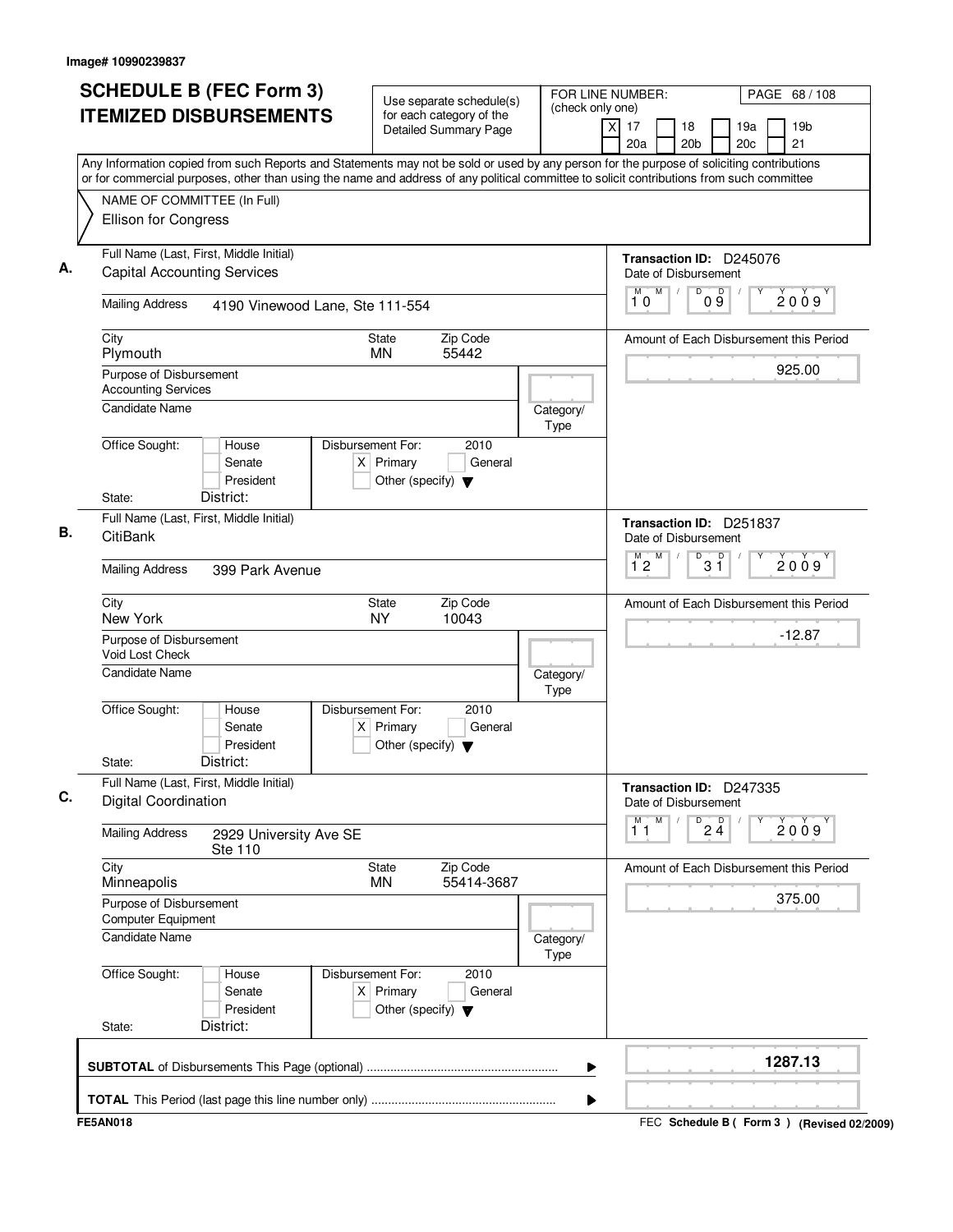| <b>SCHEDULE B (FEC Form 3)</b><br><b>ITEMIZED DISBURSEMENTS</b>                                                                                                                                                                                                                                                                               | Use separate schedule(s)<br>for each category of the<br><b>Detailed Summary Page</b>        | (check only one)  | FOR LINE NUMBER:<br>PAGE 69 / 108<br>$\times$<br>17<br>19 <sub>b</sub><br>18<br>19a<br>20c<br>21<br>20a<br>20 <sub>b</sub> |
|-----------------------------------------------------------------------------------------------------------------------------------------------------------------------------------------------------------------------------------------------------------------------------------------------------------------------------------------------|---------------------------------------------------------------------------------------------|-------------------|----------------------------------------------------------------------------------------------------------------------------|
| Any Information copied from such Reports and Statements may not be sold or used by any person for the purpose of soliciting contributions<br>or for commercial purposes, other than using the name and address of any political committee to solicit contributions from such committee<br>NAME OF COMMITTEE (In Full)<br>Ellison for Congress |                                                                                             |                   |                                                                                                                            |
| Full Name (Last, First, Middle Initial)                                                                                                                                                                                                                                                                                                       |                                                                                             |                   | Transaction ID: D245091                                                                                                    |
| <b>Digital Coordination</b><br><b>Mailing Address</b><br>2929 University Ave SE                                                                                                                                                                                                                                                               |                                                                                             |                   | Date of Disbursement<br>M<br>$D$ <sub>2</sub> $\frac{D}{7}$<br>$\sqrt{2}$<br>2009<br>10                                    |
| <b>Ste 110</b><br>City<br>Minneapolis                                                                                                                                                                                                                                                                                                         | <b>State</b><br>Zip Code<br>55414-3687<br><b>MN</b>                                         |                   | Amount of Each Disbursement this Period                                                                                    |
| Purpose of Disbursement<br><b>Computer Equipment</b>                                                                                                                                                                                                                                                                                          |                                                                                             |                   | 405.00                                                                                                                     |
| <b>Candidate Name</b>                                                                                                                                                                                                                                                                                                                         |                                                                                             | Category/<br>Type |                                                                                                                            |
| Office Sought:<br>House<br>Senate<br>President                                                                                                                                                                                                                                                                                                | Disbursement For:<br>2010<br>$X$ Primary<br>General<br>Other (specify) $\blacktriangledown$ |                   |                                                                                                                            |
| District:<br>State:<br>Full Name (Last, First, Middle Initial)<br><b>Express EMPS</b>                                                                                                                                                                                                                                                         |                                                                                             |                   | Transaction ID: D245062<br>Date of Disbursement                                                                            |
| <b>Mailing Address</b><br>PO Box 6600                                                                                                                                                                                                                                                                                                         |                                                                                             |                   | M<br>$\overline{D}$<br>0 <sup>0</sup><br>м<br>2009<br>10                                                                   |
| City<br>Hagerstown                                                                                                                                                                                                                                                                                                                            | Zip Code<br>State<br><b>MD</b><br>21740-0000                                                |                   | Amount of Each Disbursement this Period                                                                                    |
| Purpose of Disbursement<br><b>Credit Card Fees</b>                                                                                                                                                                                                                                                                                            |                                                                                             |                   | 207.67                                                                                                                     |
| <b>Candidate Name</b>                                                                                                                                                                                                                                                                                                                         |                                                                                             | Category/<br>Type |                                                                                                                            |
| Office Sought:<br>House<br>Senate<br>President<br>District:<br>State:                                                                                                                                                                                                                                                                         | Disbursement For:<br>2010<br>$X$ Primary<br>General<br>Other (specify) $\blacktriangledown$ |                   |                                                                                                                            |
| Full Name (Last, First, Middle Initial)<br><b>Express EMPS</b>                                                                                                                                                                                                                                                                                |                                                                                             |                   | Transaction ID: D245063<br>Date of Disbursement                                                                            |
| <b>Mailing Address</b><br>PO Box 6600                                                                                                                                                                                                                                                                                                         |                                                                                             |                   | M<br>D<br>M<br>05<br>2009<br>10                                                                                            |
| City<br>Hagerstown                                                                                                                                                                                                                                                                                                                            | Zip Code<br>State<br><b>MD</b><br>21740-0000                                                |                   | Amount of Each Disbursement this Period                                                                                    |
| Purpose of Disbursement<br><b>Credit Card Fees</b>                                                                                                                                                                                                                                                                                            |                                                                                             |                   | 51.04                                                                                                                      |
| Candidate Name                                                                                                                                                                                                                                                                                                                                |                                                                                             | Category/<br>Type |                                                                                                                            |
| Office Sought:<br>House<br>Senate<br>President                                                                                                                                                                                                                                                                                                | Disbursement For:<br>2010<br>$X$ Primary<br>General<br>Other (specify) $\blacktriangledown$ |                   |                                                                                                                            |
| District:<br>State:                                                                                                                                                                                                                                                                                                                           |                                                                                             |                   |                                                                                                                            |
|                                                                                                                                                                                                                                                                                                                                               |                                                                                             | ▶                 | 663.71                                                                                                                     |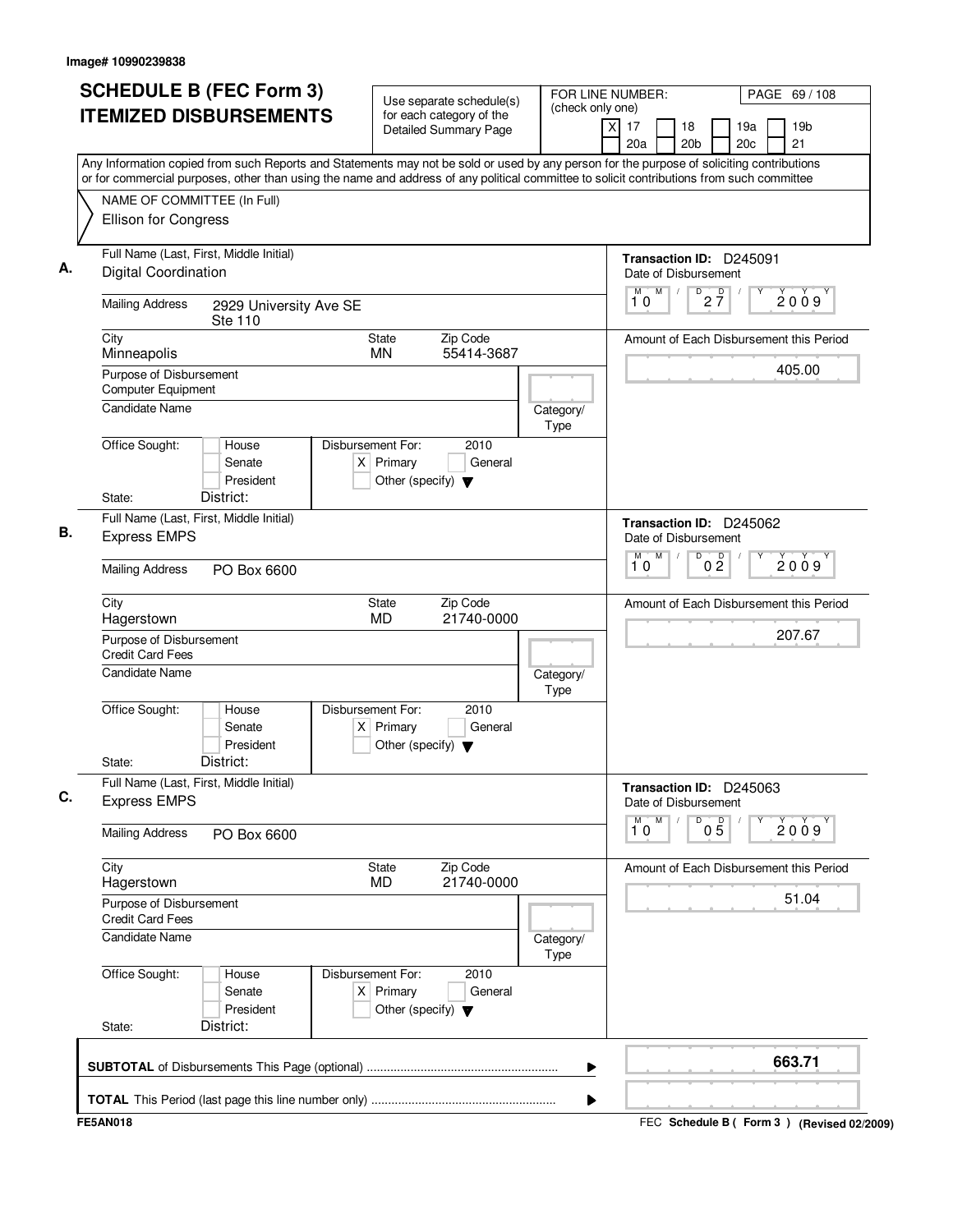| <b>SCHEDULE B (FEC Form 3)</b>                                                                                                                                                                                                                                                         | Use separate schedule(s)                                                                    | FOR LINE NUMBER:<br>(check only one) | PAGE 70 / 108                                                                  |
|----------------------------------------------------------------------------------------------------------------------------------------------------------------------------------------------------------------------------------------------------------------------------------------|---------------------------------------------------------------------------------------------|--------------------------------------|--------------------------------------------------------------------------------|
| <b>ITEMIZED DISBURSEMENTS</b>                                                                                                                                                                                                                                                          | for each category of the<br><b>Detailed Summary Page</b>                                    |                                      | 19 <sub>b</sub><br>17<br>18<br>19a<br>Χ<br>20a<br>20 <sub>b</sub><br>20c<br>21 |
| Any Information copied from such Reports and Statements may not be sold or used by any person for the purpose of soliciting contributions<br>or for commercial purposes, other than using the name and address of any political committee to solicit contributions from such committee |                                                                                             |                                      |                                                                                |
| NAME OF COMMITTEE (In Full)                                                                                                                                                                                                                                                            |                                                                                             |                                      |                                                                                |
| Ellison for Congress                                                                                                                                                                                                                                                                   |                                                                                             |                                      |                                                                                |
| Full Name (Last, First, Middle Initial)<br><b>Express EMPS</b>                                                                                                                                                                                                                         |                                                                                             |                                      | Transaction ID: D247312<br>Date of Disbursement                                |
| <b>Mailing Address</b><br>PO Box 6600                                                                                                                                                                                                                                                  |                                                                                             |                                      | M<br>$\mathsf D$<br>D<br>$\sqrt{2}$<br>M<br>2009<br>03<br>11                   |
| City<br>Hagerstown                                                                                                                                                                                                                                                                     | State<br>Zip Code<br>21740-0000<br><b>MD</b>                                                |                                      | Amount of Each Disbursement this Period                                        |
| Purpose of Disbursement<br><b>Credit Card Fees</b>                                                                                                                                                                                                                                     |                                                                                             |                                      | 34.95                                                                          |
| Candidate Name                                                                                                                                                                                                                                                                         |                                                                                             | Category/<br>Type                    |                                                                                |
| Office Sought:<br>House<br>Senate<br>President                                                                                                                                                                                                                                         | Disbursement For:<br>2010<br>$X$ Primary<br>General<br>Other (specify) $\blacktriangledown$ |                                      |                                                                                |
| District:<br>State:                                                                                                                                                                                                                                                                    |                                                                                             |                                      |                                                                                |
| Full Name (Last, First, Middle Initial)<br><b>Express EMPS</b>                                                                                                                                                                                                                         |                                                                                             |                                      | Transaction ID: D247313<br>Date of Disbursement                                |
| <b>Mailing Address</b><br>PO Box 6600                                                                                                                                                                                                                                                  |                                                                                             |                                      | M<br>D<br>$0\stackrel{D}{4}$<br>М<br>2009<br>11                                |
| City<br>Hagerstown                                                                                                                                                                                                                                                                     | Zip Code<br>State<br><b>MD</b><br>21740-0000                                                |                                      | Amount of Each Disbursement this Period                                        |
| Purpose of Disbursement<br><b>Credit Card Fees</b>                                                                                                                                                                                                                                     |                                                                                             |                                      | 116.24                                                                         |
| Candidate Name                                                                                                                                                                                                                                                                         |                                                                                             | Category/<br>Type                    |                                                                                |
| Office Sought:<br>House<br>Senate<br>President<br>District:<br>State:                                                                                                                                                                                                                  | Disbursement For:<br>2010<br>$X$ Primary<br>General<br>Other (specify) $\blacktriangledown$ |                                      |                                                                                |
| Full Name (Last, First, Middle Initial)                                                                                                                                                                                                                                                |                                                                                             |                                      |                                                                                |
| <b>Express EMPS</b>                                                                                                                                                                                                                                                                    |                                                                                             |                                      | Transaction ID: D247314<br>Date of Disbursement<br>M<br>D<br>M                 |
| <b>Mailing Address</b><br>PO Box 6600                                                                                                                                                                                                                                                  |                                                                                             |                                      | $0\stackrel{D}{4}$<br>2009<br>11                                               |
| City<br>Hagerstown                                                                                                                                                                                                                                                                     | Zip Code<br>State<br>21740-0000<br><b>MD</b>                                                |                                      | Amount of Each Disbursement this Period                                        |
| Purpose of Disbursement<br><b>Credit Card Fees</b>                                                                                                                                                                                                                                     |                                                                                             |                                      | 159.30                                                                         |
| <b>Candidate Name</b>                                                                                                                                                                                                                                                                  |                                                                                             | Category/<br>Type                    |                                                                                |
| Office Sought:<br>House<br>Senate<br>President                                                                                                                                                                                                                                         | Disbursement For:<br>2010<br>$X$ Primary<br>General<br>Other (specify) $\blacktriangledown$ |                                      |                                                                                |
| District:<br>State:                                                                                                                                                                                                                                                                    |                                                                                             |                                      |                                                                                |
|                                                                                                                                                                                                                                                                                        |                                                                                             | ▶                                    | 310.49                                                                         |
|                                                                                                                                                                                                                                                                                        |                                                                                             |                                      |                                                                                |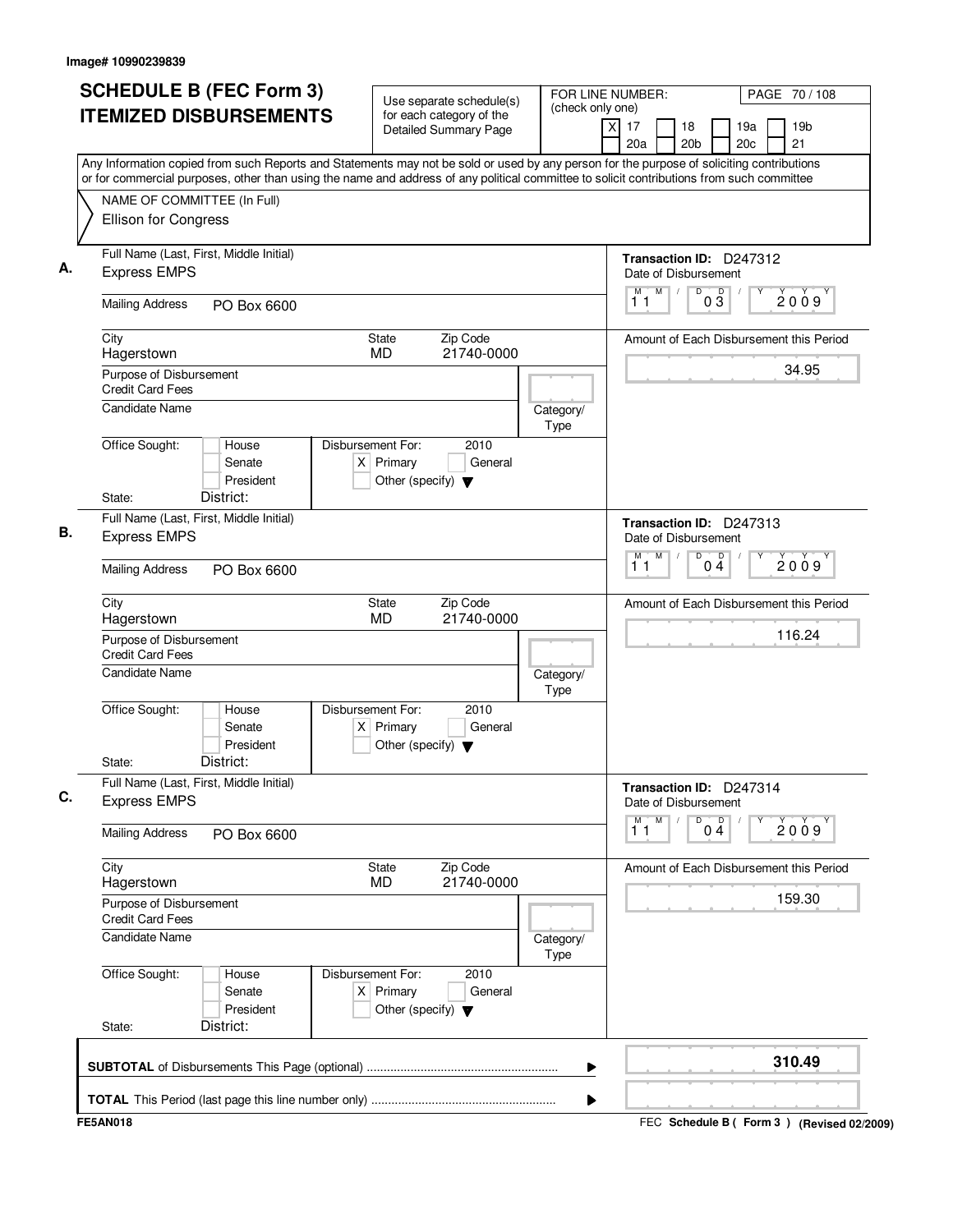| <b>SCHEDULE B (FEC Form 3)</b>                                                                                                                                                                                                                                                         | Use separate schedule(s)                                                                    | FOR LINE NUMBER:<br>(check only one) |                                              | PAGE 71 / 108                               |
|----------------------------------------------------------------------------------------------------------------------------------------------------------------------------------------------------------------------------------------------------------------------------------------|---------------------------------------------------------------------------------------------|--------------------------------------|----------------------------------------------|---------------------------------------------|
| <b>ITEMIZED DISBURSEMENTS</b>                                                                                                                                                                                                                                                          | for each category of the<br>Detailed Summary Page                                           | $\overline{x}$                       | 17<br>18<br>20a<br>20 <sub>b</sub>           | 19 <sub>b</sub><br>19a<br>21<br>20c         |
| Any Information copied from such Reports and Statements may not be sold or used by any person for the purpose of soliciting contributions<br>or for commercial purposes, other than using the name and address of any political committee to solicit contributions from such committee |                                                                                             |                                      |                                              |                                             |
| NAME OF COMMITTEE (In Full)                                                                                                                                                                                                                                                            |                                                                                             |                                      |                                              |                                             |
| Ellison for Congress                                                                                                                                                                                                                                                                   |                                                                                             |                                      |                                              |                                             |
| Full Name (Last, First, Middle Initial)<br><b>Express EMPS</b>                                                                                                                                                                                                                         |                                                                                             |                                      | Date of Disbursement                         | Transaction ID: D247315                     |
| <b>Mailing Address</b><br>PO Box 6600                                                                                                                                                                                                                                                  |                                                                                             |                                      | M<br>M<br>11                                 | D<br>D<br>2009<br>04                        |
| City<br>Hagerstown                                                                                                                                                                                                                                                                     | Zip Code<br><b>State</b><br><b>MD</b><br>21740-0000                                         |                                      |                                              | Amount of Each Disbursement this Period     |
| Purpose of Disbursement<br><b>Credit Card Fees</b>                                                                                                                                                                                                                                     |                                                                                             |                                      |                                              | 94.43                                       |
| <b>Candidate Name</b>                                                                                                                                                                                                                                                                  |                                                                                             | Category/<br>Type                    |                                              |                                             |
| Office Sought:<br>House<br>Senate<br>President<br>District:<br>State:                                                                                                                                                                                                                  | Disbursement For:<br>2010<br>$X$ Primary<br>General<br>Other (specify) $\blacktriangledown$ |                                      |                                              |                                             |
| Full Name (Last, First, Middle Initial)                                                                                                                                                                                                                                                |                                                                                             |                                      |                                              | Transaction ID: D249608                     |
| <b>Express EMPS</b>                                                                                                                                                                                                                                                                    |                                                                                             |                                      | Date of Disbursement<br>M<br>M <sup>-1</sup> | D                                           |
| <b>Mailing Address</b><br>PO Box 6600                                                                                                                                                                                                                                                  |                                                                                             |                                      | 12                                           | $0\overline{3}$<br>2009                     |
| City<br>Hagerstown                                                                                                                                                                                                                                                                     | Zip Code<br>State<br><b>MD</b><br>21740-0000                                                |                                      |                                              | Amount of Each Disbursement this Period     |
| Purpose of Disbursement<br><b>Credit Card Fees</b>                                                                                                                                                                                                                                     |                                                                                             |                                      |                                              | 137.56                                      |
| <b>Candidate Name</b>                                                                                                                                                                                                                                                                  |                                                                                             | Category/<br>Type                    |                                              |                                             |
| Office Sought:<br>House<br>Senate<br>President<br>District:<br>State:                                                                                                                                                                                                                  | 2010<br>Disbursement For:<br>$X$ Primary<br>General<br>Other (specify) $\blacktriangledown$ |                                      |                                              |                                             |
| Full Name (Last, First, Middle Initial)<br>Impact Printing                                                                                                                                                                                                                             |                                                                                             |                                      | Date of Disbursement                         | Transaction ID: D245060                     |
| <b>Mailing Address</b><br>1067 Rice St                                                                                                                                                                                                                                                 |                                                                                             |                                      | M<br>M<br>10                                 | 0 <sup>0</sup><br>D<br>2009                 |
| City<br>Saint Paul                                                                                                                                                                                                                                                                     | Zip Code<br>State<br>55117-4920<br>MN                                                       |                                      |                                              | Amount of Each Disbursement this Period     |
| Purpose of Disbursement<br>Printing                                                                                                                                                                                                                                                    |                                                                                             |                                      |                                              | 74.26                                       |
| Candidate Name                                                                                                                                                                                                                                                                         |                                                                                             | Category/<br>Type                    |                                              |                                             |
| Office Sought:<br>House<br>Senate<br>President<br>District:<br>State:                                                                                                                                                                                                                  | Disbursement For:<br>2010<br>$X$ Primary<br>General<br>Other (specify) $\blacktriangledown$ |                                      |                                              |                                             |
|                                                                                                                                                                                                                                                                                        |                                                                                             | ▶                                    |                                              | 306.25                                      |
|                                                                                                                                                                                                                                                                                        |                                                                                             | ▶                                    |                                              |                                             |
| <b>FE5AN018</b>                                                                                                                                                                                                                                                                        |                                                                                             |                                      |                                              | FEC Schedule B ( Form 3 ) (Revised 02/2009) |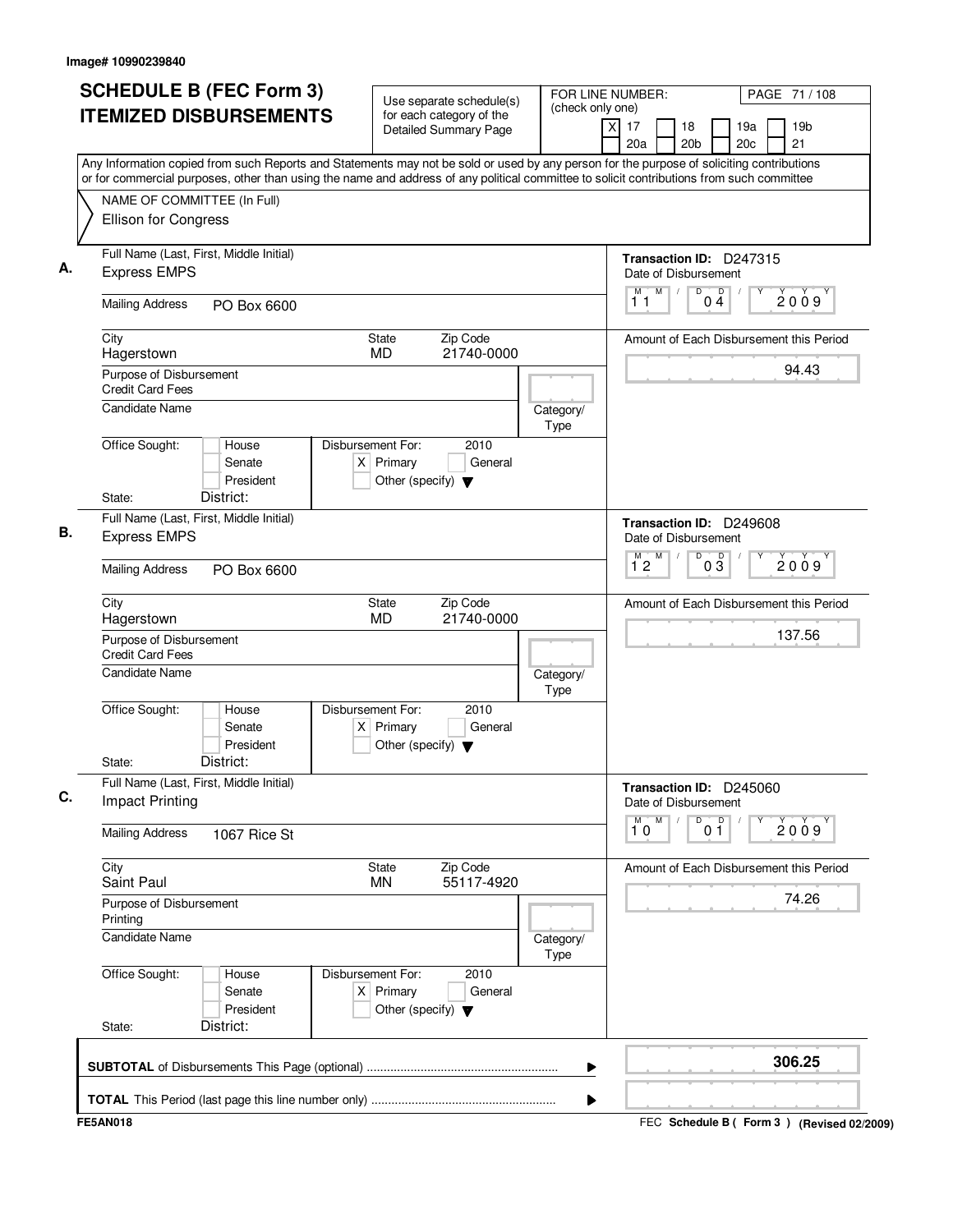| <b>ITEMIZED DISBURSEMENTS</b>                                                                                                                                                                                                                                                          | Use separate schedule(s)<br>for each category of the<br><b>Detailed Summary Page</b>                | (check only one)  | FOR LINE NUMBER:<br>PAGE 72 / 108<br>19 <sub>b</sub><br>$\times$<br>17<br>18<br>19a<br>20 <sub>b</sub><br>20c<br>21<br>20a |
|----------------------------------------------------------------------------------------------------------------------------------------------------------------------------------------------------------------------------------------------------------------------------------------|-----------------------------------------------------------------------------------------------------|-------------------|----------------------------------------------------------------------------------------------------------------------------|
| Any Information copied from such Reports and Statements may not be sold or used by any person for the purpose of soliciting contributions<br>or for commercial purposes, other than using the name and address of any political committee to solicit contributions from such committee |                                                                                                     |                   |                                                                                                                            |
| NAME OF COMMITTEE (In Full)<br>Ellison for Congress                                                                                                                                                                                                                                    |                                                                                                     |                   |                                                                                                                            |
| Full Name (Last, First, Middle Initial)<br>Impact Printing                                                                                                                                                                                                                             |                                                                                                     |                   | Transaction ID: D245061<br>Date of Disbursement                                                                            |
| <b>Mailing Address</b><br>1067 Rice St                                                                                                                                                                                                                                                 |                                                                                                     |                   | M<br>$D^D$ $2Q^D$<br>M<br>$\sqrt{2}$<br>2009<br>10                                                                         |
| City<br>Saint Paul                                                                                                                                                                                                                                                                     | Zip Code<br><b>State</b><br><b>MN</b><br>55117-4920                                                 |                   | Amount of Each Disbursement this Period                                                                                    |
| Purpose of Disbursement<br>Printing                                                                                                                                                                                                                                                    |                                                                                                     |                   | 191.03                                                                                                                     |
| <b>Candidate Name</b>                                                                                                                                                                                                                                                                  |                                                                                                     | Category/<br>Type |                                                                                                                            |
| Office Sought:<br>House<br>Senate<br>President                                                                                                                                                                                                                                         | Disbursement For:<br>2010<br>$X$ Primary<br>General<br>Other (specify) $\blacktriangledown$         |                   |                                                                                                                            |
| District:<br>State:                                                                                                                                                                                                                                                                    |                                                                                                     |                   |                                                                                                                            |
| Full Name (Last, First, Middle Initial)<br>Intuit                                                                                                                                                                                                                                      |                                                                                                     |                   | Transaction ID: D245066<br>Date of Disbursement                                                                            |
| <b>Mailing Address</b><br>2632 Marine Way                                                                                                                                                                                                                                              |                                                                                                     |                   | M<br>D<br>M T<br>0 <sup>0</sup><br>2009<br>10                                                                              |
| City<br><b>Mountain View</b>                                                                                                                                                                                                                                                           | <b>State</b><br>Zip Code<br>CA<br>94043                                                             |                   | Amount of Each Disbursement this Period                                                                                    |
| Purpose of Disbursement<br>Software                                                                                                                                                                                                                                                    |                                                                                                     |                   | 34.95                                                                                                                      |
| Candidate Name                                                                                                                                                                                                                                                                         |                                                                                                     | Category/<br>Type |                                                                                                                            |
| Office Sought:<br>House<br>Senate<br>President<br>District:<br>State:                                                                                                                                                                                                                  | Disbursement For:<br>2010<br>Primary<br>General<br>$X \mid$<br>Other (specify) $\blacktriangledown$ |                   |                                                                                                                            |
| Full Name (Last, First, Middle Initial)<br>Intuit                                                                                                                                                                                                                                      |                                                                                                     |                   | Transaction ID: D249595<br>Date of Disbursement                                                                            |
| <b>Mailing Address</b><br>2632 Marine Way                                                                                                                                                                                                                                              |                                                                                                     |                   | M<br>D<br>08<br>M<br>2009<br>$1^{\circ}2$                                                                                  |
| City<br>Mountain View                                                                                                                                                                                                                                                                  | <b>State</b><br>Zip Code<br>CA<br>94043                                                             |                   | Amount of Each Disbursement this Period                                                                                    |
| Purpose of Disbursement<br>Software                                                                                                                                                                                                                                                    |                                                                                                     |                   | 20.97                                                                                                                      |
| Candidate Name                                                                                                                                                                                                                                                                         |                                                                                                     | Category/<br>Type |                                                                                                                            |
| Office Sought:<br>House<br>Senate<br>President                                                                                                                                                                                                                                         | Disbursement For:<br>2010<br>$X$ Primary<br>General<br>Other (specify) $\blacktriangledown$         |                   |                                                                                                                            |
| District:<br>State:                                                                                                                                                                                                                                                                    |                                                                                                     |                   |                                                                                                                            |
|                                                                                                                                                                                                                                                                                        |                                                                                                     | ▶                 | 246.95                                                                                                                     |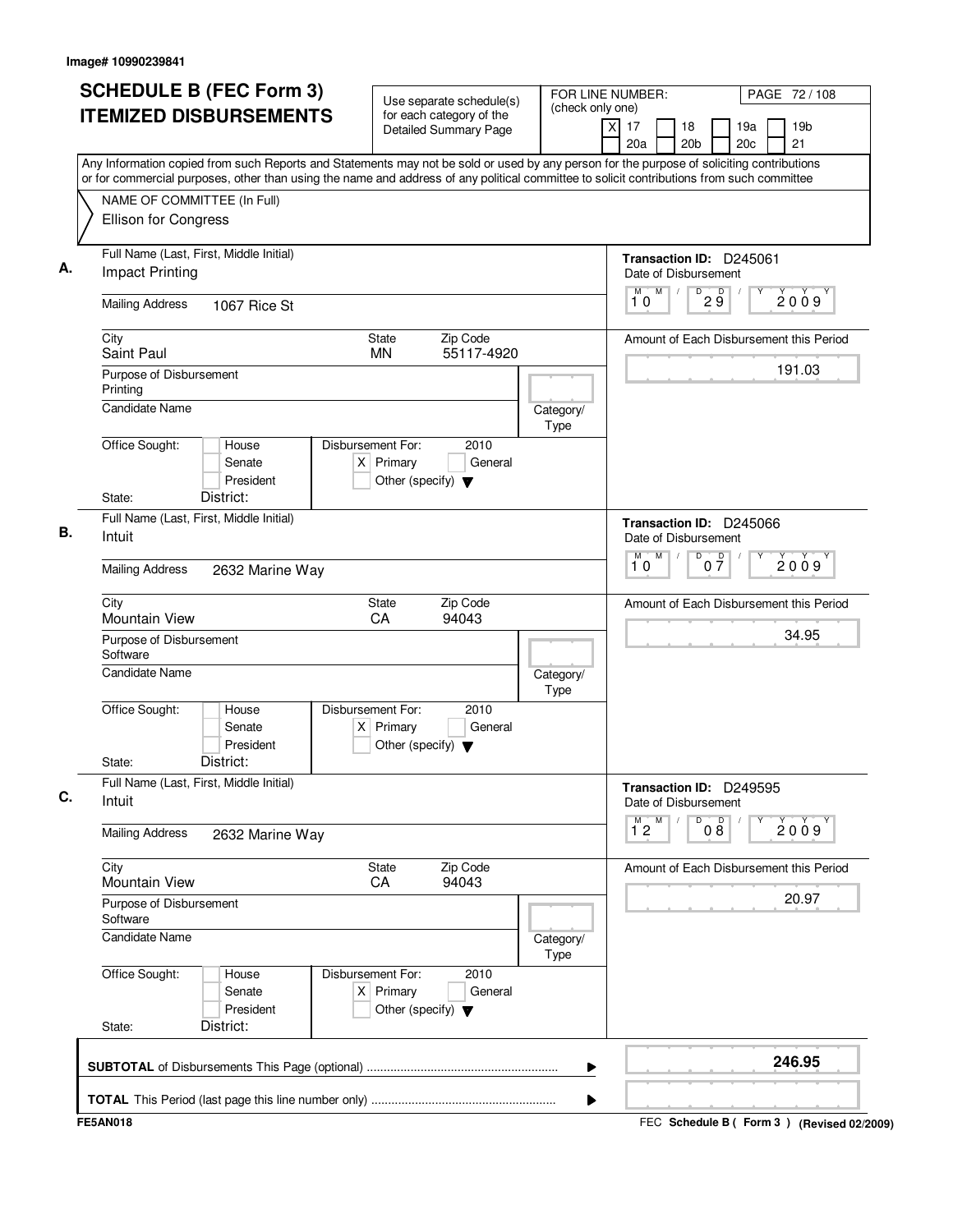| <b>SCHEDULE B (FEC Form 3)</b><br>Use separate schedule(s)                                                                                                                                                                                                                             |                                                                                             | FOR LINE NUMBER:  |                                                               | PAGE 73 / 108                       |                        |                                             |  |
|----------------------------------------------------------------------------------------------------------------------------------------------------------------------------------------------------------------------------------------------------------------------------------------|---------------------------------------------------------------------------------------------|-------------------|---------------------------------------------------------------|-------------------------------------|------------------------|---------------------------------------------|--|
| <b>ITEMIZED DISBURSEMENTS</b>                                                                                                                                                                                                                                                          | for each category of the<br><b>Detailed Summary Page</b>                                    | (check only one)  | $\overline{\mathsf{x}}$<br>17<br>18<br>20a<br>20 <sub>b</sub> |                                     | 19a<br>20 <sub>c</sub> | 19 <sub>b</sub><br>21                       |  |
| Any Information copied from such Reports and Statements may not be sold or used by any person for the purpose of soliciting contributions<br>or for commercial purposes, other than using the name and address of any political committee to solicit contributions from such committee |                                                                                             |                   |                                                               |                                     |                        |                                             |  |
| NAME OF COMMITTEE (In Full)<br>Ellison for Congress                                                                                                                                                                                                                                    |                                                                                             |                   |                                                               |                                     |                        |                                             |  |
| Full Name (Last, First, Middle Initial)<br>Intuit                                                                                                                                                                                                                                      |                                                                                             |                   | Transaction ID: D247330<br>Date of Disbursement               |                                     |                        |                                             |  |
| <b>Mailing Address</b><br>2632 Marine Way                                                                                                                                                                                                                                              |                                                                                             |                   | M<br>М<br>$\sqrt{2}$<br>11                                    | D<br>$\mathsf D$<br>$1\overline{2}$ |                        | 2009                                        |  |
| City<br><b>Mountain View</b>                                                                                                                                                                                                                                                           | Zip Code<br>State<br>CA<br>94043                                                            |                   |                                                               |                                     |                        | Amount of Each Disbursement this Period     |  |
| Purpose of Disbursement<br>Software<br><b>Candidate Name</b>                                                                                                                                                                                                                           |                                                                                             |                   |                                                               |                                     |                        | 34.95                                       |  |
| Office Sought:<br>House<br>Senate                                                                                                                                                                                                                                                      | Disbursement For:<br>2010<br>$X$ Primary<br>General                                         | Category/<br>Type |                                                               |                                     |                        |                                             |  |
| President<br>District:<br>State:                                                                                                                                                                                                                                                       | Other (specify) $\blacktriangledown$                                                        |                   |                                                               |                                     |                        |                                             |  |
| Full Name (Last, First, Middle Initial)<br>ipHouse                                                                                                                                                                                                                                     |                                                                                             |                   | Transaction ID: D247334<br>Date of Disbursement<br>M<br>М     |                                     |                        |                                             |  |
| <b>Mailing Address</b><br>331 2nd Ave S, Suite 540                                                                                                                                                                                                                                     |                                                                                             |                   | 11                                                            | $\overline{P}$ 2 $\overline{1}$     |                        | 2009                                        |  |
| City<br>Minneapolis                                                                                                                                                                                                                                                                    | Zip Code<br>State<br><b>MN</b><br>55401                                                     |                   |                                                               |                                     |                        | Amount of Each Disbursement this Period     |  |
| Purpose of Disbursement<br><b>Computer Expense</b><br>Candidate Name                                                                                                                                                                                                                   |                                                                                             | Category/         |                                                               |                                     |                        | 65.00                                       |  |
| Office Sought:<br>House<br>Senate<br>President<br>District:<br>State:                                                                                                                                                                                                                  | Disbursement For:<br>2010<br>$X$ Primary<br>General<br>Other (specify) $\blacktriangledown$ | Type              |                                                               |                                     |                        |                                             |  |
| Full Name (Last, First, Middle Initial)<br>ipHouse                                                                                                                                                                                                                                     |                                                                                             |                   | Transaction ID: D245083<br>Date of Disbursement               |                                     |                        |                                             |  |
| <b>Mailing Address</b><br>331 2nd Ave S, Suite 540                                                                                                                                                                                                                                     |                                                                                             |                   | М<br>M<br>10                                                  | $\overline{16}$<br>D                |                        | 2009                                        |  |
| City<br>Minneapolis                                                                                                                                                                                                                                                                    | Zip Code<br>State<br>55401<br>MN.                                                           |                   |                                                               |                                     |                        | Amount of Each Disbursement this Period     |  |
| Purpose of Disbursement<br><b>Computer Expense</b>                                                                                                                                                                                                                                     |                                                                                             |                   |                                                               |                                     |                        | 65.00                                       |  |
| <b>Candidate Name</b>                                                                                                                                                                                                                                                                  |                                                                                             | Category/<br>Type |                                                               |                                     |                        |                                             |  |
| Office Sought:<br>House<br>Senate<br>President<br>District:<br>State:                                                                                                                                                                                                                  | Disbursement For:<br>2010<br>$X$ Primary<br>General<br>Other (specify) $\blacktriangledown$ |                   |                                                               |                                     |                        |                                             |  |
|                                                                                                                                                                                                                                                                                        |                                                                                             | ▶                 |                                                               |                                     |                        | 164.95                                      |  |
|                                                                                                                                                                                                                                                                                        |                                                                                             | ▶                 |                                                               |                                     |                        |                                             |  |
| <b>FE5AN018</b>                                                                                                                                                                                                                                                                        |                                                                                             |                   |                                                               |                                     |                        | FEC Schedule B ( Form 3 ) (Revised 02/2009) |  |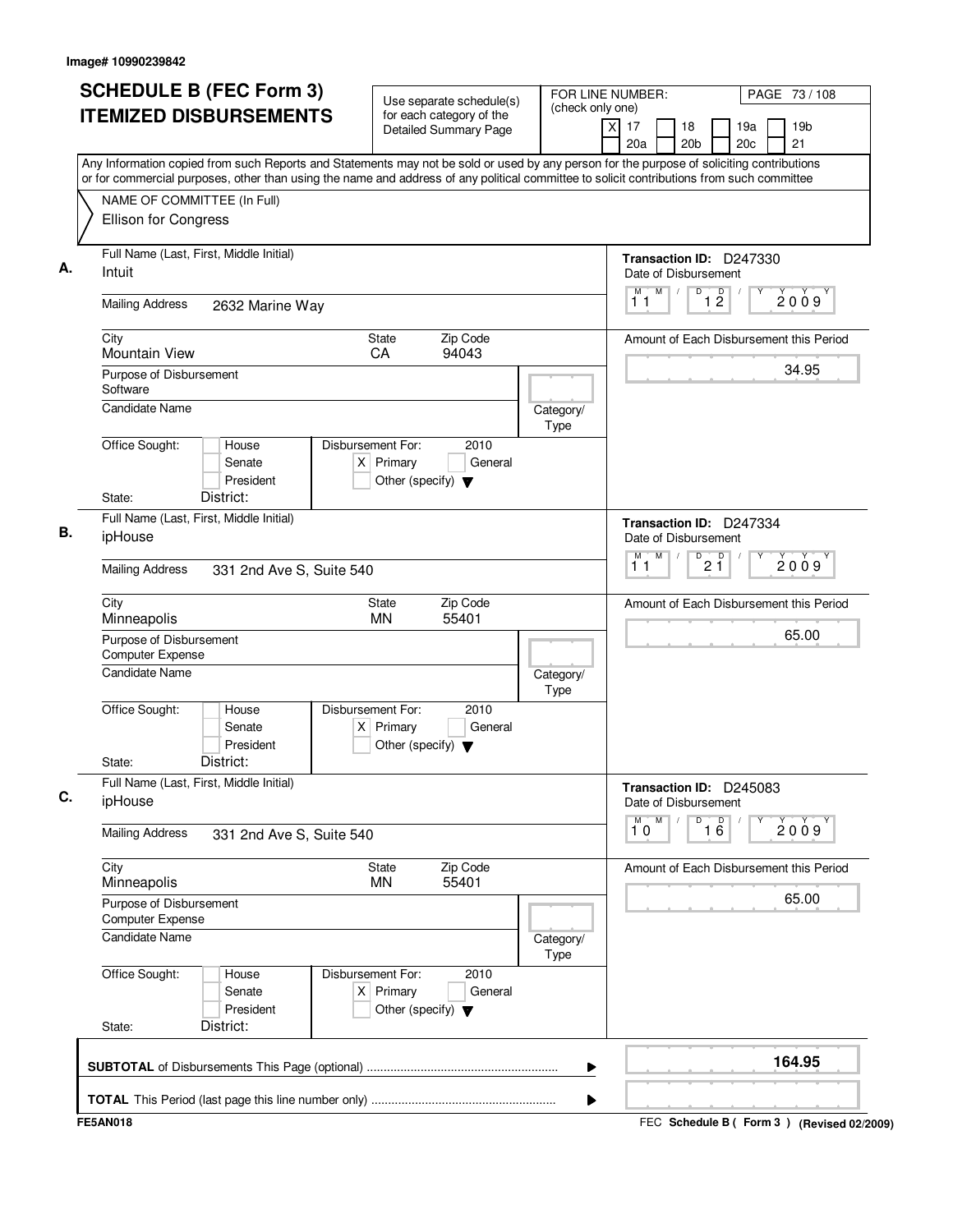| <b>SCHEDULE B (FEC Form 3)</b>                                           | Use separate schedule(s)                                                                                                                                                                                                                                                               | FOR LINE NUMBER:<br>PAGE 74 / 108                                                                                  |
|--------------------------------------------------------------------------|----------------------------------------------------------------------------------------------------------------------------------------------------------------------------------------------------------------------------------------------------------------------------------------|--------------------------------------------------------------------------------------------------------------------|
| <b>ITEMIZED DISBURSEMENTS</b>                                            | (check only one)<br>for each category of the<br>Detailed Summary Page                                                                                                                                                                                                                  | 19 <sub>b</sub><br>$\boldsymbol{\mathsf{X}}$<br>17<br>18<br>19a<br>20 <sub>b</sub><br>20 <sub>c</sub><br>21<br>20a |
|                                                                          | Any Information copied from such Reports and Statements may not be sold or used by any person for the purpose of soliciting contributions<br>or for commercial purposes, other than using the name and address of any political committee to solicit contributions from such committee |                                                                                                                    |
| NAME OF COMMITTEE (In Full)                                              |                                                                                                                                                                                                                                                                                        |                                                                                                                    |
| Ellison for Congress                                                     |                                                                                                                                                                                                                                                                                        |                                                                                                                    |
| Full Name (Last, First, Middle Initial)<br>Lunds                         |                                                                                                                                                                                                                                                                                        | Transaction ID: D245096<br>Date of Disbursement                                                                    |
| <b>Mailing Address</b><br>25 University Ave SE                           |                                                                                                                                                                                                                                                                                        | M<br>D<br>D<br>M<br>$\sqrt{2}$<br>2009<br>$3\bar{1}$<br>10                                                         |
| City<br>Minneapolis                                                      | <b>State</b><br>Zip Code<br><b>MN</b><br>55414-1020                                                                                                                                                                                                                                    | Amount of Each Disbursement this Period                                                                            |
| Purpose of Disbursement<br>Event Expense                                 |                                                                                                                                                                                                                                                                                        | 50.56                                                                                                              |
| <b>Candidate Name</b>                                                    | Category/<br>Type                                                                                                                                                                                                                                                                      |                                                                                                                    |
| Office Sought:<br>House<br>Senate<br>President                           | Disbursement For:<br>2010<br>$X$ Primary<br>General<br>Other (specify) $\blacktriangledown$                                                                                                                                                                                            |                                                                                                                    |
| State:<br>District:                                                      |                                                                                                                                                                                                                                                                                        |                                                                                                                    |
| Full Name (Last, First, Middle Initial)<br>Mal Warwick Associates        |                                                                                                                                                                                                                                                                                        | Transaction ID: D245086<br>Date of Disbursement                                                                    |
| <b>Mailing Address</b><br>2550 9th St Ste 103                            |                                                                                                                                                                                                                                                                                        | M<br>D<br>M<br>$2\overline{2}$<br>2009<br>10                                                                       |
| City<br>Berkeley                                                         | Zip Code<br>State<br>CA<br>94710                                                                                                                                                                                                                                                       | Amount of Each Disbursement this Period                                                                            |
| Purpose of Disbursement<br><b>Direct Mail</b>                            |                                                                                                                                                                                                                                                                                        | 2000.00                                                                                                            |
| Candidate Name                                                           | Category/<br>Type                                                                                                                                                                                                                                                                      |                                                                                                                    |
| Office Sought:<br>House<br>Senate<br>President                           | Disbursement For:<br>2010<br>$X$ Primary<br>General<br>Other (specify) $\blacktriangledown$                                                                                                                                                                                            |                                                                                                                    |
| District:<br>State:                                                      |                                                                                                                                                                                                                                                                                        |                                                                                                                    |
| Full Name (Last, First, Middle Initial)<br><b>Mal Warwick Associates</b> |                                                                                                                                                                                                                                                                                        | Transaction ID: D245052<br>Date of Disbursement                                                                    |
| <b>Mailing Address</b><br>2550 9th St Ste 103                            |                                                                                                                                                                                                                                                                                        | M<br>D<br>0 <sup>D</sup><br>M<br>2009<br>10                                                                        |
| City<br>Berkeley                                                         | Zip Code<br>State<br>94710<br>CA                                                                                                                                                                                                                                                       | Amount of Each Disbursement this Period                                                                            |
| Purpose of Disbursement<br><b>Direct Mail</b>                            |                                                                                                                                                                                                                                                                                        | 6602.72                                                                                                            |
| <b>Candidate Name</b>                                                    | Category/<br>Type                                                                                                                                                                                                                                                                      |                                                                                                                    |
| Office Sought:<br>House<br>Senate<br>President                           | Disbursement For:<br>2010<br>$X$ Primary<br>General<br>Other (specify) $\blacktriangledown$                                                                                                                                                                                            |                                                                                                                    |
| District:<br>State:                                                      |                                                                                                                                                                                                                                                                                        |                                                                                                                    |
|                                                                          |                                                                                                                                                                                                                                                                                        | 8653.28                                                                                                            |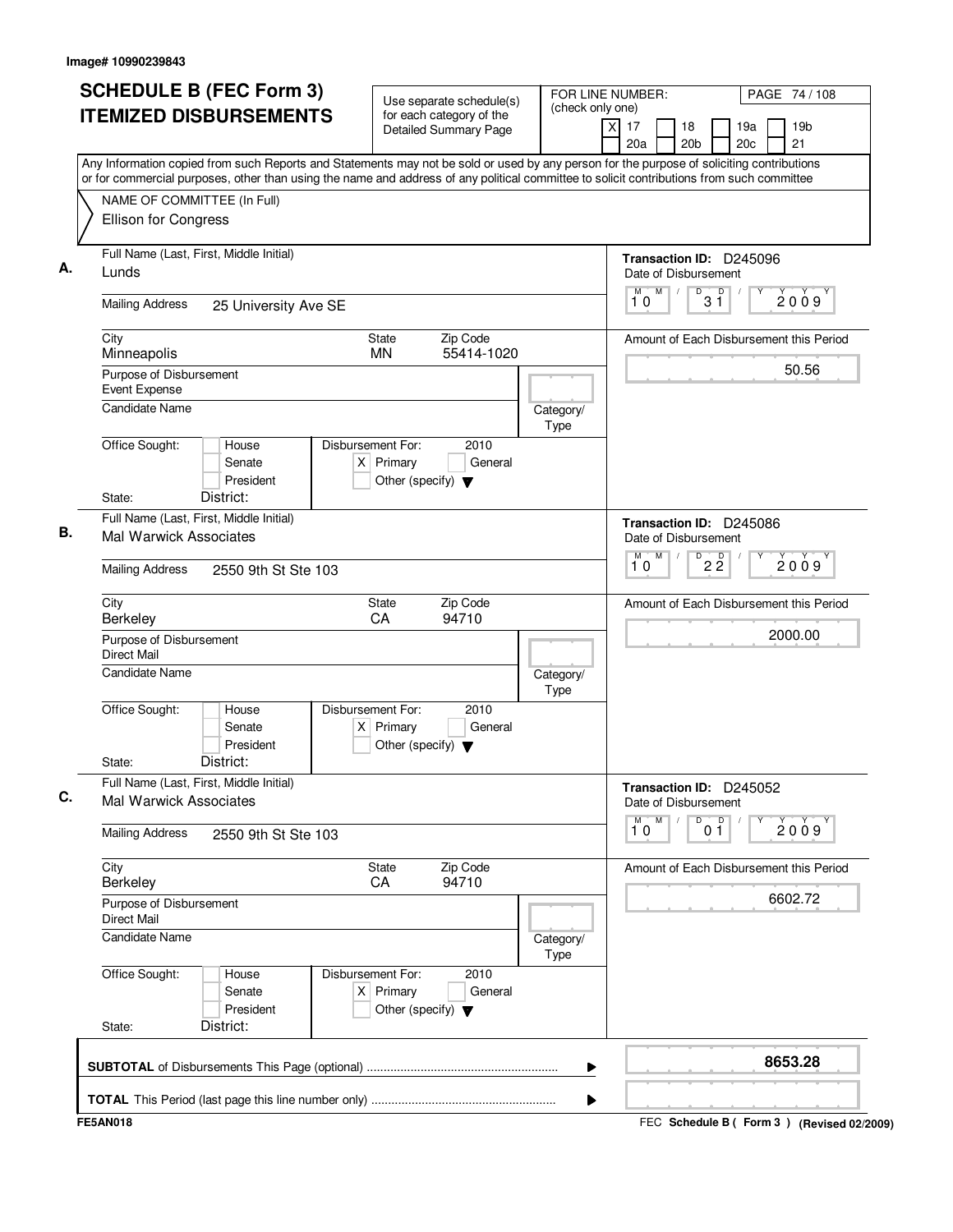| <b>SCHEDULE B (FEC Form 3)</b><br><b>ITEMIZED DISBURSEMENTS</b><br>Any Information copied from such Reports and Statements may not be sold or used by any person for the purpose of soliciting contributions | Use separate schedule(s)<br>for each category of the<br><b>Detailed Summary Page</b>        | (check only one)  | FOR LINE NUMBER:<br>PAGE 75 / 108<br>xl<br>17<br>19 <sub>b</sub><br>18<br>19a<br>21<br>20a<br>20 <sub>b</sub><br>20c |
|--------------------------------------------------------------------------------------------------------------------------------------------------------------------------------------------------------------|---------------------------------------------------------------------------------------------|-------------------|----------------------------------------------------------------------------------------------------------------------|
| or for commercial purposes, other than using the name and address of any political committee to solicit contributions from such committee<br>NAME OF COMMITTEE (In Full)<br>Ellison for Congress             |                                                                                             |                   |                                                                                                                      |
| Full Name (Last, First, Middle Initial)<br><b>Mal Warwick Associates</b>                                                                                                                                     |                                                                                             |                   | Transaction ID: D245053<br>Date of Disbursement                                                                      |
| <b>Mailing Address</b><br>2550 9th St Ste 103                                                                                                                                                                |                                                                                             |                   | $D$ <sub>2</sub> $\frac{D}{9}$<br>M<br>М<br>2009<br>10                                                               |
| City<br>Berkeley                                                                                                                                                                                             | State<br>Zip Code<br>CA<br>94710                                                            |                   | Amount of Each Disbursement this Period                                                                              |
| Purpose of Disbursement<br><b>Direct Mail</b>                                                                                                                                                                |                                                                                             |                   | 48375.00                                                                                                             |
| Candidate Name                                                                                                                                                                                               |                                                                                             | Category/<br>Type |                                                                                                                      |
| Office Sought:<br>House<br>Senate<br>President                                                                                                                                                               | Disbursement For:<br>2010<br>$X$ Primary<br>General<br>Other (specify) $\blacktriangledown$ |                   |                                                                                                                      |
| District:<br>State:<br>Full Name (Last, First, Middle Initial)                                                                                                                                               |                                                                                             |                   | Transaction ID: D245080                                                                                              |
| National Democratic Club                                                                                                                                                                                     |                                                                                             |                   | Date of Disbursement<br>M<br>D<br>м                                                                                  |
| <b>Mailing Address</b><br>30 lvy St SE                                                                                                                                                                       |                                                                                             |                   | $\overline{16}$<br>2009<br>10                                                                                        |
| City<br>Washington                                                                                                                                                                                           | Zip Code<br>State<br>DC<br>20003-4006                                                       |                   | Amount of Each Disbursement this Period                                                                              |
| Purpose of Disbursement<br>Membership Dues                                                                                                                                                                   |                                                                                             |                   | 40.00                                                                                                                |
| Candidate Name                                                                                                                                                                                               |                                                                                             | Category/<br>Type |                                                                                                                      |
| Office Sought:<br>House<br>Senate<br>X<br>President<br>District:<br>State:                                                                                                                                   | Disbursement For:<br>2010<br>Primary<br>General<br>Other (specify) $\blacktriangledown$     |                   |                                                                                                                      |
| Full Name (Last, First, Middle Initial)<br>National Democratic Club                                                                                                                                          |                                                                                             |                   | Transaction ID: D247320<br>Date of Disbursement                                                                      |
| <b>Mailing Address</b><br>30 lvy St SE                                                                                                                                                                       |                                                                                             |                   | ${\sf M}$<br>M<br>D<br>09<br>2009<br>11                                                                              |
| City<br>Washington                                                                                                                                                                                           | Zip Code<br>State<br>20003-4006<br>DC                                                       |                   | Amount of Each Disbursement this Period                                                                              |
| Purpose of Disbursement<br>Membership Dues                                                                                                                                                                   |                                                                                             |                   | 40.00                                                                                                                |
| Candidate Name                                                                                                                                                                                               |                                                                                             | Category/<br>Type |                                                                                                                      |
| Office Sought:<br>House<br>Senate<br>President                                                                                                                                                               | Disbursement For:<br>2010<br>$X$ Primary<br>General<br>Other (specify) $\blacktriangledown$ |                   |                                                                                                                      |
| District:<br>State:                                                                                                                                                                                          |                                                                                             |                   |                                                                                                                      |
|                                                                                                                                                                                                              |                                                                                             | ▶                 | 48455.00                                                                                                             |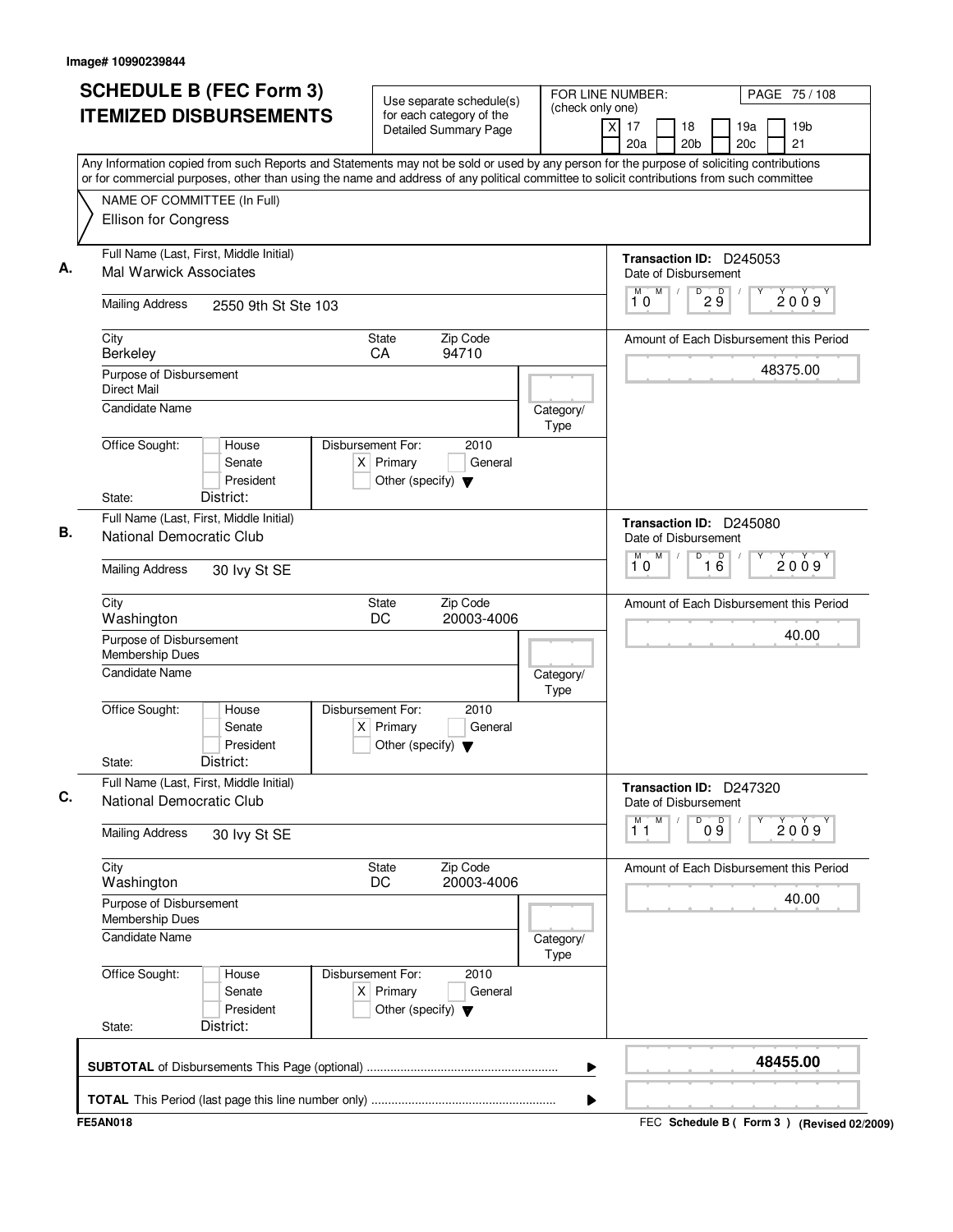| <b>SCHEDULE B (FEC Form 3)</b><br><b>ITEMIZED DISBURSEMENTS</b>                                                                                                                                                                                                                        | Use separate schedule(s)<br>for each category of the<br><b>Detailed Summary Page</b>        | FOR LINE NUMBER:<br>PAGE 76 / 108<br>(check only one)<br>19 <sub>b</sub><br>$\times$<br>17<br>19a<br>18<br>21<br>20a<br>20 <sub>b</sub><br>20c |
|----------------------------------------------------------------------------------------------------------------------------------------------------------------------------------------------------------------------------------------------------------------------------------------|---------------------------------------------------------------------------------------------|------------------------------------------------------------------------------------------------------------------------------------------------|
| Any Information copied from such Reports and Statements may not be sold or used by any person for the purpose of soliciting contributions<br>or for commercial purposes, other than using the name and address of any political committee to solicit contributions from such committee |                                                                                             |                                                                                                                                                |
| NAME OF COMMITTEE (In Full)<br>Ellison for Congress                                                                                                                                                                                                                                    |                                                                                             |                                                                                                                                                |
| Full Name (Last, First, Middle Initial)<br>National Democratic Club                                                                                                                                                                                                                    |                                                                                             | Transaction ID: D247321<br>Date of Disbursement                                                                                                |
| <b>Mailing Address</b><br>30 lvy St SE                                                                                                                                                                                                                                                 |                                                                                             | M<br>D<br>$\mathsf D$<br>М<br>$\sqrt{2}$<br>2009<br>$0\overline{9}$<br>11                                                                      |
| City<br>Washington                                                                                                                                                                                                                                                                     | <b>State</b><br>Zip Code<br>DC<br>20003-4006                                                | Amount of Each Disbursement this Period                                                                                                        |
| Purpose of Disbursement<br>Event Expense - Food and Beverages                                                                                                                                                                                                                          |                                                                                             | 467.33                                                                                                                                         |
| <b>Candidate Name</b>                                                                                                                                                                                                                                                                  | Category/<br>Type                                                                           |                                                                                                                                                |
| Office Sought:<br>House<br>Senate<br>President                                                                                                                                                                                                                                         | Disbursement For:<br>2010<br>$X$ Primary<br>General<br>Other (specify) $\blacktriangledown$ |                                                                                                                                                |
| District:<br>State:<br>Full Name (Last, First, Middle Initial)                                                                                                                                                                                                                         |                                                                                             | Transaction ID: D249591                                                                                                                        |
| <b>NGP Software Inc</b><br><b>Mailing Address</b><br>1225 Eye St NW Ste 1225                                                                                                                                                                                                           |                                                                                             | Date of Disbursement<br>$M$ $M$<br>D<br>$0\frac{D}{4}$<br>2009<br>$1^{\degree}2$                                                               |
| City                                                                                                                                                                                                                                                                                   | Zip Code<br><b>State</b>                                                                    | Amount of Each Disbursement this Period                                                                                                        |
| Washington                                                                                                                                                                                                                                                                             | DC<br>20005                                                                                 | 2100.00                                                                                                                                        |
| Purpose of Disbursement<br>Campaign Software & Support<br><b>Candidate Name</b>                                                                                                                                                                                                        | Category/                                                                                   |                                                                                                                                                |
|                                                                                                                                                                                                                                                                                        | Type                                                                                        |                                                                                                                                                |
| Office Sought:<br>House<br>Senate<br>President<br>District:<br>State:                                                                                                                                                                                                                  | Disbursement For:<br>2010<br>$X$ Primary<br>General<br>Other (specify) $\blacktriangledown$ |                                                                                                                                                |
| Full Name (Last, First, Middle Initial)<br><b>NGP Software Inc</b>                                                                                                                                                                                                                     |                                                                                             | Transaction ID: D245095<br>Date of Disbursement                                                                                                |
| <b>Mailing Address</b><br>1225 Eye St NW Ste 1225                                                                                                                                                                                                                                      |                                                                                             | M<br>М<br>D<br>29<br>2009<br>10                                                                                                                |
| City<br>Washington                                                                                                                                                                                                                                                                     | Zip Code<br>State<br>DC<br>20005                                                            | Amount of Each Disbursement this Period                                                                                                        |
| Purpose of Disbursement<br>Campaign Software & Support                                                                                                                                                                                                                                 |                                                                                             | 530.00                                                                                                                                         |
| Candidate Name                                                                                                                                                                                                                                                                         | Category/<br>Type                                                                           |                                                                                                                                                |
| Office Sought:<br>House<br>Senate<br>President                                                                                                                                                                                                                                         | Disbursement For:<br>2010<br>$X$ Primary<br>General<br>Other (specify) $\blacktriangledown$ |                                                                                                                                                |
| District:<br>State:                                                                                                                                                                                                                                                                    |                                                                                             |                                                                                                                                                |
|                                                                                                                                                                                                                                                                                        |                                                                                             | 3097.33                                                                                                                                        |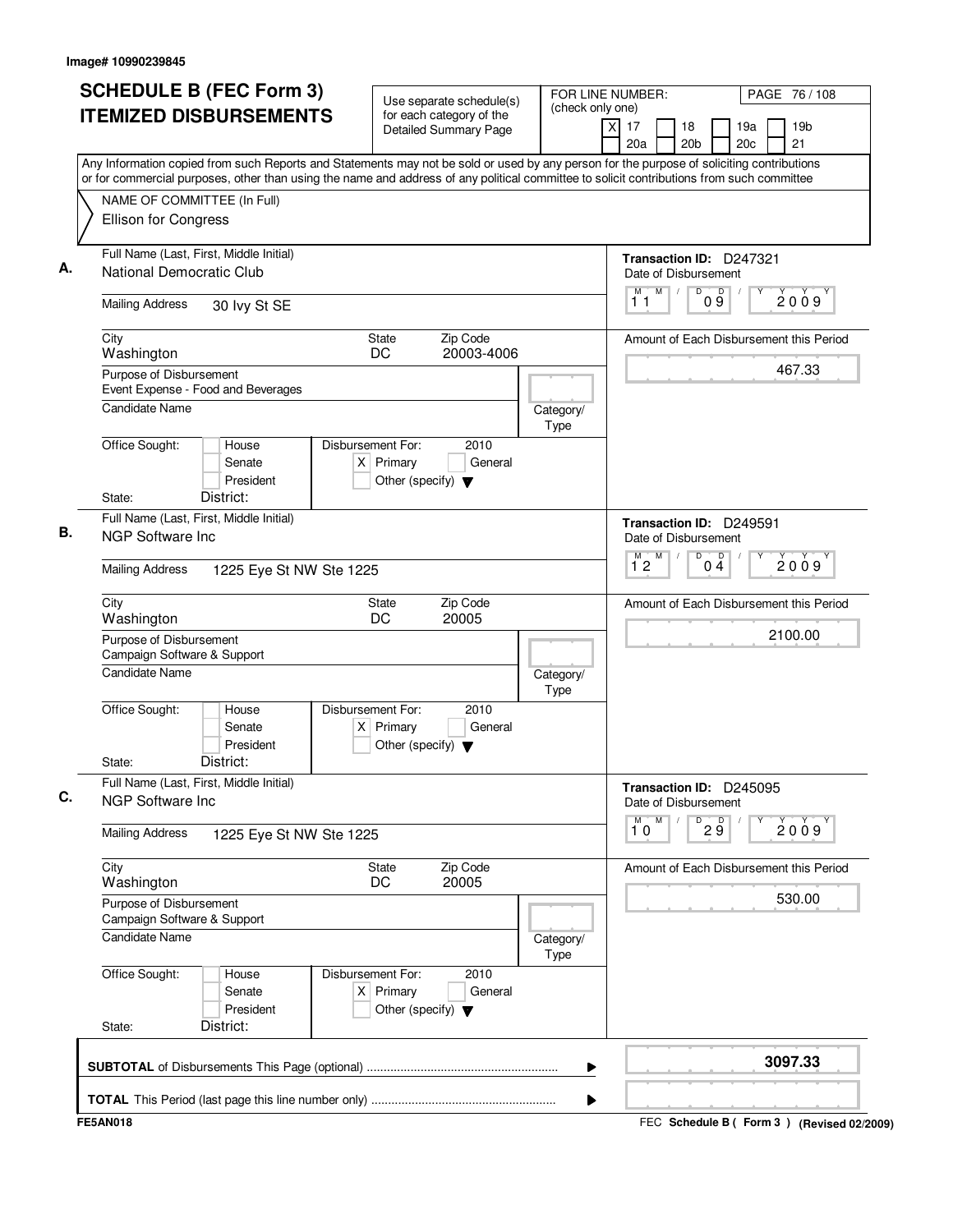| <b>SCHEDULE B (FEC Form 3)</b>                                                                                                                                                                                                                                                         | Use separate schedule(s)                                                                    | FOR LINE NUMBER:         | PAGE 77 / 108                                                                  |
|----------------------------------------------------------------------------------------------------------------------------------------------------------------------------------------------------------------------------------------------------------------------------------------|---------------------------------------------------------------------------------------------|--------------------------|--------------------------------------------------------------------------------|
| <b>ITEMIZED DISBURSEMENTS</b>                                                                                                                                                                                                                                                          | for each category of the<br><b>Detailed Summary Page</b>                                    | (check only one)         | 19 <sub>b</sub><br>17<br>18<br>19a<br>Χ<br>20a<br>20 <sub>b</sub><br>20c<br>21 |
| Any Information copied from such Reports and Statements may not be sold or used by any person for the purpose of soliciting contributions<br>or for commercial purposes, other than using the name and address of any political committee to solicit contributions from such committee |                                                                                             |                          |                                                                                |
| NAME OF COMMITTEE (In Full)                                                                                                                                                                                                                                                            |                                                                                             |                          |                                                                                |
| Ellison for Congress                                                                                                                                                                                                                                                                   |                                                                                             |                          |                                                                                |
| Full Name (Last, First, Middle Initial)<br>Office Max                                                                                                                                                                                                                                  |                                                                                             |                          | Transaction ID: D245089<br>Date of Disbursement                                |
| <b>Mailing Address</b><br>1490 University Ave W                                                                                                                                                                                                                                        |                                                                                             |                          | M<br>$2\frac{D}{7}$<br>D<br>M<br>2009<br>10                                    |
| City<br>Saint Paul                                                                                                                                                                                                                                                                     | Zip Code<br>State<br>55104-3901<br><b>MN</b>                                                |                          | Amount of Each Disbursement this Period                                        |
| Purpose of Disbursement<br><b>Office Supplies</b>                                                                                                                                                                                                                                      |                                                                                             |                          | 25.84                                                                          |
| <b>Candidate Name</b>                                                                                                                                                                                                                                                                  |                                                                                             | Category/<br>Type        |                                                                                |
| Office Sought:<br>House<br>Senate<br>President                                                                                                                                                                                                                                         | Disbursement For:<br>2010<br>$X$ Primary<br>General<br>Other (specify) $\blacktriangledown$ |                          |                                                                                |
| District:<br>State:                                                                                                                                                                                                                                                                    |                                                                                             |                          |                                                                                |
| Full Name (Last, First, Middle Initial)<br>Postmaster                                                                                                                                                                                                                                  |                                                                                             |                          | Transaction ID: D245084<br>Date of Disbursement                                |
| <b>Mailing Address</b><br>2306 Lowry Ave N                                                                                                                                                                                                                                             |                                                                                             |                          | M<br>D<br>$\overline{16}$<br>М<br>2009<br>10                                   |
| City<br>Minneapolis                                                                                                                                                                                                                                                                    | Zip Code<br>State<br><b>MN</b><br>55411-1008                                                |                          | Amount of Each Disbursement this Period                                        |
| Purpose of Disbursement<br>Postage                                                                                                                                                                                                                                                     |                                                                                             |                          | 44.00                                                                          |
| <b>Candidate Name</b>                                                                                                                                                                                                                                                                  |                                                                                             | Category/<br><b>Type</b> |                                                                                |
| Office Sought:<br>House<br>Senate<br>President                                                                                                                                                                                                                                         | Disbursement For:<br>2010<br>$X$ Primary<br>General<br>Other (specify) $\blacktriangledown$ |                          |                                                                                |
| District:<br>State:                                                                                                                                                                                                                                                                    |                                                                                             |                          |                                                                                |
| Full Name (Last, First, Middle Initial)<br>Postmaster                                                                                                                                                                                                                                  |                                                                                             |                          | Transaction ID: D245085<br>Date of Disbursement                                |
| <b>Mailing Address</b><br>2306 Lowry Ave N                                                                                                                                                                                                                                             |                                                                                             |                          | M<br>$\mathsf{M}$<br>$D^D$ 2 $\overline{3}$<br>2009<br>10                      |
| City<br>Minneapolis                                                                                                                                                                                                                                                                    | Zip Code<br>State<br>55411-1008<br>MN                                                       |                          | Amount of Each Disbursement this Period                                        |
| Purpose of Disbursement<br>Postage                                                                                                                                                                                                                                                     |                                                                                             |                          | 484.00                                                                         |
| <b>Candidate Name</b>                                                                                                                                                                                                                                                                  |                                                                                             | Category/<br>Type        |                                                                                |
| Office Sought:<br>House<br>Senate<br>President                                                                                                                                                                                                                                         | Disbursement For:<br>2010<br>$X$ Primary<br>General<br>Other (specify) $\blacktriangledown$ |                          |                                                                                |
| District:<br>State:                                                                                                                                                                                                                                                                    |                                                                                             |                          |                                                                                |
|                                                                                                                                                                                                                                                                                        |                                                                                             | ▶                        | 553.84                                                                         |
|                                                                                                                                                                                                                                                                                        |                                                                                             |                          |                                                                                |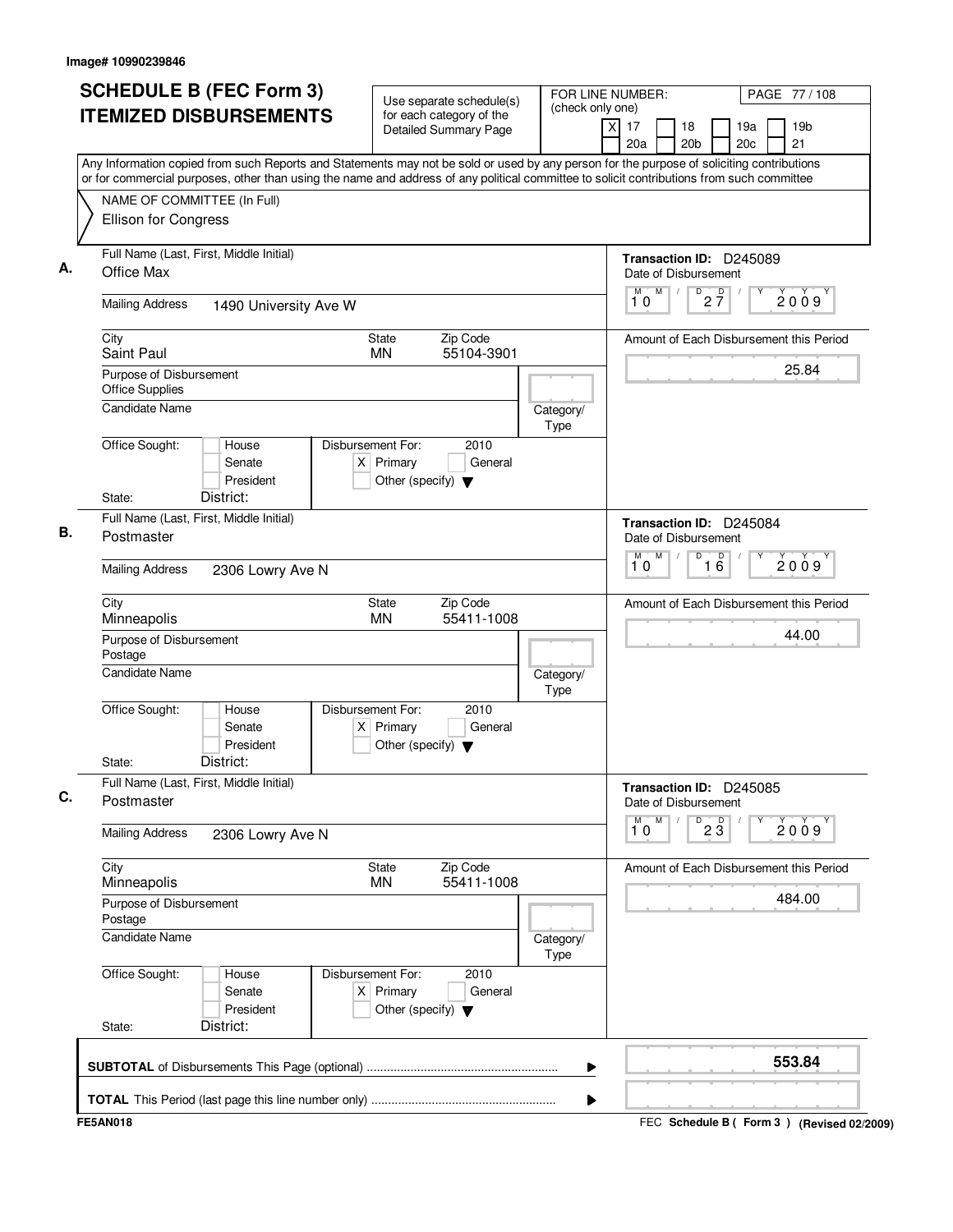| <b>SCHEDULE B (FEC Form 3)</b>                                                                                                                                                                                                                                                         | Use separate schedule(s)                                                                    | FOR LINE NUMBER:<br>(check only one) | PAGE 78 / 108                                                                                     |
|----------------------------------------------------------------------------------------------------------------------------------------------------------------------------------------------------------------------------------------------------------------------------------------|---------------------------------------------------------------------------------------------|--------------------------------------|---------------------------------------------------------------------------------------------------|
| <b>ITEMIZED DISBURSEMENTS</b>                                                                                                                                                                                                                                                          | for each category of the<br><b>Detailed Summary Page</b>                                    |                                      | $\times$<br>17<br>18<br>19a<br>19 <sub>b</sub><br>20 <sub>b</sub><br>20 <sub>c</sub><br>21<br>20a |
| Any Information copied from such Reports and Statements may not be sold or used by any person for the purpose of soliciting contributions<br>or for commercial purposes, other than using the name and address of any political committee to solicit contributions from such committee |                                                                                             |                                      |                                                                                                   |
| NAME OF COMMITTEE (In Full)                                                                                                                                                                                                                                                            |                                                                                             |                                      |                                                                                                   |
| Ellison for Congress                                                                                                                                                                                                                                                                   |                                                                                             |                                      |                                                                                                   |
| Full Name (Last, First, Middle Initial)<br>Postmaster                                                                                                                                                                                                                                  |                                                                                             |                                      | Transaction ID: D249586<br>Date of Disbursement                                                   |
| <b>Mailing Address</b><br>2306 Lowry Ave N                                                                                                                                                                                                                                             |                                                                                             |                                      | M<br>D<br>D<br>M<br>2009<br>12<br>04                                                              |
| City<br>Minneapolis                                                                                                                                                                                                                                                                    | Zip Code<br>State<br><b>MN</b><br>55411-1008                                                |                                      | Amount of Each Disbursement this Period                                                           |
| Purpose of Disbursement<br>Postage                                                                                                                                                                                                                                                     |                                                                                             |                                      | 88.00                                                                                             |
| <b>Candidate Name</b>                                                                                                                                                                                                                                                                  |                                                                                             | Category/<br>Type                    |                                                                                                   |
| Office Sought:<br>House<br>Senate<br>President<br>District:<br>State:                                                                                                                                                                                                                  | Disbursement For:<br>2010<br>$X$ Primary<br>General<br>Other (specify) $\blacktriangledown$ |                                      |                                                                                                   |
| Full Name (Last, First, Middle Initial)                                                                                                                                                                                                                                                |                                                                                             |                                      | Transaction ID: D249587                                                                           |
| Postmaster                                                                                                                                                                                                                                                                             |                                                                                             |                                      | Date of Disbursement                                                                              |
| <b>Mailing Address</b><br>2306 Lowry Ave N                                                                                                                                                                                                                                             |                                                                                             |                                      | M<br>$\overline{11}$<br>$\overline{1}^M$ 2<br>D<br>2009                                           |
| City<br>Minneapolis                                                                                                                                                                                                                                                                    | Zip Code<br>State<br><b>MN</b><br>55411-1008                                                |                                      | Amount of Each Disbursement this Period                                                           |
| Purpose of Disbursement<br>Postage                                                                                                                                                                                                                                                     |                                                                                             |                                      | 960.30                                                                                            |
| <b>Candidate Name</b>                                                                                                                                                                                                                                                                  |                                                                                             | Category/<br><b>Type</b>             |                                                                                                   |
| Office Sought:<br>House<br>Senate<br>President<br>District:<br>State:                                                                                                                                                                                                                  | Disbursement For:<br>2010<br>General<br>$X$ Primary<br>Other (specify) $\blacktriangledown$ |                                      |                                                                                                   |
| Full Name (Last, First, Middle Initial)<br>Postmaster                                                                                                                                                                                                                                  |                                                                                             |                                      | Transaction ID: D249588<br>Date of Disbursement                                                   |
| <b>Mailing Address</b><br>2306 Lowry Ave N                                                                                                                                                                                                                                             |                                                                                             |                                      | $2\overline{3}$<br>$\overline{1}^M$ 2<br>M<br>D<br>2009                                           |
| City<br>Minneapolis                                                                                                                                                                                                                                                                    | Zip Code<br>State<br>55411-1008<br>MN.                                                      |                                      | Amount of Each Disbursement this Period                                                           |
| Purpose of Disbursement<br>Postage                                                                                                                                                                                                                                                     |                                                                                             |                                      | 44.00                                                                                             |
| <b>Candidate Name</b>                                                                                                                                                                                                                                                                  |                                                                                             | Category/<br>Type                    |                                                                                                   |
| Office Sought:<br>House<br>Senate<br>President<br>District:<br>State:                                                                                                                                                                                                                  | Disbursement For:<br>2010<br>$X$ Primary<br>General<br>Other (specify) $\blacktriangledown$ |                                      |                                                                                                   |
|                                                                                                                                                                                                                                                                                        |                                                                                             | ▶                                    | 1092.30                                                                                           |
|                                                                                                                                                                                                                                                                                        |                                                                                             |                                      |                                                                                                   |
| <b>FE5AN018</b>                                                                                                                                                                                                                                                                        |                                                                                             | ▶                                    | FEC Schedule B ( Form 3 ) (Revised 02/2009)                                                       |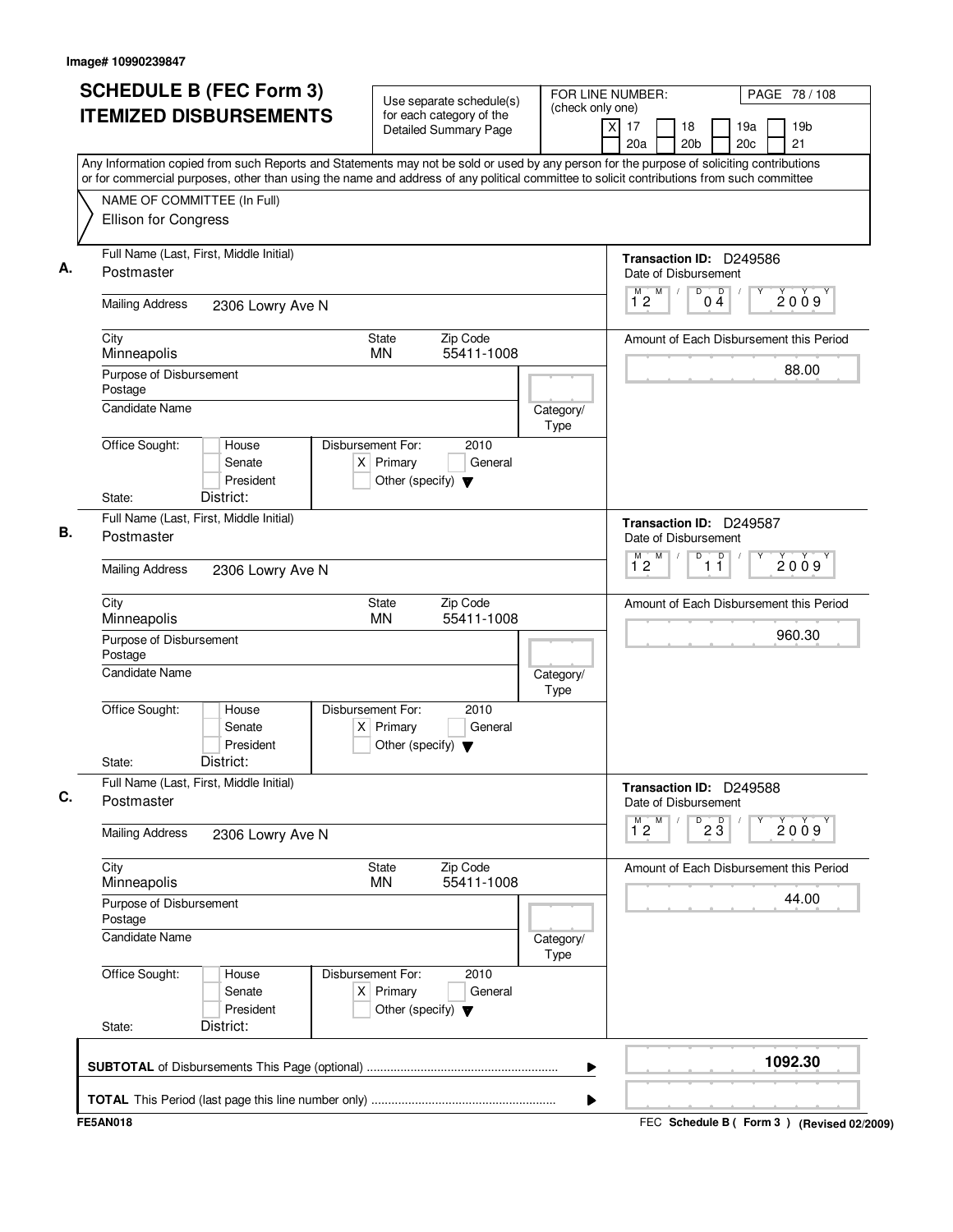| (check only one)<br><b>ITEMIZED DISBURSEMENTS</b><br>for each category of the<br>X<br>17<br>18<br>19a<br><b>Detailed Summary Page</b><br>20 <sub>b</sub><br>20 <sub>c</sub><br>21<br>20a<br>Any Information copied from such Reports and Statements may not be sold or used by any person for the purpose of soliciting contributions<br>or for commercial purposes, other than using the name and address of any political committee to solicit contributions from such committee<br>NAME OF COMMITTEE (In Full)<br>Ellison for Congress<br>Full Name (Last, First, Middle Initial)<br>Transaction ID: D249589<br>Postmaster<br>Date of Disbursement<br>M<br>D<br>$2\frac{D}{4}$<br>М<br>$1^{\degree}2$<br><b>Mailing Address</b><br>2306 Lowry Ave N<br><b>State</b><br>Zip Code<br>City<br>Amount of Each Disbursement this Period<br><b>MN</b><br>55411-1008<br>Minneapolis<br>Purpose of Disbursement<br>Postage<br><b>Candidate Name</b><br>Category/<br>Type<br>Office Sought:<br>Disbursement For:<br>2010<br>House<br>$X$ Primary<br>Senate<br>General<br>President<br>Other (specify) $\blacktriangledown$<br>State:<br>District:<br>Full Name (Last, First, Middle Initial)<br>Transaction ID: D247324<br>Postmaster<br>Date of Disbursement<br>M<br>D<br>M<br>09<br>$\sqrt{ }$<br>11<br><b>Mailing Address</b><br>2306 Lowry Ave N<br>Zip Code<br>City<br>State<br>Amount of Each Disbursement this Period<br>Minneapolis<br><b>MN</b><br>55411-1008<br>Purpose of Disbursement<br>Postage<br><b>Candidate Name</b><br>Category/<br>Type<br>Office Sought:<br>Disbursement For:<br>2010<br>House<br>Senate<br>$X$ Primary<br>General<br>President<br>Other (specify) $\blacktriangledown$<br>District:<br>State:<br>Full Name (Last, First, Middle Initial)<br>Transaction ID: D245094<br>Quill<br>Date of Disbursement<br>M<br>D<br>M<br>29<br>10<br><b>Mailing Address</b><br>PO Box 37600<br>City<br><b>State</b><br>Zip Code<br>Amount of Each Disbursement this Period<br>PA<br>Philadelphia<br>19101<br>Purpose of Disbursement<br><b>Office Supplies</b><br><b>Candidate Name</b><br>Category/<br>Type<br>Office Sought:<br>Disbursement For:<br>2010<br>House<br>$X$ Primary<br>Senate<br>General<br>President<br>Other (specify) $\blacktriangledown$<br>District:<br>State: | PAGE 79 / 108   |  | FOR LINE NUMBER: | Use separate schedule(s) | <b>SCHEDULE B (FEC Form 3)</b> |  |
|---------------------------------------------------------------------------------------------------------------------------------------------------------------------------------------------------------------------------------------------------------------------------------------------------------------------------------------------------------------------------------------------------------------------------------------------------------------------------------------------------------------------------------------------------------------------------------------------------------------------------------------------------------------------------------------------------------------------------------------------------------------------------------------------------------------------------------------------------------------------------------------------------------------------------------------------------------------------------------------------------------------------------------------------------------------------------------------------------------------------------------------------------------------------------------------------------------------------------------------------------------------------------------------------------------------------------------------------------------------------------------------------------------------------------------------------------------------------------------------------------------------------------------------------------------------------------------------------------------------------------------------------------------------------------------------------------------------------------------------------------------------------------------------------------------------------------------------------------------------------------------------------------------------------------------------------------------------------------------------------------------------------------------------------------------------------------------------------------------------------------------------------------------------------------------------------------------------------------------------------------------------------------------------------------|-----------------|--|------------------|--------------------------|--------------------------------|--|
|                                                                                                                                                                                                                                                                                                                                                                                                                                                                                                                                                                                                                                                                                                                                                                                                                                                                                                                                                                                                                                                                                                                                                                                                                                                                                                                                                                                                                                                                                                                                                                                                                                                                                                                                                                                                                                                                                                                                                                                                                                                                                                                                                                                                                                                                                                   | 19 <sub>b</sub> |  |                  |                          |                                |  |
|                                                                                                                                                                                                                                                                                                                                                                                                                                                                                                                                                                                                                                                                                                                                                                                                                                                                                                                                                                                                                                                                                                                                                                                                                                                                                                                                                                                                                                                                                                                                                                                                                                                                                                                                                                                                                                                                                                                                                                                                                                                                                                                                                                                                                                                                                                   |                 |  |                  |                          |                                |  |
|                                                                                                                                                                                                                                                                                                                                                                                                                                                                                                                                                                                                                                                                                                                                                                                                                                                                                                                                                                                                                                                                                                                                                                                                                                                                                                                                                                                                                                                                                                                                                                                                                                                                                                                                                                                                                                                                                                                                                                                                                                                                                                                                                                                                                                                                                                   |                 |  |                  |                          |                                |  |
|                                                                                                                                                                                                                                                                                                                                                                                                                                                                                                                                                                                                                                                                                                                                                                                                                                                                                                                                                                                                                                                                                                                                                                                                                                                                                                                                                                                                                                                                                                                                                                                                                                                                                                                                                                                                                                                                                                                                                                                                                                                                                                                                                                                                                                                                                                   |                 |  |                  |                          |                                |  |
|                                                                                                                                                                                                                                                                                                                                                                                                                                                                                                                                                                                                                                                                                                                                                                                                                                                                                                                                                                                                                                                                                                                                                                                                                                                                                                                                                                                                                                                                                                                                                                                                                                                                                                                                                                                                                                                                                                                                                                                                                                                                                                                                                                                                                                                                                                   |                 |  |                  |                          |                                |  |
|                                                                                                                                                                                                                                                                                                                                                                                                                                                                                                                                                                                                                                                                                                                                                                                                                                                                                                                                                                                                                                                                                                                                                                                                                                                                                                                                                                                                                                                                                                                                                                                                                                                                                                                                                                                                                                                                                                                                                                                                                                                                                                                                                                                                                                                                                                   | 2009            |  |                  |                          |                                |  |
|                                                                                                                                                                                                                                                                                                                                                                                                                                                                                                                                                                                                                                                                                                                                                                                                                                                                                                                                                                                                                                                                                                                                                                                                                                                                                                                                                                                                                                                                                                                                                                                                                                                                                                                                                                                                                                                                                                                                                                                                                                                                                                                                                                                                                                                                                                   |                 |  |                  |                          |                                |  |
|                                                                                                                                                                                                                                                                                                                                                                                                                                                                                                                                                                                                                                                                                                                                                                                                                                                                                                                                                                                                                                                                                                                                                                                                                                                                                                                                                                                                                                                                                                                                                                                                                                                                                                                                                                                                                                                                                                                                                                                                                                                                                                                                                                                                                                                                                                   | 88.00           |  |                  |                          |                                |  |
|                                                                                                                                                                                                                                                                                                                                                                                                                                                                                                                                                                                                                                                                                                                                                                                                                                                                                                                                                                                                                                                                                                                                                                                                                                                                                                                                                                                                                                                                                                                                                                                                                                                                                                                                                                                                                                                                                                                                                                                                                                                                                                                                                                                                                                                                                                   |                 |  |                  |                          |                                |  |
|                                                                                                                                                                                                                                                                                                                                                                                                                                                                                                                                                                                                                                                                                                                                                                                                                                                                                                                                                                                                                                                                                                                                                                                                                                                                                                                                                                                                                                                                                                                                                                                                                                                                                                                                                                                                                                                                                                                                                                                                                                                                                                                                                                                                                                                                                                   |                 |  |                  |                          |                                |  |
|                                                                                                                                                                                                                                                                                                                                                                                                                                                                                                                                                                                                                                                                                                                                                                                                                                                                                                                                                                                                                                                                                                                                                                                                                                                                                                                                                                                                                                                                                                                                                                                                                                                                                                                                                                                                                                                                                                                                                                                                                                                                                                                                                                                                                                                                                                   |                 |  |                  |                          |                                |  |
|                                                                                                                                                                                                                                                                                                                                                                                                                                                                                                                                                                                                                                                                                                                                                                                                                                                                                                                                                                                                                                                                                                                                                                                                                                                                                                                                                                                                                                                                                                                                                                                                                                                                                                                                                                                                                                                                                                                                                                                                                                                                                                                                                                                                                                                                                                   |                 |  |                  |                          |                                |  |
|                                                                                                                                                                                                                                                                                                                                                                                                                                                                                                                                                                                                                                                                                                                                                                                                                                                                                                                                                                                                                                                                                                                                                                                                                                                                                                                                                                                                                                                                                                                                                                                                                                                                                                                                                                                                                                                                                                                                                                                                                                                                                                                                                                                                                                                                                                   | 2009            |  |                  |                          |                                |  |
|                                                                                                                                                                                                                                                                                                                                                                                                                                                                                                                                                                                                                                                                                                                                                                                                                                                                                                                                                                                                                                                                                                                                                                                                                                                                                                                                                                                                                                                                                                                                                                                                                                                                                                                                                                                                                                                                                                                                                                                                                                                                                                                                                                                                                                                                                                   |                 |  |                  |                          |                                |  |
|                                                                                                                                                                                                                                                                                                                                                                                                                                                                                                                                                                                                                                                                                                                                                                                                                                                                                                                                                                                                                                                                                                                                                                                                                                                                                                                                                                                                                                                                                                                                                                                                                                                                                                                                                                                                                                                                                                                                                                                                                                                                                                                                                                                                                                                                                                   | 264.00          |  |                  |                          |                                |  |
|                                                                                                                                                                                                                                                                                                                                                                                                                                                                                                                                                                                                                                                                                                                                                                                                                                                                                                                                                                                                                                                                                                                                                                                                                                                                                                                                                                                                                                                                                                                                                                                                                                                                                                                                                                                                                                                                                                                                                                                                                                                                                                                                                                                                                                                                                                   |                 |  |                  |                          |                                |  |
|                                                                                                                                                                                                                                                                                                                                                                                                                                                                                                                                                                                                                                                                                                                                                                                                                                                                                                                                                                                                                                                                                                                                                                                                                                                                                                                                                                                                                                                                                                                                                                                                                                                                                                                                                                                                                                                                                                                                                                                                                                                                                                                                                                                                                                                                                                   |                 |  |                  |                          |                                |  |
|                                                                                                                                                                                                                                                                                                                                                                                                                                                                                                                                                                                                                                                                                                                                                                                                                                                                                                                                                                                                                                                                                                                                                                                                                                                                                                                                                                                                                                                                                                                                                                                                                                                                                                                                                                                                                                                                                                                                                                                                                                                                                                                                                                                                                                                                                                   |                 |  |                  |                          |                                |  |
|                                                                                                                                                                                                                                                                                                                                                                                                                                                                                                                                                                                                                                                                                                                                                                                                                                                                                                                                                                                                                                                                                                                                                                                                                                                                                                                                                                                                                                                                                                                                                                                                                                                                                                                                                                                                                                                                                                                                                                                                                                                                                                                                                                                                                                                                                                   |                 |  |                  |                          |                                |  |
|                                                                                                                                                                                                                                                                                                                                                                                                                                                                                                                                                                                                                                                                                                                                                                                                                                                                                                                                                                                                                                                                                                                                                                                                                                                                                                                                                                                                                                                                                                                                                                                                                                                                                                                                                                                                                                                                                                                                                                                                                                                                                                                                                                                                                                                                                                   | 2009            |  |                  |                          |                                |  |
|                                                                                                                                                                                                                                                                                                                                                                                                                                                                                                                                                                                                                                                                                                                                                                                                                                                                                                                                                                                                                                                                                                                                                                                                                                                                                                                                                                                                                                                                                                                                                                                                                                                                                                                                                                                                                                                                                                                                                                                                                                                                                                                                                                                                                                                                                                   |                 |  |                  |                          |                                |  |
|                                                                                                                                                                                                                                                                                                                                                                                                                                                                                                                                                                                                                                                                                                                                                                                                                                                                                                                                                                                                                                                                                                                                                                                                                                                                                                                                                                                                                                                                                                                                                                                                                                                                                                                                                                                                                                                                                                                                                                                                                                                                                                                                                                                                                                                                                                   | 189.76          |  |                  |                          |                                |  |
|                                                                                                                                                                                                                                                                                                                                                                                                                                                                                                                                                                                                                                                                                                                                                                                                                                                                                                                                                                                                                                                                                                                                                                                                                                                                                                                                                                                                                                                                                                                                                                                                                                                                                                                                                                                                                                                                                                                                                                                                                                                                                                                                                                                                                                                                                                   |                 |  |                  |                          |                                |  |
|                                                                                                                                                                                                                                                                                                                                                                                                                                                                                                                                                                                                                                                                                                                                                                                                                                                                                                                                                                                                                                                                                                                                                                                                                                                                                                                                                                                                                                                                                                                                                                                                                                                                                                                                                                                                                                                                                                                                                                                                                                                                                                                                                                                                                                                                                                   |                 |  |                  |                          |                                |  |
|                                                                                                                                                                                                                                                                                                                                                                                                                                                                                                                                                                                                                                                                                                                                                                                                                                                                                                                                                                                                                                                                                                                                                                                                                                                                                                                                                                                                                                                                                                                                                                                                                                                                                                                                                                                                                                                                                                                                                                                                                                                                                                                                                                                                                                                                                                   |                 |  |                  |                          |                                |  |
|                                                                                                                                                                                                                                                                                                                                                                                                                                                                                                                                                                                                                                                                                                                                                                                                                                                                                                                                                                                                                                                                                                                                                                                                                                                                                                                                                                                                                                                                                                                                                                                                                                                                                                                                                                                                                                                                                                                                                                                                                                                                                                                                                                                                                                                                                                   | 541.76          |  |                  |                          |                                |  |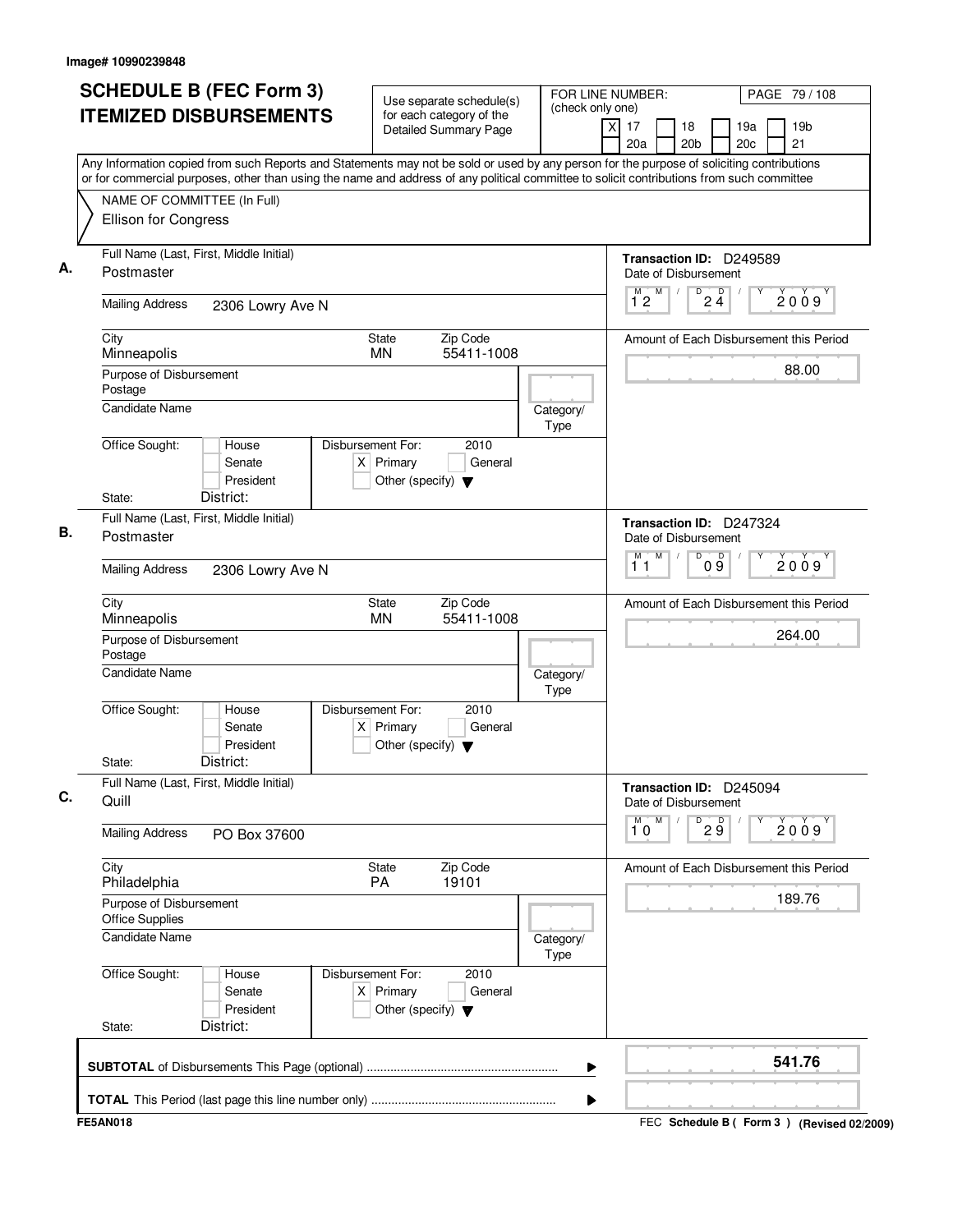| <b>SCHEDULE B (FEC Form 3)</b><br><b>ITEMIZED DISBURSEMENTS</b><br>Any Information copied from such Reports and Statements may not be sold or used by any person for the purpose of soliciting contributions | Use separate schedule(s)<br>for each category of the<br>Detailed Summary Page               | FOR LINE NUMBER:<br>(check only one)<br>$\times$ | PAGE 80 / 108<br>17<br>19 <sub>b</sub><br>18<br>19a<br>20c<br>21<br>20a<br>20 <sub>b</sub> |
|--------------------------------------------------------------------------------------------------------------------------------------------------------------------------------------------------------------|---------------------------------------------------------------------------------------------|--------------------------------------------------|--------------------------------------------------------------------------------------------|
| or for commercial purposes, other than using the name and address of any political committee to solicit contributions from such committee<br>NAME OF COMMITTEE (In Full)<br>Ellison for Congress             |                                                                                             |                                                  |                                                                                            |
| Full Name (Last, First, Middle Initial)<br><b>Qwest Communications</b>                                                                                                                                       |                                                                                             |                                                  | Transaction ID: D245082<br>Date of Disbursement                                            |
| <b>Mailing Address</b><br>PO Box 17360                                                                                                                                                                       |                                                                                             |                                                  | M<br>D<br>$\overline{D}$<br>M<br>$\sqrt{2}$<br>2009<br>$1\overline{6}$<br>10               |
| City<br>Denver                                                                                                                                                                                               | State<br>Zip Code<br>CO<br>80217                                                            |                                                  | Amount of Each Disbursement this Period                                                    |
| Purpose of Disbursement<br>Telephone                                                                                                                                                                         |                                                                                             |                                                  | 109.54                                                                                     |
| <b>Candidate Name</b>                                                                                                                                                                                        |                                                                                             | Category/<br>Type                                |                                                                                            |
| Office Sought:<br>House<br>Senate<br>President                                                                                                                                                               | Disbursement For:<br>2010<br>$X$ Primary<br>General<br>Other (specify) $\blacktriangledown$ |                                                  |                                                                                            |
| District:<br>State:<br>Full Name (Last, First, Middle Initial)                                                                                                                                               |                                                                                             |                                                  | Transaction ID: D247333                                                                    |
| <b>Qwest Communications</b>                                                                                                                                                                                  |                                                                                             |                                                  | Date of Disbursement<br>M<br>$\overline{D}$<br>M                                           |
| <b>Mailing Address</b><br>PO Box 17360                                                                                                                                                                       |                                                                                             |                                                  | 2 <sup>D</sup><br>2009<br>11                                                               |
| City<br>Denver                                                                                                                                                                                               | Zip Code<br>State<br>CO<br>80217                                                            |                                                  | Amount of Each Disbursement this Period                                                    |
| Purpose of Disbursement<br>Telephone                                                                                                                                                                         |                                                                                             |                                                  | 109.54                                                                                     |
| <b>Candidate Name</b>                                                                                                                                                                                        |                                                                                             | Category/<br>Type                                |                                                                                            |
| Office Sought:<br>House<br>Senate<br>President<br>District:<br>State:                                                                                                                                        | Disbursement For:<br>2010<br>$X$ Primary<br>General<br>Other (specify) $\blacktriangledown$ |                                                  |                                                                                            |
| Full Name (Last, First, Middle Initial)<br><b>Rainbow Foods</b>                                                                                                                                              |                                                                                             |                                                  | Transaction ID: D249600<br>Date of Disbursement                                            |
| <b>Mailing Address</b><br>2919 26th Ave S                                                                                                                                                                    |                                                                                             |                                                  | 19<br>М<br>D<br>м<br>2009<br>12                                                            |
| City<br>Minneapolis                                                                                                                                                                                          | Zip Code<br>State<br><b>MN</b><br>55406                                                     |                                                  | Amount of Each Disbursement this Period                                                    |
| Purpose of Disbursement<br><b>Office Supplies</b>                                                                                                                                                            |                                                                                             |                                                  | 8.79                                                                                       |
| <b>Candidate Name</b>                                                                                                                                                                                        |                                                                                             | Category/<br><b>Type</b>                         |                                                                                            |
| Office Sought:<br>House<br>Senate<br>President                                                                                                                                                               | Disbursement For:<br>2010<br>$X$ Primary<br>General<br>Other (specify) $\blacktriangledown$ |                                                  |                                                                                            |
| District:<br>State:                                                                                                                                                                                          |                                                                                             |                                                  |                                                                                            |
|                                                                                                                                                                                                              |                                                                                             | ▶                                                | 227.87                                                                                     |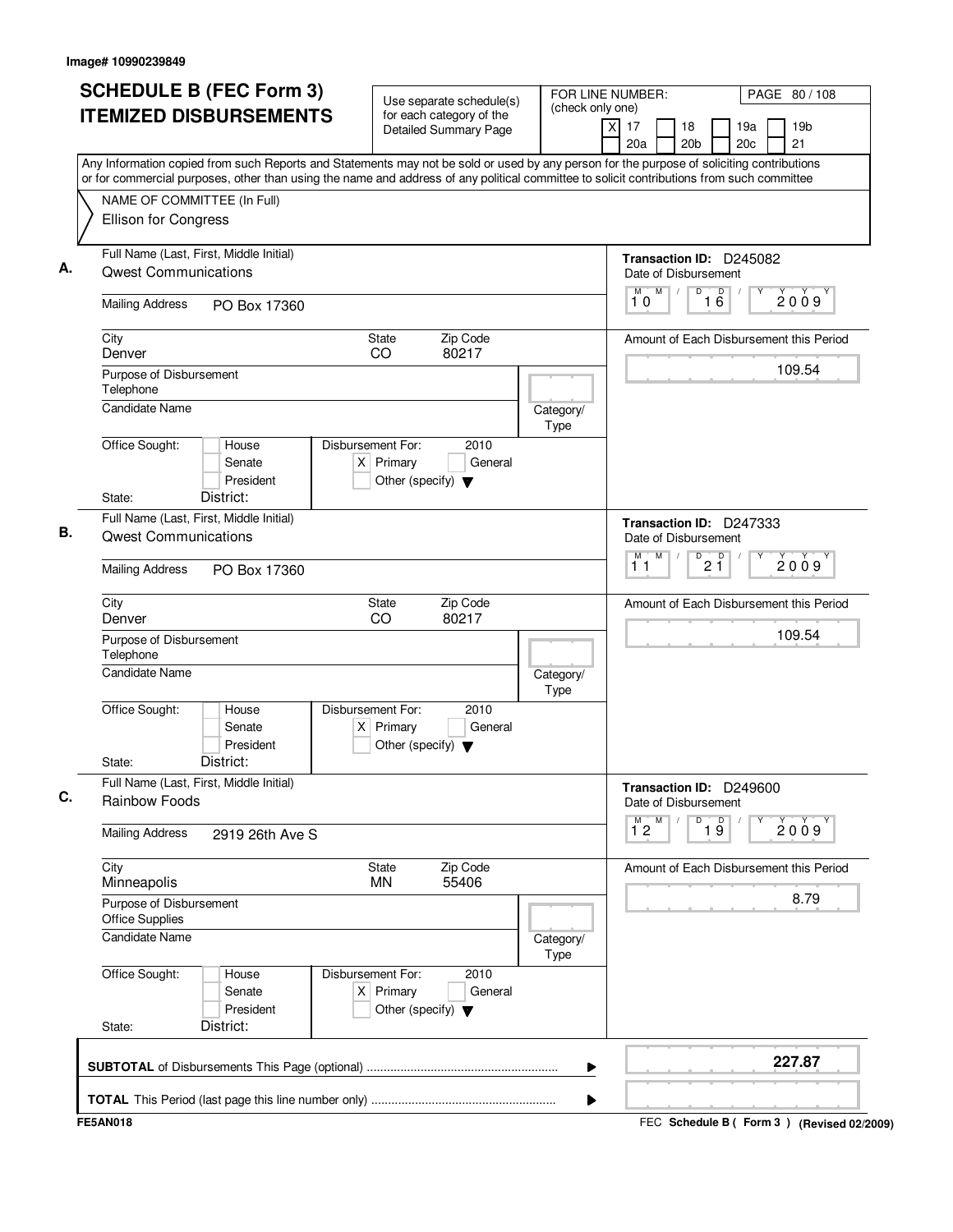| (check only one)<br>for each category of the<br>19 <sub>b</sub><br>X<br>17<br>18<br>19a<br><b>Detailed Summary Page</b><br>20 <sub>b</sub><br>20 <sub>c</sub><br>21<br>20a<br>NAME OF COMMITTEE (In Full)<br>Ellison for Congress<br>Full Name (Last, First, Middle Initial)<br>Transaction ID: D245078<br><b>Rainbow Foods</b><br>Date of Disbursement<br>M<br>D<br>09<br>М<br>$\sqrt{2}$<br>2009<br>10<br><b>Mailing Address</b><br>2919 26th Ave S<br><b>State</b><br>Zip Code<br>City<br>Amount of Each Disbursement this Period<br>Minneapolis<br><b>MN</b><br>55406<br>5.38<br>Purpose of Disbursement<br><b>Office Supplies</b><br><b>Candidate Name</b><br>Category/<br>Type<br>Office Sought:<br>Disbursement For:<br>2010<br>House<br>$X$ Primary<br>Senate<br>General<br>President<br>Other (specify) $\blacktriangledown$<br>District:<br>State:<br>Full Name (Last, First, Middle Initial)<br>Transaction ID: D245097<br>Rainbow Foods<br>Date of Disbursement<br>M<br>D<br>M<br>3 <sup>0</sup><br>2009<br>10<br><b>Mailing Address</b><br>2919 26th Ave S<br>Zip Code<br>City<br>State<br>Amount of Each Disbursement this Period<br>Minneapolis<br><b>MN</b><br>55406<br>62.71<br>Purpose of Disbursement<br><b>Office Supplies</b><br><b>Candidate Name</b><br>Category/<br>Type<br>Office Sought:<br>Disbursement For:<br>2010<br>House<br>Senate<br>$X$ Primary<br>General<br>President<br>Other (specify) $\blacktriangledown$<br>District:<br>State:<br>Full Name (Last, First, Middle Initial)<br>Transaction ID: D245073<br>Matt Roznowski<br>Date of Disbursement<br>M<br>D<br>$\overline{\overset{M}{10}}$<br>09<br>2009<br><b>Mailing Address</b><br>803 Douglas Ave<br>Apt #4<br>City<br>Zip Code<br><b>State</b><br>Amount of Each Disbursement this Period<br>Minneapolis<br><b>MN</b><br>55403<br>51.60<br>Purpose of Disbursement<br>Mileage<br><b>Candidate Name</b><br>Category/<br>Type<br>Office Sought:<br>Disbursement For:<br>2010<br>House<br>$X$ Primary<br>Senate<br>General<br>President<br>Other (specify) $\blacktriangledown$<br>District:<br>State:<br>119.69 | <b>ITEMIZED DISBURSEMENTS</b><br>Any Information copied from such Reports and Statements may not be sold or used by any person for the purpose of soliciting contributions<br>or for commercial purposes, other than using the name and address of any political committee to solicit contributions from such committee | <b>SCHEDULE B (FEC Form 3)</b> | Use separate schedule(s) | FOR LINE NUMBER: |  |  | PAGE 81 / 108 |
|------------------------------------------------------------------------------------------------------------------------------------------------------------------------------------------------------------------------------------------------------------------------------------------------------------------------------------------------------------------------------------------------------------------------------------------------------------------------------------------------------------------------------------------------------------------------------------------------------------------------------------------------------------------------------------------------------------------------------------------------------------------------------------------------------------------------------------------------------------------------------------------------------------------------------------------------------------------------------------------------------------------------------------------------------------------------------------------------------------------------------------------------------------------------------------------------------------------------------------------------------------------------------------------------------------------------------------------------------------------------------------------------------------------------------------------------------------------------------------------------------------------------------------------------------------------------------------------------------------------------------------------------------------------------------------------------------------------------------------------------------------------------------------------------------------------------------------------------------------------------------------------------------------------------------------------------------------------------------------------------------------------------------------------------------------------------------------------------------------|-------------------------------------------------------------------------------------------------------------------------------------------------------------------------------------------------------------------------------------------------------------------------------------------------------------------------|--------------------------------|--------------------------|------------------|--|--|---------------|
|                                                                                                                                                                                                                                                                                                                                                                                                                                                                                                                                                                                                                                                                                                                                                                                                                                                                                                                                                                                                                                                                                                                                                                                                                                                                                                                                                                                                                                                                                                                                                                                                                                                                                                                                                                                                                                                                                                                                                                                                                                                                                                            |                                                                                                                                                                                                                                                                                                                         |                                |                          |                  |  |  |               |
|                                                                                                                                                                                                                                                                                                                                                                                                                                                                                                                                                                                                                                                                                                                                                                                                                                                                                                                                                                                                                                                                                                                                                                                                                                                                                                                                                                                                                                                                                                                                                                                                                                                                                                                                                                                                                                                                                                                                                                                                                                                                                                            |                                                                                                                                                                                                                                                                                                                         |                                |                          |                  |  |  |               |
|                                                                                                                                                                                                                                                                                                                                                                                                                                                                                                                                                                                                                                                                                                                                                                                                                                                                                                                                                                                                                                                                                                                                                                                                                                                                                                                                                                                                                                                                                                                                                                                                                                                                                                                                                                                                                                                                                                                                                                                                                                                                                                            |                                                                                                                                                                                                                                                                                                                         |                                |                          |                  |  |  |               |
|                                                                                                                                                                                                                                                                                                                                                                                                                                                                                                                                                                                                                                                                                                                                                                                                                                                                                                                                                                                                                                                                                                                                                                                                                                                                                                                                                                                                                                                                                                                                                                                                                                                                                                                                                                                                                                                                                                                                                                                                                                                                                                            |                                                                                                                                                                                                                                                                                                                         |                                |                          |                  |  |  |               |
|                                                                                                                                                                                                                                                                                                                                                                                                                                                                                                                                                                                                                                                                                                                                                                                                                                                                                                                                                                                                                                                                                                                                                                                                                                                                                                                                                                                                                                                                                                                                                                                                                                                                                                                                                                                                                                                                                                                                                                                                                                                                                                            |                                                                                                                                                                                                                                                                                                                         |                                |                          |                  |  |  |               |
|                                                                                                                                                                                                                                                                                                                                                                                                                                                                                                                                                                                                                                                                                                                                                                                                                                                                                                                                                                                                                                                                                                                                                                                                                                                                                                                                                                                                                                                                                                                                                                                                                                                                                                                                                                                                                                                                                                                                                                                                                                                                                                            |                                                                                                                                                                                                                                                                                                                         |                                |                          |                  |  |  |               |
|                                                                                                                                                                                                                                                                                                                                                                                                                                                                                                                                                                                                                                                                                                                                                                                                                                                                                                                                                                                                                                                                                                                                                                                                                                                                                                                                                                                                                                                                                                                                                                                                                                                                                                                                                                                                                                                                                                                                                                                                                                                                                                            |                                                                                                                                                                                                                                                                                                                         |                                |                          |                  |  |  |               |
|                                                                                                                                                                                                                                                                                                                                                                                                                                                                                                                                                                                                                                                                                                                                                                                                                                                                                                                                                                                                                                                                                                                                                                                                                                                                                                                                                                                                                                                                                                                                                                                                                                                                                                                                                                                                                                                                                                                                                                                                                                                                                                            |                                                                                                                                                                                                                                                                                                                         |                                |                          |                  |  |  |               |
|                                                                                                                                                                                                                                                                                                                                                                                                                                                                                                                                                                                                                                                                                                                                                                                                                                                                                                                                                                                                                                                                                                                                                                                                                                                                                                                                                                                                                                                                                                                                                                                                                                                                                                                                                                                                                                                                                                                                                                                                                                                                                                            |                                                                                                                                                                                                                                                                                                                         |                                |                          |                  |  |  |               |
|                                                                                                                                                                                                                                                                                                                                                                                                                                                                                                                                                                                                                                                                                                                                                                                                                                                                                                                                                                                                                                                                                                                                                                                                                                                                                                                                                                                                                                                                                                                                                                                                                                                                                                                                                                                                                                                                                                                                                                                                                                                                                                            |                                                                                                                                                                                                                                                                                                                         |                                |                          |                  |  |  |               |
|                                                                                                                                                                                                                                                                                                                                                                                                                                                                                                                                                                                                                                                                                                                                                                                                                                                                                                                                                                                                                                                                                                                                                                                                                                                                                                                                                                                                                                                                                                                                                                                                                                                                                                                                                                                                                                                                                                                                                                                                                                                                                                            |                                                                                                                                                                                                                                                                                                                         |                                |                          |                  |  |  |               |
|                                                                                                                                                                                                                                                                                                                                                                                                                                                                                                                                                                                                                                                                                                                                                                                                                                                                                                                                                                                                                                                                                                                                                                                                                                                                                                                                                                                                                                                                                                                                                                                                                                                                                                                                                                                                                                                                                                                                                                                                                                                                                                            |                                                                                                                                                                                                                                                                                                                         |                                |                          |                  |  |  |               |
|                                                                                                                                                                                                                                                                                                                                                                                                                                                                                                                                                                                                                                                                                                                                                                                                                                                                                                                                                                                                                                                                                                                                                                                                                                                                                                                                                                                                                                                                                                                                                                                                                                                                                                                                                                                                                                                                                                                                                                                                                                                                                                            |                                                                                                                                                                                                                                                                                                                         |                                |                          |                  |  |  |               |
|                                                                                                                                                                                                                                                                                                                                                                                                                                                                                                                                                                                                                                                                                                                                                                                                                                                                                                                                                                                                                                                                                                                                                                                                                                                                                                                                                                                                                                                                                                                                                                                                                                                                                                                                                                                                                                                                                                                                                                                                                                                                                                            |                                                                                                                                                                                                                                                                                                                         |                                |                          |                  |  |  |               |
|                                                                                                                                                                                                                                                                                                                                                                                                                                                                                                                                                                                                                                                                                                                                                                                                                                                                                                                                                                                                                                                                                                                                                                                                                                                                                                                                                                                                                                                                                                                                                                                                                                                                                                                                                                                                                                                                                                                                                                                                                                                                                                            |                                                                                                                                                                                                                                                                                                                         |                                |                          |                  |  |  |               |
|                                                                                                                                                                                                                                                                                                                                                                                                                                                                                                                                                                                                                                                                                                                                                                                                                                                                                                                                                                                                                                                                                                                                                                                                                                                                                                                                                                                                                                                                                                                                                                                                                                                                                                                                                                                                                                                                                                                                                                                                                                                                                                            |                                                                                                                                                                                                                                                                                                                         |                                |                          |                  |  |  |               |
|                                                                                                                                                                                                                                                                                                                                                                                                                                                                                                                                                                                                                                                                                                                                                                                                                                                                                                                                                                                                                                                                                                                                                                                                                                                                                                                                                                                                                                                                                                                                                                                                                                                                                                                                                                                                                                                                                                                                                                                                                                                                                                            |                                                                                                                                                                                                                                                                                                                         |                                |                          |                  |  |  |               |
|                                                                                                                                                                                                                                                                                                                                                                                                                                                                                                                                                                                                                                                                                                                                                                                                                                                                                                                                                                                                                                                                                                                                                                                                                                                                                                                                                                                                                                                                                                                                                                                                                                                                                                                                                                                                                                                                                                                                                                                                                                                                                                            |                                                                                                                                                                                                                                                                                                                         |                                |                          |                  |  |  |               |
|                                                                                                                                                                                                                                                                                                                                                                                                                                                                                                                                                                                                                                                                                                                                                                                                                                                                                                                                                                                                                                                                                                                                                                                                                                                                                                                                                                                                                                                                                                                                                                                                                                                                                                                                                                                                                                                                                                                                                                                                                                                                                                            |                                                                                                                                                                                                                                                                                                                         |                                |                          |                  |  |  |               |
|                                                                                                                                                                                                                                                                                                                                                                                                                                                                                                                                                                                                                                                                                                                                                                                                                                                                                                                                                                                                                                                                                                                                                                                                                                                                                                                                                                                                                                                                                                                                                                                                                                                                                                                                                                                                                                                                                                                                                                                                                                                                                                            |                                                                                                                                                                                                                                                                                                                         |                                |                          |                  |  |  |               |
|                                                                                                                                                                                                                                                                                                                                                                                                                                                                                                                                                                                                                                                                                                                                                                                                                                                                                                                                                                                                                                                                                                                                                                                                                                                                                                                                                                                                                                                                                                                                                                                                                                                                                                                                                                                                                                                                                                                                                                                                                                                                                                            |                                                                                                                                                                                                                                                                                                                         |                                |                          |                  |  |  |               |
|                                                                                                                                                                                                                                                                                                                                                                                                                                                                                                                                                                                                                                                                                                                                                                                                                                                                                                                                                                                                                                                                                                                                                                                                                                                                                                                                                                                                                                                                                                                                                                                                                                                                                                                                                                                                                                                                                                                                                                                                                                                                                                            |                                                                                                                                                                                                                                                                                                                         |                                |                          |                  |  |  |               |
|                                                                                                                                                                                                                                                                                                                                                                                                                                                                                                                                                                                                                                                                                                                                                                                                                                                                                                                                                                                                                                                                                                                                                                                                                                                                                                                                                                                                                                                                                                                                                                                                                                                                                                                                                                                                                                                                                                                                                                                                                                                                                                            |                                                                                                                                                                                                                                                                                                                         |                                |                          |                  |  |  |               |
|                                                                                                                                                                                                                                                                                                                                                                                                                                                                                                                                                                                                                                                                                                                                                                                                                                                                                                                                                                                                                                                                                                                                                                                                                                                                                                                                                                                                                                                                                                                                                                                                                                                                                                                                                                                                                                                                                                                                                                                                                                                                                                            |                                                                                                                                                                                                                                                                                                                         |                                |                          |                  |  |  |               |
|                                                                                                                                                                                                                                                                                                                                                                                                                                                                                                                                                                                                                                                                                                                                                                                                                                                                                                                                                                                                                                                                                                                                                                                                                                                                                                                                                                                                                                                                                                                                                                                                                                                                                                                                                                                                                                                                                                                                                                                                                                                                                                            |                                                                                                                                                                                                                                                                                                                         |                                |                          |                  |  |  |               |
|                                                                                                                                                                                                                                                                                                                                                                                                                                                                                                                                                                                                                                                                                                                                                                                                                                                                                                                                                                                                                                                                                                                                                                                                                                                                                                                                                                                                                                                                                                                                                                                                                                                                                                                                                                                                                                                                                                                                                                                                                                                                                                            |                                                                                                                                                                                                                                                                                                                         |                                |                          |                  |  |  |               |
|                                                                                                                                                                                                                                                                                                                                                                                                                                                                                                                                                                                                                                                                                                                                                                                                                                                                                                                                                                                                                                                                                                                                                                                                                                                                                                                                                                                                                                                                                                                                                                                                                                                                                                                                                                                                                                                                                                                                                                                                                                                                                                            |                                                                                                                                                                                                                                                                                                                         |                                |                          |                  |  |  |               |
|                                                                                                                                                                                                                                                                                                                                                                                                                                                                                                                                                                                                                                                                                                                                                                                                                                                                                                                                                                                                                                                                                                                                                                                                                                                                                                                                                                                                                                                                                                                                                                                                                                                                                                                                                                                                                                                                                                                                                                                                                                                                                                            |                                                                                                                                                                                                                                                                                                                         |                                |                          |                  |  |  |               |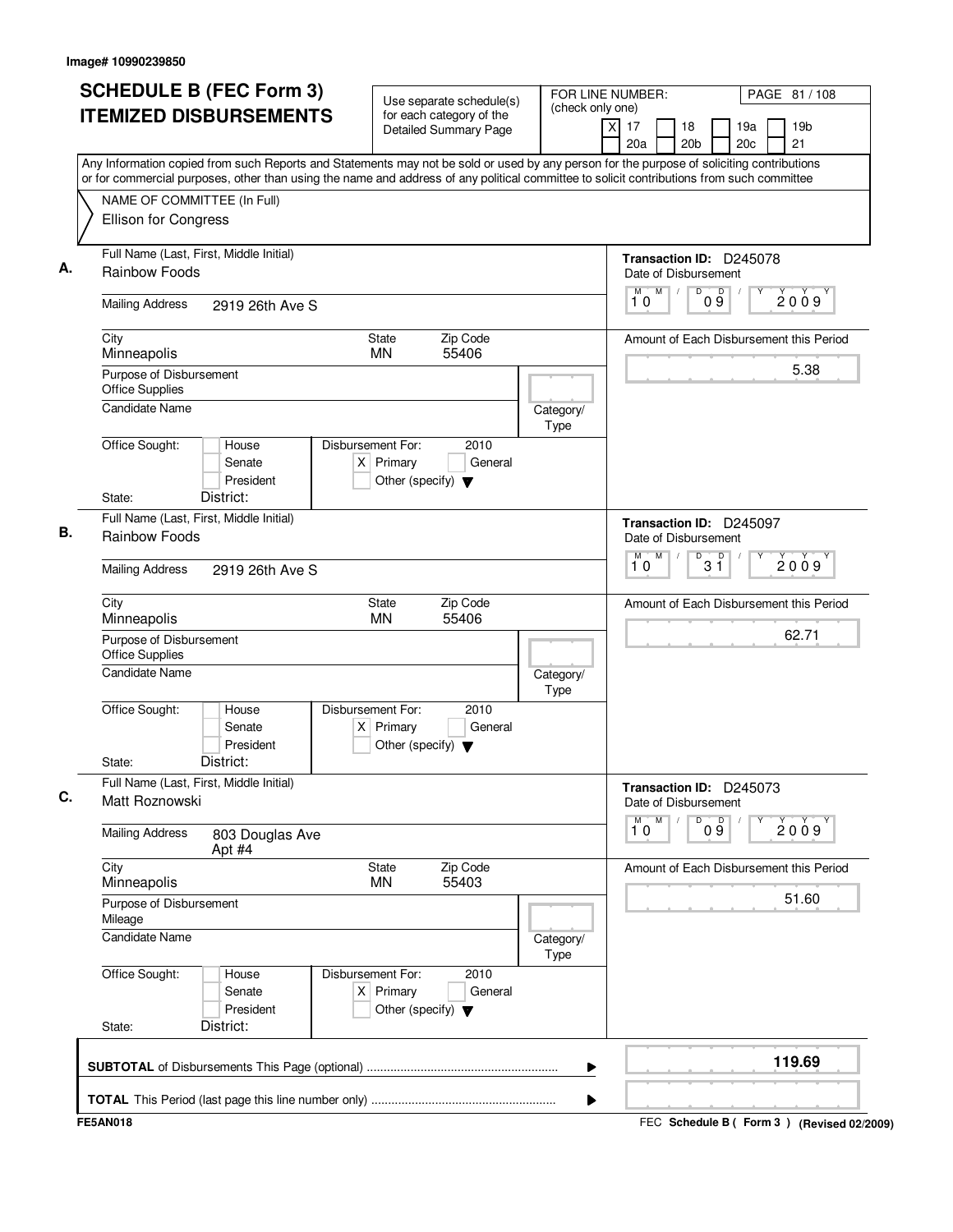| <b>SCHEDULE B (FEC Form 3)</b><br><b>ITEMIZED DISBURSEMENTS</b>                                                                                                                                                                                                                        | Use separate schedule(s)<br>for each category of the<br><b>Detailed Summary Page</b>        | FOR LINE NUMBER:<br>(check only one)<br>$\times$ | PAGE 82/108<br>17<br>18<br>19a<br>19 <sub>b</sub><br>21         |
|----------------------------------------------------------------------------------------------------------------------------------------------------------------------------------------------------------------------------------------------------------------------------------------|---------------------------------------------------------------------------------------------|--------------------------------------------------|-----------------------------------------------------------------|
| Any Information copied from such Reports and Statements may not be sold or used by any person for the purpose of soliciting contributions<br>or for commercial purposes, other than using the name and address of any political committee to solicit contributions from such committee |                                                                                             |                                                  | 20a<br>20 <sub>b</sub><br>20c                                   |
| NAME OF COMMITTEE (In Full)<br>Ellison for Congress                                                                                                                                                                                                                                    |                                                                                             |                                                  |                                                                 |
| Full Name (Last, First, Middle Initial)<br>Matt Roznowski                                                                                                                                                                                                                              |                                                                                             |                                                  | Transaction ID: D245074<br>Date of Disbursement                 |
| <b>Mailing Address</b><br>803 Douglas Ave<br>Apt #4                                                                                                                                                                                                                                    |                                                                                             |                                                  | M<br>D<br>$\overline{D}$<br>M<br>$\sqrt{2}$<br>2009<br>09<br>10 |
| City<br>Minneapolis                                                                                                                                                                                                                                                                    | Zip Code<br>State<br><b>MN</b><br>55403                                                     |                                                  | Amount of Each Disbursement this Period                         |
| Purpose of Disbursement<br>Travel                                                                                                                                                                                                                                                      |                                                                                             |                                                  | 8.00                                                            |
| <b>Candidate Name</b>                                                                                                                                                                                                                                                                  |                                                                                             | Category/<br>Type                                |                                                                 |
| Office Sought:<br>House<br>Senate<br>President                                                                                                                                                                                                                                         | Disbursement For:<br>2010<br>$X$ Primary<br>General<br>Other (specify) $\blacktriangledown$ |                                                  |                                                                 |
| District:<br>State:<br>Full Name (Last, First, Middle Initial)                                                                                                                                                                                                                         |                                                                                             |                                                  | Transaction ID: D245068                                         |
| Sinfully Wright Catering                                                                                                                                                                                                                                                               |                                                                                             |                                                  | Date of Disbursement                                            |
| <b>Mailing Address</b><br>1901 Trenton Place SE                                                                                                                                                                                                                                        |                                                                                             |                                                  | M<br>M<br>D<br>08<br>2009<br>10                                 |
| City<br>Washington                                                                                                                                                                                                                                                                     | Zip Code<br>State<br>DC<br>20002                                                            |                                                  | Amount of Each Disbursement this Period                         |
| Purpose of Disbursement<br>Event Expense - Catering                                                                                                                                                                                                                                    |                                                                                             |                                                  | 1650.00                                                         |
| <b>Candidate Name</b>                                                                                                                                                                                                                                                                  |                                                                                             | Category/<br>Type                                |                                                                 |
| Office Sought:<br>House<br>Senate<br>President<br>District:<br>State:                                                                                                                                                                                                                  | Disbursement For:<br>2010<br>$X$ Primary<br>General<br>Other (specify) $\blacktriangledown$ |                                                  |                                                                 |
| Full Name (Last, First, Middle Initial)<br>Sutter's Mill Fundraising                                                                                                                                                                                                                   |                                                                                             |                                                  | Transaction ID: D245079<br>Date of Disbursement                 |
| <b>Mailing Address</b><br>499 S Capitol St SW #404                                                                                                                                                                                                                                     |                                                                                             |                                                  | M<br>M<br>D<br>09<br>2009<br>10                                 |
| City<br>Washington                                                                                                                                                                                                                                                                     | Zip Code<br><b>State</b><br>DC<br>20003                                                     |                                                  | Amount of Each Disbursement this Period                         |
| Purpose of Disbursement<br>Consulting - Fundraising                                                                                                                                                                                                                                    |                                                                                             |                                                  | 3069.29                                                         |
| <b>Candidate Name</b>                                                                                                                                                                                                                                                                  |                                                                                             | Category/<br>Type                                |                                                                 |
| Office Sought:<br>House<br>Senate<br>President                                                                                                                                                                                                                                         | Disbursement For:<br>2010<br>$X$ Primary<br>General<br>Other (specify) $\blacktriangledown$ |                                                  |                                                                 |
| District:<br>State:                                                                                                                                                                                                                                                                    |                                                                                             |                                                  |                                                                 |
|                                                                                                                                                                                                                                                                                        |                                                                                             | ▶                                                | 4727.29                                                         |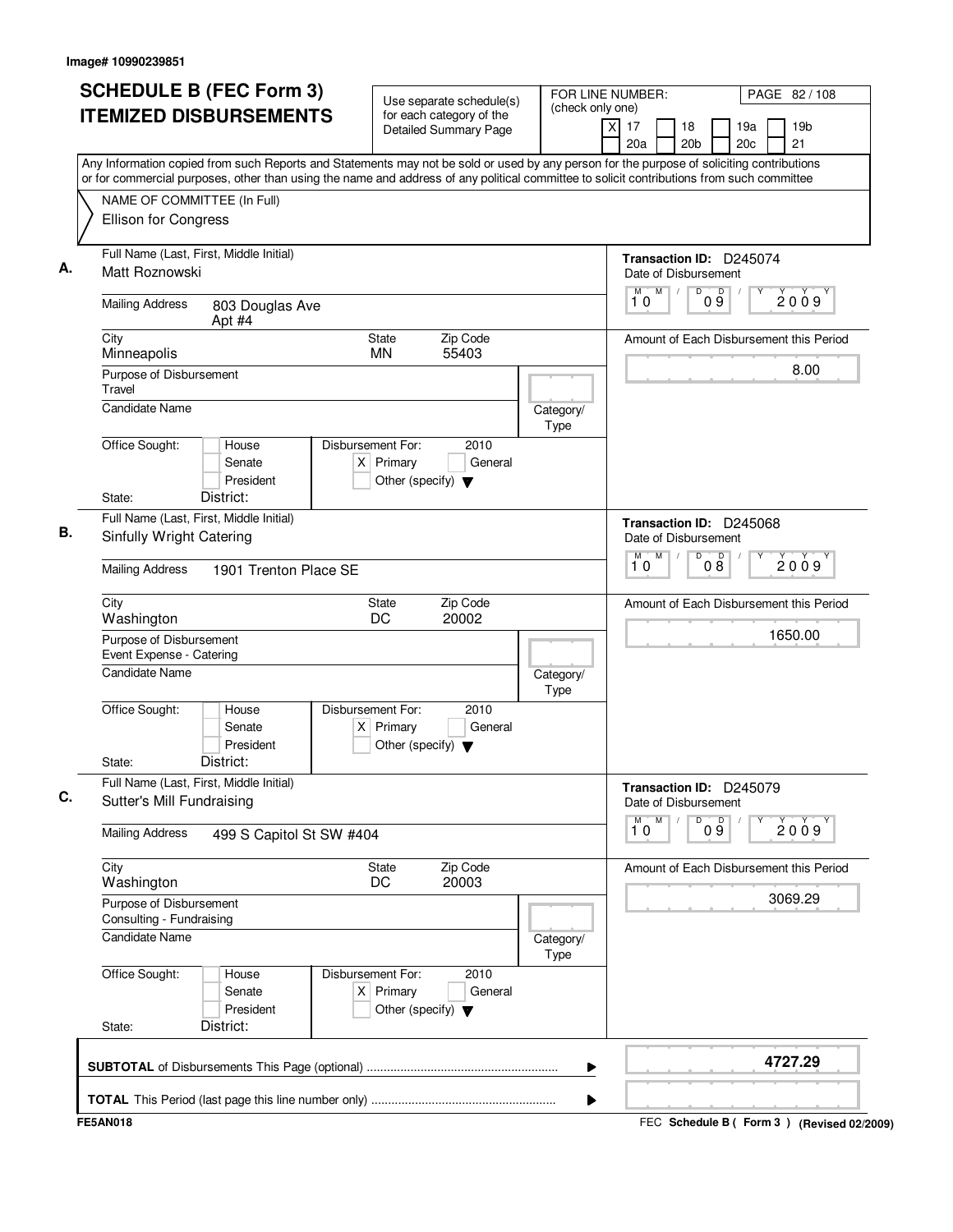| <b>Detailed Summary Page</b><br>21<br>20a<br>20 <sub>b</sub><br>20c<br>Any Information copied from such Reports and Statements may not be sold or used by any person for the purpose of soliciting contributions<br>or for commercial purposes, other than using the name and address of any political committee to solicit contributions from such committee<br>NAME OF COMMITTEE (In Full)<br>Ellison for Congress<br>Full Name (Last, First, Middle Initial)<br>Transaction ID: D247326<br>Sutter's Mill Fundraising<br>Date of Disbursement<br>M<br>D<br>$\mathsf D$<br>M<br>$\sqrt{2}$<br>2009<br>09<br>11<br><b>Mailing Address</b><br>499 S Capitol St SW #404<br>Zip Code<br>City<br>State<br>Amount of Each Disbursement this Period<br>DC<br>20003<br>Washington<br>3087.30<br>Purpose of Disbursement<br>Consulting - Fundraising<br><b>Candidate Name</b><br>Category/<br>Type<br>Office Sought:<br>House<br>Disbursement For:<br>2010<br>$X$ Primary<br>General<br>Senate<br>President<br>Other (specify) $\blacktriangledown$<br>District:<br>State:<br>Full Name (Last, First, Middle Initial)<br>Transaction ID: D245048<br>T-Mobile<br>Date of Disbursement<br>M<br>M<br>D<br>0 <sup>0</sup><br>2009<br>10<br><b>Mailing Address</b><br>PO Box 790047<br>Zip Code<br>City<br>State<br>Amount of Each Disbursement this Period<br>St Louis<br><b>MO</b><br>63179-0047<br>142.37<br>Purpose of Disbursement<br>Telephone<br><b>Candidate Name</b><br>Category/<br>Type<br>Office Sought:<br>Disbursement For:<br>2010<br>House<br>Senate<br>$X$ Primary<br>General<br>President<br>Other (specify) $\blacktriangledown$<br>District:<br>State:<br>Full Name (Last, First, Middle Initial)<br>Transaction ID: D245049<br>T-Mobile<br>Date of Disbursement<br>M<br>$D$ <sub>2</sub> $\frac{D}{7}$<br>M<br>2009<br>10<br><b>Mailing Address</b><br>PO Box 790047<br>City<br>State<br>Zip Code<br>Amount of Each Disbursement this Period<br>63179-0047<br>St Louis<br><b>MO</b><br>141.92<br>Purpose of Disbursement<br>Telephone<br><b>Candidate Name</b><br>Category/<br>Type<br>Office Sought:<br>Disbursement For:<br>2010<br>House<br>$X$ Primary<br>Senate<br>General<br>President<br>Other (specify) $\blacktriangledown$<br>District:<br>State:<br>3371.59<br>▶ |  |  |  |
|-------------------------------------------------------------------------------------------------------------------------------------------------------------------------------------------------------------------------------------------------------------------------------------------------------------------------------------------------------------------------------------------------------------------------------------------------------------------------------------------------------------------------------------------------------------------------------------------------------------------------------------------------------------------------------------------------------------------------------------------------------------------------------------------------------------------------------------------------------------------------------------------------------------------------------------------------------------------------------------------------------------------------------------------------------------------------------------------------------------------------------------------------------------------------------------------------------------------------------------------------------------------------------------------------------------------------------------------------------------------------------------------------------------------------------------------------------------------------------------------------------------------------------------------------------------------------------------------------------------------------------------------------------------------------------------------------------------------------------------------------------------------------------------------------------------------------------------------------------------------------------------------------------------------------------------------------------------------------------------------------------------------------------------------------------------------------------------------------------------------------------------------------------------------------------------------------------------------------------------------------------------------------------------|--|--|--|
|                                                                                                                                                                                                                                                                                                                                                                                                                                                                                                                                                                                                                                                                                                                                                                                                                                                                                                                                                                                                                                                                                                                                                                                                                                                                                                                                                                                                                                                                                                                                                                                                                                                                                                                                                                                                                                                                                                                                                                                                                                                                                                                                                                                                                                                                                     |  |  |  |
|                                                                                                                                                                                                                                                                                                                                                                                                                                                                                                                                                                                                                                                                                                                                                                                                                                                                                                                                                                                                                                                                                                                                                                                                                                                                                                                                                                                                                                                                                                                                                                                                                                                                                                                                                                                                                                                                                                                                                                                                                                                                                                                                                                                                                                                                                     |  |  |  |
|                                                                                                                                                                                                                                                                                                                                                                                                                                                                                                                                                                                                                                                                                                                                                                                                                                                                                                                                                                                                                                                                                                                                                                                                                                                                                                                                                                                                                                                                                                                                                                                                                                                                                                                                                                                                                                                                                                                                                                                                                                                                                                                                                                                                                                                                                     |  |  |  |
|                                                                                                                                                                                                                                                                                                                                                                                                                                                                                                                                                                                                                                                                                                                                                                                                                                                                                                                                                                                                                                                                                                                                                                                                                                                                                                                                                                                                                                                                                                                                                                                                                                                                                                                                                                                                                                                                                                                                                                                                                                                                                                                                                                                                                                                                                     |  |  |  |
|                                                                                                                                                                                                                                                                                                                                                                                                                                                                                                                                                                                                                                                                                                                                                                                                                                                                                                                                                                                                                                                                                                                                                                                                                                                                                                                                                                                                                                                                                                                                                                                                                                                                                                                                                                                                                                                                                                                                                                                                                                                                                                                                                                                                                                                                                     |  |  |  |
|                                                                                                                                                                                                                                                                                                                                                                                                                                                                                                                                                                                                                                                                                                                                                                                                                                                                                                                                                                                                                                                                                                                                                                                                                                                                                                                                                                                                                                                                                                                                                                                                                                                                                                                                                                                                                                                                                                                                                                                                                                                                                                                                                                                                                                                                                     |  |  |  |
|                                                                                                                                                                                                                                                                                                                                                                                                                                                                                                                                                                                                                                                                                                                                                                                                                                                                                                                                                                                                                                                                                                                                                                                                                                                                                                                                                                                                                                                                                                                                                                                                                                                                                                                                                                                                                                                                                                                                                                                                                                                                                                                                                                                                                                                                                     |  |  |  |
|                                                                                                                                                                                                                                                                                                                                                                                                                                                                                                                                                                                                                                                                                                                                                                                                                                                                                                                                                                                                                                                                                                                                                                                                                                                                                                                                                                                                                                                                                                                                                                                                                                                                                                                                                                                                                                                                                                                                                                                                                                                                                                                                                                                                                                                                                     |  |  |  |
|                                                                                                                                                                                                                                                                                                                                                                                                                                                                                                                                                                                                                                                                                                                                                                                                                                                                                                                                                                                                                                                                                                                                                                                                                                                                                                                                                                                                                                                                                                                                                                                                                                                                                                                                                                                                                                                                                                                                                                                                                                                                                                                                                                                                                                                                                     |  |  |  |
|                                                                                                                                                                                                                                                                                                                                                                                                                                                                                                                                                                                                                                                                                                                                                                                                                                                                                                                                                                                                                                                                                                                                                                                                                                                                                                                                                                                                                                                                                                                                                                                                                                                                                                                                                                                                                                                                                                                                                                                                                                                                                                                                                                                                                                                                                     |  |  |  |
|                                                                                                                                                                                                                                                                                                                                                                                                                                                                                                                                                                                                                                                                                                                                                                                                                                                                                                                                                                                                                                                                                                                                                                                                                                                                                                                                                                                                                                                                                                                                                                                                                                                                                                                                                                                                                                                                                                                                                                                                                                                                                                                                                                                                                                                                                     |  |  |  |
|                                                                                                                                                                                                                                                                                                                                                                                                                                                                                                                                                                                                                                                                                                                                                                                                                                                                                                                                                                                                                                                                                                                                                                                                                                                                                                                                                                                                                                                                                                                                                                                                                                                                                                                                                                                                                                                                                                                                                                                                                                                                                                                                                                                                                                                                                     |  |  |  |
|                                                                                                                                                                                                                                                                                                                                                                                                                                                                                                                                                                                                                                                                                                                                                                                                                                                                                                                                                                                                                                                                                                                                                                                                                                                                                                                                                                                                                                                                                                                                                                                                                                                                                                                                                                                                                                                                                                                                                                                                                                                                                                                                                                                                                                                                                     |  |  |  |
|                                                                                                                                                                                                                                                                                                                                                                                                                                                                                                                                                                                                                                                                                                                                                                                                                                                                                                                                                                                                                                                                                                                                                                                                                                                                                                                                                                                                                                                                                                                                                                                                                                                                                                                                                                                                                                                                                                                                                                                                                                                                                                                                                                                                                                                                                     |  |  |  |
|                                                                                                                                                                                                                                                                                                                                                                                                                                                                                                                                                                                                                                                                                                                                                                                                                                                                                                                                                                                                                                                                                                                                                                                                                                                                                                                                                                                                                                                                                                                                                                                                                                                                                                                                                                                                                                                                                                                                                                                                                                                                                                                                                                                                                                                                                     |  |  |  |
|                                                                                                                                                                                                                                                                                                                                                                                                                                                                                                                                                                                                                                                                                                                                                                                                                                                                                                                                                                                                                                                                                                                                                                                                                                                                                                                                                                                                                                                                                                                                                                                                                                                                                                                                                                                                                                                                                                                                                                                                                                                                                                                                                                                                                                                                                     |  |  |  |
|                                                                                                                                                                                                                                                                                                                                                                                                                                                                                                                                                                                                                                                                                                                                                                                                                                                                                                                                                                                                                                                                                                                                                                                                                                                                                                                                                                                                                                                                                                                                                                                                                                                                                                                                                                                                                                                                                                                                                                                                                                                                                                                                                                                                                                                                                     |  |  |  |
|                                                                                                                                                                                                                                                                                                                                                                                                                                                                                                                                                                                                                                                                                                                                                                                                                                                                                                                                                                                                                                                                                                                                                                                                                                                                                                                                                                                                                                                                                                                                                                                                                                                                                                                                                                                                                                                                                                                                                                                                                                                                                                                                                                                                                                                                                     |  |  |  |
|                                                                                                                                                                                                                                                                                                                                                                                                                                                                                                                                                                                                                                                                                                                                                                                                                                                                                                                                                                                                                                                                                                                                                                                                                                                                                                                                                                                                                                                                                                                                                                                                                                                                                                                                                                                                                                                                                                                                                                                                                                                                                                                                                                                                                                                                                     |  |  |  |
|                                                                                                                                                                                                                                                                                                                                                                                                                                                                                                                                                                                                                                                                                                                                                                                                                                                                                                                                                                                                                                                                                                                                                                                                                                                                                                                                                                                                                                                                                                                                                                                                                                                                                                                                                                                                                                                                                                                                                                                                                                                                                                                                                                                                                                                                                     |  |  |  |
|                                                                                                                                                                                                                                                                                                                                                                                                                                                                                                                                                                                                                                                                                                                                                                                                                                                                                                                                                                                                                                                                                                                                                                                                                                                                                                                                                                                                                                                                                                                                                                                                                                                                                                                                                                                                                                                                                                                                                                                                                                                                                                                                                                                                                                                                                     |  |  |  |
|                                                                                                                                                                                                                                                                                                                                                                                                                                                                                                                                                                                                                                                                                                                                                                                                                                                                                                                                                                                                                                                                                                                                                                                                                                                                                                                                                                                                                                                                                                                                                                                                                                                                                                                                                                                                                                                                                                                                                                                                                                                                                                                                                                                                                                                                                     |  |  |  |
|                                                                                                                                                                                                                                                                                                                                                                                                                                                                                                                                                                                                                                                                                                                                                                                                                                                                                                                                                                                                                                                                                                                                                                                                                                                                                                                                                                                                                                                                                                                                                                                                                                                                                                                                                                                                                                                                                                                                                                                                                                                                                                                                                                                                                                                                                     |  |  |  |
|                                                                                                                                                                                                                                                                                                                                                                                                                                                                                                                                                                                                                                                                                                                                                                                                                                                                                                                                                                                                                                                                                                                                                                                                                                                                                                                                                                                                                                                                                                                                                                                                                                                                                                                                                                                                                                                                                                                                                                                                                                                                                                                                                                                                                                                                                     |  |  |  |
|                                                                                                                                                                                                                                                                                                                                                                                                                                                                                                                                                                                                                                                                                                                                                                                                                                                                                                                                                                                                                                                                                                                                                                                                                                                                                                                                                                                                                                                                                                                                                                                                                                                                                                                                                                                                                                                                                                                                                                                                                                                                                                                                                                                                                                                                                     |  |  |  |
|                                                                                                                                                                                                                                                                                                                                                                                                                                                                                                                                                                                                                                                                                                                                                                                                                                                                                                                                                                                                                                                                                                                                                                                                                                                                                                                                                                                                                                                                                                                                                                                                                                                                                                                                                                                                                                                                                                                                                                                                                                                                                                                                                                                                                                                                                     |  |  |  |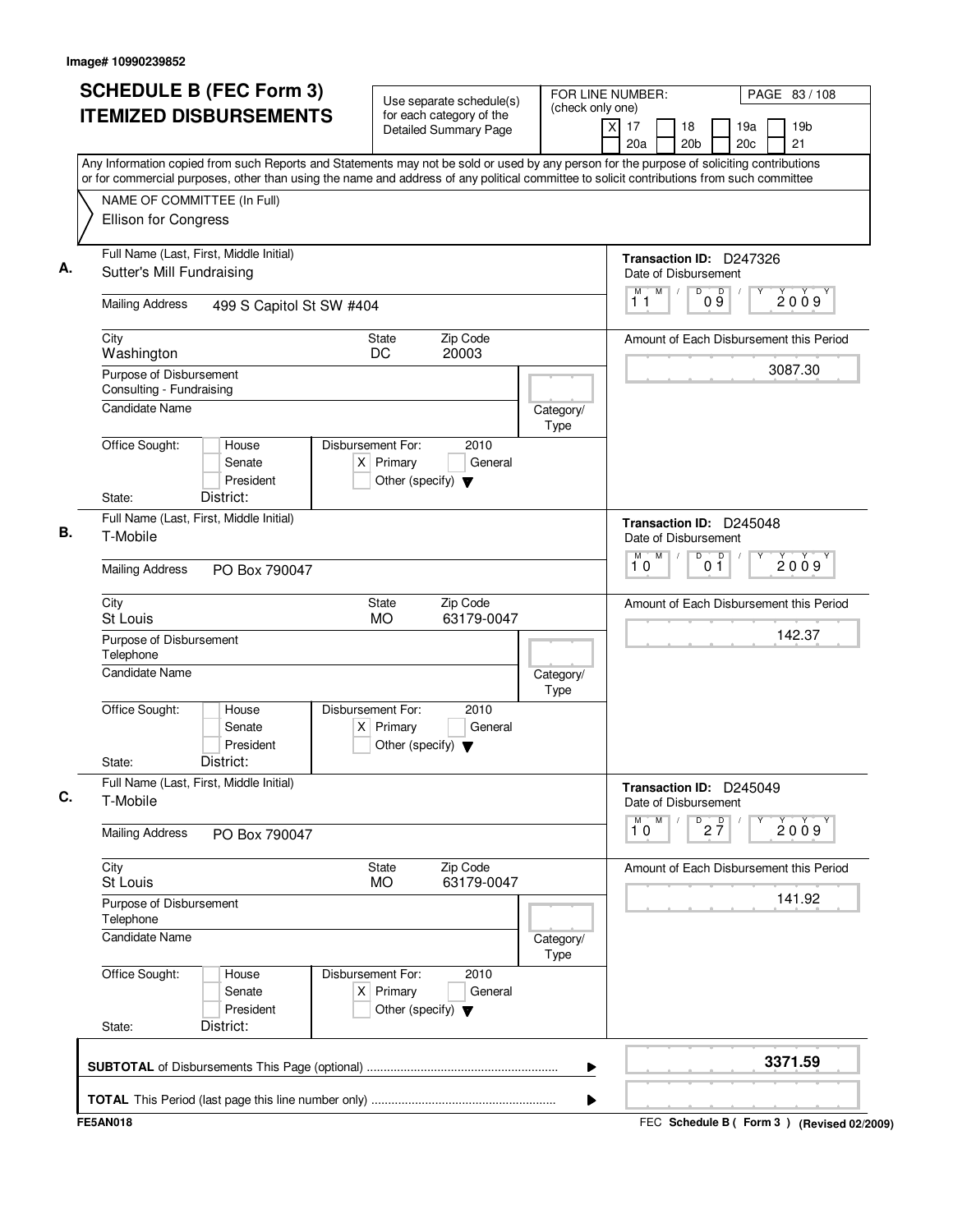| Any Information copied from such Reports and Statements may not be sold or used by any person for the purpose of soliciting contributions<br>or for commercial purposes, other than using the name and address of any political committee to solicit contributions from such committee<br>NAME OF COMMITTEE (In Full)<br>Ellison for Congress<br>Full Name (Last, First, Middle Initial)<br>Union Resource |                                                                                             |                   | 21<br>20a<br>20 <sub>b</sub><br>20c<br>Transaction ID: D245054  |
|------------------------------------------------------------------------------------------------------------------------------------------------------------------------------------------------------------------------------------------------------------------------------------------------------------------------------------------------------------------------------------------------------------|---------------------------------------------------------------------------------------------|-------------------|-----------------------------------------------------------------|
|                                                                                                                                                                                                                                                                                                                                                                                                            |                                                                                             |                   |                                                                 |
|                                                                                                                                                                                                                                                                                                                                                                                                            |                                                                                             |                   |                                                                 |
|                                                                                                                                                                                                                                                                                                                                                                                                            |                                                                                             |                   | Date of Disbursement                                            |
| <b>Mailing Address</b><br>2975 Lone Oak Circle, #201                                                                                                                                                                                                                                                                                                                                                       |                                                                                             |                   | M<br>D<br>$\overline{D}$<br>M<br>$\sqrt{2}$<br>2009<br>01<br>10 |
| City<br>Saint Paul                                                                                                                                                                                                                                                                                                                                                                                         | Zip Code<br>State<br>55121<br><b>MN</b>                                                     |                   | Amount of Each Disbursement this Period                         |
| Purpose of Disbursement<br>Advertising                                                                                                                                                                                                                                                                                                                                                                     |                                                                                             |                   | 195.00                                                          |
| Candidate Name                                                                                                                                                                                                                                                                                                                                                                                             |                                                                                             | Category/<br>Type |                                                                 |
| Office Sought:<br>House<br>Senate<br>President<br>District:<br>State:                                                                                                                                                                                                                                                                                                                                      | Disbursement For:<br>2010<br>$X$ Primary<br>General<br>Other (specify) $\blacktriangledown$ |                   |                                                                 |
| Full Name (Last, First, Middle Initial)                                                                                                                                                                                                                                                                                                                                                                    |                                                                                             |                   | Transaction ID: D245069                                         |
| University of Minnesota                                                                                                                                                                                                                                                                                                                                                                                    |                                                                                             |                   | Date of Disbursement                                            |
| <b>Mailing Address</b><br>300 Washington Ave. SE                                                                                                                                                                                                                                                                                                                                                           |                                                                                             |                   | M<br>M<br>D<br>09<br>2009<br>10                                 |
| City<br>Minneapolis                                                                                                                                                                                                                                                                                                                                                                                        | Zip Code<br>State<br><b>MN</b><br>55414                                                     |                   | Amount of Each Disbursement this Period                         |
| Purpose of Disbursement<br>Event Expense - Athletics                                                                                                                                                                                                                                                                                                                                                       |                                                                                             |                   | 5000.00                                                         |
| <b>Candidate Name</b>                                                                                                                                                                                                                                                                                                                                                                                      |                                                                                             | Category/<br>Type |                                                                 |
| Office Sought:<br>House<br>Senate<br>President<br>District:<br>State:                                                                                                                                                                                                                                                                                                                                      | Disbursement For:<br>2010<br>$X$ Primary<br>General<br>Other (specify) $\blacktriangledown$ |                   |                                                                 |
| Full Name (Last, First, Middle Initial)<br>University of Minnesota                                                                                                                                                                                                                                                                                                                                         |                                                                                             |                   | Transaction ID: D245070<br>Date of Disbursement                 |
| <b>Mailing Address</b><br>300 Washington Ave. SE                                                                                                                                                                                                                                                                                                                                                           |                                                                                             |                   | M<br>M<br>D<br>$2\overline{2}$<br>2009<br>10                    |
| City<br>Minneapolis                                                                                                                                                                                                                                                                                                                                                                                        | Zip Code<br><b>State</b><br>ΜN<br>55414                                                     |                   | Amount of Each Disbursement this Period                         |
| Purpose of Disbursement<br>Event Expense - Athletics                                                                                                                                                                                                                                                                                                                                                       |                                                                                             |                   | 220.00                                                          |
| <b>Candidate Name</b>                                                                                                                                                                                                                                                                                                                                                                                      |                                                                                             | Category/<br>Type |                                                                 |
| Office Sought:<br>House<br>Senate<br>President                                                                                                                                                                                                                                                                                                                                                             | Disbursement For:<br>2010<br>$X$ Primary<br>General<br>Other (specify) $\blacktriangledown$ |                   |                                                                 |
| District:<br>State:                                                                                                                                                                                                                                                                                                                                                                                        |                                                                                             |                   |                                                                 |
|                                                                                                                                                                                                                                                                                                                                                                                                            |                                                                                             | ▶                 | 5415.00                                                         |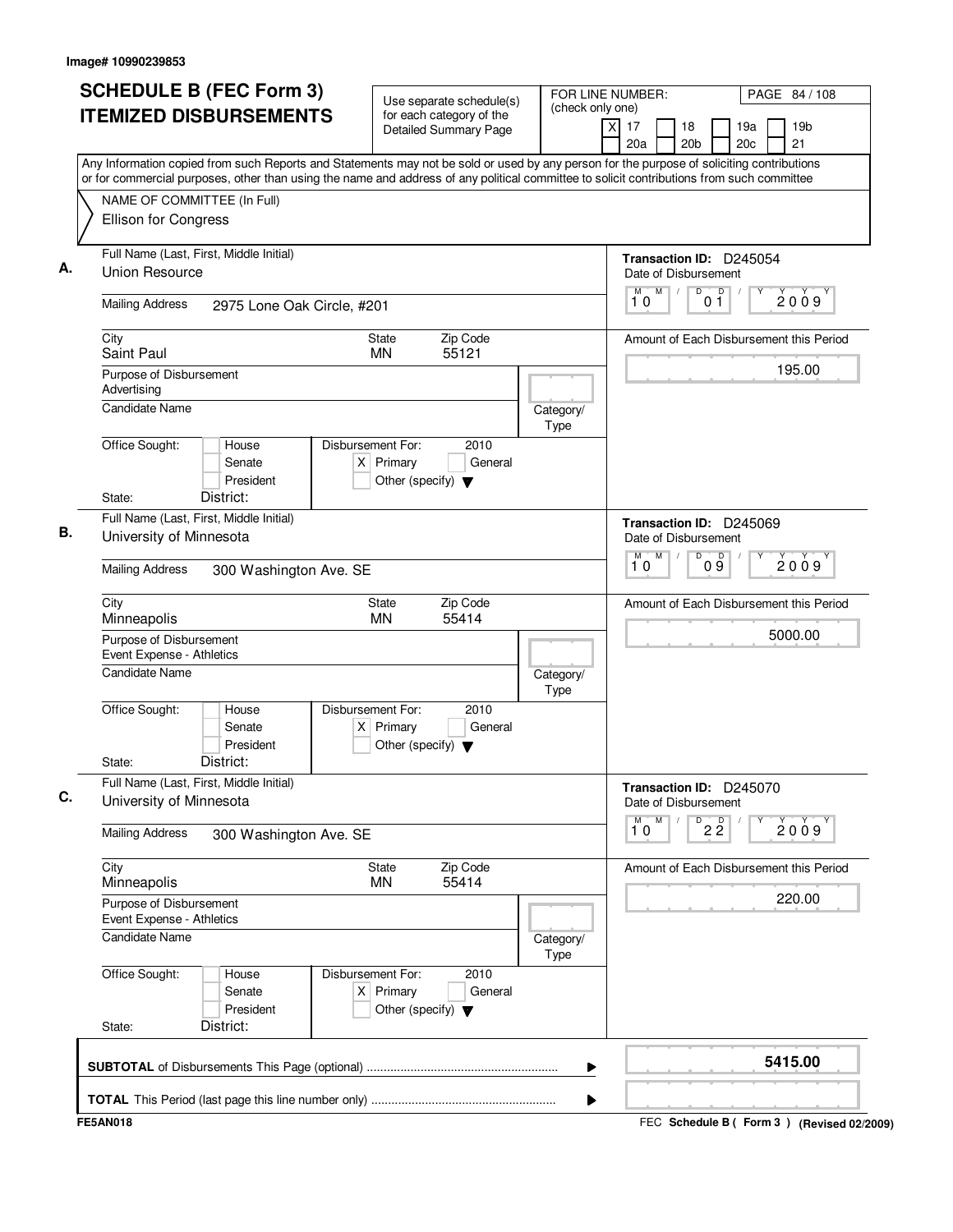| <b>SCHEDULE B (FEC Form 3)</b><br><b>ITEMIZED DISBURSEMENTS</b>                                                                                                                                                                                                                        | Use separate schedule(s)<br>for each category of the<br><b>Detailed Summary Page</b>        | FOR LINE NUMBER:<br>(check only one) | PAGE 85/108<br>$\times$<br>17<br>18<br>19a<br>19 <sub>b</sub> |
|----------------------------------------------------------------------------------------------------------------------------------------------------------------------------------------------------------------------------------------------------------------------------------------|---------------------------------------------------------------------------------------------|--------------------------------------|---------------------------------------------------------------|
| Any Information copied from such Reports and Statements may not be sold or used by any person for the purpose of soliciting contributions<br>or for commercial purposes, other than using the name and address of any political committee to solicit contributions from such committee |                                                                                             |                                      | 21<br>20a<br>20 <sub>b</sub><br>20c                           |
| NAME OF COMMITTEE (In Full)                                                                                                                                                                                                                                                            |                                                                                             |                                      |                                                               |
| Ellison for Congress                                                                                                                                                                                                                                                                   |                                                                                             |                                      |                                                               |
| Full Name (Last, First, Middle Initial)<br>University of Minnesota                                                                                                                                                                                                                     |                                                                                             |                                      | Transaction ID: D245071<br>Date of Disbursement               |
| <b>Mailing Address</b><br>300 Washington Ave. SE                                                                                                                                                                                                                                       |                                                                                             |                                      | M<br>D<br>D<br>M<br>$\sqrt{2}$<br>2009<br>$2\bar{8}$<br>10    |
| City<br>Minneapolis                                                                                                                                                                                                                                                                    | Zip Code<br>State<br>55414<br><b>MN</b>                                                     |                                      | Amount of Each Disbursement this Period                       |
| Purpose of Disbursement<br>Event Expense - Athletics                                                                                                                                                                                                                                   |                                                                                             |                                      | 100.00                                                        |
| <b>Candidate Name</b>                                                                                                                                                                                                                                                                  |                                                                                             | Category/<br>Type                    |                                                               |
| Office Sought:<br>House<br>Senate<br>President                                                                                                                                                                                                                                         | Disbursement For:<br>2010<br>$X$ Primary<br>General<br>Other (specify) $\blacktriangledown$ |                                      |                                                               |
| District:<br>State:                                                                                                                                                                                                                                                                    |                                                                                             |                                      |                                                               |
| Full Name (Last, First, Middle Initial)<br>University of Minnesota                                                                                                                                                                                                                     |                                                                                             |                                      | Transaction ID: D247322<br>Date of Disbursement               |
| <b>Mailing Address</b><br>300 Washington Ave. SE                                                                                                                                                                                                                                       |                                                                                             |                                      | M<br>D<br>09<br>M<br>2009<br>11                               |
| City<br>Minneapolis                                                                                                                                                                                                                                                                    | Zip Code<br>State<br><b>MN</b><br>55414                                                     |                                      | Amount of Each Disbursement this Period                       |
| Purpose of Disbursement<br>Event Expense - Athletics                                                                                                                                                                                                                                   |                                                                                             |                                      | 794.84                                                        |
| <b>Candidate Name</b>                                                                                                                                                                                                                                                                  |                                                                                             | Category/<br>Type                    |                                                               |
| Office Sought:<br>House<br>Senate<br>President<br>District:<br>State:                                                                                                                                                                                                                  | Disbursement For:<br>2010<br>$X$ Primary<br>General<br>Other (specify) $\blacktriangledown$ |                                      |                                                               |
| Full Name (Last, First, Middle Initial)<br>University of Minnesota                                                                                                                                                                                                                     |                                                                                             |                                      | Transaction ID: D247323<br>Date of Disbursement               |
| <b>Mailing Address</b><br>300 Washington Ave. SE                                                                                                                                                                                                                                       |                                                                                             |                                      | M<br>D<br>09<br>M<br>2009<br>11                               |
| City<br>Minneapolis                                                                                                                                                                                                                                                                    | Zip Code<br><b>State</b><br>ΜN<br>55414                                                     |                                      | Amount of Each Disbursement this Period                       |
| Purpose of Disbursement<br>Event Expense - Athletics                                                                                                                                                                                                                                   |                                                                                             |                                      | 32.68                                                         |
| <b>Candidate Name</b>                                                                                                                                                                                                                                                                  |                                                                                             | Category/<br>Type                    |                                                               |
| Office Sought:<br>House<br>Senate<br>President                                                                                                                                                                                                                                         | Disbursement For:<br>2010<br>$X$ Primary<br>General<br>Other (specify) $\blacktriangledown$ |                                      |                                                               |
| District:<br>State:                                                                                                                                                                                                                                                                    |                                                                                             |                                      |                                                               |
|                                                                                                                                                                                                                                                                                        |                                                                                             | ▶                                    | 927.52                                                        |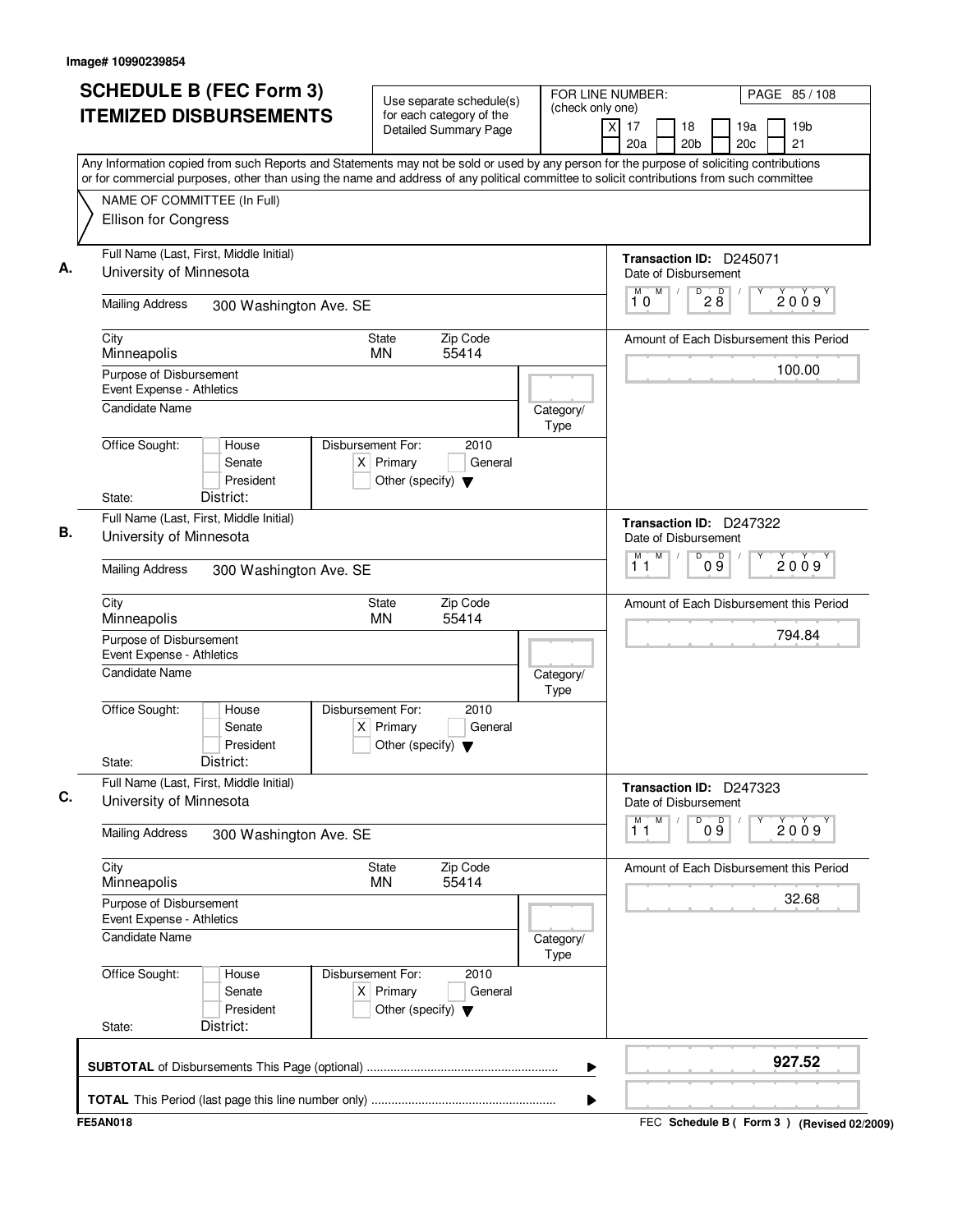| (check only one)<br>for each category of the<br>19 <sub>b</sub><br>$\times$<br>17<br>18<br>19a<br>Detailed Summary Page<br>20 <sub>b</sub><br>20c<br>21<br>20a<br>Any Information copied from such Reports and Statements may not be sold or used by any person for the purpose of soliciting contributions<br>or for commercial purposes, other than using the name and address of any political committee to solicit contributions from such committee<br>NAME OF COMMITTEE (In Full)<br>Ellison for Congress<br>Full Name (Last, First, Middle Initial)<br>Transaction ID: D247325<br>Verizon Wireless<br>Date of Disbursement<br>M<br>D<br>$\mathsf{D}$<br>$\sqrt{2}$<br>M<br>2009<br>09<br>11<br><b>Mailing Address</b><br>PO Box 25505<br>State<br>Zip Code<br>City<br>Amount of Each Disbursement this Period<br>PA<br>18002-5505<br>Lehigh Valley<br>272.85<br>Purpose of Disbursement<br>Telephone<br><b>Candidate Name</b><br>Category/<br>Type<br>Office Sought:<br>Disbursement For:<br>2010<br>House<br>$X$ Primary<br>Senate<br>General<br>President<br>Other (specify) $\blacktriangledown$<br>District:<br>State:<br>Full Name (Last, First, Middle Initial)<br>Transaction ID: D249597<br>Verizon Wireless<br>Date of Disbursement<br>$\overline{D}$<br>M<br>$\overline{16}$<br>М<br>2009<br>$1^{\circ}2$<br><b>Mailing Address</b><br>PO Box 25505<br>Zip Code<br>State<br>Amount of Each Disbursement this Period<br>City<br>Lehigh Valley<br>PA<br>18002-5505<br>271.35<br>Purpose of Disbursement<br>Telephone<br>Candidate Name<br>Category/<br>Type<br>Office Sought:<br>Disbursement For:<br>2010<br>House<br>Senate<br>$X$ Primary<br>General<br>President<br>Other (specify) $\blacktriangledown$<br>District:<br>State:<br>Full Name (Last, First, Middle Initial)<br>Transaction ID: D245072<br><b>Verizon Wireless</b><br>Date of Disbursement<br>M<br>D<br>09<br>$\overline{\mathbf{1}^M \mathbf{0}}$<br>2009<br><b>Mailing Address</b><br>PO Box 25505<br>City<br>State<br>Zip Code<br>Amount of Each Disbursement this Period<br>PA<br>18002-5505<br>Lehigh Valley<br>271.44<br>Purpose of Disbursement<br>Telephone<br><b>Candidate Name</b><br>Category/<br>Type<br>Office Sought:<br>Disbursement For:<br>2010<br>House<br>$X$ Primary<br>Senate<br>General<br>President<br>Other (specify) $\blacktriangledown$<br>District:<br>State:<br>815.64<br>▶ | <b>ITEMIZED DISBURSEMENTS</b> |  |
|-------------------------------------------------------------------------------------------------------------------------------------------------------------------------------------------------------------------------------------------------------------------------------------------------------------------------------------------------------------------------------------------------------------------------------------------------------------------------------------------------------------------------------------------------------------------------------------------------------------------------------------------------------------------------------------------------------------------------------------------------------------------------------------------------------------------------------------------------------------------------------------------------------------------------------------------------------------------------------------------------------------------------------------------------------------------------------------------------------------------------------------------------------------------------------------------------------------------------------------------------------------------------------------------------------------------------------------------------------------------------------------------------------------------------------------------------------------------------------------------------------------------------------------------------------------------------------------------------------------------------------------------------------------------------------------------------------------------------------------------------------------------------------------------------------------------------------------------------------------------------------------------------------------------------------------------------------------------------------------------------------------------------------------------------------------------------------------------------------------------------------------------------------------------------------------------------------------------------------------------------------------------------------------------------------------------------------------------------------------------------------------------|-------------------------------|--|
|                                                                                                                                                                                                                                                                                                                                                                                                                                                                                                                                                                                                                                                                                                                                                                                                                                                                                                                                                                                                                                                                                                                                                                                                                                                                                                                                                                                                                                                                                                                                                                                                                                                                                                                                                                                                                                                                                                                                                                                                                                                                                                                                                                                                                                                                                                                                                                                           |                               |  |
|                                                                                                                                                                                                                                                                                                                                                                                                                                                                                                                                                                                                                                                                                                                                                                                                                                                                                                                                                                                                                                                                                                                                                                                                                                                                                                                                                                                                                                                                                                                                                                                                                                                                                                                                                                                                                                                                                                                                                                                                                                                                                                                                                                                                                                                                                                                                                                                           |                               |  |
|                                                                                                                                                                                                                                                                                                                                                                                                                                                                                                                                                                                                                                                                                                                                                                                                                                                                                                                                                                                                                                                                                                                                                                                                                                                                                                                                                                                                                                                                                                                                                                                                                                                                                                                                                                                                                                                                                                                                                                                                                                                                                                                                                                                                                                                                                                                                                                                           |                               |  |
|                                                                                                                                                                                                                                                                                                                                                                                                                                                                                                                                                                                                                                                                                                                                                                                                                                                                                                                                                                                                                                                                                                                                                                                                                                                                                                                                                                                                                                                                                                                                                                                                                                                                                                                                                                                                                                                                                                                                                                                                                                                                                                                                                                                                                                                                                                                                                                                           |                               |  |
|                                                                                                                                                                                                                                                                                                                                                                                                                                                                                                                                                                                                                                                                                                                                                                                                                                                                                                                                                                                                                                                                                                                                                                                                                                                                                                                                                                                                                                                                                                                                                                                                                                                                                                                                                                                                                                                                                                                                                                                                                                                                                                                                                                                                                                                                                                                                                                                           |                               |  |
|                                                                                                                                                                                                                                                                                                                                                                                                                                                                                                                                                                                                                                                                                                                                                                                                                                                                                                                                                                                                                                                                                                                                                                                                                                                                                                                                                                                                                                                                                                                                                                                                                                                                                                                                                                                                                                                                                                                                                                                                                                                                                                                                                                                                                                                                                                                                                                                           |                               |  |
|                                                                                                                                                                                                                                                                                                                                                                                                                                                                                                                                                                                                                                                                                                                                                                                                                                                                                                                                                                                                                                                                                                                                                                                                                                                                                                                                                                                                                                                                                                                                                                                                                                                                                                                                                                                                                                                                                                                                                                                                                                                                                                                                                                                                                                                                                                                                                                                           |                               |  |
|                                                                                                                                                                                                                                                                                                                                                                                                                                                                                                                                                                                                                                                                                                                                                                                                                                                                                                                                                                                                                                                                                                                                                                                                                                                                                                                                                                                                                                                                                                                                                                                                                                                                                                                                                                                                                                                                                                                                                                                                                                                                                                                                                                                                                                                                                                                                                                                           |                               |  |
|                                                                                                                                                                                                                                                                                                                                                                                                                                                                                                                                                                                                                                                                                                                                                                                                                                                                                                                                                                                                                                                                                                                                                                                                                                                                                                                                                                                                                                                                                                                                                                                                                                                                                                                                                                                                                                                                                                                                                                                                                                                                                                                                                                                                                                                                                                                                                                                           |                               |  |
|                                                                                                                                                                                                                                                                                                                                                                                                                                                                                                                                                                                                                                                                                                                                                                                                                                                                                                                                                                                                                                                                                                                                                                                                                                                                                                                                                                                                                                                                                                                                                                                                                                                                                                                                                                                                                                                                                                                                                                                                                                                                                                                                                                                                                                                                                                                                                                                           |                               |  |
|                                                                                                                                                                                                                                                                                                                                                                                                                                                                                                                                                                                                                                                                                                                                                                                                                                                                                                                                                                                                                                                                                                                                                                                                                                                                                                                                                                                                                                                                                                                                                                                                                                                                                                                                                                                                                                                                                                                                                                                                                                                                                                                                                                                                                                                                                                                                                                                           |                               |  |
|                                                                                                                                                                                                                                                                                                                                                                                                                                                                                                                                                                                                                                                                                                                                                                                                                                                                                                                                                                                                                                                                                                                                                                                                                                                                                                                                                                                                                                                                                                                                                                                                                                                                                                                                                                                                                                                                                                                                                                                                                                                                                                                                                                                                                                                                                                                                                                                           |                               |  |
|                                                                                                                                                                                                                                                                                                                                                                                                                                                                                                                                                                                                                                                                                                                                                                                                                                                                                                                                                                                                                                                                                                                                                                                                                                                                                                                                                                                                                                                                                                                                                                                                                                                                                                                                                                                                                                                                                                                                                                                                                                                                                                                                                                                                                                                                                                                                                                                           |                               |  |
|                                                                                                                                                                                                                                                                                                                                                                                                                                                                                                                                                                                                                                                                                                                                                                                                                                                                                                                                                                                                                                                                                                                                                                                                                                                                                                                                                                                                                                                                                                                                                                                                                                                                                                                                                                                                                                                                                                                                                                                                                                                                                                                                                                                                                                                                                                                                                                                           |                               |  |
|                                                                                                                                                                                                                                                                                                                                                                                                                                                                                                                                                                                                                                                                                                                                                                                                                                                                                                                                                                                                                                                                                                                                                                                                                                                                                                                                                                                                                                                                                                                                                                                                                                                                                                                                                                                                                                                                                                                                                                                                                                                                                                                                                                                                                                                                                                                                                                                           |                               |  |
|                                                                                                                                                                                                                                                                                                                                                                                                                                                                                                                                                                                                                                                                                                                                                                                                                                                                                                                                                                                                                                                                                                                                                                                                                                                                                                                                                                                                                                                                                                                                                                                                                                                                                                                                                                                                                                                                                                                                                                                                                                                                                                                                                                                                                                                                                                                                                                                           |                               |  |
|                                                                                                                                                                                                                                                                                                                                                                                                                                                                                                                                                                                                                                                                                                                                                                                                                                                                                                                                                                                                                                                                                                                                                                                                                                                                                                                                                                                                                                                                                                                                                                                                                                                                                                                                                                                                                                                                                                                                                                                                                                                                                                                                                                                                                                                                                                                                                                                           |                               |  |
|                                                                                                                                                                                                                                                                                                                                                                                                                                                                                                                                                                                                                                                                                                                                                                                                                                                                                                                                                                                                                                                                                                                                                                                                                                                                                                                                                                                                                                                                                                                                                                                                                                                                                                                                                                                                                                                                                                                                                                                                                                                                                                                                                                                                                                                                                                                                                                                           |                               |  |
|                                                                                                                                                                                                                                                                                                                                                                                                                                                                                                                                                                                                                                                                                                                                                                                                                                                                                                                                                                                                                                                                                                                                                                                                                                                                                                                                                                                                                                                                                                                                                                                                                                                                                                                                                                                                                                                                                                                                                                                                                                                                                                                                                                                                                                                                                                                                                                                           |                               |  |
|                                                                                                                                                                                                                                                                                                                                                                                                                                                                                                                                                                                                                                                                                                                                                                                                                                                                                                                                                                                                                                                                                                                                                                                                                                                                                                                                                                                                                                                                                                                                                                                                                                                                                                                                                                                                                                                                                                                                                                                                                                                                                                                                                                                                                                                                                                                                                                                           |                               |  |
|                                                                                                                                                                                                                                                                                                                                                                                                                                                                                                                                                                                                                                                                                                                                                                                                                                                                                                                                                                                                                                                                                                                                                                                                                                                                                                                                                                                                                                                                                                                                                                                                                                                                                                                                                                                                                                                                                                                                                                                                                                                                                                                                                                                                                                                                                                                                                                                           |                               |  |
|                                                                                                                                                                                                                                                                                                                                                                                                                                                                                                                                                                                                                                                                                                                                                                                                                                                                                                                                                                                                                                                                                                                                                                                                                                                                                                                                                                                                                                                                                                                                                                                                                                                                                                                                                                                                                                                                                                                                                                                                                                                                                                                                                                                                                                                                                                                                                                                           |                               |  |
|                                                                                                                                                                                                                                                                                                                                                                                                                                                                                                                                                                                                                                                                                                                                                                                                                                                                                                                                                                                                                                                                                                                                                                                                                                                                                                                                                                                                                                                                                                                                                                                                                                                                                                                                                                                                                                                                                                                                                                                                                                                                                                                                                                                                                                                                                                                                                                                           |                               |  |
|                                                                                                                                                                                                                                                                                                                                                                                                                                                                                                                                                                                                                                                                                                                                                                                                                                                                                                                                                                                                                                                                                                                                                                                                                                                                                                                                                                                                                                                                                                                                                                                                                                                                                                                                                                                                                                                                                                                                                                                                                                                                                                                                                                                                                                                                                                                                                                                           |                               |  |
|                                                                                                                                                                                                                                                                                                                                                                                                                                                                                                                                                                                                                                                                                                                                                                                                                                                                                                                                                                                                                                                                                                                                                                                                                                                                                                                                                                                                                                                                                                                                                                                                                                                                                                                                                                                                                                                                                                                                                                                                                                                                                                                                                                                                                                                                                                                                                                                           |                               |  |
|                                                                                                                                                                                                                                                                                                                                                                                                                                                                                                                                                                                                                                                                                                                                                                                                                                                                                                                                                                                                                                                                                                                                                                                                                                                                                                                                                                                                                                                                                                                                                                                                                                                                                                                                                                                                                                                                                                                                                                                                                                                                                                                                                                                                                                                                                                                                                                                           |                               |  |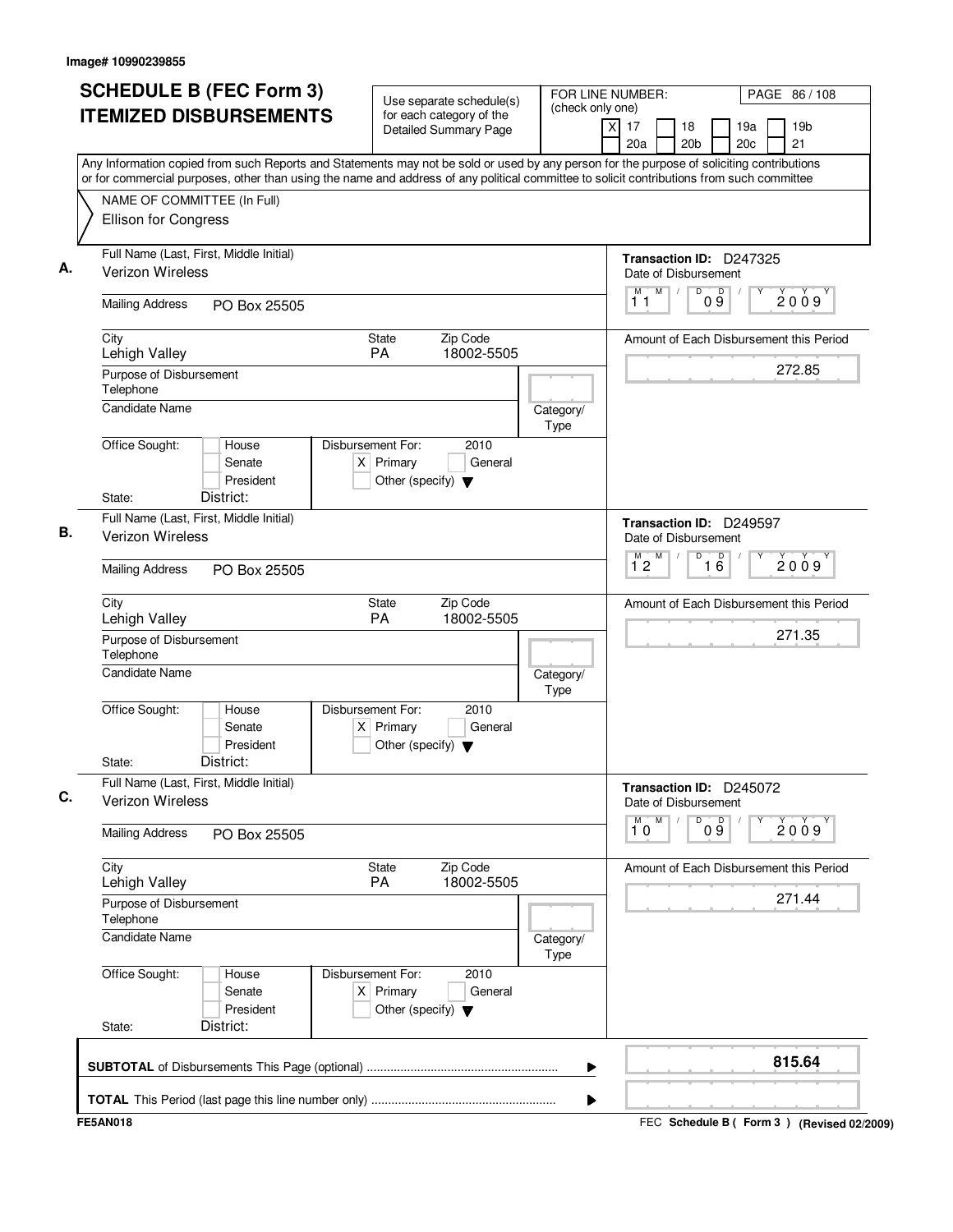| <b>SCHEDULE B (FEC Form 3)</b>                                        | Use separate schedule(s)                                                                    | FOR LINE NUMBER:<br>PAGE 87/108<br>(check only one)                                                                                                                                                                                                                                    |
|-----------------------------------------------------------------------|---------------------------------------------------------------------------------------------|----------------------------------------------------------------------------------------------------------------------------------------------------------------------------------------------------------------------------------------------------------------------------------------|
| <b>ITEMIZED DISBURSEMENTS</b>                                         | for each category of the<br><b>Detailed Summary Page</b>                                    | 19 <sub>b</sub><br>17<br>18<br>19a<br>Χ<br>20a<br>20 <sub>b</sub><br>20c<br>21                                                                                                                                                                                                         |
|                                                                       |                                                                                             | Any Information copied from such Reports and Statements may not be sold or used by any person for the purpose of soliciting contributions<br>or for commercial purposes, other than using the name and address of any political committee to solicit contributions from such committee |
| NAME OF COMMITTEE (In Full)                                           |                                                                                             |                                                                                                                                                                                                                                                                                        |
| Ellison for Congress                                                  |                                                                                             |                                                                                                                                                                                                                                                                                        |
| Full Name (Last, First, Middle Initial)<br>Vonage                     |                                                                                             | Transaction ID: D245087<br>Date of Disbursement                                                                                                                                                                                                                                        |
| <b>Mailing Address</b><br>23 Main Street                              |                                                                                             | M<br>$2\overline{6}$<br>M<br>D<br>2009<br>10                                                                                                                                                                                                                                           |
| City<br>Holmdel                                                       | Zip Code<br>State<br><b>NJ</b><br>07733                                                     | Amount of Each Disbursement this Period                                                                                                                                                                                                                                                |
| Purpose of Disbursement<br>Telephone                                  |                                                                                             | 66.62                                                                                                                                                                                                                                                                                  |
| <b>Candidate Name</b>                                                 |                                                                                             | Category/<br>Type                                                                                                                                                                                                                                                                      |
| Office Sought:<br>House<br>Senate<br>President                        | Disbursement For:<br>2010<br>$X$ Primary<br>General<br>Other (specify) $\blacktriangledown$ |                                                                                                                                                                                                                                                                                        |
| District:<br>State:                                                   |                                                                                             |                                                                                                                                                                                                                                                                                        |
| Full Name (Last, First, Middle Initial)<br>Vonage                     |                                                                                             | Transaction ID: D249603<br>Date of Disbursement                                                                                                                                                                                                                                        |
| <b>Mailing Address</b><br>23 Main Street                              |                                                                                             | M<br>D<br>26<br>M<br>2009<br>$1^{\circ}2$                                                                                                                                                                                                                                              |
| City<br>Holmdel                                                       | Zip Code<br>State<br><b>NJ</b><br>07733                                                     | Amount of Each Disbursement this Period                                                                                                                                                                                                                                                |
| Purpose of Disbursement<br>Telephone                                  |                                                                                             | 66.62                                                                                                                                                                                                                                                                                  |
| <b>Candidate Name</b>                                                 |                                                                                             | Category/<br>Type                                                                                                                                                                                                                                                                      |
| Office Sought:<br>House<br>Senate<br>President<br>District:<br>State: | Disbursement For:<br>2010<br>$X$ Primary<br>General<br>Other (specify) $\blacktriangledown$ |                                                                                                                                                                                                                                                                                        |
| Full Name (Last, First, Middle Initial)                               |                                                                                             |                                                                                                                                                                                                                                                                                        |
| Vonage                                                                |                                                                                             | Transaction ID: D249604<br>Date of Disbursement                                                                                                                                                                                                                                        |
| <b>Mailing Address</b><br>23 Main Street                              |                                                                                             | M<br>D<br>0 <sup>0</sup><br>$\overline{1}^M$ 2<br>2009                                                                                                                                                                                                                                 |
| City<br>Holmdel                                                       | Zip Code<br>State<br><b>NJ</b><br>07733                                                     | Amount of Each Disbursement this Period                                                                                                                                                                                                                                                |
| Purpose of Disbursement<br>Telephone                                  |                                                                                             | 66.62                                                                                                                                                                                                                                                                                  |
| <b>Candidate Name</b>                                                 |                                                                                             | Category/<br>Type                                                                                                                                                                                                                                                                      |
| Office Sought:<br>House<br>Senate<br>President                        | Disbursement For:<br>2010<br>$X$ Primary<br>General<br>Other (specify) $\blacktriangledown$ |                                                                                                                                                                                                                                                                                        |
| District:<br>State:                                                   |                                                                                             |                                                                                                                                                                                                                                                                                        |
|                                                                       |                                                                                             | 199.86<br>▶                                                                                                                                                                                                                                                                            |
|                                                                       |                                                                                             |                                                                                                                                                                                                                                                                                        |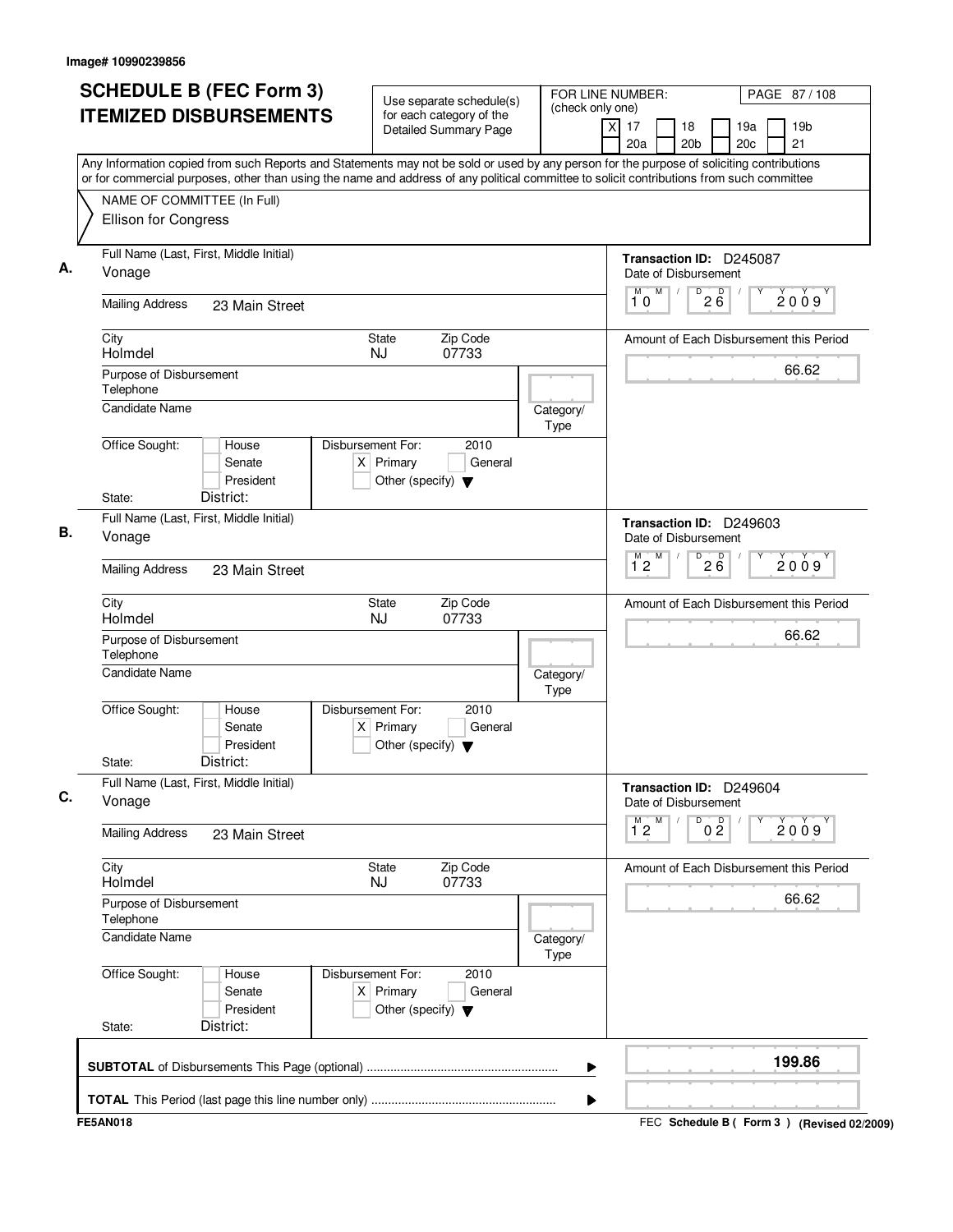| <b>SCHEDULE B (FEC Form 3)</b><br><b>ITEMIZED DISBURSEMENTS</b>                                                                                                                                                                                                                        | Use separate schedule(s)<br>for each category of the                                        | FOR LINE NUMBER:<br>(check only one) | PAGE 88 / 108<br>$\times$<br>17<br>19a<br>19 <sub>b</sub><br>18 |
|----------------------------------------------------------------------------------------------------------------------------------------------------------------------------------------------------------------------------------------------------------------------------------------|---------------------------------------------------------------------------------------------|--------------------------------------|-----------------------------------------------------------------|
|                                                                                                                                                                                                                                                                                        | Detailed Summary Page                                                                       |                                      | 20a<br>20 <sub>b</sub><br>20 <sub>c</sub><br>21                 |
| Any Information copied from such Reports and Statements may not be sold or used by any person for the purpose of soliciting contributions<br>or for commercial purposes, other than using the name and address of any political committee to solicit contributions from such committee |                                                                                             |                                      |                                                                 |
| NAME OF COMMITTEE (In Full)                                                                                                                                                                                                                                                            |                                                                                             |                                      |                                                                 |
| Ellison for Congress                                                                                                                                                                                                                                                                   |                                                                                             |                                      |                                                                 |
| Full Name (Last, First, Middle Initial)                                                                                                                                                                                                                                                |                                                                                             |                                      | Transaction ID: D245033                                         |
| Minnesota Democratic Farmer Labor Party                                                                                                                                                                                                                                                |                                                                                             |                                      | Date of Disbursement<br>M<br>M<br>$\prime$                      |
| <b>Mailing Address</b><br>255 E Plato Blvd                                                                                                                                                                                                                                             |                                                                                             |                                      | $\overline{P}$ 2 $\overline{3}$<br>2009<br>10                   |
| City<br>Saint Paul                                                                                                                                                                                                                                                                     | Zip Code<br><b>State</b><br>55102<br><b>MN</b>                                              |                                      | Amount of Each Disbursement this Period                         |
| Purpose of Disbursement                                                                                                                                                                                                                                                                |                                                                                             |                                      | 5378.50                                                         |
| See Memo Entries<br>Candidate Name                                                                                                                                                                                                                                                     |                                                                                             | Category/                            |                                                                 |
| Minnesota Democratic Farmer Labor Party                                                                                                                                                                                                                                                |                                                                                             | Type                                 |                                                                 |
| Office Sought:<br>House<br>Senate<br>President<br>District:<br>State:                                                                                                                                                                                                                  | Disbursement For:<br>2010<br>$X$ Primary<br>General<br>Other (specify) $\blacktriangledown$ |                                      |                                                                 |
| Full Name (Last, First, Middle Initial)                                                                                                                                                                                                                                                |                                                                                             |                                      | Transaction ID: D245034                                         |
| Anna G. Bregier                                                                                                                                                                                                                                                                        |                                                                                             |                                      | Date of Disbursement<br>M<br>D<br>м                             |
| <b>Mailing Address</b><br>400 Selby Ave, #322                                                                                                                                                                                                                                          |                                                                                             |                                      | $2\overline{3}$<br>2009<br>10                                   |
| City<br>Saint Paul                                                                                                                                                                                                                                                                     | Zip Code<br>State<br><b>MN</b><br>55102                                                     |                                      | Amount of Each Disbursement this Period                         |
| Purpose of Disbursement                                                                                                                                                                                                                                                                |                                                                                             |                                      | 1588.00                                                         |
| Payroll<br><b>Candidate Name</b>                                                                                                                                                                                                                                                       |                                                                                             | Category/<br>Type                    |                                                                 |
| Office Sought:<br>House<br>Senate<br>President<br>District:<br>State:                                                                                                                                                                                                                  | Disbursement For:<br>2010<br>$X$ Primary<br>General<br>Other (specify) $\blacktriangledown$ |                                      | [MEMO ITEM]                                                     |
| Full Name (Last, First, Middle Initial)<br>EFTPS - US Treasury                                                                                                                                                                                                                         |                                                                                             |                                      | Transaction ID: D245037<br>Date of Disbursement                 |
| <b>Mailing Address</b><br>PO Box 173788                                                                                                                                                                                                                                                |                                                                                             |                                      | M<br>М<br>$D^D$ 2 $3$<br>2009<br>10                             |
| City<br>Denver                                                                                                                                                                                                                                                                         | State<br>Zip Code<br>80217<br>CO                                                            |                                      | Amount of Each Disbursement this Period                         |
| Purpose of Disbursement<br>Payroll Taxes                                                                                                                                                                                                                                               |                                                                                             |                                      | 1305.79                                                         |
| <b>Candidate Name</b>                                                                                                                                                                                                                                                                  |                                                                                             | Category/                            |                                                                 |
| Office Sought:<br>House<br>Senate<br>President                                                                                                                                                                                                                                         | Disbursement For:<br>2010<br>$X$ Primary<br>General<br>Other (specify) $\blacktriangledown$ | Type                                 | [MEMO ITEM]                                                     |
| District:<br>State:                                                                                                                                                                                                                                                                    |                                                                                             |                                      |                                                                 |
|                                                                                                                                                                                                                                                                                        |                                                                                             | ▶                                    | 5378.50                                                         |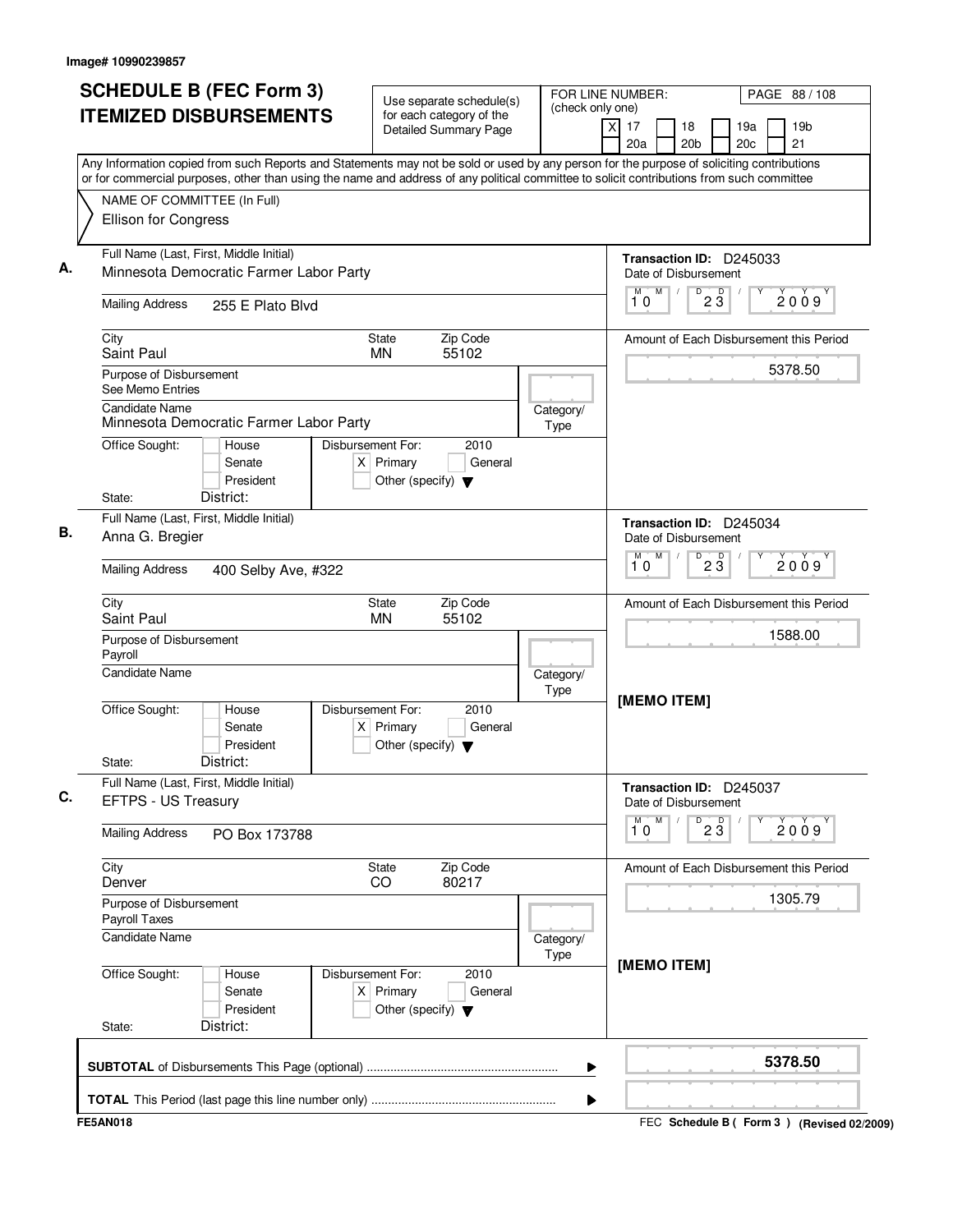| NAME OF COMMITTEE (In Full)<br>Ellison for Congress<br>Full Name (Last, First, Middle Initial)<br>Transaction ID: D245039<br>MN Department of Economic Security<br>Date of Disbursement<br>M<br>$\overline{P}$ 2 $\overline{3}$<br>M<br>2009<br>10<br><b>Mailing Address</b><br>PO Box 1705<br>City<br>Zip Code<br><b>State</b><br>Amount of Each Disbursement this Period<br>55101<br>Saint Paul<br><b>MN</b><br>29.72<br>Purpose of Disbursement<br>Payroll Taxes<br><b>Candidate Name</b><br>Category/<br>Type<br>[MEMO ITEM]<br>Office Sought:<br>Disbursement For:<br>2010<br>House<br>$X$ Primary<br>General<br>Senate<br>President<br>Other (specify) $\blacktriangledown$<br>District:<br>State:<br>Full Name (Last, First, Middle Initial)<br>Transaction ID: D245038<br>MN Department of Revenue<br>Date of Disbursement<br>M<br>D<br>м<br>$2\overline{3}$<br>2009<br>10<br><b>Mailing Address</b><br>Mail Station 1173<br>Zip Code<br>City<br>State<br>Amount of Each Disbursement this Period<br>Saint Paul<br><b>MN</b><br>55146<br>241.00<br>Purpose of Disbursement<br>Payroll Taxes<br><b>Candidate Name</b><br>Category/<br>Type<br>[MEMO ITEM]<br>Office Sought:<br>Disbursement For:<br>2010<br>House<br>Senate<br>$X$ Primary<br>General<br>President<br>Other (specify) $\blacktriangledown$<br>District:<br>State:<br>Full Name (Last, First, Middle Initial)<br>Transaction ID: D245035<br>Matt Roznowski<br>Date of Disbursement<br>м<br>M<br>$D^D$ <sub>2</sub> $\overline{3}$<br>2009<br>10<br><b>Mailing Address</b><br>803 Douglas Ave<br>Apt #4<br>City<br>State<br>Zip Code<br>Amount of Each Disbursement this Period<br>Minneapolis<br><b>MN</b><br>55403<br>800.99<br>Purpose of Disbursement<br>Payroll<br><b>Candidate Name</b><br>Category/<br>Type<br>[MEMO ITEM]<br>Office Sought:<br>2010<br>Disbursement For:<br>House<br>$X$ Primary<br>Senate<br>General<br>President<br>Other (specify) $\blacktriangledown$<br>District:<br>State:<br>0.00<br>▶ | Any Information copied from such Reports and Statements may not be sold or used by any person for the purpose of soliciting contributions<br>or for commercial purposes, other than using the name and address of any political committee to solicit contributions from such committee<br>▶<br>FEC Schedule B ( Form 3 ) (Revised 02/2009) | <b>SCHEDULE B (FEC Form 3)</b><br><b>ITEMIZED DISBURSEMENTS</b> | Use separate schedule(s)<br>for each category of the<br><b>Detailed Summary Page</b> | FOR LINE NUMBER:<br>(check only one) | PAGE 89 / 108<br>$\times$<br>17<br>19a<br>19 <sub>b</sub><br>18 |
|---------------------------------------------------------------------------------------------------------------------------------------------------------------------------------------------------------------------------------------------------------------------------------------------------------------------------------------------------------------------------------------------------------------------------------------------------------------------------------------------------------------------------------------------------------------------------------------------------------------------------------------------------------------------------------------------------------------------------------------------------------------------------------------------------------------------------------------------------------------------------------------------------------------------------------------------------------------------------------------------------------------------------------------------------------------------------------------------------------------------------------------------------------------------------------------------------------------------------------------------------------------------------------------------------------------------------------------------------------------------------------------------------------------------------------------------------------------------------------------------------------------------------------------------------------------------------------------------------------------------------------------------------------------------------------------------------------------------------------------------------------------------------------------------------------------------------------------------------------------------------------------------------------------------------------------------------------------------------------------------|--------------------------------------------------------------------------------------------------------------------------------------------------------------------------------------------------------------------------------------------------------------------------------------------------------------------------------------------|-----------------------------------------------------------------|--------------------------------------------------------------------------------------|--------------------------------------|-----------------------------------------------------------------|
|                                                                                                                                                                                                                                                                                                                                                                                                                                                                                                                                                                                                                                                                                                                                                                                                                                                                                                                                                                                                                                                                                                                                                                                                                                                                                                                                                                                                                                                                                                                                                                                                                                                                                                                                                                                                                                                                                                                                                                                             |                                                                                                                                                                                                                                                                                                                                            |                                                                 |                                                                                      |                                      | 20a<br>20 <sub>b</sub><br>20 <sub>c</sub><br>21                 |
|                                                                                                                                                                                                                                                                                                                                                                                                                                                                                                                                                                                                                                                                                                                                                                                                                                                                                                                                                                                                                                                                                                                                                                                                                                                                                                                                                                                                                                                                                                                                                                                                                                                                                                                                                                                                                                                                                                                                                                                             |                                                                                                                                                                                                                                                                                                                                            |                                                                 |                                                                                      |                                      |                                                                 |
|                                                                                                                                                                                                                                                                                                                                                                                                                                                                                                                                                                                                                                                                                                                                                                                                                                                                                                                                                                                                                                                                                                                                                                                                                                                                                                                                                                                                                                                                                                                                                                                                                                                                                                                                                                                                                                                                                                                                                                                             |                                                                                                                                                                                                                                                                                                                                            |                                                                 |                                                                                      |                                      |                                                                 |
|                                                                                                                                                                                                                                                                                                                                                                                                                                                                                                                                                                                                                                                                                                                                                                                                                                                                                                                                                                                                                                                                                                                                                                                                                                                                                                                                                                                                                                                                                                                                                                                                                                                                                                                                                                                                                                                                                                                                                                                             |                                                                                                                                                                                                                                                                                                                                            |                                                                 |                                                                                      |                                      |                                                                 |
|                                                                                                                                                                                                                                                                                                                                                                                                                                                                                                                                                                                                                                                                                                                                                                                                                                                                                                                                                                                                                                                                                                                                                                                                                                                                                                                                                                                                                                                                                                                                                                                                                                                                                                                                                                                                                                                                                                                                                                                             |                                                                                                                                                                                                                                                                                                                                            |                                                                 |                                                                                      |                                      |                                                                 |
|                                                                                                                                                                                                                                                                                                                                                                                                                                                                                                                                                                                                                                                                                                                                                                                                                                                                                                                                                                                                                                                                                                                                                                                                                                                                                                                                                                                                                                                                                                                                                                                                                                                                                                                                                                                                                                                                                                                                                                                             |                                                                                                                                                                                                                                                                                                                                            |                                                                 |                                                                                      |                                      |                                                                 |
|                                                                                                                                                                                                                                                                                                                                                                                                                                                                                                                                                                                                                                                                                                                                                                                                                                                                                                                                                                                                                                                                                                                                                                                                                                                                                                                                                                                                                                                                                                                                                                                                                                                                                                                                                                                                                                                                                                                                                                                             |                                                                                                                                                                                                                                                                                                                                            |                                                                 |                                                                                      |                                      |                                                                 |
|                                                                                                                                                                                                                                                                                                                                                                                                                                                                                                                                                                                                                                                                                                                                                                                                                                                                                                                                                                                                                                                                                                                                                                                                                                                                                                                                                                                                                                                                                                                                                                                                                                                                                                                                                                                                                                                                                                                                                                                             |                                                                                                                                                                                                                                                                                                                                            |                                                                 |                                                                                      |                                      |                                                                 |
|                                                                                                                                                                                                                                                                                                                                                                                                                                                                                                                                                                                                                                                                                                                                                                                                                                                                                                                                                                                                                                                                                                                                                                                                                                                                                                                                                                                                                                                                                                                                                                                                                                                                                                                                                                                                                                                                                                                                                                                             |                                                                                                                                                                                                                                                                                                                                            |                                                                 |                                                                                      |                                      |                                                                 |
|                                                                                                                                                                                                                                                                                                                                                                                                                                                                                                                                                                                                                                                                                                                                                                                                                                                                                                                                                                                                                                                                                                                                                                                                                                                                                                                                                                                                                                                                                                                                                                                                                                                                                                                                                                                                                                                                                                                                                                                             |                                                                                                                                                                                                                                                                                                                                            |                                                                 |                                                                                      |                                      |                                                                 |
|                                                                                                                                                                                                                                                                                                                                                                                                                                                                                                                                                                                                                                                                                                                                                                                                                                                                                                                                                                                                                                                                                                                                                                                                                                                                                                                                                                                                                                                                                                                                                                                                                                                                                                                                                                                                                                                                                                                                                                                             |                                                                                                                                                                                                                                                                                                                                            |                                                                 |                                                                                      |                                      |                                                                 |
|                                                                                                                                                                                                                                                                                                                                                                                                                                                                                                                                                                                                                                                                                                                                                                                                                                                                                                                                                                                                                                                                                                                                                                                                                                                                                                                                                                                                                                                                                                                                                                                                                                                                                                                                                                                                                                                                                                                                                                                             |                                                                                                                                                                                                                                                                                                                                            |                                                                 |                                                                                      |                                      |                                                                 |
|                                                                                                                                                                                                                                                                                                                                                                                                                                                                                                                                                                                                                                                                                                                                                                                                                                                                                                                                                                                                                                                                                                                                                                                                                                                                                                                                                                                                                                                                                                                                                                                                                                                                                                                                                                                                                                                                                                                                                                                             |                                                                                                                                                                                                                                                                                                                                            |                                                                 |                                                                                      |                                      |                                                                 |
|                                                                                                                                                                                                                                                                                                                                                                                                                                                                                                                                                                                                                                                                                                                                                                                                                                                                                                                                                                                                                                                                                                                                                                                                                                                                                                                                                                                                                                                                                                                                                                                                                                                                                                                                                                                                                                                                                                                                                                                             |                                                                                                                                                                                                                                                                                                                                            |                                                                 |                                                                                      |                                      |                                                                 |
|                                                                                                                                                                                                                                                                                                                                                                                                                                                                                                                                                                                                                                                                                                                                                                                                                                                                                                                                                                                                                                                                                                                                                                                                                                                                                                                                                                                                                                                                                                                                                                                                                                                                                                                                                                                                                                                                                                                                                                                             |                                                                                                                                                                                                                                                                                                                                            |                                                                 |                                                                                      |                                      |                                                                 |
|                                                                                                                                                                                                                                                                                                                                                                                                                                                                                                                                                                                                                                                                                                                                                                                                                                                                                                                                                                                                                                                                                                                                                                                                                                                                                                                                                                                                                                                                                                                                                                                                                                                                                                                                                                                                                                                                                                                                                                                             |                                                                                                                                                                                                                                                                                                                                            |                                                                 |                                                                                      |                                      |                                                                 |
|                                                                                                                                                                                                                                                                                                                                                                                                                                                                                                                                                                                                                                                                                                                                                                                                                                                                                                                                                                                                                                                                                                                                                                                                                                                                                                                                                                                                                                                                                                                                                                                                                                                                                                                                                                                                                                                                                                                                                                                             |                                                                                                                                                                                                                                                                                                                                            |                                                                 |                                                                                      |                                      |                                                                 |
|                                                                                                                                                                                                                                                                                                                                                                                                                                                                                                                                                                                                                                                                                                                                                                                                                                                                                                                                                                                                                                                                                                                                                                                                                                                                                                                                                                                                                                                                                                                                                                                                                                                                                                                                                                                                                                                                                                                                                                                             |                                                                                                                                                                                                                                                                                                                                            |                                                                 |                                                                                      |                                      |                                                                 |
|                                                                                                                                                                                                                                                                                                                                                                                                                                                                                                                                                                                                                                                                                                                                                                                                                                                                                                                                                                                                                                                                                                                                                                                                                                                                                                                                                                                                                                                                                                                                                                                                                                                                                                                                                                                                                                                                                                                                                                                             |                                                                                                                                                                                                                                                                                                                                            |                                                                 |                                                                                      |                                      |                                                                 |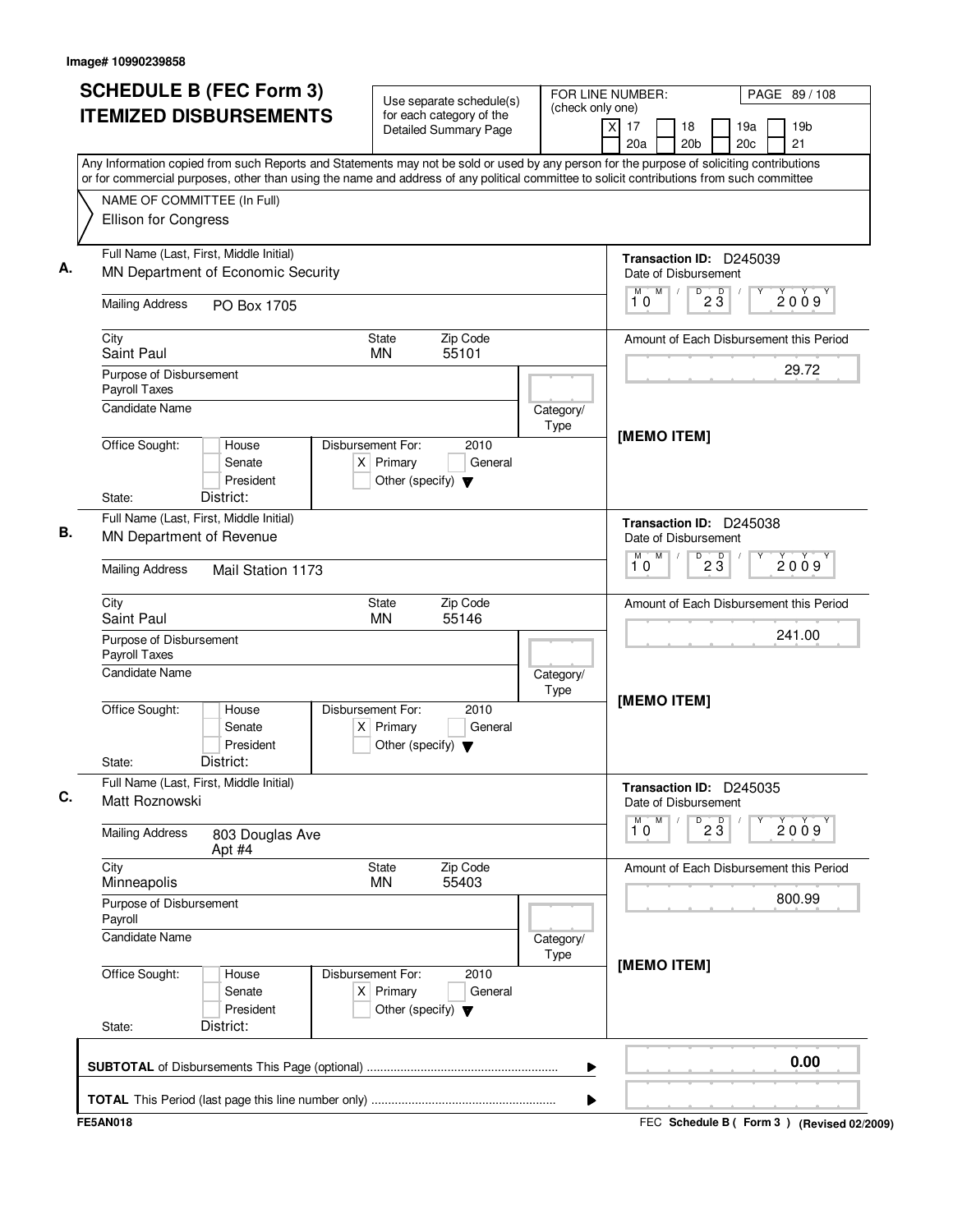| <b>SCHEDULE B (FEC Form 3)</b>                                                                                                                                           | Use separate schedule(s)                                                                    |                   | FOR LINE NUMBER:                                              | PAGE 90 / 108                                   |
|--------------------------------------------------------------------------------------------------------------------------------------------------------------------------|---------------------------------------------------------------------------------------------|-------------------|---------------------------------------------------------------|-------------------------------------------------|
| <b>ITEMIZED DISBURSEMENTS</b>                                                                                                                                            | for each category of the<br><b>Detailed Summary Page</b>                                    | (check only one)  | $\overline{\mathsf{x}}$<br>17<br>18<br>20 <sub>b</sub><br>20a | 19 <sub>b</sub><br>19a<br>20 <sub>c</sub><br>21 |
| Any Information copied from such Reports and Statements may not be sold or used by any person for the purpose of soliciting contributions                                |                                                                                             |                   |                                                               |                                                 |
| or for commercial purposes, other than using the name and address of any political committee to solicit contributions from such committee<br>NAME OF COMMITTEE (In Full) |                                                                                             |                   |                                                               |                                                 |
| Ellison for Congress                                                                                                                                                     |                                                                                             |                   |                                                               |                                                 |
| Full Name (Last, First, Middle Initial)                                                                                                                                  |                                                                                             |                   | Transaction ID: D245036                                       |                                                 |
| David Wakely                                                                                                                                                             |                                                                                             |                   | Date of Disbursement                                          |                                                 |
| <b>Mailing Address</b><br>1151 Hamline Ave N                                                                                                                             |                                                                                             |                   | M<br>М<br>D<br>$2\overline{3}$<br>10                          | 2009                                            |
| City<br>Saint Paul                                                                                                                                                       | Zip Code<br><b>State</b><br>55108-2613<br>MN.                                               |                   |                                                               | Amount of Each Disbursement this Period         |
| Purpose of Disbursement                                                                                                                                                  |                                                                                             |                   |                                                               | 1413.00                                         |
| Payroll<br><b>Candidate Name</b>                                                                                                                                         |                                                                                             | Category/         |                                                               |                                                 |
|                                                                                                                                                                          |                                                                                             | Type              |                                                               |                                                 |
| Office Sought:<br>House<br>Senate<br>President                                                                                                                           | Disbursement For:<br>2010<br>$X$ Primary<br>General<br>Other (specify) $\blacktriangledown$ |                   | [MEMO ITEM]                                                   |                                                 |
| District:<br>State:                                                                                                                                                      |                                                                                             |                   |                                                               |                                                 |
| Full Name (Last, First, Middle Initial)<br>Minnesota Democratic Farmer Labor Party                                                                                       |                                                                                             |                   | Transaction ID: D245040<br>Date of Disbursement               |                                                 |
| <b>Mailing Address</b><br>255 E Plato Blvd                                                                                                                               |                                                                                             |                   | M<br>D<br>09<br>м<br>10                                       | 2009                                            |
| City                                                                                                                                                                     | Zip Code<br>State                                                                           |                   |                                                               | Amount of Each Disbursement this Period         |
| Saint Paul                                                                                                                                                               | 55102<br><b>MN</b>                                                                          |                   |                                                               |                                                 |
| Purpose of Disbursement<br>See Memo Entries                                                                                                                              |                                                                                             |                   |                                                               | 5378.52                                         |
| Candidate Name<br>Minnesota Democratic Farmer Labor Party                                                                                                                |                                                                                             | Category/<br>Type |                                                               |                                                 |
| Office Sought:<br>House<br>Senate<br>President<br>District:<br>State:                                                                                                    | Disbursement For:<br>2010<br>$X$ Primary<br>General<br>Other (specify) $\blacktriangledown$ |                   |                                                               |                                                 |
| Full Name (Last, First, Middle Initial)<br>Anna G. Bregier                                                                                                               |                                                                                             |                   | Transaction ID: D245044<br>Date of Disbursement               |                                                 |
| <b>Mailing Address</b><br>400 Selby Ave, #322                                                                                                                            |                                                                                             |                   | M<br>M<br>D<br>09<br>10                                       | Y<br>2009                                       |
| City<br>Saint Paul                                                                                                                                                       | Zip Code<br>State<br>55102<br><b>MN</b>                                                     |                   |                                                               | Amount of Each Disbursement this Period         |
| Purpose of Disbursement<br>Payroll                                                                                                                                       |                                                                                             |                   |                                                               | 1588.00                                         |
| <b>Candidate Name</b>                                                                                                                                                    |                                                                                             | Category/<br>Type |                                                               |                                                 |
| Office Sought:<br>House<br>Senate<br>President<br>District:<br>State:                                                                                                    | Disbursement For:<br>2010<br>$X$ Primary<br>General<br>Other (specify) $\blacktriangledown$ |                   | [MEMO ITEM]                                                   |                                                 |
|                                                                                                                                                                          |                                                                                             | ▶                 |                                                               | 5378.52                                         |
|                                                                                                                                                                          |                                                                                             | ▶                 |                                                               |                                                 |
| <b>FE5AN018</b>                                                                                                                                                          |                                                                                             |                   |                                                               | FEC Schedule B ( Form 3 ) (Revised 02/2009)     |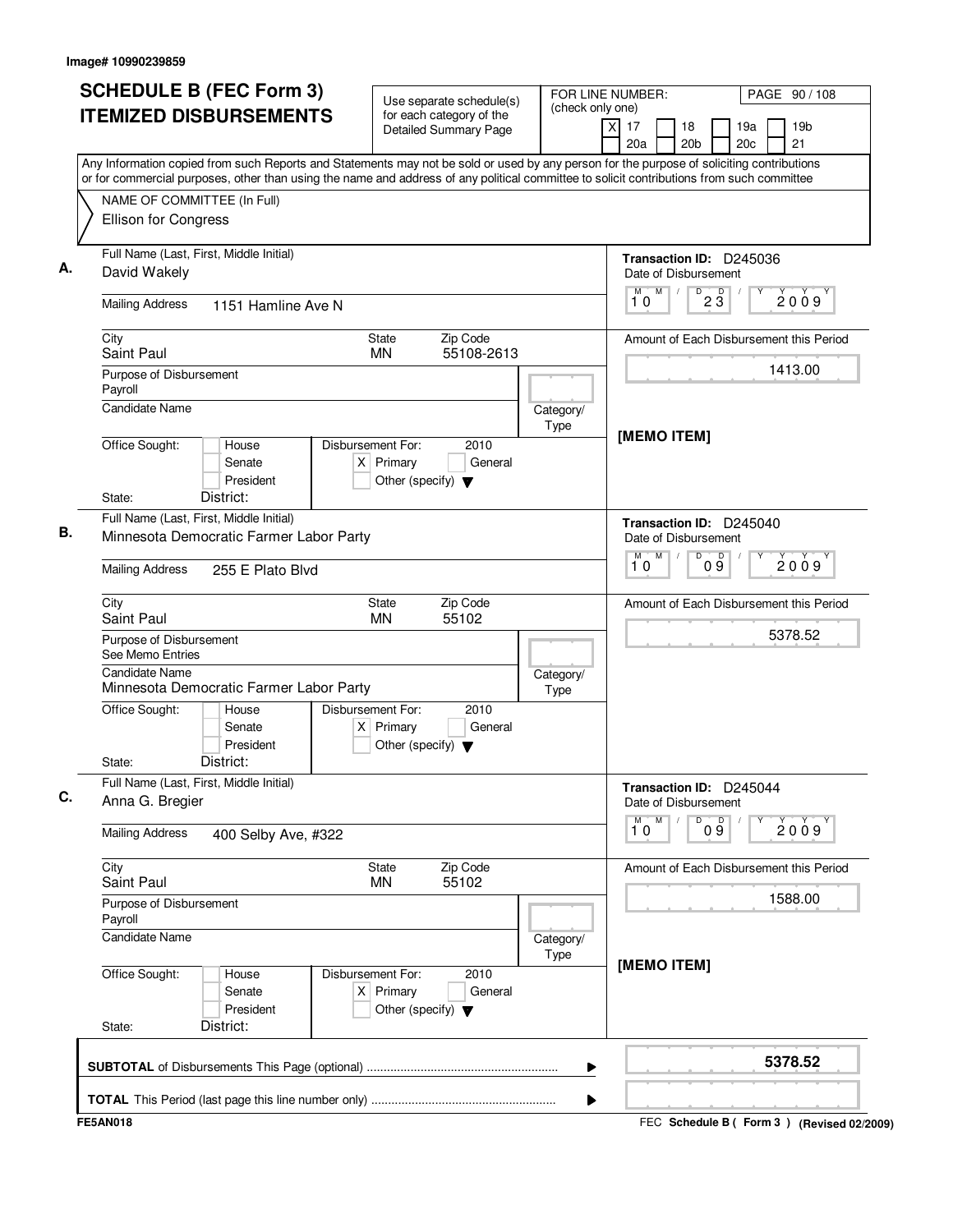| <b>SCHEDULE B (FEC Form 3)</b><br><b>ITEMIZED DISBURSEMENTS</b>                                                                                                                                                                                                                        | Use separate schedule(s)<br>for each category of the<br><b>Detailed Summary Page</b>        | FOR LINE NUMBER:<br>(check only one) | PAGE 91 / 108<br>$\overline{\mathsf{x}}$<br>17<br>18<br>19a<br>19 <sub>b</sub> |
|----------------------------------------------------------------------------------------------------------------------------------------------------------------------------------------------------------------------------------------------------------------------------------------|---------------------------------------------------------------------------------------------|--------------------------------------|--------------------------------------------------------------------------------|
|                                                                                                                                                                                                                                                                                        |                                                                                             |                                      | 21<br>20a<br>20 <sub>b</sub><br>20 <sub>c</sub>                                |
| Any Information copied from such Reports and Statements may not be sold or used by any person for the purpose of soliciting contributions<br>or for commercial purposes, other than using the name and address of any political committee to solicit contributions from such committee |                                                                                             |                                      |                                                                                |
| NAME OF COMMITTEE (In Full)                                                                                                                                                                                                                                                            |                                                                                             |                                      |                                                                                |
| Ellison for Congress                                                                                                                                                                                                                                                                   |                                                                                             |                                      |                                                                                |
| Full Name (Last, First, Middle Initial)<br>EFTPS - US Treasury                                                                                                                                                                                                                         |                                                                                             |                                      | Transaction ID: D245041<br>Date of Disbursement                                |
| <b>Mailing Address</b><br>PO Box 173788                                                                                                                                                                                                                                                |                                                                                             |                                      | M<br>D<br>D<br>M<br>$\sqrt{2}$<br>2009<br>09<br>10                             |
| City<br>Denver                                                                                                                                                                                                                                                                         | Zip Code<br><b>State</b><br>80217<br>CO                                                     |                                      | Amount of Each Disbursement this Period                                        |
| Purpose of Disbursement<br>Payroll Taxes                                                                                                                                                                                                                                               |                                                                                             |                                      | 1305.81                                                                        |
| <b>Candidate Name</b>                                                                                                                                                                                                                                                                  |                                                                                             | Category/<br>Type                    | [MEMO ITEM]                                                                    |
| Office Sought:<br>House<br>Senate<br>President<br>District:<br>State:                                                                                                                                                                                                                  | Disbursement For:<br>2010<br>$X$ Primary<br>General<br>Other (specify) $\blacktriangledown$ |                                      |                                                                                |
| Full Name (Last, First, Middle Initial)                                                                                                                                                                                                                                                |                                                                                             |                                      | Transaction ID: D245043                                                        |
| MN Department of Economic Security                                                                                                                                                                                                                                                     |                                                                                             |                                      | Date of Disbursement                                                           |
| <b>Mailing Address</b><br>PO Box 1705                                                                                                                                                                                                                                                  |                                                                                             |                                      | M<br>D<br>09<br>М<br>2009<br>10                                                |
| City<br>Saint Paul                                                                                                                                                                                                                                                                     | Zip Code<br><b>State</b><br><b>MN</b><br>55101                                              |                                      | Amount of Each Disbursement this Period                                        |
| Purpose of Disbursement<br>Payroll Taxes                                                                                                                                                                                                                                               |                                                                                             |                                      | 29.73                                                                          |
| <b>Candidate Name</b>                                                                                                                                                                                                                                                                  |                                                                                             | Category/<br>Type                    | [MEMO ITEM]                                                                    |
| Office Sought:<br>House<br>Senate<br>President<br>District:<br>State:                                                                                                                                                                                                                  | Disbursement For:<br>2010<br>$X$ Primary<br>General<br>Other (specify) $\blacktriangledown$ |                                      |                                                                                |
| Full Name (Last, First, Middle Initial)<br>MN Department of Revenue                                                                                                                                                                                                                    |                                                                                             |                                      | Transaction ID: D245042<br>Date of Disbursement                                |
| <b>Mailing Address</b><br>Mail Station 1173                                                                                                                                                                                                                                            |                                                                                             |                                      | M<br>D<br>09<br>$\overline{1}^M$ 0<br>2009                                     |
| City<br>Saint Paul                                                                                                                                                                                                                                                                     | Zip Code<br>State<br><b>MN</b><br>55146                                                     |                                      | Amount of Each Disbursement this Period                                        |
| Purpose of Disbursement<br>Payroll Taxes                                                                                                                                                                                                                                               |                                                                                             |                                      | 241.00                                                                         |
| <b>Candidate Name</b>                                                                                                                                                                                                                                                                  |                                                                                             | Category/<br>Type                    |                                                                                |
| Office Sought:<br>House<br>Senate<br>President<br>District:<br>State:                                                                                                                                                                                                                  | Disbursement For:<br>2010<br>$X$ Primary<br>General<br>Other (specify) $\blacktriangledown$ |                                      | [MEMO ITEM]                                                                    |
|                                                                                                                                                                                                                                                                                        |                                                                                             | ▶                                    | 0.00                                                                           |
|                                                                                                                                                                                                                                                                                        |                                                                                             | ▶                                    |                                                                                |
| <b>FE5AN018</b>                                                                                                                                                                                                                                                                        |                                                                                             |                                      | FEC Schedule B ( Form 3 ) (Revised 02/2009)                                    |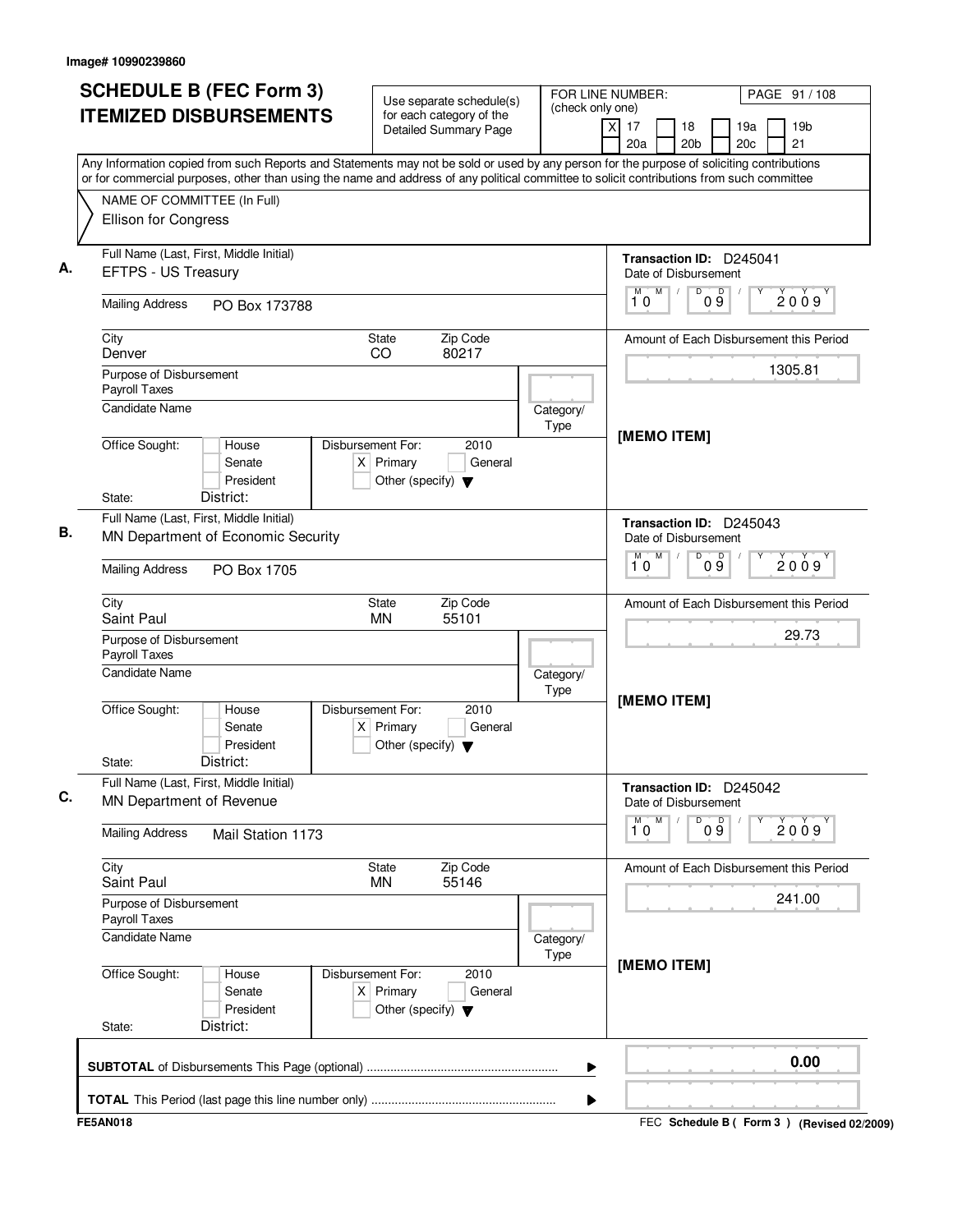|                                                     | <b>SCHEDULE B (FEC Form 3)</b>            | Use separate schedule(s)                                                                    |                   | FOR LINE NUMBER:<br>PAGE 92 / 108                                                                                                                                                                                                                                                      |
|-----------------------------------------------------|-------------------------------------------|---------------------------------------------------------------------------------------------|-------------------|----------------------------------------------------------------------------------------------------------------------------------------------------------------------------------------------------------------------------------------------------------------------------------------|
|                                                     | <b>ITEMIZED DISBURSEMENTS</b>             | for each category of the<br><b>Detailed Summary Page</b>                                    | (check only one)  | 17<br>$\times$<br>18<br>19a<br>19 <sub>b</sub><br>20a<br>20 <sub>b</sub><br>20 <sub>c</sub><br>21                                                                                                                                                                                      |
|                                                     |                                           |                                                                                             |                   | Any Information copied from such Reports and Statements may not be sold or used by any person for the purpose of soliciting contributions<br>or for commercial purposes, other than using the name and address of any political committee to solicit contributions from such committee |
|                                                     | NAME OF COMMITTEE (In Full)               |                                                                                             |                   |                                                                                                                                                                                                                                                                                        |
| Ellison for Congress                                |                                           |                                                                                             |                   |                                                                                                                                                                                                                                                                                        |
| Matt Roznowski                                      | Full Name (Last, First, Middle Initial)   |                                                                                             |                   | Transaction ID: D245045<br>Date of Disbursement                                                                                                                                                                                                                                        |
| <b>Mailing Address</b>                              | 803 Douglas Ave<br>Apt #4                 |                                                                                             |                   | M<br>D<br>M<br>09<br>2009<br>10                                                                                                                                                                                                                                                        |
| City<br>Minneapolis                                 |                                           | <b>State</b><br>Zip Code<br><b>MN</b><br>55403                                              |                   | Amount of Each Disbursement this Period                                                                                                                                                                                                                                                |
| Purpose of Disbursement<br>Payroll                  |                                           |                                                                                             |                   | 800.98                                                                                                                                                                                                                                                                                 |
| <b>Candidate Name</b>                               |                                           |                                                                                             | Category/<br>Type | [MEMO ITEM]                                                                                                                                                                                                                                                                            |
| Office Sought:                                      | House<br>Senate<br>President<br>District: | Disbursement For:<br>2010<br>$X$ Primary<br>General<br>Other (specify) $\blacktriangledown$ |                   |                                                                                                                                                                                                                                                                                        |
| State:                                              | Full Name (Last, First, Middle Initial)   |                                                                                             |                   |                                                                                                                                                                                                                                                                                        |
| David Wakely                                        |                                           |                                                                                             |                   | Transaction ID: D245046<br>Date of Disbursement<br>M<br>D<br>M                                                                                                                                                                                                                         |
| <b>Mailing Address</b>                              | 1151 Hamline Ave N                        |                                                                                             |                   | 09<br>2009<br>10                                                                                                                                                                                                                                                                       |
| City<br>Saint Paul                                  |                                           | Zip Code<br>State<br><b>MN</b><br>55108-2613                                                |                   | Amount of Each Disbursement this Period                                                                                                                                                                                                                                                |
| Purpose of Disbursement<br>Payroll                  |                                           |                                                                                             |                   | 1413.00                                                                                                                                                                                                                                                                                |
| <b>Candidate Name</b>                               |                                           |                                                                                             | Category/<br>Type | [MEMO ITEM]                                                                                                                                                                                                                                                                            |
| Office Sought:                                      | House<br>Senate<br>President              | Disbursement For:<br>2010<br>$X$ Primary<br>General<br>Other (specify) $\blacktriangledown$ |                   |                                                                                                                                                                                                                                                                                        |
| State:                                              | District:                                 |                                                                                             |                   |                                                                                                                                                                                                                                                                                        |
| Anna G. Bregier                                     | Full Name (Last, First, Middle Initial)   |                                                                                             |                   | Transaction ID: D245059<br>Date of Disbursement<br>D<br>M<br>M                                                                                                                                                                                                                         |
| <b>Mailing Address</b>                              | 400 Selby Ave, #322                       |                                                                                             |                   | 0 <sup>D</sup><br>2009<br>10                                                                                                                                                                                                                                                           |
| City<br>Saint Paul                                  |                                           | Zip Code<br><b>State</b><br><b>MN</b><br>55102                                              |                   | Amount of Each Disbursement this Period                                                                                                                                                                                                                                                |
| Purpose of Disbursement<br>Mileage/See Memo Entries |                                           |                                                                                             |                   | 70.44                                                                                                                                                                                                                                                                                  |
| <b>Candidate Name</b>                               |                                           |                                                                                             | Category/<br>Type |                                                                                                                                                                                                                                                                                        |
| Office Sought:                                      | House<br>Senate<br>President              | Disbursement For:<br>2010<br>$X$ Primary<br>General<br>Other (specify) $\blacktriangledown$ |                   |                                                                                                                                                                                                                                                                                        |
| State:                                              | District:                                 |                                                                                             |                   |                                                                                                                                                                                                                                                                                        |
|                                                     |                                           |                                                                                             |                   | 70.44                                                                                                                                                                                                                                                                                  |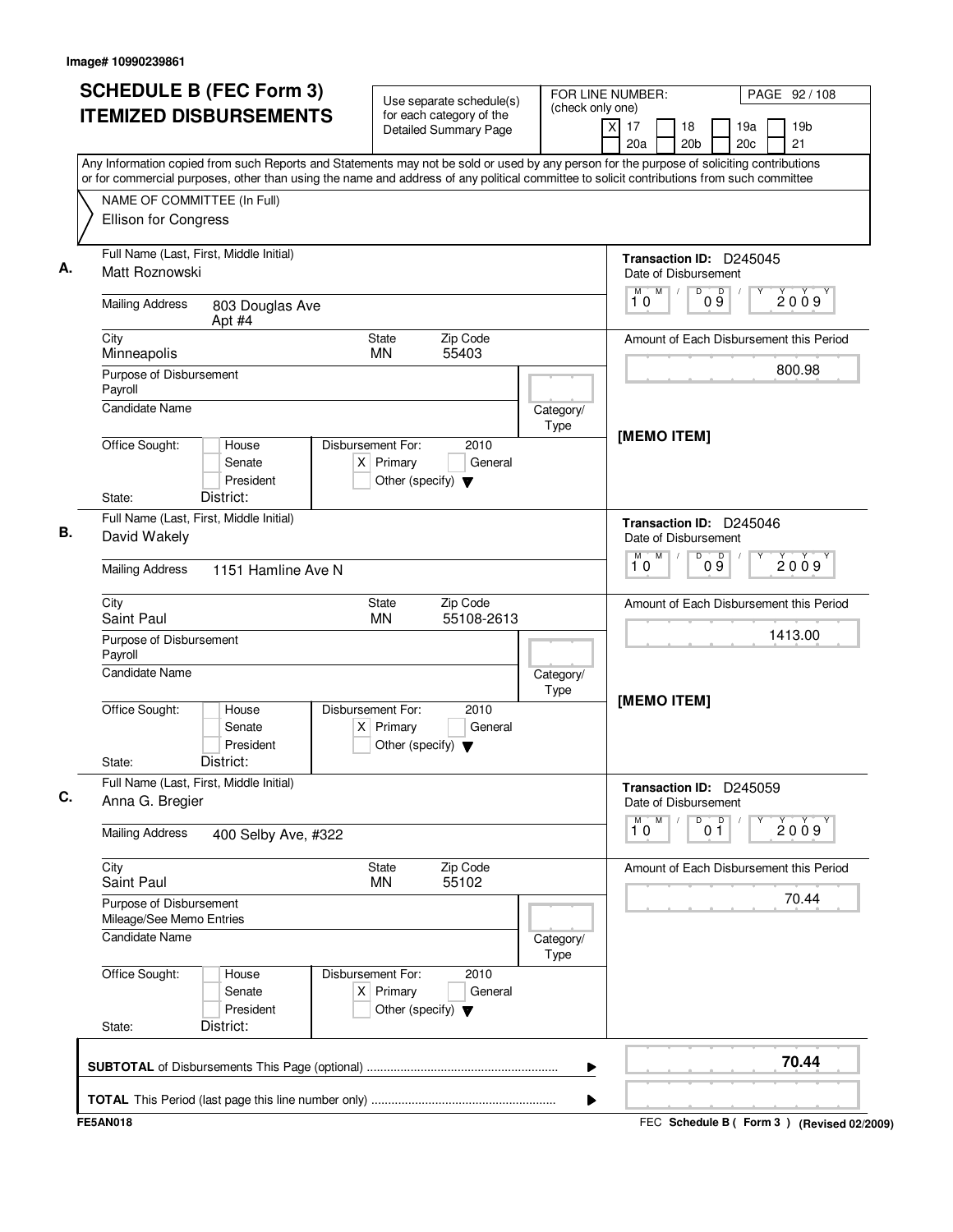| <b>SCHEDULE B (FEC Form 3)</b>                                                                                                                                                                                                                                                         | Use separate schedule(s)                                                                    | (check only one)  | FOR LINE NUMBER:<br>PAGE 93 / 108                                               |
|----------------------------------------------------------------------------------------------------------------------------------------------------------------------------------------------------------------------------------------------------------------------------------------|---------------------------------------------------------------------------------------------|-------------------|---------------------------------------------------------------------------------|
| <b>ITEMIZED DISBURSEMENTS</b>                                                                                                                                                                                                                                                          | for each category of the<br><b>Detailed Summary Page</b>                                    |                   | 19 <sub>b</sub><br>xl<br>17<br>18<br>19a<br>21<br>20a<br>20 <sub>b</sub><br>20c |
| Any Information copied from such Reports and Statements may not be sold or used by any person for the purpose of soliciting contributions<br>or for commercial purposes, other than using the name and address of any political committee to solicit contributions from such committee |                                                                                             |                   |                                                                                 |
| NAME OF COMMITTEE (In Full)                                                                                                                                                                                                                                                            |                                                                                             |                   |                                                                                 |
| Ellison for Congress                                                                                                                                                                                                                                                                   |                                                                                             |                   |                                                                                 |
| Full Name (Last, First, Middle Initial)<br>Carla Kjellberg                                                                                                                                                                                                                             |                                                                                             |                   | Transaction ID: D245067<br>Date of Disbursement                                 |
| <b>Mailing Address</b><br>5001 Third Ave S.                                                                                                                                                                                                                                            |                                                                                             |                   | 08<br>M<br>D<br>M<br>2009<br>10                                                 |
| City<br>Minneapolis                                                                                                                                                                                                                                                                    | Zip Code<br>State<br><b>MN</b><br>55419                                                     |                   | Amount of Each Disbursement this Period                                         |
| Purpose of Disbursement<br>See Memo Entries                                                                                                                                                                                                                                            |                                                                                             |                   | 644.58                                                                          |
| <b>Candidate Name</b>                                                                                                                                                                                                                                                                  |                                                                                             | Category/<br>Type |                                                                                 |
| Office Sought:<br>House<br>Senate<br>President                                                                                                                                                                                                                                         | Disbursement For:<br>2010<br>$X$ Primary<br>General<br>Other (specify) $\blacktriangledown$ |                   |                                                                                 |
| District:<br>State:                                                                                                                                                                                                                                                                    |                                                                                             |                   |                                                                                 |
| Full Name (Last, First, Middle Initial)<br>Costco                                                                                                                                                                                                                                      |                                                                                             |                   | Transaction ID: D245100<br>Date of Disbursement                                 |
| <b>Mailing Address</b><br>5801 W. 16th St.                                                                                                                                                                                                                                             |                                                                                             |                   | $\overline{D}$<br>M<br>08<br>M<br>2009<br>10                                    |
| City<br>Minneapolis                                                                                                                                                                                                                                                                    | Zip Code<br><b>State</b><br><b>MN</b><br>55416                                              |                   | Amount of Each Disbursement this Period                                         |
| Purpose of Disbursement<br>Event Expense                                                                                                                                                                                                                                               |                                                                                             |                   | 644.58                                                                          |
| Candidate Name                                                                                                                                                                                                                                                                         |                                                                                             | Category/         |                                                                                 |
| Office Sought:<br>House<br>Senate<br>President<br>District:<br>State:                                                                                                                                                                                                                  | 2010<br>Disbursement For:<br>$X$ Primary<br>General<br>Other (specify) $\blacktriangledown$ | Type              | [MEMO ITEM]                                                                     |
| Full Name (Last, First, Middle Initial)<br>Matt Roznowski                                                                                                                                                                                                                              |                                                                                             |                   | Transaction ID: D245075<br>Date of Disbursement                                 |
| <b>Mailing Address</b><br>803 Douglas Ave                                                                                                                                                                                                                                              |                                                                                             |                   | $\overline{1}^M$ 0<br>M<br>$\overline{22}$<br>2009                              |
| Apt $#4$<br>City<br>Minneapolis                                                                                                                                                                                                                                                        | Zip Code<br>State<br>55403<br><b>MN</b>                                                     |                   | Amount of Each Disbursement this Period                                         |
| Purpose of Disbursement<br>See Memo Entries                                                                                                                                                                                                                                            |                                                                                             |                   | 67.30                                                                           |
| <b>Candidate Name</b>                                                                                                                                                                                                                                                                  |                                                                                             | Category/<br>Type |                                                                                 |
| Office Sought:<br>House<br>Senate<br>President                                                                                                                                                                                                                                         | Disbursement For:<br>2010<br>$X$ Primary<br>General<br>Other (specify) $\blacktriangledown$ |                   |                                                                                 |
| District:<br>State:                                                                                                                                                                                                                                                                    |                                                                                             |                   |                                                                                 |
|                                                                                                                                                                                                                                                                                        |                                                                                             |                   |                                                                                 |
|                                                                                                                                                                                                                                                                                        |                                                                                             | ▶                 | 711.88                                                                          |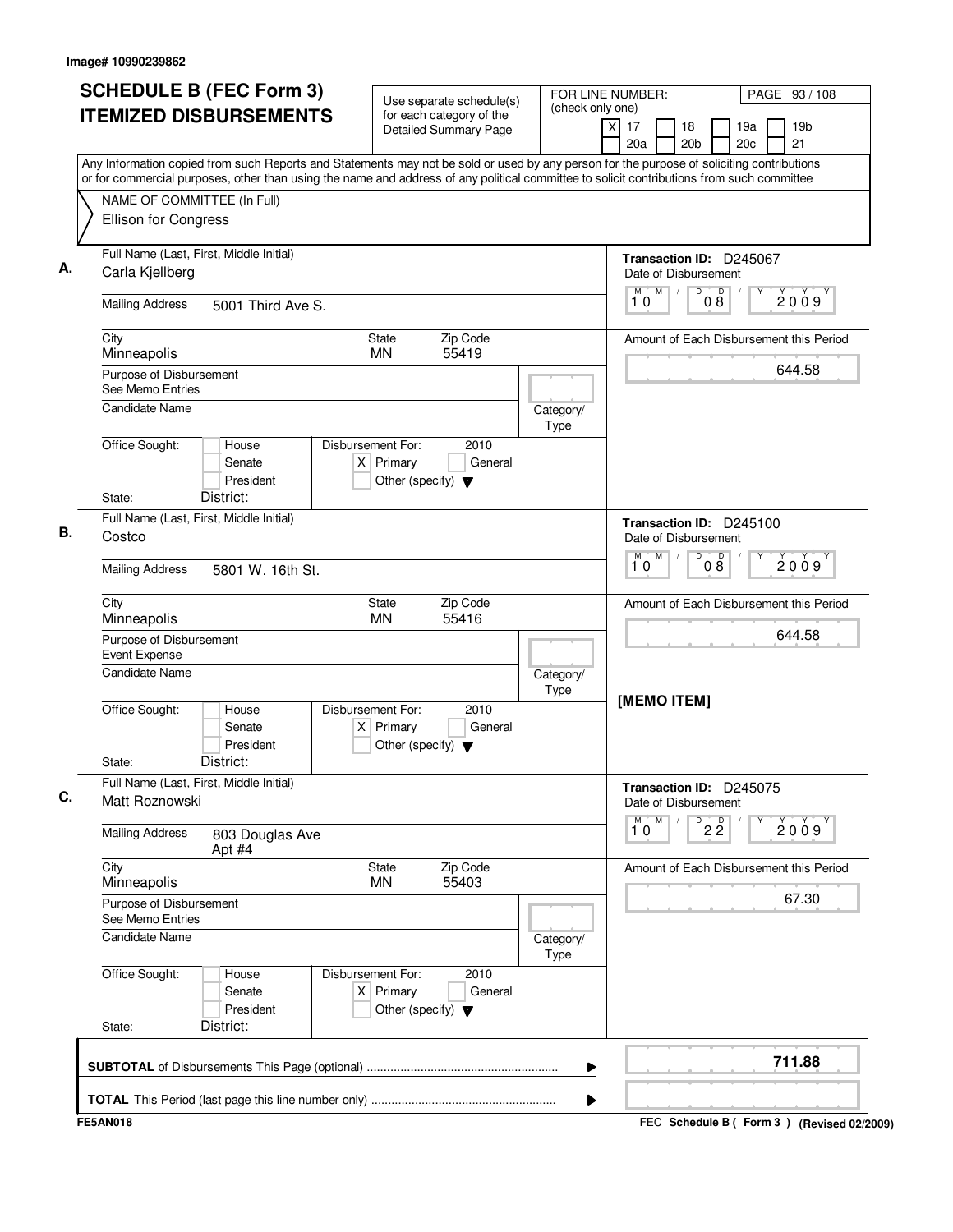| <b>SCHEDULE B (FEC Form 3)</b>                                                                                                            |                                                                                             | FOR LINE NUMBER:  | PAGE 94 / 108                                                                              |
|-------------------------------------------------------------------------------------------------------------------------------------------|---------------------------------------------------------------------------------------------|-------------------|--------------------------------------------------------------------------------------------|
| <b>ITEMIZED DISBURSEMENTS</b>                                                                                                             | Use separate schedule(s)<br>for each category of the<br><b>Detailed Summary Page</b>        | (check only one)  | X<br>17<br>18<br>19 <sub>b</sub><br>19a<br>20a<br>20 <sub>c</sub><br>21<br>20 <sub>b</sub> |
| Any Information copied from such Reports and Statements may not be sold or used by any person for the purpose of soliciting contributions |                                                                                             |                   |                                                                                            |
| or for commercial purposes, other than using the name and address of any political committee to solicit contributions from such committee |                                                                                             |                   |                                                                                            |
| NAME OF COMMITTEE (In Full)<br>Ellison for Congress                                                                                       |                                                                                             |                   |                                                                                            |
| Full Name (Last, First, Middle Initial)<br>Postmaster                                                                                     |                                                                                             |                   | Transaction ID: D245101<br>Date of Disbursement                                            |
| <b>Mailing Address</b><br>2306 Lowry Ave N                                                                                                |                                                                                             |                   | M<br>M<br>D<br>2 <sup>0</sup><br>2009<br>10                                                |
| City<br>Minneapolis                                                                                                                       | Zip Code<br>State<br><b>MN</b><br>55411-1008                                                |                   | Amount of Each Disbursement this Period                                                    |
| Purpose of Disbursement<br>Postage                                                                                                        |                                                                                             |                   | 7.30                                                                                       |
| Candidate Name                                                                                                                            |                                                                                             | Category/<br>Type | [MEMO ITEM]                                                                                |
| Office Sought:<br>House<br>Senate<br>President<br>District:<br>State:                                                                     | Disbursement For:<br>2010<br>$X$ Primary<br>General<br>Other (specify) $\blacktriangledown$ |                   |                                                                                            |
| Full Name (Last, First, Middle Initial)<br>John Slaight                                                                                   |                                                                                             |                   | Transaction ID: D245088<br>Date of Disbursement                                            |
| <b>Mailing Address</b><br>2633 Girard Ave<br>#203                                                                                         |                                                                                             |                   | M<br>D<br>М<br>$2\overline{9}$<br>2009<br>10                                               |
| City<br>Minneapolis                                                                                                                       | Zip Code<br>State<br>55408<br><b>MN</b>                                                     |                   | Amount of Each Disbursement this Period                                                    |
| Purpose of Disbursement<br>See Memo Entries                                                                                               |                                                                                             |                   | 17.22                                                                                      |
| <b>Candidate Name</b>                                                                                                                     |                                                                                             | Category/<br>Type |                                                                                            |
| Office Sought:<br>House<br>Senate<br>President<br>District:<br>State:                                                                     | Disbursement For:<br>2010<br>$X$ Primary<br>General<br>Other (specify) $\blacktriangledown$ |                   |                                                                                            |
| Full Name (Last, First, Middle Initial)<br>Office Max                                                                                     |                                                                                             |                   | Transaction ID: D245090<br>Date of Disbursement                                            |
| <b>Mailing Address</b><br>1490 University Ave W                                                                                           |                                                                                             |                   | $\overline{\mathbf{1}^M \mathbf{0}}$<br>M<br>D<br>29<br>2009                               |
| City<br>Saint Paul                                                                                                                        | Zip Code<br>State<br>55104-3901<br><b>MN</b>                                                |                   | Amount of Each Disbursement this Period                                                    |
| Purpose of Disbursement<br><b>Office Supplies</b>                                                                                         |                                                                                             |                   | 17.22                                                                                      |
| Candidate Name                                                                                                                            |                                                                                             | Category/<br>Type | [MEMO ITEM]                                                                                |
| Office Sought:<br>House<br>Senate<br>President<br>District:<br>State:                                                                     | Disbursement For:<br>2010<br>$X$ Primary<br>General<br>Other (specify) $\blacktriangledown$ |                   |                                                                                            |
|                                                                                                                                           |                                                                                             | ▶                 | 17.22                                                                                      |
|                                                                                                                                           |                                                                                             | ▶                 |                                                                                            |
| <b>FE5AN018</b>                                                                                                                           |                                                                                             |                   | FEC Schedule B (Form 3) (Revised 02/2009)                                                  |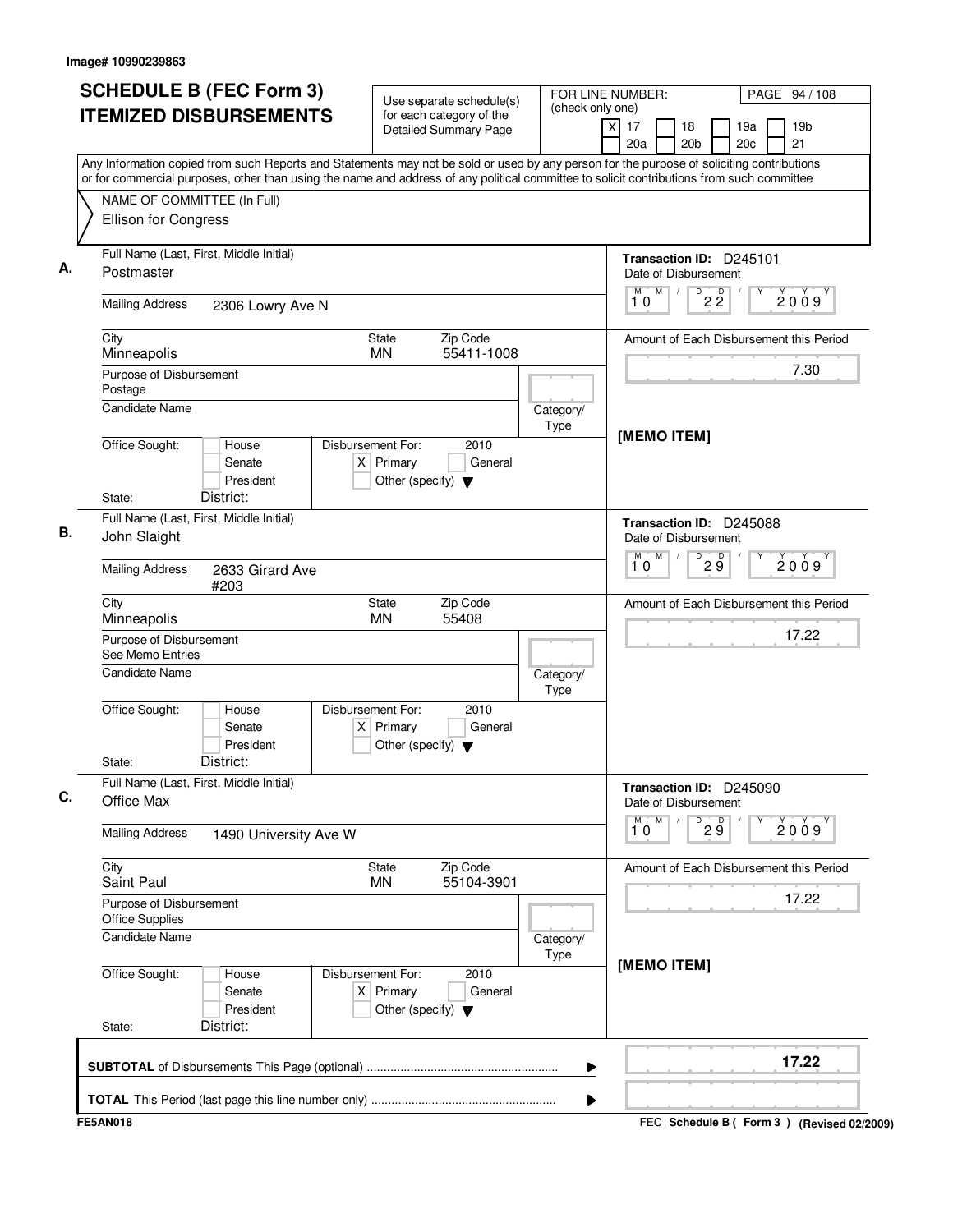|                                                                                                                                                                                                                                                                                        | <b>SCHEDULE B (FEC Form 3)</b><br>Use separate schedule(s)                                  |                   | FOR LINE NUMBER:<br>PAGE 95/108<br>(check only one) |                                 |                        |  |                       |
|----------------------------------------------------------------------------------------------------------------------------------------------------------------------------------------------------------------------------------------------------------------------------------------|---------------------------------------------------------------------------------------------|-------------------|-----------------------------------------------------|---------------------------------|------------------------|--|-----------------------|
| <b>ITEMIZED DISBURSEMENTS</b>                                                                                                                                                                                                                                                          | for each category of the<br><b>Detailed Summary Page</b>                                    |                   | $\times$<br>17<br>18<br>20a                         | 20 <sub>b</sub>                 | 19a<br>20 <sub>c</sub> |  | 19 <sub>b</sub><br>21 |
| Any Information copied from such Reports and Statements may not be sold or used by any person for the purpose of soliciting contributions<br>or for commercial purposes, other than using the name and address of any political committee to solicit contributions from such committee |                                                                                             |                   |                                                     |                                 |                        |  |                       |
| NAME OF COMMITTEE (In Full)                                                                                                                                                                                                                                                            |                                                                                             |                   |                                                     |                                 |                        |  |                       |
| Ellison for Congress                                                                                                                                                                                                                                                                   |                                                                                             |                   |                                                     |                                 |                        |  |                       |
|                                                                                                                                                                                                                                                                                        |                                                                                             |                   |                                                     |                                 |                        |  |                       |
| Full Name (Last, First, Middle Initial)                                                                                                                                                                                                                                                |                                                                                             |                   | Transaction ID: D245629                             |                                 |                        |  |                       |
| Minnesota Democratic Farmer Labor Party                                                                                                                                                                                                                                                |                                                                                             |                   | Date of Disbursement<br>M<br>M<br>$\sqrt{2}$        |                                 |                        |  |                       |
| <b>Mailing Address</b><br>255 E Plato Blvd                                                                                                                                                                                                                                             |                                                                                             |                   | 11                                                  | $D$ <sub>2</sub> $\overline{0}$ |                        |  | 2009                  |
| City<br>Saint Paul                                                                                                                                                                                                                                                                     | Zip Code<br><b>State</b><br>55102<br><b>MN</b>                                              |                   | Amount of Each Disbursement this Period             |                                 |                        |  |                       |
| Purpose of Disbursement                                                                                                                                                                                                                                                                |                                                                                             |                   |                                                     |                                 |                        |  | 4295.27               |
| See Memo Entries                                                                                                                                                                                                                                                                       |                                                                                             |                   |                                                     |                                 |                        |  |                       |
| Candidate Name<br>Minnesota Democratic Farmer Labor Party                                                                                                                                                                                                                              |                                                                                             | Category/<br>Type |                                                     |                                 |                        |  |                       |
| Office Sought:<br>House                                                                                                                                                                                                                                                                | Disbursement For:<br>2010                                                                   |                   |                                                     |                                 |                        |  |                       |
| Senate                                                                                                                                                                                                                                                                                 | $X$ Primary<br>General                                                                      |                   |                                                     |                                 |                        |  |                       |
| President<br>District:<br>State:                                                                                                                                                                                                                                                       | Other (specify) $\blacktriangledown$                                                        |                   |                                                     |                                 |                        |  |                       |
| Full Name (Last, First, Middle Initial)                                                                                                                                                                                                                                                |                                                                                             |                   | Transaction ID: D245633                             |                                 |                        |  |                       |
| Anna G. Bregier                                                                                                                                                                                                                                                                        |                                                                                             |                   | Date of Disbursement                                |                                 |                        |  |                       |
| <b>Mailing Address</b><br>400 Selby Ave, #322                                                                                                                                                                                                                                          |                                                                                             |                   | M<br>M.<br>11                                       | $\overline{0}$ 2 $\overline{0}$ |                        |  | 2009                  |
|                                                                                                                                                                                                                                                                                        |                                                                                             |                   |                                                     |                                 |                        |  |                       |
| City<br>Saint Paul                                                                                                                                                                                                                                                                     | Zip Code<br>State<br><b>MN</b><br>55102                                                     |                   | Amount of Each Disbursement this Period             |                                 |                        |  |                       |
| Purpose of Disbursement<br>Payroll                                                                                                                                                                                                                                                     |                                                                                             |                   |                                                     |                                 |                        |  | 868.50                |
| <b>Candidate Name</b>                                                                                                                                                                                                                                                                  |                                                                                             | Category/<br>Type |                                                     |                                 |                        |  |                       |
| Office Sought:<br>House<br>Senate<br>President<br>District:<br>State:                                                                                                                                                                                                                  | Disbursement For:<br>2010<br>$X$ Primary<br>General<br>Other (specify) $\blacktriangledown$ |                   | [MEMO ITEM]                                         |                                 |                        |  |                       |
| Full Name (Last, First, Middle Initial)                                                                                                                                                                                                                                                |                                                                                             |                   | Transaction ID: D245630                             |                                 |                        |  |                       |
| <b>EFTPS - US Treasury</b>                                                                                                                                                                                                                                                             |                                                                                             |                   | Date of Disbursement                                |                                 |                        |  |                       |
| <b>Mailing Address</b><br>PO Box 173788                                                                                                                                                                                                                                                |                                                                                             |                   | M<br>М<br>11                                        | $D^D$ 2 $\overline{0}$          |                        |  | 2009                  |
| City<br>Denver                                                                                                                                                                                                                                                                         | Zip Code<br><b>State</b><br>80217<br>CO                                                     |                   | Amount of Each Disbursement this Period             |                                 |                        |  |                       |
| Purpose of Disbursement<br>Payroll Taxes                                                                                                                                                                                                                                               |                                                                                             |                   |                                                     |                                 |                        |  | 1001.25               |
| <b>Candidate Name</b>                                                                                                                                                                                                                                                                  |                                                                                             | Category/         |                                                     |                                 |                        |  |                       |
| Office Sought:<br>House<br>Senate<br>President                                                                                                                                                                                                                                         | Disbursement For:<br>2010<br>$X$ Primary<br>General<br>Other (specify) $\blacktriangledown$ | Type              | [MEMO ITEM]                                         |                                 |                        |  |                       |
| District:<br>State:                                                                                                                                                                                                                                                                    |                                                                                             |                   |                                                     |                                 |                        |  |                       |
|                                                                                                                                                                                                                                                                                        |                                                                                             | ▶                 |                                                     |                                 |                        |  | 4295.27               |
|                                                                                                                                                                                                                                                                                        |                                                                                             |                   |                                                     |                                 |                        |  |                       |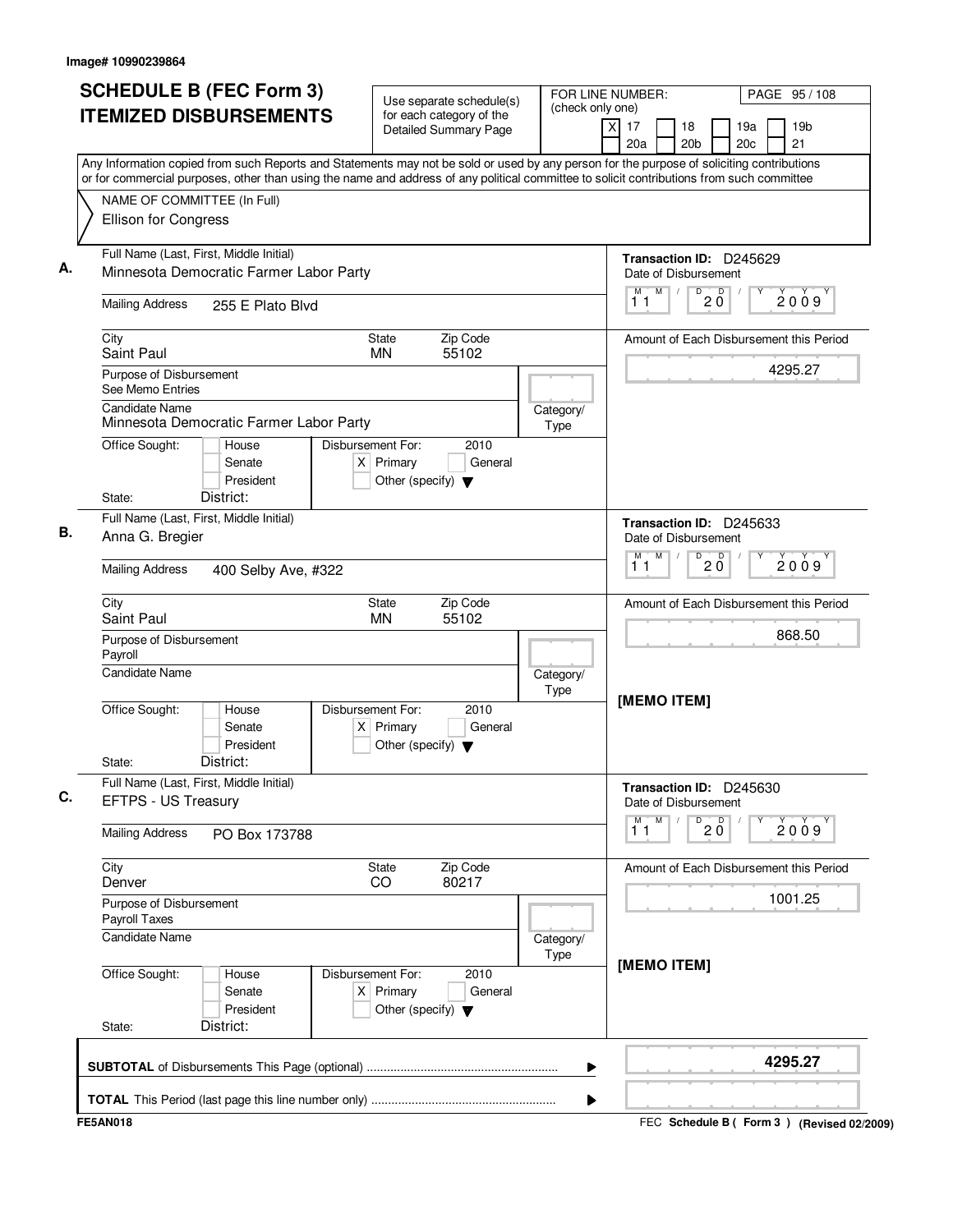| <b>SCHEDULE B (FEC Form 3)</b><br><b>ITEMIZED DISBURSEMENTS</b>                                                                                                                                                                                                                        | Use separate schedule(s)<br>for each category of the                                        | FOR LINE NUMBER:<br>(check only one) | PAGE 96 / 108                                                                                                    |
|----------------------------------------------------------------------------------------------------------------------------------------------------------------------------------------------------------------------------------------------------------------------------------------|---------------------------------------------------------------------------------------------|--------------------------------------|------------------------------------------------------------------------------------------------------------------|
|                                                                                                                                                                                                                                                                                        | Detailed Summary Page                                                                       |                                      | $\overline{\mathsf{x}}$<br>17<br>19 <sub>b</sub><br>18<br>19a<br>21<br>20a<br>20 <sub>b</sub><br>20 <sub>c</sub> |
| Any Information copied from such Reports and Statements may not be sold or used by any person for the purpose of soliciting contributions<br>or for commercial purposes, other than using the name and address of any political committee to solicit contributions from such committee |                                                                                             |                                      |                                                                                                                  |
| NAME OF COMMITTEE (In Full)                                                                                                                                                                                                                                                            |                                                                                             |                                      |                                                                                                                  |
| Ellison for Congress                                                                                                                                                                                                                                                                   |                                                                                             |                                      |                                                                                                                  |
| Full Name (Last, First, Middle Initial)                                                                                                                                                                                                                                                |                                                                                             |                                      | Transaction ID: D245632                                                                                          |
| MN Department of Economic Security                                                                                                                                                                                                                                                     |                                                                                             |                                      | Date of Disbursement<br>M<br>M<br>D<br>D                                                                         |
| <b>Mailing Address</b><br>PO Box 1705                                                                                                                                                                                                                                                  |                                                                                             |                                      | 2009<br>$2\bar{0}$<br>11                                                                                         |
| City                                                                                                                                                                                                                                                                                   | Zip Code<br><b>State</b>                                                                    |                                      | Amount of Each Disbursement this Period                                                                          |
| Saint Paul<br>Purpose of Disbursement                                                                                                                                                                                                                                                  | <b>MN</b><br>55101                                                                          |                                      | 28.53                                                                                                            |
| Payroll Taxes                                                                                                                                                                                                                                                                          |                                                                                             |                                      |                                                                                                                  |
| <b>Candidate Name</b>                                                                                                                                                                                                                                                                  |                                                                                             | Category/<br>Type                    |                                                                                                                  |
| Office Sought:<br>House                                                                                                                                                                                                                                                                | Disbursement For:<br>2010                                                                   |                                      | [MEMO ITEM]                                                                                                      |
| Senate                                                                                                                                                                                                                                                                                 | $X$ Primary<br>General                                                                      |                                      |                                                                                                                  |
| President<br>District:<br>State:                                                                                                                                                                                                                                                       | Other (specify) $\blacktriangledown$                                                        |                                      |                                                                                                                  |
| Full Name (Last, First, Middle Initial)                                                                                                                                                                                                                                                |                                                                                             |                                      | Transaction ID: D245631                                                                                          |
| MN Department of Revenue                                                                                                                                                                                                                                                               |                                                                                             |                                      | Date of Disbursement                                                                                             |
| <b>Mailing Address</b><br>Mail Station 1173                                                                                                                                                                                                                                            |                                                                                             |                                      | M<br>M<br>D<br>$20^{\circ}$<br>2009<br>11                                                                        |
| City<br>Saint Paul                                                                                                                                                                                                                                                                     | Zip Code<br><b>State</b><br><b>MN</b><br>55146                                              |                                      | Amount of Each Disbursement this Period                                                                          |
| Purpose of Disbursement                                                                                                                                                                                                                                                                |                                                                                             |                                      | 183.00                                                                                                           |
| Payroll Taxes                                                                                                                                                                                                                                                                          |                                                                                             |                                      |                                                                                                                  |
| Candidate Name                                                                                                                                                                                                                                                                         |                                                                                             | Category/<br>Type                    |                                                                                                                  |
| Office Sought:<br>House<br>Senate<br>President<br>District:<br>State:                                                                                                                                                                                                                  | Disbursement For:<br>2010<br>$X$ Primary<br>General<br>Other (specify) $\blacktriangledown$ |                                      | [MEMO ITEM]                                                                                                      |
| Full Name (Last, First, Middle Initial)                                                                                                                                                                                                                                                |                                                                                             |                                      | Transaction ID: D245634                                                                                          |
| Matt Roznowski                                                                                                                                                                                                                                                                         |                                                                                             |                                      | Date of Disbursement                                                                                             |
| <b>Mailing Address</b><br>803 Douglas Ave<br>Apt #4                                                                                                                                                                                                                                    |                                                                                             |                                      | M<br>$20^{\circ}$<br>М<br>D<br>2009<br>11                                                                        |
| City<br>Minneapolis                                                                                                                                                                                                                                                                    | State<br>Zip Code<br>55403<br><b>MN</b>                                                     |                                      | Amount of Each Disbursement this Period                                                                          |
| Purpose of Disbursement<br>Payroll                                                                                                                                                                                                                                                     |                                                                                             |                                      | 800.99                                                                                                           |
| <b>Candidate Name</b>                                                                                                                                                                                                                                                                  |                                                                                             | Category/                            |                                                                                                                  |
| Office Sought:<br>House                                                                                                                                                                                                                                                                | Disbursement For:<br>2010                                                                   | Type                                 | [MEMO ITEM]                                                                                                      |
| Senate<br>President                                                                                                                                                                                                                                                                    | $X$ Primary<br>General<br>Other (specify) $\blacktriangledown$                              |                                      |                                                                                                                  |
| District:<br>State:                                                                                                                                                                                                                                                                    |                                                                                             |                                      |                                                                                                                  |
|                                                                                                                                                                                                                                                                                        |                                                                                             | ▶                                    | 0.00                                                                                                             |
|                                                                                                                                                                                                                                                                                        |                                                                                             | ▶                                    |                                                                                                                  |
| <b>FE5AN018</b>                                                                                                                                                                                                                                                                        |                                                                                             |                                      | FEC Schedule B ( Form 3 ) (Revised 02/2009)                                                                      |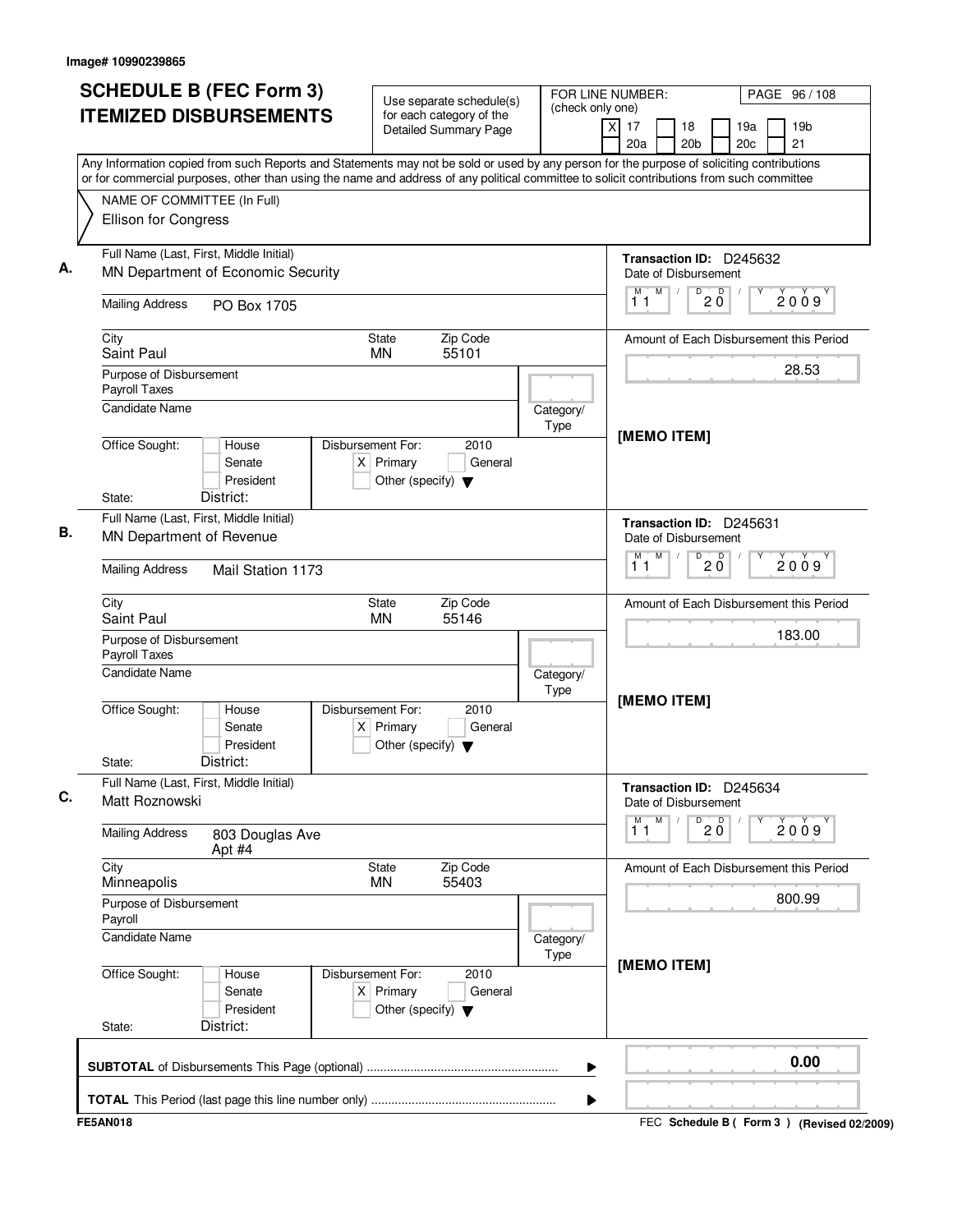| <b>SCHEDULE B (FEC Form 3)</b>                                                                                                            | Use separate schedule(s)                                                                      |                   | FOR LINE NUMBER:<br>PAGE 97/108                                                                       |
|-------------------------------------------------------------------------------------------------------------------------------------------|-----------------------------------------------------------------------------------------------|-------------------|-------------------------------------------------------------------------------------------------------|
| <b>ITEMIZED DISBURSEMENTS</b>                                                                                                             | for each category of the<br><b>Detailed Summary Page</b>                                      | (check only one)  | $\mathsf{X}$<br>17<br>18<br>19 <sub>b</sub><br>19a<br>20a<br>20 <sub>b</sub><br>20 <sub>c</sub><br>21 |
| Any Information copied from such Reports and Statements may not be sold or used by any person for the purpose of soliciting contributions |                                                                                               |                   |                                                                                                       |
| or for commercial purposes, other than using the name and address of any political committee to solicit contributions from such committee |                                                                                               |                   |                                                                                                       |
| NAME OF COMMITTEE (In Full)<br>Ellison for Congress                                                                                       |                                                                                               |                   |                                                                                                       |
| Full Name (Last, First, Middle Initial)                                                                                                   |                                                                                               |                   | Transaction ID: D245635                                                                               |
| David Wakely                                                                                                                              |                                                                                               |                   | Date of Disbursement                                                                                  |
| <b>Mailing Address</b><br>1151 Hamline Ave N                                                                                              |                                                                                               |                   | M<br>M<br>$\overline{0}$ 2 $\overline{0}$<br>2009<br>11                                               |
| City<br>Saint Paul                                                                                                                        | Zip Code<br><b>State</b><br>55108-2613<br><b>MN</b>                                           |                   | Amount of Each Disbursement this Period                                                               |
| Purpose of Disbursement                                                                                                                   |                                                                                               |                   | 1413.00                                                                                               |
| Payroll<br>Candidate Name                                                                                                                 |                                                                                               | Category/         |                                                                                                       |
|                                                                                                                                           |                                                                                               | Type              |                                                                                                       |
| Office Sought:<br>House<br>Senate<br>President                                                                                            | Disbursement For:<br>2010<br>$X$ Primary<br>General<br>Other (specify) $\blacktriangledown$   |                   | [MEMO ITEM]                                                                                           |
| District:<br>State:                                                                                                                       |                                                                                               |                   |                                                                                                       |
| Full Name (Last, First, Middle Initial)<br>Minnesota Democratic Farmer Labor Party                                                        |                                                                                               |                   | Transaction ID: D245724<br>Date of Disbursement                                                       |
|                                                                                                                                           |                                                                                               |                   | M<br>D<br>000<br>M<br>2009                                                                            |
| <b>Mailing Address</b><br>255 E Plato Blvd                                                                                                |                                                                                               |                   | 11                                                                                                    |
| City<br>Saint Paul                                                                                                                        | Zip Code<br>State<br>55102<br><b>MN</b>                                                       |                   | Amount of Each Disbursement this Period                                                               |
| Purpose of Disbursement<br>See Memo Entries                                                                                               |                                                                                               |                   | 5378.54                                                                                               |
| <b>Candidate Name</b><br>Minnesota Democratic Farmer Labor Party                                                                          |                                                                                               | Category/<br>Type |                                                                                                       |
| Office Sought:<br>House<br>Senate<br>President<br>District:<br>State:                                                                     | Disbursement For:<br>2010<br>$X$ Primary<br>General<br>Other (specify) $\blacktriangledown$   |                   |                                                                                                       |
| Full Name (Last, First, Middle Initial)<br>Anna G. Bregier                                                                                |                                                                                               |                   | Transaction ID: D245729<br>Date of Disbursement                                                       |
| <b>Mailing Address</b><br>400 Selby Ave, #322                                                                                             |                                                                                               |                   | ${\sf M}$<br>M<br>D<br>000<br>Y<br>2009<br>11                                                         |
| City<br>Saint Paul                                                                                                                        | Zip Code<br>State<br>55102<br>ΜN                                                              |                   | Amount of Each Disbursement this Period                                                               |
| Purpose of Disbursement<br>Payroll                                                                                                        |                                                                                               |                   | 1588.00                                                                                               |
| <b>Candidate Name</b>                                                                                                                     |                                                                                               | Category/<br>Type |                                                                                                       |
| Office Sought:<br>House<br>Senate<br>President                                                                                            | Disbursement For:<br>2010<br>Primary<br>General<br>X∣<br>Other (specify) $\blacktriangledown$ |                   | [MEMO ITEM]                                                                                           |
| District:<br>State:                                                                                                                       |                                                                                               |                   |                                                                                                       |
|                                                                                                                                           |                                                                                               | ▶                 | 5378.54                                                                                               |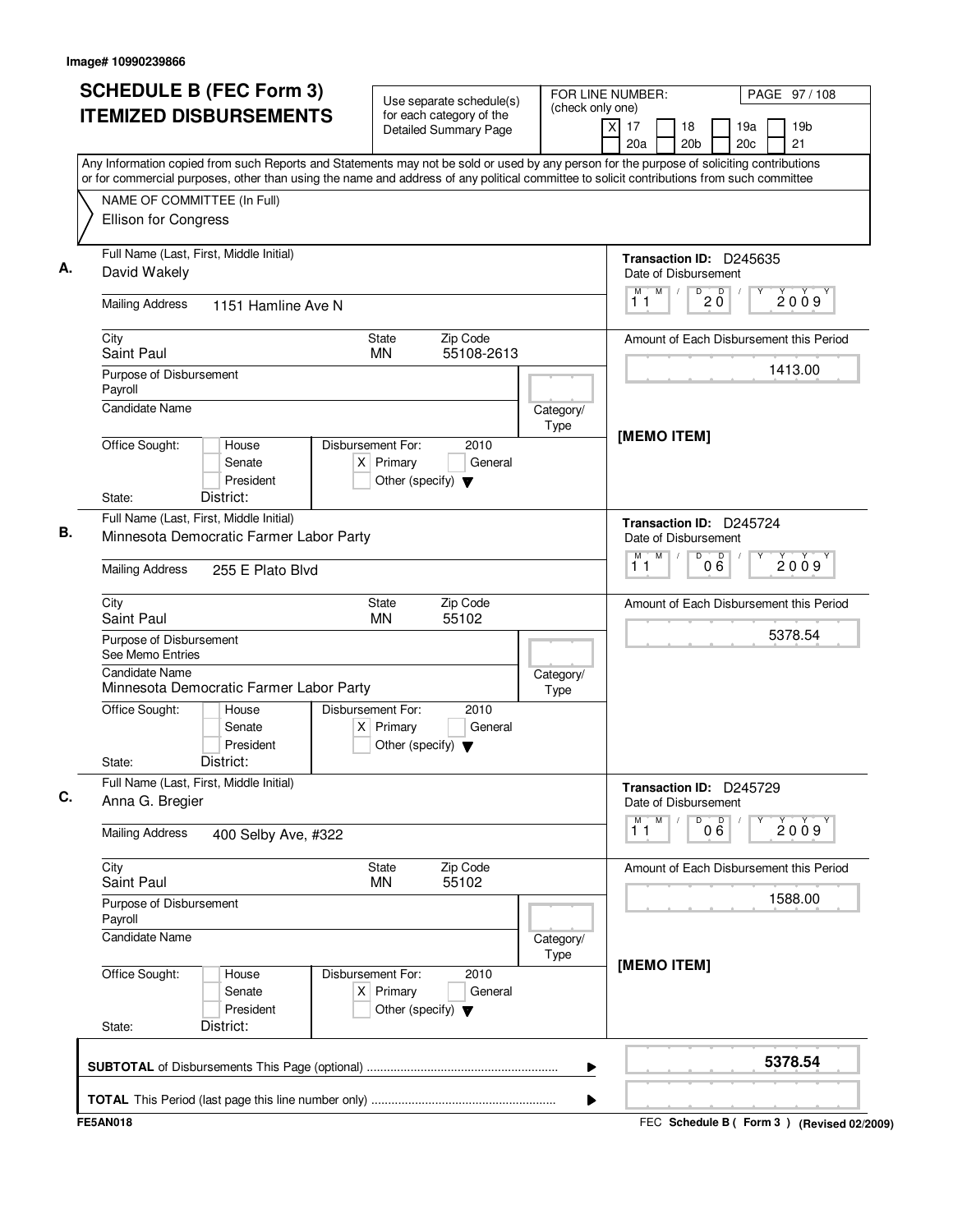| <b>SCHEDULE B (FEC Form 3)</b>                                                                                                                                                                                                                                                         | Use separate schedule(s)                                                                    | (check only one)  | FOR LINE NUMBER:<br>PAGE 98 / 108                             |                                                 |  |
|----------------------------------------------------------------------------------------------------------------------------------------------------------------------------------------------------------------------------------------------------------------------------------------|---------------------------------------------------------------------------------------------|-------------------|---------------------------------------------------------------|-------------------------------------------------|--|
| <b>ITEMIZED DISBURSEMENTS</b>                                                                                                                                                                                                                                                          | for each category of the<br><b>Detailed Summary Page</b>                                    |                   | $\overline{\mathsf{x}}$<br>17<br>18<br>20a<br>20 <sub>b</sub> | 19a<br>19 <sub>b</sub><br>21<br>20 <sub>c</sub> |  |
| Any Information copied from such Reports and Statements may not be sold or used by any person for the purpose of soliciting contributions<br>or for commercial purposes, other than using the name and address of any political committee to solicit contributions from such committee |                                                                                             |                   |                                                               |                                                 |  |
| NAME OF COMMITTEE (In Full)                                                                                                                                                                                                                                                            |                                                                                             |                   |                                                               |                                                 |  |
| Ellison for Congress                                                                                                                                                                                                                                                                   |                                                                                             |                   |                                                               |                                                 |  |
| Full Name (Last, First, Middle Initial)<br>EFTPS - US Treasury                                                                                                                                                                                                                         |                                                                                             |                   | Transaction ID: D245725<br>Date of Disbursement               |                                                 |  |
| <b>Mailing Address</b><br>PO Box 173788                                                                                                                                                                                                                                                |                                                                                             |                   | M<br>D<br>М<br>11                                             | 000<br>2009                                     |  |
| City<br>Denver                                                                                                                                                                                                                                                                         | Zip Code<br><b>State</b><br>80217<br>CO                                                     |                   |                                                               | Amount of Each Disbursement this Period         |  |
| Purpose of Disbursement<br>Payroll Taxes                                                                                                                                                                                                                                               |                                                                                             |                   |                                                               | 1305.81                                         |  |
| <b>Candidate Name</b>                                                                                                                                                                                                                                                                  |                                                                                             | Category/<br>Type | [MEMO ITEM]                                                   |                                                 |  |
| Office Sought:<br>House<br>Senate<br>President<br>District:<br>State:                                                                                                                                                                                                                  | Disbursement For:<br>2010<br>$X$ Primary<br>General<br>Other (specify) $\blacktriangledown$ |                   |                                                               |                                                 |  |
| Full Name (Last, First, Middle Initial)                                                                                                                                                                                                                                                |                                                                                             |                   | Transaction ID: D245727                                       |                                                 |  |
| MN Department of Economic Security                                                                                                                                                                                                                                                     |                                                                                             |                   | Date of Disbursement<br>M<br>D<br>м                           |                                                 |  |
| <b>Mailing Address</b><br>PO Box 1705                                                                                                                                                                                                                                                  |                                                                                             |                   | 11                                                            | 000<br>2009                                     |  |
| City<br>Saint Paul                                                                                                                                                                                                                                                                     | Zip Code<br>State<br>55101<br><b>MN</b>                                                     |                   |                                                               | Amount of Each Disbursement this Period         |  |
| Purpose of Disbursement<br>Payroll Taxes                                                                                                                                                                                                                                               |                                                                                             |                   | 29.75<br>[MEMO ITEM]                                          |                                                 |  |
| Candidate Name                                                                                                                                                                                                                                                                         |                                                                                             | Category/<br>Type |                                                               |                                                 |  |
| Office Sought:<br>House<br>Senate<br>President<br>District:<br>State:                                                                                                                                                                                                                  | Disbursement For:<br>2010<br>$X$ Primary<br>General<br>Other (specify) $\blacktriangledown$ |                   |                                                               |                                                 |  |
| Full Name (Last, First, Middle Initial)<br>MN Department of Revenue                                                                                                                                                                                                                    |                                                                                             |                   | Transaction ID: D245726<br>Date of Disbursement               |                                                 |  |
| <b>Mailing Address</b><br>Mail Station 1173                                                                                                                                                                                                                                            |                                                                                             |                   | M<br>M<br>D<br>11                                             | 000<br>Υ<br>2009                                |  |
| City<br>Saint Paul                                                                                                                                                                                                                                                                     | Zip Code<br>State<br><b>MN</b><br>55146                                                     |                   |                                                               | Amount of Each Disbursement this Period         |  |
| Purpose of Disbursement<br>Payroll Taxes                                                                                                                                                                                                                                               |                                                                                             |                   |                                                               | 241.00                                          |  |
| <b>Candidate Name</b>                                                                                                                                                                                                                                                                  |                                                                                             | Category/<br>Type | [MEMO ITEM]                                                   |                                                 |  |
| Office Sought:<br>House<br>Senate<br>President<br>District:<br>State:                                                                                                                                                                                                                  | Disbursement For:<br>2010<br>$X$ Primary<br>General<br>Other (specify) $\blacktriangledown$ |                   |                                                               |                                                 |  |
|                                                                                                                                                                                                                                                                                        |                                                                                             | ▶                 |                                                               | 0.00                                            |  |
|                                                                                                                                                                                                                                                                                        |                                                                                             |                   |                                                               |                                                 |  |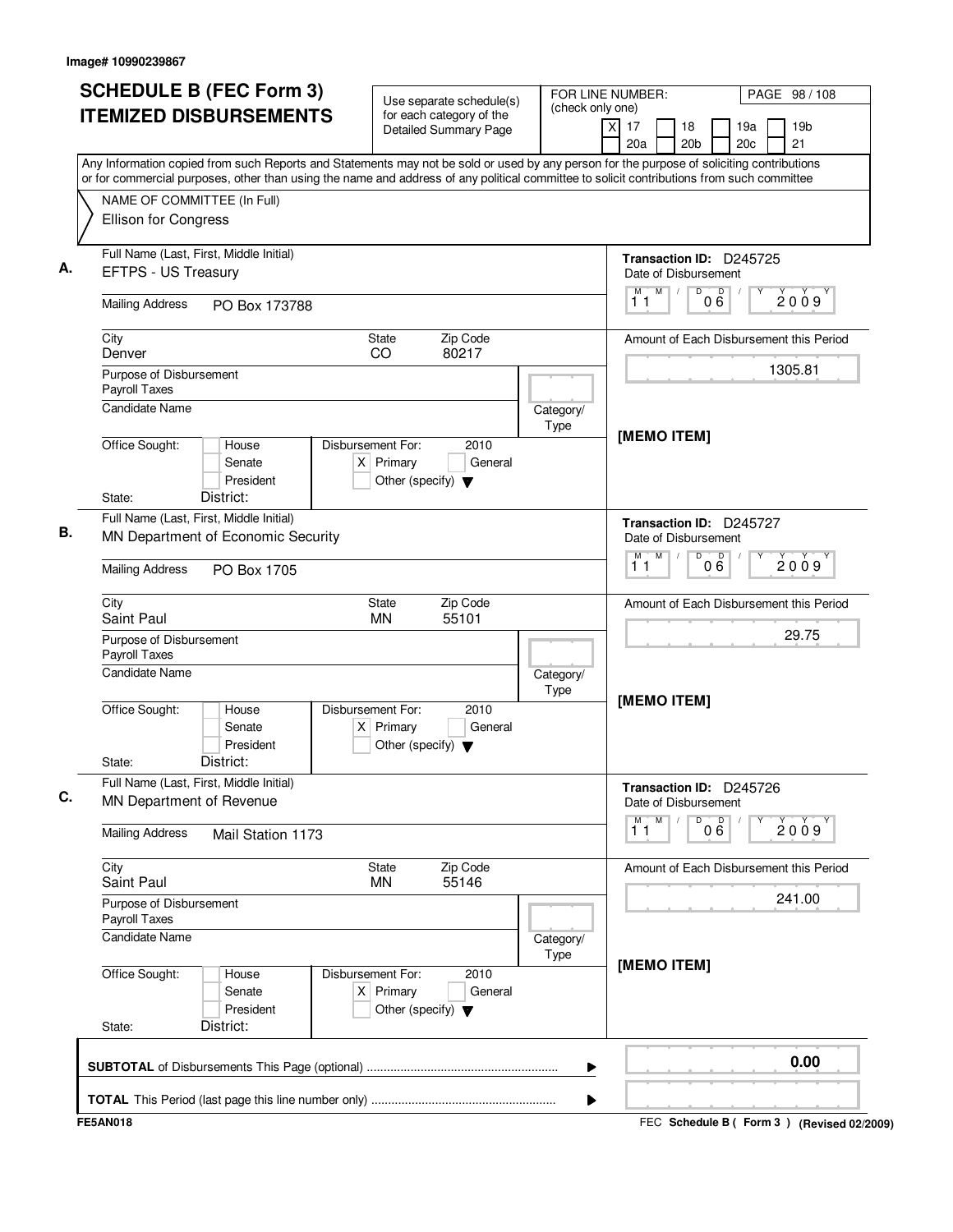| xl<br>17<br>18<br>19a<br>19 <sub>b</sub><br><b>Detailed Summary Page</b><br>20a<br>20 <sub>b</sub><br>20 <sub>c</sub><br>21<br>Any Information copied from such Reports and Statements may not be sold or used by any person for the purpose of soliciting contributions<br>or for commercial purposes, other than using the name and address of any political committee to solicit contributions from such committee<br>NAME OF COMMITTEE (In Full)<br><b>Ellison for Congress</b><br>Full Name (Last, First, Middle Initial)<br>Transaction ID: D245730<br>А.<br>Matt Roznowski<br>Date of Disbursement<br>D<br>M<br>000<br>M<br>11<br><b>Mailing Address</b><br>803 Douglas Ave<br>Apt #4<br>City<br><b>State</b><br>Zip Code<br>Minneapolis<br><b>MN</b><br>55403<br>Purpose of Disbursement<br>Payroll<br>Candidate Name<br>Category/<br>Type<br>[MEMO ITEM]<br>Office Sought:<br>Disbursement For:<br>2010<br>House<br>$X$ Primary<br>Senate<br>General<br>President<br>Other (specify) $\blacktriangledown$<br>District:<br>State:<br>Full Name (Last, First, Middle Initial)<br>Transaction ID: D245728<br>В.<br>David Wakely<br>Date of Disbursement<br>M<br>D<br>000<br>М<br>11<br><b>Mailing Address</b><br>1151 Hamline Ave N<br>City<br>Zip Code<br>State<br>Saint Paul<br><b>MN</b><br>55108-2613<br>1413.00<br>Purpose of Disbursement<br>Payroll<br><b>Candidate Name</b><br>Category/<br>Type<br>[MEMO ITEM]<br>Office Sought:<br>Disbursement For:<br>2010<br>House<br>Senate<br>$X$ Primary<br>General<br>President<br>Other (specify) $\blacktriangledown$<br>District:<br>State:<br>Full Name (Last, First, Middle Initial)<br>Transaction ID: D246384<br>C.<br>Minnesota Democratic Farmer Labor Party<br>Date of Disbursement<br>M<br>$\overline{0}$ $\overline{4}$<br>$\overline{1}^M$ 2<br>Υ<br><b>Mailing Address</b><br>255 E Plato Blvd<br>City<br>Zip Code<br>State<br>55102<br>Saint Paul<br><b>MN</b><br>Purpose of Disbursement<br>See Memo Entries<br><b>Candidate Name</b><br>Category/<br>Minnesota Democratic Farmer Labor Party<br>Type<br>Office Sought:<br>Disbursement For:<br>2010<br>House<br>$X$ Primary<br>Senate<br>General<br>President<br>Other (specify) $\blacktriangledown$<br>District:<br>State:<br>▶ | <b>SCHEDULE B (FEC Form 3)</b><br><b>ITEMIZED DISBURSEMENTS</b> | Use separate schedule(s)<br>for each category of the | (check only one) | FOR LINE NUMBER:<br>PAGE 99 / 108       |
|-----------------------------------------------------------------------------------------------------------------------------------------------------------------------------------------------------------------------------------------------------------------------------------------------------------------------------------------------------------------------------------------------------------------------------------------------------------------------------------------------------------------------------------------------------------------------------------------------------------------------------------------------------------------------------------------------------------------------------------------------------------------------------------------------------------------------------------------------------------------------------------------------------------------------------------------------------------------------------------------------------------------------------------------------------------------------------------------------------------------------------------------------------------------------------------------------------------------------------------------------------------------------------------------------------------------------------------------------------------------------------------------------------------------------------------------------------------------------------------------------------------------------------------------------------------------------------------------------------------------------------------------------------------------------------------------------------------------------------------------------------------------------------------------------------------------------------------------------------------------------------------------------------------------------------------------------------------------------------------------------------------------------------------------------------------------------------------------------------------------------------------------------------------------------------------------------------------------------------------------------------------|-----------------------------------------------------------------|------------------------------------------------------|------------------|-----------------------------------------|
|                                                                                                                                                                                                                                                                                                                                                                                                                                                                                                                                                                                                                                                                                                                                                                                                                                                                                                                                                                                                                                                                                                                                                                                                                                                                                                                                                                                                                                                                                                                                                                                                                                                                                                                                                                                                                                                                                                                                                                                                                                                                                                                                                                                                                                                           |                                                                 |                                                      |                  |                                         |
|                                                                                                                                                                                                                                                                                                                                                                                                                                                                                                                                                                                                                                                                                                                                                                                                                                                                                                                                                                                                                                                                                                                                                                                                                                                                                                                                                                                                                                                                                                                                                                                                                                                                                                                                                                                                                                                                                                                                                                                                                                                                                                                                                                                                                                                           |                                                                 |                                                      |                  |                                         |
|                                                                                                                                                                                                                                                                                                                                                                                                                                                                                                                                                                                                                                                                                                                                                                                                                                                                                                                                                                                                                                                                                                                                                                                                                                                                                                                                                                                                                                                                                                                                                                                                                                                                                                                                                                                                                                                                                                                                                                                                                                                                                                                                                                                                                                                           |                                                                 |                                                      |                  |                                         |
|                                                                                                                                                                                                                                                                                                                                                                                                                                                                                                                                                                                                                                                                                                                                                                                                                                                                                                                                                                                                                                                                                                                                                                                                                                                                                                                                                                                                                                                                                                                                                                                                                                                                                                                                                                                                                                                                                                                                                                                                                                                                                                                                                                                                                                                           |                                                                 |                                                      |                  |                                         |
|                                                                                                                                                                                                                                                                                                                                                                                                                                                                                                                                                                                                                                                                                                                                                                                                                                                                                                                                                                                                                                                                                                                                                                                                                                                                                                                                                                                                                                                                                                                                                                                                                                                                                                                                                                                                                                                                                                                                                                                                                                                                                                                                                                                                                                                           |                                                                 |                                                      |                  |                                         |
|                                                                                                                                                                                                                                                                                                                                                                                                                                                                                                                                                                                                                                                                                                                                                                                                                                                                                                                                                                                                                                                                                                                                                                                                                                                                                                                                                                                                                                                                                                                                                                                                                                                                                                                                                                                                                                                                                                                                                                                                                                                                                                                                                                                                                                                           |                                                                 |                                                      |                  | 2009                                    |
|                                                                                                                                                                                                                                                                                                                                                                                                                                                                                                                                                                                                                                                                                                                                                                                                                                                                                                                                                                                                                                                                                                                                                                                                                                                                                                                                                                                                                                                                                                                                                                                                                                                                                                                                                                                                                                                                                                                                                                                                                                                                                                                                                                                                                                                           |                                                                 |                                                      |                  | Amount of Each Disbursement this Period |
|                                                                                                                                                                                                                                                                                                                                                                                                                                                                                                                                                                                                                                                                                                                                                                                                                                                                                                                                                                                                                                                                                                                                                                                                                                                                                                                                                                                                                                                                                                                                                                                                                                                                                                                                                                                                                                                                                                                                                                                                                                                                                                                                                                                                                                                           |                                                                 |                                                      |                  | 800.98                                  |
|                                                                                                                                                                                                                                                                                                                                                                                                                                                                                                                                                                                                                                                                                                                                                                                                                                                                                                                                                                                                                                                                                                                                                                                                                                                                                                                                                                                                                                                                                                                                                                                                                                                                                                                                                                                                                                                                                                                                                                                                                                                                                                                                                                                                                                                           |                                                                 |                                                      |                  |                                         |
|                                                                                                                                                                                                                                                                                                                                                                                                                                                                                                                                                                                                                                                                                                                                                                                                                                                                                                                                                                                                                                                                                                                                                                                                                                                                                                                                                                                                                                                                                                                                                                                                                                                                                                                                                                                                                                                                                                                                                                                                                                                                                                                                                                                                                                                           |                                                                 |                                                      |                  |                                         |
|                                                                                                                                                                                                                                                                                                                                                                                                                                                                                                                                                                                                                                                                                                                                                                                                                                                                                                                                                                                                                                                                                                                                                                                                                                                                                                                                                                                                                                                                                                                                                                                                                                                                                                                                                                                                                                                                                                                                                                                                                                                                                                                                                                                                                                                           |                                                                 |                                                      |                  |                                         |
|                                                                                                                                                                                                                                                                                                                                                                                                                                                                                                                                                                                                                                                                                                                                                                                                                                                                                                                                                                                                                                                                                                                                                                                                                                                                                                                                                                                                                                                                                                                                                                                                                                                                                                                                                                                                                                                                                                                                                                                                                                                                                                                                                                                                                                                           |                                                                 |                                                      |                  |                                         |
|                                                                                                                                                                                                                                                                                                                                                                                                                                                                                                                                                                                                                                                                                                                                                                                                                                                                                                                                                                                                                                                                                                                                                                                                                                                                                                                                                                                                                                                                                                                                                                                                                                                                                                                                                                                                                                                                                                                                                                                                                                                                                                                                                                                                                                                           |                                                                 |                                                      |                  | 2009                                    |
|                                                                                                                                                                                                                                                                                                                                                                                                                                                                                                                                                                                                                                                                                                                                                                                                                                                                                                                                                                                                                                                                                                                                                                                                                                                                                                                                                                                                                                                                                                                                                                                                                                                                                                                                                                                                                                                                                                                                                                                                                                                                                                                                                                                                                                                           |                                                                 |                                                      |                  | Amount of Each Disbursement this Period |
|                                                                                                                                                                                                                                                                                                                                                                                                                                                                                                                                                                                                                                                                                                                                                                                                                                                                                                                                                                                                                                                                                                                                                                                                                                                                                                                                                                                                                                                                                                                                                                                                                                                                                                                                                                                                                                                                                                                                                                                                                                                                                                                                                                                                                                                           |                                                                 |                                                      |                  |                                         |
|                                                                                                                                                                                                                                                                                                                                                                                                                                                                                                                                                                                                                                                                                                                                                                                                                                                                                                                                                                                                                                                                                                                                                                                                                                                                                                                                                                                                                                                                                                                                                                                                                                                                                                                                                                                                                                                                                                                                                                                                                                                                                                                                                                                                                                                           |                                                                 |                                                      |                  |                                         |
|                                                                                                                                                                                                                                                                                                                                                                                                                                                                                                                                                                                                                                                                                                                                                                                                                                                                                                                                                                                                                                                                                                                                                                                                                                                                                                                                                                                                                                                                                                                                                                                                                                                                                                                                                                                                                                                                                                                                                                                                                                                                                                                                                                                                                                                           |                                                                 |                                                      |                  |                                         |
|                                                                                                                                                                                                                                                                                                                                                                                                                                                                                                                                                                                                                                                                                                                                                                                                                                                                                                                                                                                                                                                                                                                                                                                                                                                                                                                                                                                                                                                                                                                                                                                                                                                                                                                                                                                                                                                                                                                                                                                                                                                                                                                                                                                                                                                           |                                                                 |                                                      |                  |                                         |
|                                                                                                                                                                                                                                                                                                                                                                                                                                                                                                                                                                                                                                                                                                                                                                                                                                                                                                                                                                                                                                                                                                                                                                                                                                                                                                                                                                                                                                                                                                                                                                                                                                                                                                                                                                                                                                                                                                                                                                                                                                                                                                                                                                                                                                                           |                                                                 |                                                      |                  | 2009                                    |
|                                                                                                                                                                                                                                                                                                                                                                                                                                                                                                                                                                                                                                                                                                                                                                                                                                                                                                                                                                                                                                                                                                                                                                                                                                                                                                                                                                                                                                                                                                                                                                                                                                                                                                                                                                                                                                                                                                                                                                                                                                                                                                                                                                                                                                                           |                                                                 |                                                      |                  | Amount of Each Disbursement this Period |
|                                                                                                                                                                                                                                                                                                                                                                                                                                                                                                                                                                                                                                                                                                                                                                                                                                                                                                                                                                                                                                                                                                                                                                                                                                                                                                                                                                                                                                                                                                                                                                                                                                                                                                                                                                                                                                                                                                                                                                                                                                                                                                                                                                                                                                                           |                                                                 |                                                      |                  | 3705.11                                 |
|                                                                                                                                                                                                                                                                                                                                                                                                                                                                                                                                                                                                                                                                                                                                                                                                                                                                                                                                                                                                                                                                                                                                                                                                                                                                                                                                                                                                                                                                                                                                                                                                                                                                                                                                                                                                                                                                                                                                                                                                                                                                                                                                                                                                                                                           |                                                                 |                                                      |                  |                                         |
|                                                                                                                                                                                                                                                                                                                                                                                                                                                                                                                                                                                                                                                                                                                                                                                                                                                                                                                                                                                                                                                                                                                                                                                                                                                                                                                                                                                                                                                                                                                                                                                                                                                                                                                                                                                                                                                                                                                                                                                                                                                                                                                                                                                                                                                           |                                                                 |                                                      |                  |                                         |
|                                                                                                                                                                                                                                                                                                                                                                                                                                                                                                                                                                                                                                                                                                                                                                                                                                                                                                                                                                                                                                                                                                                                                                                                                                                                                                                                                                                                                                                                                                                                                                                                                                                                                                                                                                                                                                                                                                                                                                                                                                                                                                                                                                                                                                                           |                                                                 |                                                      |                  |                                         |
|                                                                                                                                                                                                                                                                                                                                                                                                                                                                                                                                                                                                                                                                                                                                                                                                                                                                                                                                                                                                                                                                                                                                                                                                                                                                                                                                                                                                                                                                                                                                                                                                                                                                                                                                                                                                                                                                                                                                                                                                                                                                                                                                                                                                                                                           |                                                                 |                                                      |                  | 3705.11                                 |
|                                                                                                                                                                                                                                                                                                                                                                                                                                                                                                                                                                                                                                                                                                                                                                                                                                                                                                                                                                                                                                                                                                                                                                                                                                                                                                                                                                                                                                                                                                                                                                                                                                                                                                                                                                                                                                                                                                                                                                                                                                                                                                                                                                                                                                                           |                                                                 |                                                      |                  |                                         |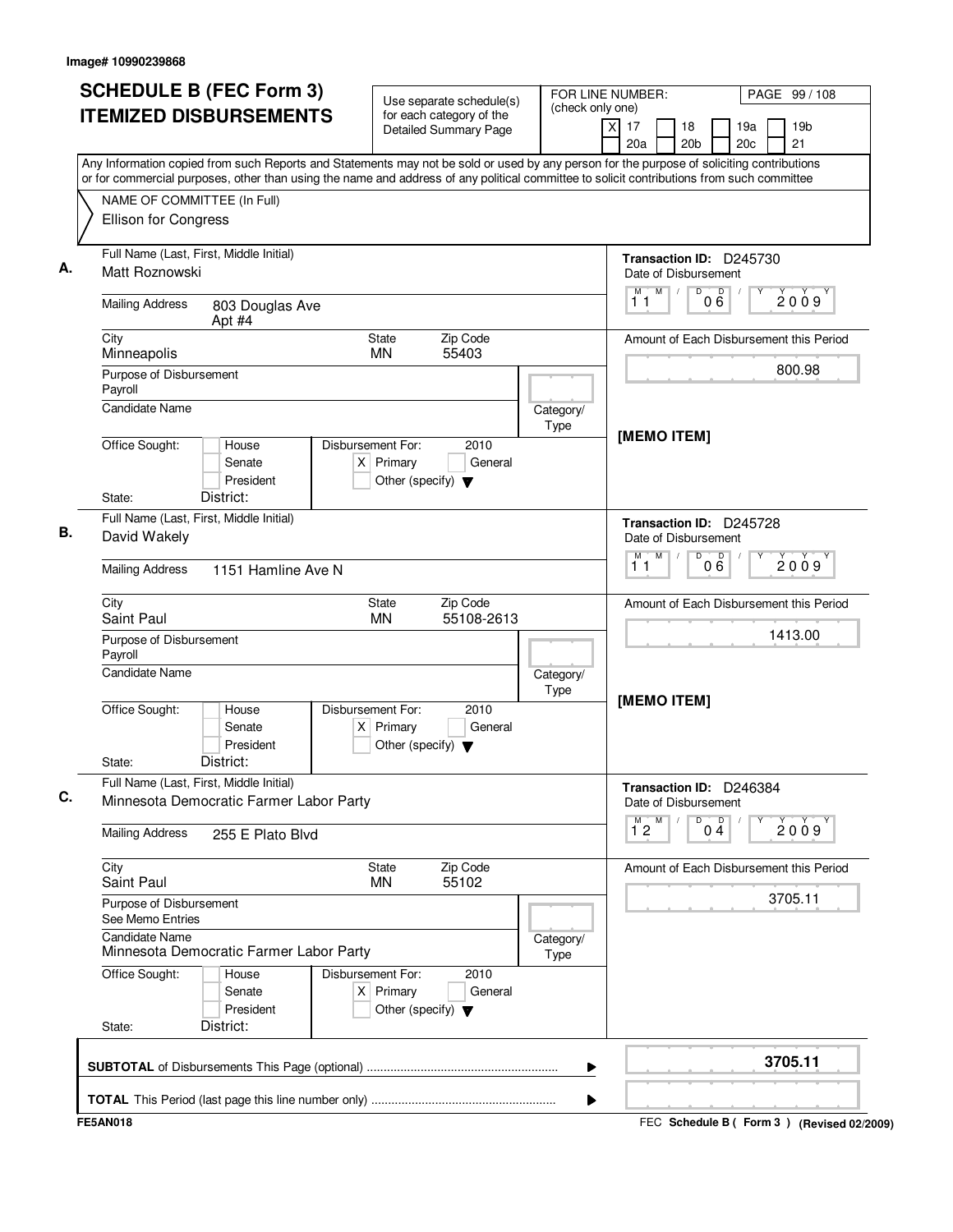|                                                                                                                                                                          | Use separate schedule(s)                                                                    |                   | FOR LINE NUMBER:<br>PAGE 100/108<br>(check only one) |                                                                  |                        |  |                                         |
|--------------------------------------------------------------------------------------------------------------------------------------------------------------------------|---------------------------------------------------------------------------------------------|-------------------|------------------------------------------------------|------------------------------------------------------------------|------------------------|--|-----------------------------------------|
| <b>ITEMIZED DISBURSEMENTS</b>                                                                                                                                            | for each category of the<br><b>Detailed Summary Page</b>                                    |                   | $\overline{\mathsf{x}}$<br>17<br>20a                 | 18<br>20 <sub>b</sub>                                            | 19a<br>20 <sub>c</sub> |  | 19 <sub>b</sub><br>21                   |
| Any Information copied from such Reports and Statements may not be sold or used by any person for the purpose of soliciting contributions                                |                                                                                             |                   |                                                      |                                                                  |                        |  |                                         |
| or for commercial purposes, other than using the name and address of any political committee to solicit contributions from such committee<br>NAME OF COMMITTEE (In Full) |                                                                                             |                   |                                                      |                                                                  |                        |  |                                         |
| Ellison for Congress                                                                                                                                                     |                                                                                             |                   |                                                      |                                                                  |                        |  |                                         |
| Full Name (Last, First, Middle Initial)                                                                                                                                  |                                                                                             |                   | Transaction ID: D247006                              |                                                                  |                        |  |                                         |
| Julia Donnelly                                                                                                                                                           |                                                                                             |                   | Date of Disbursement<br>M<br>М                       | D<br>$0\stackrel{D}{4}$                                          |                        |  | 2009                                    |
| <b>Mailing Address</b><br>1516 Iglehart Ave                                                                                                                              |                                                                                             |                   | 12                                                   |                                                                  |                        |  |                                         |
| City<br>Saint Paul                                                                                                                                                       | Zip Code<br><b>State</b><br>55104<br><b>MN</b>                                              |                   |                                                      |                                                                  |                        |  | Amount of Each Disbursement this Period |
| Purpose of Disbursement                                                                                                                                                  |                                                                                             |                   |                                                      |                                                                  |                        |  | 406.34                                  |
| Payroll                                                                                                                                                                  |                                                                                             |                   |                                                      |                                                                  |                        |  |                                         |
| <b>Candidate Name</b>                                                                                                                                                    |                                                                                             | Category/<br>Type |                                                      |                                                                  |                        |  |                                         |
| Office Sought:<br>House<br>Senate<br>President                                                                                                                           | Disbursement For:<br>2010<br>$X$ Primary<br>General<br>Other (specify) $\blacktriangledown$ |                   | [MEMO ITEM]                                          |                                                                  |                        |  |                                         |
| District:<br>State:                                                                                                                                                      |                                                                                             |                   |                                                      |                                                                  |                        |  |                                         |
| Full Name (Last, First, Middle Initial)<br>EFTPS - US Treasury                                                                                                           |                                                                                             |                   | Transaction ID: D246385<br>Date of Disbursement      |                                                                  |                        |  |                                         |
| <b>Mailing Address</b><br>PO Box 173788                                                                                                                                  |                                                                                             |                   | M<br>м<br>12                                         | D<br>$0\frac{D}{4}$                                              |                        |  | 2009                                    |
| City<br>Denver                                                                                                                                                           | Zip Code<br>State<br>CO<br>80217                                                            |                   |                                                      | Amount of Each Disbursement this Period<br>891.96<br>[MEMO ITEM] |                        |  |                                         |
| Purpose of Disbursement<br>Payroll Taxes                                                                                                                                 |                                                                                             |                   |                                                      |                                                                  |                        |  |                                         |
| Candidate Name                                                                                                                                                           |                                                                                             | Category/<br>Type |                                                      |                                                                  |                        |  |                                         |
| Office Sought:<br>House<br>Senate<br>President<br>District:<br>State:                                                                                                    | Disbursement For:<br>2010<br>$X$ Primary<br>General<br>Other (specify) $\blacktriangledown$ |                   |                                                      |                                                                  |                        |  |                                         |
| Full Name (Last, First, Middle Initial)<br>MN Department of Economic Security                                                                                            |                                                                                             |                   | Transaction ID: D246387<br>Date of Disbursement      |                                                                  |                        |  |                                         |
| <b>Mailing Address</b><br>PO Box 1705                                                                                                                                    |                                                                                             |                   | M<br>$\overline{1}^M$ 2                              | D<br>$\overline{0}$ <sup>D</sup> <sub>4</sub>                    | Υ                      |  | 2009                                    |
| City<br>Saint Paul                                                                                                                                                       | Zip Code<br>State<br><b>MN</b><br>55101                                                     |                   | Amount of Each Disbursement this Period              |                                                                  |                        |  |                                         |
| Purpose of Disbursement<br>Payroll Taxes                                                                                                                                 |                                                                                             |                   |                                                      |                                                                  |                        |  | 39.83                                   |
| <b>Candidate Name</b>                                                                                                                                                    |                                                                                             | Category/<br>Type |                                                      |                                                                  |                        |  |                                         |
| Office Sought:<br>House<br>Senate<br>President<br>District:<br>State:                                                                                                    | Disbursement For:<br>2010<br>$X$ Primary<br>General<br>Other (specify) $\blacktriangledown$ |                   | [MEMO ITEM]                                          |                                                                  |                        |  |                                         |
|                                                                                                                                                                          |                                                                                             |                   |                                                      |                                                                  |                        |  | 0.00                                    |
|                                                                                                                                                                          |                                                                                             |                   | ▶                                                    |                                                                  |                        |  |                                         |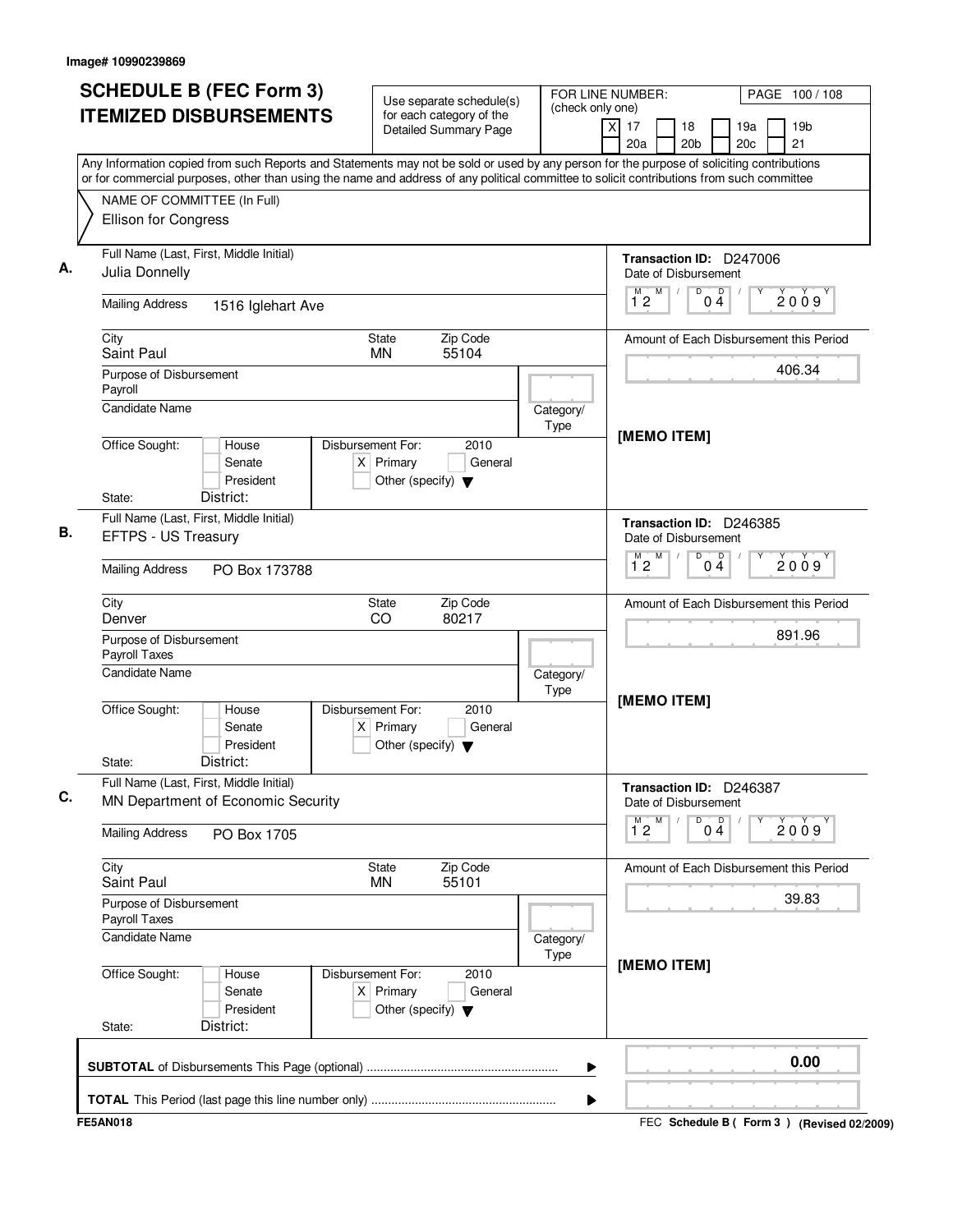| (check only one)<br><b>ITEMIZED DISBURSEMENTS</b><br>for each category of the<br>x<br>17<br>18<br>19a<br>Detailed Summary Page<br>20c<br>20a<br>20 <sub>b</sub><br>Any Information copied from such Reports and Statements may not be sold or used by any person for the purpose of soliciting contributions<br>or for commercial purposes, other than using the name and address of any political committee to solicit contributions from such committee<br>NAME OF COMMITTEE (In Full)<br>Ellison for Congress<br>Full Name (Last, First, Middle Initial)<br>Transaction ID: D246386<br>MN Department of Revenue<br>Date of Disbursement<br>M<br>D<br>М<br>D<br>$1^{\circ}2$<br>04<br><b>Mailing Address</b><br>Mail Station 1173<br>Zip Code<br>City<br>State<br>Saint Paul<br><b>MN</b><br>55146<br>Purpose of Disbursement<br>Payroll Taxes<br><b>Candidate Name</b><br>Category/<br>Type<br>[MEMO ITEM]<br>Office Sought:<br>Disbursement For:<br>2010<br>House<br>$X$ Primary<br>General<br>Senate<br>President<br>Other (specify) $\blacktriangledown$<br>District:<br>State:<br>Full Name (Last, First, Middle Initial)<br>Transaction ID: D246388<br>Matt Roznowski<br>Date of Disbursement<br>M<br>D<br>$0\stackrel{D}{4}$<br>M.<br>$1^{\circ}2$<br><b>Mailing Address</b><br>803 Douglas Ave<br>Apt #4<br>Zip Code<br>City<br>State<br>Minneapolis<br><b>MN</b><br>55403<br>Purpose of Disbursement<br>Payroll<br><b>Candidate Name</b><br>Category/<br>Type<br>[MEMO ITEM]<br>Office Sought:<br>Disbursement For:<br>2010<br>House<br>Senate<br>$X$ Primary<br>General<br>President<br>Other (specify) $\blacktriangledown$<br>District:<br>State:<br>Full Name (Last, First, Middle Initial)<br>Transaction ID: D246389<br>David Wakely<br>Date of Disbursement<br>$\overline{1}^M$ 2<br>M<br>D<br>D.<br>04<br><b>Mailing Address</b><br>1151 Hamline Ave N<br>City<br>Zip Code<br>State<br>Saint Paul<br>55108-2613<br>MN<br>Purpose of Disbursement<br>Payroll<br><b>Candidate Name</b><br>Category/<br>Type<br>[MEMO ITEM]<br>Office Sought:<br>Disbursement For:<br>2010<br>House<br>$X$ Primary<br>Senate<br>General<br>President<br>Other (specify) $\blacktriangledown$<br>District:<br>State:<br>▶ | <b>SCHEDULE B (FEC Form 3)</b> | Use separate schedule(s) | FOR LINE NUMBER: | PAGE 101 / 108                          |
|--------------------------------------------------------------------------------------------------------------------------------------------------------------------------------------------------------------------------------------------------------------------------------------------------------------------------------------------------------------------------------------------------------------------------------------------------------------------------------------------------------------------------------------------------------------------------------------------------------------------------------------------------------------------------------------------------------------------------------------------------------------------------------------------------------------------------------------------------------------------------------------------------------------------------------------------------------------------------------------------------------------------------------------------------------------------------------------------------------------------------------------------------------------------------------------------------------------------------------------------------------------------------------------------------------------------------------------------------------------------------------------------------------------------------------------------------------------------------------------------------------------------------------------------------------------------------------------------------------------------------------------------------------------------------------------------------------------------------------------------------------------------------------------------------------------------------------------------------------------------------------------------------------------------------------------------------------------------------------------------------------------------------------------------------------------------------------------------------------------------------------------------------------------------------------------------------------------------------|--------------------------------|--------------------------|------------------|-----------------------------------------|
|                                                                                                                                                                                                                                                                                                                                                                                                                                                                                                                                                                                                                                                                                                                                                                                                                                                                                                                                                                                                                                                                                                                                                                                                                                                                                                                                                                                                                                                                                                                                                                                                                                                                                                                                                                                                                                                                                                                                                                                                                                                                                                                                                                                                                          |                                |                          |                  | 19 <sub>b</sub><br>21                   |
|                                                                                                                                                                                                                                                                                                                                                                                                                                                                                                                                                                                                                                                                                                                                                                                                                                                                                                                                                                                                                                                                                                                                                                                                                                                                                                                                                                                                                                                                                                                                                                                                                                                                                                                                                                                                                                                                                                                                                                                                                                                                                                                                                                                                                          |                                |                          |                  |                                         |
|                                                                                                                                                                                                                                                                                                                                                                                                                                                                                                                                                                                                                                                                                                                                                                                                                                                                                                                                                                                                                                                                                                                                                                                                                                                                                                                                                                                                                                                                                                                                                                                                                                                                                                                                                                                                                                                                                                                                                                                                                                                                                                                                                                                                                          |                                |                          |                  |                                         |
|                                                                                                                                                                                                                                                                                                                                                                                                                                                                                                                                                                                                                                                                                                                                                                                                                                                                                                                                                                                                                                                                                                                                                                                                                                                                                                                                                                                                                                                                                                                                                                                                                                                                                                                                                                                                                                                                                                                                                                                                                                                                                                                                                                                                                          |                                |                          |                  |                                         |
|                                                                                                                                                                                                                                                                                                                                                                                                                                                                                                                                                                                                                                                                                                                                                                                                                                                                                                                                                                                                                                                                                                                                                                                                                                                                                                                                                                                                                                                                                                                                                                                                                                                                                                                                                                                                                                                                                                                                                                                                                                                                                                                                                                                                                          |                                |                          |                  | 2009                                    |
|                                                                                                                                                                                                                                                                                                                                                                                                                                                                                                                                                                                                                                                                                                                                                                                                                                                                                                                                                                                                                                                                                                                                                                                                                                                                                                                                                                                                                                                                                                                                                                                                                                                                                                                                                                                                                                                                                                                                                                                                                                                                                                                                                                                                                          |                                |                          |                  | Amount of Each Disbursement this Period |
|                                                                                                                                                                                                                                                                                                                                                                                                                                                                                                                                                                                                                                                                                                                                                                                                                                                                                                                                                                                                                                                                                                                                                                                                                                                                                                                                                                                                                                                                                                                                                                                                                                                                                                                                                                                                                                                                                                                                                                                                                                                                                                                                                                                                                          |                                |                          |                  | 153.00                                  |
|                                                                                                                                                                                                                                                                                                                                                                                                                                                                                                                                                                                                                                                                                                                                                                                                                                                                                                                                                                                                                                                                                                                                                                                                                                                                                                                                                                                                                                                                                                                                                                                                                                                                                                                                                                                                                                                                                                                                                                                                                                                                                                                                                                                                                          |                                |                          |                  |                                         |
|                                                                                                                                                                                                                                                                                                                                                                                                                                                                                                                                                                                                                                                                                                                                                                                                                                                                                                                                                                                                                                                                                                                                                                                                                                                                                                                                                                                                                                                                                                                                                                                                                                                                                                                                                                                                                                                                                                                                                                                                                                                                                                                                                                                                                          |                                |                          |                  |                                         |
|                                                                                                                                                                                                                                                                                                                                                                                                                                                                                                                                                                                                                                                                                                                                                                                                                                                                                                                                                                                                                                                                                                                                                                                                                                                                                                                                                                                                                                                                                                                                                                                                                                                                                                                                                                                                                                                                                                                                                                                                                                                                                                                                                                                                                          |                                |                          |                  |                                         |
|                                                                                                                                                                                                                                                                                                                                                                                                                                                                                                                                                                                                                                                                                                                                                                                                                                                                                                                                                                                                                                                                                                                                                                                                                                                                                                                                                                                                                                                                                                                                                                                                                                                                                                                                                                                                                                                                                                                                                                                                                                                                                                                                                                                                                          |                                |                          |                  | 2009                                    |
|                                                                                                                                                                                                                                                                                                                                                                                                                                                                                                                                                                                                                                                                                                                                                                                                                                                                                                                                                                                                                                                                                                                                                                                                                                                                                                                                                                                                                                                                                                                                                                                                                                                                                                                                                                                                                                                                                                                                                                                                                                                                                                                                                                                                                          |                                |                          |                  | Amount of Each Disbursement this Period |
|                                                                                                                                                                                                                                                                                                                                                                                                                                                                                                                                                                                                                                                                                                                                                                                                                                                                                                                                                                                                                                                                                                                                                                                                                                                                                                                                                                                                                                                                                                                                                                                                                                                                                                                                                                                                                                                                                                                                                                                                                                                                                                                                                                                                                          |                                |                          |                  | 800.98                                  |
|                                                                                                                                                                                                                                                                                                                                                                                                                                                                                                                                                                                                                                                                                                                                                                                                                                                                                                                                                                                                                                                                                                                                                                                                                                                                                                                                                                                                                                                                                                                                                                                                                                                                                                                                                                                                                                                                                                                                                                                                                                                                                                                                                                                                                          |                                |                          |                  |                                         |
|                                                                                                                                                                                                                                                                                                                                                                                                                                                                                                                                                                                                                                                                                                                                                                                                                                                                                                                                                                                                                                                                                                                                                                                                                                                                                                                                                                                                                                                                                                                                                                                                                                                                                                                                                                                                                                                                                                                                                                                                                                                                                                                                                                                                                          |                                |                          |                  |                                         |
|                                                                                                                                                                                                                                                                                                                                                                                                                                                                                                                                                                                                                                                                                                                                                                                                                                                                                                                                                                                                                                                                                                                                                                                                                                                                                                                                                                                                                                                                                                                                                                                                                                                                                                                                                                                                                                                                                                                                                                                                                                                                                                                                                                                                                          |                                |                          |                  |                                         |
|                                                                                                                                                                                                                                                                                                                                                                                                                                                                                                                                                                                                                                                                                                                                                                                                                                                                                                                                                                                                                                                                                                                                                                                                                                                                                                                                                                                                                                                                                                                                                                                                                                                                                                                                                                                                                                                                                                                                                                                                                                                                                                                                                                                                                          |                                |                          |                  | 2009                                    |
|                                                                                                                                                                                                                                                                                                                                                                                                                                                                                                                                                                                                                                                                                                                                                                                                                                                                                                                                                                                                                                                                                                                                                                                                                                                                                                                                                                                                                                                                                                                                                                                                                                                                                                                                                                                                                                                                                                                                                                                                                                                                                                                                                                                                                          |                                |                          |                  | Amount of Each Disbursement this Period |
|                                                                                                                                                                                                                                                                                                                                                                                                                                                                                                                                                                                                                                                                                                                                                                                                                                                                                                                                                                                                                                                                                                                                                                                                                                                                                                                                                                                                                                                                                                                                                                                                                                                                                                                                                                                                                                                                                                                                                                                                                                                                                                                                                                                                                          |                                |                          |                  | 1413.00                                 |
|                                                                                                                                                                                                                                                                                                                                                                                                                                                                                                                                                                                                                                                                                                                                                                                                                                                                                                                                                                                                                                                                                                                                                                                                                                                                                                                                                                                                                                                                                                                                                                                                                                                                                                                                                                                                                                                                                                                                                                                                                                                                                                                                                                                                                          |                                |                          |                  |                                         |
|                                                                                                                                                                                                                                                                                                                                                                                                                                                                                                                                                                                                                                                                                                                                                                                                                                                                                                                                                                                                                                                                                                                                                                                                                                                                                                                                                                                                                                                                                                                                                                                                                                                                                                                                                                                                                                                                                                                                                                                                                                                                                                                                                                                                                          |                                |                          |                  |                                         |
|                                                                                                                                                                                                                                                                                                                                                                                                                                                                                                                                                                                                                                                                                                                                                                                                                                                                                                                                                                                                                                                                                                                                                                                                                                                                                                                                                                                                                                                                                                                                                                                                                                                                                                                                                                                                                                                                                                                                                                                                                                                                                                                                                                                                                          |                                |                          |                  | 0.00                                    |
| ▶                                                                                                                                                                                                                                                                                                                                                                                                                                                                                                                                                                                                                                                                                                                                                                                                                                                                                                                                                                                                                                                                                                                                                                                                                                                                                                                                                                                                                                                                                                                                                                                                                                                                                                                                                                                                                                                                                                                                                                                                                                                                                                                                                                                                                        |                                |                          |                  |                                         |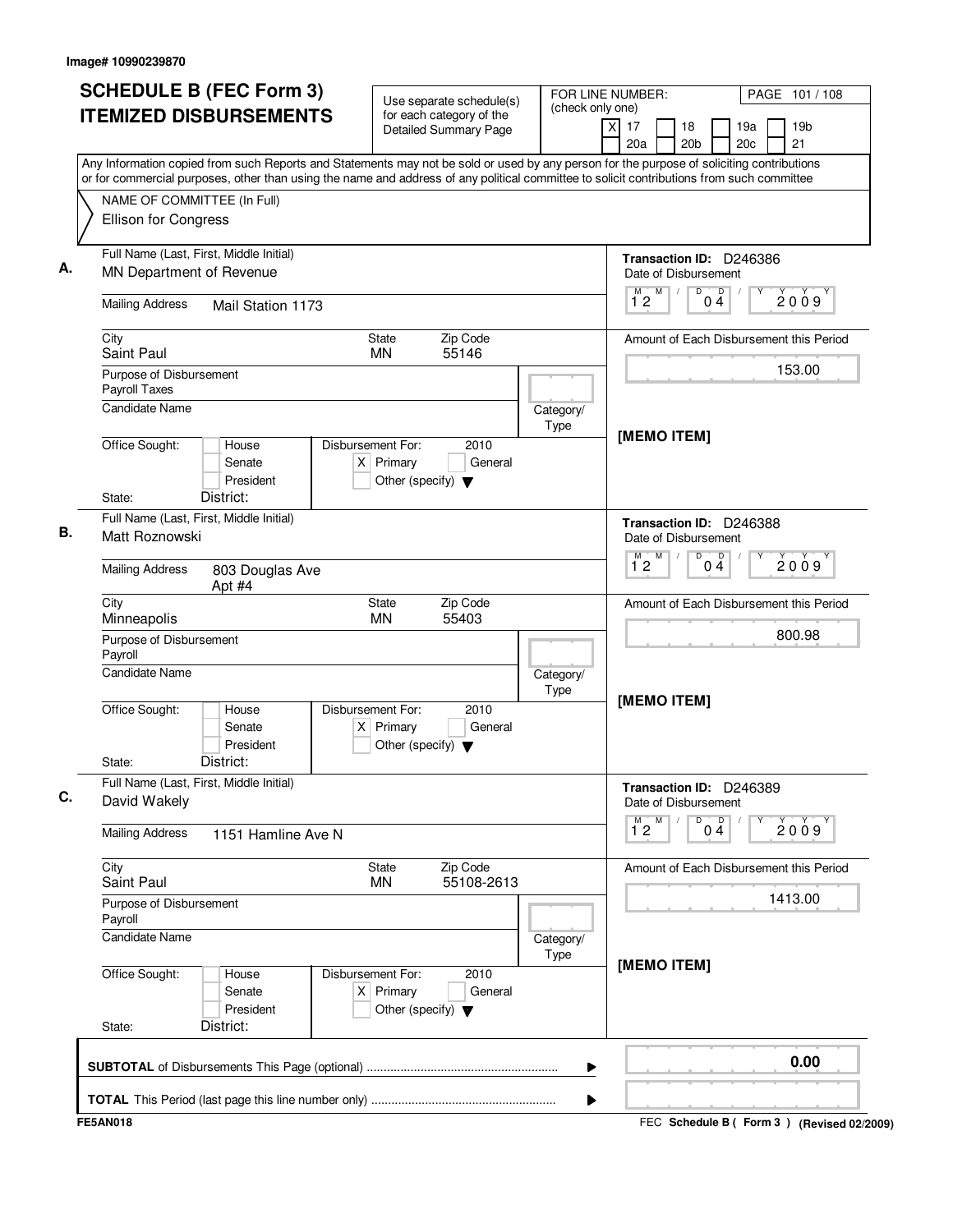| <b>SCHEDULE B (FEC Form 3)</b>                                                                                                                                                                                                                                                         | Use separate schedule(s)                            | (check only one) | FOR LINE NUMBER:                              | PAGE 102/108                                                             |  |
|----------------------------------------------------------------------------------------------------------------------------------------------------------------------------------------------------------------------------------------------------------------------------------------|-----------------------------------------------------|------------------|-----------------------------------------------|--------------------------------------------------------------------------|--|
| <b>ITEMIZED DISBURSEMENTS</b>                                                                                                                                                                                                                                                          | for each category of the<br>Detailed Summary Page   |                  | $\times$<br>17<br>20a                         | 19 <sub>b</sub><br>18<br>19a<br>20 <sub>b</sub><br>20 <sub>c</sub><br>21 |  |
| Any Information copied from such Reports and Statements may not be sold or used by any person for the purpose of soliciting contributions<br>or for commercial purposes, other than using the name and address of any political committee to solicit contributions from such committee |                                                     |                  |                                               |                                                                          |  |
| NAME OF COMMITTEE (In Full)                                                                                                                                                                                                                                                            |                                                     |                  |                                               |                                                                          |  |
| Ellison for Congress                                                                                                                                                                                                                                                                   |                                                     |                  |                                               |                                                                          |  |
|                                                                                                                                                                                                                                                                                        |                                                     |                  |                                               |                                                                          |  |
| Full Name (Last, First, Middle Initial)<br>Minnesota Democratic Farmer Labor Party                                                                                                                                                                                                     |                                                     |                  | Date of Disbursement                          | Transaction ID: D247303                                                  |  |
|                                                                                                                                                                                                                                                                                        |                                                     |                  | M<br>M<br>$\prime$                            | D<br>18<br>2009                                                          |  |
| <b>Mailing Address</b><br>255 E Plato Blvd                                                                                                                                                                                                                                             |                                                     |                  | 12                                            |                                                                          |  |
| City                                                                                                                                                                                                                                                                                   | Zip Code<br><b>State</b>                            |                  |                                               | Amount of Each Disbursement this Period                                  |  |
| Saint Paul                                                                                                                                                                                                                                                                             | 55102<br><b>MN</b>                                  |                  |                                               | 4194.78                                                                  |  |
| Purpose of Disbursement<br>See Memo Entries                                                                                                                                                                                                                                            |                                                     |                  |                                               |                                                                          |  |
| <b>Candidate Name</b>                                                                                                                                                                                                                                                                  |                                                     | Category/        |                                               |                                                                          |  |
| Minnesota Democratic Farmer Labor Party<br>Office Sought:<br>House                                                                                                                                                                                                                     | Disbursement For:<br>2010                           | Type             |                                               |                                                                          |  |
| Senate                                                                                                                                                                                                                                                                                 | $X$ Primary<br>General                              |                  |                                               |                                                                          |  |
| President                                                                                                                                                                                                                                                                              | Other (specify) $\blacktriangledown$                |                  |                                               |                                                                          |  |
| District:<br>State:                                                                                                                                                                                                                                                                    |                                                     |                  |                                               |                                                                          |  |
| Full Name (Last, First, Middle Initial)<br>Julia Donnelly                                                                                                                                                                                                                              |                                                     |                  | Date of Disbursement                          | Transaction ID: D247307                                                  |  |
|                                                                                                                                                                                                                                                                                        |                                                     |                  | M                                             | D<br>D                                                                   |  |
| <b>Mailing Address</b><br>1516 Iglehart Ave                                                                                                                                                                                                                                            |                                                     |                  | $\overline{1}^M$ 2<br>2009<br>$1\overline{8}$ |                                                                          |  |
| City<br>Saint Paul                                                                                                                                                                                                                                                                     | Zip Code<br><b>State</b><br>55104<br><b>MN</b>      |                  |                                               | Amount of Each Disbursement this Period                                  |  |
| Purpose of Disbursement                                                                                                                                                                                                                                                                |                                                     |                  |                                               | 812.68                                                                   |  |
| Payroll                                                                                                                                                                                                                                                                                |                                                     |                  |                                               |                                                                          |  |
| <b>Candidate Name</b>                                                                                                                                                                                                                                                                  |                                                     | Category/        |                                               |                                                                          |  |
| Office Sought:<br>House                                                                                                                                                                                                                                                                | Disbursement For:<br>2010                           | Type             | [MEMO ITEM]                                   |                                                                          |  |
| Senate                                                                                                                                                                                                                                                                                 | $X$ Primary<br>General                              |                  |                                               |                                                                          |  |
| President                                                                                                                                                                                                                                                                              | Other (specify) $\blacktriangledown$                |                  |                                               |                                                                          |  |
| District:<br>State:                                                                                                                                                                                                                                                                    |                                                     |                  |                                               |                                                                          |  |
| Full Name (Last, First, Middle Initial)<br>EFTPS - US Treasury                                                                                                                                                                                                                         |                                                     |                  | Date of Disbursement                          | Transaction ID: D247304                                                  |  |
|                                                                                                                                                                                                                                                                                        |                                                     |                  | М<br>M                                        | D<br>$\overline{18}$<br>2009                                             |  |
| <b>Mailing Address</b><br>PO Box 173788                                                                                                                                                                                                                                                |                                                     | 12               |                                               |                                                                          |  |
| City                                                                                                                                                                                                                                                                                   | Zip Code<br><b>State</b>                            |                  |                                               | Amount of Each Disbursement this Period                                  |  |
| Denver                                                                                                                                                                                                                                                                                 | 80217<br>CO                                         |                  |                                               | 962.78                                                                   |  |
| Purpose of Disbursement<br>Payroll Taxes                                                                                                                                                                                                                                               |                                                     |                  |                                               |                                                                          |  |
| <b>Candidate Name</b>                                                                                                                                                                                                                                                                  |                                                     | Category/        |                                               |                                                                          |  |
|                                                                                                                                                                                                                                                                                        |                                                     | Type             | [MEMO ITEM]                                   |                                                                          |  |
| Office Sought:<br>House<br>Senate                                                                                                                                                                                                                                                      | Disbursement For:<br>2010<br>$X$ Primary<br>General |                  |                                               |                                                                          |  |
| President                                                                                                                                                                                                                                                                              | Other (specify) $\blacktriangledown$                |                  |                                               |                                                                          |  |
| District:<br>State:                                                                                                                                                                                                                                                                    |                                                     |                  |                                               |                                                                          |  |
|                                                                                                                                                                                                                                                                                        |                                                     |                  |                                               | 4194.78                                                                  |  |
|                                                                                                                                                                                                                                                                                        |                                                     | ▶                |                                               |                                                                          |  |
|                                                                                                                                                                                                                                                                                        |                                                     | ▶                |                                               |                                                                          |  |
| <b>FE5AN018</b>                                                                                                                                                                                                                                                                        |                                                     |                  |                                               | FEC Schedule B ( Form 3 ) (Revised 02/2009)                              |  |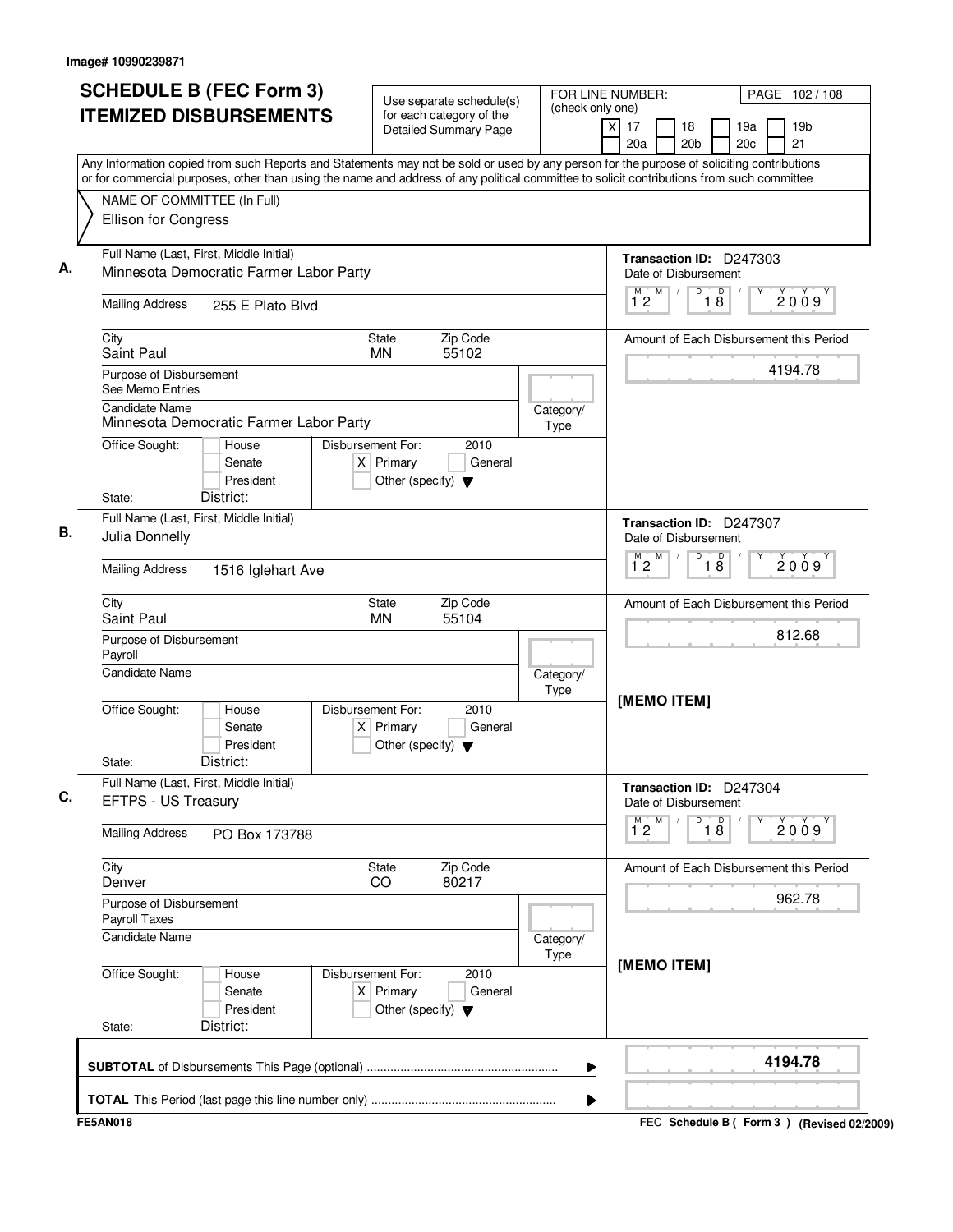| <b>SCHEDULE B (FEC Form 3)</b><br><b>ITEMIZED DISBURSEMENTS</b>                                                                                                                                                                                                                        | Use separate schedule(s)<br>for each category of the<br><b>Detailed Summary Page</b>        | FOR LINE NUMBER:<br>(check only one) | PAGE 103/108<br>$\times$<br>17<br>19a<br>19 <sub>b</sub><br>18 |
|----------------------------------------------------------------------------------------------------------------------------------------------------------------------------------------------------------------------------------------------------------------------------------------|---------------------------------------------------------------------------------------------|--------------------------------------|----------------------------------------------------------------|
| Any Information copied from such Reports and Statements may not be sold or used by any person for the purpose of soliciting contributions<br>or for commercial purposes, other than using the name and address of any political committee to solicit contributions from such committee |                                                                                             |                                      | 20a<br>20 <sub>b</sub><br>20 <sub>c</sub><br>21                |
| NAME OF COMMITTEE (In Full)<br>Ellison for Congress                                                                                                                                                                                                                                    |                                                                                             |                                      |                                                                |
| Full Name (Last, First, Middle Initial)<br>MN Department of Economic Security                                                                                                                                                                                                          |                                                                                             |                                      | Transaction ID: D247306<br>Date of Disbursement                |
| <b>Mailing Address</b><br>PO Box 1705                                                                                                                                                                                                                                                  |                                                                                             |                                      | M<br>D<br>18<br>M<br>2009<br>12                                |
| City<br>Saint Paul                                                                                                                                                                                                                                                                     | Zip Code<br><b>State</b><br>55101<br><b>MN</b>                                              |                                      | Amount of Each Disbursement this Period                        |
| Purpose of Disbursement<br>Payroll Taxes                                                                                                                                                                                                                                               |                                                                                             |                                      | 52.33                                                          |
| <b>Candidate Name</b><br>Office Sought:<br>House                                                                                                                                                                                                                                       | Disbursement For:<br>2010                                                                   | Category/<br>Type                    | [MEMO ITEM]                                                    |
| Senate<br>President<br>District:<br>State:                                                                                                                                                                                                                                             | $X$ Primary<br>General<br>Other (specify) $\blacktriangledown$                              |                                      |                                                                |
| Full Name (Last, First, Middle Initial)<br>MN Department of Revenue                                                                                                                                                                                                                    |                                                                                             |                                      | Transaction ID: D247305<br>Date of Disbursement                |
| <b>Mailing Address</b><br>Mail Station 1173                                                                                                                                                                                                                                            |                                                                                             |                                      | M<br>D<br>$\overline{18}$<br>$\overline{1}^M$ 2<br>2009        |
| City<br>Saint Paul                                                                                                                                                                                                                                                                     | Zip Code<br>State<br><b>MN</b><br>55146                                                     |                                      | Amount of Each Disbursement this Period                        |
| Purpose of Disbursement<br>Payroll Taxes<br><b>Candidate Name</b>                                                                                                                                                                                                                      |                                                                                             | Category/                            | 153.00                                                         |
| Office Sought:<br>House<br>Senate<br>President<br>District:<br>State:                                                                                                                                                                                                                  | Disbursement For:<br>2010<br>$X$ Primary<br>General<br>Other (specify) $\blacktriangledown$ | Type                                 | [MEMO ITEM]                                                    |
| Full Name (Last, First, Middle Initial)<br>Matt Roznowski                                                                                                                                                                                                                              |                                                                                             |                                      | Transaction ID: D247308<br>Date of Disbursement                |
| <b>Mailing Address</b><br>803 Douglas Ave<br>Apt #4                                                                                                                                                                                                                                    |                                                                                             |                                      | M<br>D<br>$\overline{18}$<br>$\overline{1}^M$ 2<br>2009        |
| City<br>Minneapolis                                                                                                                                                                                                                                                                    | State<br>Zip Code<br><b>MN</b><br>55403                                                     |                                      | Amount of Each Disbursement this Period                        |
| Purpose of Disbursement<br>Payroll<br><b>Candidate Name</b>                                                                                                                                                                                                                            |                                                                                             | Category/                            | 800.99                                                         |
| Office Sought:<br>House<br>Senate<br>President<br>District:<br>State:                                                                                                                                                                                                                  | 2010<br>Disbursement For:<br>$X$ Primary<br>General<br>Other (specify) $\blacktriangledown$ | Type                                 | [MEMO ITEM]                                                    |
|                                                                                                                                                                                                                                                                                        |                                                                                             | ▶                                    | 0.00                                                           |
|                                                                                                                                                                                                                                                                                        |                                                                                             | ▶                                    |                                                                |
| <b>FE5AN018</b>                                                                                                                                                                                                                                                                        |                                                                                             |                                      | FEC Schedule B ( Form 3 ) (Revised 02/2009)                    |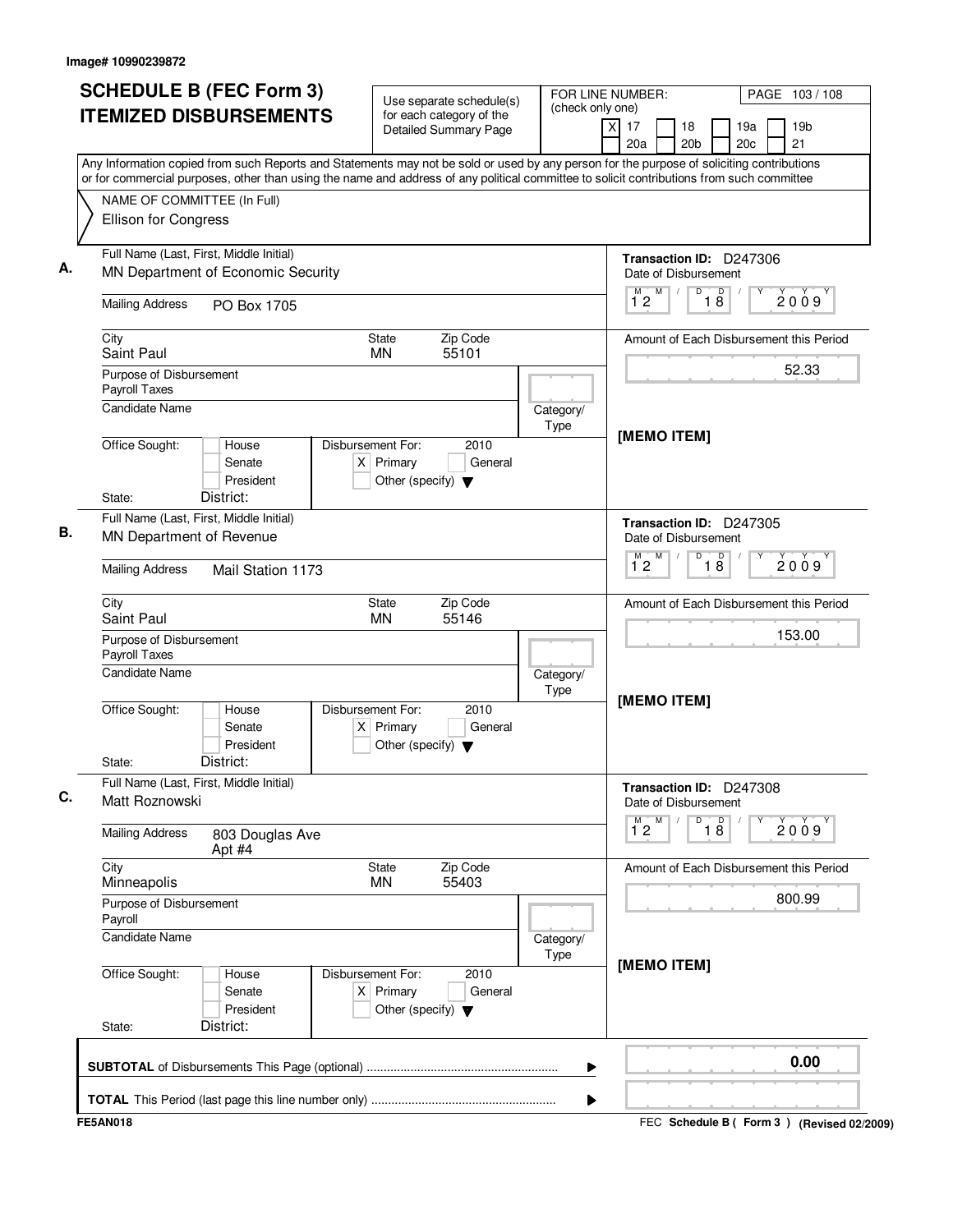| <b>SCHEDULE B (FEC Form 3)</b>                                                                                                            | Use separate schedule(s)                                                                    | FOR LINE NUMBER:  | PAGE 104 / 108                                                                             |
|-------------------------------------------------------------------------------------------------------------------------------------------|---------------------------------------------------------------------------------------------|-------------------|--------------------------------------------------------------------------------------------|
| <b>ITEMIZED DISBURSEMENTS</b>                                                                                                             | for each category of the<br><b>Detailed Summary Page</b>                                    | (check only one)  | X<br>17<br>18<br>19 <sub>b</sub><br>19a<br>20a<br>20 <sub>c</sub><br>21<br>20 <sub>b</sub> |
| Any Information copied from such Reports and Statements may not be sold or used by any person for the purpose of soliciting contributions |                                                                                             |                   |                                                                                            |
| or for commercial purposes, other than using the name and address of any political committee to solicit contributions from such committee |                                                                                             |                   |                                                                                            |
| NAME OF COMMITTEE (In Full)<br>Ellison for Congress                                                                                       |                                                                                             |                   |                                                                                            |
| Full Name (Last, First, Middle Initial)                                                                                                   |                                                                                             |                   | Transaction ID: D247309                                                                    |
| David Wakely                                                                                                                              |                                                                                             |                   | Date of Disbursement                                                                       |
| <b>Mailing Address</b><br>1151 Hamline Ave N                                                                                              |                                                                                             |                   | $\Box$<br>М<br>M<br>D<br>2009<br>$1^{\circ}2$<br>$1\overline{8}$                           |
| City<br>Saint Paul                                                                                                                        | Zip Code<br>State<br><b>MN</b><br>55108-2613                                                |                   | Amount of Each Disbursement this Period                                                    |
| Purpose of Disbursement                                                                                                                   |                                                                                             |                   | 1413.00                                                                                    |
| Payroll                                                                                                                                   |                                                                                             |                   |                                                                                            |
| Candidate Name                                                                                                                            |                                                                                             | Category/<br>Type | [MEMO ITEM]                                                                                |
| Office Sought:<br>House<br>Senate<br>President<br>District:<br>State:                                                                     | Disbursement For:<br>2010<br>$X$ Primary<br>General<br>Other (specify) $\blacktriangledown$ |                   |                                                                                            |
| Full Name (Last, First, Middle Initial)                                                                                                   |                                                                                             |                   | Transaction ID: D247319                                                                    |
| Matt Roznowski                                                                                                                            |                                                                                             |                   | Date of Disbursement                                                                       |
| <b>Mailing Address</b><br>803 Douglas Ave<br>Apt #4                                                                                       |                                                                                             |                   | M<br>D<br>М<br>000<br>2009<br>11                                                           |
| City<br>Minneapolis                                                                                                                       | Zip Code<br>State<br>55403<br><b>MN</b>                                                     |                   | Amount of Each Disbursement this Period                                                    |
| Purpose of Disbursement<br>Mileage/See Memo Entries                                                                                       |                                                                                             |                   | 46.90                                                                                      |
| <b>Candidate Name</b>                                                                                                                     |                                                                                             | Category/<br>Type |                                                                                            |
| Office Sought:<br>House<br>Senate<br>President<br>District:<br>State:                                                                     | Disbursement For:<br>2010<br>$X$ Primary<br>General<br>Other (specify) $\blacktriangledown$ |                   |                                                                                            |
| Full Name (Last, First, Middle Initial)<br>Office Max                                                                                     |                                                                                             |                   | Transaction ID: D247340<br>Date of Disbursement                                            |
| <b>Mailing Address</b><br>1490 University Ave W                                                                                           |                                                                                             |                   | M<br>M<br>D<br>000<br>2009<br>11                                                           |
| City<br>Saint Paul                                                                                                                        | Zip Code<br>State<br>55104-3901<br><b>MN</b>                                                |                   | Amount of Each Disbursement this Period                                                    |
| Purpose of Disbursement<br><b>Office Supplies</b>                                                                                         |                                                                                             |                   | 9.22                                                                                       |
| Candidate Name                                                                                                                            |                                                                                             | Category/<br>Type |                                                                                            |
| Office Sought:<br>House<br>Senate<br>President<br>District:<br>State:                                                                     | Disbursement For:<br>2010<br>$X$ Primary<br>General<br>Other (specify) $\blacktriangledown$ |                   | [MEMO ITEM]                                                                                |
|                                                                                                                                           |                                                                                             | ▶                 | 46.90                                                                                      |
|                                                                                                                                           |                                                                                             | ▶                 |                                                                                            |
| <b>FE5AN018</b>                                                                                                                           |                                                                                             |                   | FEC Schedule B (Form 3) (Revised 02/2009)                                                  |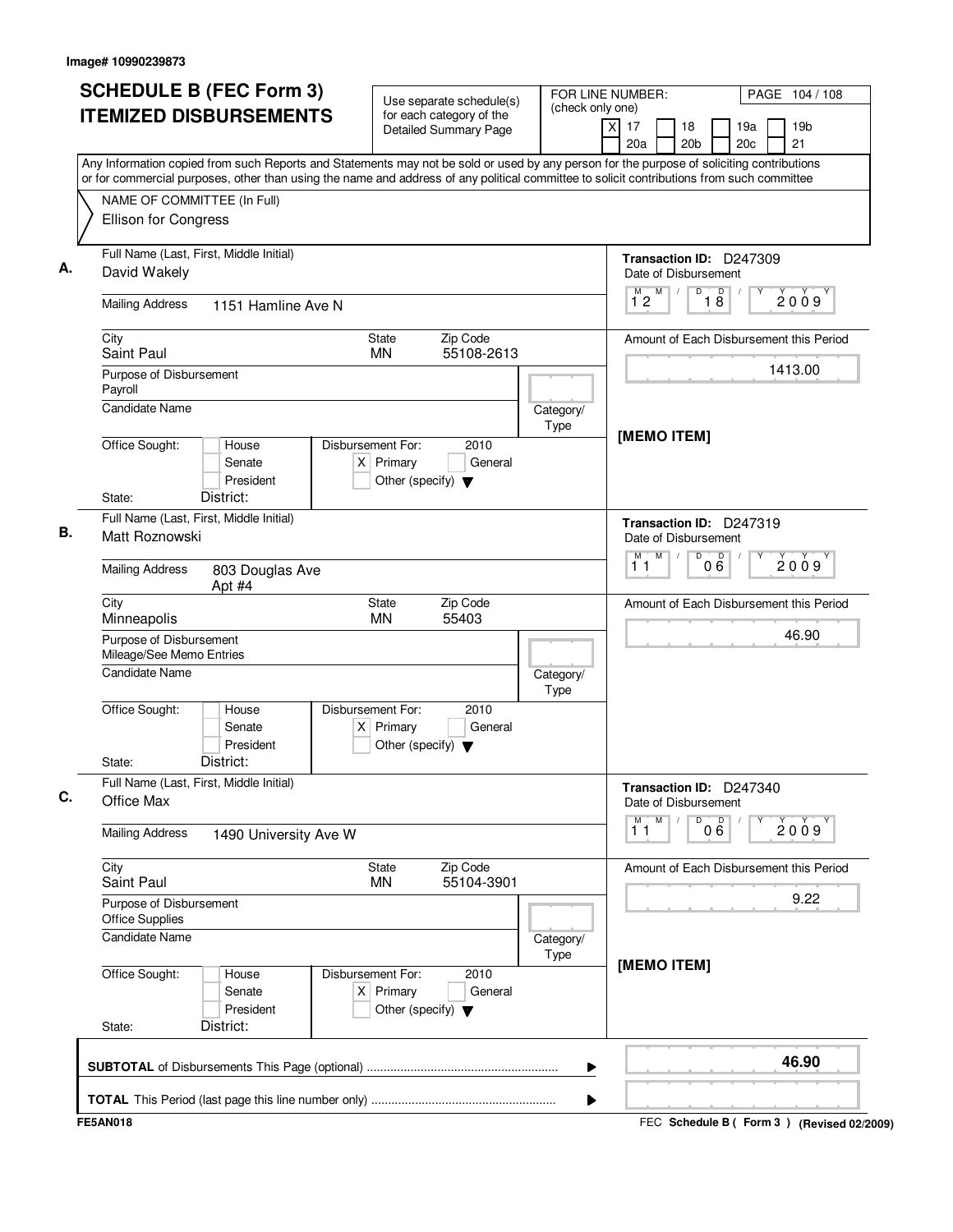| <b>SCHEDULE B (FEC Form 3)</b>                                                                                                                                                                                                                                                         | Use separate schedule(s)                                                                    | FOR LINE NUMBER:  | PAGE 105/108                                                                   |
|----------------------------------------------------------------------------------------------------------------------------------------------------------------------------------------------------------------------------------------------------------------------------------------|---------------------------------------------------------------------------------------------|-------------------|--------------------------------------------------------------------------------|
| <b>ITEMIZED DISBURSEMENTS</b>                                                                                                                                                                                                                                                          | for each category of the<br><b>Detailed Summary Page</b>                                    | (check only one)  | 19 <sub>b</sub><br>x<br>17<br>18<br>19a<br>20c<br>21<br>20a<br>20 <sub>b</sub> |
| Any Information copied from such Reports and Statements may not be sold or used by any person for the purpose of soliciting contributions<br>or for commercial purposes, other than using the name and address of any political committee to solicit contributions from such committee |                                                                                             |                   |                                                                                |
| NAME OF COMMITTEE (In Full)<br>Ellison for Congress                                                                                                                                                                                                                                    |                                                                                             |                   |                                                                                |
| Full Name (Last, First, Middle Initial)<br>David Wakely                                                                                                                                                                                                                                |                                                                                             |                   | Transaction ID: D247329<br>Date of Disbursement                                |
| <b>Mailing Address</b><br>1151 Hamline Ave N                                                                                                                                                                                                                                           |                                                                                             |                   | $M$ /<br>$\mathsf D$<br>M<br>D<br>2009<br>10<br>11                             |
| City<br>Saint Paul                                                                                                                                                                                                                                                                     | Zip Code<br>State<br>55108-2613<br><b>MN</b>                                                |                   | Amount of Each Disbursement this Period                                        |
| Purpose of Disbursement<br>Mileage/See Memo Entries                                                                                                                                                                                                                                    |                                                                                             |                   | 300.86                                                                         |
| <b>Candidate Name</b>                                                                                                                                                                                                                                                                  |                                                                                             | Category/<br>Type |                                                                                |
| Office Sought:<br>House<br>Senate<br>President<br>District:<br>State:                                                                                                                                                                                                                  | Disbursement For:<br>2010<br>$X$ Primary<br>General<br>Other (specify) $\blacktriangledown$ |                   |                                                                                |
| Full Name (Last, First, Middle Initial)                                                                                                                                                                                                                                                |                                                                                             |                   | Transaction ID: D247339                                                        |
| Rainbow Foods                                                                                                                                                                                                                                                                          |                                                                                             |                   | Date of Disbursement<br>M<br>M<br>D<br>$\overline{D}$                          |
| <b>Mailing Address</b><br>2919 26th Ave S                                                                                                                                                                                                                                              |                                                                                             |                   | 2009<br>10<br>11                                                               |
| City<br>Minneapolis                                                                                                                                                                                                                                                                    | Zip Code<br>State<br><b>MN</b><br>55406                                                     |                   | Amount of Each Disbursement this Period                                        |
| Purpose of Disbursement<br><b>Food for Volunteers</b>                                                                                                                                                                                                                                  |                                                                                             |                   | 17.27                                                                          |
| <b>Candidate Name</b>                                                                                                                                                                                                                                                                  |                                                                                             | Category/<br>Type |                                                                                |
| Office Sought:<br>House<br>Senate<br>President<br>District:<br>State:                                                                                                                                                                                                                  | Disbursement For:<br>2010<br>$X$ Primary<br>General<br>Other (specify) $\blacktriangledown$ |                   | [MEMO ITEM]                                                                    |
| Full Name (Last, First, Middle Initial)<br><b>Verizon Wireless</b>                                                                                                                                                                                                                     |                                                                                             |                   | Transaction ID: D247338<br>Date of Disbursement                                |
| <b>Mailing Address</b><br>PO Box 25505                                                                                                                                                                                                                                                 |                                                                                             |                   | M<br>$\overline{1}$ $\overline{0}$<br>M<br>D<br>2009<br>11                     |
| City<br>Lehigh Valley                                                                                                                                                                                                                                                                  | Zip Code<br>State<br>18002-5505<br><b>PA</b>                                                |                   | Amount of Each Disbursement this Period                                        |
| Purpose of Disbursement<br>Telephone                                                                                                                                                                                                                                                   |                                                                                             |                   | 210.00                                                                         |
| <b>Candidate Name</b>                                                                                                                                                                                                                                                                  |                                                                                             | Category/<br>Type |                                                                                |
| Office Sought:<br>House<br>Senate<br>President<br>District:<br>State:                                                                                                                                                                                                                  | Disbursement For:<br>2010<br>$X$ Primary<br>General<br>Other (specify) $\blacktriangledown$ |                   | [MEMO ITEM]                                                                    |
|                                                                                                                                                                                                                                                                                        |                                                                                             | ▶                 | 300.86                                                                         |
|                                                                                                                                                                                                                                                                                        |                                                                                             | ▶                 |                                                                                |
| <b>FE5AN018</b>                                                                                                                                                                                                                                                                        |                                                                                             |                   | FEC Schedule B ( Form 3 ) (Revised 02/2009)                                    |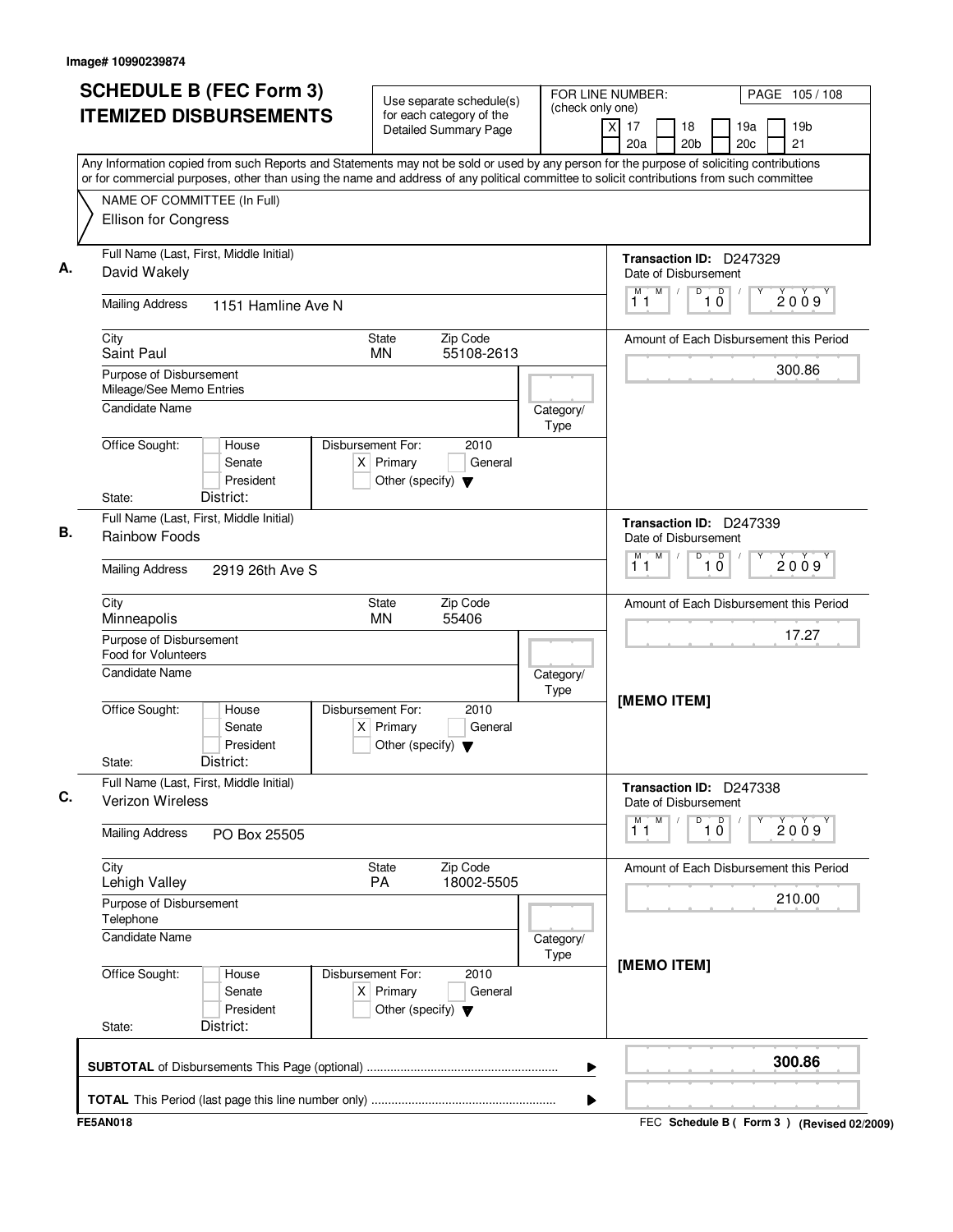| <b>SCHEDULE B (FEC Form 3)</b>                                                                                                                                                                                                                                                         | Use separate schedule(s)                                                                    | FOR LINE NUMBER:<br>(check only one)           | PAGE 106 / 108                                        |
|----------------------------------------------------------------------------------------------------------------------------------------------------------------------------------------------------------------------------------------------------------------------------------------|---------------------------------------------------------------------------------------------|------------------------------------------------|-------------------------------------------------------|
| <b>ITEMIZED DISBURSEMENTS</b>                                                                                                                                                                                                                                                          | for each category of the<br><b>Detailed Summary Page</b>                                    | $\times$<br>17<br>18<br>20a<br>20 <sub>b</sub> | 19a<br>19 <sub>b</sub><br>20c<br>21                   |
| Any Information copied from such Reports and Statements may not be sold or used by any person for the purpose of soliciting contributions<br>or for commercial purposes, other than using the name and address of any political committee to solicit contributions from such committee |                                                                                             |                                                |                                                       |
| NAME OF COMMITTEE (In Full)                                                                                                                                                                                                                                                            |                                                                                             |                                                |                                                       |
| Ellison for Congress                                                                                                                                                                                                                                                                   |                                                                                             |                                                |                                                       |
| Full Name (Last, First, Middle Initial)<br>CitiBank                                                                                                                                                                                                                                    |                                                                                             | Date of Disbursement                           | Transaction ID: D247331                               |
| <b>Mailing Address</b><br>399 Park Avenue                                                                                                                                                                                                                                              |                                                                                             | M<br>M<br>11                                   | D<br>1 <sup>D</sup><br>2009                           |
| City<br>New York                                                                                                                                                                                                                                                                       | State<br>Zip Code<br><b>NY</b><br>10043                                                     |                                                | Amount of Each Disbursement this Period               |
| Purpose of Disbursement<br>See Memo Entries                                                                                                                                                                                                                                            |                                                                                             |                                                | 218.29                                                |
| Candidate Name                                                                                                                                                                                                                                                                         |                                                                                             | Category/<br>Type                              |                                                       |
| Office Sought:<br>House<br>Senate<br>President<br>District:                                                                                                                                                                                                                            | Disbursement For:<br>2010<br>$X$ Primary<br>General<br>Other (specify) $\blacktriangledown$ |                                                |                                                       |
| State:<br>Full Name (Last, First, Middle Initial)                                                                                                                                                                                                                                      |                                                                                             |                                                |                                                       |
| St. Louis Hotel                                                                                                                                                                                                                                                                        |                                                                                             | Date of Disbursement                           | Transaction ID: D247337                               |
| <b>Mailing Address</b><br>730 Bienville St.                                                                                                                                                                                                                                            |                                                                                             | M<br>М<br>11                                   | D<br>$\overline{1}$ $\overline{2}$<br>2009            |
| City<br>New Orleans                                                                                                                                                                                                                                                                    | Zip Code<br>State<br>70130<br>LA                                                            |                                                | Amount of Each Disbursement this Period               |
| Purpose of Disbursement<br>Travel                                                                                                                                                                                                                                                      |                                                                                             |                                                | 218.29                                                |
| Candidate Name                                                                                                                                                                                                                                                                         |                                                                                             | Category/<br>Type<br>[MEMO ITEM]               |                                                       |
| Office Sought:<br>House<br>Senate<br>President<br>District:<br>State:                                                                                                                                                                                                                  | Disbursement For:<br>2010<br>$X$ Primary<br>General<br>Other (specify) $\blacktriangledown$ |                                                |                                                       |
| Full Name (Last, First, Middle Initial)<br>Minnesota Democratic Farmer Labor Party                                                                                                                                                                                                     |                                                                                             | Date of Disbursement                           | Transaction ID: D247922                               |
| <b>Mailing Address</b><br>255 E Plato Blvd                                                                                                                                                                                                                                             |                                                                                             | M<br>$\overline{1}^M$ 1                        | $\overline{\mathsf{D}}$<br>$0\stackrel{D}{4}$<br>2009 |
| City<br>Saint Paul                                                                                                                                                                                                                                                                     | Zip Code<br>State<br><b>MN</b><br>55102                                                     |                                                | Amount of Each Disbursement this Period               |
| Purpose of Disbursement<br>See Memo Entries                                                                                                                                                                                                                                            |                                                                                             |                                                | 4538.96                                               |
| Candidate Name<br>Minnesota Democratic Farmer Labor Party                                                                                                                                                                                                                              |                                                                                             | Category/<br>Type                              |                                                       |
| Office Sought:<br>House<br>Senate<br>President                                                                                                                                                                                                                                         | Disbursement For:<br>2010<br>$X$ Primary<br>General<br>Other (specify) $\blacktriangledown$ |                                                |                                                       |
| District:<br>State:                                                                                                                                                                                                                                                                    |                                                                                             |                                                |                                                       |
|                                                                                                                                                                                                                                                                                        |                                                                                             | ▶                                              | 4757.25                                               |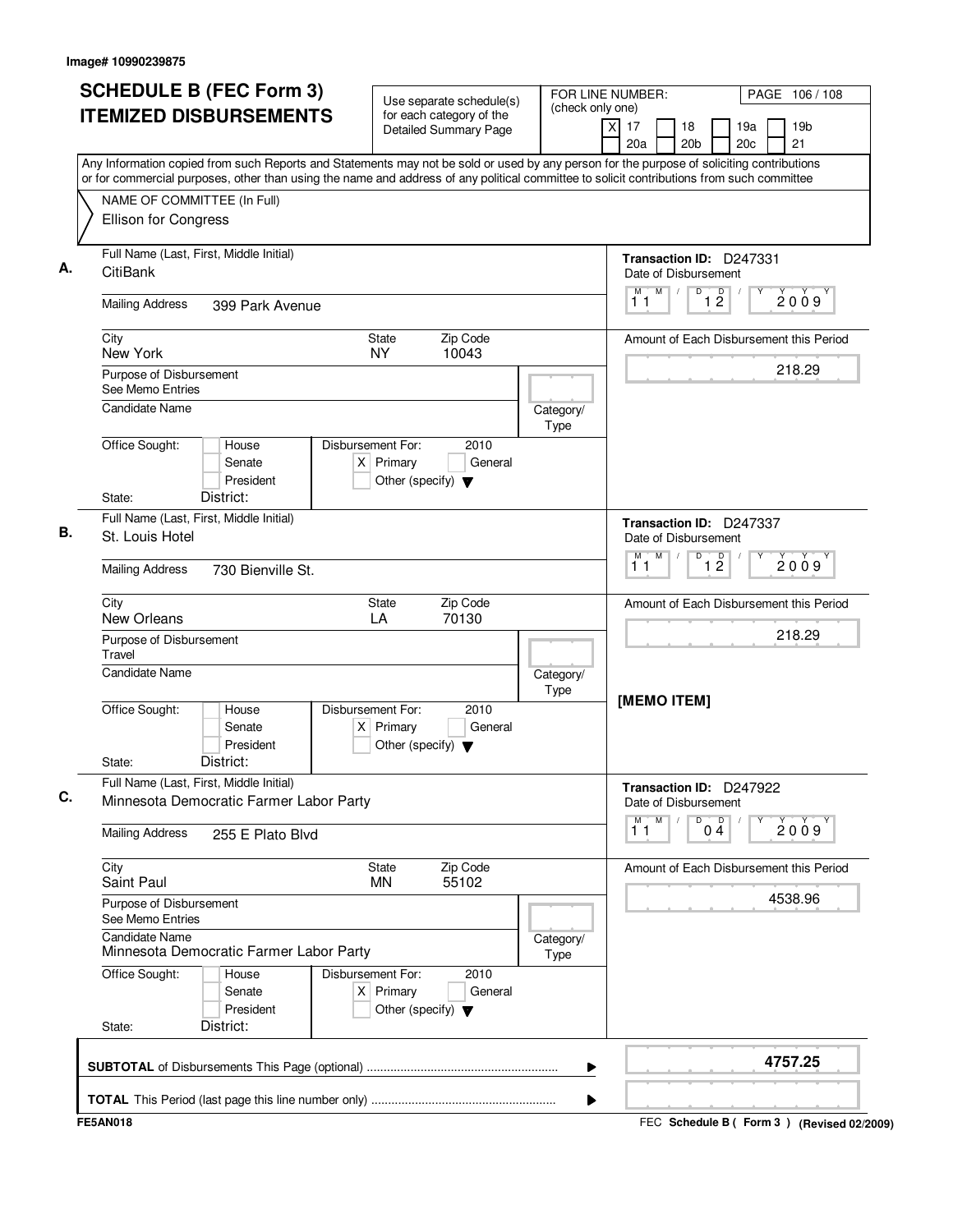| <b>SCHEDULE B (FEC Form 3)</b>                                                                                                                                                                                                                                                         | Use separate schedule(s)                                                                    |                   | FOR LINE NUMBER:<br>PAGE 107/108<br>(check only one) |                         |            |                                                        |
|----------------------------------------------------------------------------------------------------------------------------------------------------------------------------------------------------------------------------------------------------------------------------------------|---------------------------------------------------------------------------------------------|-------------------|------------------------------------------------------|-------------------------|------------|--------------------------------------------------------|
| <b>ITEMIZED DISBURSEMENTS</b>                                                                                                                                                                                                                                                          | for each category of the<br><b>Detailed Summary Page</b>                                    |                   | $\overline{\mathsf{x}}$<br>17<br>20a                 | 18<br>20 <sub>b</sub>   | 19a<br>20c | 19 <sub>b</sub><br>21                                  |
| Any Information copied from such Reports and Statements may not be sold or used by any person for the purpose of soliciting contributions<br>or for commercial purposes, other than using the name and address of any political committee to solicit contributions from such committee |                                                                                             |                   |                                                      |                         |            |                                                        |
| NAME OF COMMITTEE (In Full)                                                                                                                                                                                                                                                            |                                                                                             |                   |                                                      |                         |            |                                                        |
| Ellison for Congress                                                                                                                                                                                                                                                                   |                                                                                             |                   |                                                      |                         |            |                                                        |
| Full Name (Last, First, Middle Initial)<br><b>Health Partners</b>                                                                                                                                                                                                                      |                                                                                             |                   | Transaction ID: D247924                              | Date of Disbursement    |            |                                                        |
| <b>Mailing Address</b><br>PO Box 1289                                                                                                                                                                                                                                                  |                                                                                             |                   | M<br>М<br>11                                         | D<br>$0\stackrel{D}{4}$ |            | 2009                                                   |
| City<br>Minneapolis                                                                                                                                                                                                                                                                    | Zip Code<br><b>State</b><br><b>MN</b><br>55440                                              |                   |                                                      |                         |            | Amount of Each Disbursement this Period                |
| Purpose of Disbursement<br>Health Insurance                                                                                                                                                                                                                                            |                                                                                             |                   |                                                      |                         |            | 4538.96                                                |
| <b>Candidate Name</b>                                                                                                                                                                                                                                                                  |                                                                                             | Category/<br>Type |                                                      |                         |            |                                                        |
| Office Sought:<br>House<br>Senate<br>President<br>District:<br>State:                                                                                                                                                                                                                  | Disbursement For:<br>2010<br>$X$ Primary<br>General<br>Other (specify) $\blacktriangledown$ |                   | [MEMO ITEM]                                          |                         |            |                                                        |
| Full Name (Last, First, Middle Initial)                                                                                                                                                                                                                                                |                                                                                             |                   | Transaction ID: D249598                              |                         |            |                                                        |
| David Wakely                                                                                                                                                                                                                                                                           |                                                                                             |                   |                                                      | Date of Disbursement    |            |                                                        |
| <b>Mailing Address</b><br>1151 Hamline Ave N                                                                                                                                                                                                                                           |                                                                                             |                   | M<br>м<br>12                                         | D<br>$\overline{16}$    |            | 2009                                                   |
| City<br>Saint Paul                                                                                                                                                                                                                                                                     | Zip Code<br>State<br>55108-2613<br><b>MN</b>                                                |                   |                                                      |                         |            | Amount of Each Disbursement this Period                |
| Purpose of Disbursement<br>Mileage/See Memo Entries                                                                                                                                                                                                                                    |                                                                                             |                   |                                                      |                         |            | 273.33                                                 |
| <b>Candidate Name</b>                                                                                                                                                                                                                                                                  |                                                                                             | Category/<br>Type |                                                      |                         |            |                                                        |
| Office Sought:<br>House<br>Senate<br>President<br>District:<br>State:                                                                                                                                                                                                                  | Disbursement For:<br>2010<br>$X$ Primary<br>General<br>Other (specify) $\blacktriangledown$ |                   |                                                      |                         |            |                                                        |
| Full Name (Last, First, Middle Initial)<br><b>Verizon Wireless</b>                                                                                                                                                                                                                     |                                                                                             |                   | Transaction ID: D249606                              | Date of Disbursement    |            |                                                        |
| <b>Mailing Address</b><br>PO Box 25505                                                                                                                                                                                                                                                 |                                                                                             |                   | M<br>$\overline{1}^M$ 2                              | D<br>16                 | Υ          | 2009                                                   |
| City<br>Lehigh Valley                                                                                                                                                                                                                                                                  | State<br>Zip Code<br><b>PA</b><br>18002-5505                                                |                   |                                                      |                         |            | Amount of Each Disbursement this Period                |
| Purpose of Disbursement<br>Telephone                                                                                                                                                                                                                                                   |                                                                                             |                   |                                                      |                         |            | 105.00                                                 |
| <b>Candidate Name</b>                                                                                                                                                                                                                                                                  |                                                                                             | Category/<br>Type |                                                      |                         |            |                                                        |
| Office Sought:<br>House<br>Senate<br>President<br>District:<br>State:                                                                                                                                                                                                                  | Disbursement For:<br>2010<br>$X$ Primary<br>General<br>Other (specify) $\blacktriangledown$ |                   | [MEMO ITEM]                                          |                         |            |                                                        |
|                                                                                                                                                                                                                                                                                        |                                                                                             | ▶                 |                                                      |                         |            | 273.33                                                 |
|                                                                                                                                                                                                                                                                                        |                                                                                             |                   |                                                      |                         |            |                                                        |
| <b>FE5AN018</b>                                                                                                                                                                                                                                                                        |                                                                                             | ▶                 |                                                      |                         |            | 122909.40<br>FEC Schedule B (Form 3) (Revised 02/2009) |